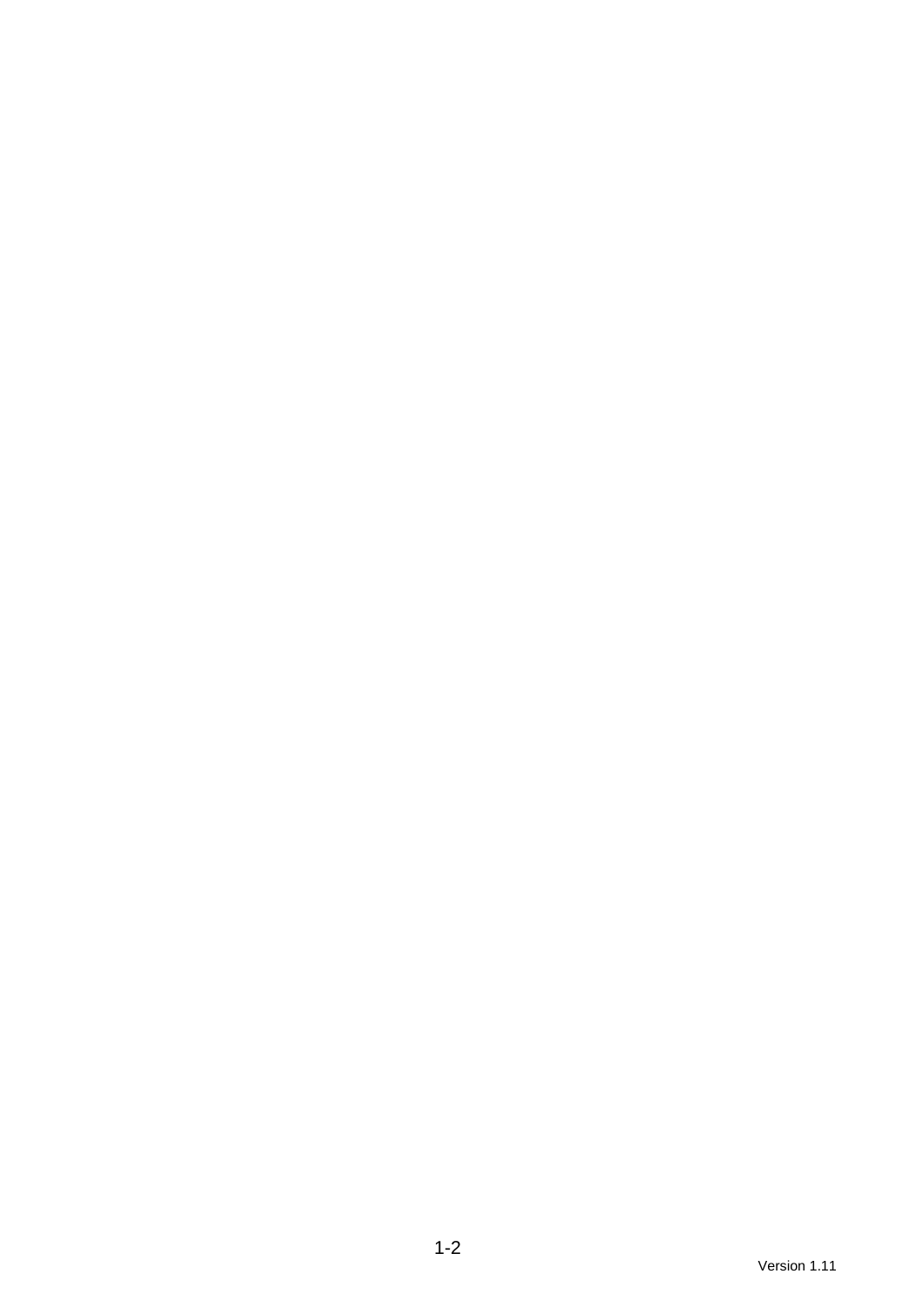|                                                   | $1 - 11$ |
|---------------------------------------------------|----------|
|                                                   | $1 - 11$ |
|                                                   | $1 - 11$ |
|                                                   | $1 - 12$ |
|                                                   | $1 - 12$ |
|                                                   | $1 - 13$ |
|                                                   | $1 - 13$ |
|                                                   | $1 - 14$ |
|                                                   | $2 - 1$  |
|                                                   | $2 - 1$  |
|                                                   | $2 - 2$  |
|                                                   | $2 - 2$  |
|                                                   | $2 - 2$  |
|                                                   | $3 - 1$  |
|                                                   | $3 - 1$  |
|                                                   | $3 - 1$  |
|                                                   | $3 - 2$  |
|                                                   | $3 - 2$  |
|                                                   | $3 - 2$  |
| PUBLIC ACCESS TO DOCUMENTS AFTER THE MEETING      | $3 - 3$  |
| CIRCUMSTANCES WHERE THE PUBLIC ARE EXCLUDED FROM  |          |
|                                                   | $3 - 3$  |
|                                                   | $3 - 3$  |
|                                                   | $3 - 4$  |
|                                                   | $3 - 4$  |
|                                                   | $3 - 4$  |
|                                                   | $3 - 4$  |
|                                                   | $4 - 1$  |
|                                                   | $4 - 1$  |
|                                                   | $4 - 1$  |
|                                                   | $4 - 2$  |
|                                                   | $4 - 3$  |
|                                                   | $4 - 3$  |
|                                                   | $4 - 4$  |
| GRANT AID SUB-COMMITTEE - TERMS OF REFERENCE      | $4 - 6$  |
| ADULT SOCIAL CARE AND HEALTH COMMITTEE - TERMS OF |          |
|                                                   | $4 - 6$  |
| CHILDREN AND YOUNG PEOPLE'S COMMITTEE - TERMS OF  |          |
| CORPORATE PARENTING SUB-COMMITTEE - TERMS OF      | $4 - 7$  |
|                                                   | $4 - 9$  |
| COMMUNITY SAFETY COMMITTEE - TERMS OF REFERENCE   | $4 - 9$  |
| CULTURE COMMITTEE – TERMS OF REFERENCE            | $4 - 10$ |
| ECONOMIC DEVELOPMENT COMMITTEE - TERMS OF         |          |
|                                                   | $4 - 11$ |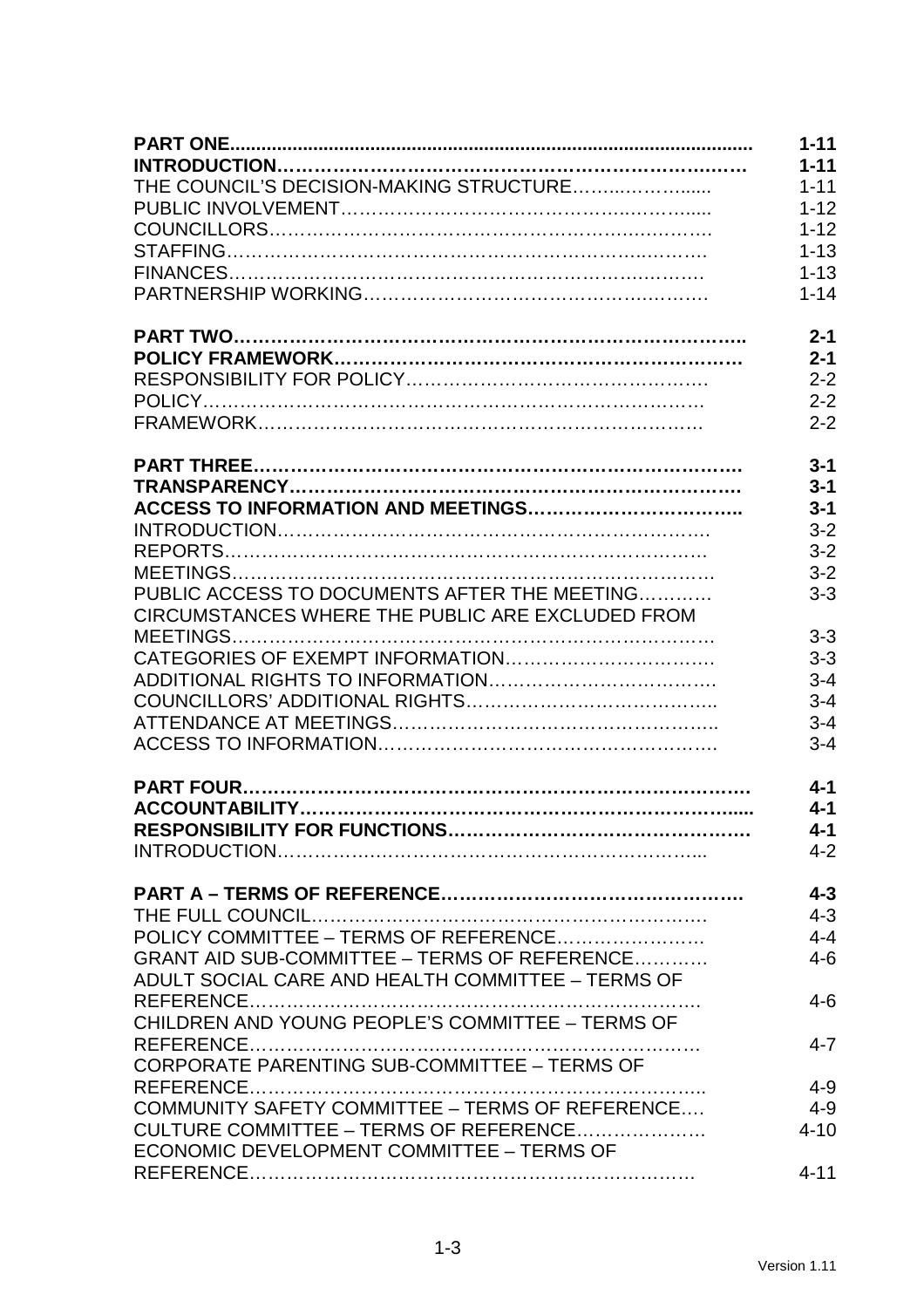| <b>ENVIRONMENT AND SUSTAINABILITY COMMITTEE - TERMS OF</b> |          |
|------------------------------------------------------------|----------|
|                                                            | $4 - 12$ |
| HEALTH AND WELLBEING BOARD - TERMS OF REFERENCE            | $4 - 13$ |
| HEALTH SCRUTINY COMMITTEE - TERMS OF REFERENCE             | $4 - 13$ |
| JOINT COMMITTEE FOR STRATEGIC PLANNING AND                 |          |
| TRANSPORTATION - TERMS OF REFERENCE                        | $4 - 13$ |
| JOINT CITY/COUNTY HEALTH SCRUTINY COMMITTEE - TERMS OF     |          |
|                                                            | $4 - 14$ |
| LOCAL JOINT RESOLUTIONS COMMITTEE - TERMS OF               |          |
|                                                            | $4 - 14$ |
| PLANNING AND LICENSING COMMITTEE - TERMS OF                |          |
|                                                            | $4 - 14$ |
| PUBLIC HEALTH COMMITTEE - TERMS OF REFERENCE               | $4 - 14$ |
| <b>TRANSPORT AND HIGHWAYS COMMITTEE - TERMS OF</b>         |          |
|                                                            | $4 - 15$ |
|                                                            |          |
|                                                            | $4 - 16$ |
| AUDIT COMMITTEE - TERMS OF REFERENCE                       | $4 - 16$ |
| CONDUCT COMMITTEE - TERMS OF REFERENCE                     | $4 - 17$ |
| FINANCE AND PROPERTY COMMITTEE - TERMS OF                  |          |
|                                                            | $4 - 17$ |
| NOTTINGHAMSHIRE PENSION FUND COMMITTEE - TERMS OF          |          |
|                                                            | $4 - 18$ |
| PENSIONS INVESTMENT SUB-COMMITTEE - TERMS OF               |          |
|                                                            | $4 - 19$ |
| PENSIONS SUB-COMMITTEE - TERMS OF REFERENCE                | $4 - 19$ |
| PERSONNEL COMMITTEE - TERMS OF REFERENCE                   | $4 - 19$ |
| APPEALS SUB-COMMITTEE – TERMS OF REFERENCE                 | $4 - 20$ |
| SENIOR STAFFING SUB-COMMITTEE - TERMS OF REFERENCE         | $4 - 21$ |
| PART B - SCHEME OF DELEGATION TO OFFICERS                  | $4 - 22$ |
|                                                            | $4 - 23$ |
| CORPORATE DIRECTOR ADULT SOCIAL CARE, HEALTH AND PUBLIC    |          |
|                                                            | $4 - 23$ |
| CORPORATE DIRECTOR CHILDREN, FAMILIES AND CULTURAL         |          |
|                                                            | $4 - 24$ |
| CORPORATE DIRECTOR ENVIRONMENT AND RESOURCES               | $4 - 25$ |
|                                                            |          |
| CORPORATE DIRECTOR POLICY, PLANNING AND CORPORATE          |          |
|                                                            | $4 - 25$ |
|                                                            | $4 - 26$ |
|                                                            | $4 - 26$ |
|                                                            | $4 - 27$ |
|                                                            | $4 - 27$ |
|                                                            | $4 - 27$ |
|                                                            | $4 - 27$ |
|                                                            | $5-1$    |
|                                                            | $5 - 1$  |
|                                                            | $5-1$    |
| <b>PART A - PROCEDURE RULES FOR MEETINGS OF THE FULL</b>   |          |
|                                                            | $5-2$    |
|                                                            |          |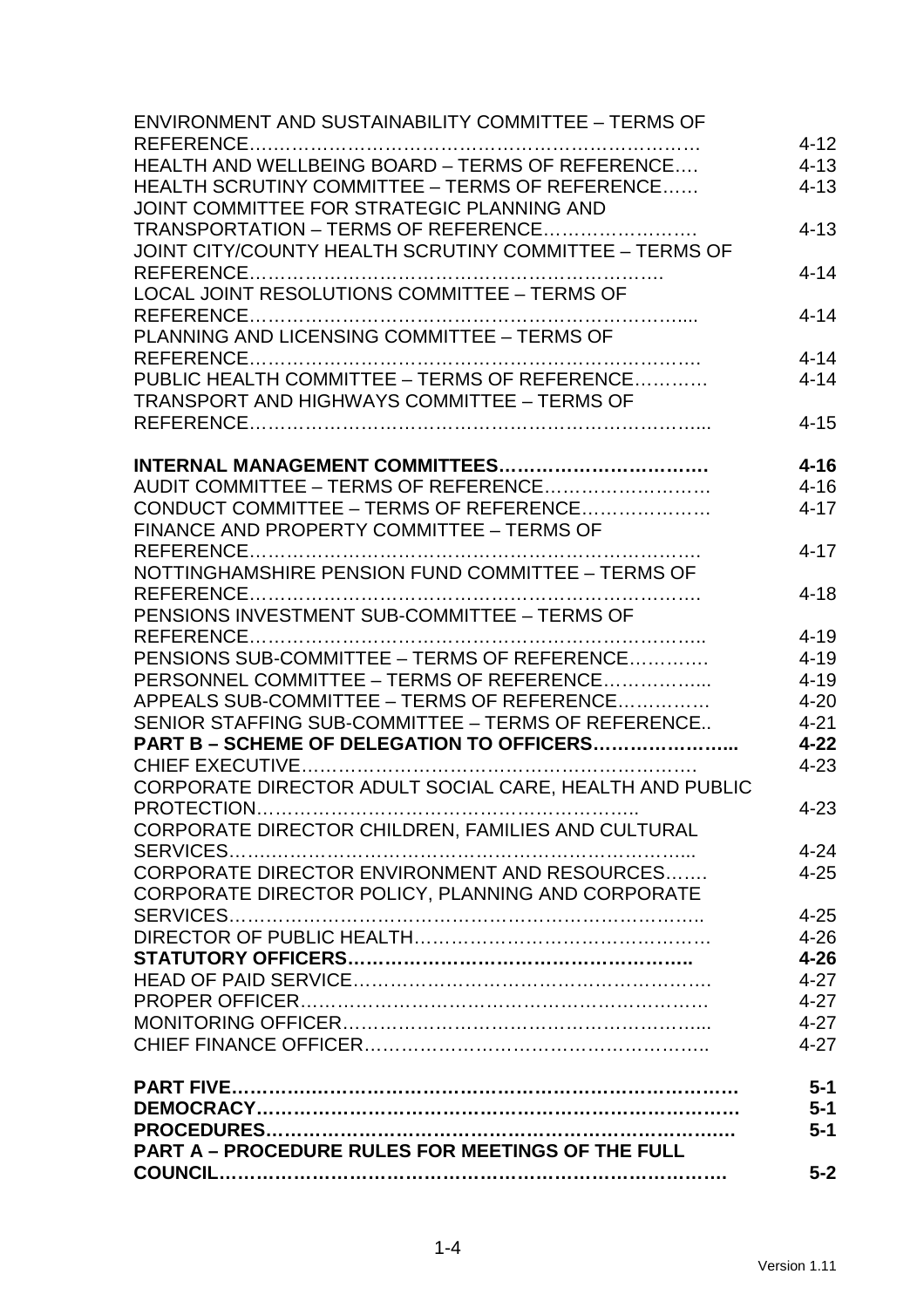|                                                        | $5-2$    |
|--------------------------------------------------------|----------|
|                                                        | $5-2$    |
|                                                        | $5-2$    |
|                                                        | $5 - 3$  |
| OTHER POINTS REGARDING THE ORDER OF BUSINESS           | $5 - 3$  |
|                                                        | $5 - 4$  |
|                                                        | $5 - 4$  |
|                                                        | $5-5$    |
| QUESTIONS REQUIRING A WRITTEN RESPONSE                 | $5-6$    |
|                                                        | $5-6$    |
| CONSIDERATION OF REPORTS FOR DECISION BY COUNCIL       | $5-6$    |
| CONSIDERATION OF INDIVIDUAL MOTIONS TABLED BY          |          |
|                                                        | $5-6$    |
| MOTIONS NOT REQUIRING PRIOR WRITTEN NOTICE             | $5-6$    |
|                                                        | $5 - 7$  |
| POINTS OF ORDER AND PERSONAL EXPLANATIONS              | $5 - 8$  |
| AMENDMENTS TO RECOMMENDATIONS AND MOTIONS              | $5 - 8$  |
|                                                        | $5-9$    |
|                                                        | $5-9$    |
|                                                        | $5-9$    |
|                                                        | $5 - 10$ |
|                                                        | $5 - 10$ |
|                                                        | $5 - 10$ |
|                                                        | $5 - 10$ |
|                                                        | $5 - 11$ |
|                                                        | $5 - 11$ |
|                                                        | $5 - 12$ |
| <b>PART B - PROCEDURE RULES FOR COMMITTEE AND SUB-</b> |          |
|                                                        | $5 - 13$ |
|                                                        | $5 - 13$ |
|                                                        | $5 - 13$ |
|                                                        | $5 - 13$ |
|                                                        | $5 - 13$ |
| OTHER POINTS REGARDING THE ORDER OF BUSINESS           | $5 - 14$ |
|                                                        | $5 - 14$ |
| CONSIDERATION OF RECOMMENDATIONS IN REPORTS            | $5 - 15$ |
| MOTIONS NOT REQUIRING PRIOR WRITTEN NOTICE             | $5 - 15$ |
|                                                        | $5 - 15$ |
| POINTS OF ORDER AND PERSONAL EXPLANATIONS              | $5 - 16$ |
| AMENDMENTS TO RECOMMENDATIONS AND MOTIONS              | $5 - 16$ |
|                                                        | $5 - 17$ |
|                                                        | $5 - 17$ |
|                                                        | $5 - 18$ |
|                                                        | $5 - 18$ |
| ATTENDANCE OF OTHER COUNTY COUNCILLORS                 | $5 - 18$ |
|                                                        | $5 - 18$ |
| POLICY COMMITTEE AND COMMUNITY SAFETY COMMITTEE        | $5 - 19$ |
|                                                        | $5 - 19$ |
|                                                        | $5 - 19$ |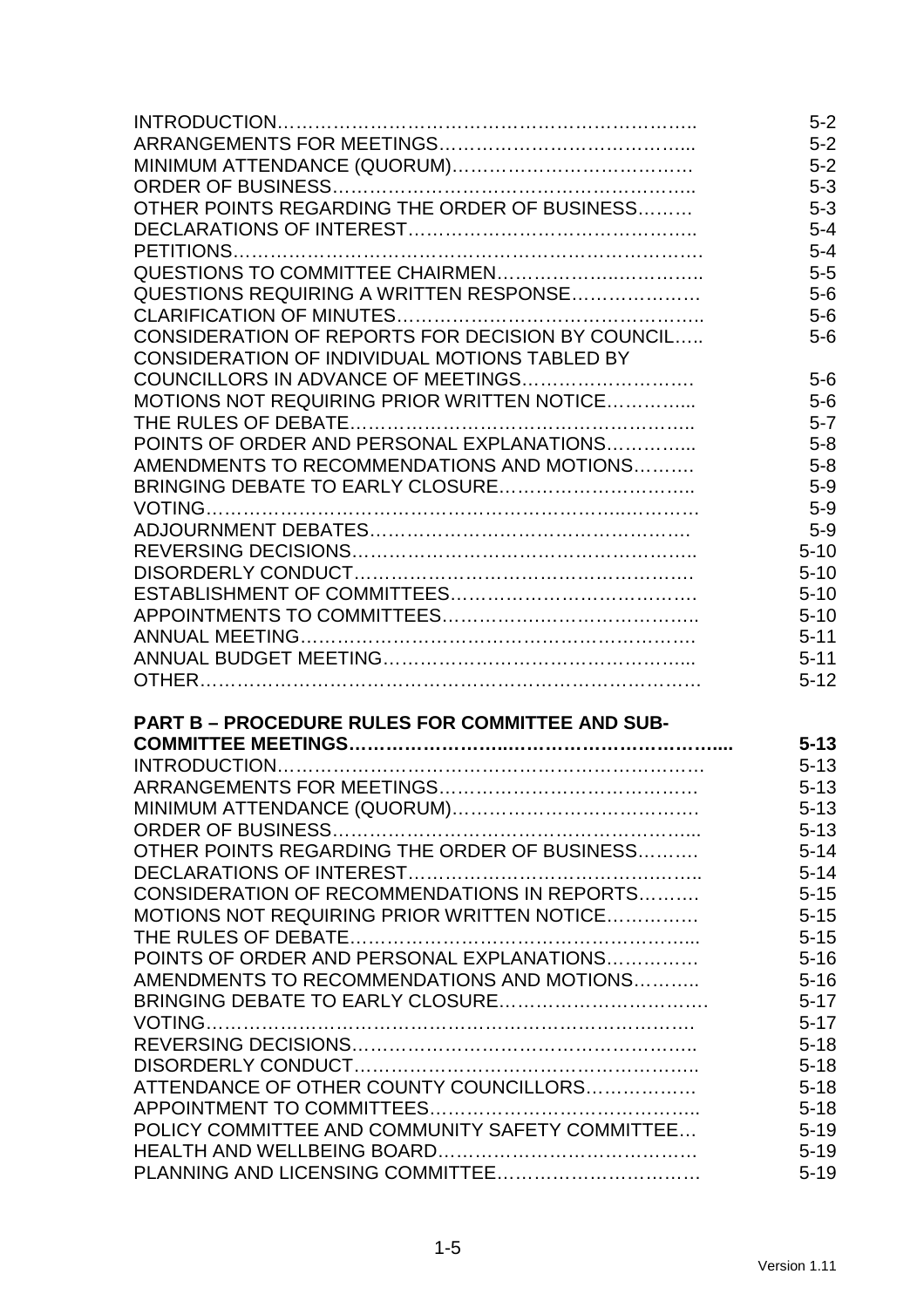|                                                           | $5 - 19$           |
|-----------------------------------------------------------|--------------------|
|                                                           | $5 - 19$           |
|                                                           | $5 - 19$           |
| <b>PART C - THE PROCEDURE FOR TAKING URGENT DECISIONS</b> | $5 - 20$           |
| OPTION A – URGENT DECISIONS BY COMMITTEE                  | $5 - 20$           |
| OPTION B - CALLING AN ADDITIONAL MEETING                  | $5 - 20$           |
| OPTION C - DECISION BY THE CHIEF EXECUTIVE                | $5 - 21$           |
| REPORT ON THE USE OF THE URGENCY PROCEDURE                | $5 - 21$           |
|                                                           | $6-1$              |
|                                                           | $6-1$              |
|                                                           | $6-2$              |
|                                                           | $6-2$              |
|                                                           | $6 - 2$            |
|                                                           | $6 - 2$            |
|                                                           | $6 - 2$            |
|                                                           | $6 - 2$            |
|                                                           | $6 - 2$            |
|                                                           | $6 - 3$            |
|                                                           | $6 - 3$            |
| 2. FINANCIAL PLANNING AND BUDGETARY CONTROL               | $6 - 3$            |
|                                                           | $6 - 3$            |
| 4. CAPITAL EXPENDITURE AND OTHER MAJOR PROJECTS           | $6 - 3$            |
|                                                           | $6 - 3$            |
| 6. MANAGEMENT, RETENTION, SECURITY AND DISPOSAL OF        | $6 - 3$<br>$6 - 3$ |
|                                                           | $6 - 3$            |
| 9. PROCUREMENT OF GOODS, SERVICES AND WORKS               | $6 - 3$            |
| 10. PAYMENT FOR GOODS, SERVICES AND WORKS                 | $6 - 3$            |
| 11. INCOME, BANKING AND IMPREST ACCOUNTS                  | $6 - 3$            |
|                                                           | $6 - 3$            |
|                                                           | $6 - 3$            |
|                                                           | $6 - 3$            |
|                                                           | $6 - 3$            |
|                                                           | $6 - 3$            |
| 17. PROTECTING PUBLIC FUNDS AND ASSETS                    | $6 - 3$            |
|                                                           | $6 - 3$            |
| 19. INFORMATION AND COMMUNICATIONS TECHNOLOGY (ICT)       | $6 - 3$            |
|                                                           | $6 - 3$            |
|                                                           | $6 - 60$           |
| PART A - ALLOWANCES FOR COUNCILLORS                       | $6 - 60$           |
|                                                           | $6 - 60$           |
|                                                           | $6 - 61$           |
|                                                           | $6 - 61$           |
|                                                           | $6 - 61$           |
|                                                           | $6 - 61$           |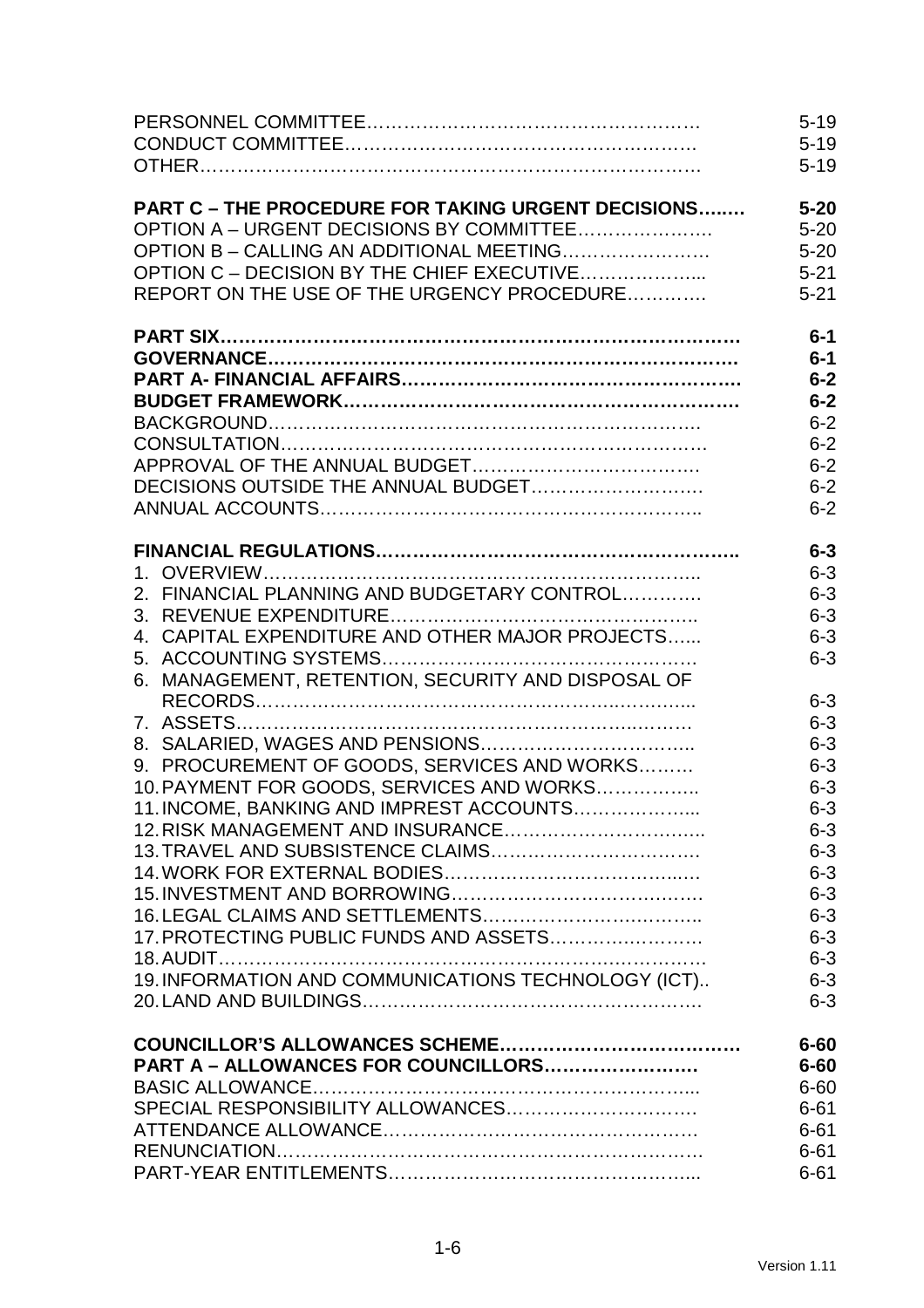|                                                               | $6 - 61$ |
|---------------------------------------------------------------|----------|
|                                                               | $6 - 62$ |
|                                                               | $6 - 62$ |
|                                                               | $6 - 62$ |
|                                                               | $6 - 62$ |
| PART B - ALLOWANCES FOR STATUTORY CO-OPTEES                   | $6 - 62$ |
| <b>PART C - ALLOWANCES FOR EDUCATION APPEAL PANEL</b>         |          |
|                                                               | $6 - 63$ |
| PART D - TRAVELLING AND SUBSISTENCE                           | $6 - 63$ |
|                                                               | $6 - 64$ |
|                                                               | $6 - 64$ |
|                                                               | $6 - 65$ |
|                                                               | $6 - 66$ |
|                                                               | $6 - 66$ |
|                                                               | $6 - 67$ |
|                                                               | $6 - 67$ |
|                                                               | $6 - 68$ |
| APPROVED DUTIES (TRAVELLING AND SUBSISTENCE                   |          |
|                                                               | 6-68     |
|                                                               | $6 - 68$ |
| FOR STATUTORY CO-OPTEES AND OTHER CO-OPTED MEMBERS OF         |          |
| THE COUNCIL'S COMMITTEES AND SUB-COMMITTEES                   | $6 - 70$ |
| FOR MEMBERS OF EDUCATION APPEALS PANELS                       | $6 - 70$ |
|                                                               | $6 - 70$ |
|                                                               | $6 - 71$ |
|                                                               | $6 - 71$ |
|                                                               | $6 - 71$ |
|                                                               | $6 - 71$ |
|                                                               | $6 - 71$ |
|                                                               |          |
|                                                               | $6 - 73$ |
|                                                               | $6 - 73$ |
|                                                               | $6 - 73$ |
|                                                               | $6 - 74$ |
|                                                               | $6 - 74$ |
|                                                               | $6 - 74$ |
| TRAVEL TO NORTHERN IRELAND/REPUBLIC OF IRELAND/OUTSIDE        |          |
|                                                               | $6 - 75$ |
|                                                               | $6 - 75$ |
|                                                               | $6 - 75$ |
| WITHIN THE UK (INCLUDING NORTHERN IRELAND)                    | $6 - 75$ |
|                                                               | $6 - 76$ |
|                                                               | $6 - 76$ |
|                                                               | $6 - 77$ |
|                                                               |          |
| <b>PART B - CODES OF CONDUCT AND GUIDANCE FOR COUNCILLORS</b> |          |
|                                                               | $6 - 79$ |
| CODE OF CONDUCT FOR COUNCILLORS AND CO-OPTED MEMBERS          | $6 - 79$ |
|                                                               | $6 - 79$ |
|                                                               | $6 - 79$ |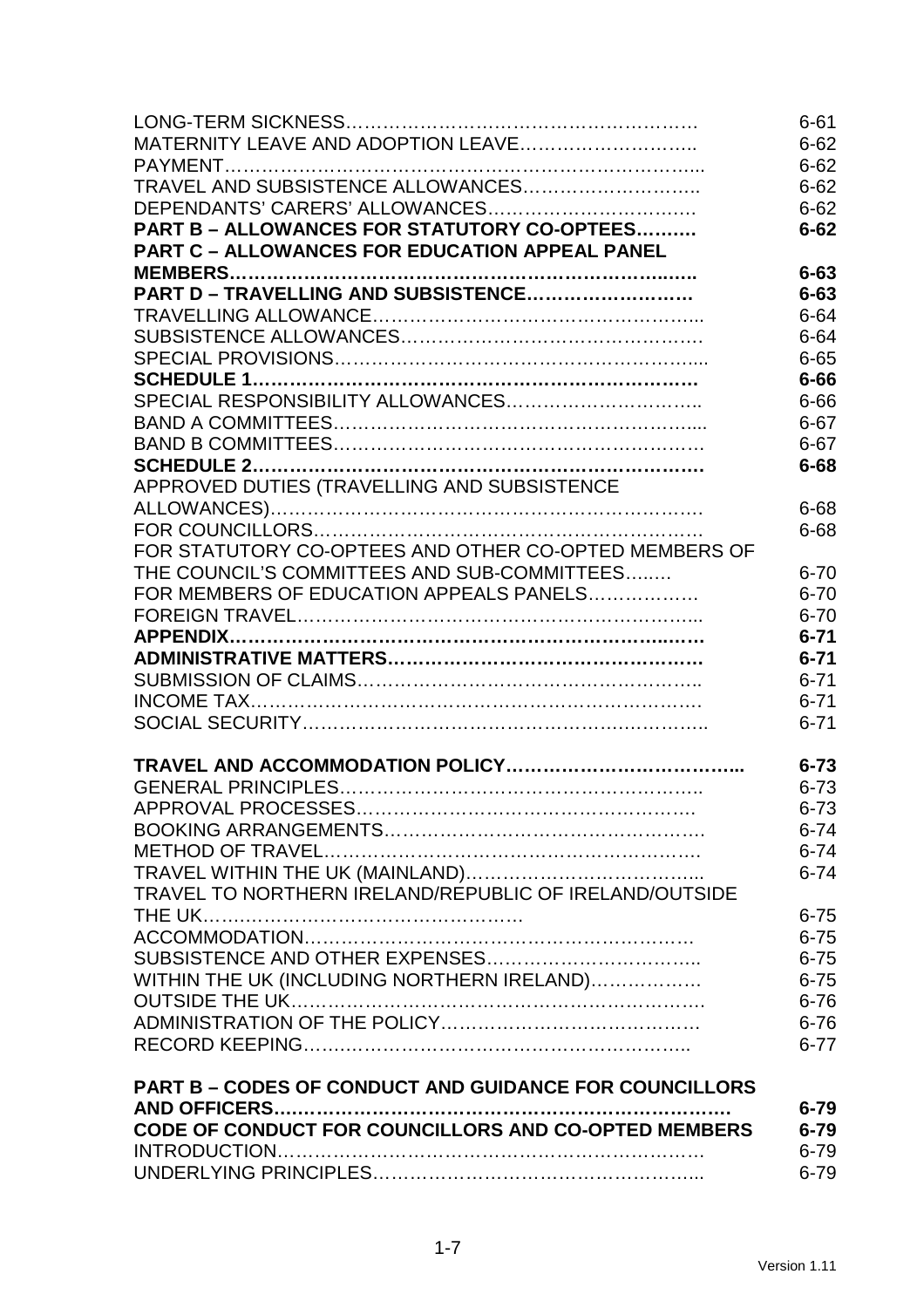|                                                       | $6 - 79$  |
|-------------------------------------------------------|-----------|
| REGISTERING AND DECLARING PECUNIARY AND NON-PECUNIARY |           |
|                                                       | $6 - 80$  |
|                                                       | $6 - 81$  |
|                                                       | $6 - 82$  |
|                                                       | $6 - 82$  |
|                                                       |           |
|                                                       | $6 - 84$  |
|                                                       | $6 - 84$  |
|                                                       | $6 - 84$  |
|                                                       | $6 - 84$  |
|                                                       | $6 - 85$  |
|                                                       | $6 - 85$  |
| WHAT TO DO IF YOU ARE OFFERED HOSPITALITY             | $6 - 86$  |
|                                                       | $6 - 86$  |
|                                                       | $6 - 86$  |
|                                                       | $6 - 86$  |
|                                                       | $6 - 87$  |
| THE RELATIONSHIP BETWEEN OFFICERS AND COUNCILLORS     | $6 - 87$  |
| THE RELATIONSHIP BETWEEN OFFICERS AND THE PUBLIC      | $6 - 87$  |
| THE RELATIONSHIP BETWEEN OFFICERS AND CONTRACTORS     | $6 - 87$  |
| APPOINTMENTS AND OTHER EMPLOYMENT MATTERS             | $6 - 87$  |
| WORKING FOR OUTSIDE ORGANISATIONS                     | $6 - 88$  |
| USE OF COUNCIL PREMISES OR FACILITIES FOR WORK NOT    |           |
|                                                       | $6 - 88$  |
|                                                       |           |
|                                                       | $6 - 88$  |
|                                                       | $6 - 88$  |
|                                                       | $6 - 88$  |
|                                                       | $6 - 88$  |
| PROTOCOL FOR COUNCILLOR AND OFFICER RELATIONSHIPS     | $6 - 90$  |
|                                                       | $6 - 90$  |
|                                                       | $6 - 90$  |
|                                                       | $6 - 90$  |
|                                                       | $6 - 91$  |
| THE RELATIONSHIP BETWEEN EMPLOYEES AND COUNCILLORS    | $6 - 91$  |
| OFFICER RELATIONSHIPS WITH PARTY GROUPS               | $6 - 92$  |
| EMPLOYEES TO KEEP COUNCILLORS INFORMED ABOUT LOCAL    | $6 - 92$  |
|                                                       |           |
|                                                       | $6 - 93$  |
|                                                       | $6 - 93$  |
|                                                       | $6 - 93$  |
|                                                       | $6 - 93$  |
|                                                       | $6 - 93$  |
| PROTOCOL FOR INVOLVEMENT IN OUTSIDE BODIES            | $.6 - 94$ |
|                                                       | $6 - 94$  |
| SUPPORT FOR REPRESENTATIVES ON OUTSIDE BODIES         | $6 - 94$  |
| RESPONSIBILITIES OF COUNTY COUNCIL REPRESENTATIVES ON |           |
|                                                       | $6 - 94$  |
|                                                       |           |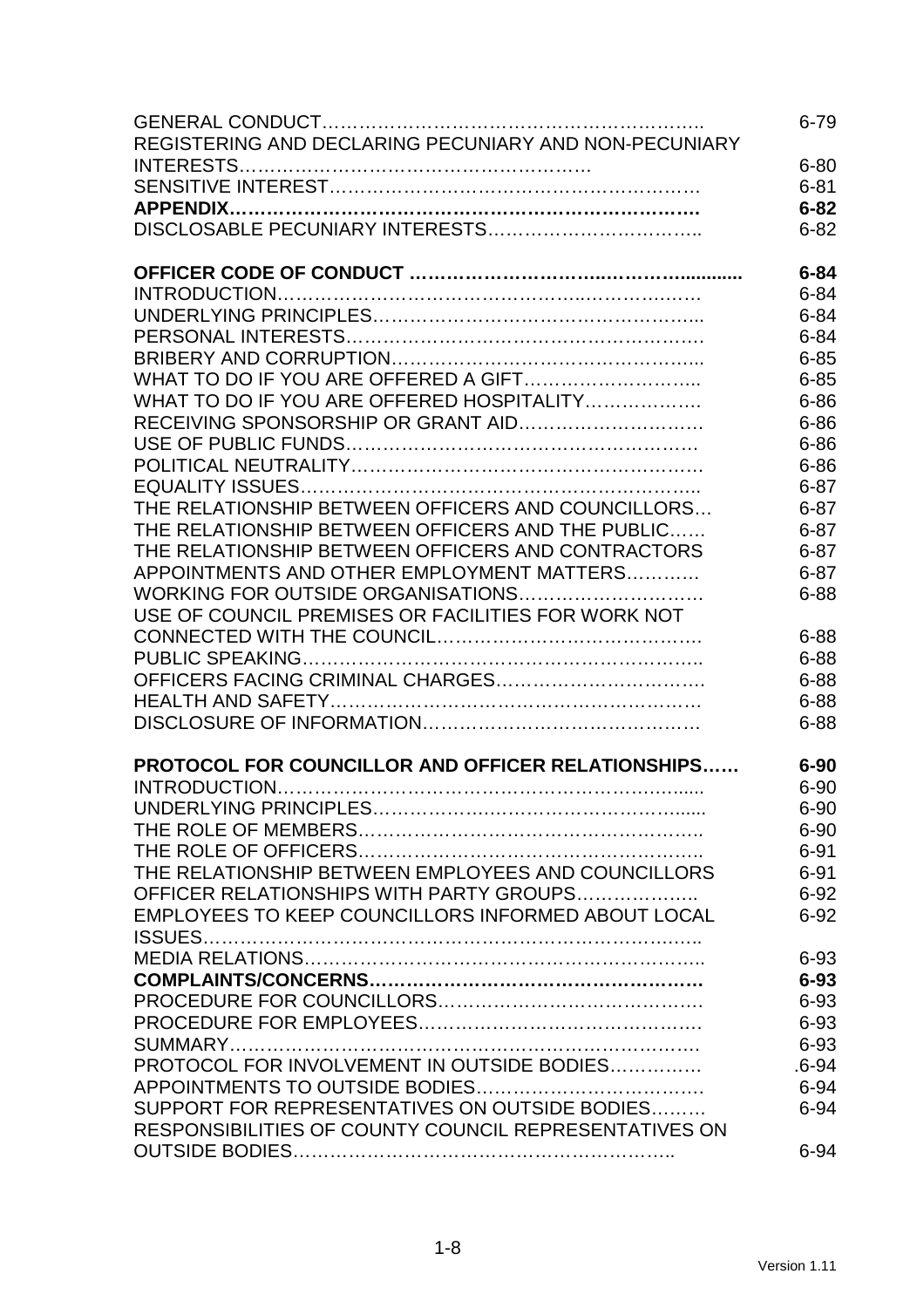| <b>PART C - EMPLOYMENT PROCEDURE RULES</b>            | $6 - 97$  |
|-------------------------------------------------------|-----------|
|                                                       | 6-97      |
| APPOINTMENT AND DISMISSAL - SENIOR EMPLOYEES          | 6-97      |
|                                                       | 6-97      |
|                                                       | 6-98      |
| APPOINTMENT OF ASSISTANTS TO POLITICAL GROUPS         | 6-98      |
| APPOINTMENT, DISMISSAL AND MANAGEMENT OF ALL OTHER    |           |
|                                                       | 6-99      |
|                                                       | 6-99      |
|                                                       | 6-99      |
| CHANGES TO STAFFING AND STRUCTURE RECORDS             | $6 - 100$ |
|                                                       | $6 - 100$ |
| RESOLUTION OF DISPUTES UNDER THE EMPLOYMENT RELATIONS |           |
|                                                       | $6 - 100$ |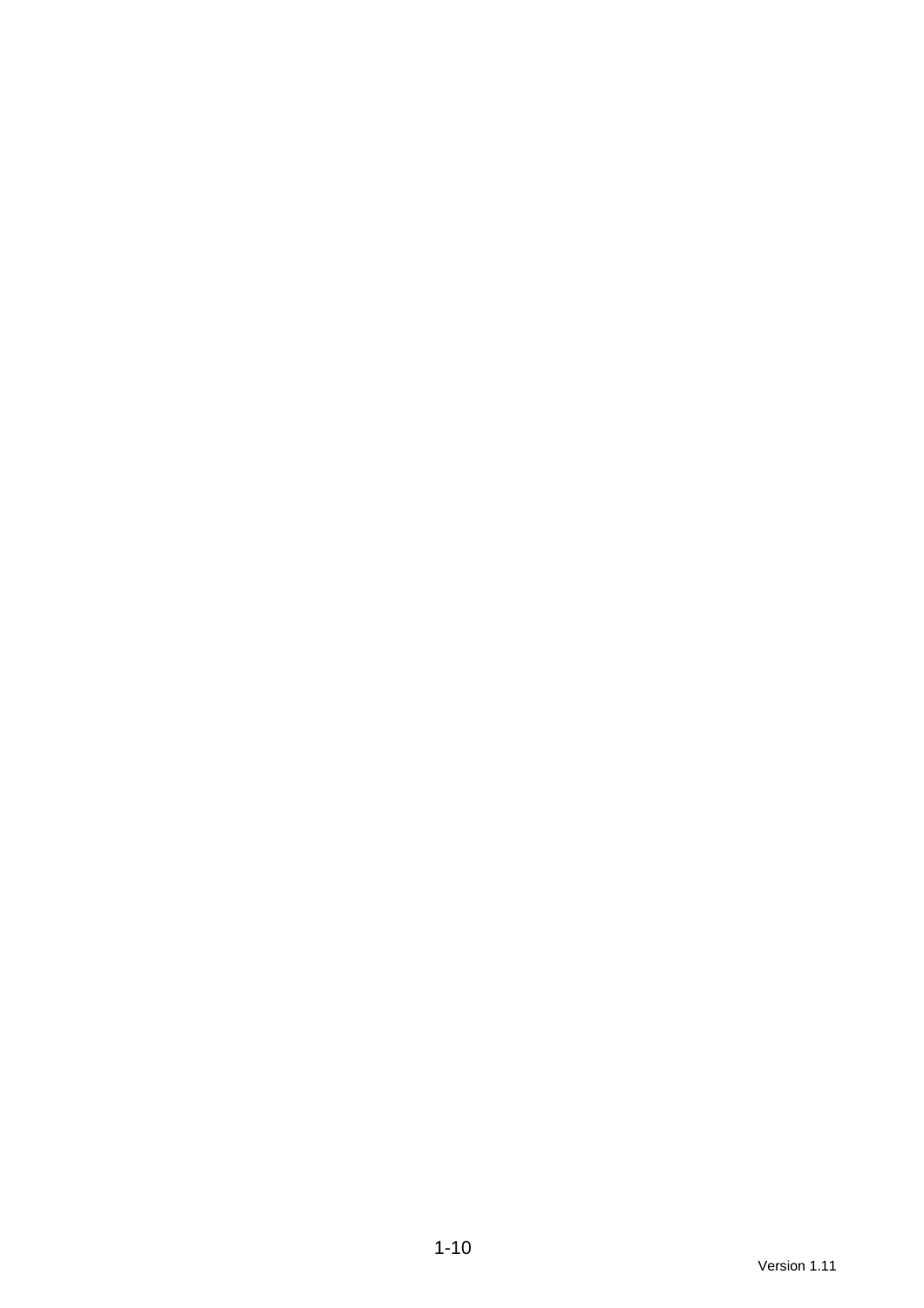### **PART ONE**

#### **INTRODUCTION**

1. This Constitution sets out how Nottinghamshire County Council is governed including how decisions are made.

#### **THE COUNCIL'S DECISION-MAKING STRUCTURE**

- 2. The Council and its committees and officers will make decisions in accordance with the Authority's governing principles which are as follows:
	- a. Creating and implementing a strategic vision for Nottinghamshire
	- b. Focusing on outcomes for the people of Nottinghamshire
	- c. Councillors and staff working together to achieve the Council's common purpose
	- d. Upholding high standards of conduct and behaviour
	- e. Taking informed and transparent decisions
	- f. Engaging with local people and other stakeholders to ensure robust public accountability and putting the customer at the heart of everything we do
	- g. Ensuring the effectiveness of Councillors and staff through appropriate support.
- 3. With the exception of day-to-day operational matters, all decisions of the Council are taken either at Full Council involving all 67 County Councillors, or by committees. Committees are comprised of councillors, to reflect the political balance of the Council.
- 4. The Council has appointed the following committees:

| <b>Adult Social Care and Health</b><br>Committee | <b>Economic Development Committee</b>              |
|--------------------------------------------------|----------------------------------------------------|
| <b>Appeals Sub-Committee</b>                     | <b>Environment and Sustainability</b><br>Committee |
| <b>Audit Committee</b>                           | <b>Finance and Property Committee</b>              |
| Children and Young People's<br>Committee         | <b>Grant Aid Sub-Committee</b>                     |
|                                                  | Health and Wellbeing Board                         |
| <b>Community Safety Committee</b>                | <b>Health Scrutiny Committee</b>                   |
| <b>Corporate Parenting Sub-Committee</b>         | Joint Committee on Strategic                       |
| <b>Culture Committee</b>                         | <b>Planning &amp; Transport</b>                    |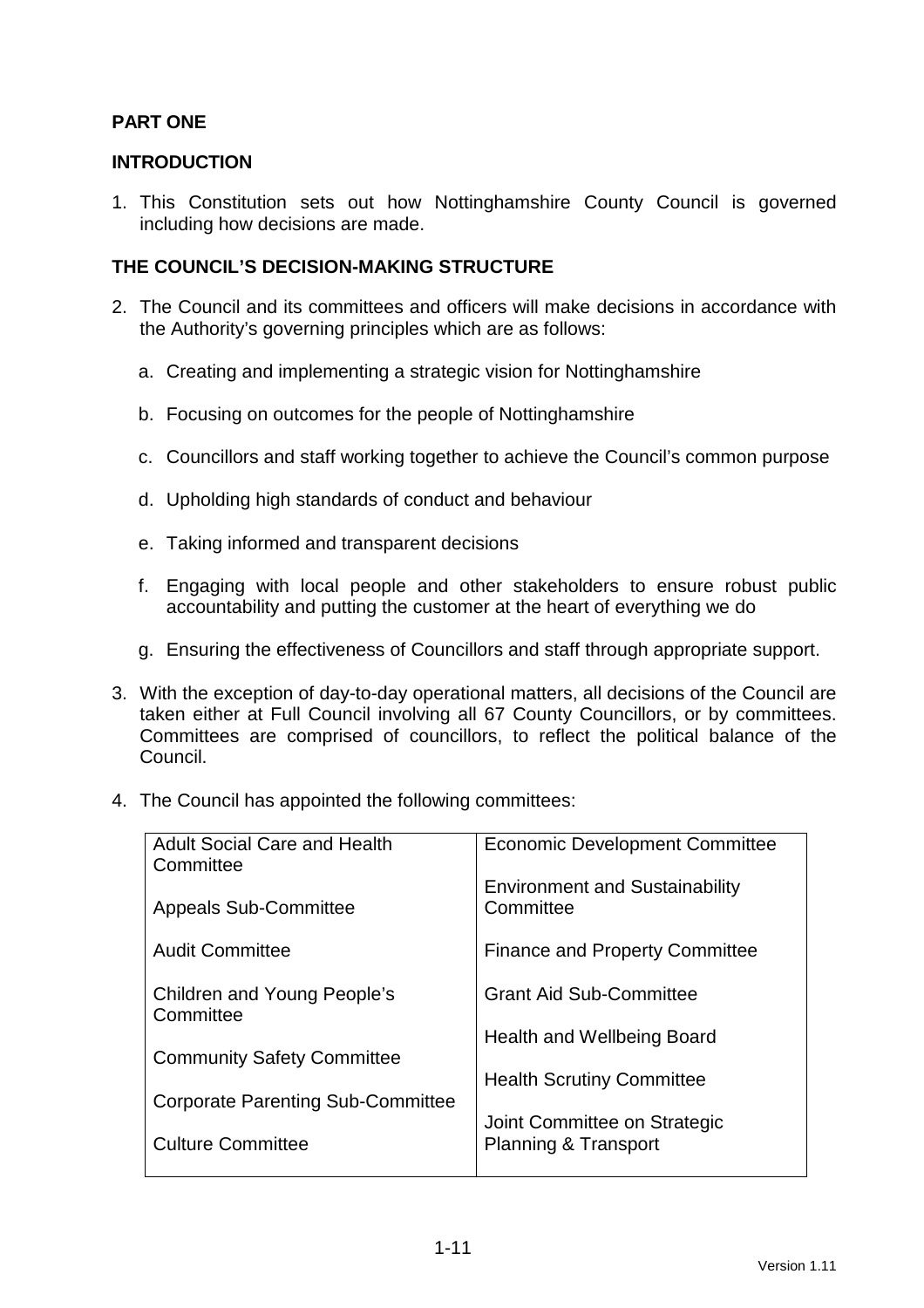| Joint City/Council Health Scrutiny<br>Committee | <b>Personnel Committee</b>                |
|-------------------------------------------------|-------------------------------------------|
| <b>Local Joint Resolutions Committee</b>        | <b>Planning &amp; Licensing Committee</b> |
|                                                 | <b>Policy Committee</b>                   |
| Nottinghamshire Pension Fund<br>Committee       | <b>Public Health Committee</b>            |
| <b>Pensions Investment Sub-Committee</b>        | <b>Senior Staffing Sub-Committee</b>      |
| <b>Pensions Sub-Committee</b>                   | <b>Transport and Highways Committee</b>   |

- 5. Part Four of this Constitution sets out Council, committee and employee responsibilities in detail.
- 6. All Council and committee decisions are taken following consideration of a report which gives background information, any alternative options available and other relevant considerations such as the potential impact on equalities, crime and disorder and human rights. The procedure for committee meetings where decisions are taken is set out in Part Five.

#### **PUBLIC INVOLVEMENT**

- 7. The Council encourages the public of Nottinghamshire to get involved in local democracy and decision-making.
- 8. The public elects County Councillors every four years. They also have the right to submit petitions. More information on petitions is available in Part Five of this **Constitution**
- 9. Access to the right information is essential if the public is to be properly involved; Part Three of this Constitution explains how information is made available. In particular, the public has the right to attend all meetings of Council and its committees, and to see reports and background papers. The Council's diary of meetings and reports are available on the Council's website: www.nottinghamshire.gov.uk
- 10. The Council operates complaints procedures which are overseen by the Local Government Ombudsman.

#### **COUNCILLORS**

11. Councillors collectively are the ultimate policy makers. The Council's Policy Framework is set out in Part Two of this Constitution. Their role is to act in the interests of the whole county of Nottinghamshire, and also to represent the communities which elected them, bringing their views to the decision-making process. In addition they deal with individual casework and act on behalf of constituents in resolving particular problems.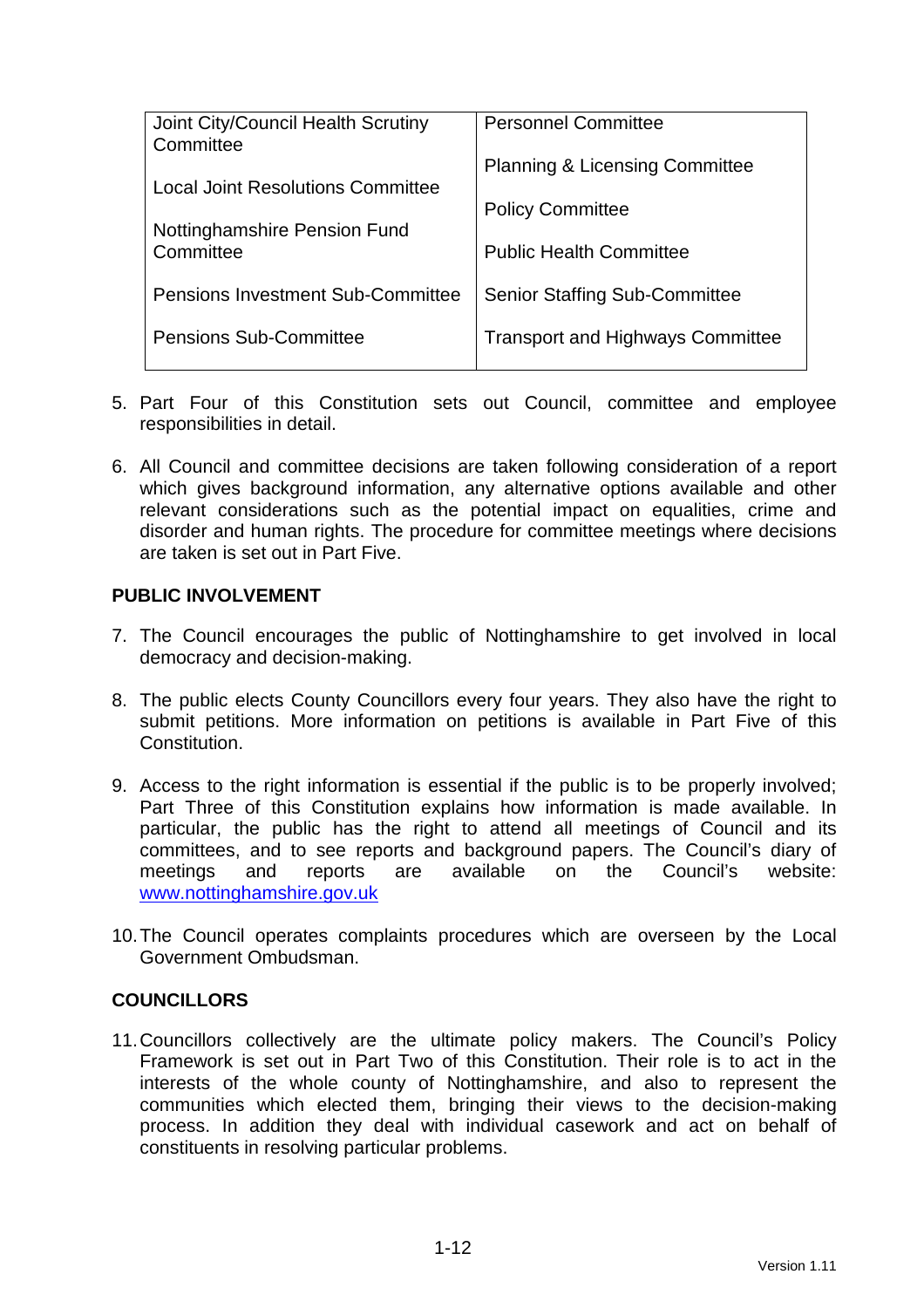- 12. Nottinghamshire County Councillors have adopted a Code of Conduct to ensure the highest standards are maintained. This is set out in Part Six of this Constitution.
- 13. The Council elects a Chairman and Vice-Chairman of the Council annually. They will carry out the formal and ceremonial duties of the Council, chairing meetings of Full Council and representing the Authority at civic functions.
- 14. The Chairman of Policy Committee will be the Council Leader and the Vice-Chairman will be the Deputy Leader.

#### **STAFFING**

- 15. The Council employs staff to carry out its functions and decides every year how many are required. The Staffing Procedure Rules [see Part Six of this Constitution] set out how decisions relating to staffing issues will be taken.
- 16. The Council has also adopted a Code of Conduct to ensure the highest standards are maintained. This is set out in Part Six of this Constitution.
- 17. There is a legal requirement to allocate some specific responsibilities to officers and the Council has designated the following posts:

| <b>Chief Executive</b>                                   | Head of Paid Service & Proper Officer |
|----------------------------------------------------------|---------------------------------------|
| Corporate Director Policy, Planning   Monitoring Officer |                                       |
| and Corporate Services                                   |                                       |
| <b>Service Director Financial Services</b>               | Chief Finance Officer (also known as  |
|                                                          | Section 151 Officer)                  |

18. These post holders' specific responsibilities are set out in Part Four of this Constitution.

#### **FINANCES**

- 19. To ensure transparency and propriety in how the Council spends taxpayers' money, the Council has adopted Financial Regulations which are set out in Part Six of this Constitution. The Council sets its budget annually; the framework for the process is set out in Part Six of this Constitution.
- 20. It has also adopted a Scheme of Councillor Allowances and Travel and Accommodation Policy regarding expenses, both of which are set out in Part Six.
- 21. The Council publishes its annual statement of accounts and all individual items of expenditure over £500 on its website, and approves and publishes senior officer pay.

#### **PARTNERSHIP WORKING**

22. The Council is committed to working with its partners such as the City Council, district and borough councils, parish councils, the Health Service, the voluntary sector and other public bodies, to deliver services in the most effective way. The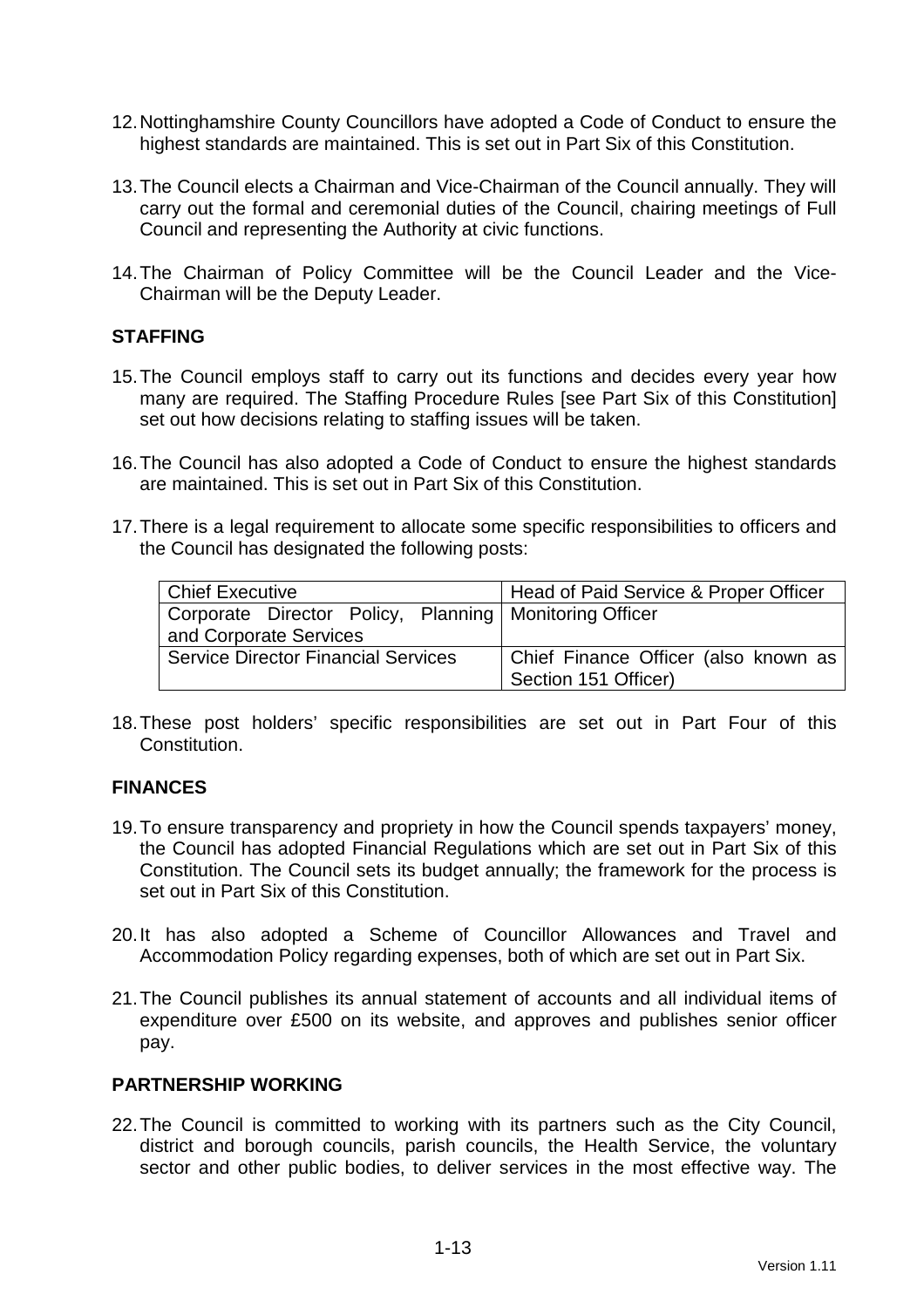Council has adopted a protocol for councillors and officers involved with outside bodies. This is set out in Part Six of this Constitution.

23. The Council may also contract-out functions to other bodies or organisations where considered appropriate.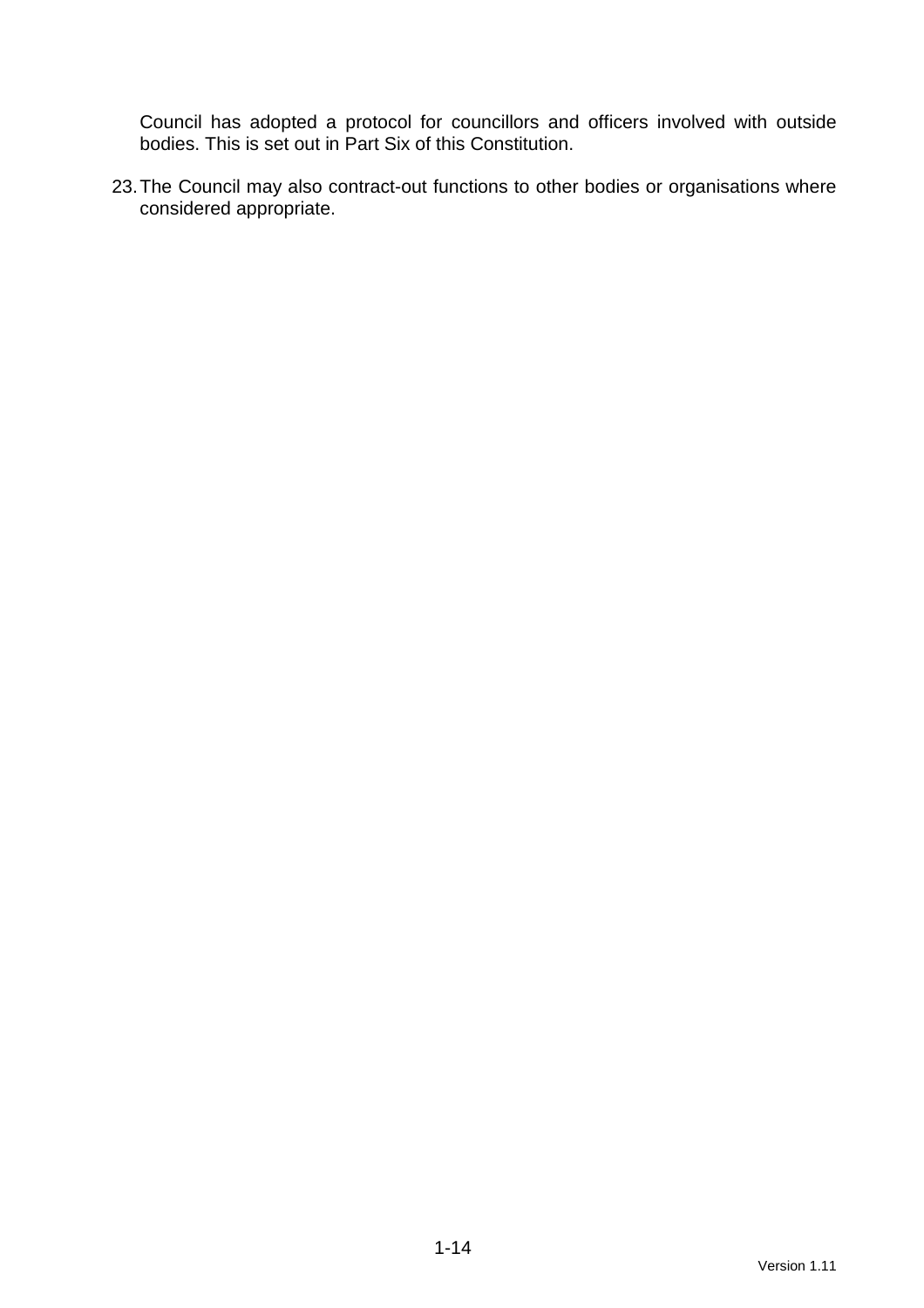# **PART TWO**

# **POLICY FRAMEWORK**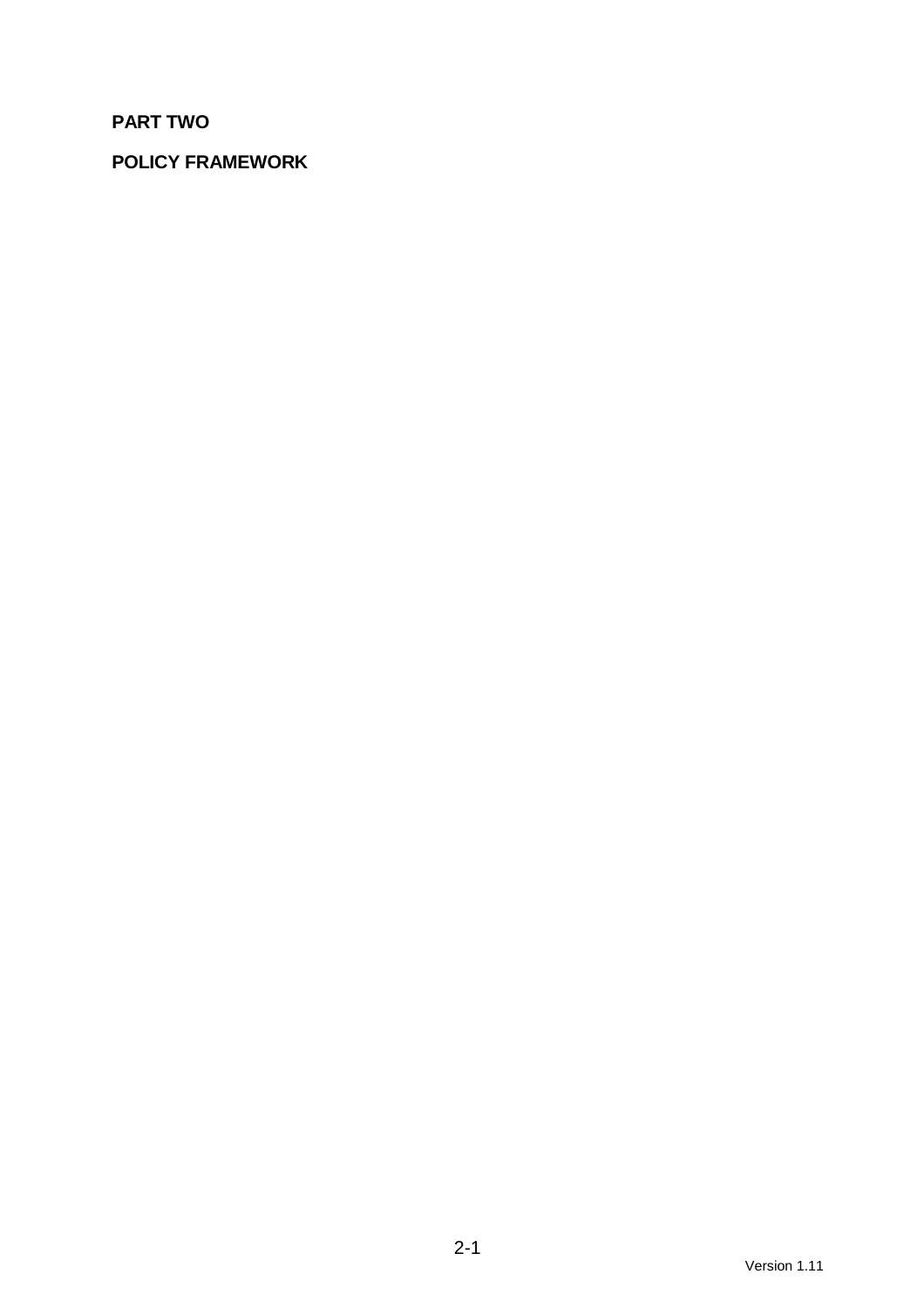### **RESPONSIBILITY FOR POLICY**

1. Councillors are collectively the ultimate policy makers for the County Council. The Council's policies are set by Councillors as set out in the responsibility for functions of the Full Council and the Policy Committee.

## **POLICY**

- 2. The Council's policies establish the principles that the organisation will follow in
	- a. according with the Council's governing principles
	- b. implementing the strategic vision for Nottinghamshire
	- c. all decision making
	- d. developing, improving, commissioning and providing services
	- e. representing the views of the Council and Nottinghamshire.
- 3. The council's ambitions, values and priorities will be set out in a strategic vision for Nottinghamshire.
- 4. The strategic vision for Nottinghamshire will be delivered through a Plan. The council will report progress and achievements against the Plan.

#### **FRAMEWORK**

- 5. The Council's policies and strategies will be informed by the strategic vision for Nottinghamshire, the ambitions, values and priorities set out in the vision and the Plan to deliver it.
- 6. The Council's policies and strategies will be supported by a plan for implementation of the policy or delivery of the strategy. The council will report progress and achievements against these Plans.
- 7. The Council's policies and strategies will be accessed from a single policy library and will be subject to review.
- 8. The development and review of policy will be led by Councillors. The Council will usually set one policy with service specific considerations if appropriate.
- 9. The Council may develop procedures and issue guidance in accordance with its policies.
- 10. Within the responsibility for functions of the Full Council and the Policy Committee Policy is a collective term which includes the Council's policies, strategies and statutory plans.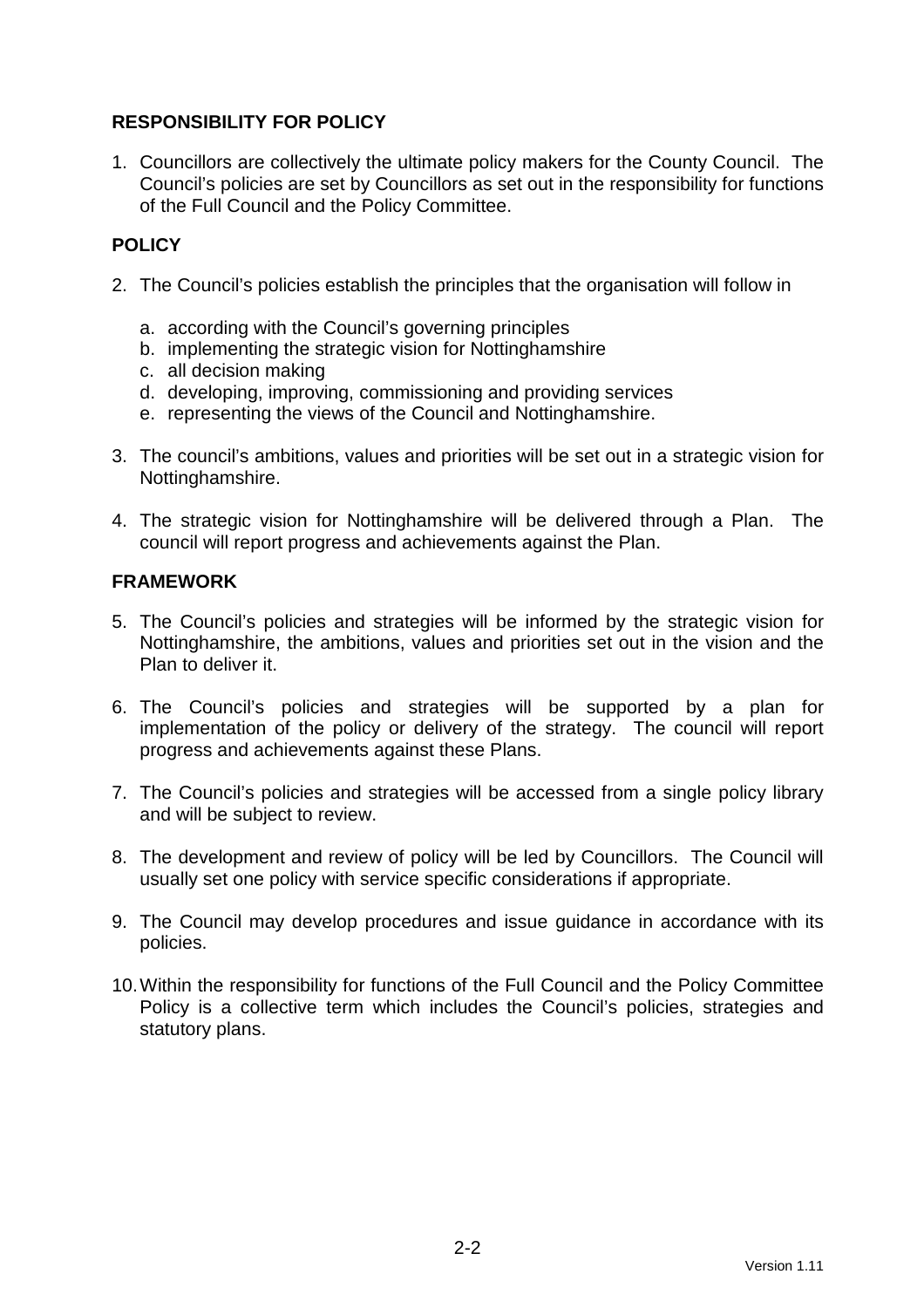#### **PART THREE**

**TRANSPARENCY** 

**ACCESS TO INFORMATION AND MEETINGS**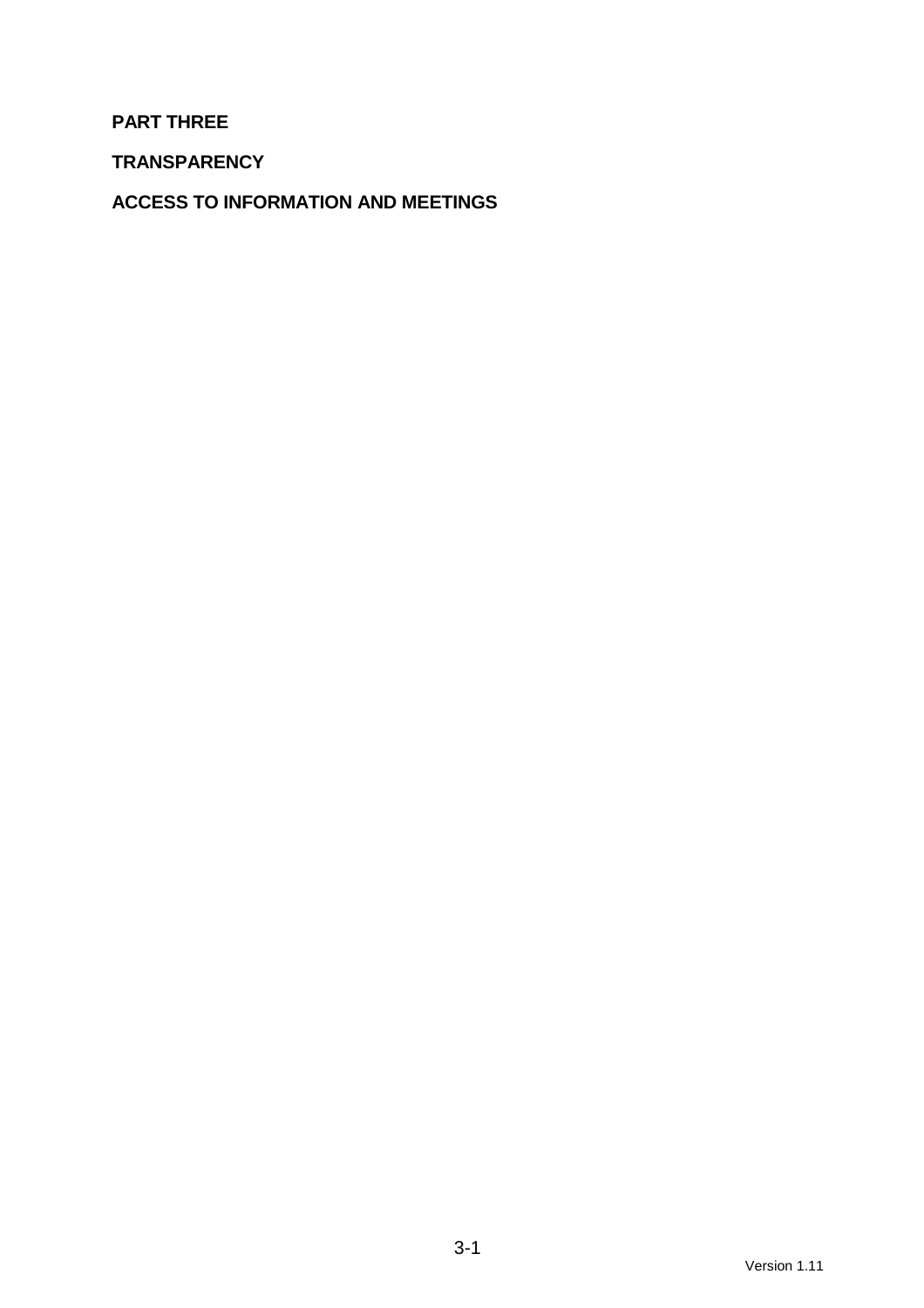#### **INTRODUCTION**

- 1. Nottinghamshire County Council is committed to the principles of openness and accountability and encourages the public to attend meetings and take an active interest in how the Council works.
- 2. The Council is committed to making available minutes, agendas and reports for public inspection.
- 3. Councillors have additional rights to access information which they need to assist them in fulfilling their responsibilities.
- 4. These rules apply to all meetings of the Council, committees and sub-committees and set out the rights of individuals to attend meetings and access information.

#### **REPORTS**

- 5. Committee reports will normally be available to the public. However if exempt information is required to enable a proper decision to be taken, it will be placed in an appendix to the report. Categories of exempt information are set out below.
- 6. Reports which include exempt information will set out the reason for this exemption and in the body of the report explain why it is not in the public interest to make that information available at that time.
- 7. On rare occasions it may be necessary for a whole report to be exempt and not publicly available due to the nature of the information it contains.
- 8. All reports will include a list of background papers (if any) relating to the subject matter of the report which:
	- a. have been relied on in preparing the report (e.g. a consultant's report);
	- b. disclose any facts or matters on which the report or an important part of the report is based;
- 9. Reports may also include a list of any previous reports on the same issue and other published information that is relevant
- 10. Anyone requiring a copy of background papers for any report should contact Democratic Services. The list of background papers should indicate whether any papers include exempt or confidential information which cannot be disclosed.

#### **MEETINGS**

- 11. The Council will give at least five clear working days' notice of all meetings. Details of all meetings will be posted on the notice board at County Hall and the Council's website: www.nottinghamshire.gov.uk.
- 12. Copies of the agenda and reports for meetings will be made available to the public for inspection at County Hall and will also be available on the Council's website. These documents will be made available: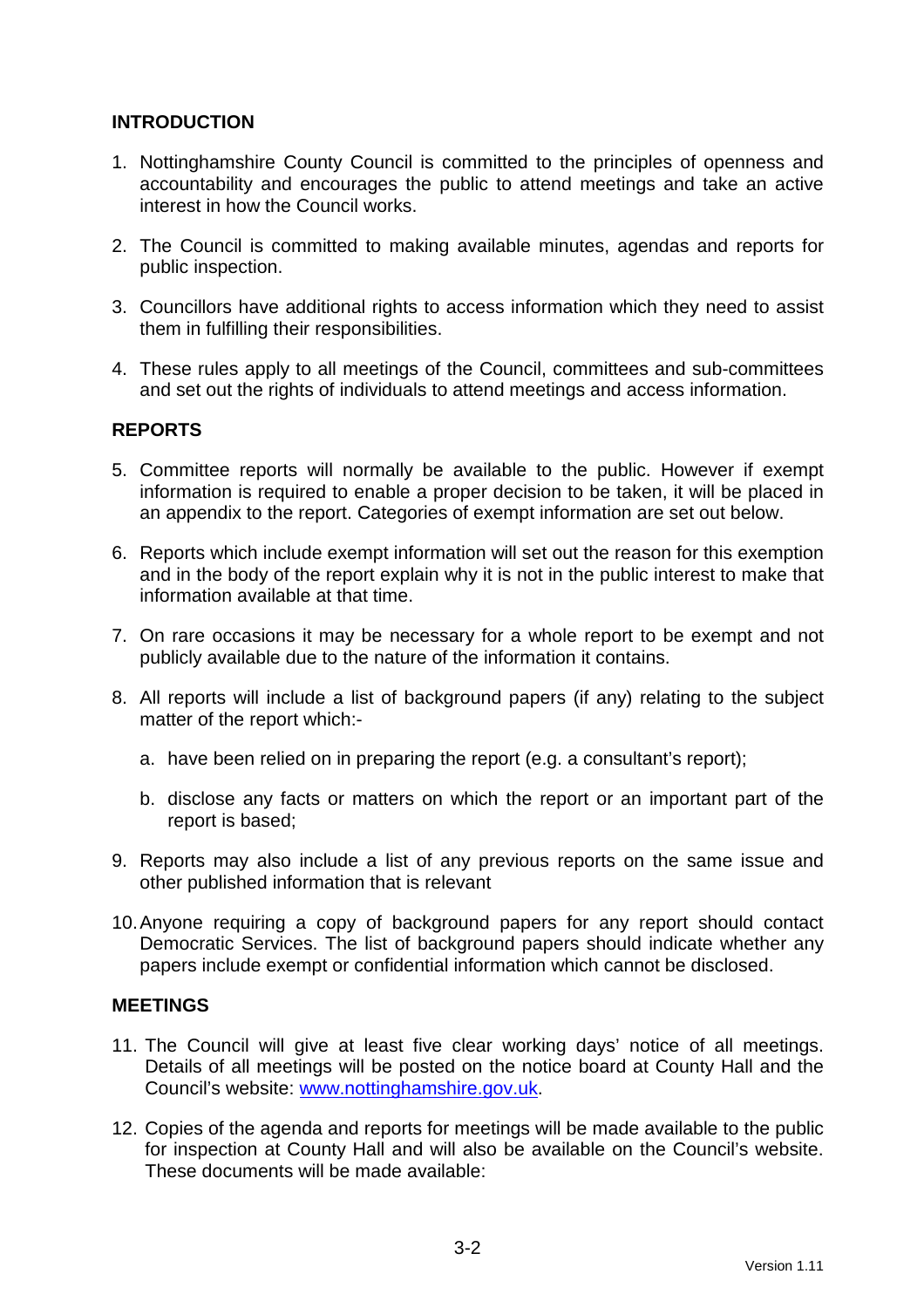- a. five clear working days before the meeting; or
- b. in the case of an urgent item or additional information, as soon as possible.
- 13. Members of the public may attend all meetings of the Council and its committees and will only be excluded when exempt information is discussed.

#### **PUBLIC ACCESS TO DOCUMENTS AFTER THE MEETING**

- 14. Copies of meeting documents will be publicly available for 6 years following the date of the meeting unless they relate to exempt or confidential information.
- 15. The Council will supply copies of the publicly available documents to any person who requests them but may make a charge for costs incurred such as postage and photocopying.
- 16. Meeting documents will include minutes of meetings, agendas and reports. In respect of meetings of the Full Council, minutes of meetings will record any Councillor's absence of more than 30 minutes from a meeting.

#### **CIRCUMSTANCES WHERE THE PUBLIC ARE EXCLUDED FROM MEETINGS**

- 17. Members of the public may be excluded from a meeting where exempt information as set out below is being discussed.
- 18. Members of the public must be excluded from a meeting where confidential information is being discussed. Confidential information for these purposes is:
	- a. information given to the Council by a Government Department on terms which do not permit its public disclosure; or
	- b. information which cannot be publicly disclosed by virtue of any enactment or by Court Order.

#### **CATEGORIES OF EXEMPT INFORMATION**

- 1. Information relating to any individual, such as names, addresses, telephone numbers, or job titles
- 2. Information which is likely to reveal the identity of an individual, such as names, addresses, telephone numbers, or job titles
- 3. Information relating to the financial or business affairs of individuals or organisations (including the Council). This could include contemplated as well as past or current activities
- 4. Information relating to any consultations or negotiations on employee relations
- 5. Information to which legal professional privilege applies
- 6. Information which discloses the Council's intention to issue a formal legal notice or make a formal legal order or direction
- 7. Information relating to any action taken or to be taken in connection with the prevention, investigation or prosecution of crime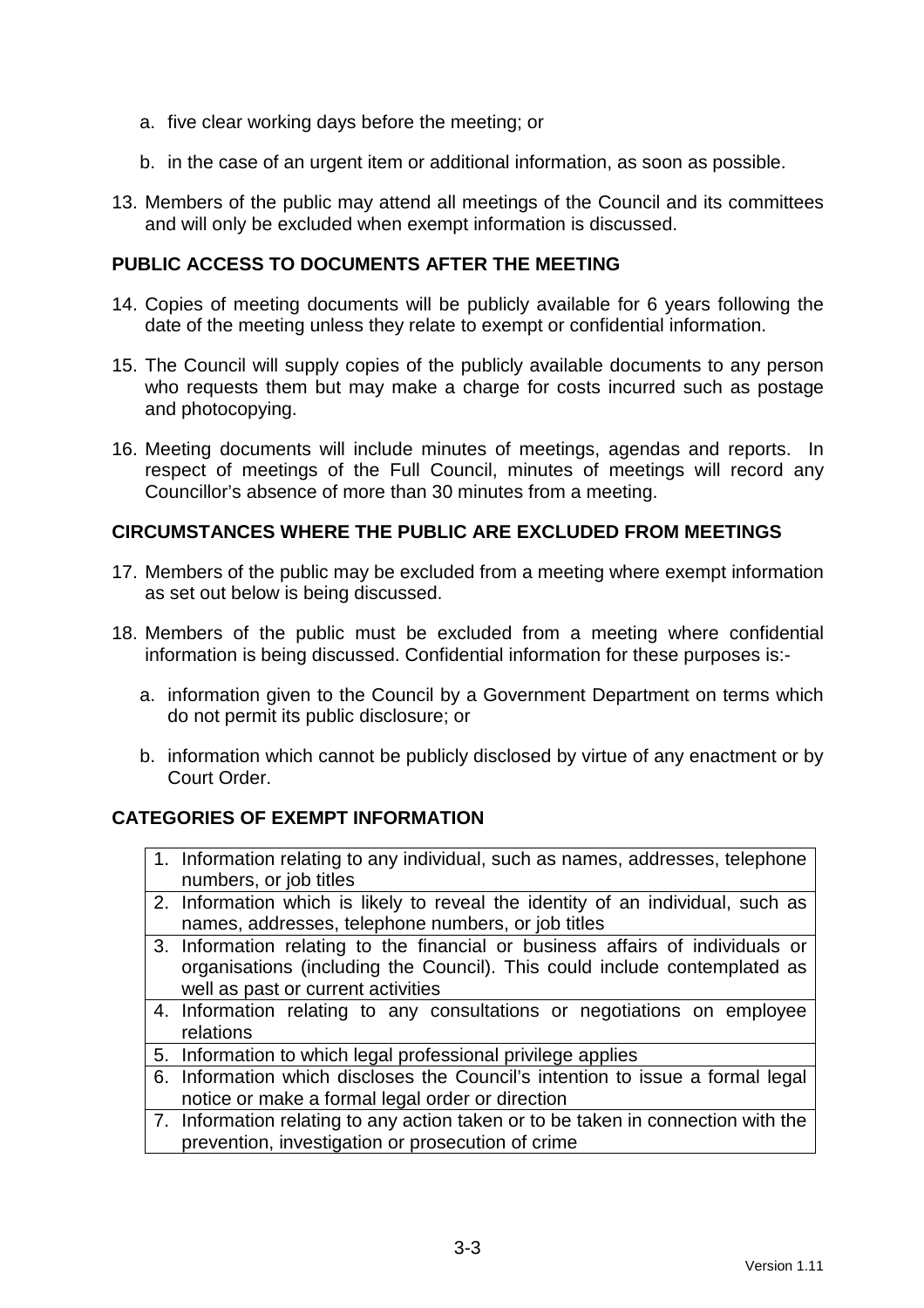- 19. General Conditions for all categories of exempt information:
	- a. Information **is not** exempt information if it relates to proposed development for which the Council as local planning authority may grant itself planning permission.
	- b. Information **is not** exempt if it is required by law to be publicly available.
	- c. Information can be exempt if it falls within one of the categories above and the public interest in maintaining the exemption outweighs the public interest in disclosing the information.

#### **ADDITIONAL RIGHTS TO INFORMATION**

- 20. The provisions in this section of the Constitution do not affect any specific rights relating to the access of information which are contained elsewhere in this Constitution or the law; for example the Freedom of Information Act and the Data Protection Act
- 21. Previously exempt information may subsequently be made available if the reason for exemption no longer applies.

#### **COUNCILLORS' ADDITIONAL RIGHTS**

#### **ATTENDANCE AT MEETINGS**

22. The PART B – PROCEDURE RULES FOR COMMITTEE AND SUB-COMMITTEE MEETINGS set out the provisions that apply to Councillors who wish to attend meetings of which they are not a member.

#### **ACCESS TO INFORMATION**

23. Councillors may request officers to provide them with any information they need to assist them in fulfilling their responsibilities as elected representatives. However, Councillors may not be able to access information which in the opinion of the Monitoring Officer is in draft form, contains confidential or exempt information as defined in this section, or where disclosure would breach the provisions of the Data Protection Act.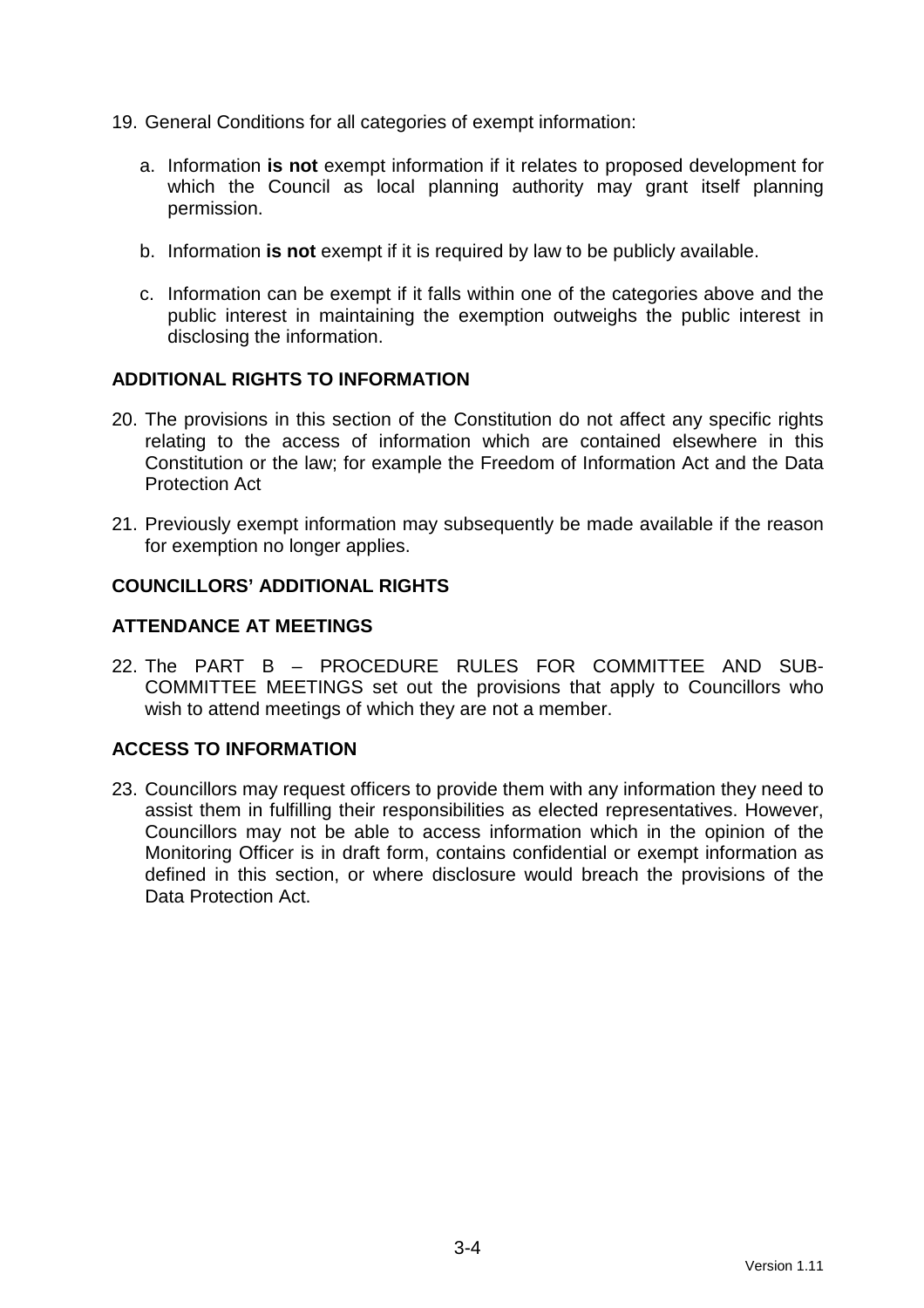**PART FOUR** 

**ACCOUNTABILITY** 

## **RESPONSIBILITY FOR FUNCTIONS**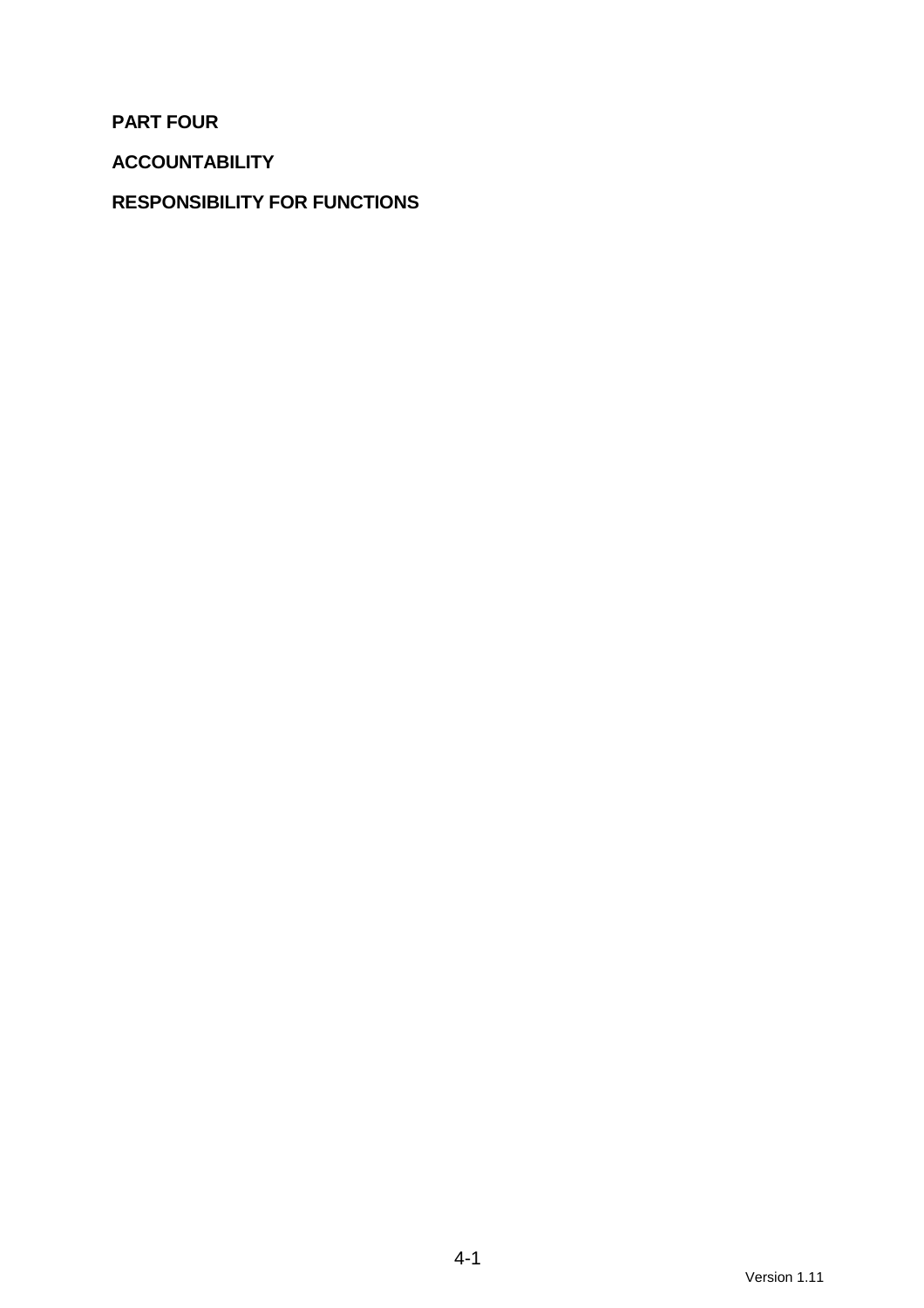#### **INTRODUCTION**

- 1. This part of the Constitution sets out the responsibilities of Full Council, its committees and officers.
- 2. In the absence of the relevant committee chairman, the vice-chairman will substitute.
- 3. All Councillors are encouraged to undertake regular training and for the following committees there is a specific training requirement:
	- a. Appeals Committee
	- b. Planning and Licensing Committee
	- c. Senior Staffing Sub-Committee
- 4. The Council has established scrutiny committees to deal with health matters; other statutory scrutiny functions will be carried out by the Policy Committee and Community Safety Committee.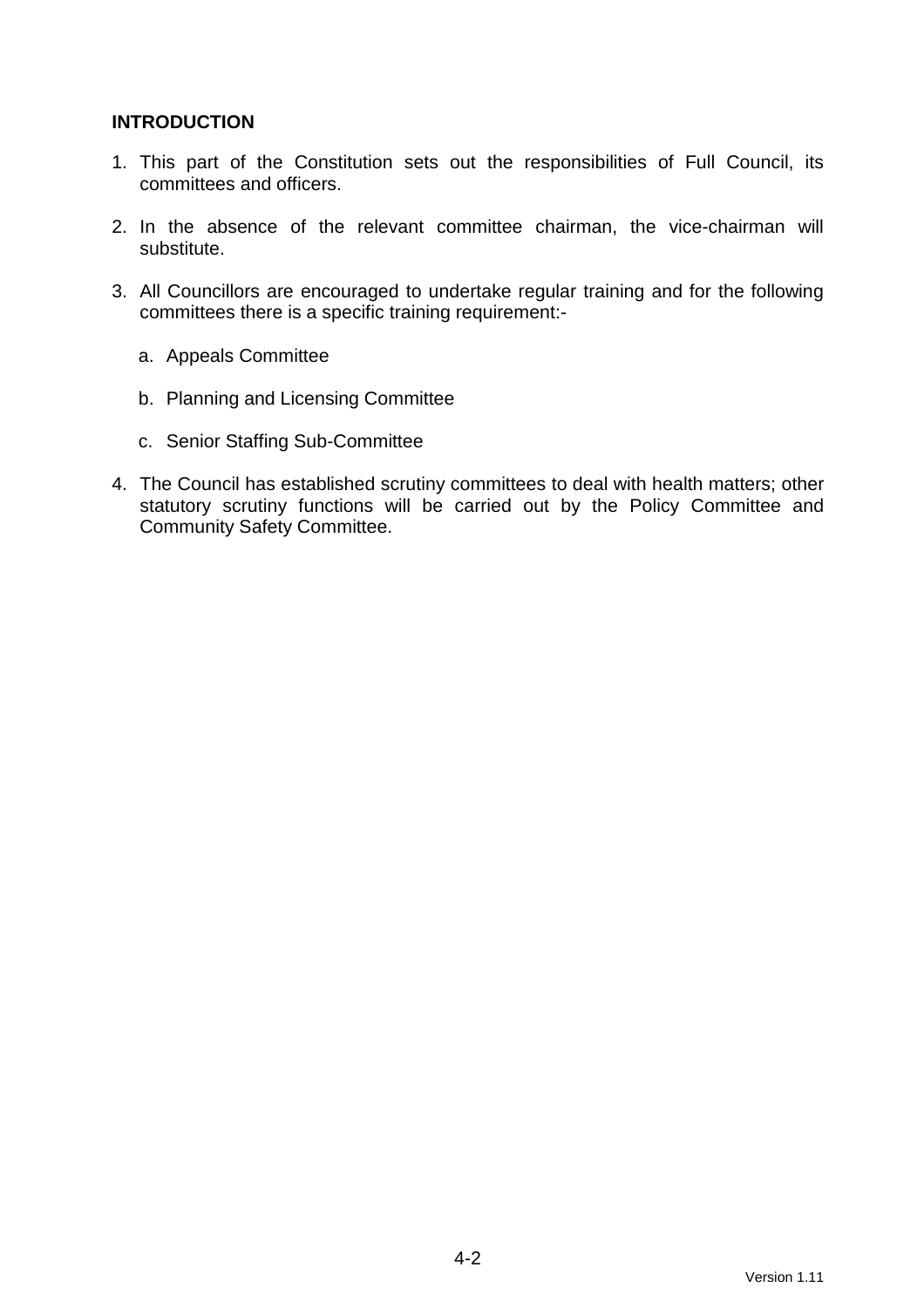### **PART A – TERMS OF REFERENCE**

#### **THE FULL COUNCIL**

- 1. The functions listed below are reserved to the Full Council and can only be discharged by the Full Council:
	- a. Determining all policies and plans statutorily reserved to the Full Council including:
		- Annual library plan/strategy
		- Crime and disorder reduction strategy (Community Safety Agreement)
		- Local transport plan
		- Plans and alterations which together comprise the Development Plan
		- Sustainable community strategy
		- Youth justice plan (Youth Crime Strategy)
	- b. The approval or adoption of a plan or strategy for the control of the Council's borrowing, investments or capital expenditure, or for determining the Council's minimum revenue provision; the Budget
	- c. The approval of any of the above documents in the event they, or part of them, need to be submitted to the Secretary of State or any Government Minister for final approval, including where they are to be submitted in draft form
	- d. The approval of changes to any plan or strategy referred to above, unless:
		- that change is required by the Secretary of State or any Government Minister where the plan or strategy has been submitted to them for approval, or
		- Full Council specifically delegated authority in relation to these functions when it approved or adopted the plan or strategy
	- e. Adopting and changing the Constitution
	- f. Establishing committees and deciding their terms of reference and size
	- g. Appointing and removing chairmen and vice-chairmen
	- h. Authorising appointments to any joint committees
	- i. Authorising appointments to the Nottinghamshire and City of Nottingham Fire Authority
	- j. Approving a Members' Allowances Scheme including any provision for Chairman's and Vice Chairman's expenses
	- k. Approving the annual Senior Officer Pay Policy Statement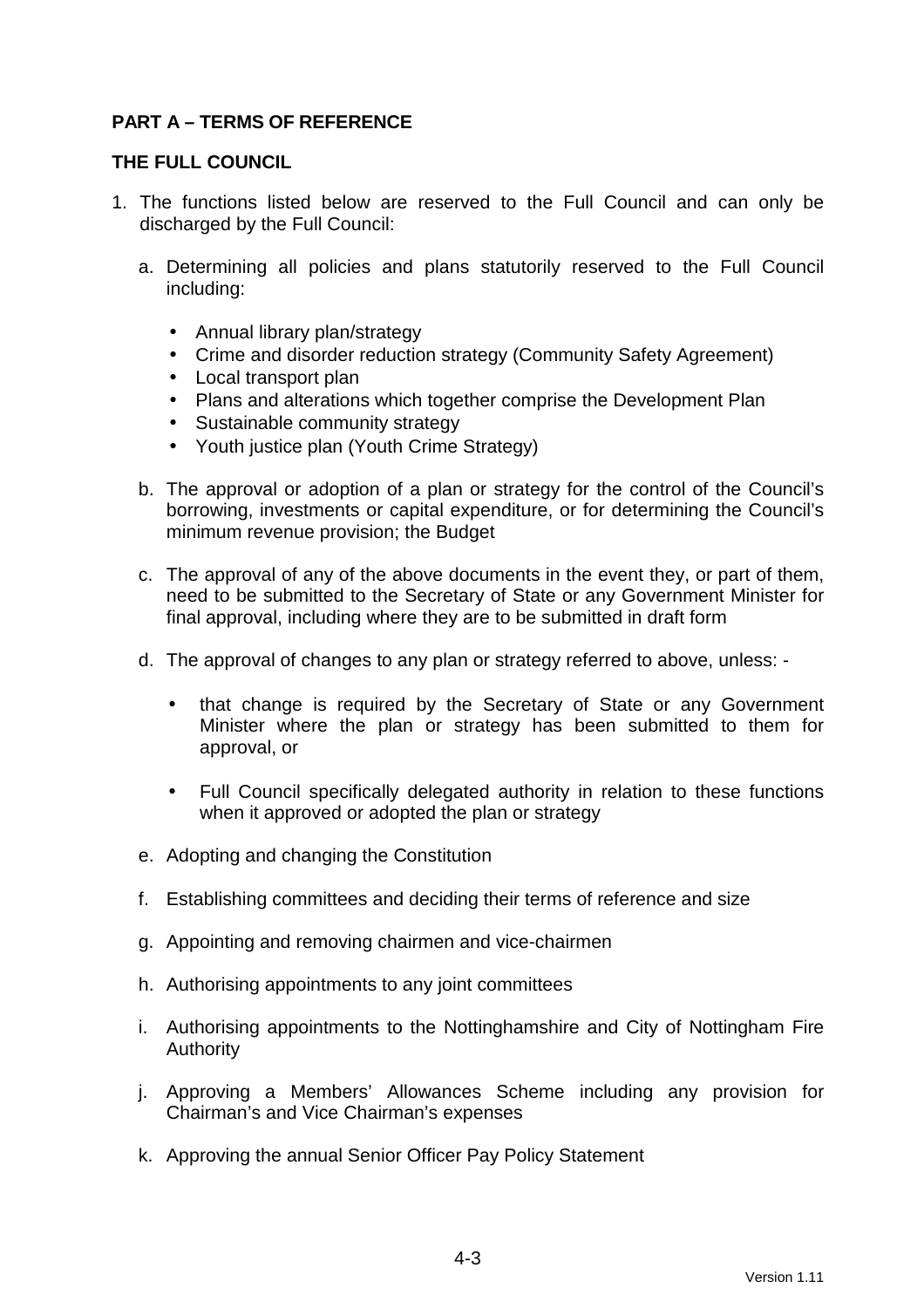- l. Confirming the appointment of, and dismissing, the Head of Paid Service, the Monitoring Officer and the Chief Finance Officer
- m. Making any request to the Local Government Boundary Commission for England for single-member electoral areas
- n. The passing of a resolution to change the County's electoral scheme
- o. Making an order to give effect to recommendations made in a community governance review
- p. In relation to any overview and scrutiny committees, permitting a co-opted member to vote at meetings of that committee
- q. Changing the name of the County
- r. Conferring the title of honorary alderman
- s. Making, amending, revoking, re-enacting and adopting bye-laws and promoting and opposing the making of local legislation and personal bills in Parliament
- t. Any other function which, by law, must be reserved to the Full Council

#### **POLICY COMMITTEE – TERMS OF REFERENCE**

- 2. The powers and functions set out below are delegated by the Full Council:
	- a. All decisions within the control of the Council including but not limited to those listed in the Table below
	- b. Policy development and approval except on matters reserved for the Full Council
	- c. Review of performance on at least a quarterly basis
	- d. Review of day to day operational decisions taken by Officers
	- e. Approval of consultation responses relating to the Committee's areas of responsibility except for responses to day-to-day technical consultations which will be agreed with the Chairman and reported to the next available Committee following their submission.
	- f. Approval of relevant staffing structures as required
	- g. Approving all Councillor attendance at conferences, seminars and training events including any expenditure incurred, within the remit of this Committee and to receive quarterly reports from Corporate Directors on departmental officer travel outside the UK within the remit of this Committee.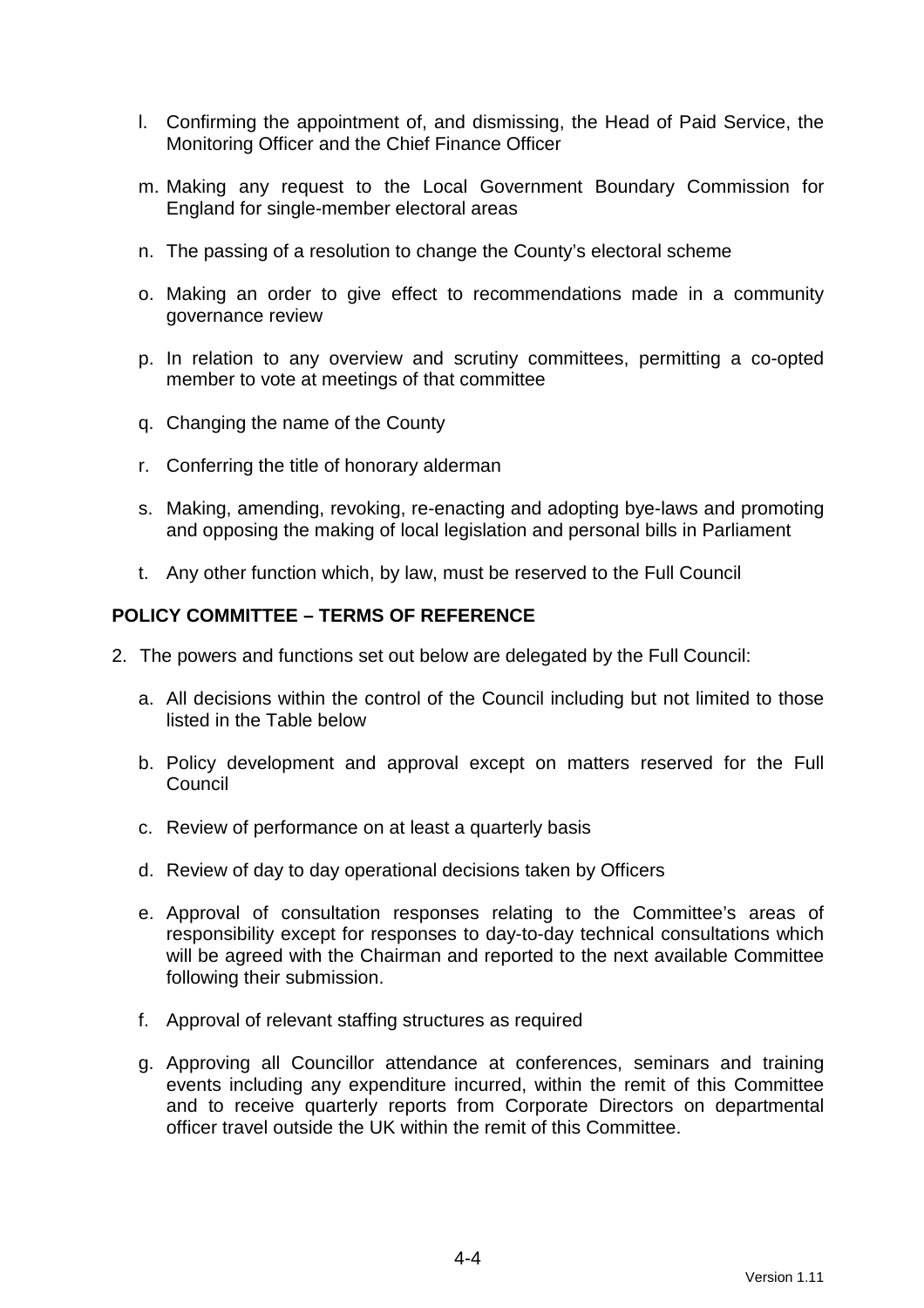- 3. If any report comes within the remit of more than one committee, to avoid the report being discussed at several committees, the report will be presented and determined at the most appropriate committee. If this is not clear, then the report will be discussed and determined by the Policy Committee.
- 4. As part of the detailed work programme the Committee will receive reports on the exercise of powers delegated to Officers.
- 5. The Committee will be responsible for its own projects but, where it considers it appropriate, projects will be co-ordinated by a cross-committee project steering group that will report back to the relevant Committee.

| <b>Table</b>                                                                        |  |
|-------------------------------------------------------------------------------------|--|
| Responsibility for ensuring that committees operate under the policy direction of   |  |
| the County Council and for determining policies not reserved to the Full Council    |  |
| Responsibility for the discharge of all functions and exercise of all powers of the |  |
| County Council not expressly reserved to the Full Council or to any other part of   |  |
| the County Council by statute or by this Constitution                               |  |
| Responsibility for monitoring and reviewing the overall performance of the          |  |
| Council                                                                             |  |
| Responding to any consultations within the remit of more than one committee as      |  |
| and when required                                                                   |  |
| Responsibility for those functions relating to elections and local democracy        |  |
| which are not reserved to the Full Council                                          |  |
| Responsibility for the Council's internal and external communications policy and    |  |
| its implementation                                                                  |  |
| Responsibility for Information Governance including but not limited to Data         |  |
| Protection and Freedom of Information                                               |  |
| Responsibility for monitoring and reviewing the Council's customer strategy and     |  |
| any matters dealt with by the Business Services Centre                              |  |
| Responsibility for ensuring the Council meets its equalities duties                 |  |
| Responsibility for ensuring high standards of conduct by the County Council, its    |  |
| Councillors, co-opted members and Officers                                          |  |
| Responsibility for dealing with all matters relating to alleged breaches of the     |  |
| Code of Conduct for Councillors and Co-opted Members                                |  |
| Responsibility for the implementation of and revision to all codes of conduct and   |  |
| practice of the County Council                                                      |  |
| Responsibility for all remaining statutory overview and scrutiny powers except      |  |
| those delegated to a health scrutiny committee and Community Safety                 |  |
| Committee                                                                           |  |
| Responsibility for the Council's risk management strategy                           |  |
| Responsibility for reviewing annual reports and inspection reports not within the   |  |
| remit of another committee                                                          |  |
| Responsibility for approving the recruitment process for any independent            |  |
| members of committees and panels required by statute                                |  |
| Responsibility for the Council's Improvement Programme                              |  |
| Responsibility for Legal and Democratic Services                                    |  |
| Responsibility for resolving any issues arising from the Members' Allowances        |  |
| <b>Scheme</b>                                                                       |  |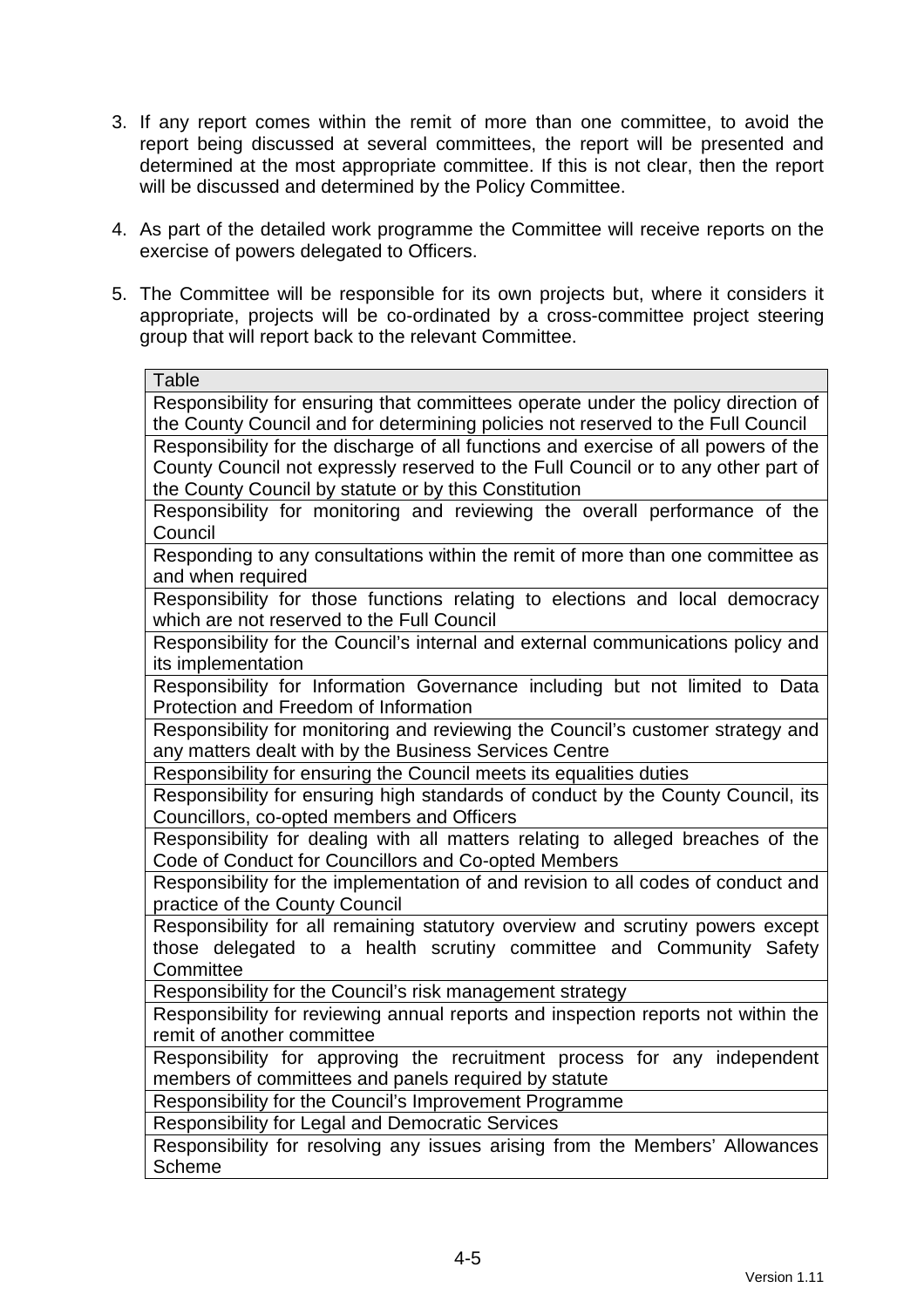**Table** 

Responsibility for authorising hospitality to be offered by the County Council except where the cost is to be covered by the Chairman of the County Council's individual budget

Responsibility for making changes to the organisations on the list of Outside Bodies

#### **GRANT AID SUB-COMMITTEE – TERMS OF REFERENCE**

- 6. This is a sub-committee of the Policy Committee.
- 7. The exercise of the powers and functions set out below are delegated in relation to grant aid and voluntary sector liaison:
	- a. All decisions within the control of the Council including but not limited to those listed in the Table below
	- b. Policy development in relation to grant aid and voluntary sector liaison, subject to approval by the Policy Committee or the Full Council
	- c. Review of performance on at least a quarterly basis
	- d. Review of day to day operational decisions taken by Officers
	- e. Approval of consultation responses except for responses to day-to-day technical consultations which will be agreed with the Chairman and reported to the next available Committee following their submission.
	- f. Approving all Councillor attendance at conferences, seminars and training events including any expenditure incurred, within the remit of this Committee and to receive quarterly reports from Corporate Directors on departmental officer travel outside the UK within the remit of this Committee.
- 8. As part of the detailed work programme the Sub-Committee will receive reports on the exercise of powers delegated to Officers.
- 9. The Sub-Committee will be responsible for its own projects but, where it considers it appropriate, projects will be considered by a cross-committee project steering group that will report back to the Policy Committee.

Table Responsibility for Grant Aid as defined in the grant aid strategy Responsibility for strategic engagement with the voluntary sector

#### **ADULT SOCIAL CARE AND HEALTH COMMITTEE – TERMS OF REFERENCE**

10. The exercise of the powers and functions set out below are delegated by the Full Council in relation to adult social care and health: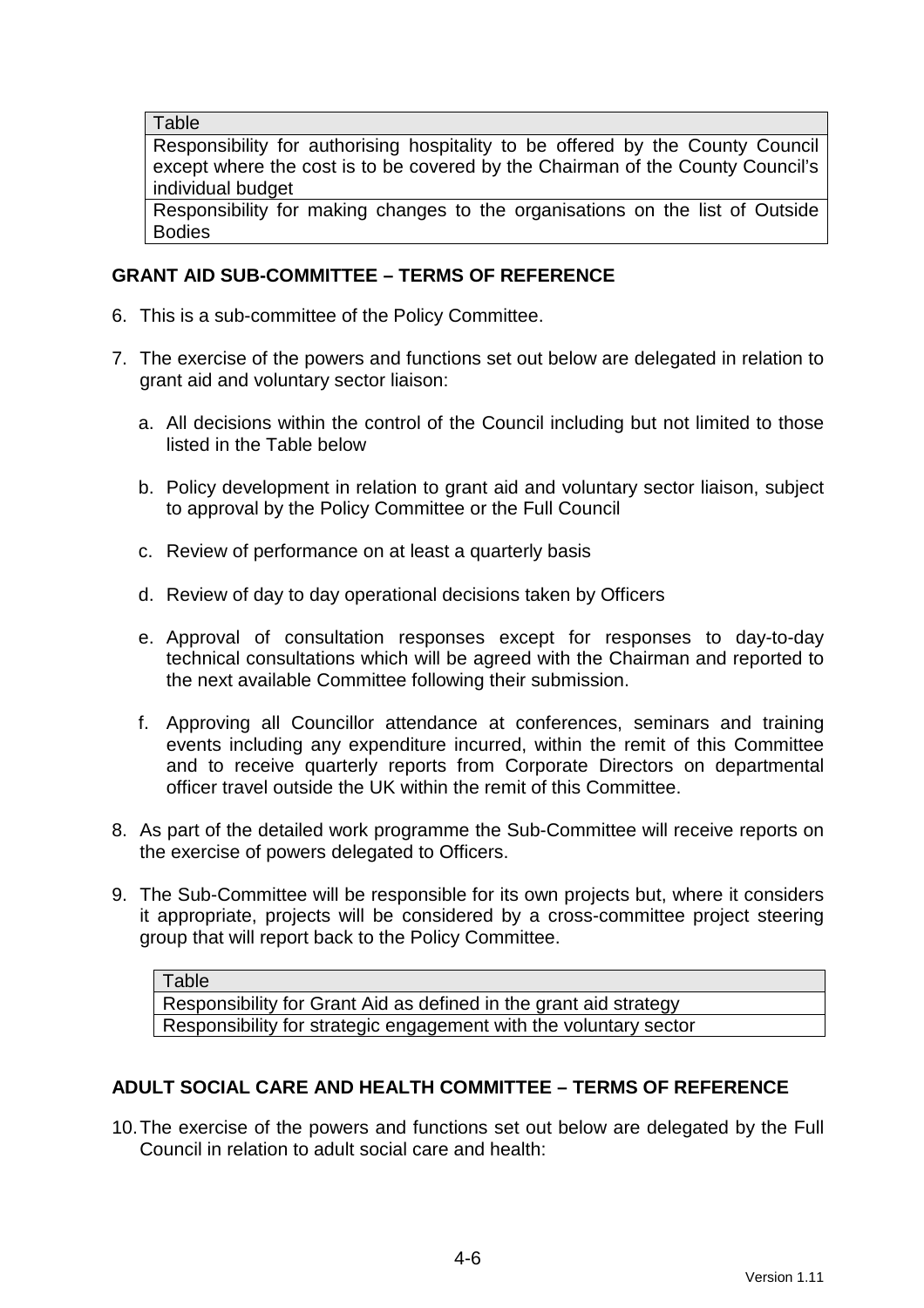- a. All decisions within the control of the Council including but not limited to those listed in the Table below
- b. Policy development in relation to adult social care and health, subject to approval by the Policy Committee or the Full Council
- c. Review of performance in relation to the services provided on at least a quarterly basis
- d. Review of day to day operational decisions taken by Officers
- e. Approval of relevant consultation responses except for responses to day-to-day technical consultations which will be agreed with the Chairman and reported to the next available Committee following their submission.
- f. Approval of relevant staffing structures as required
- g. Approving all Councillor attendance at conferences, seminars and training events including any expenditure incurred, within the remit of this Committee and to receive quarterly reports from Corporate Directors on departmental officer travel outside the UK within the remit of this Committee.
- 11. If any report comes within the remit of more than one committee, to avoid the report being discussed at several committees, the report will be presented and determined at the most appropriate committee. If this is not clear, then the report will be discussed and determined by the Policy Committee.
- 12. As part of the detailed work programme the Committee will receive reports on the exercise of powers delegated to Officers.
- 13. The Committee will be responsible for its own projects but, where it considers it appropriate, projects will be considered by a cross-committee project steering group that will report back to the most appropriate Committee.

#### **Table**

Responsibility for adult social care matters (eg. people aged 18 or over with eligible social care needs and their carers)

Responsibility for promoting choice and independence in the provision of all adult social care

Responsibility for promoting good health, health improvement and individual and community wellbeing and the reduction of health inequalities

#### **CHILDREN AND YOUNG PEOPLE'S COMMITTEE – TERMS OF REFERENCE**

- 14. The exercise of the powers and functions set out below are delegated by the Full Council in relation to children and young people to the Committee and its Sub-Committee.
	- a. All decisions within the control of the Council including but not limited to those listed in the Table below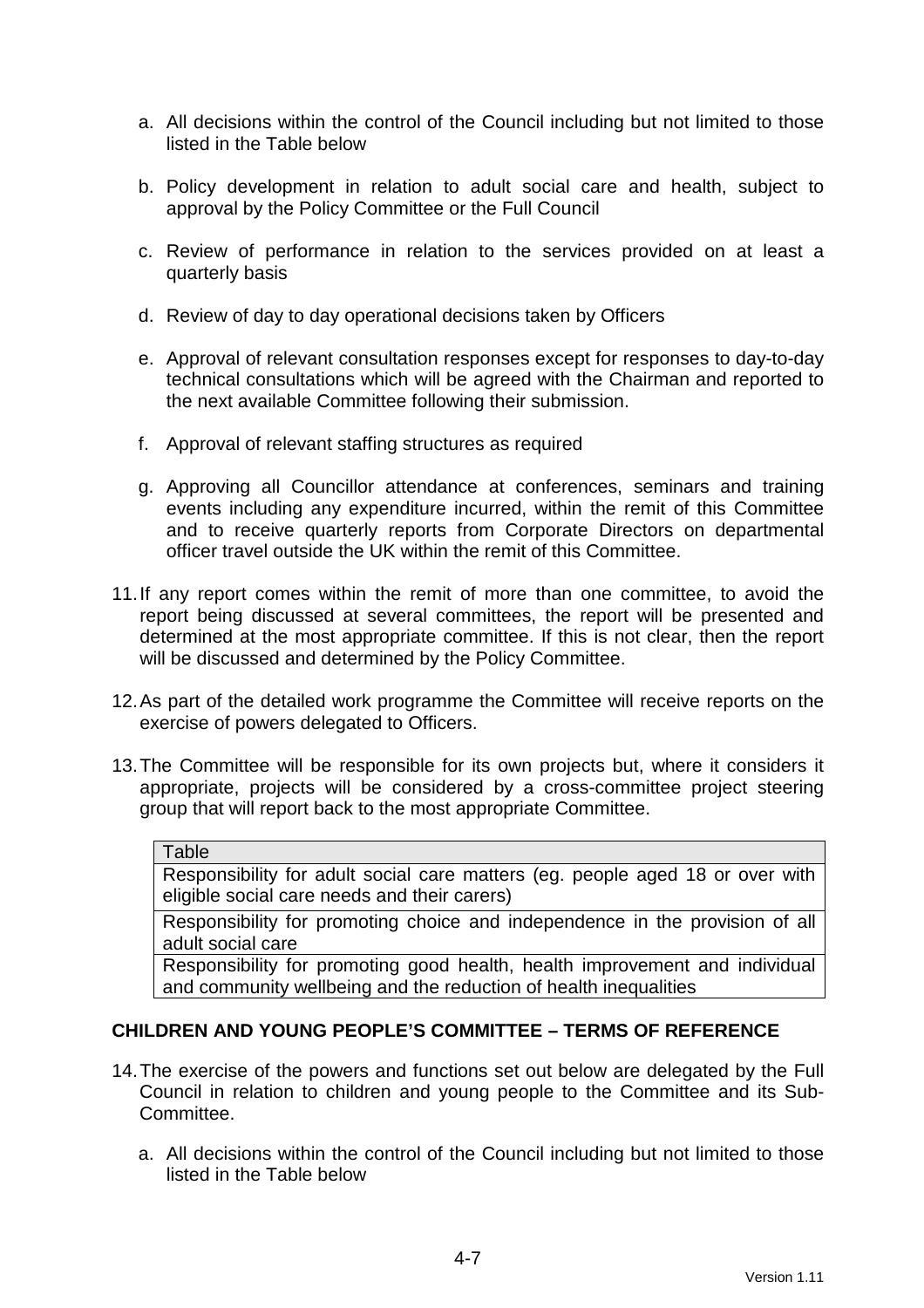- b. Policy development in relation to children and young people, subject to approval by the Policy Committee or the Full Council
- c. Review of performance in relation to the services provided on at least a quarterly basis
- d. Review of day to day operational decisions taken by Officers
- e. Approval of consultation responses except for responses to day-to-day technical consultations which will be agreed with the Chairman and reported to the next available Committee following their submission.
- f. Approval of departmental staffing structures as required
- g. Approving all Councillor attendance at conferences, seminars and training events including any expenditure incurred, within the remit of this Committee and the Corporate Parenting Sub-Committee and to receive quarterly reports from Corporate Directors on departmental officer travel outside the UK within the remit of this Committee and the Corporate Parenting Sub-Committee.
- 15. If any report comes within the remit of more than one committee, to avoid the report being discussed at several committees, the report will be presented and determined at the most appropriate committee. If this is not clear, then the report will be discussed and determined by the Policy Committee.
- 16. As part of the detailed work programme the Committee will receive reports on the exercise of powers delegated to Officers.
- 17. The Committee will be responsible for its own projects but, where it considers it appropriate, projects will be considered by a cross-committee project steering group that will report back to the most appropriate Committee.

| Table                                                                          |
|--------------------------------------------------------------------------------|
| Responsibility for services to children and young people in relation to their  |
| care, wellbeing, education or health                                           |
| Responsibility for the functions and powers conferred on or exercisable by the |
| County Council as Local Authority in relation to education                     |
| Responsibility for working with all schools including academies in relation to |
| raising standards of attainment and developing opportunities                   |
| Responsibility for environmental education                                     |
| Responsibility for arts education                                              |
| Responsibility for the Young People's Service                                  |
| Responsibility for Early Years and the Early Years Intervention Service        |
| including Children's Centres                                                   |
| Responsibility for Young People's Sports and Arts Services                     |
| Responsibility for the Targeted Support and Youth Justice Service              |

18. The Chairman of the Children and Young People's Committee will be designated the lead Councillor for Children and Young People's Services in accordance with Section 19 of the Children Act 2004.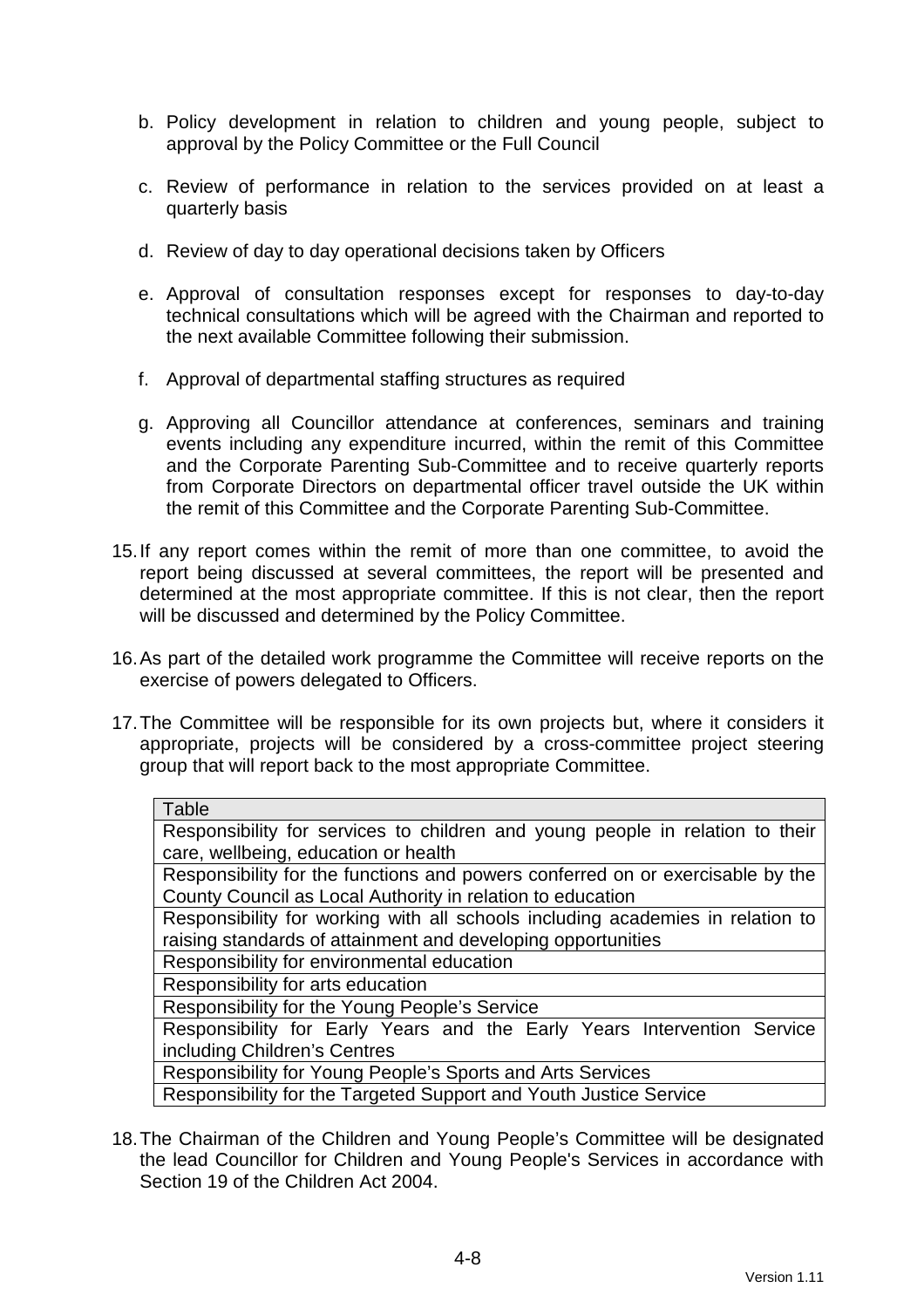### **CORPORATE PARENTING SUB-COMMITTEE – TERMS OF REFERENCE**

19. This is a sub-committee of the Children and Young People's Committee

20. The Sub-Committee is responsible for the following:

Table Responsibility for overseeing the County Council's responsibilities as the corporate parent of children and young people in care Responsibility for championing the interests of children and young people in care

#### **COMMUNITY SAFETY COMMITTEE – TERMS OF REFERENCE**

- 21. The exercise of the powers and functions set out below are delegated by the Full Council in relation to community safety:
	- a. All decisions within the control of the Council including but not limited to those listed in the Table below
	- b. Policy development in relation to community safety, subject to approval by the Policy Committee or the Full Council
	- c. Review of performance in relation to the services provided on at least a quarterly basis
	- d. Review of day to day operational decisions taken by officers
	- e. Approval of consultation responses except for responses to day-to-day technical consultations which will be agreed with the Chairman and reported to the next available Committee following their submission.
	- f. Approval of departmental staffing structures as required
	- g. Approving all Councillor attendance at conferences, seminars and training events including any expenditure incurred, within the remit of this Committee and to receive quarterly reports from Corporate Directors on departmental officer travel outside the UK within the remit of this Committee.
- 22. If any report comes within the remit of more than one committee, to avoid the report being discussed at several committees, the report will be presented and determined at the most appropriate committee. If this is not clear, then the report will be discussed and determined by the Policy Committee.
- 23. As part of the detailed work programme the Committee will receive reports on the exercise of powers delegated to Officers.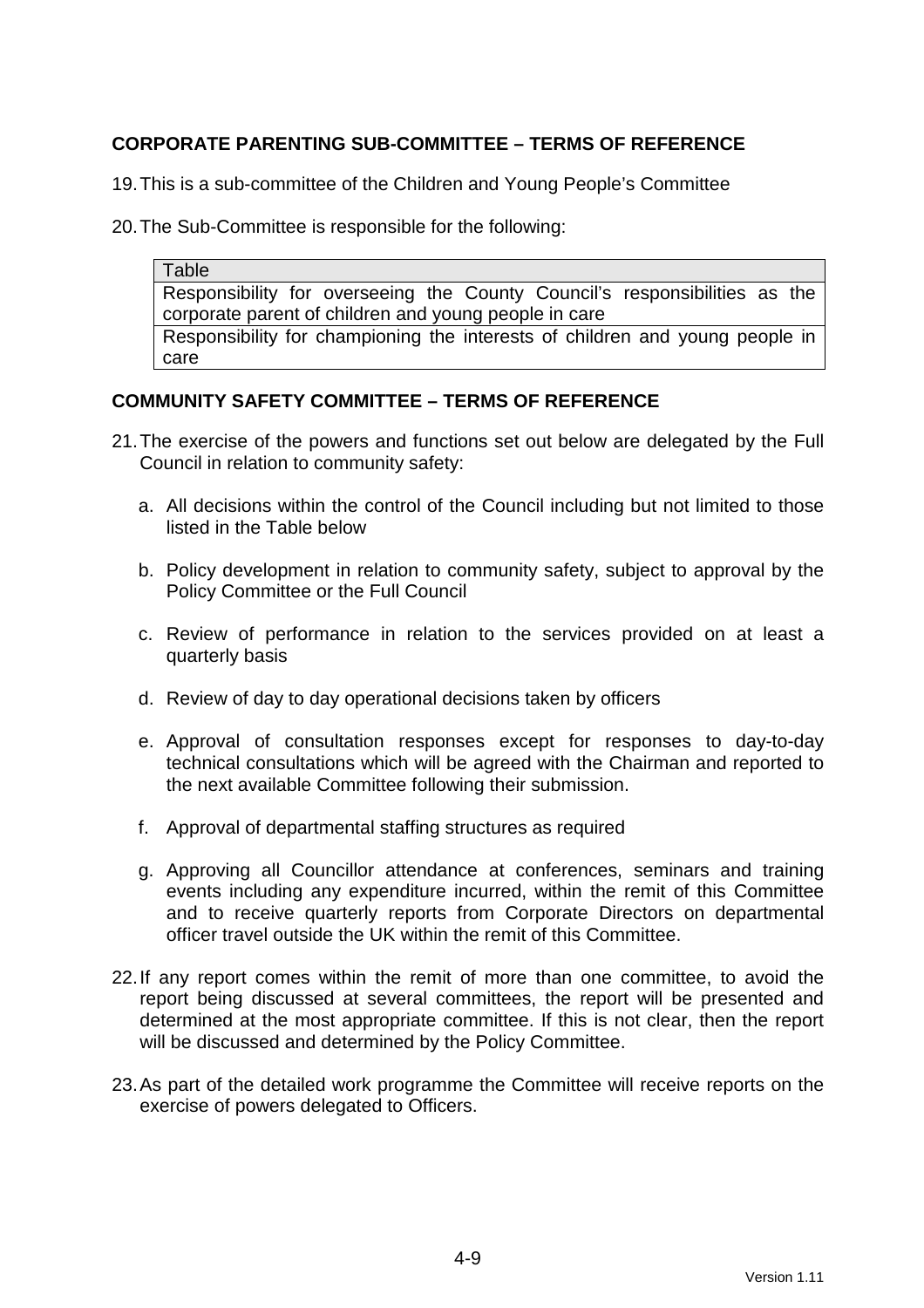24. The Committee will be responsible for its own projects but, where it considers it appropriate, projects will be considered by a cross-committee project steering group that will report back to the most appropriate Committee.

#### Table

Responsibility for the following statutory duties:-

- community safety
- as a Food Authority
- as a Weights and Measures Authority
- as a Trading Standards Authority and in relation to consumer protection and advice
- the Coroner's Service

Responsibility for civil defence and emergency planning

Responsibility for the registration services for births, deaths and marriages

Responsibility for the safety of sports grounds

Responsibility for statutory crime and disorder and flood risk management scrutiny

#### **CULTURE COMMITTEE – TERMS OF REFERENCE**

- 25. The exercise of the powers and functions set out below are delegated by the Full Council in relation to culture:
	- a. All decisions within the control of the Council including but not limited to those listed in the Table below
	- b. Policy development in relation to culture, subject to approval by the Policy Committee or the Full Council
	- c. Review of performance in relation to the services provided on at least a quarterly basis
	- d. Review of day to day operational decisions taken by officers
	- e. Approval of consultation responses except for responses to day-to-day technical consultations which will be agreed with the Chairman and reported to the next available Committee following their submission.
	- f. Approval of departmental staffing structures as required
	- g. Approving all Councillor attendance at conferences, seminars and training events including any expenditure incurred, within the remit of this Committee and to receive quarterly reports from Corporate Directors on departmental officer travel outside the UK within the remit of this Committee.
- 26. If any report comes within the remit of more than one committee, to avoid the report being discussed at several committees, the report will be presented and determined at the most appropriate committee. If this is not clear, then the report will be discussed and determined by the Policy Committee.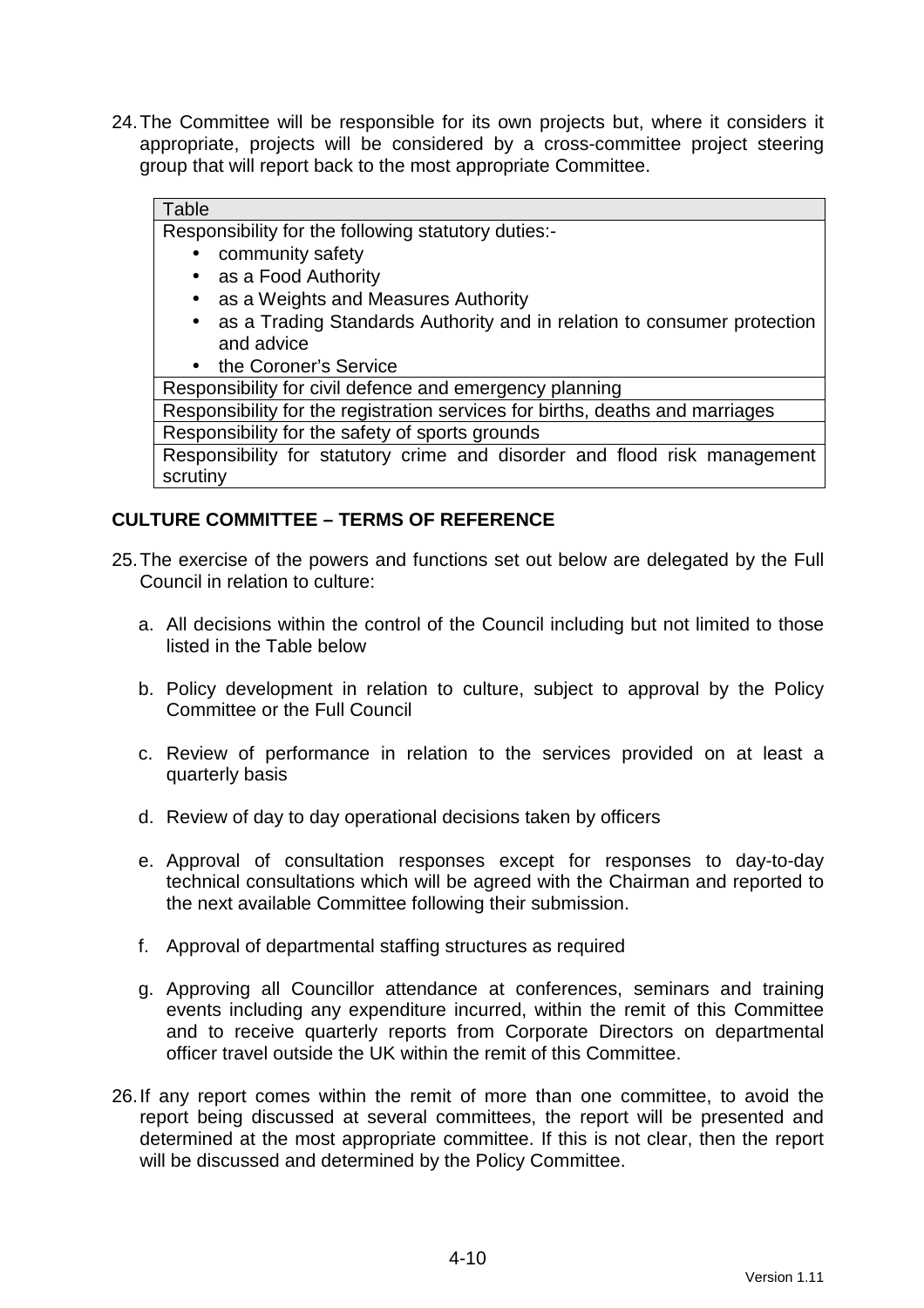- 27. As part of the detailed work programme the Committee will receive reports on the exercise of powers delegated to Officers.
- 28. The Committee will be responsible for its own projects but, where it considers it appropriate, projects will be considered by a cross-committee project steering group that will report back to the most appropriate Committee.

| Table                                                                        |
|------------------------------------------------------------------------------|
| Responsibility for libraries and archives                                    |
| Responsibility for adult learning                                            |
| Responsibility for strategic development of the arts                         |
| Responsibility for development of cultural and heritage activities           |
| Responsibility for support for sports development and sports facilities      |
| throughout the County                                                        |
| Responsibility for country parks, open spaces, common land and town or       |
| village greens, promoting public access to land except by highways means and |
| other countryside services                                                   |
| Responsibility for promotion and development of tourism in the County        |
| Responsibility for conservation and archaeology                              |

#### **ECONOMIC DEVELOPMENT COMMITTEE – TERMS OF REFERENCE**

- 29. The exercise of the powers and functions set out below are delegated by the Full Council in relation to economic development:
	- a. All decisions within the control of the Council including but not limited to those listed in the Table below
	- b. Policy development in relation to economic development, subject to approval by the Policy Committee or the Full Council
	- c. Review of performance in relation to the services provided on at least a quarterly basis
	- d. Review of day to day operational decisions taken by officers
	- e. Approval of consultation responses except for responses to day-to-day technical consultations which will be agreed with the Chairman and reported to the next available Committee following their submission.
	- f. Approval of departmental staffing structures as required
	- g. Approving all Councillor attendance at conferences, seminars and training events including any expenditure incurred, within the remit of this Committee and to receive quarterly reports from Corporate Directors on departmental officer travel outside the UK within the remit of this Committee.
- 30. If any report comes within the remit of more than one committee, to avoid the report being discussed at several committees, the report will be presented and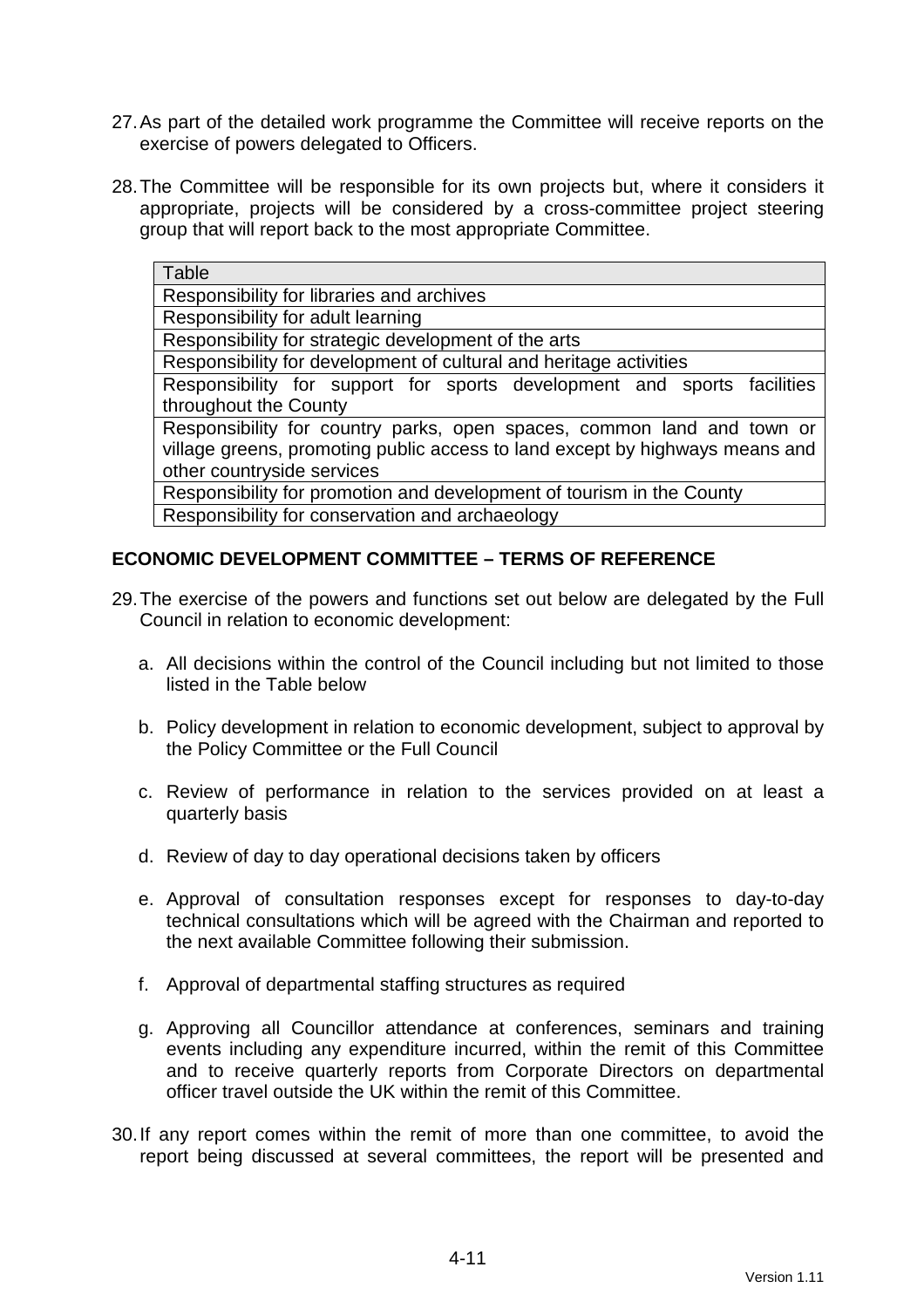determined at the most appropriate committee. If this is not clear, then the report will be discussed and determined by the Policy Committee.

- 31. As part of the detailed work programme the Committee will receive reports on the exercise of powers delegated to officers.
- 32. The Committee will be responsible for its own projects but, where it considers it appropriate, projects will be considered by a cross-committee project steering group that will report back to the most appropriate committee.

#### **Table**

Responsibility for promoting economic development, regeneration and associated activities

Responsibility for liaising with business clubs in the County

#### **ENVIRONMENT AND SUSTAINABILITY COMMITTEE – TERMS OF REFERENCE**

- 33. The exercise of the powers and functions set out below are delegated by the Full Council in relation to environment and sustainability:
	- a. All decisions within the control of the Council including but not limited to those listed in the Table below
	- b. Policy development in relation to environment and sustainability, subject to approval by the Policy Committee or the Full Council
	- c. Review of performance in relation to the services provided on at least a quarterly basis
	- d. Review of day to day operational decisions taken by officers
	- e. Approval of consultation responses except for responses to day-to-day technical consultations which will be agreed with the Chairman and reported to the next available Committee following their submission.
	- f. Approval of departmental staffing structures as required
	- g. Approving all Councillor attendance at conferences, seminars and training events including any expenditure incurred, within the remit of this Committee and to receive quarterly reports from Corporate Directors on departmental officer travel outside the UK within the remit of this Committee.
- 34. If any report comes within the remit of more than one committee, to avoid the report being discussed at several committees, the report will be presented and determined at the most appropriate committee. If this is not clear, then the report will be discussed and determined by the Policy Committee.
- 35. As part of the detailed work programme the Committee will receive reports on the exercise of powers delegated to officers.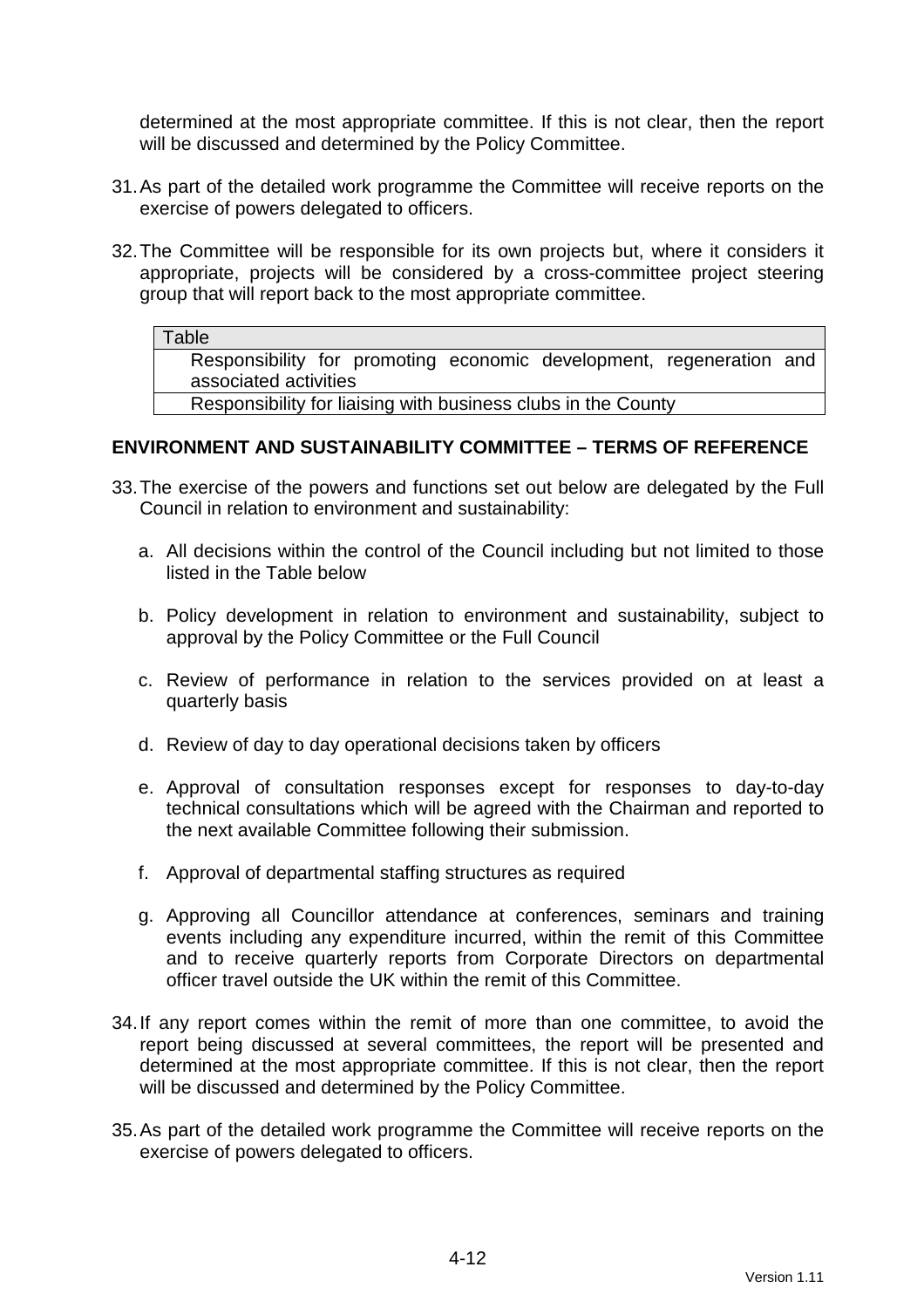36. The Committee will be responsible for its own projects but, where it considers it appropriate, projects will be considered by a cross-committee project steering group that will report back to the most appropriate Committee.

#### Table

Responsibility for all matters relating to minerals and waste planning not falling within the delegation of any other committee.

Responsibility for all matters relating to Council's role as Waste Disposal Authority.

Responsibility for the Local Improvement Scheme

Responsibility for making observations on planning matters on which the County Council is consulted, in accordance with the agreed protocol

Responsibility for all matters relating to environmental awareness and sustainability

Responsibility for any matter relating to the control of pollution or the management of air quality

#### **HEALTH AND WELLBEING BOARD – TERMS OF REFERENCE**

37. To prepare and publish a joint strategic needs assessment.

- 38. To prepare and publish a joint health and wellbeing strategy based on the needs identified in the joint strategic needs assessment and to oversee the implementation of the strategy.
- 39. Discretion to give Nottinghamshire County Council an opinion on whether the Council is discharging its statutory duty to have due regard to the joint strategic needs assessment and the health and wellbeing strategy.
- 40. To promote and encourage integrated working including joint commissioning in order to deliver cost effective services and appropriate choice. This includes providing assistance and advice and other support as appropriate, and joint working with services that impact on wider health determinants.
- 41. To discuss all issues considered to be relevant to the overall responsibilities of the Health and Wellbeing Board, and to perform any specific duties allocated by the Department of Health.

#### **HEALTH SCRUTINY COMMITTEE – TERMS OF REFERENCE**

42. Responsibility for scrutinising health matters in the County Council's area.

#### **JOINT COMMITTEE FOR STRATEGIC PLANNING AND TRANSPORTATION – TERMS OF REFERENCE**

43. To advise the County Council and the City Council on strategic planning and transport matters taking account the best interests of the whole of Greater Nottingham.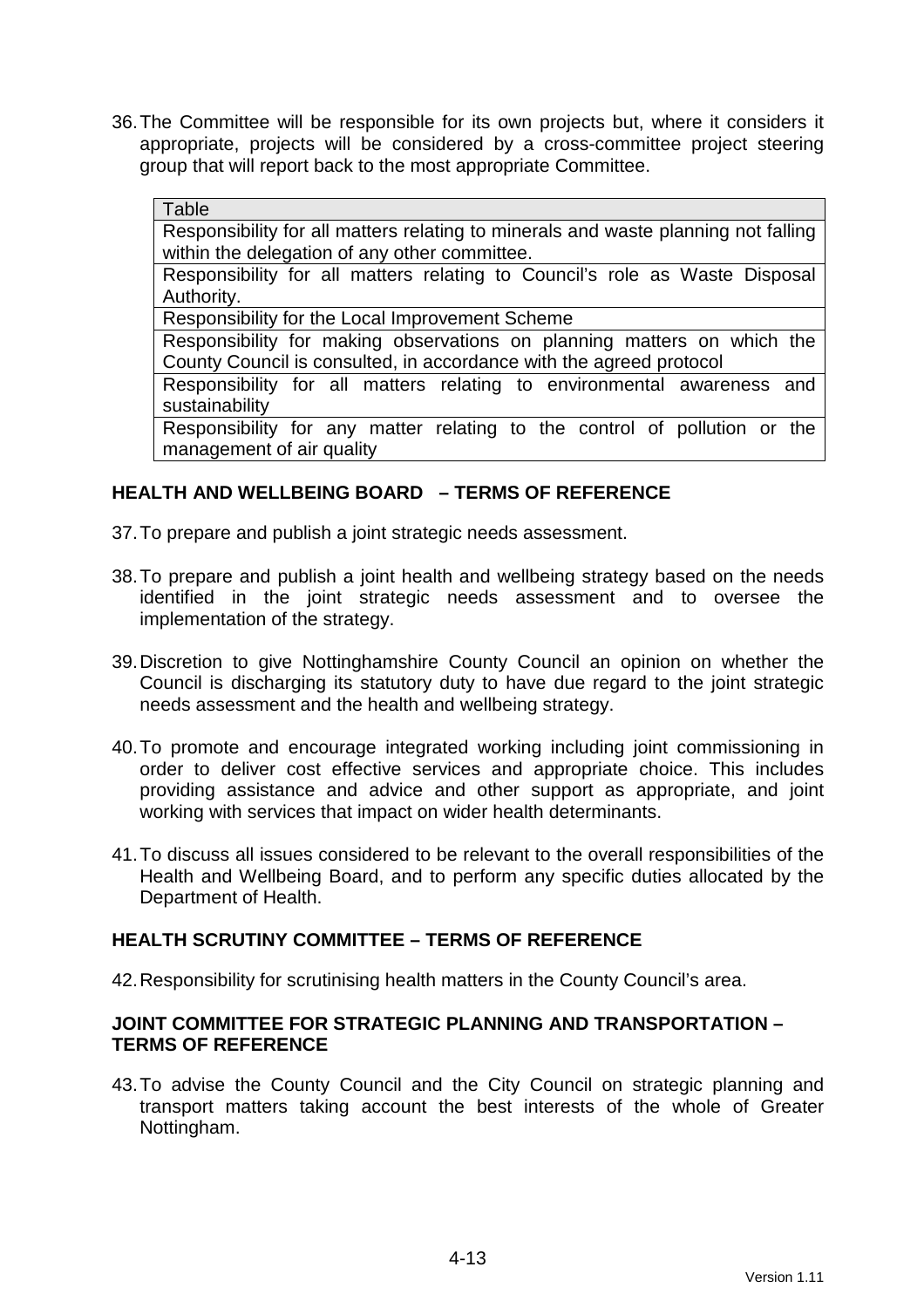#### **JOINT CITY/COUNTY HEALTH SCRUTINY COMMITTEE – TERMS OF REFERENCE**

44. To scrutinise health matters which impact both on the areas covered by Nottingham City Council and Nottinghamshire County Council.

#### **LOCAL JOINT RESOLUTIONS COMMITTEE – TERMS OF REFERENCE**

- 45. The exercise of the powers and functions set out below are delegated by the Full Council:
	- a. Responsibility for considering any issues where agreement cannot be reached between management and the trade unions.

**NOTE:** The Committee will have no delegated authority; any recommendations will be referred either to the Personnel Committee or to the Full Council for approval. This Committee will meet only as and when required.

#### **PLANNING AND LICENSING COMMITTEE – TERMS OF REFERENCE**

- 46. The exercise of the powers and functions set out below are delegated by the Full Council:
	- a. Responsibility for the regulatory functions of the Council in relation to planning, monitoring, enforcement and licensing.
	- b. Responsibility for the regulatory functions of the Council in relation to public rights of way and cycle paths.
	- c. Responsibility for all licensing functions given to the Authority by law, except safety of sports grounds.
	- d. Receiving reports on the exercise of powers delegated to officers in relation to functions for which this Committee is responsible.
	- e. Approval for consultation responses relating to the Committee's functions except for responses to day-to-day technical consultations which will be agreed with the Chairman and reported to the next available Committee following their submission.
	- f. Approving all Councillor attendance at conferences, seminars and training events including any expenditure incurred, within the remit of this Committee and to receive quarterly reports from Corporate Directors on departmental officer travel outside the UK within the remit of this Committee.

#### **PUBLIC HEALTH COMMITTEE – TERMS OF REFERENCE**

47. The exercise of the powers and functions set out below are delegated by the Full Council in relation to public health: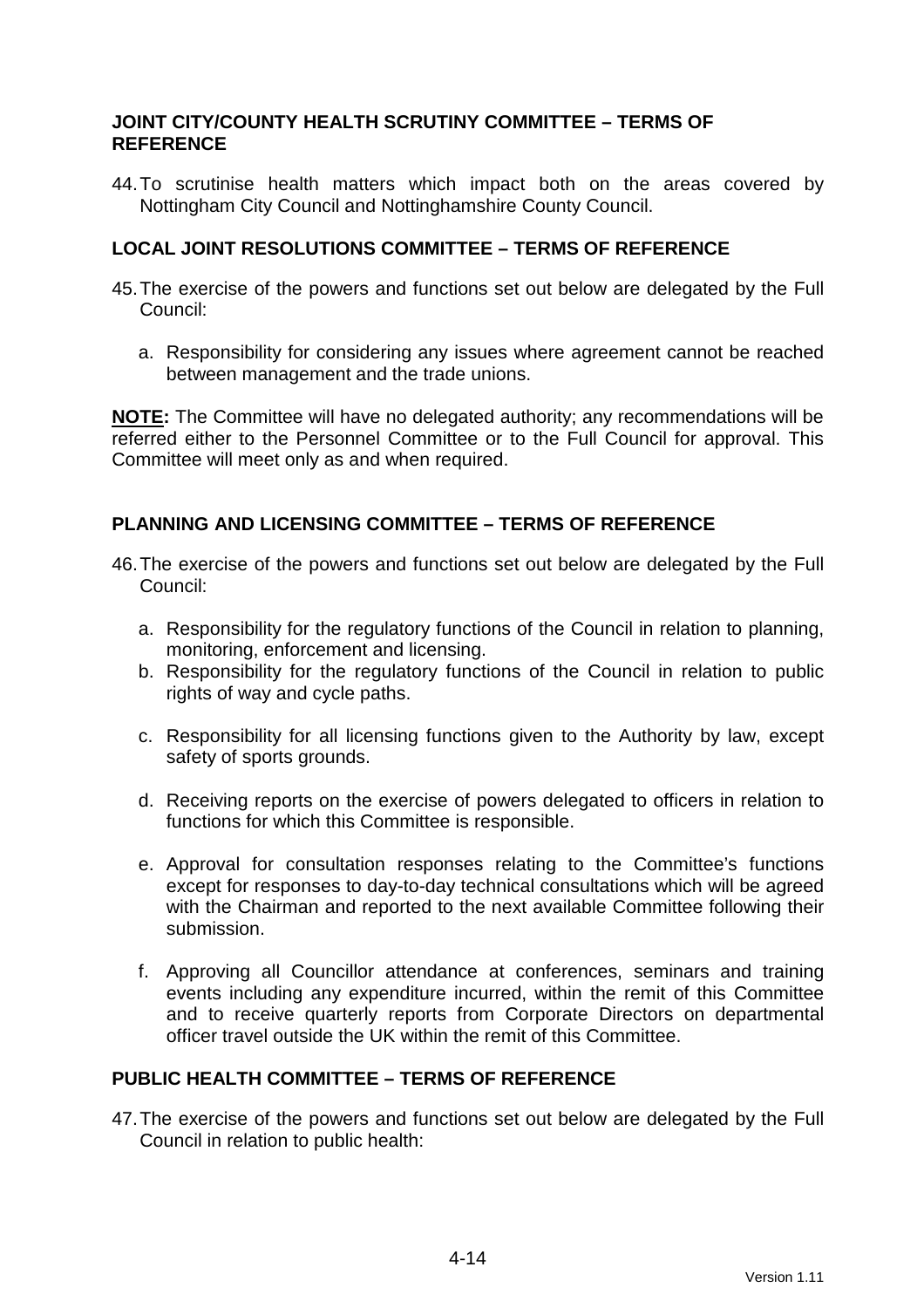- a. All decisions within the control of the Council including but not limited to those listed in the Table below
- b. Policy development in relation to Public Health, subject to approval by the Policy Committee or the Full Council
- c. Review of performance in relation to the services provided on at least a quarterly basis
- d. Review of day to day operational decisions taken by officers
- e. Approval of consultation responses except for responses to day-to-day technical consultations which will be agreed with the Chairman and reported to the next available Committee following their submission.
- f. Approval of relevant staffing structures as required
- g. Approving all Councillor attendance at conferences, seminars and training events including any expenditure incurred, within the remit of this Committee and to receive quarterly reports from Corporate Directors on departmental officer travel outside the UK within the remit of this Committee.
- 48. If any report comes within the remit of more than one committee, to avoid the report being discussed at several committees, the report will be presented and determined at the most appropriate committee. If this is not clear, then the report will be discussed and determined by the Policy Committee.
- 49. As part of the detailed work programme the Committee will receive reports on the exercise of powers delegated to officers.
- 50. The Committee will be responsible for its own projects but, where it considers it appropriate, projects will be considered by a cross-committee project steering group that will report back to the most appropriate committee.

#### **Table**

Responsibility for Public Health with the exception of functions reserved to the Health and Wellbeing Board

#### **TRANSPORT AND HIGHWAYS COMMITTEE – TERMS OF REFERENCE**

- 51. The exercise of the powers and functions set out below are delegated by the Full Council in relation to transport and highways:
	- a. All decisions within the control of the Council including but not limited to those listed in the Table below
	- b. Policy development in relation to transport and highways, subject to approval by the Policy Committee or the Full Council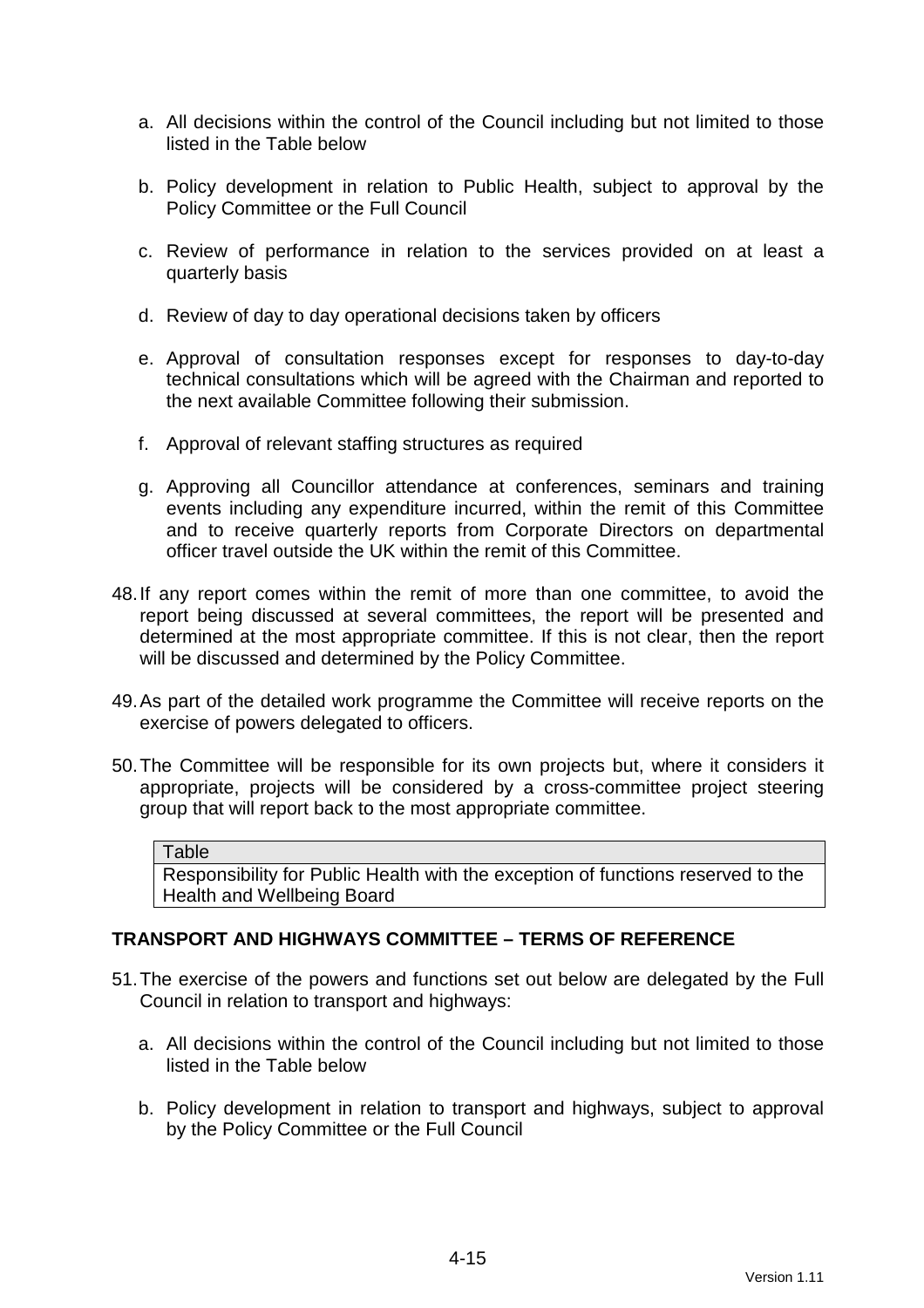- c. Review of performance in relation to the services provided on at least a quarterly basis
- d. Review of day to day operational decisions taken by officers
- e. Approval of consultation responses except for responses to day-to-day technical consultations which will be agreed with the Chairman and reported to the next available Committee following their submission.
- f. Approval of departmental staffing structures as required
- g. Approving all Councillor attendance at conferences, seminars and training events including any expenditure incurred, within the remit of this Committee and to receive quarterly reports from Corporate Directors on departmental officer travel outside the UK within the remit of this Committee.
- 52. If any report comes within the remit of more than one committee, to avoid the report being discussed at several committees, the report will be presented and determined at the most appropriate committee. If this is not clear, then the report will be discussed and determined by the Policy Committee.
- 53. As part of the detailed work programme the Committee will receive reports on the exercise of powers delegated to officers.
- 54. The Committee will be responsible for its own projects but, where it considers it appropriate, projects will be considered by a cross-committee project steering group that will report back to the most appropriate Committee.

#### **Table**

Responsibility for transport and highways (except those which are delegated to other committees) including:

- the planning, management and maintenance of highways including traffic management and residents' parking schemes
- the development of integrated transport systems
- road safety

Responsibility for making highways observations relating to planning applications, on which the County Council is consulted as required by the agreed protocol

Responsibility for the provision of passenger transport services, including bus and rail initiatives

Responsibility for the Council's highways internal trading organisations

#### **INTERNAL MANAGEMENT COMMITTEES**

#### **AUDIT COMMITTEE – TERMS OF REFERENCE**

55. The exercise of the powers and functions set out below are delegated by the Full Council: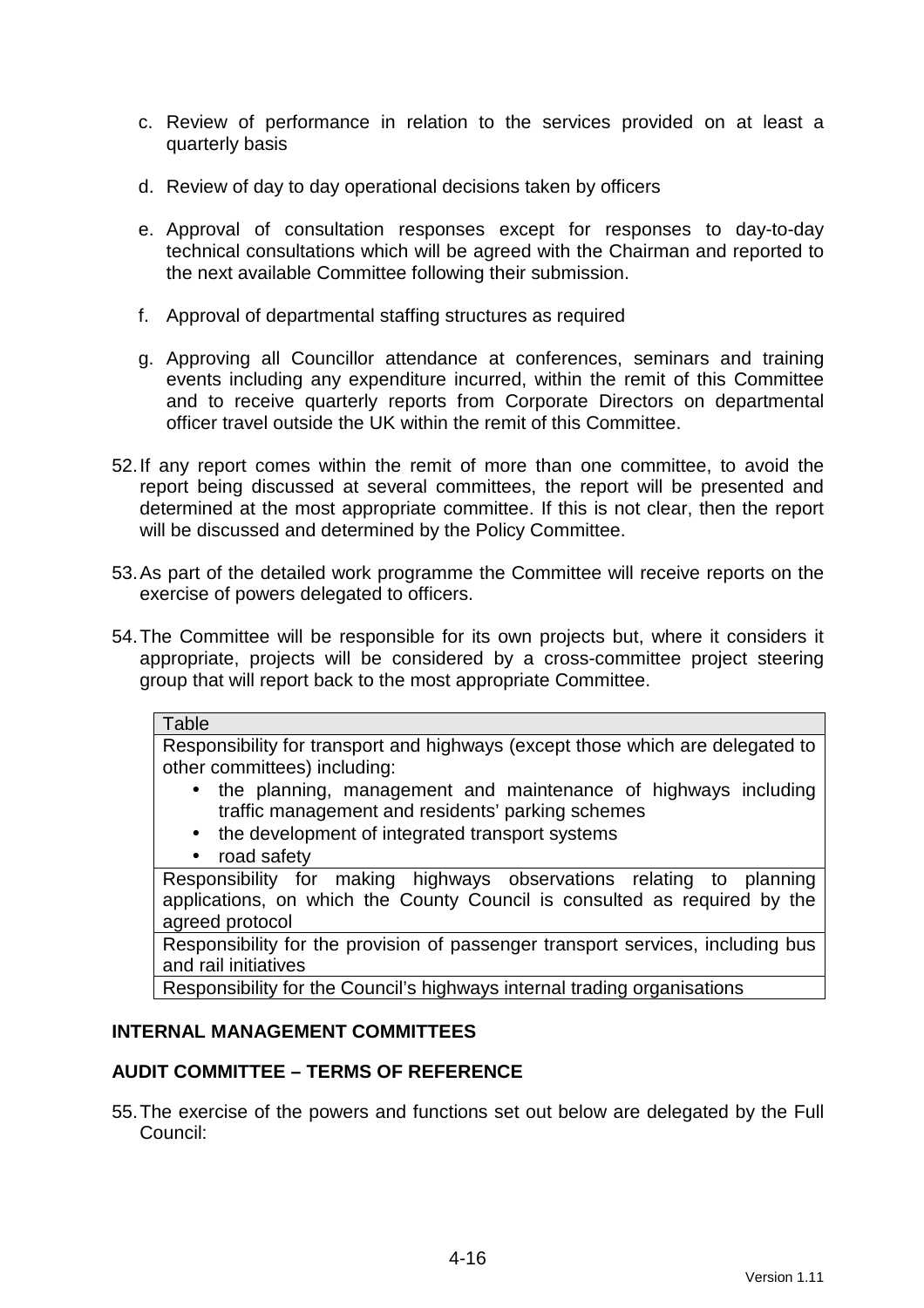- a. Responsibility for advising Council on the adequacy of the Council's systems of internal control and overseeing the external auditor's annual audit of the accounts
- b. Responsibility for maintaining an overview of the Council's Financial Regulations and anti-fraud and anti-corruption strategies

#### **CONDUCT COMMITTEE - TERMS OF REFERENCE**

56. The exercise of the powers and functions set out below are delegated by the Full Council in relation to the Code of Conduct for Councillors and Co-opted Members:

Table

Responsibility for considering complaints relating to alleged breaches of the Code of Conduct for Councillors and Co-Opted Members

### **FINANCE AND PROPERTY COMMITTEE – TERMS OF REFERENCE**

- 57. The exercise of the powers and functions set out below are delegated by the Full Council in relation to finance and property:
	- a. All decisions within the control of the Council including but not limited to those listed in the Table below
	- b. Policy development in relation to finance and property, subject to approval by the Policy Committee or the Full Council
	- c. Review of performance in relation to the services provided on at least a quarterly basis
	- d. Review of day to day operational decisions taken by officers
	- e. Approval of consultation responses except for responses to day-to-day technical consultations which will be agreed with the Chairman and reported to the next available Committee following their submission.
	- f. Approval of departmental staffing structures as required
	- g. Approving all Councillor attendance at conferences, seminars and training events including any expenditure incurred, within the remit of this Committee and to receive quarterly reports from Corporate Directors on departmental officer travel outside the UK within the remit of this Committee.
- 58. If any report comes within the remit of more than one committee, to avoid the report being discussed at several committees, the report will be presented and determined at the most appropriate committee. If this is not clear, then the report will be discussed and determined by the Policy Committee.
- 59. As part of the detailed work programme the Committee will receive reports on the exercise of powers delegated to officers.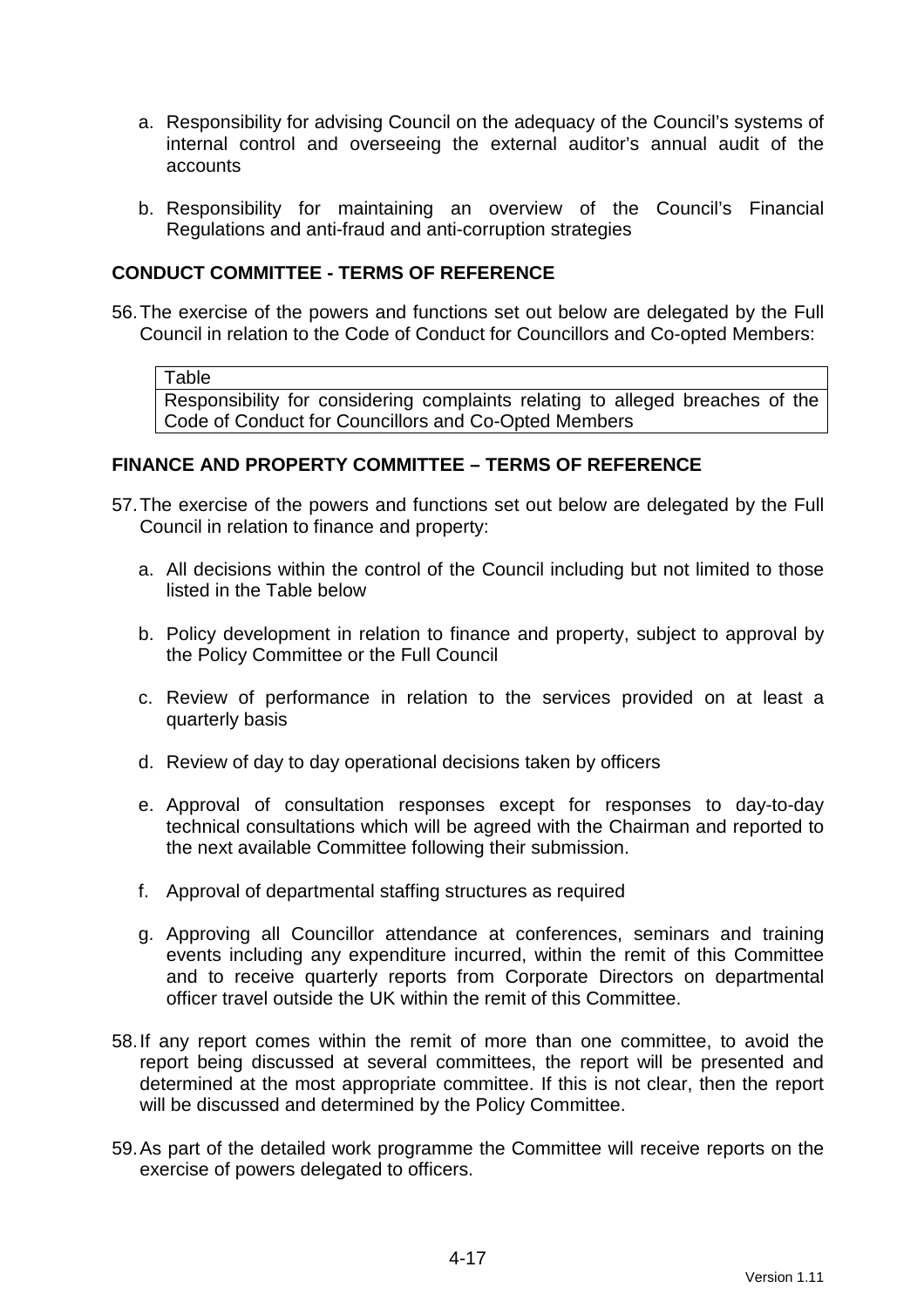60. The Committee will be responsible for its own projects but, where it considers it appropriate, projects will be considered by a cross-committee project steering group that will report back to the most appropriate Committee.

| Table                                                                                                                                                                                                                                  |
|----------------------------------------------------------------------------------------------------------------------------------------------------------------------------------------------------------------------------------------|
| Responsibility for the financial management of the Authority including<br>recommending to Council the financial strategy, annual revenue budget,<br>annual capital budget, asset management plan and precept on billing<br>authorities |
| Responsibility for the monitoring, reviewing and development of the financial<br>framework of the Council including its audit, investments, budgeting and<br>accounting functions                                                      |
| Responsibility for corporate procurement                                                                                                                                                                                               |
| Responsibility for all property related functions including acquisitions and<br>disposals                                                                                                                                              |
| Responsibility for property design and construction and related consultancy<br>services                                                                                                                                                |
| Responsibility for the Council's information and communication technology<br>(ICT) strategy                                                                                                                                            |
| Responsibility for monitoring the Councillors' Divisional Fund                                                                                                                                                                         |
| Responsibility for the Council's County Supplies internal trading organisation                                                                                                                                                         |
| Reviewing and recommending Financial Regulations to the Council for<br>adoption                                                                                                                                                        |

### **NOTTINGHAMSHIRE PENSION FUND COMMITTEE – TERMS OF REFERENCE**

- 61. The exercise of the powers and functions set out below are delegated by the Full Council in relation to pensions:
	- a. All decisions within the control of the Council including but not limited to those listed in the Table below
	- b. Policy development in relation to pensions, subject to approval by the Policy Committee or the Full Council
	- c. Review of performance in relation to the services provided on at least a quarterly basis
	- d. Review of day to day operational decisions taken by officers
	- e. Approval of consultation responses except for responses to day-to-day technical consultations which will be agreed with the Chairman and reported to the next available Committee following their submission.
	- f. Approving all Councillor attendance at conferences, seminars and training events including any expenditure incurred, within the remit of this Committee and to receive quarterly reports from Corporate Directors on departmental officer travel outside the UK within the remit of this Committee.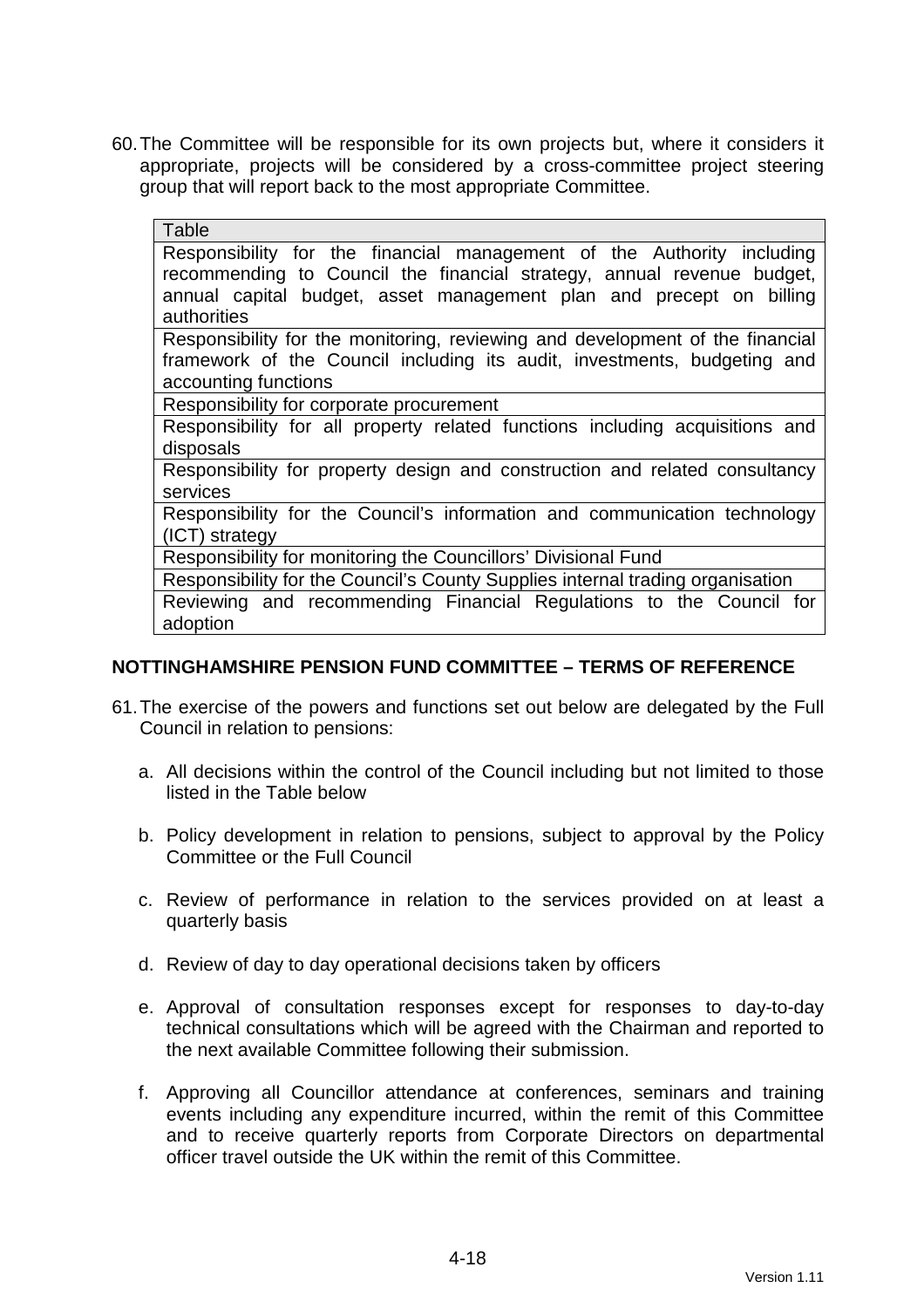- 62. If any report comes within the remit of more than one committee, to avoid the report being discussed at several committees, the report will be presented and determined at the most appropriate committee. If this is not clear, then the report will be discussed and determined by the Policy Committee.
- 63. As part of the detailed work programme the Committee will receive reports on the exercise of powers delegated to officers.
- 64. The Committee will be responsible for its own projects but, where it considers it appropriate, projects will be considered by a cross-committee project steering group that will report back to the most appropriate Committee.

#### Table

Administering the Nottinghamshire Pension Fund, including investments by and management of pension funds

**NOTE:** The County Council administers this Pension Fund on behalf of Nottinghamshire County Council, Nottingham City Council, the District and Borough Councils and other admitted bodies in Nottinghamshire.

### **PENSIONS INVESTMENT SUB-COMMITTEE – TERMS OF REFERENCE**

65. This is a sub-committee of the Nottinghamshire Pension Fund Committee

66. The exercise of the powers and functions set out below are delegated:

a. Responsibility for investment performance management of the Fund Managers and making appropriate recommendations to the Nottinghamshire Pension Fund Committee.

### **PENSIONS SUB-COMMITTEE – TERMS OF REFERENCE**

67. This is a sub-committee of the Nottinghamshire Pension Fund Committee

68. The exercise of the powers and functions set out below are delegated:

a. Responsibility for making recommendations to the Nottinghamshire Pension Fund Committee on matters relating to the administration and investment of the Pensions Fund.

#### **PERSONNEL COMMITTEE – TERMS OF REFERENCE**

- 69. The exercise of the powers and functions set out below are delegated by the Full Council in relation to personnel:
	- a. All decisions within the control of the Council including but not limited to those listed in the Table below
	- b. Policy development in relation to personnel, subject to approval by the Policy Committee or the Full Council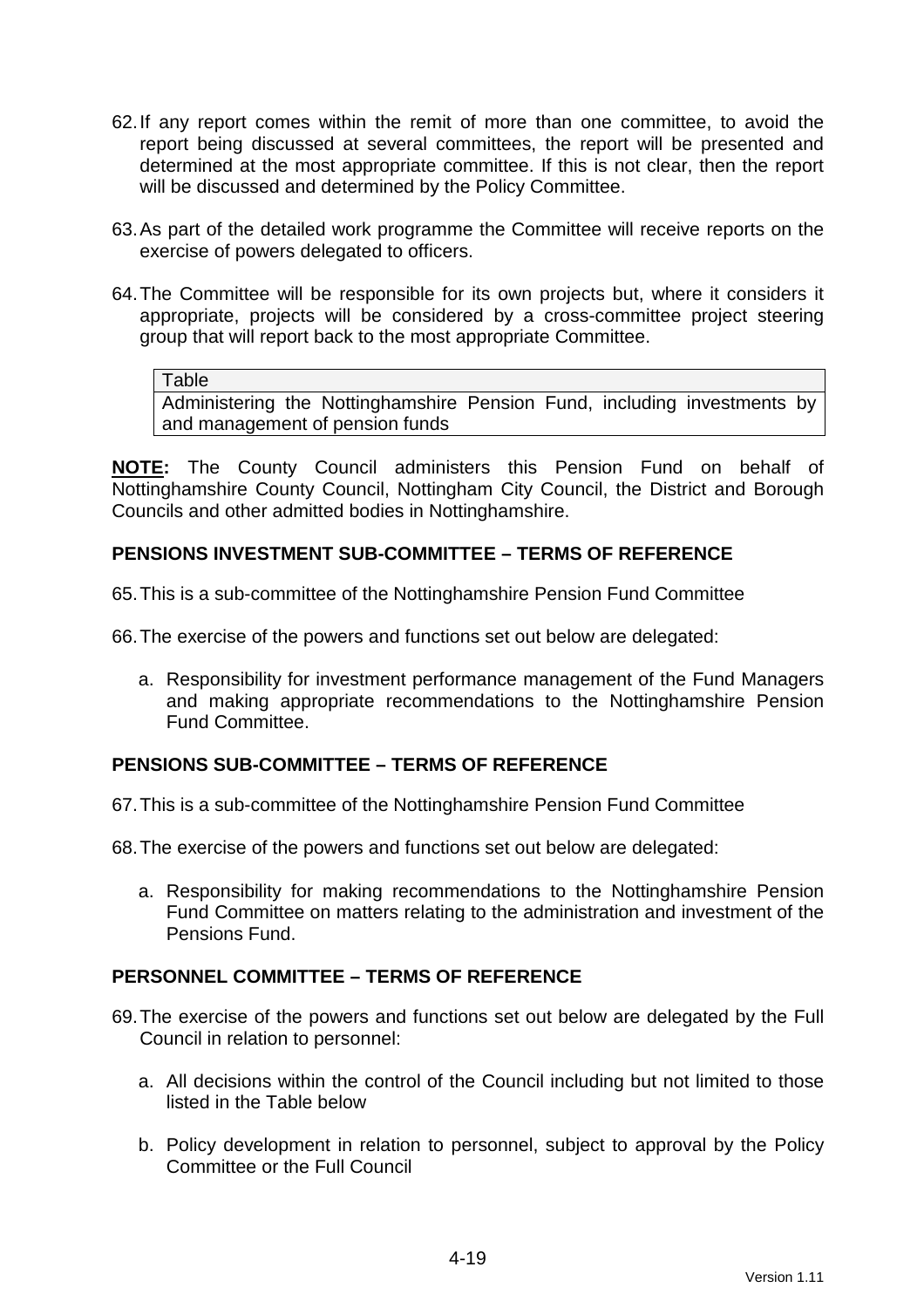- c. Review of performance in relation to the services provided on at least a quarterly basis
- d. Review of day to day operational decisions taken by officers
- e. Approval of consultation responses except for responses to day-to-day technical consultations which will be agreed with the Chairman and reported to the next available Committee following their submission.
- f. Approving all Councillor attendance at conferences, seminars and training events including any expenditure incurred, within the remit of this Committee and to receive quarterly reports from Corporate Directors on departmental officer travel outside the UK within the remit of this Committee.
- 70. If any report comes within the remit of more than one committee, to avoid the report being discussed at several committees, the report will be presented and determined at the most appropriate committee. If this is not clear, then the report will be discussed and determined by the Policy Committee.
- 71. As part of the detailed work programme the Committee will receive reports on the exercise of powers delegated to officers.
- 72. The Committee will be responsible for its own projects but, where it considers it appropriate, projects will be considered by a cross-committee project steering group that will report back to the most appropriate Committee.

| Table                                                                          |
|--------------------------------------------------------------------------------|
| Responsibility for the pay, terms and conditions of service and training of    |
| employees except for approving the annual Senior Officer Pay Policy            |
| Statement which is reserved to the Full Council                                |
| Responsibility for employee relations including arrangements for consultation/ |
| negotiation with Trades Unions                                                 |
| Responsibility for health and safety related matters                           |
| Reviewing and recommending Staffing Regulations to the Council for adoption    |
| Reviewing annually the overall staffing structure of the Council               |
| Considering any matters relating to Trade Union recognition                    |
| Responsibility for the Council's catering and facilities management internal   |
| trading organisation                                                           |

### **APPEALS SUB-COMMITTEE – TERMS OF REFERENCE**

- 73. This is a sub-committee of the Personnel Committee
- 74. The exercise of the powers and functions set out below are delegated by the Full Council:
	- a. Responsibility for determining appeals and complaints by employees under the Council's disciplinary, grievance and harassment procedures and other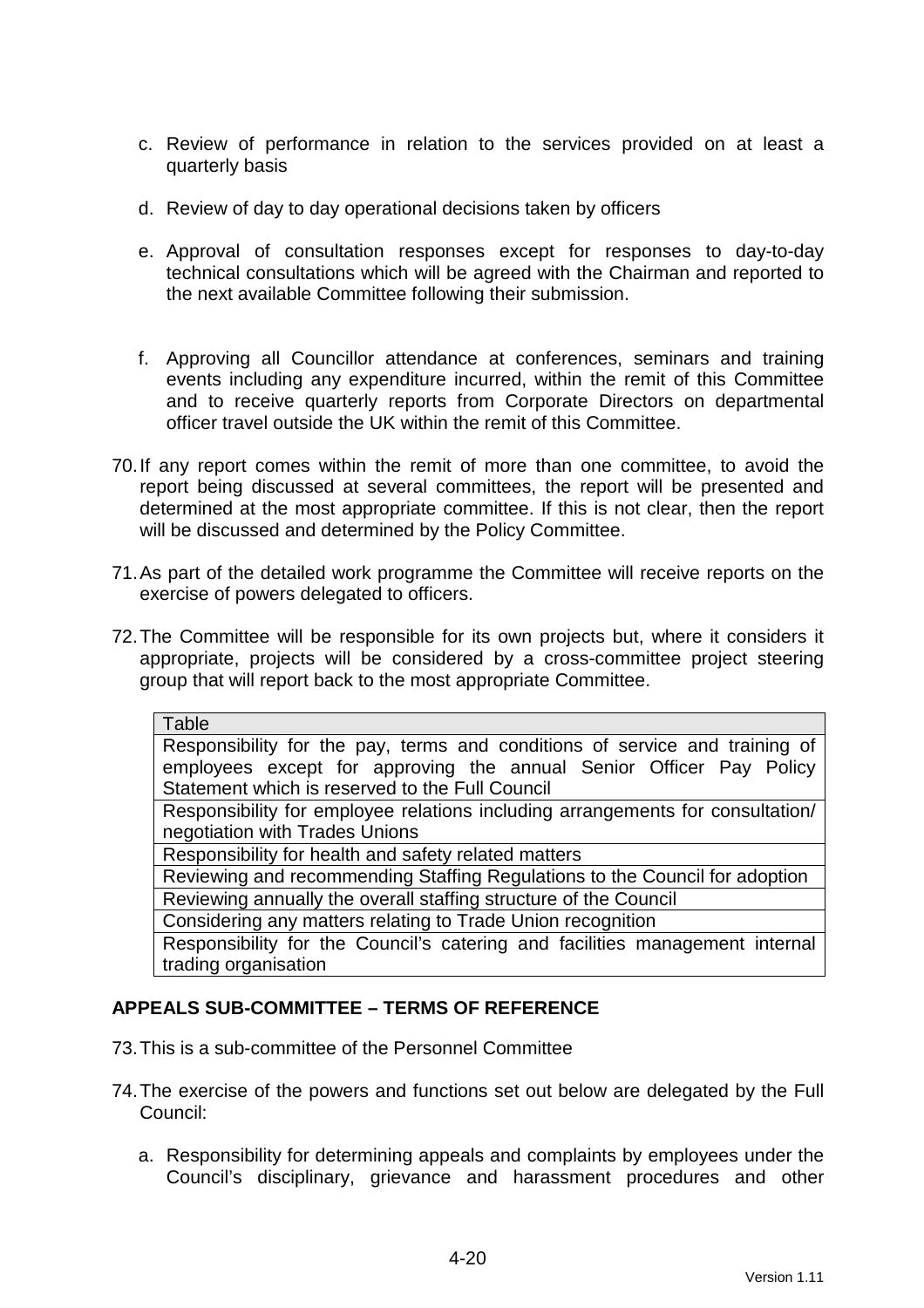employment related procedures (This does not include appeals relating to pay, grading or discretionary awards in respect of redundancy or early retirement)

b. Responsibility for appeals against decisions not to include providers, or to remove them from the Council's directory of providers for funded early years education

**NOTE:** Complaints Review Panels are not formal meetings of the County Council. The responsibilities of these Panels are contained in the Complaints Procedures.

# **SENIOR STAFFING SUB-COMMITTEE – TERMS OF REFERENCE**

- 75. This is a sub-committee of the Policy Committee.
- 76. The exercise of the powers and functions set out below are delegated by the Full Council to the Senior Staffing Sub-Committee:
	- a. Responsibility for the appointment and dismissal of, and taking disciplinary action against, senior employees as set out in the Employment Procedure Rules

# **NOTE:-**

- The appropriate committee chairman for the post being considered will always be present as a member of the Sub-Committee. Where the issue being considered relates to the Council's Chief Executive or a Corporate Director the Sub-Committee will have a membership of nine; otherwise the Sub-Committee will have a membership of five.
- The Sub-Committee will be required to follow the Council's Recruitment and Selection Code of Practice.
- The procedures the Sub-Committee is required to follow are set out in the Council's Staffing Regulations.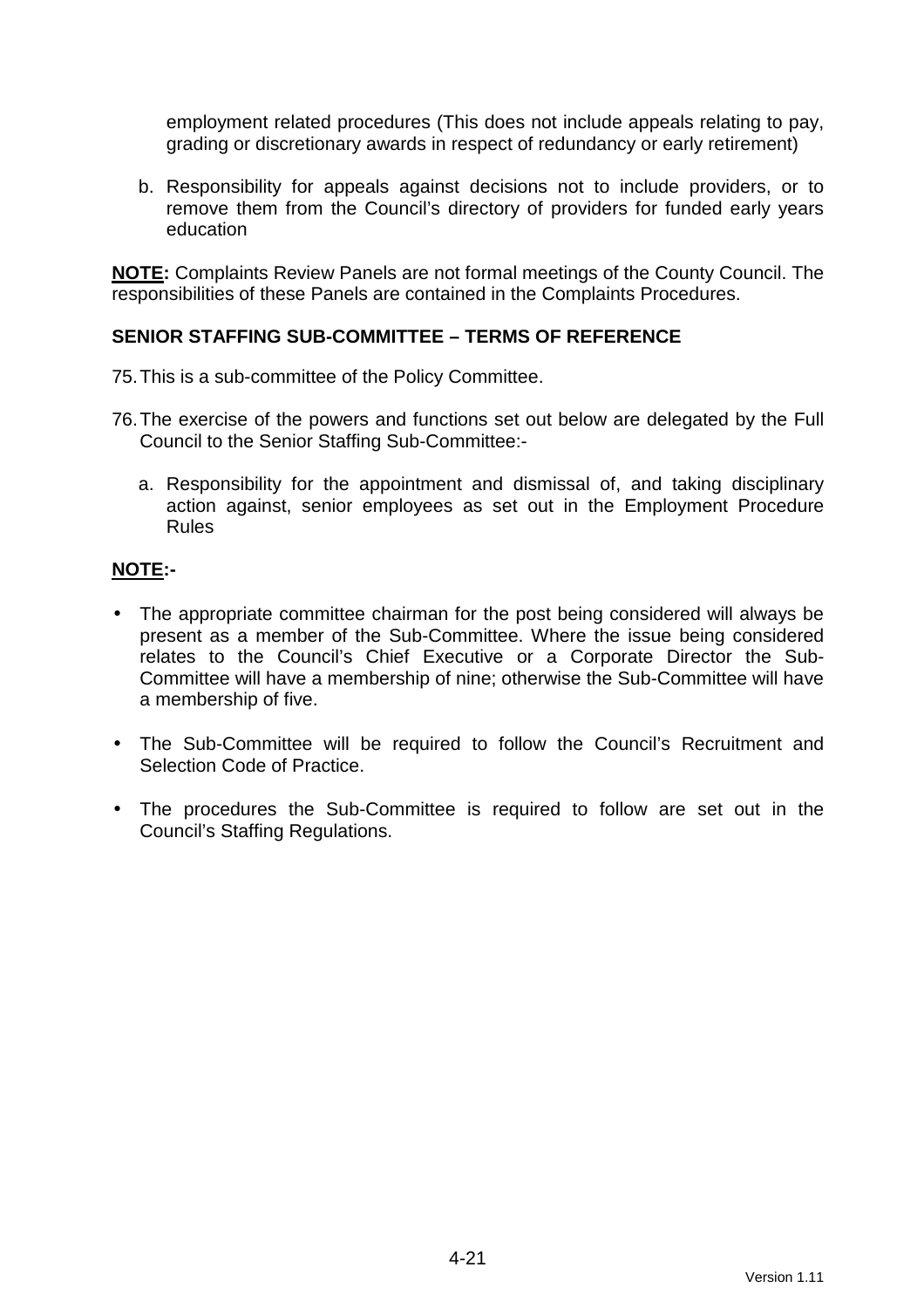# **PART B – SCHEME OF DELEGATION TO OFFICERS**

- 1. This Scheme sets out the delegated powers of officers of the County Council. For the purposes of the Scheme of Delegation the term 'Corporate Director' includes the Chief Executive and the Director of Public Health.
- 2. Corporate Directors may delegate these powers to other officers and must ensure they appoint another officer to substitute in their absence.
- 3. Officers can only exercise delegated powers in accordance with approved policies and decisions made by committees or the Full Council.
- 4. All matters which are not day to day operational matters or contained in this Scheme of Delegation must be decided by the relevant committee. For urgent decisions see the Procedure for Urgent Decisions.
- 5. The chairman of the relevant committee may request an officer not to exercise their delegated power in any particular case and, if so, a report will be taken to the next available meeting of this committee for consideration.
- 6. Appointments of staff below Service Director level will be made by Officers. Any other appointment must be made by the Senior Staffing Sub-Committee.
- 7. Corporate Directors may not add to the establishment of their departments except in accordance with Employment Procedure Regulations, or any other specific committee approval.
- 8. Corporate Directors will agree with their respective chairman and vice-chairman the nature and level of information they require regarding the exercise of officers' delegated powers.
- 9. Corporate Directors must ensure that adequate arrangements are in place to brief and consult committee chairmen (or vice-chairmen in their absence) within their service areas as agreed with these chairmen.
- 10. Corporate Directors will exercise their delegated powers in accordance with any requirements of the Chief Executive.
- 11. Corporate Directors must ensure that their department maintains a list of specific delegations to officers, which must be available for public inspection at all times.
- 12. Corporate Directors have authority to exercise the powers of the County Council in the event of an emergency or disaster, including making or approving any arrangements for the protection of persons or property, and will report back to the next appropriate committee or meeting Council in the event that this authority is exercised.
- 13. Corporate Directors have authority to decide whether or not to commence or defend proceedings within their areas of responsibility. This includes decisions on settlements which must be made in consultation with the Group Manager, Legal and Democratic Services and the Chief Finance Officer. Policy Committee will receive regular reports on settlements. This is not the same as authorising the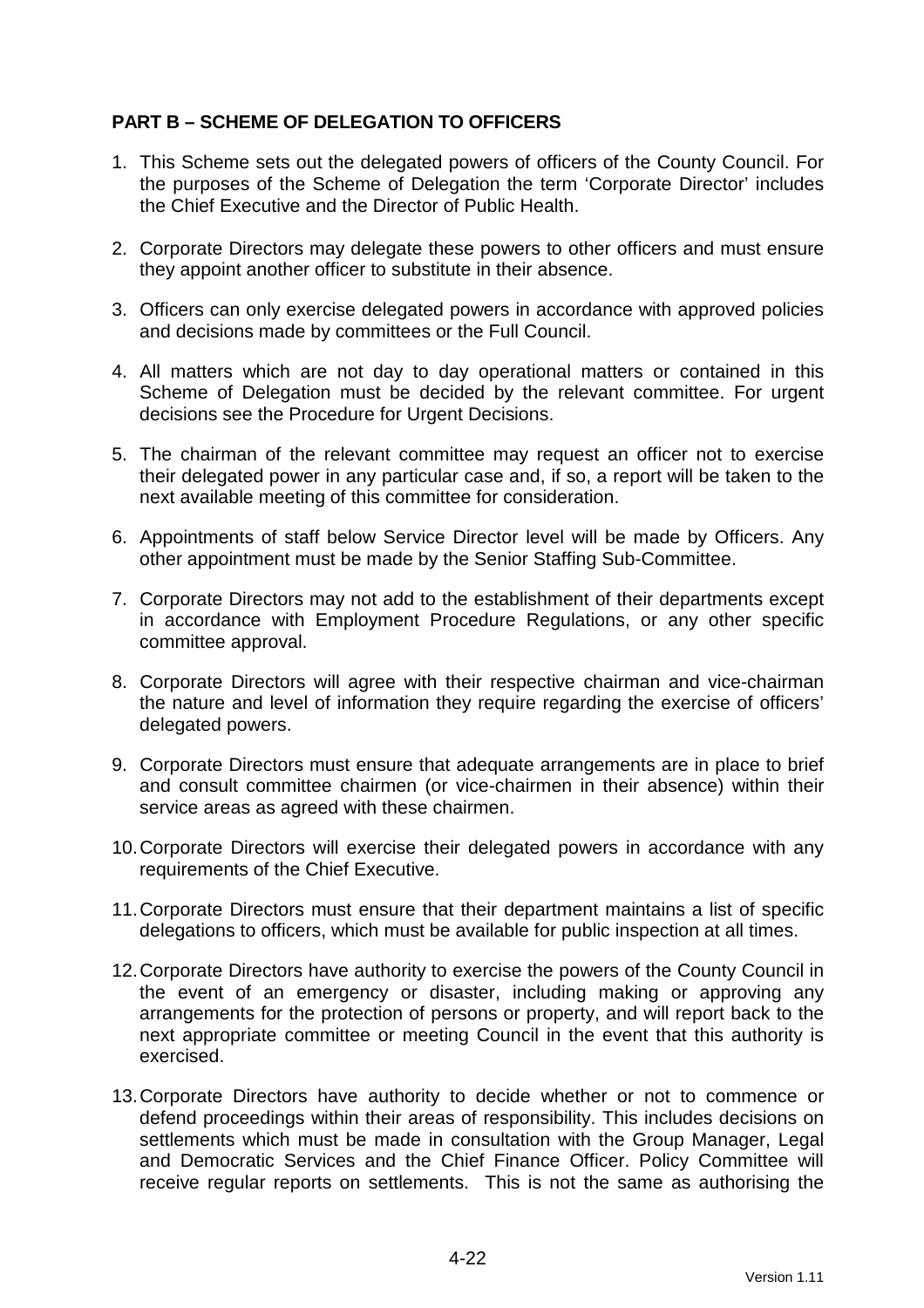formal commencement or defence of, or participation in, any legal proceedings, including appearing in proceedings and signing documents necessary to any legal procedure. The Corporate Director Policy, Planning and Corporate Services is responsible for this (see paragraph 21b below).

- 14. Corporate Directors have authority to settle ombudsman complaints and to determine payments under the Payments for Maladministration Policy. Policy Committee will receive regular reports on the operation of the Policy and payments.
- 15. Corporate Directors have authority to determine ex-gratia claims of up to £1,000 in respect of employees or volunteers carrying out their duties who suffer damage to personal belongings. Personnel Committee will receive regular reports.
- 16. The Chief Executive, the Corporate Director Policy, Planning and Corporate Services, the Group Manager Legal and Democratic Services and Team Managers Legal Services and Senior Solicitors have authority to certify the fixing of the Common Seal of the Council to a document where this is required in order to give effect to a decision.

# **CHIEF EXECUTIVE**

- 17. The exercise of the responsibilities set out below are delegated by the County Council:
	- a. Taking all operational decisions necessary to secure the provision of services and/or the discharge of statutory functions, including the power to enter into contracts, in accordance with approved policies and Financial Regulations across the Authority.
	- b. Making any decision normally reserved to committee or another officer in accordance with the Urgency Procedure Rules.
	- c. Taking decisions whether to grant dispensations to Councillors and co-opted members from requirements relating to interests and their participation in meetings.
	- d. Taking any decision on any matter not reserved to another officer by law.
	- e. Holding to account Corporate Directors for the performance of their departments.

# **CORPORATE DIRECTOR ADULT SOCIAL CARE, HEALTH AND PUBLIC PROTECTION**

- 18. The exercise of the responsibilities set out below are delegated by the County Council:
	- a. Taking all operational decisions necessary to secure the provision of services and/or the discharge of statutory functions, including the power to enter into contracts, in accordance with approved policies and Financial Regulations in relation to the following areas: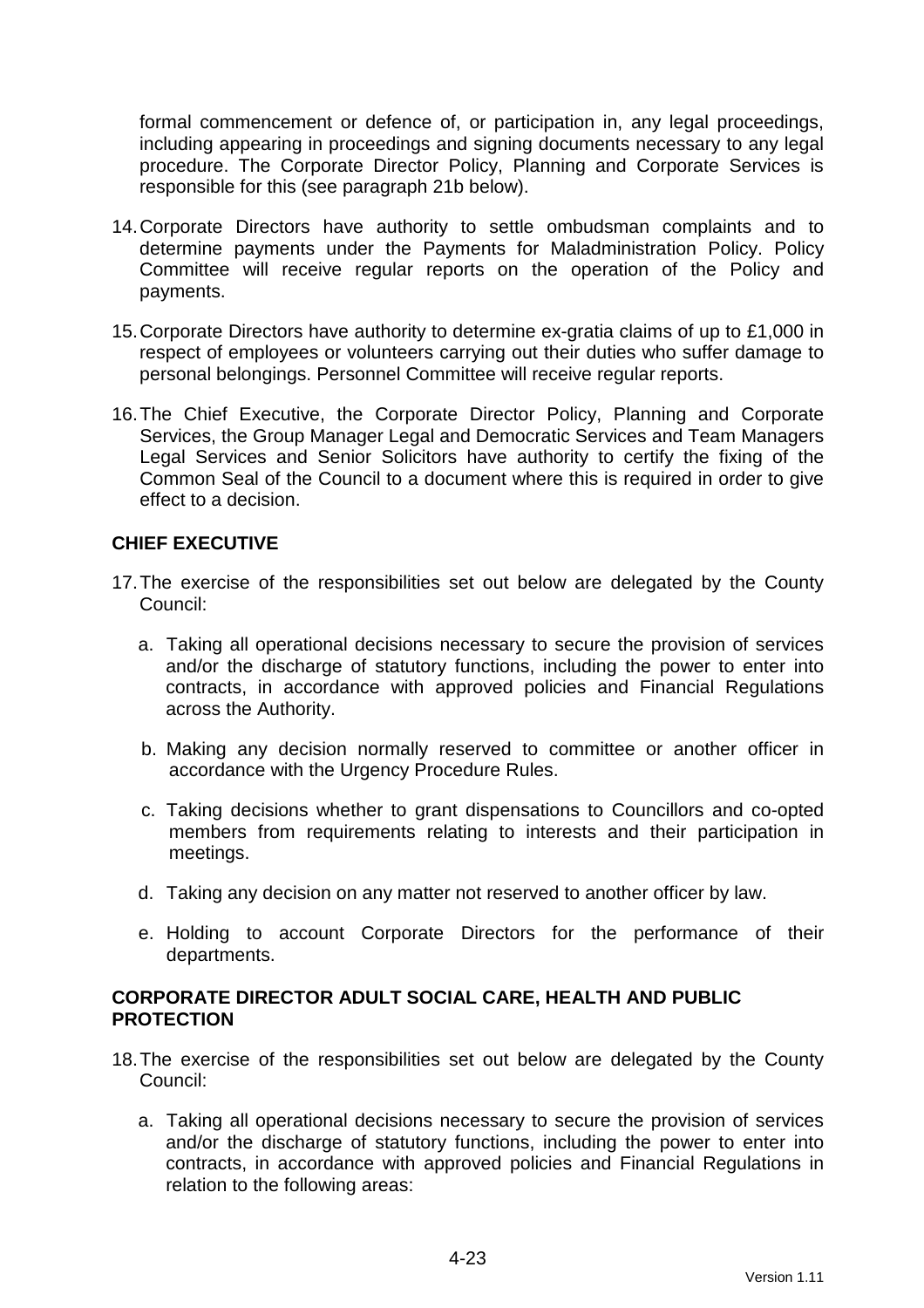Adult social care including:

- Safeguarding
- Mental health
- Disability
- Older people
- Residential services
- Day services

Public protection including:

- Trading Standards
- Emergency management
- Registration services
- b. Holding officers to account for the performance of their service areas
- c. Approving departmental officer travel outside the UK and providing a quarterly report to the relevant Committees on approvals.

# **CORPORATE DIRECTOR CHILDREN, FAMILIES AND CULTURAL SERVICES**

- 19. To be the designated Director of Children Services in accordance with Section 19 of the Children's Act 2004.
- 20. The exercise of the responsibilities set out below are delegated by the County Council:
	- a. Taking all operational decisions necessary to secure the provision of service and/or the discharge of statutory functions, including the power to enter into contracts, in accordance with approved policies and Financial Regulations in relation to the following areas:
		- Education
		- Special educational needs and disability
		- Safeguarding
		- Children's social care
		- Youth services
		- Libraries
		- Country parks
		- Sport and Arts
		- Early Years
	- b. Holding officers to account for the performance of their service areas.
	- c. Approving school governor appointments for which the Council has responsibility and reporting these decisions quarterly to the Children and Young People's Committee.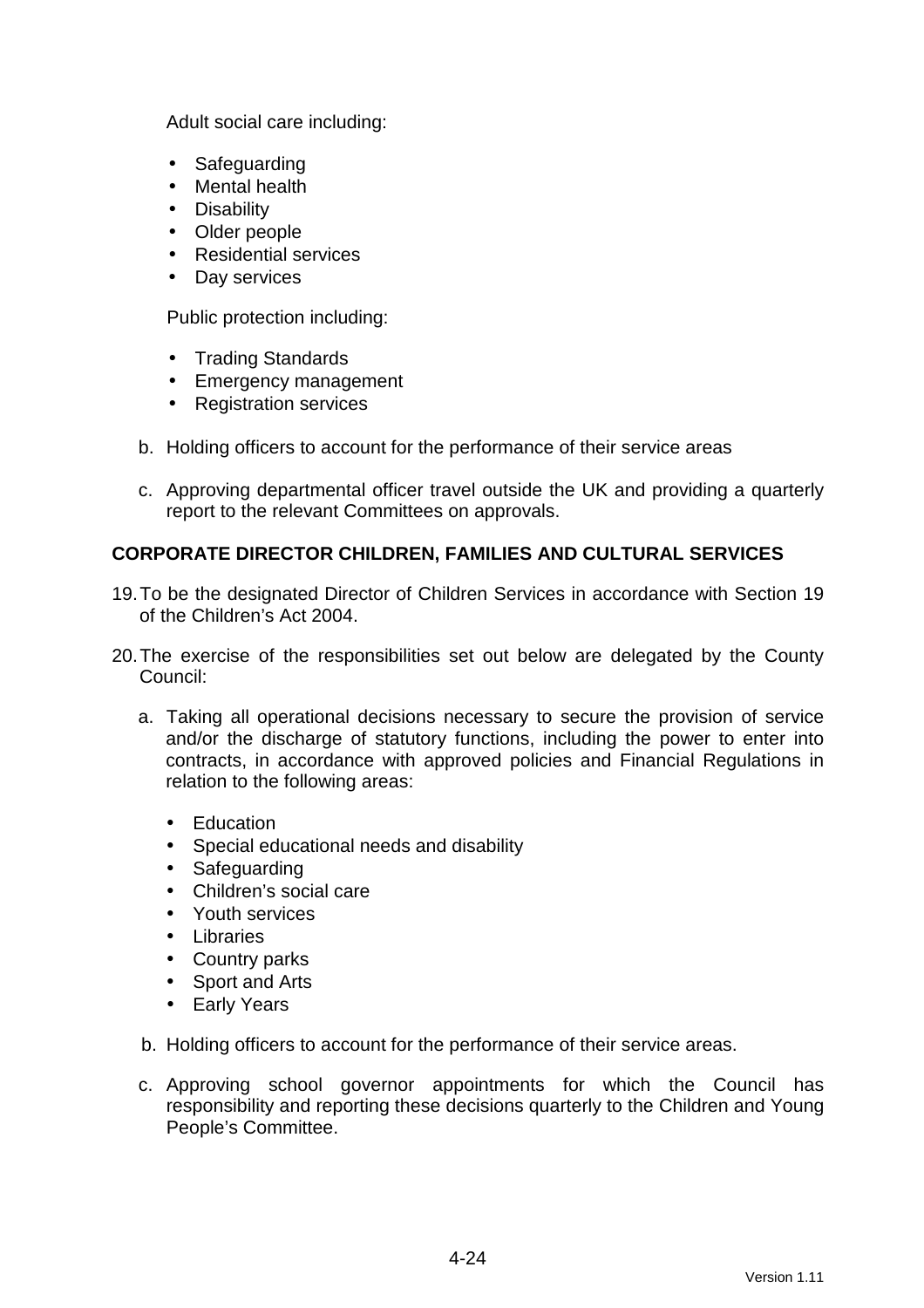d. Approving departmental officer travel outside the UK and providing a quarterly report to the relevant Committees on approvals.

# **CORPORATE DIRECTOR ENVIRONMENT AND RESOURCES**

- 21. The exercise of the responsibilities set out below are delegated by the County Council:
	- a. Taking all operational decisions necessary to secure the provision of service and/or the discharge of statutory functions, including the power to enter into contracts, in accordance with approved policies and Financial Regulations in relation to the following areas:
		- Waste Disposal
		- Transport
		- Highways
		- Property
		- Financial Services
		- Information and Communications Technology (ICT)
		- Catering and Facilities Management
		- Holding officers to account for the performance of their service areas.
		- Human Resources and Customer Services
	- b. Approving departmental officer travel outside the UK and providing a quarterly report to the relevant Committees on approvals.

### **CORPORATE DIRECTOR POLICY, PLANNING AND CORPORATE SERVICES**

- 22. The exercise of the responsibilities set out below are delegated by the County Council:
	- a. Taking all operational decisions necessary to secure the provision of service and/or the discharge of statutory functions, including the power to enter into contracts, in accordance with approved policies and Financial Regulations in relation to the following areas:
		- Improvement Programme
		- Planning
		- Corporate performance
		- Complaints
		- Economic development
		- Legal & Democratic Services
		- Policy development
		- Localism
		- Grant aid administration
		- Equalities
		- Community Engagement
		- Community Safety
		- Communications and Marketing
		- Conservation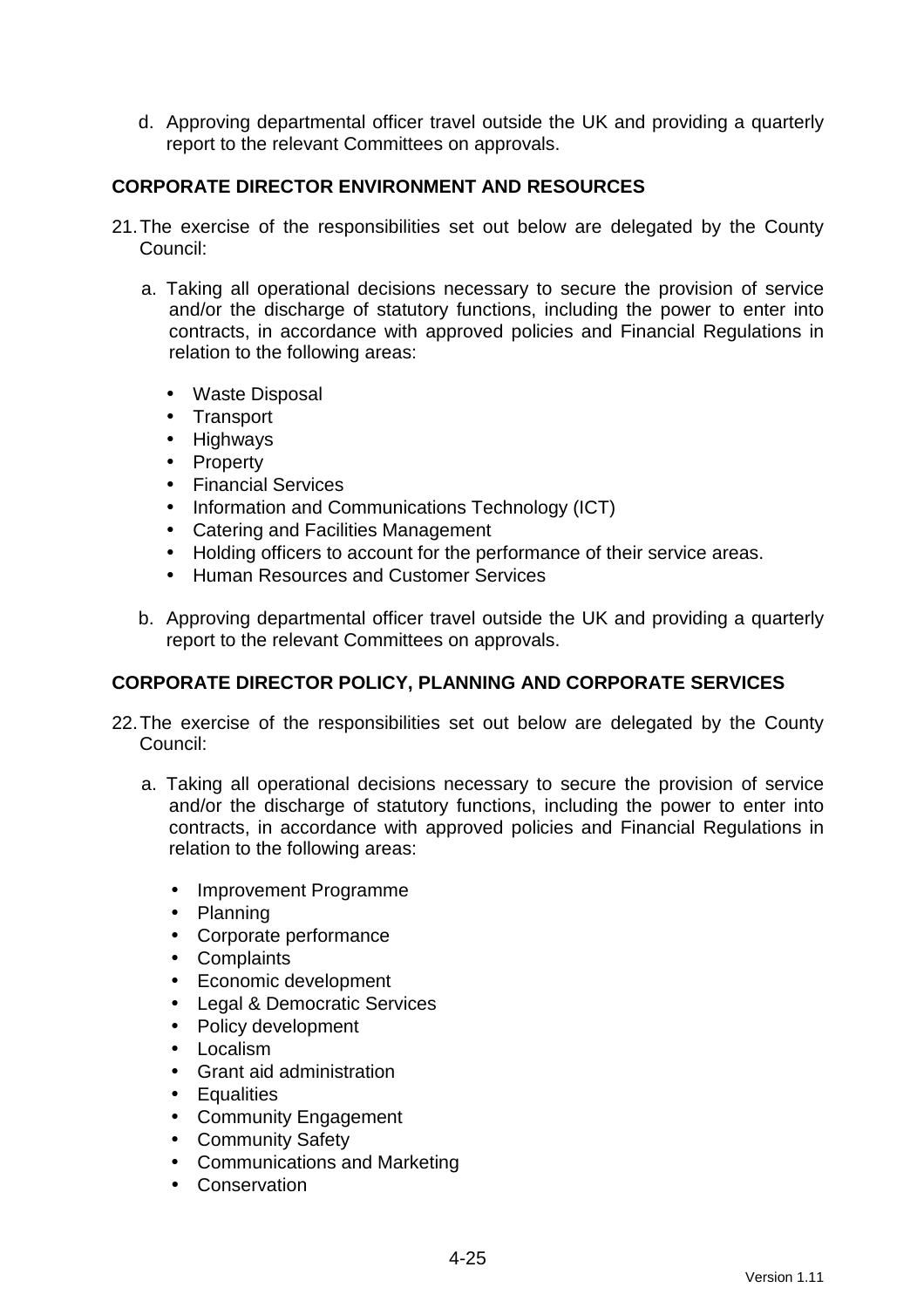- b. Authorising the commencement or defence of, or participation in, any legal proceedings, including appearing in proceedings and signing documents necessary to any legal procedure, and authorising other officers to do so on behalf of the County Council. This is not the same as deciding whether to commence or defend proceedings and making decisions on settlements. The relevant Corporate Director is responsible for this (see paragraph 13 above).
- c. Holding officers to account for the performance of their service areas.
- d. Taking all operational decisions necessary relating to the level and nature of support services for County Councillors, including IT.
- e. Approving departmental officer travel outside the UK and providing a quarterly report to the relevant Committees on approvals.

### **DIRECTOR OF PUBLIC HEALTH**

- 23. The exercise of the responsibilities set out below are delegated by the County Council:
- 24. To be the designated Director of Public Health in accordance with Section 30 of the Health and Social Care Act 2012.
- 25. The exercise of the responsibilities set out below are delegated by the County Council:
	- a. Taking all operational decisions necessary to secure the provision of service and/or the discharge of statutory functions, including the power to enter into contracts, in accordance with approved policies and Financial Regulations in relation to the following areas:
		- Public Health
	- b. Holding officers to account for the performance of their service areas.
	- c. Approving departmental officer travel outside the UK and providing a quarterly report to the relevant Committees on approvals.

### **STATUTORY OFFICERS**

26. There is a legal requirement to allocate some specific responsibilities to officers and the Council has designated the following posts:

| Chief Executive                                          | Head of Paid Service & Proper Officer |
|----------------------------------------------------------|---------------------------------------|
| Corporate Director Policy, Planning   Monitoring Officer |                                       |
| and Corporate Services                                   |                                       |
| <b>Service Director Financial Services</b>               | Chief Finance Officer (also known as  |
|                                                          | Section 151 Officer)                  |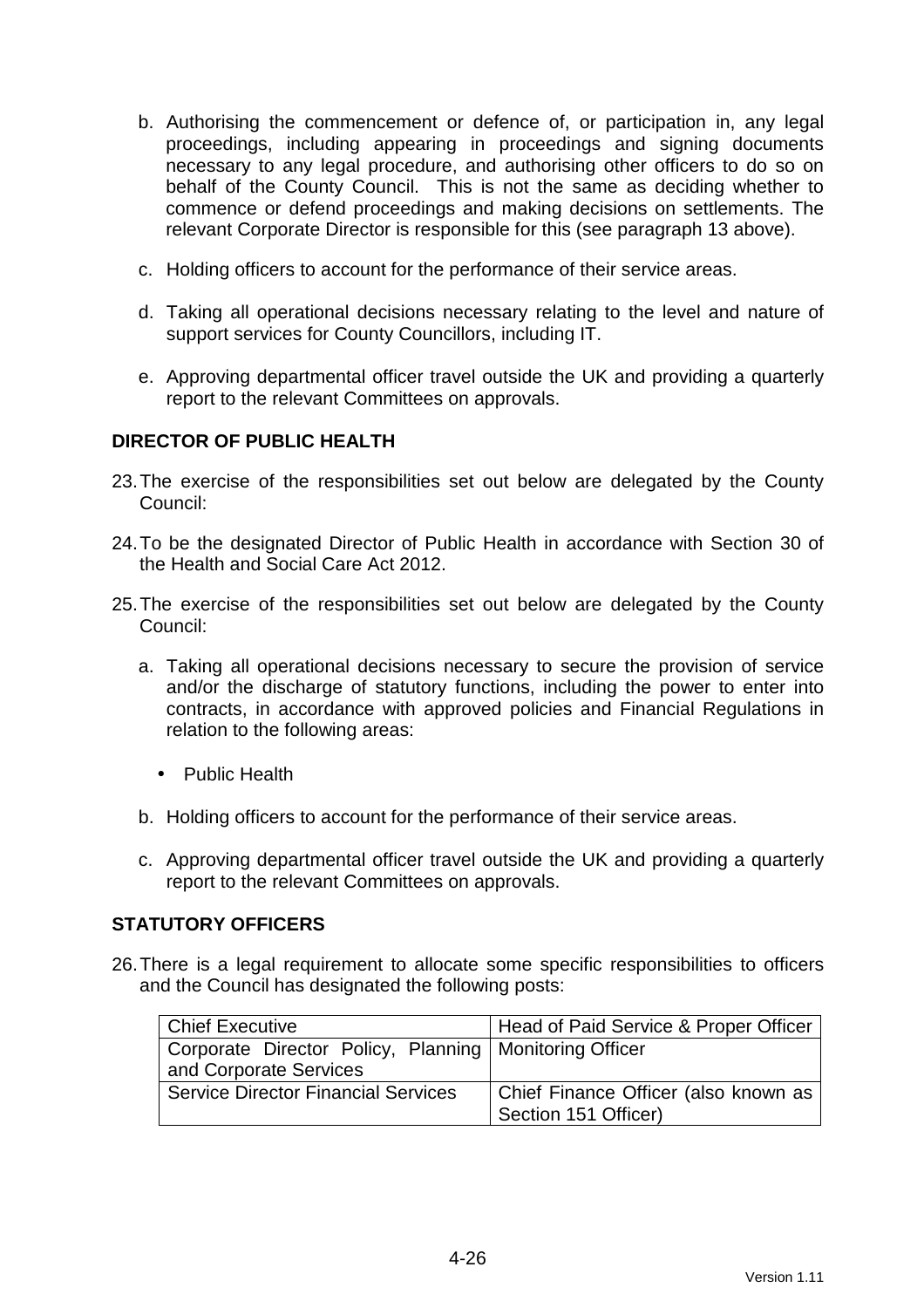# **HEAD OF PAID SERVICE**

- 27. Responsibility for reporting to the Full Council on the manner in which the discharge of the Council's functions is co-ordinated, the number and grade of officers required for the discharge of functions and the organisation of officers.
- 28. Responsibility for considering applications from officers for exemption from political restriction in respect of the post held by that officer.

**NOTE:** The Head of Paid Service may not be the Monitoring Officer but may hold the post of Chief Finance Officer if a qualified accountant.

### **PROPER OFFICER**

29. Responsibility for acting as the Proper Officer as set out in Section 270(3) of the Local Government Act 1972 in connection with committees.

### **MONITORING OFFICER**

- 30. Responsibility for maintaining the Constitution, ensuring it is available for inspection and making minor changes as a result of any restructuring.
- 31. Responsibility for ensuring the lawfulness and fairness of decision making; this includes authority, after consulting with the Head of Paid Service and Chief Finance Officer, to report to the Full Council if they consider that any proposal, decision or omission would give rise to unlawfulness or maladministration.
- 32. Responsibility for contributing to the promotion and maintenance of high standards of conduct.

**NOTE:** The Monitoring Officer cannot be the Chief Finance Officer or the Head of Paid Service.

### **CHIEF FINANCE OFFICER**

- 33. Responsibility for ensuring the lawfulness and financial prudence of decision making; this includes authority, after consulting with the Head of Paid Service and Monitoring Officer, to report to the Full Council if they consider that any proposal, decision or omission would give rise to unlawful expenditure, or is unlawful and is likely to cause a loss or deficiency or if the Council is about to enter an item of account unlawfully.
- 34. Responsibility for the administration of the financial affairs of the Council.
- 35. Responsibility for providing advice on the scope of powers and authority to take decisions, maladministration, financial impropriety and probity.
- 36. Responsibility for providing financial information to the media, members of the public and the community.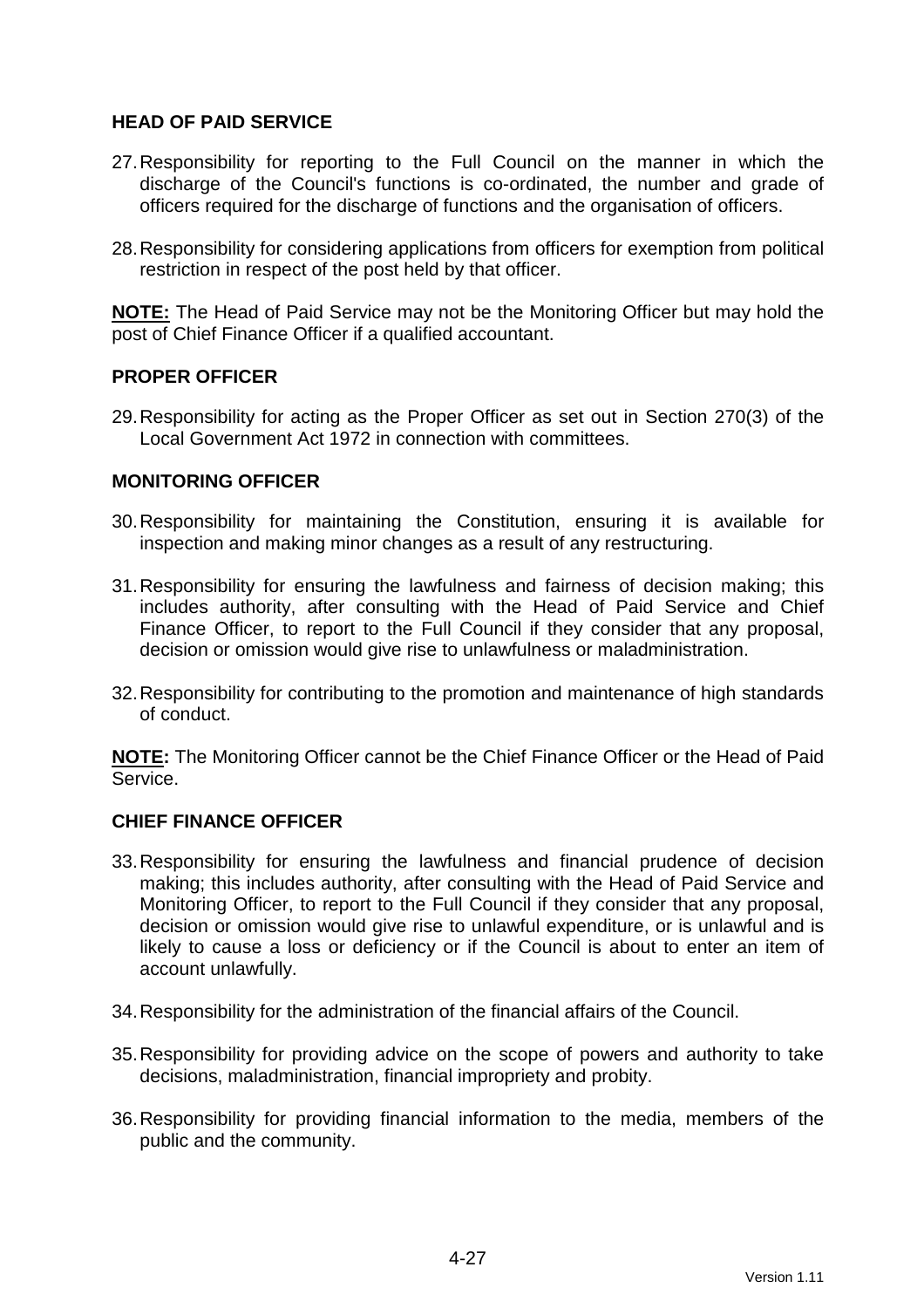**NOTE:** The Chief Finance Officer cannot be the Monitoring Officer but may hold the post of Head of Paid Service.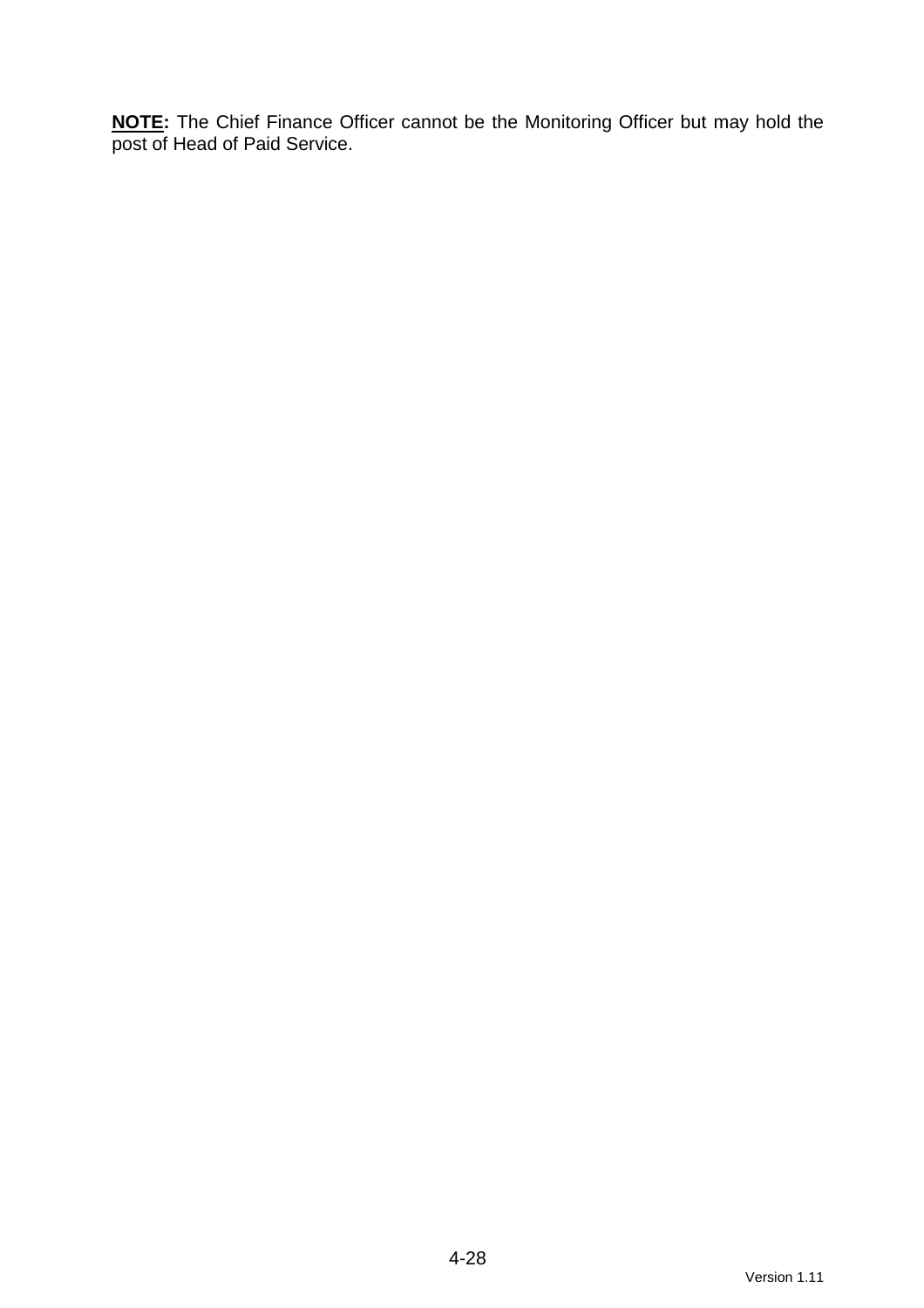**PART FIVE** 

**DEMOCRACY** 

**PROCEDURES**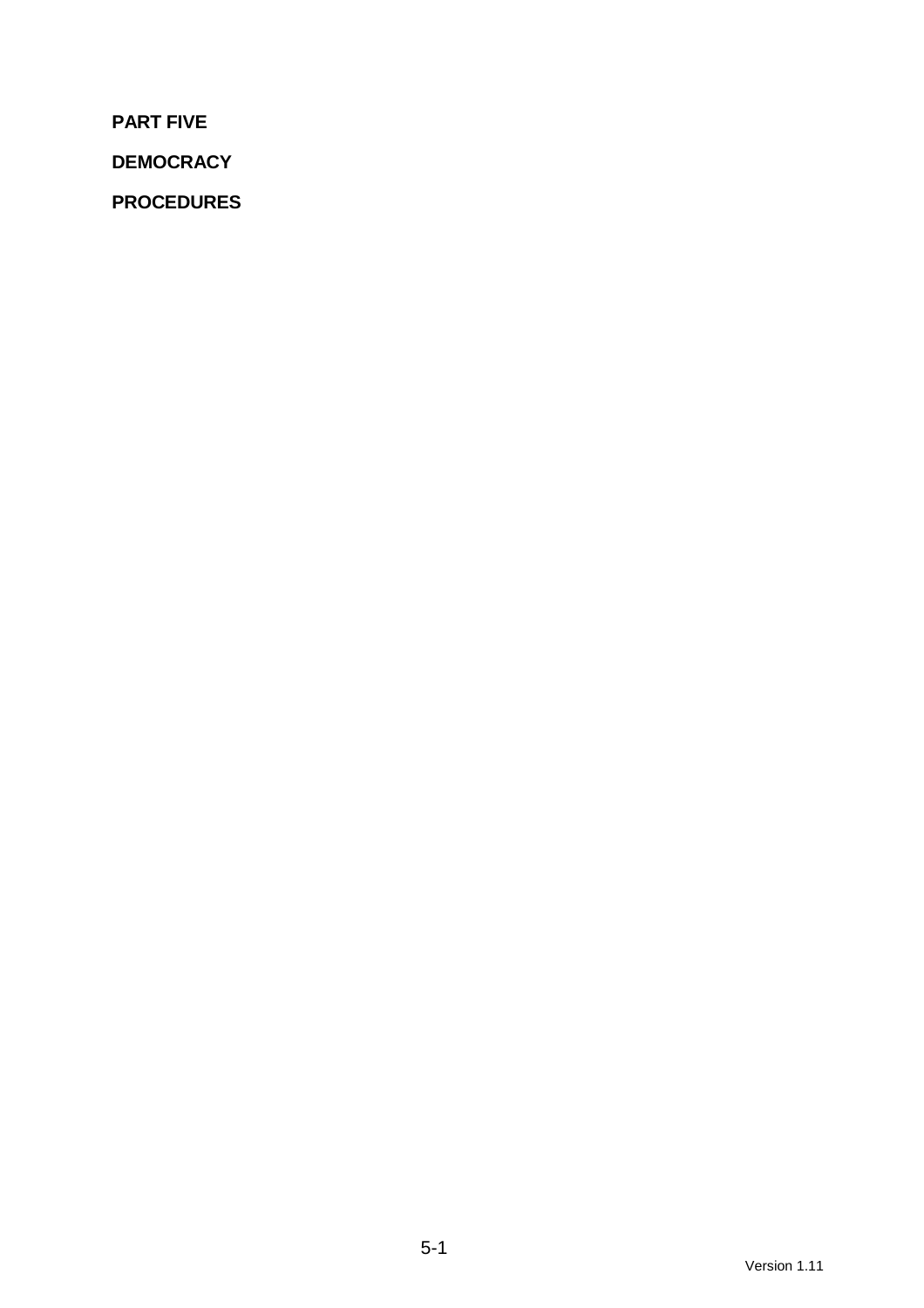# **PART A – PROCEDURE RULES FOR MEETINGS OF THE FULL COUNCIL**

#### **INTRODUCTION**

- 1. These rules are designed to ensure meetings of the Full Council run smoothly and are conducted properly.
- 2. So far as the law allows, any of these rules may be suspended at any meeting of the Full Council, either for the whole meeting or for a particular item on the agenda. In order to achieve this, a motion must be moved and seconded and a vote carried.
- 3. If any issues arise at a meeting in relation to interpretation of the procedure rules, the Chairman's decision will be final.
- 4. For the annual budget meeting some procedure rules will be suspended and alternative rules applied. See paragraph 85 below.

### **ARRANGEMENTS FOR MEETINGS**

- 5. Full Council meetings are normally held every 8 weeks on a Thursday. Meetings normally start at 10.30am.
- 6. The agenda and papers for meetings of the Full Council must be available at least five clear working days before the meeting.
- 7. Meetings of the Full Council will not continue beyond midnight unless it appears to the Chairman that the meeting will finish shortly after that time. Any remaining business will be held over until the next meeting. The annual budget meeting will continue beyond midnight if necessary.
- 8. The annual meeting of the Full Council is normally held each May.
- 9. The County Council's annual budget will normally be considered at the February meeting.
- 10. A special meeting will be arranged if the Chairman of the Council, the Council Leader, or any five County Councillors request such a meeting. A Special Meeting will be held on any day of the week.

#### **MINIMUM ATTENDANCE (QUORUM)**

- 11. At least one quarter (17) of the whole number of elected County Councillors must be present for the meeting to proceed or continue.
- 12. If the Chairman or the Chief Executive concludes that an insufficient number of Councillors is present the meeting will not proceed. The Division Bell will be sounded, and if after more than five minutes there is still an insufficient number present at the meeting it will be adjourned to a time fixed by the Chairman.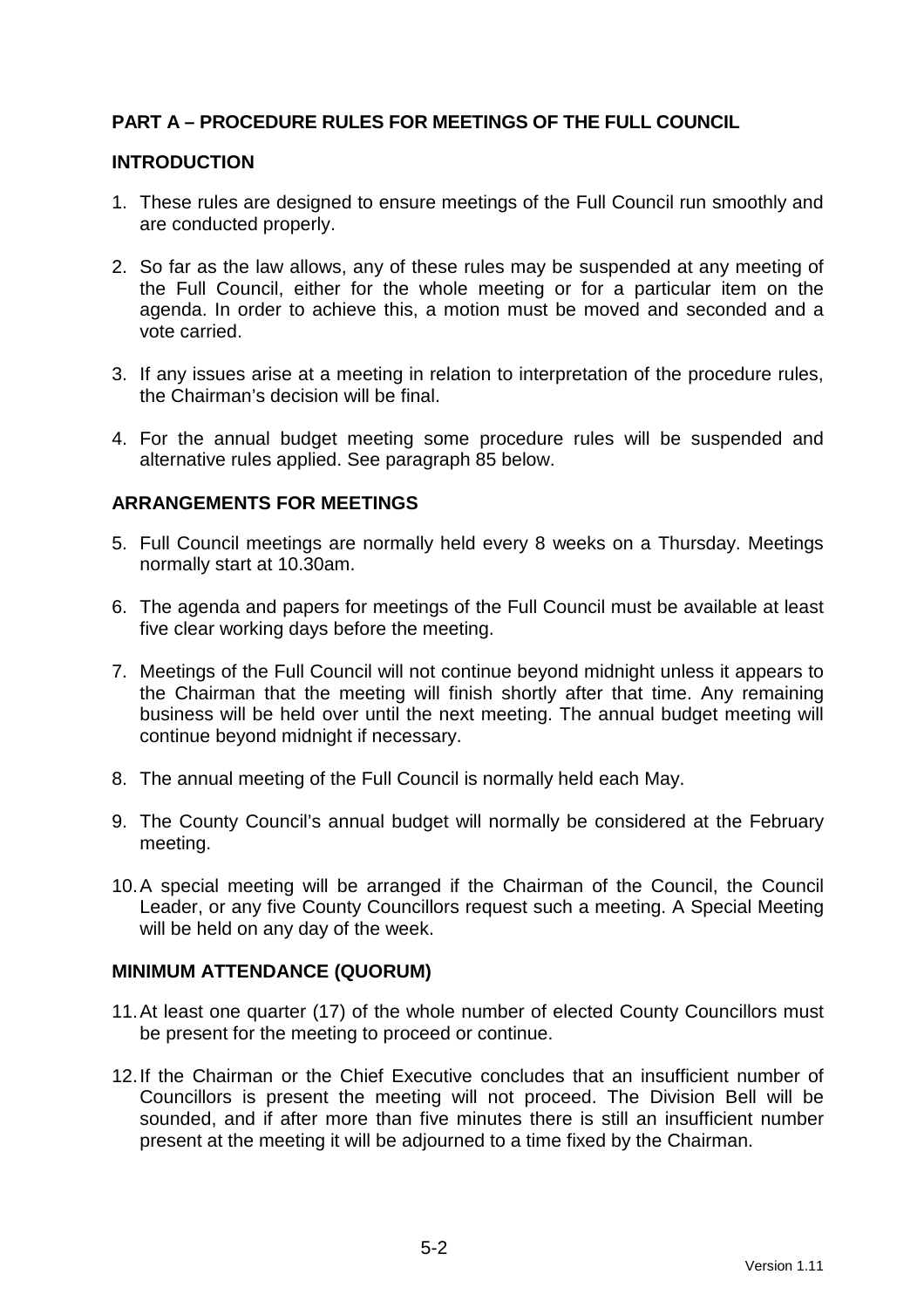### **ORDER OF BUSINESS**

- 13. Except for the annual meeting at which the election of Chairman and Vice-Chairman will be considered first, the order of business will usually be:
	- a. the choice of a person to preside if the Chairman and Vice-Chairman are absent
	- b. any business having priority by law
	- c. confirmation of the minutes of the last meeting of the Full Council
	- d. apologies for absence, including reasons
	- e. declarations of interest
	- f. business outstanding from the last meeting
	- g. Chairman of the County Council's business
	- h. petitions
	- i. questions to Nottinghamshire and City of Nottingham Fire Authority and responses
	- j. questions to Committee Chairmen and responses
	- k. clarification on minutes of committee meetings
	- l. reports for decision by the Full Council
	- m. consideration of motions
	- n. any debate adjourned from earlier in the meeting (Adjournment Debate)

## **OTHER POINTS REGARDING THE ORDER OF BUSINESS**

- 14. At any time during the meeting the Chairman can adjourn the meeting.
- 15. The order of business can be varied at the discretion of the Chairman.
- 16. The minutes of ordinary meetings will not normally be confirmed at special meetings.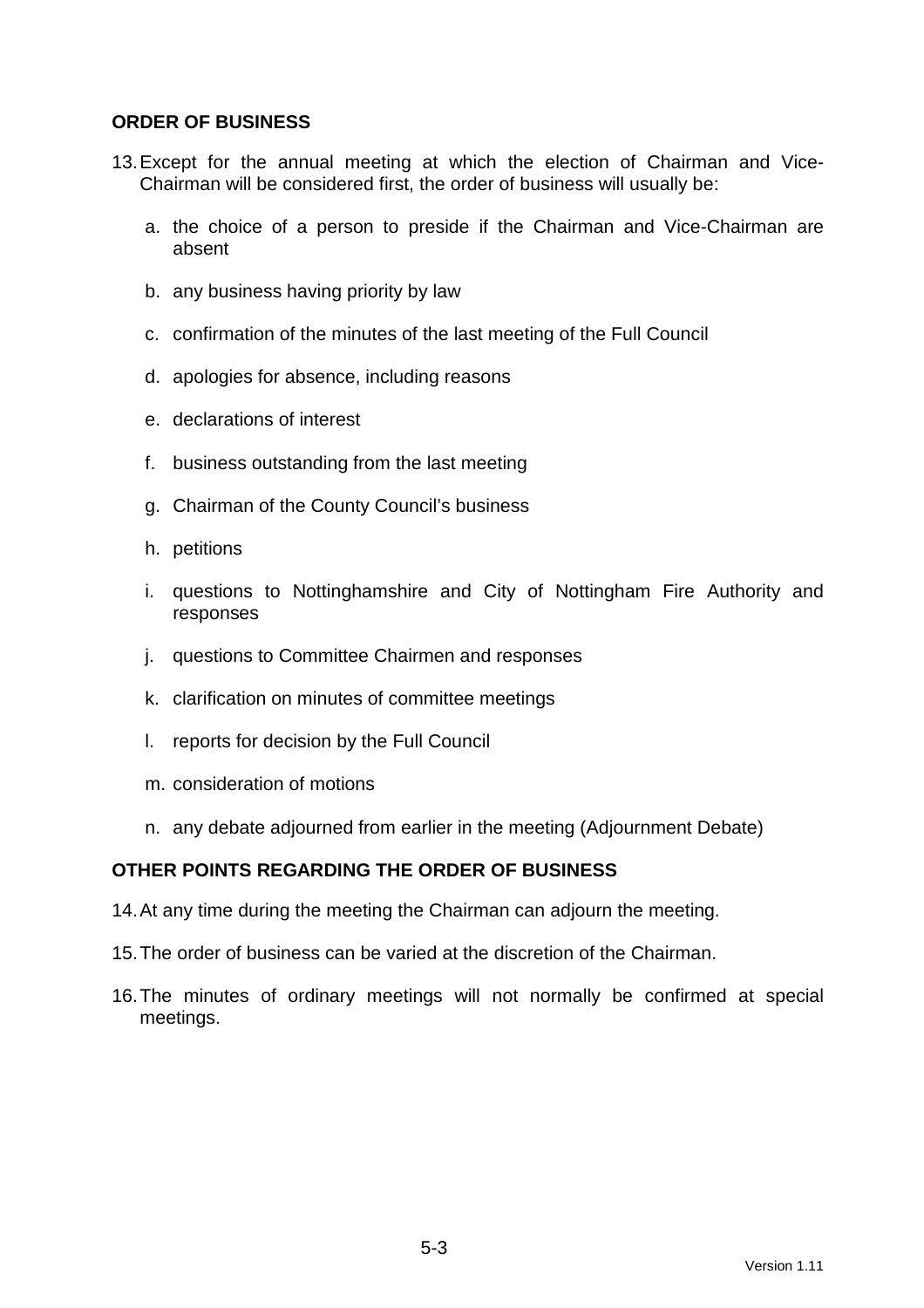# **DECLARATIONS OF INTEREST**

- 17. Where any Councillor has an interest in any matter to be discussed or decided, they will, in accordance with the Code of Conduct for Councillors and Co-opted Members, declare the existence and nature of that interest and whether the interest is a Disclosable Pecuniary Interest. Any declaration of interest will be recorded in the minutes of the meeting.
- 18. Where any Councillor has declared a Disclosable Pecuniary Interest in any matter, they will leave the room in which the meeting is being held while the matter is under consideration unless:
	- a. The Chief Executive has granted them a dispensation; or
	- b. the matter is only under consideration by the meeting as part of a report of the Minutes of Council, a committee or sub-committee and is not itself the subject of debate.
- 19. If the Councillor has chosen to remain within easy reach, that Councillor will be recalled by an appropriate officer before any further business is started.
- 20. Any person or officer of the authority who is appointed to do anything in connection with the County Council which enables them to speak at meetings, will make the same disclosures of interests and will withdraw from the room in which the meeting is being held on the same occasions as they would have to do if they were a County Councillor.

# **PETITIONS**

- 21. In accordance with the Council's Petitions Scheme, at any Full Council meeting any Councillor may present a petition to the Chairman of the Council on any matter affecting the residents of their division, and in relation to which the County Council has powers or duties.
- 22. Any Councillor who wishes to submit a petition must notify Democratic Services by 10 am the day before the meeting, giving details about the petition.
- 23. The Councillor presenting the petition can introduce and speak about the petition for up to one minute.
- 24. If a Councillor is unable to be at the meeting, they may request and agree to another Councillor presenting a petition on their behalf.
- 25. If a petition relates to more than one division the petition can be presented jointly if the relevant Councillors agree. If agreement cannot be reached the petition will be presented by the Council's Vice-Chairman.
- 26. Any petition presented will be referred without debate to the appropriate committee for consideration. A report back to Council on the outcome of that consideration will be made at its next meeting.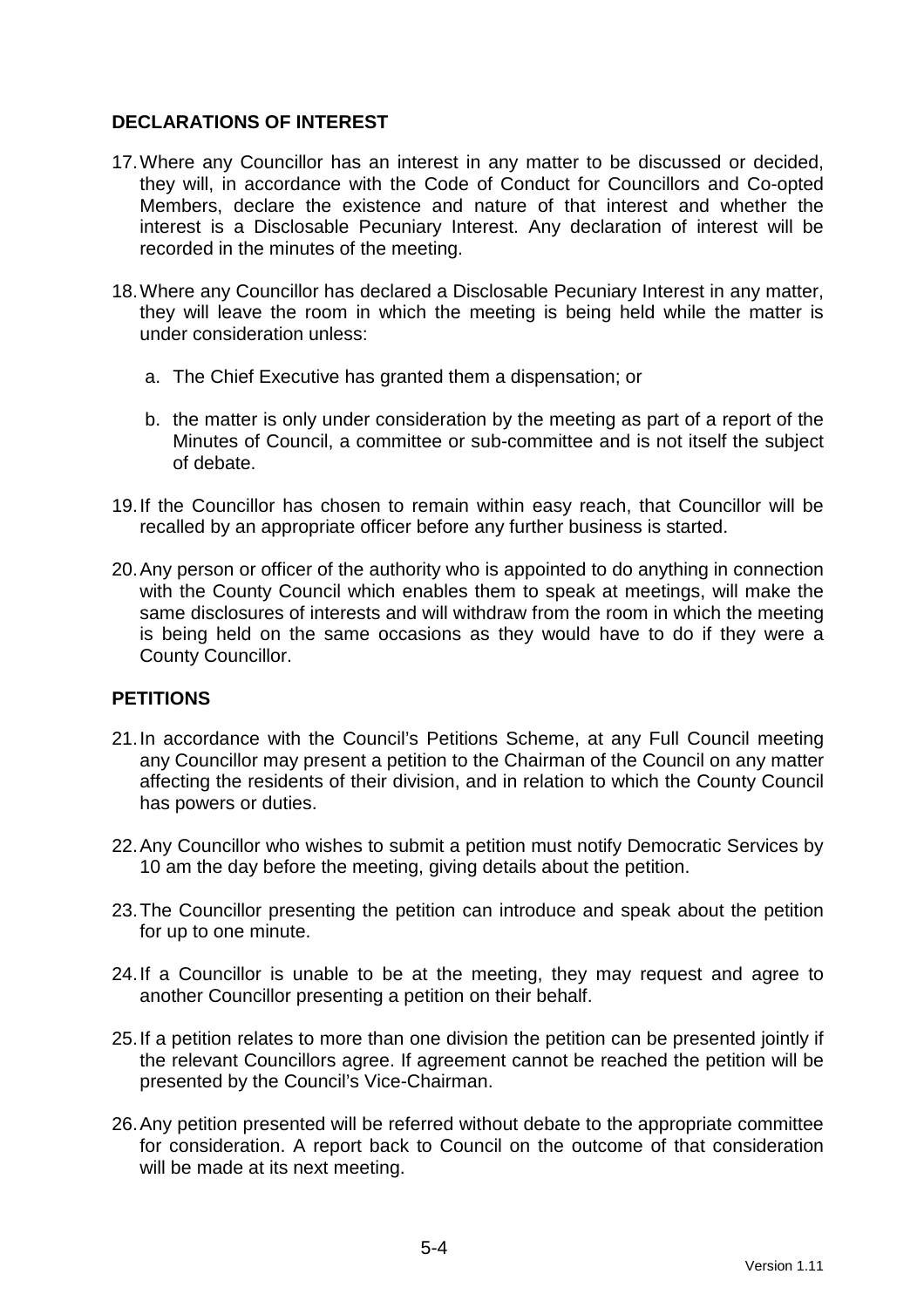27. If a petition relates to the annual budget it will be included within the consultation responses and will not be presented separately under the normal petitions scheme.

#### **QUESTIONS TO COMMITTEE CHAIRMEN**

- 28. At any meeting of the Full Council, except the annual budget meeting, a Councillor may ask any committee chairman one or more questions on matters within the remit of their committee. A maximum of 60 minutes is allowed for questions to Committee Chairmen after which any remaining questions will be dealt with under the procedure set out in paragraph 36.
- 29. At any meeting of the Full Council, except the annual budget meeting, a Councillor may ask the Chairman of Nottinghamshire and City of Nottingham Fire Authority one or more questions on matters within the remit of their authority. A maximum of 30 minutes is allowed for these questions after which any remaining questions will be dealt with under procedure set out in paragraph 34.
- 30. Councillors must post a copy of their question(s) under paragraph 28 and 29 in the box in Democratic Services or email council.questions@nottscc.gov.uk no later than 10 am two working days before the meeting.
- 31. The order in which questions are put at the meeting will be determined by the Chairman.
- 32. After receiving an answer from the relevant chairman, or their nominee, that Councillor, or any other Councillor, may ask supplementary questions on the same matter. The original questioner has the right to ask the first supplementary question. The number of supplementary questions allowed will be at the discretion of the Chairman having regard to paragraph 28 and 29 above.
- 33. Instead of asking a supplementary question the original questioner has the right to require a debate. Such a request must be made prior to any supplementary questions being asked. If the motion for a debate is seconded the matter will then be adjourned for debate later in the meeting under the 'Adjournment Debate' item on the agenda and no supplementary questions can be asked.
- 34. The same supplementary question procedures apply to questions to the Chairman of the Fire Authority except that there is no right to request an adjournment debate.
- 35. Any questions for Council which are withdrawn at the meeting or which fall, because the member asking the question is not present in the chamber at Council question time cannot be submitted in the same form under procedure rule 36 for a period of three months following the meeting. For clarity this does not apply to those questions which are not discussed at a meeting because of lack of time. These questions will continue to receive a written response within 15 days of the date of the meeting.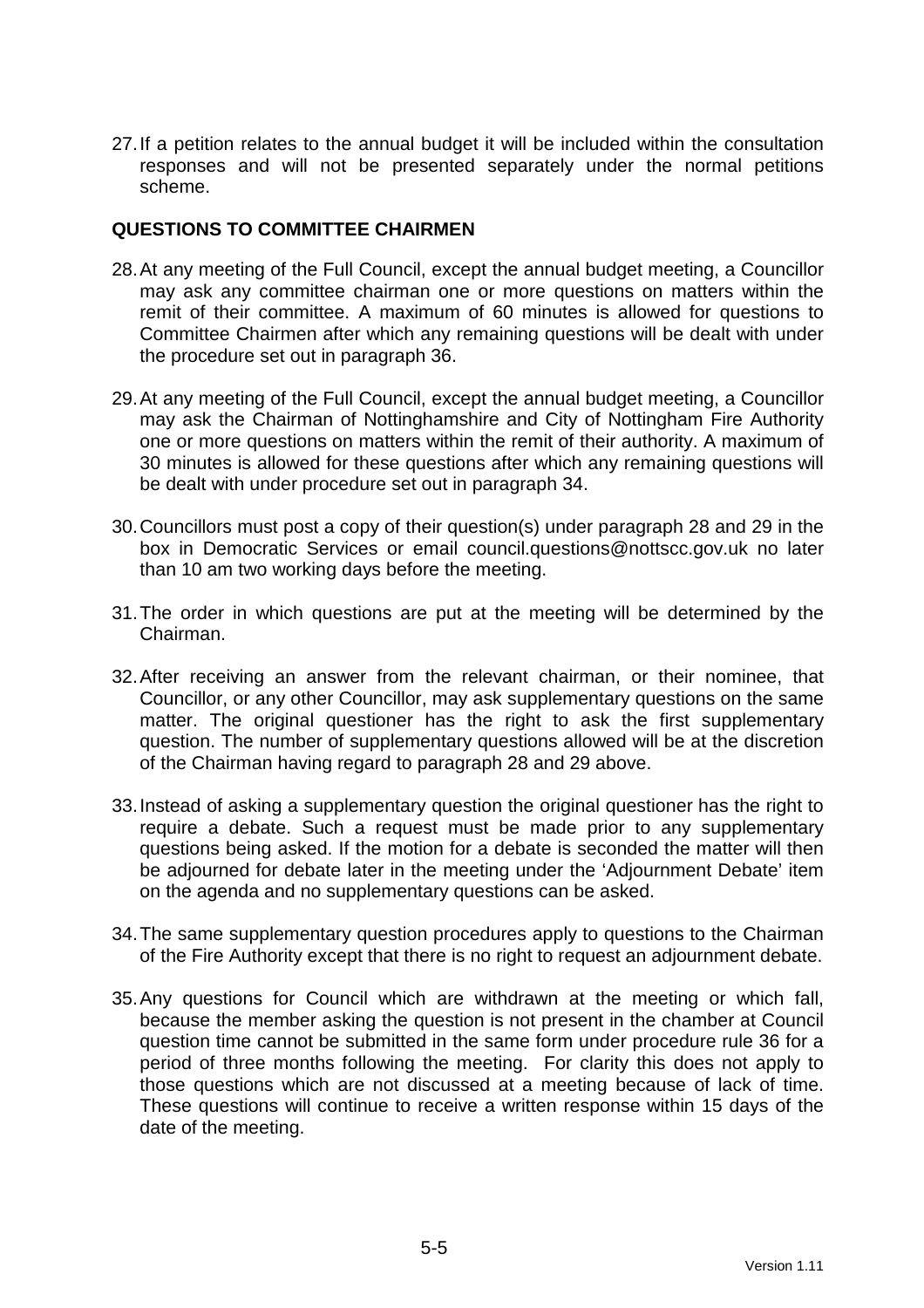# **QUESTIONS REQUIRING A WRITTEN RESPONSE**

36. Any Councillor may at any time, by writing to Democratic Services, put a question to a committee chairman and will be sent a reply within 15 working days. Every such question and the answer given will be included for information with papers for the next convenient Full Council meeting.

## **CLARIFICATION OF MINUTES**

- 37. Any Councillor may ask the relevant committee chairman for clarification of any issue contained in the minutes of meetings published since the last meeting of Full Council. No general debate will take place.
- 38. The number of points of clarification permitted will be at the discretion of the Chairman.

# **CONSIDERATION OF REPORTS FOR DECISION BY COUNCIL**

- 39. Reports are introduced by the relevant committee chairman.
- 40. The report recommendation is then 'moved' by one Councillor and 'seconded' by another Councillor. It then becomes a 'motion' for debate. The motion is then debated before a vote is taken.

## **CONSIDERATION OF INDIVIDUAL MOTIONS TABLED BY COUNCILLORS IN ADVANCE OF MEETINGS**

- 41. Councillors may raise an issue at Full Council meetings by submitting a motion. The procedure for submitting a motion for debate is as follows:
	- a. Notice must be given either by submitting a signed copy of the motion to Democratic Services or by emailing council.questions@nottscc.gov.uk no later than 10 am six clear working days before the Full Council meeting.
	- b. The motion must be proposed and seconded.
	- c. The motion will be included in the agenda for the meeting.

### **MOTIONS NOT REQUIRING PRIOR WRITTEN NOTICE**

- 42. Motions can be moved and seconded orally at meetings to ensure meetings run smoothly and are conducted properly. The following are examples of such motions:
	- a. appointment of a chairman for the meeting in the absence of the Chairman and Vice-Chairman
	- b. request to withdraw a motion
	- c. that the matter be put to a vote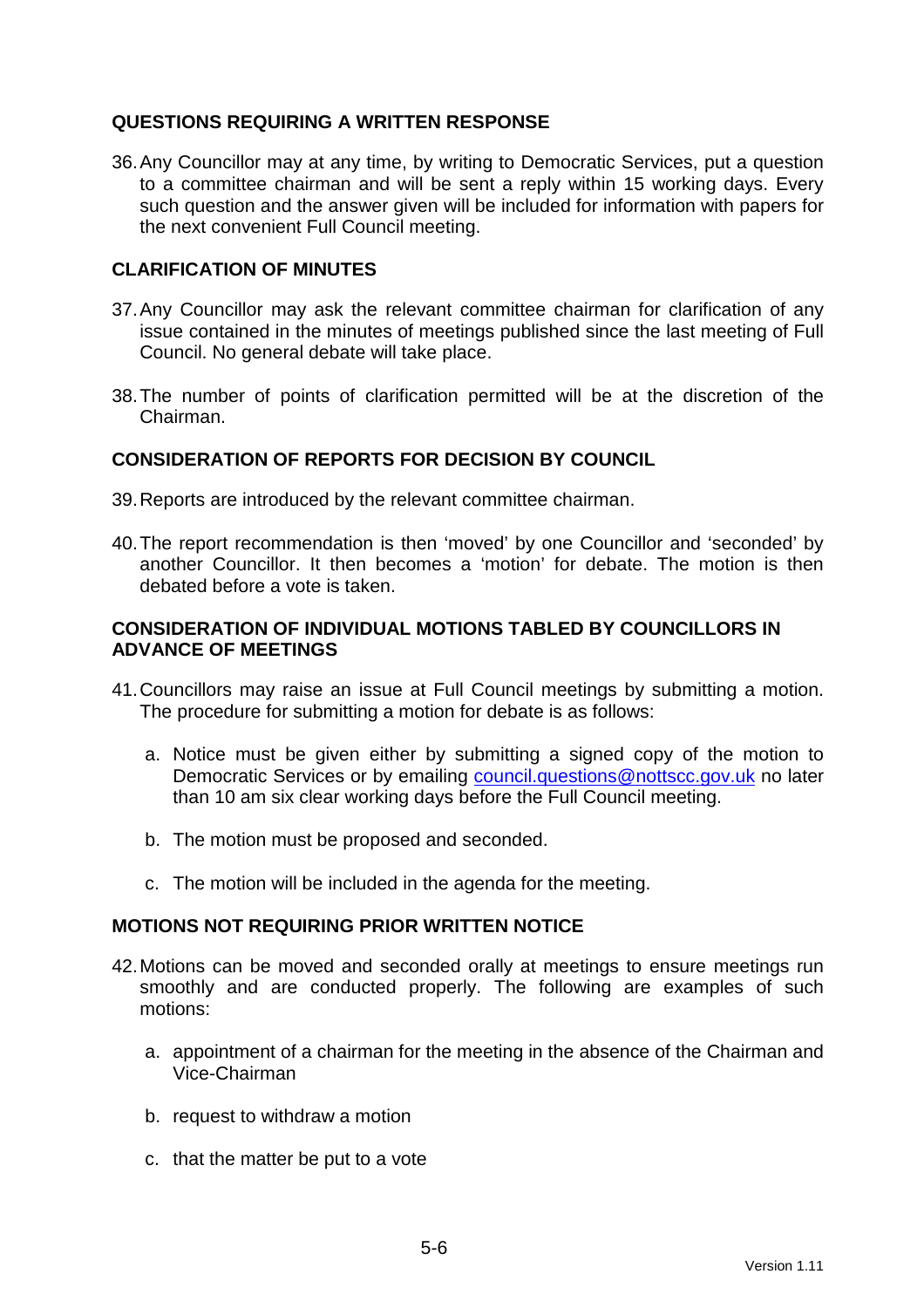- d. that the meeting be adjourned
- e. variation of the order of business
- f. suspension of the procedure rules
- g. exclusion of the public
- h. that a named Councillor should not be heard further
- 43. Motions relating to the following may be moved and seconded without notice but must be provided in writing to the Chairman when being moved
	- a. amendments to motions
	- b. the appointment of Councillors to Committees

### **THE RULES OF DEBATE**

- 44. If a Councillor wishes to speak they should indicate their intention by raising their hand.
- 45. The Chairman will decide the order in which speakers will be heard. Any Councillor who wishes to speak will be given the opportunity to do so unless any of the exceptions contained in these rules of debate apply.
- 46. Councillors can speak for a maximum of 20 minutes subject to any exceptions set out below.
- 47. Councillors will stand when speaking and must address the Chairman.
- 48. Councillors must speak strictly to the subject under discussion.
- 49. Whenever the Chairman stands during a debate any Councillor standing must sit down and the Full Council must be silent.
- 50. Any Councillor may at any time during a meeting request that the meeting be adjourned for up to one hour. The Chairman of the meeting has discretion to decide whether to agree the request and, if agreed, to determine the length of any such adjournment
- 51. Councillors may speak once on any motion. However if a motion is amended, Councillors may speak once on each amendment.
- 52. If the motion has been amended since the Councillor last spoke, that Councillor may move a further amendment to the motion.
- 53. The Councillor who moved the original motion has a right of reply at the close of the debate on that motion or any agreed amendment.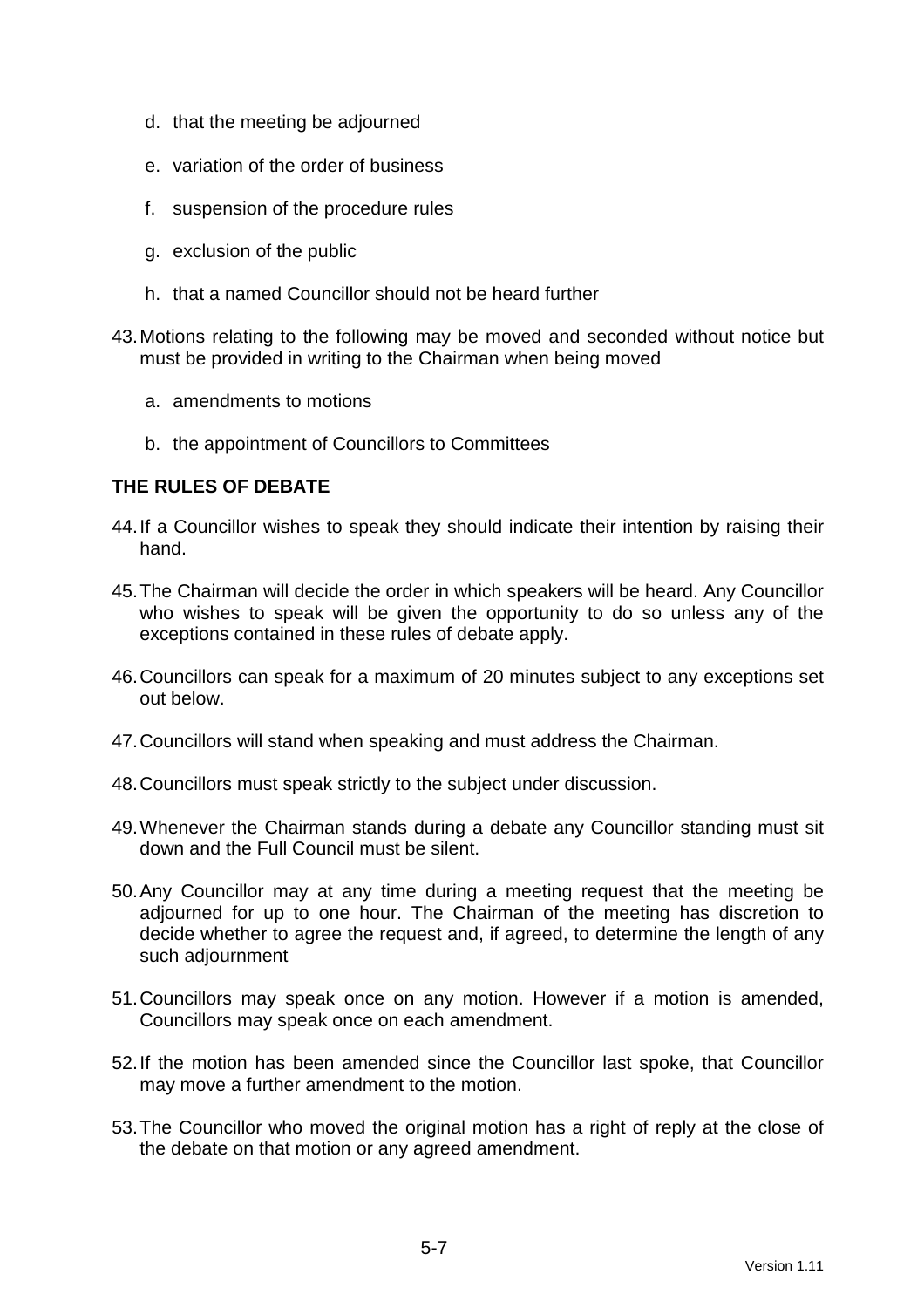- 54. If an amendment to a motion has been moved and seconded, the mover of the original motion has the right of reply at the close of the debate on the amendment, following the mover of the amendment's closing remarks.
- 55. A motion may be altered with the consent of the mover and seconder.

### **POINTS OF ORDER AND PERSONAL EXPLANATIONS**

- 56. With the consent of the Chairman any Councillor may make a brief comment, ask a question designed to clarify a matter which has been raised, or indicate where they feel the procedure rules have not been followed. They may not introduce new material or make a speech on the issue raised.
- 57. The Chairman of the County Council's ruling will be final and they may limit such exchanges to maintain the flow of debate.

# **AMENDMENTS TO RECOMMENDATIONS AND MOTIONS**

- 58. Amendments to a motion can be moved or seconded by any Councillor in the following situations:
	- a. to refer a subject of debate to a committee for further consideration
	- b. to leave out words, to add words or both. However such changes must not have the effect of fundamentally altering the spirit or intention of, or directly reversing the spirit or intention of, the original proposal (for example to recommend approval instead of refusal) and must be relevant to the original motion.
- 59. The motion will remain in the name of the original mover if they propose or accept the amendment.
- 60. Amendments must be dealt with and voted on one at a time, subject to the exceptions set out in the Rules of Debate.
- 61. If a motion to move an amendment is rejected following a vote then alternative amendments can be moved.
- 62. If an amendment is not accepted by the mover of the original motion, the following procedure will apply:
	- a. the amendment will be debated
	- b. a vote will then be taken on whether the amendment should become the substantive motion
	- c. if the amendment is carried, then the new substantive motion will be in the name of the Councillor who moved the successful amendment
	- d. debate will continue and further amendments may be moved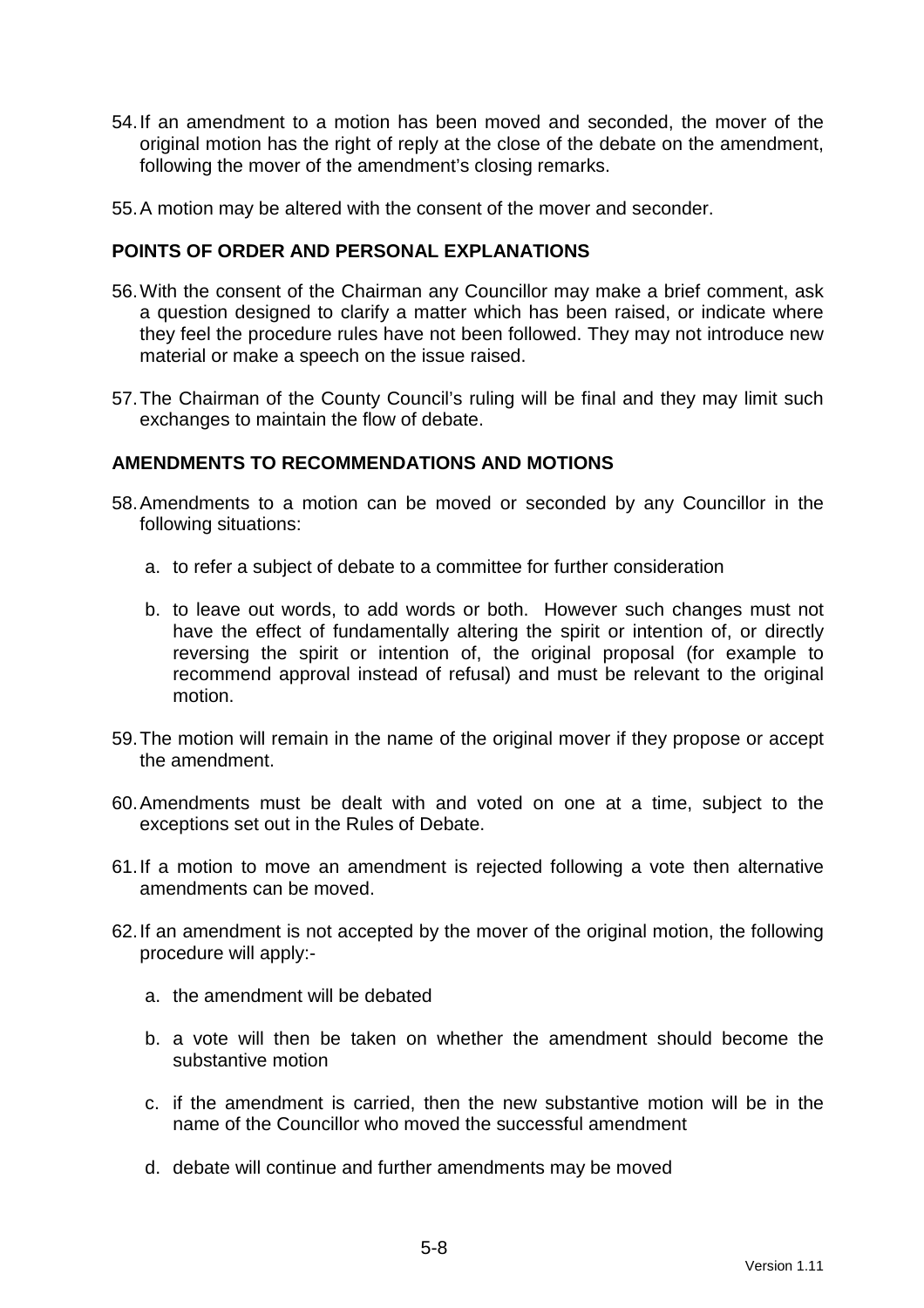e. after all amendments have been dealt with using the procedure stated above then a vote will be taken on the final substantive motion

# **BRINGING DEBATE TO EARLY CLOSURE**

- 63. A Councillor who has not already spoken on the matter may orally move a motion that a vote should be taken immediately. This must be seconded.
- 64. If the Chairman feels there has been sufficient discussion of the issue he may put the oral motion to the vote.
- 65. If the vote is carried the motion or amendment will be put to the vote following closing remarks by the proposer of the motion or amendment.

#### **VOTING**

- 66. Votes in Full Council are to be determined by a show of hands.
- 67. Where there is an equal number of votes for and against a motion the Chairman can exercise a second or casting vote.
- 68. A recorded vote will be taken if 10 or more Councillors request it and where required under the Annual Budget meeting rules in paragraph 85 below. The process will be as follows:
	- a. The Division Bell will be sounded.
	- b. The Chief Executive will then call the names of all Councillors and record the vote of each Councillor.
	- c. The Chairman will announce the result.
	- d. The minutes will record how each Councillor voted.
- 69. Any Councillor can require that the minutes of the meeting record how they voted on any decision taken.

#### **ADJOURNMENT DEBATES**

- 70. The Councillor who requested the adjournment debate may speak on the matter referred to in their original question for up to five minutes.
- 71. After that, any other Councillor may speak on the matter for up to three minutes.
- 72. The relevant committee chairman may speak for up to five minutes in reply.
- 73. No vote will be taken on an adjournment debate.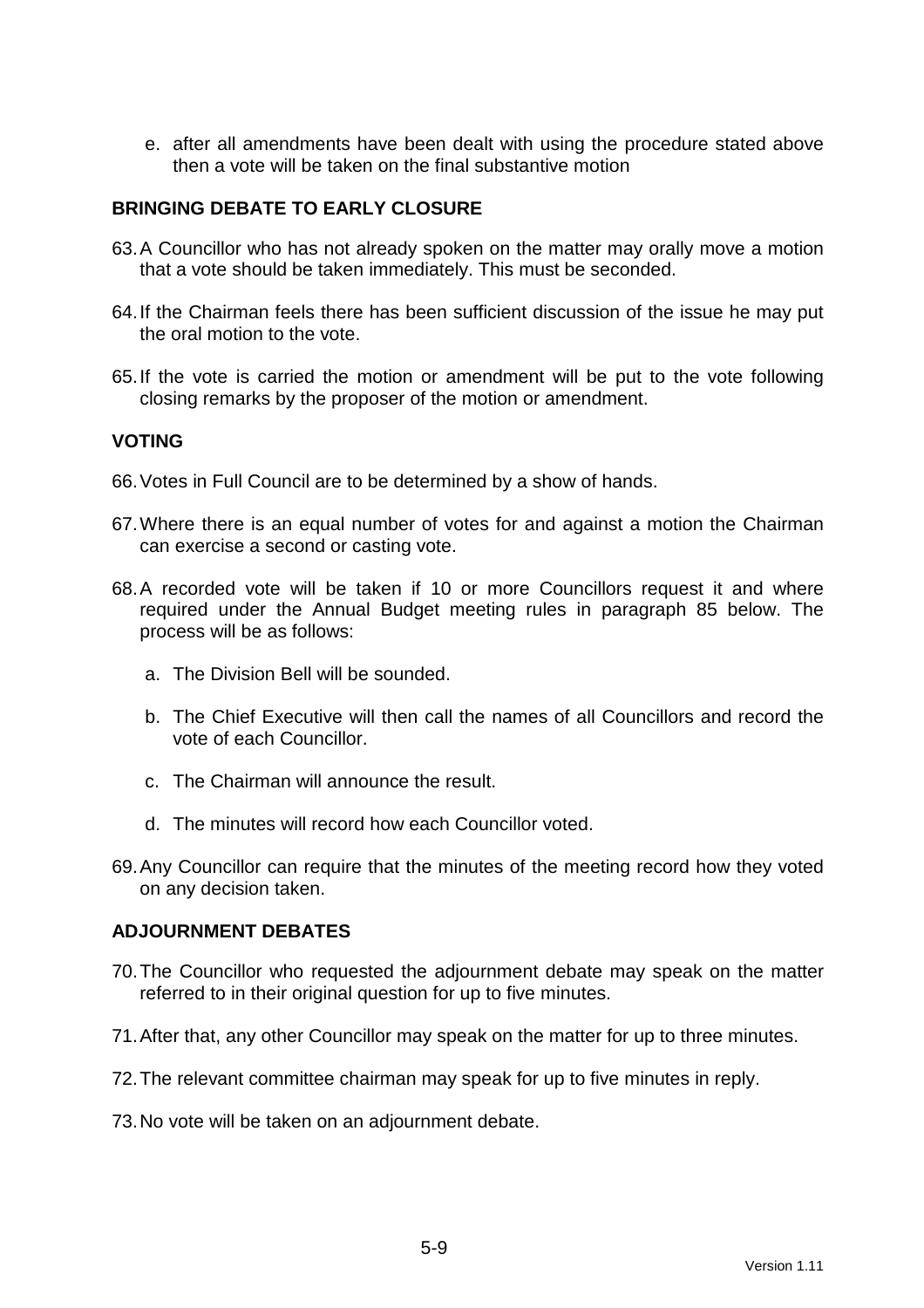# **REVERSING DECISIONS**

74. Council decisions are final and should normally not be altered or amended for 6 months. However, where a decision proves to be unworkable for whatever reason a further report on the issue will be brought back to Full Council for further consideration on a request from the Council's Chairman and Vice Chairman.

### **DISORDERLY CONDUCT**

- 75. If, at any meeting, any Councillor in the opinion of the Chairman of the County Council misbehaves by persistently disregarding their ruling, or by behaving improperly or offensively, or by obstructing the business of the Full Council, the Chairman may move "that [the Councillor named] should not be further heard" and the motion, if seconded, will be voted on without discussion.
- 76. If any Councillor named continues the misconduct after a "should not be further heard" motion has been carried, the Chairman:
	- a. may request the Councillor to leave the meeting; or
	- b. may adjourn the meeting of the Full Council for any period considered necessary
- 77. In the event of a general disturbance which in the opinion of the Chairman makes business impossible, the Chairman, may adjourn the meeting for any period considered necessary and/or order that the public or a specific individual/s leave. "General disturbance" may include any action or activity by the public relating to the recording or reporting of the meeting which disrupts the conduct of the meeting or impedes other members of the public.

## **ESTABLISHMENT OF COMMITTEES**

78. Every committee set up by the Full Council will perform the functions given to them until the Full Council resolves otherwise. Full Council can revise the functions of committees at any time.

# **APPOINTMENTS TO COMMITTEES**

- 79. Every person appointed to be a member of a committee or sub-committee will remain a member of that committee until the first of the following events:
	- a. they cease to be a Councillor
	- b. their resignation
	- c. changes to political balance necessitate changes to committee membership
	- d. removal by the Proper Officer at the request of their group
- 80. The Full Council is required to keep the allocation of seats to groups under review.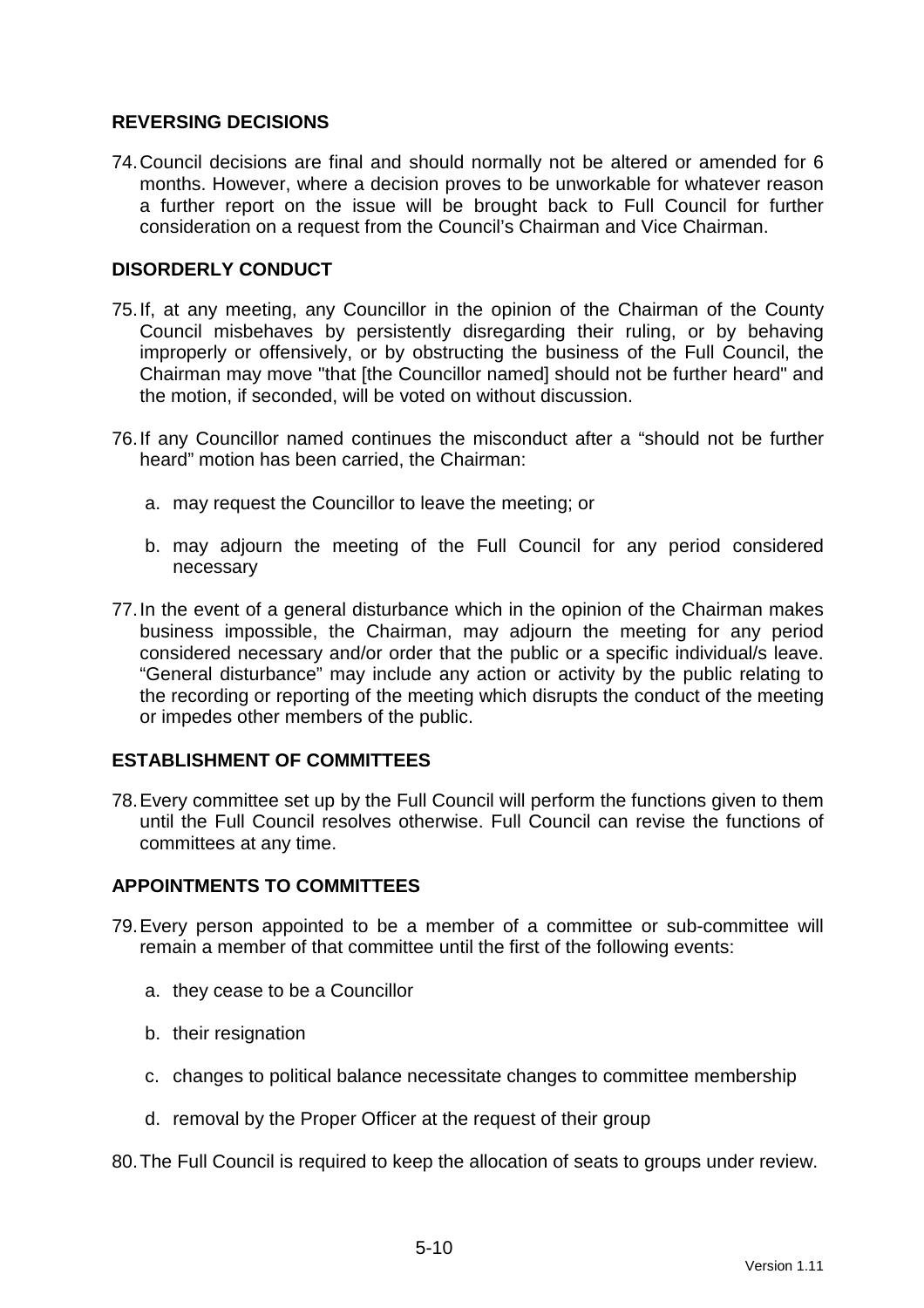- 81. Whenever allocation of seats is considered by the Full Council the Chief Executive will submit a report showing what the allocation of seats should be in order to ensure committees reflect the overall political balance of the Council.
- 82. Democratic Services will ensure that all appointments to committees are reported to the next meeting of the appropriate committee.
- 83. Any changes in membership must be notified to Democratic Services no later than 4 pm on the working day before the relevant meeting.

### **ANNUAL MEETING**

84. Subject to any statutory requirements, the Full Council at its annual meeting:

- a. Will elect the Chairman and Vice-Chairman of the County Council for the forthcoming year.
- b. Will resolve what committees and sub-committees will be established, the terms of reference and size of these committees and may appoint the chairman and vice-chairman of each committee.
- c. Will note the membership of each group and their agreed officers.

# **ANNUAL BUDGET MEETING**

- 85. To ensure the smooth flow of business the following provisions will operate for the Annual Budget meeting:
	- a. After the budget proposals have been moved and seconded any budget amendments will be moved and seconded. The seconders of the amendments may either speak to them when seconding or may reserve their speech for later in the debate.
	- b. With the exceptions below, no Councillor will speak more than once or for more than 20 minutes:
		- the Councillor who moves the budget proposals is not subject to a time limit and is entitled to speak twice; once when moving proposals and once when replying to the debate
		- the movers of any amendments may speak for an unlimited time when moving those amendments and for 20 minutes when summing up
	- c. There will be a single debate on the motion and any amendments
	- d. At the conclusion of the winding-up speeches, recorded votes will be taken on amendments in the order determined by the Chairman then a recorded vote will be taken on the substantive motion. The process for recorded votes is set out in paragraph 68 above.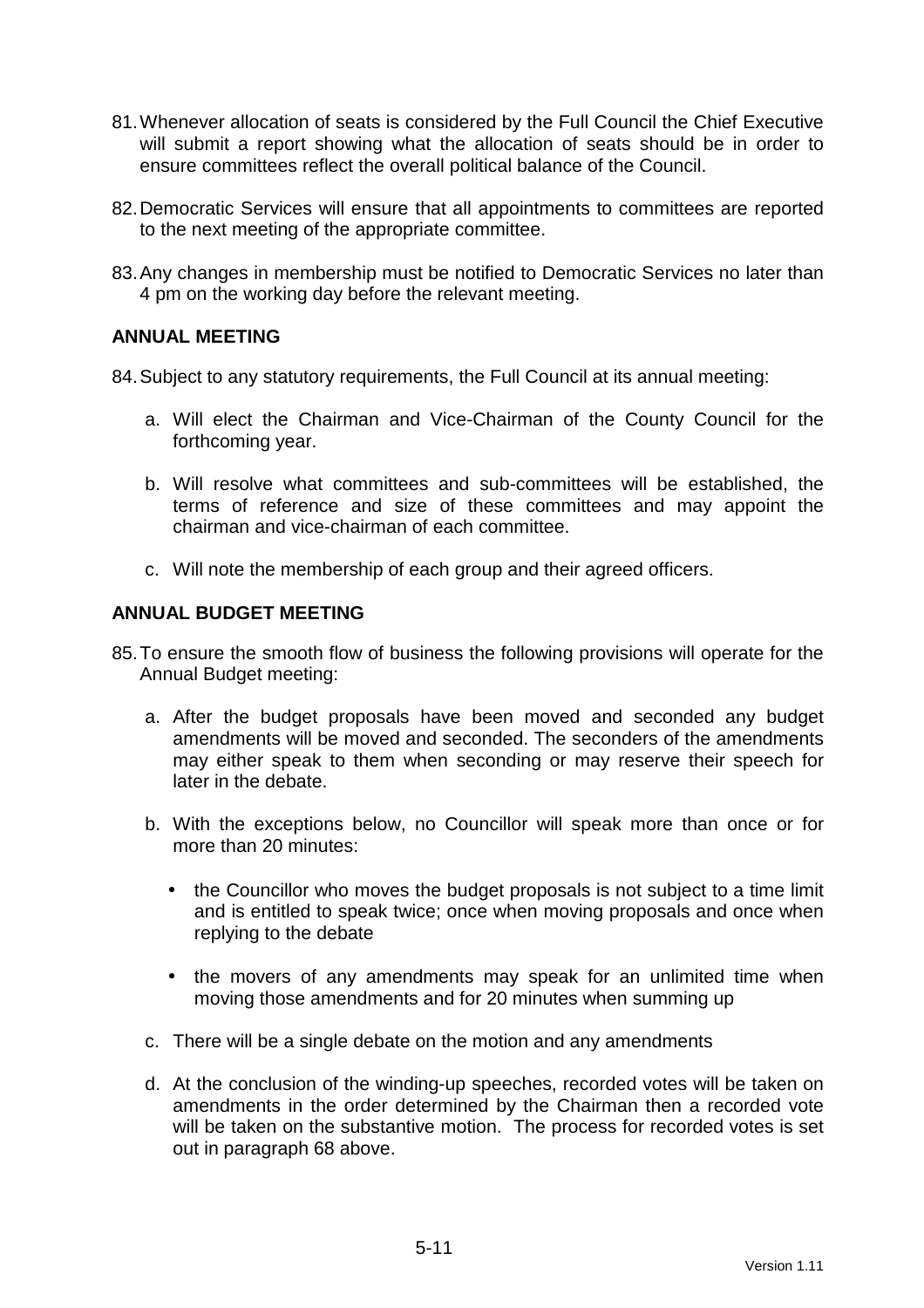# **OTHER**

- 86. Placards, banners, advertising materials and similar items are not permitted in any Council meeting.
- 87. Members of the public may record proceedings and report all public meetings, although oral commentary during meetings is not permitted as this would be disruptive to the good order of the meeting.
- 88. Mobile phones must be switched to silent.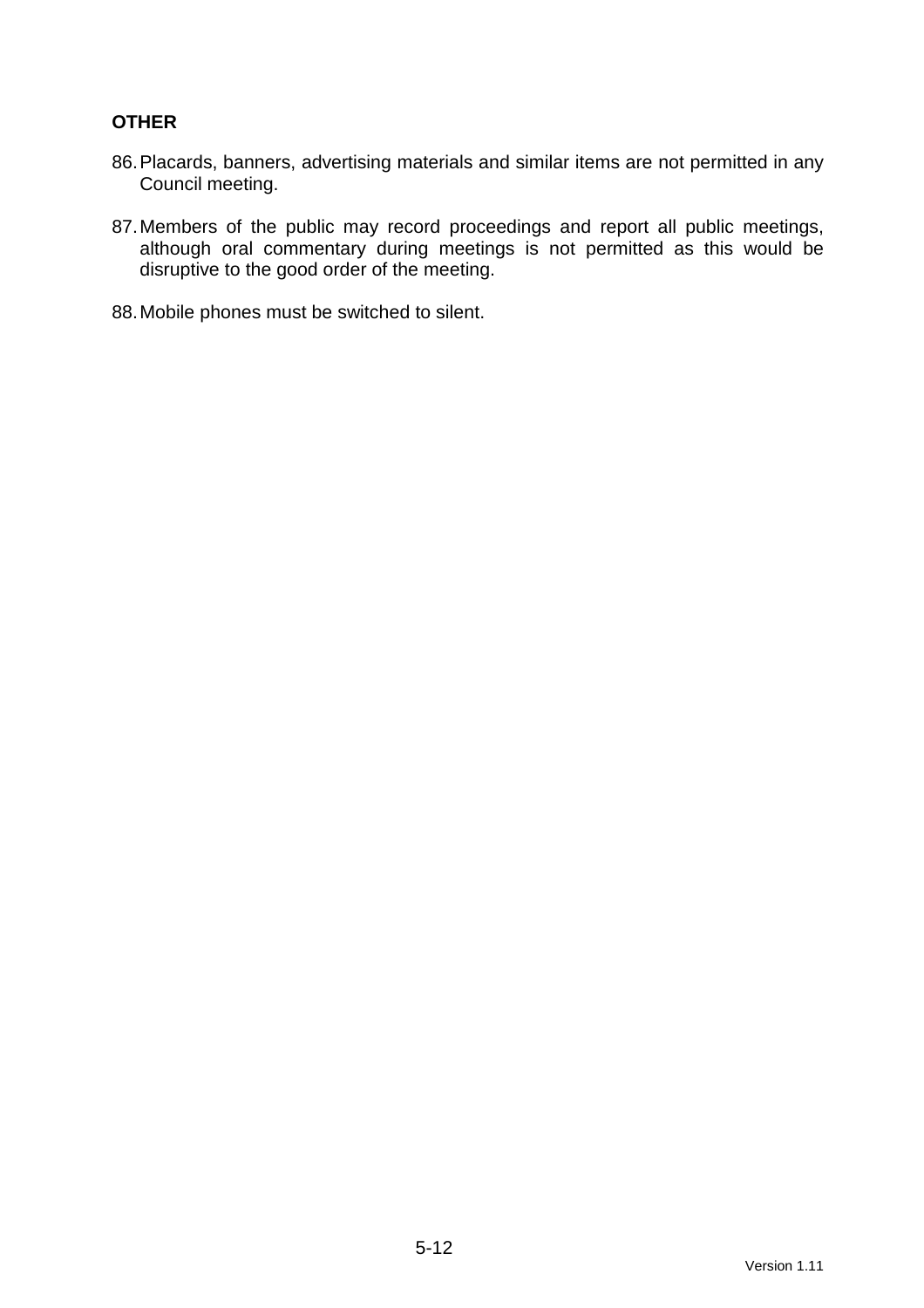## **PART B – PROCEDURE RULES FOR COMMITTEE AND SUB-COMMITTEE MEETINGS**

#### **INTRODUCTION**

- 1. These rules are designed to ensure meetings run smoothly and are conducted properly.
- 2. So far as the law allows any of these rules may be suspended at any meeting, either for the whole meeting or for a particular item on the agenda. In order to achieve this, a motion must be moved and seconded and a vote carried.

### **ARRANGEMENTS FOR MEETINGS**

- 3. The agenda and papers for meetings must be available at least five clear working days before the meeting.
- 4. A special meeting is arranged if the chairman or vice-chairman of the relevant committee, or any 4 of its members request such a meeting.
- 5. If any issues arise at a meeting in relation to interpretation of the procedure rules, the Chairman's decision will be final.

#### **MINIMUM ATTENDANCE (QUORUM)**

- 6. The following number of committee members must be present for the meeting to proceed or continue:
	- a. Less than 15 voting members 3
	- b. 15 to 25 voting members 4
	- c. More than 25 voting members 5
- 7. If there is an insufficient number of committee members present, the meeting will not proceed.

#### **ORDER OF BUSINESS**

- 8. The order of business will usually be:
	- a. at the first meeting after the annual Council meeting, appointing or noting the appointment of the Chairman and Vice-Chairman of the committee
	- b. the choice of a person to preside if the Chairman and Vice-Chairman are absent
	- c. confirmation of the minutes of the last meeting of the committee
	- d. apologies for absence, including reasons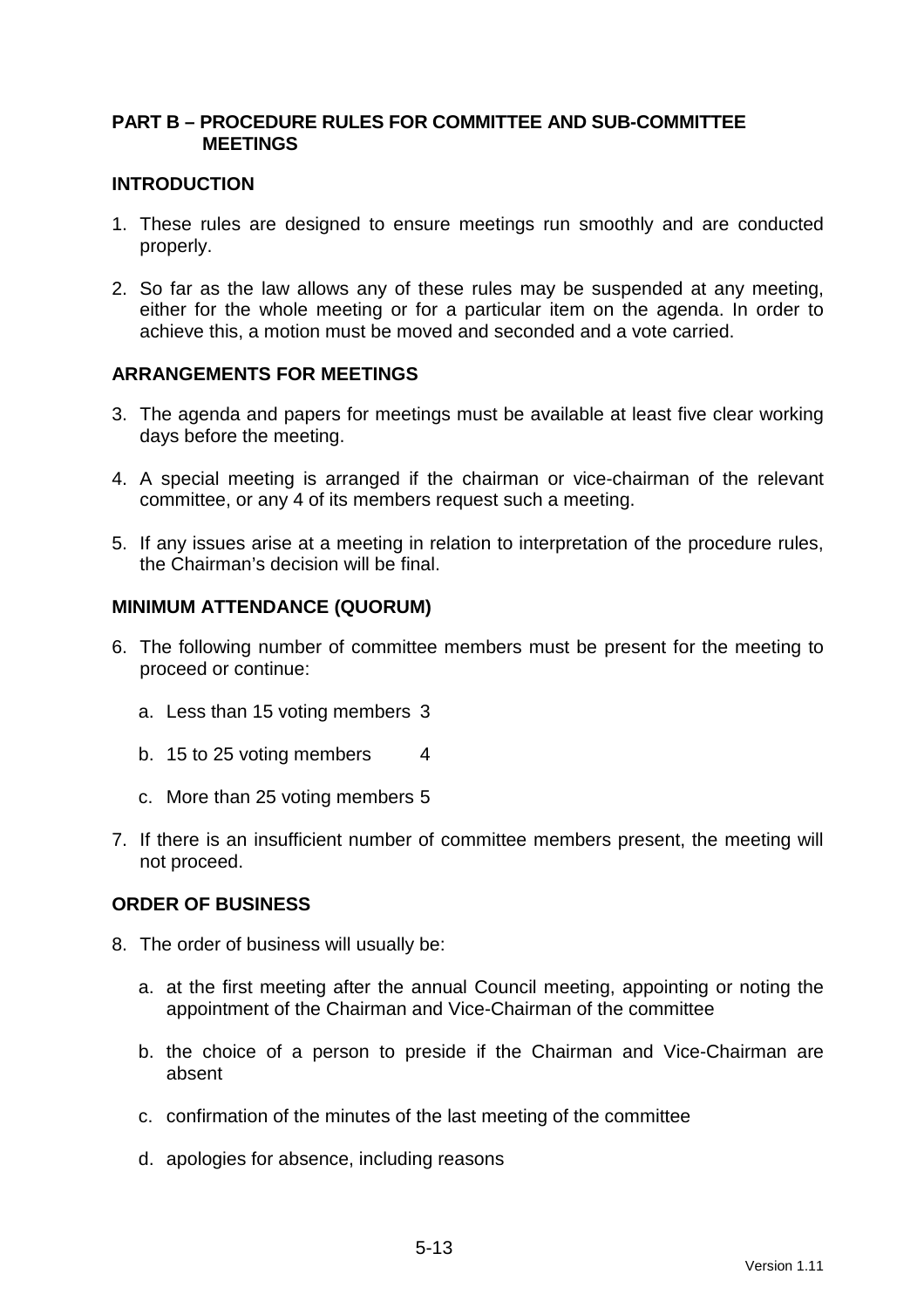- e. declarations of interest
- f. business outstanding from the last meeting
- g. reports for decision by committee
- h. reports for information
- i. work programme (if applicable)

# **OTHER POINTS REGARDING THE ORDER OF BUSINESS**

- 9. At any time during the meeting the Chairman can adjourn the meeting.
- 10. The order of business can be varied at the discretion of the Chairman.
- 11. The minutes of ordinary meetings will not normally be confirmed at special meetings.

# **DECLARATIONS OF INTEREST**

- 12. Where any Councillor has an interest in any matter to be discussed or decided, they will, in accordance with the Code of Conduct for Councillors and Co-opted Members, declare the existence and nature of that interest and whether the interest is Disclosable Pecuniary Interest. Any declaration of interest will be recorded in the minutes of the meeting.
- 13. Where any Councillor has declared a Disclosable Pecuniary Interest in any matter, they will leave the room in which the meeting is being held while the matter is under consideration unless:
	- a. The Chief Executive has granted them a dispensation; or
	- b. the matter is only under consideration by the meeting as part of a report of the Minutes of a committee or sub-committee and is not itself the subject of debate.
- 14. If the Councillor has chosen to remain within easy reach, that Councillor will be recalled by an appropriate officer before any further business is started.
- 15. Subject to paragraph 16, any person or officer of the authority who is appointed to do anything in connection with the County Council which enables them to speak at meetings, will make the same disclosures of interests and will withdraw from the room in which the meeting is being held on the same occasions as they would have to do if they were a County Councillor.
- 16. Paragraph 15 above does not apply to members of the public who are entitled to speak at Planning and Licensing Committee.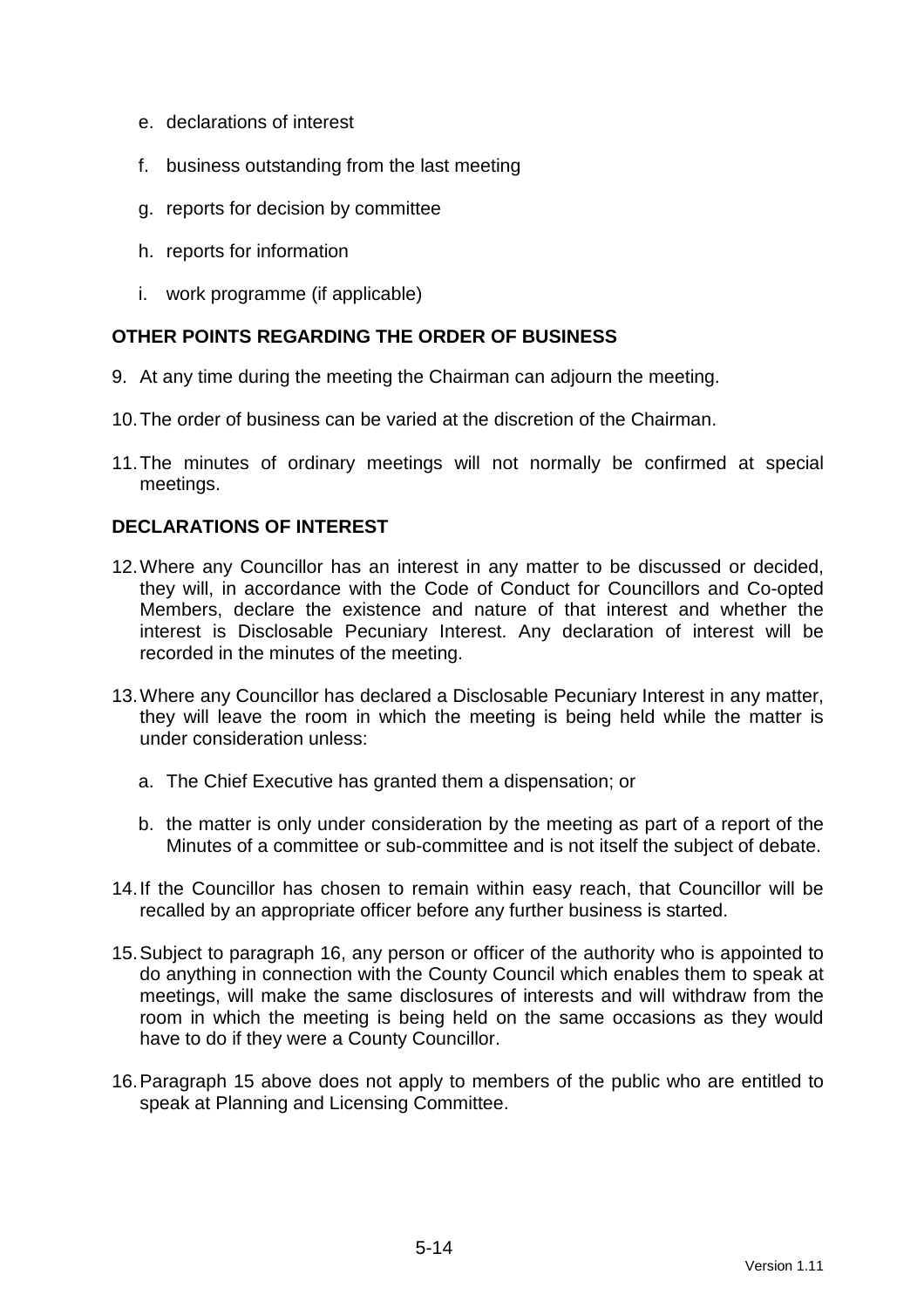# **CONSIDERATION OF RECOMMENDATIONS IN REPORTS**

- 17. The report recommendation should be 'moved' by one committee member and 'seconded' by another committee member. It then becomes a 'motion' which may be debated before a vote is taken.
- 18. Motions relating to the following may be moved and seconded without notice but must be provided in writing to the Chairman when being moved:
	- a. an alternative to a recommendation in the report
	- b. amendments to motions

### **MOTIONS NOT REQUIRING PRIOR WRITTEN NOTICE**

- 19. The following motions can be moved and seconded orally to ensure meetings run smoothly and are conducted properly:
	- a. appointment of a Chairman for the meeting in the absence of the Chairman and Vice-Chairman
	- b. request to withdraw a motion
	- c. that the matter be put to a vote
	- d. that the meeting be adjourned
	- e. variation of the order of business
	- f. suspension of the procedure rules
	- g. exclusion of the public
	- h. that a named committee member should not be heard further

### **THE RULES OF DEBATE**

- 20. If a committee member wishes to speak they should indicate their intention by raising their hand.
- 21. The Chairman will decide the order in which speakers will be heard. Any committee member who wishes to speak will be given the opportunity to do so unless any of the exceptions contained in these rules of debate apply.
- 22. Committee members can speak for a maximum of 20 minutes, subject to any exceptions set out below.
- 23. Committee members when speaking must address the Chairman.
- 24. Councillors must speak strictly to the subject under discussion.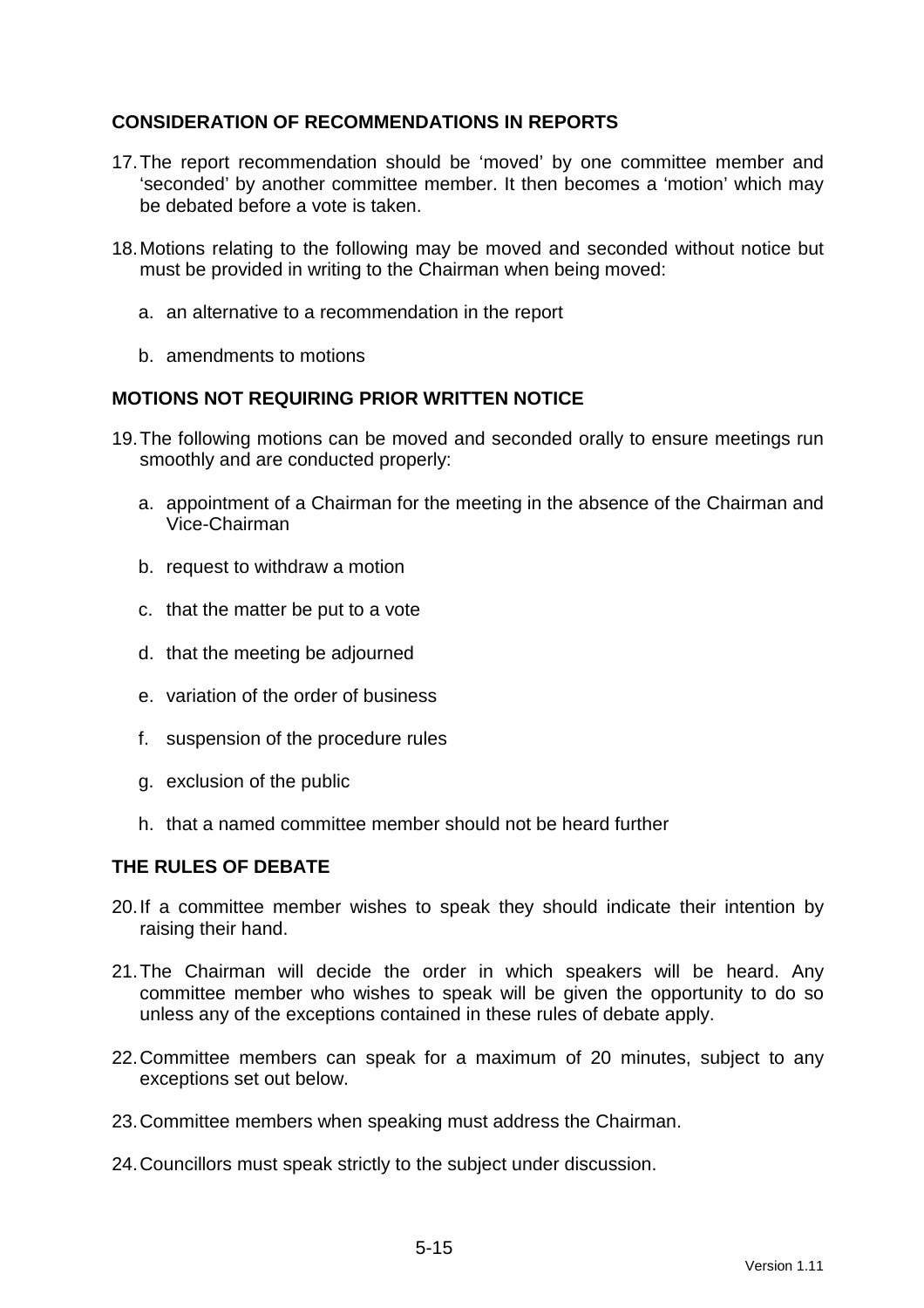- 25. Whenever the Chairman stands during a debate the committee must be silent.
- 26. Any committee member may at any time during a meeting request that the meeting be adjourned for up to one hour. The Chairman of the meeting has discretion to decide whether to agree the request and, if agreed, to determine the length of any such adjournment.
- 27. If the motion has been amended since the committee member last spoke, that member may move a further amendment to the motion.
- 28. The committee member who moved the original motion has a right of reply at the close of the debate on that motion or any agreed amendment.
- 29. If an amendment to a motion has been moved and seconded, the mover of the original motion has the right of reply at the close of the debate on the amendment following the mover of the amendment's closing remarks.
- 30. A motion may be altered with the consent of the mover and seconder.

### **POINTS OF ORDER AND PERSONAL EXPLANATIONS**

- 31. With the consent of the Chairman any committee member may make a brief comment, ask a question designed to clarify a matter which has been raised, or indicate where they feel the procedure rules have not been followed. They may not introduce new material or make a speech on this.
- 32. The Chairman's ruling on this will be final and they may limit such exchanges to maintain the flow of debate.

#### **AMENDMENTS TO RECOMMENDATIONS AND MOTIONS**

- 33. Amendments to a motion can be moved or seconded by any committee member to leave out words, to add words or both provided that such changes must not have the effect of fundamentally altering the spirit or intention of, or directly reversing the spirit or intention of, the original proposal (for example to recommend approval instead of refusal) and must be relevant to the original motion.
- 34. The motion will remain in the name of the original mover if they propose or accept the amendment.
- 35. Amendments must be dealt with and voted on one at a time, subject to the exceptions set out in the Rules of Debate.
- 36. If a motion to move an amendment is rejected following a vote then alternative amendments can be moved.
- 37. If an amendment is not accepted by the mover of the original motion, the following procedure will apply:-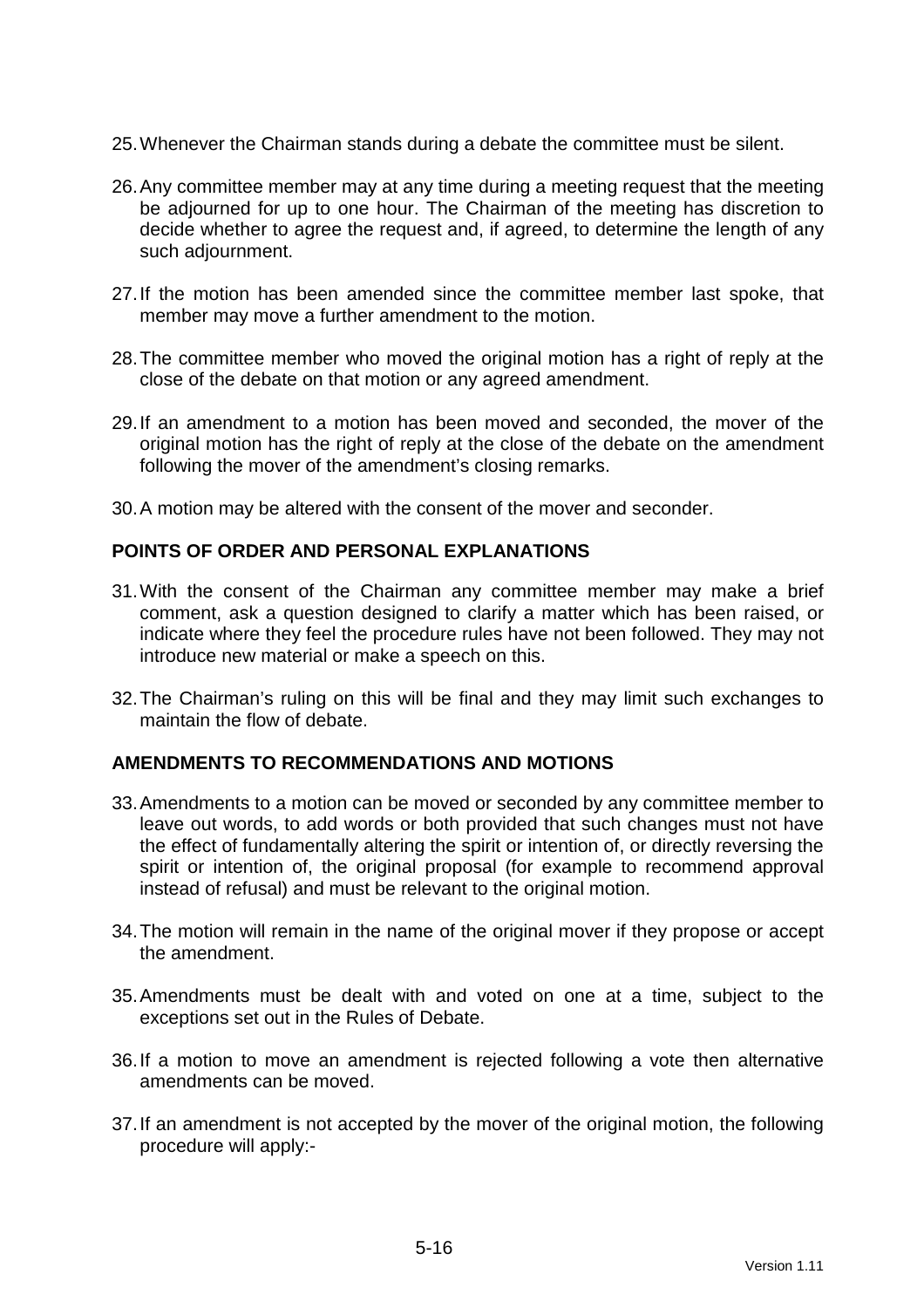- a. the amendment will be debated
- b. a vote will then be taken on whether the amendment should become the substantive motion
- c. if the amendment is carried, then the new substantive motion will be in the name of the committee member who moved the successful amendment
- d. debate will continue and further amendments may be moved
- e. after all amendments have been dealt with using the procedure stated above then a vote will be taken on the final substantive motion

# **BRINGING DEBATE TO EARLY CLOSURE**

- 38. A committee member who has not already spoken on the matter may orally move a motion that a vote should be taken immediately. This must be seconded.
- 39. If the Chairman feels there has been sufficient discussion of the issue he may put the oral motion to the vote.
- 40. If the vote is carried the motion or amendment will be put to the vote following closing remarks by the proposer of the motion or amendment.

### **VOTING**

- 41. Votes in committee are to be determined by a show of hands.
- 42. Where there is an equal number of votes for and against a motion the Chairman can exercise a second or casting vote.
- 43. A recorded vote will be taken if 2 or more committee members request it. The process will be as follows:
	- a. The names of all committee members will be called and the vote of each member recorded.
	- b. The Chairman will announce the result.
	- c. The minutes will record how each committee member voted.
- 44. Any committee member can require that the minutes of the meeting record how they voted on any decision taken.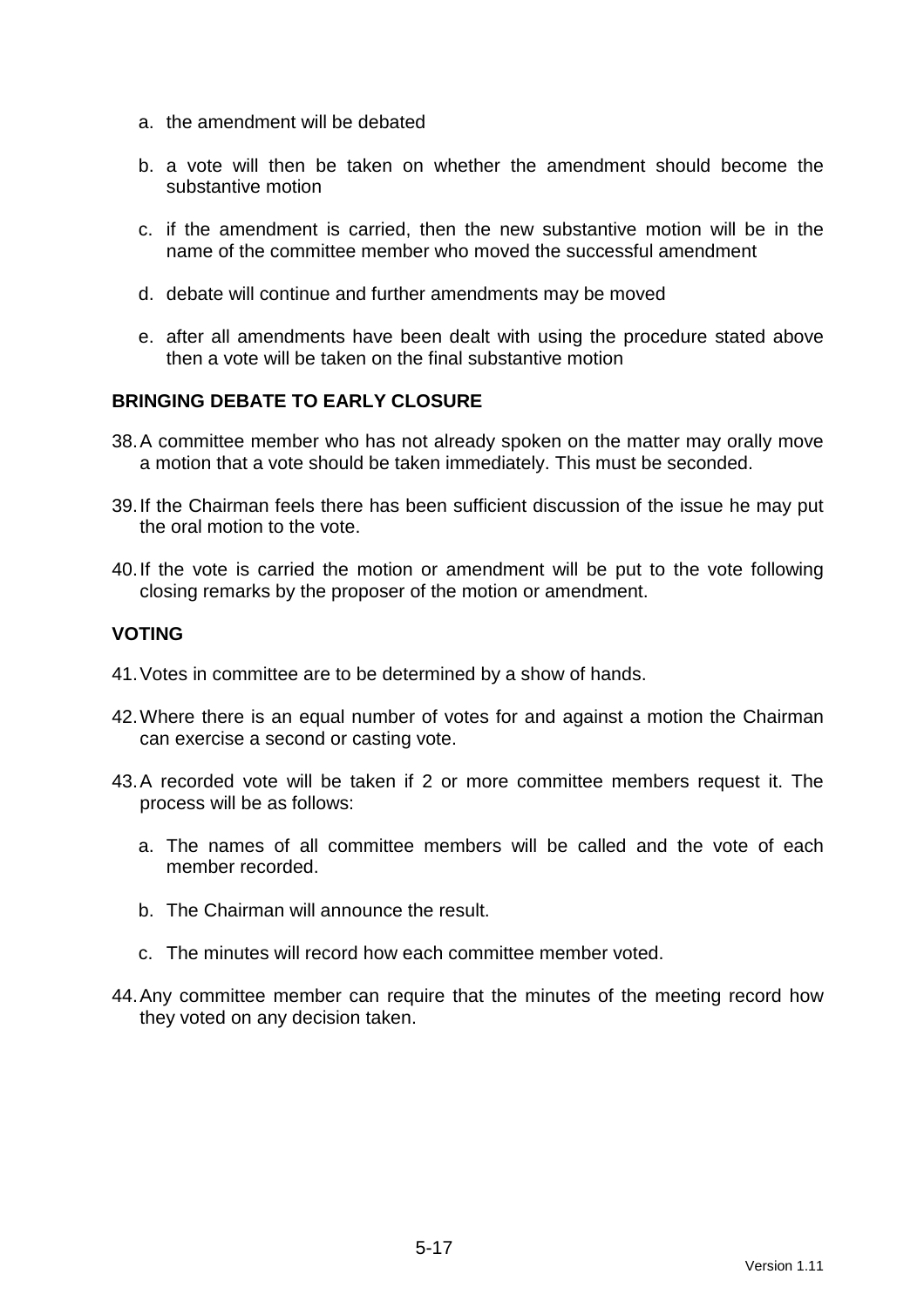# **REVERSING DECISIONS**

45. Committee decisions are final and should normally not be altered or amended for 6 months. However, where a decision proves to be unworkable for whatever reason a further report on the issue will be brought back to the original decision-making meeting for further consideration on a request from the Committee's Chairman and Vice Chairman.

# **DISORDERLY CONDUCT**

- 46. If, at any meeting, any committee member in the opinion of the Chairman of the meeting misbehaves by persistently disregarding their ruling, or by behaving improperly or offensively, or by obstructing the business of the meeting, the Chairman may move "that [the member named] should not be further heard" and the motion, if seconded, will be voted on without discussion.
- 47. If any committee member named continues the misconduct after a "should not be further heard" motion has been carried, the Chairman:
	- a. may request the member to leave the meeting; or
	- b. may adjourn the meeting for any period considered necessary
- 48. In the event of a general disturbance which in the opinion of the Chairman makes business impossible, the Chairman, may adjourn the meeting for any period considered necessary and/or order that the public or a specific individual/s leave. "General disturbance" may include any action or activity by the public relating to the recording of the meeting which disrupts the conduct of the meeting or impedes other members of the public.

### **ATTENDANCE OF OTHER COUNTY COUNCILLORS**

- 49. Any County Councillor who wishes to attend a meeting of a committee or subcommittee of which they are not a member will be entitled to do so. With the consent of the Chairman they will be entitled to speak once and for a maximum of 20 minutes on any matter that is of primary importance to their electoral division or its inhabitants rather than a general matter, but not to vote.
- 50. A County Councillor who attends a meeting in this capacity will be entitled to remain in the meeting when a resolution excluding the public is in force.
- 51. These provisions apply to Planning and Licensing Committee but not to any other committee or sub-committee that is exercising a function which is judicial in nature.

### **APPOINTMENTS TO COMMITTEES**

52. Any changes in a committee's membership must be notified to Democratic Services no later than 4pm on the working day before the relevant meeting. (For the Health and Wellbeing Board, see paragraph 55 below)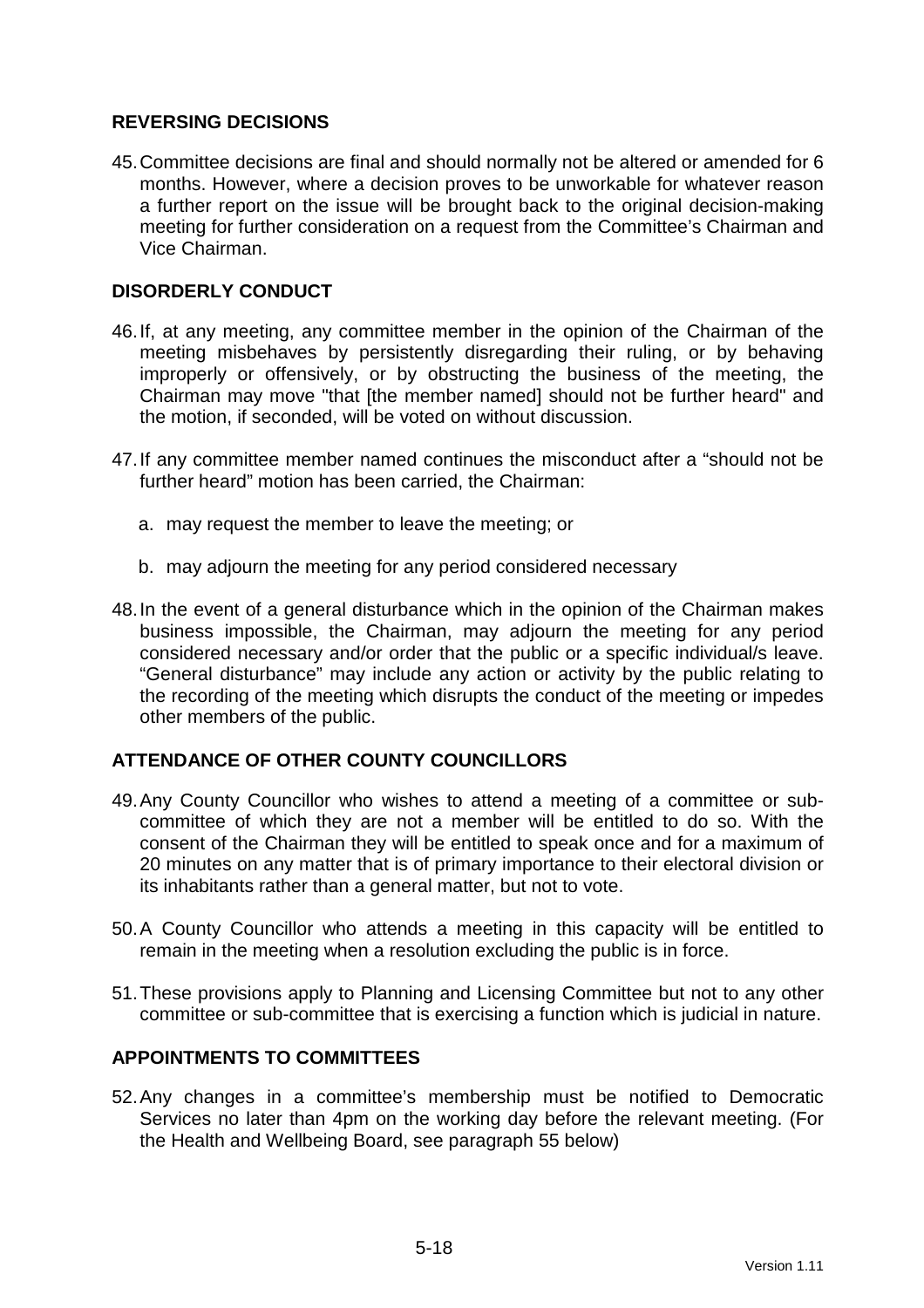53. Democratic Services will ensure that all appointments to committees are reported to the next meeting of the appropriate committee.

# **POLICY COMMITTEE AND COMMUNITY SAFETY COMMITTEE**

54. When exercising scrutiny functions, the Committees may invite people to discuss issues of local concern and/or answer questions. They may for example wish to hear from residents and representatives of other organisations.

## **HEALTH AND WELLBEING BOARD**

- 55. Substitute members can be appointed for the non-County Council representatives. Substitute members will have all the powers and duties of any ordinary member on the Board but will not be able to exercise any special powers or duties exercisable by the person they are substituting. Substitute members may attend meetings in this capacity only:
	- a. To take the place of the ordinary member for whom they are substituting where the ordinary member will be absent for whole of the meeting
	- b. After the Proper Officer has been officially notified

### **PLANNING AND LICENSING COMMITTEE**

- 56. The Committee will comply with its Code of Best Practice
- 57. The Committee's Code of Best Practice sets out who is entitled to speak at meetings of Planning and Licensing Committee.

### **PERSONNEL COMMITTEE**

58. That Trade Union representatives be entitled to speak but not to vote at meetings of Personnel Committee.

### **CONDUCT COMMITTEE**

- 59. Committee will elect a Chair at each meeting.
- 60. The Council's Procedure for Dealing with Conduct Allegations sets out who is entitled to speak at meetings of Conduct Committee.

#### **OTHER**

- 61. Placards, banners, advertising materials and similar items are not permitted in any committee meeting.
- 62. Members of the public may record proceedings and report all public meetings, although oral commentary during meetings is not permitted as this would be disruptive to the good order of the meeting.
- 63. Mobile phones must be switched to silent.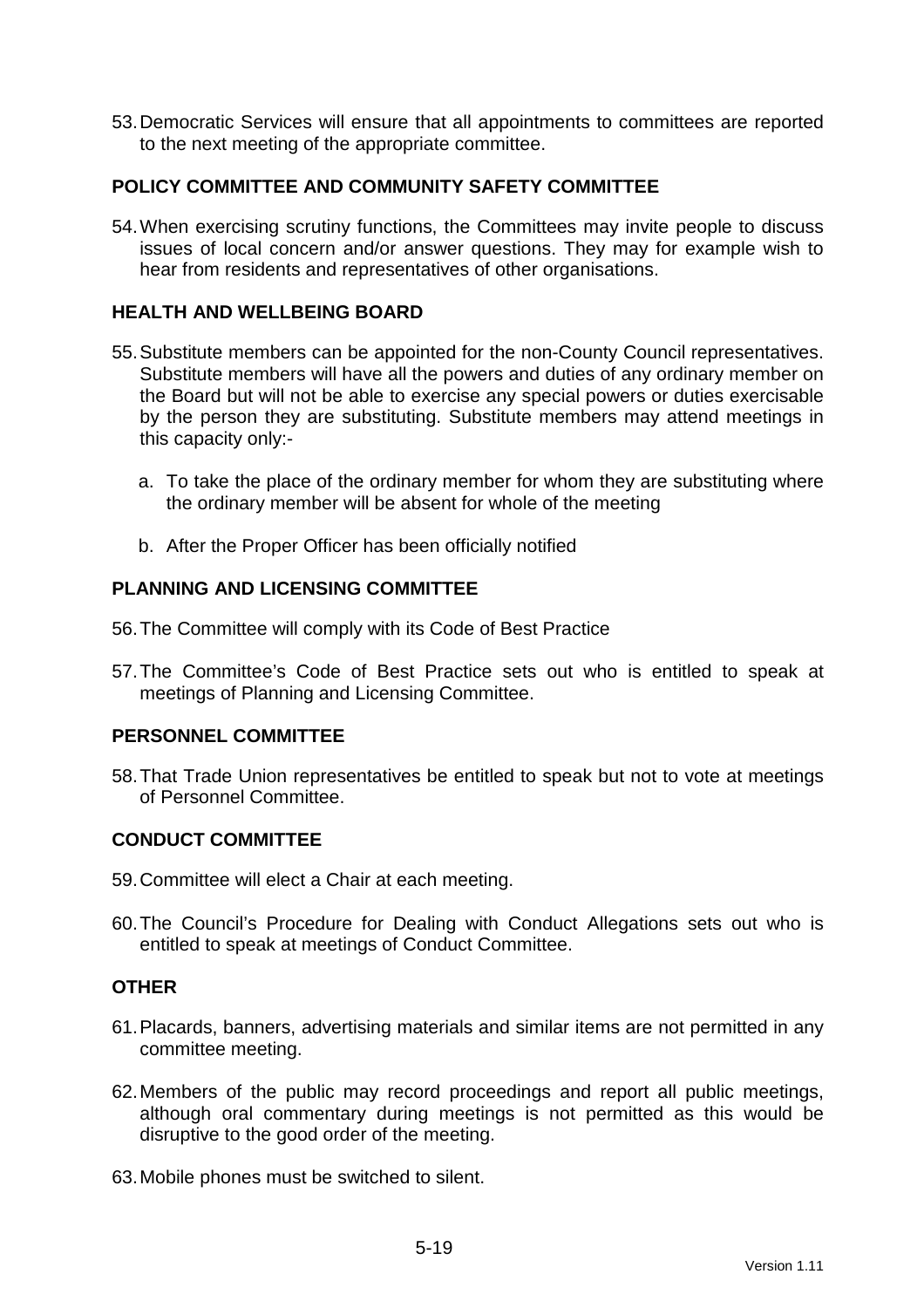# **PART C – THE PROCEDURE FOR TAKING URGENT DECISIONS**

- 1. The Council's Constitution sets out who in the Council has authority to make decisions and the procedures for making those decisions.
- 2. Sometimes events will occur which require decisions to be taken urgently. The County Council needs to be able to respond quickly where failure to do so would not be in the public interest.
- 3. The procedure for taking urgent decisions should only be used where failure to take the decision quickly would, or would be likely to, harm the interests of the Council and the public, for example:
	- a. a service not being provided;
	- b. the Council breaking the law or financial rules;
	- c. the public being put at serious risk of harm;
	- d. the Council suffering financial loss;
	- e. consultation deadlines not being met.
- 4. The following are not suitable reasons for the use of the procedure:
	- a. poor planning;
	- b. the possibility of embarrassment being caused to an officer or Councillor;
	- c. the possibility of adverse publicity being caused to the Council;
	- d. in order to circumvent the requirements of Financial Regulations without good cause and justification.

### **OPTION A – URGENT DECISIONS BY COMMITTEE**

- 5. Where the agenda for the relevant committee has been published, an urgent item may be added to the agenda if it meets the urgency criteria set out in paragraphs 3 and 4. Democratic Services and the chairman of the committee will require an explanation before authorisation is given.
- 6. Every effort must be made to circulate the urgent report to Councillors at least 24 hours before the meeting.
- 7. The urgent report will be made available for public inspection as soon as possible.

## **OPTION B – CALLING AN ADDITIONAL MEETING**

8. The issue may be of such significance that it may be more appropriate to call an additional meeting. The procedure for calling additional meetings is set out in the Council Procedure Rules at paragraph 10 and the Committee Procedure Rules at paragraph 4.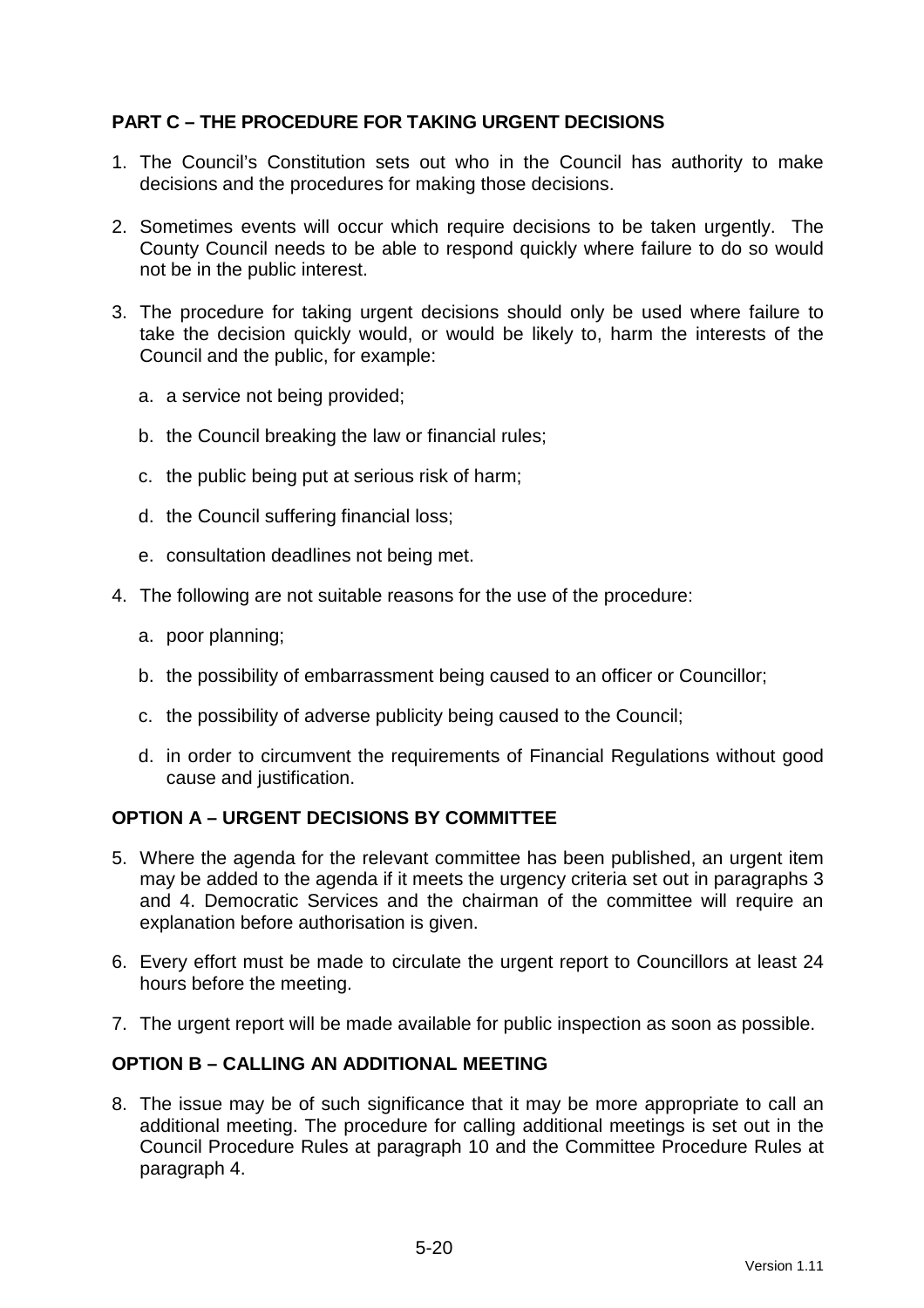# **OPTION C – DECISION BY THE CHIEF EXECUTIVE**

- 9. The Chief Executive may take a decision which is normally reserved to committee or another officer, where he believes that the decision is urgent, after first:
	- a. taking into account the guidelines set out in paragraphs 3 and 4 above; and
	- b. where possible, seeking the views of the following in respect of the proposed decision:-
		- the Leader of the Council.
		- the chairman and the vice-chairman of the relevant committee with authority to take the decision, and
		- the leader(s) of opposition group(s).
	- c. The Chief Executive will take into account any views he considers are relevant. The decision is the Chief Executive's alone.
	- d. The decision together with the reasons why it was urgent must be recorded in writing. The record of urgent decisions will be held by Democratic Services and will be made available for inspection.
	- e. Following the decision, a report will be submitted to the next available relevant committee meeting explaining:
		- the decision:
		- the reasons for it: and
		- why the decision was treated as a matter of urgency.
	- f. In the absence of the Chief Executive, his responsibilities under this procedure are delegated to a Corporate Director and all references to the Chief Executive under this procedure will also apply to that person.

### **REPORT ON USE OF THE URGENCY PROCEDURE**

10. In addition to any reports submitted to the relevant committee, twice yearly a report will be presented to Policy Committee detailing the number of occasions these provisions have been used and the reasons for their use.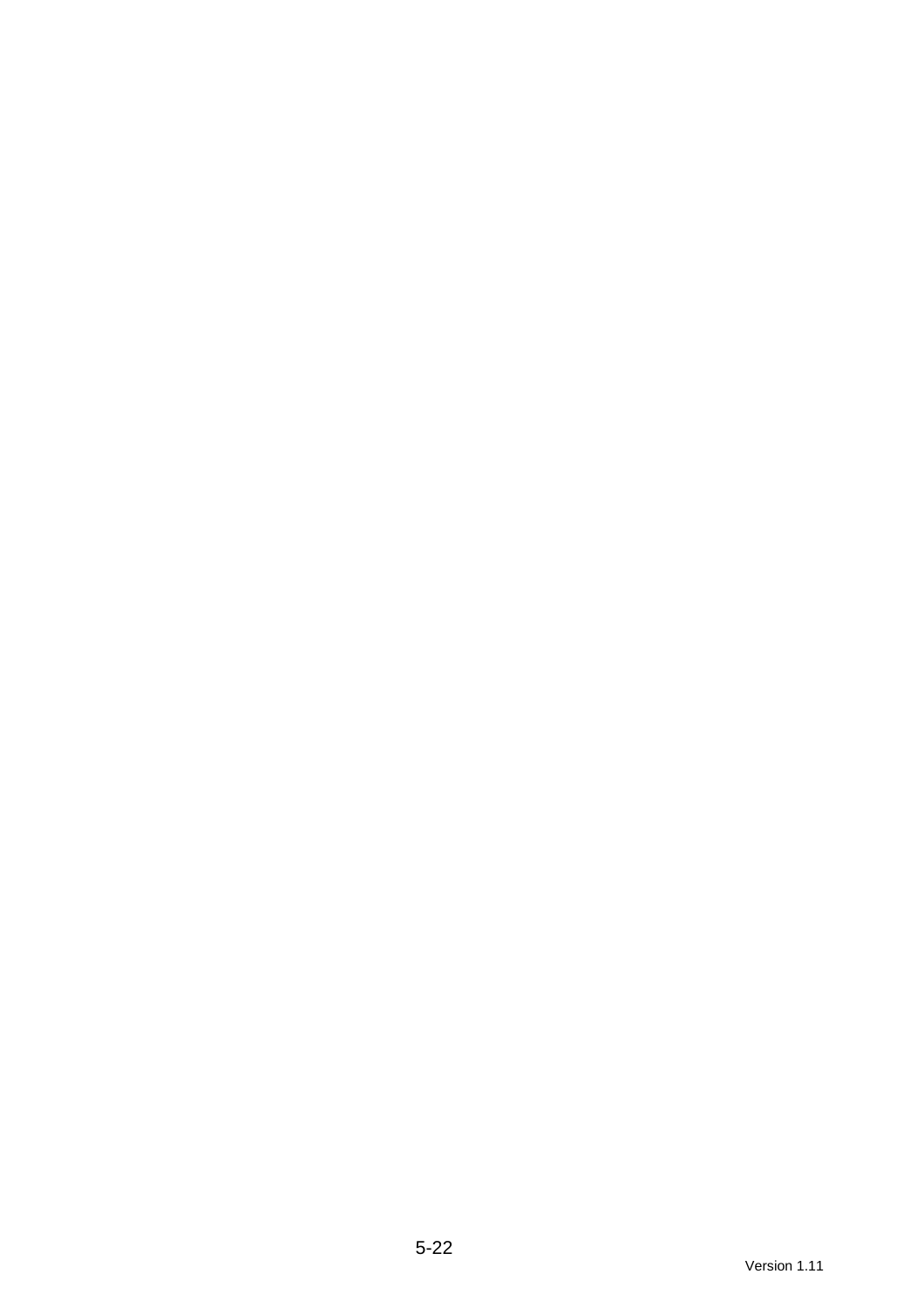**PART SIX** 

**GOVERNANCE**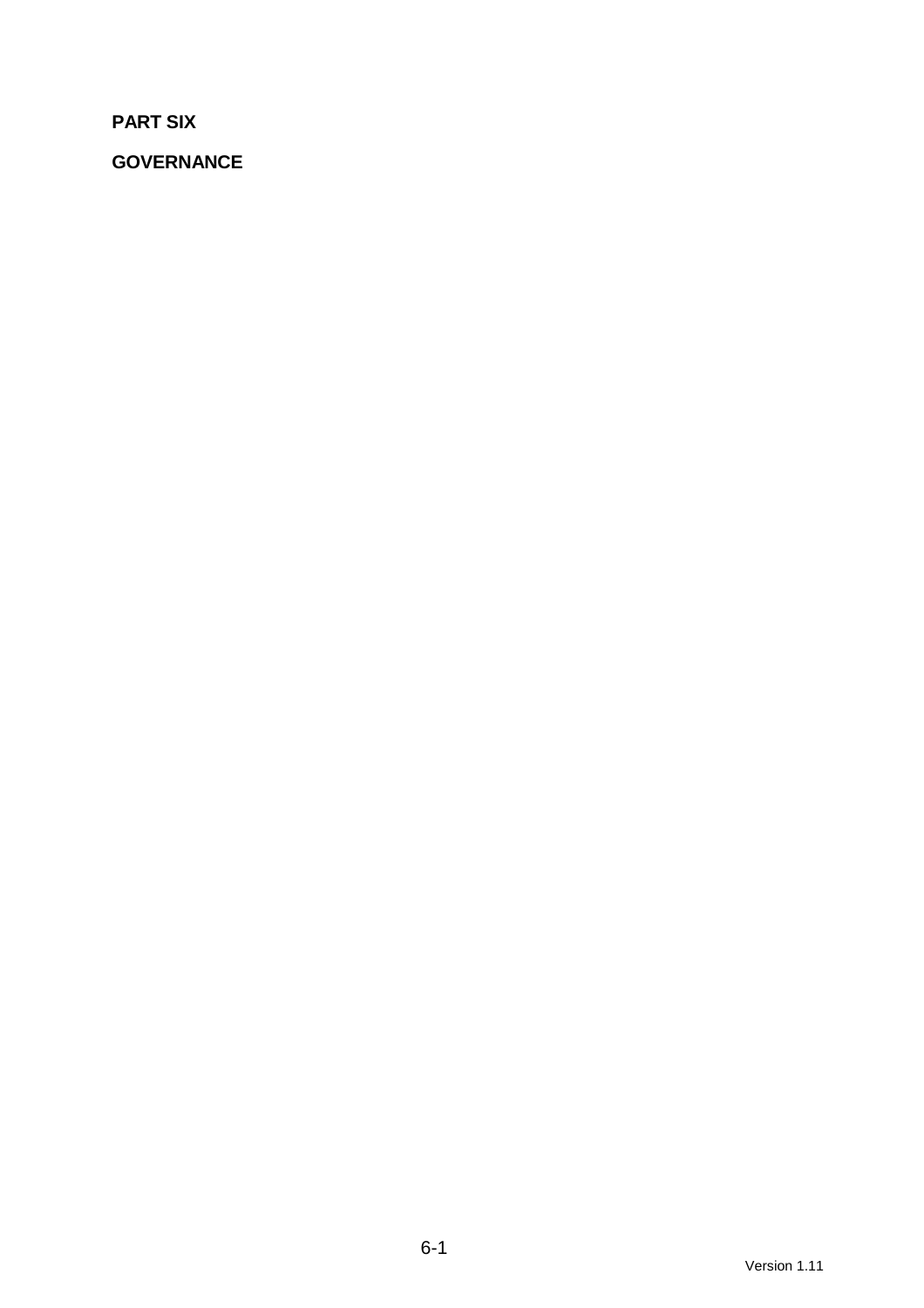# **PART A – FINANCIAL AFFAIRS**

#### **BUDGET FRAMEWORK**

#### **BACKGROUND**

1. The Full Council is responsible for the approval of the Annual Budget. The Council's committees are responsible for implementing it.

### **CONSULTATION**

- 2. Before the budget is adopted the Council will publish initial proposals, having first canvassed the views of local stakeholders and members of the public as appropriate.
- 3. Any representations made will be taken into account in formulating proposals, and shall be reflected in any report dealing with them.

# **APPROVAL OF THE ANNUAL BUDGET**

- 4. The Full Council will be responsible for approving the annual budget.
- 5. In approving the annual budget the Council will also specify the extent of virement (the limits for the transfer of budget provision from one budget head to another) within the budget and degree of in-year changes to the Annual Budget.
- 6. The annual budget must be approved by the end of February each year.

### **DECISIONS OUTSIDE THE ANNUAL BUDGET**

- 7. Subject to the provisions regarding virement set out in the Financial Regulations, committees and officers may take only those decisions which are in accordance with the Annual Budget.
- 8. Any decision outside the Annual Budget and the virement provisions must be taken by Full Council.
- 9. If cases of urgency the Urgency Procedure should be followed.

### **ANNUAL ACCOUNTS**

10. The Council's Section 151 Officer is required by law to sign off the annual accounts by 30 June each year. These accounts will be presented to Full Council. Once the accounts are externally audited the final accounts will be presented to Full Council by 30 September as required by law.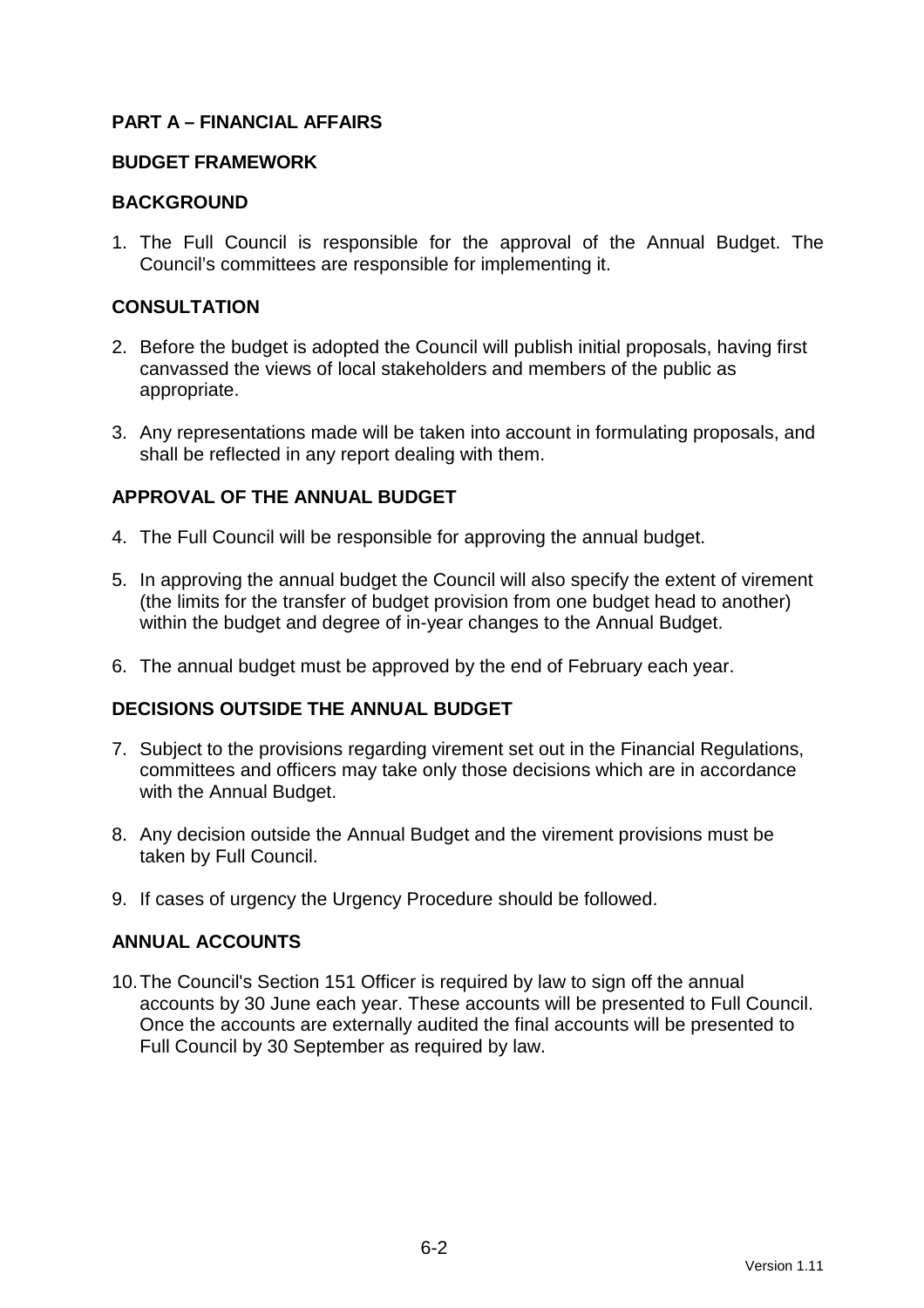# **FINANCIAL REGULATIONS**

| 1.  |                                                     |
|-----|-----------------------------------------------------|
| 2.  |                                                     |
| 3.  |                                                     |
| 4.  | CAPITAL EXPENDITURE AND OTHER MAJOR PROJECTS6-11    |
| 5.  |                                                     |
| 6.  | MANAGEMENT, RETENTION, SECURITY AND DISPOSAL OF     |
| 7.  |                                                     |
| 8.  |                                                     |
| 9.  | PROCUREMENT OF GOODS, SERVICES AND WORKS6-23        |
| 10. |                                                     |
| 11. |                                                     |
| 12. |                                                     |
| 13. |                                                     |
| 14. |                                                     |
| 15. |                                                     |
| 16. |                                                     |
| 17. |                                                     |
| 18. |                                                     |
| 19. | INFORMATION AND COMMUNICATIONS TECHNOLOGY (ICT)6-52 |
| 20. |                                                     |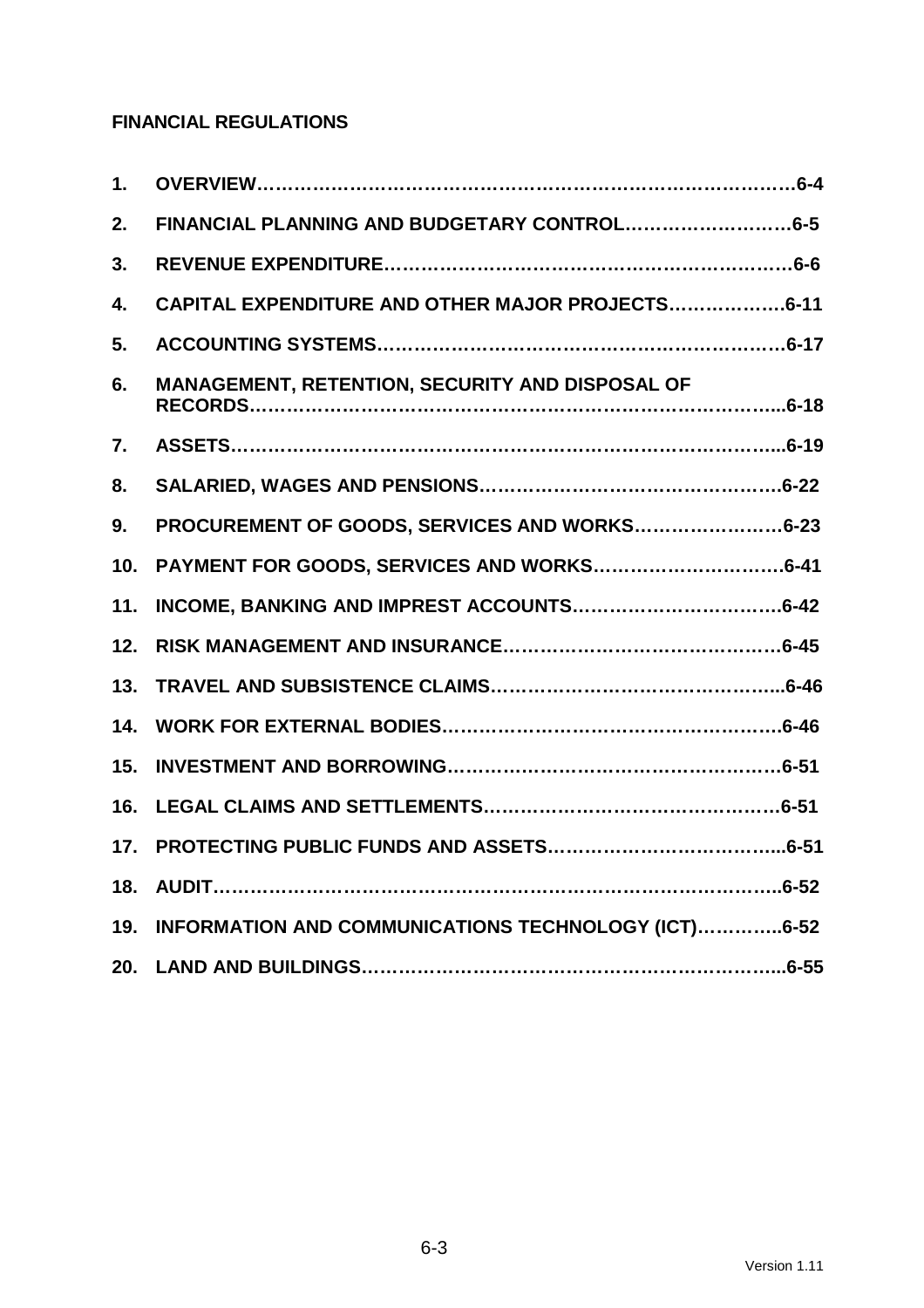# **1. OVERVIEW**

- 1.1 These Financial Regulations provide the framework of financial control and standards necessary to achieve the proper administration of the Council's financial affairs and are designed to safeguard the interests of both the Council and its employees. These Regulations cover the Council's main activities, its Trading Organisations and Pension Funds, and partnerships where the Council acts as the lead authority or where it acts as the accountable body.
- 1.2 A key objective of these regulations is to ensure that the Authority provides services to its users and the community in accordance with best value legislation. The regulations are designed to support Corporate Directors in achieving this aim whilst working within a framework of the principles of best value. Under the former Compulsory Competitive Tendering (CCT) system, value for money was generally proven by following a tendering procedure and awarding the contract to the lowest tenderer. However, in addition to cost, best value requires that the principles of integration, quality, partnering, innovation, performance management, and customer focus are also taken into account as well as the achievement of corporate objectives such as sustainability and social cohesion.
- 1.3 All projects should be managed in accordance with the principles of good project management. Projects **over £250,000** should be managed and delivered using best practice Project Management techniques e.g. PRINCE2. Where significant risks have been identified, they should be included in the Corporate Risk Register and addressed in accordance with the Authority's Risk Management strategy.
- 1.4 For the purpose of Section 151 of the Local Government Act 1972, the Service Director Finance and Procurement is the appointed Section 151 Officer for the Authority. The post holder is responsible for the proper administration of the Council's financial affairs and, subject to the Constitution and any resolutions of any Committee or the Full Council, may do all things necessary for the administration of the Council's financial affairs.
- 1.5 Where the Section 151 Officer considers that there is a likelihood of a significant overall overspending, or a significant overspending on a Committee budget, a report will be taken to Council, in accordance with Section 114 of the Local Government Finance Act 1988.
- 1.6 As the Council's financial and economic advisor, the Section 151 Officer will prepare a budget showing the sources of income and proposed expenditure in each financial year and will keep the Finance and Property Committee informed of the Council's overall financial performance, compared with the approved budget(s). The information required and the frequency of reporting will be determined by the Finance and Property Committee.
- 1.7 The Section 151 Officer, after consulting with the Group Manager for Legal and Democratic Services, may vary, waive or suspend any regulation. Requests to waive Financial Regulations should be submitted in accordance with the approved waiver request procedure.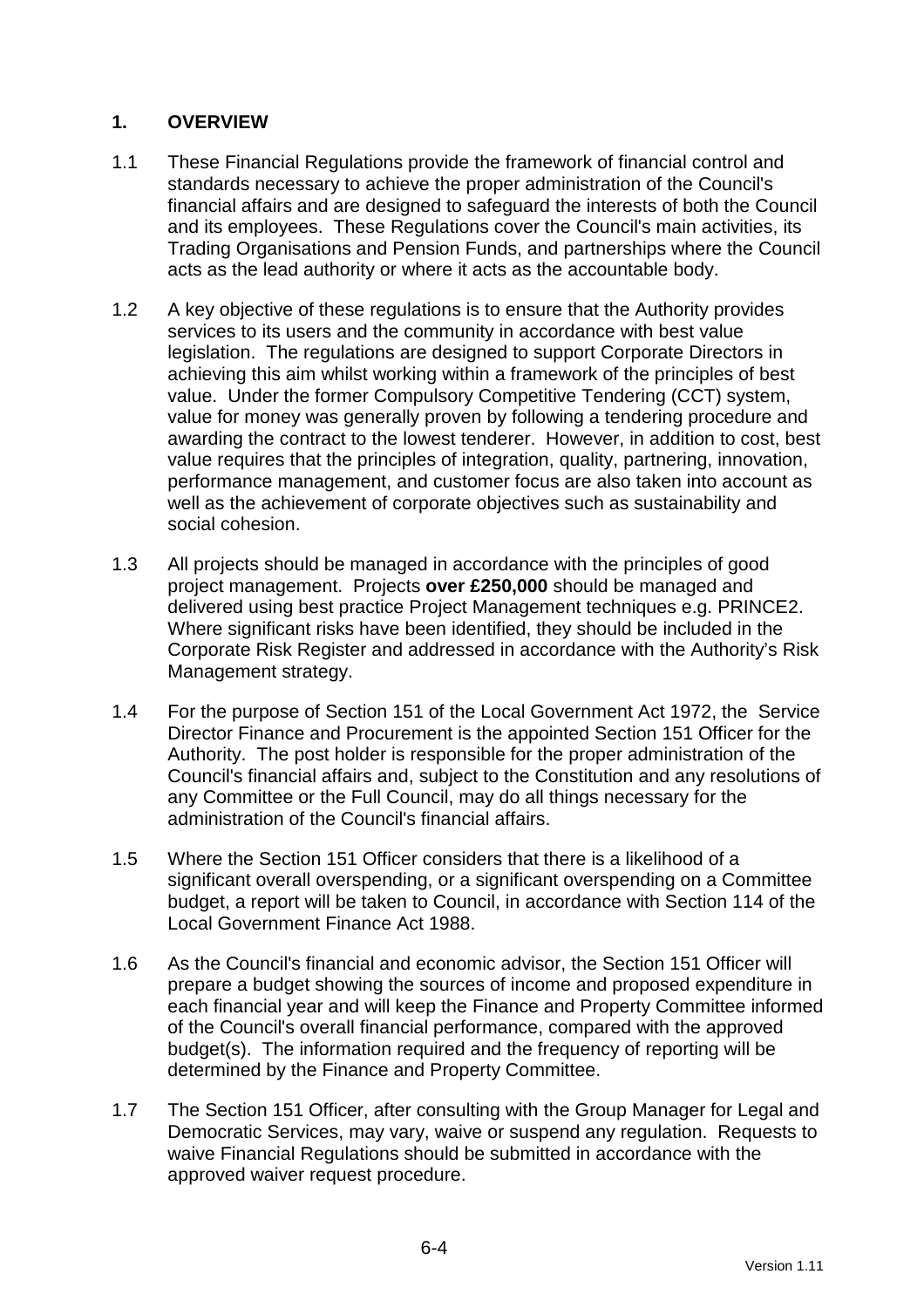- 1.8 Where reference is made in these regulations to specific officers, they may nominate other officers to act on their behalf provided that they keep appropriate up-to-date written records of the nominated officers and the limits to their delegated powers.
- 1.9 Corporate Directors are responsible for ensuring that employees in their departments are aware of, and comply with these Financial Regulations and that failure to comply may result in disciplinary action.
- 1.10 Corporate Directors must consult the Section 151 Officer on any matter which is liable to affect the finances of the Council before any provision or other commitment is incurred or before reporting to the Finance and Property Committee. The Section 151 Officer has the right to be represented at meetings with partnerships or outside bodies where matters of major financial significance are to be discussed.
- 1.11 Each Corporate Director and each Committee is responsible for the observance of Financial Regulations and Codes of Procedures, and for compliance with the decision making process defined in the Constitution.
- 1.12 The Section 151 Officer shall add any financial comments, as thought fit, to reports being submitted to Committee or Council regarding the financial consequences of any proposed action. These comments may include the sufficiency of the budget to finance the proposals being made or set out the action to be taken to make the necessary finance available. All reports will have a Section 151 Officer financial comment. These reports must be submitted to the Section 151 Officer or his/her representative, at least 5 working days before the distribution of papers.
- 1.13 If there is a conflict between the Council's Financial Regulations and other specific County Council regulations or codes of procedure, these Financial Regulations shall prevail.
- 1.14 The Freedom of Information Act 2000 requires the Council to meet standards of openness and transparency with respect to access to all of the information it holds. The Council has an Information Management Policy which should be followed. Particular issues are also addressed in section 6 and section 9 of these regulations. Further guidance is available on the intranet and in the Contracts Manual.

# **2. FINANCIAL PLANNING AND BUDGETARY CONTROL**

- 2.1 In February of each year, Full Council will approve an annual revenue budget, capital programme, Medium Term Financial Strategy and Council Tax Precept.
- 2.2 Each Member of the Council must be provided with a copy of the budget proposals together with a statement by the Section 151 Officer of the effect on the Council's finances and the precept to be levied at least seven days before the Meeting of the Full Council at which such matters will be considered.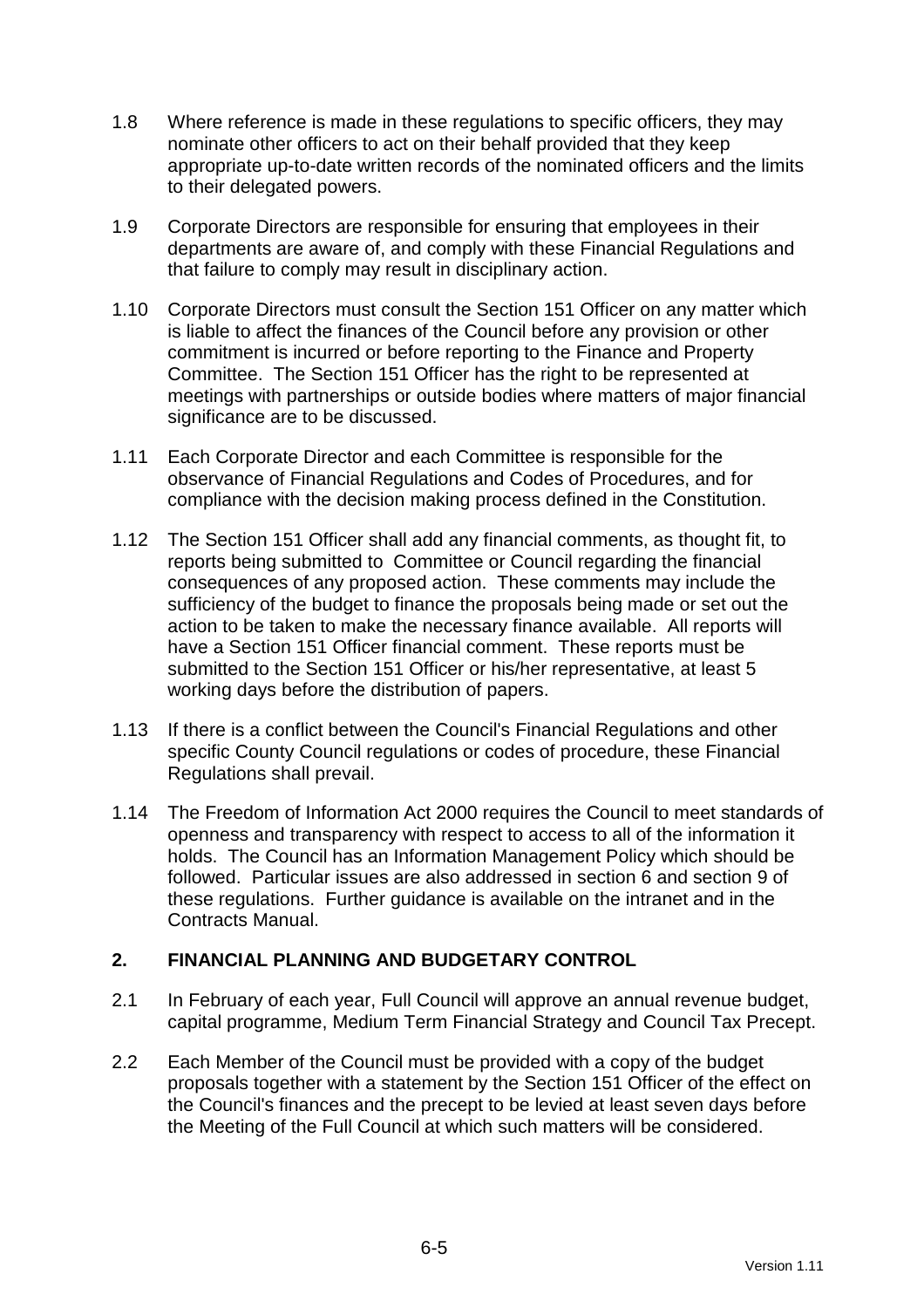- 2.3 It is the responsibility of all Committees, in consultation with the relevant Corporate Directors, to monitor and control the budgets approved for the year.
- 2.4 Amounts provided under each heading of the approved annual revenue estimates must not be diverted to other purposes except as allowed by Financial Regulations.
- 2.5 The inclusion of items in the approved revenue estimates constitutes authority to incur expenditure, subject to the regulations for procurement of Goods, Services and Works, except where the Council, Committee or Financial Regulations of the Council has placed a restriction on any item. Where items cannot be identified from the approved revenue estimates, authority for expenditure on those items must be obtained from the appropriate decision making body within the Council depending on the amount.
- 2.6 Where external funding is available to cover additional revenue expenditure, Corporate Directors must obtain the approval of Finance and Property Committee for the additional expenditure.
- 2.7 Where expenditure is required on items not included within the approved budget, and which cannot be funded within the regulations for virement Corporate Directors must obtain approval from the Finance and Property Committee.
- 2.8 Capital expenditure is not authorised until the necessary regulations have been complied with and a business case accepted by Finance and Property Committee and/or Policy Committee.
- 2.9 Where a Committee wishes to take a course of action which has financial implications contrary to the advice provided by the Section 151 Officer, the Section 151 Officer may submit a report to this effect to Policy Committee.
- 2.10 The Section 151 Officer must submit a report to the Full Council on each year's final accounts as soon as practicable, and in accordance with the statutory Accounts and Audit Regulations.

# **3. REVENUE EXPENDITURE**

### **3.1 Preparation of Revenue Budgets**

- 3.1.1 Revenue budgets must be prepared within the Budget and Policy Framework and the resource allocation limits prescribed by the Council.
- 3.1.2 Detailed annual revenue budgets must be prepared in accordance with all instructions on budgeting issued by the Section 151 Officer. It is the responsibility of Corporate Directors to ensure that detailed budget preparation takes place, that the amounts included are realistic, and that there has been correct application of budget conventions and procedures for their service.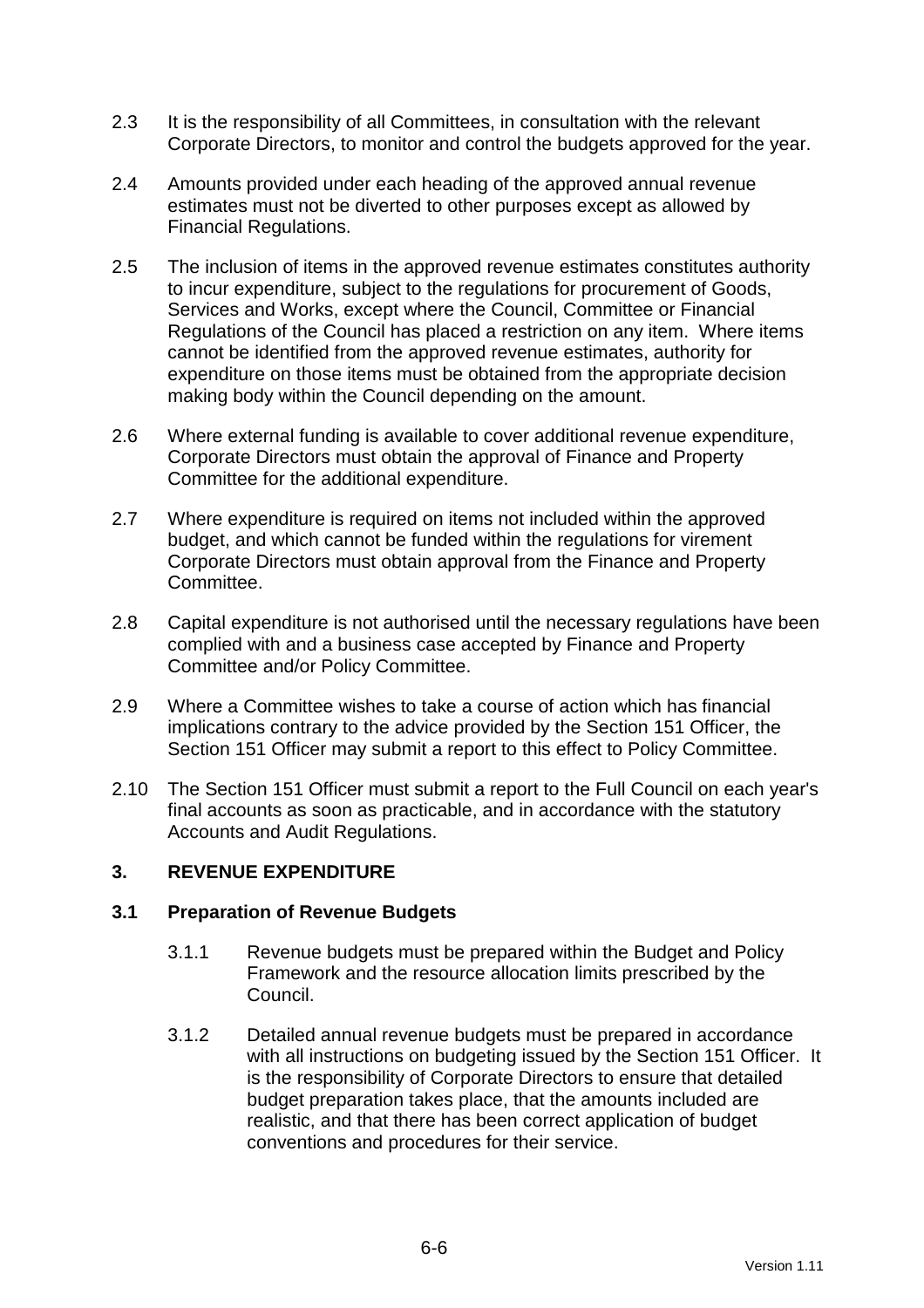- 3.1.3 Where there is uncertainty about the proper approach to be adopted in preparing a budget, guidance should be sought from the Section 151 Officer.
- 3.1.4 The Section 151 Officer will, during the year, seek approval from Finance and Property Committee for allocations from the General Contingency approved by Council.
- 3.1.5 Where external income arises from a set scale of charges, fees etc., the Corporate Director must review the level of fees at least once a year in consultation with the Section 151 Officer. Revised fees must be agreed by the relevant Committee.

### **3.2 Control of Revenue Budget**

- 3.2.1 Corporate Directors and Committees are responsible for controlling expenditure within approved budgets. To assist them with this, virement of budget provision from one budget head to another may be permitted.
- 3.2.2 Variation between any budget head and actual expenditure or income which cannot be covered within the rules for virement must be reported to the Finance and Property Committee after consultation with the Department's Corporate Director and the Section 151 Officer.
- 3.2.3 Where new policies or significant variations to existing policies or practices are proposed, a report must be presented to Policy Committee providing details of the financial implications of the proposed policies for the current year and two further years.
- 3.2.4 A Corporate Director's authority to incur expenditure, for which provision has been made in the detailed annual revenue budget and which is in accordance with Council policies, is subject to the procurement regulations and the conditions below.

### **3.3 Special Items**

### **1. Use of Consultants, Individuals as Contractors and Special Advisors**

- 3.3.1.1 Unless prior approval has been obtained from Policy Committee to engage consultants (e.g. as part of an approved capital programme), the following regulations apply in addition to the normal procurement rules:-
- 3.3.1.2 Corporate Directors may employ consultants, individuals as contractors or specialist advisors provided that there is sufficient budget provision and an annual report is made to the Policy Committee on the use of this discretion.
- 3.3.1.3 If the estimated value of the contract is **over £50,000** prior approval must be obtained from the Chief Executive and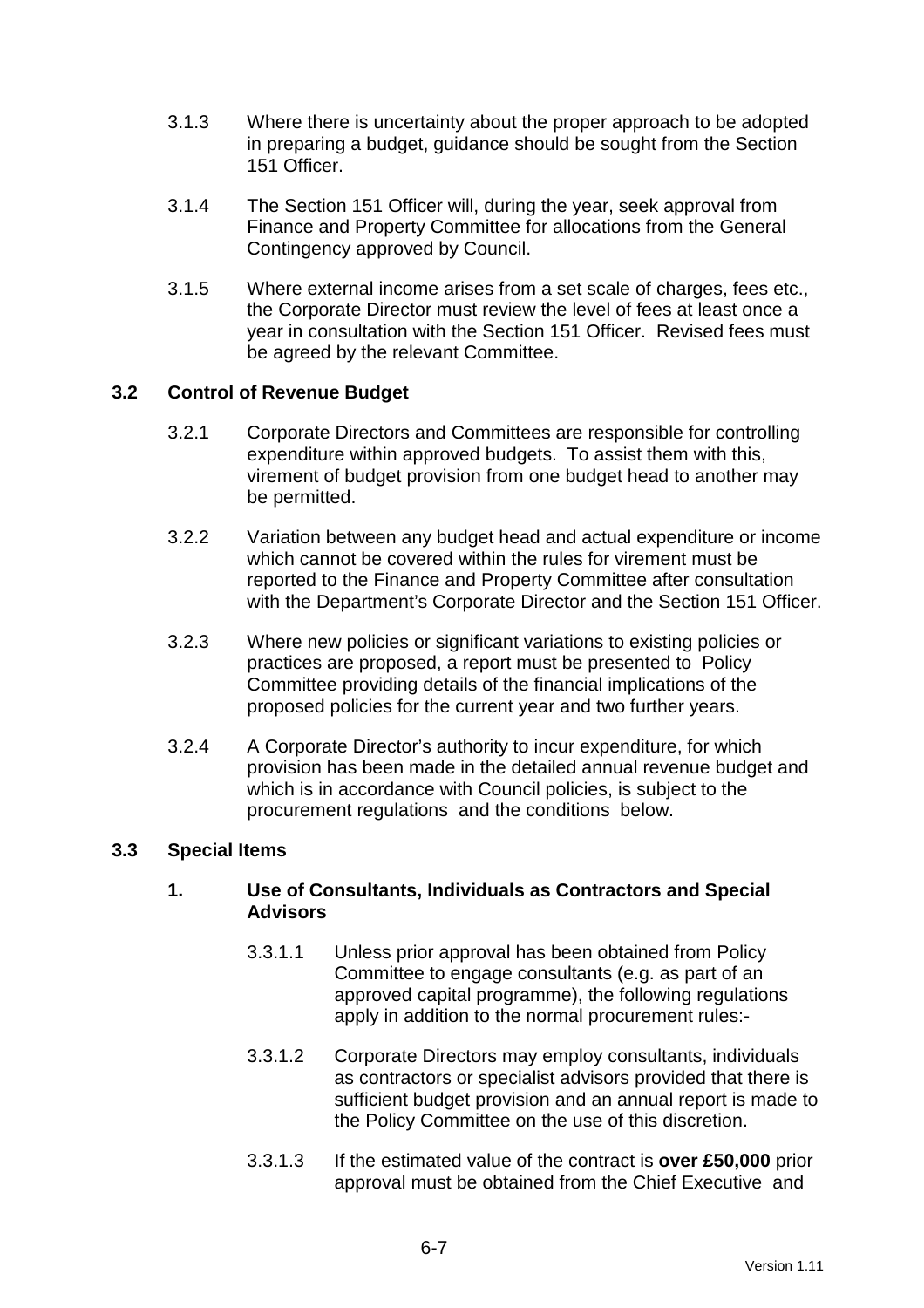the Section 151 Officer. Requests for approval must be submitted on the approved form. (NB Regardless of value, all consultants must be procured in accordance with procurement procedures.)

- 3.3.1.4 Where contracts need to be extended and the total value of the whole contract will **exceed £50,000,** further permission must be obtained from the Chief Executive and the Section 151 Officer before the contract is extended.
- 3.3.1.5 When employing individuals as consultants, contractors or specialist advisors, Corporate Directors must determine whether the nature of their employment is 'Employed' or 'Self Employed' as set out in the guidance note IR56 issued by HM Revenue and Customs. The Authority has produced some guidance and a form to help with this assessment. If a Consultant or Contractor is deemed to be 'Employed' the Corporate Director must arrange for the Consultant or Contractor to be paid through the Authority's payroll.

#### **2. Leases**

- 3.3.1.6 All leases or credit arrangements **over £6,000** which are not for Land and Buildings must be approved by the Section 151 Officer before they are entered into.
- 3.3.1.7 For leases of Land and Buildings, separate regulations must be followed.

### **3. Grants to External Bodies**

3.3.3.1 Grant aid as defined in the grant aid strategy must be approved by the Grant Aid Sub-Committee.

### **4. Loans to External Bodies**

3.3.1.8 All proposals for loans to individuals or outside bodies should be accompanied by an appropriate risk assessment. Loans to individuals or outside bodies must be approved by Policy Committee.

## **5. State Aid**

3.3.1.9 State Aid is financial aid or other advantage to business from a Member State of the EU which meets all the criteria in Article 87(1) of the EC Treaty. State Aid, which could distort competition and affect trade by favouring certain undertakings or the production of certain goods, is incompatible with the common market unless there is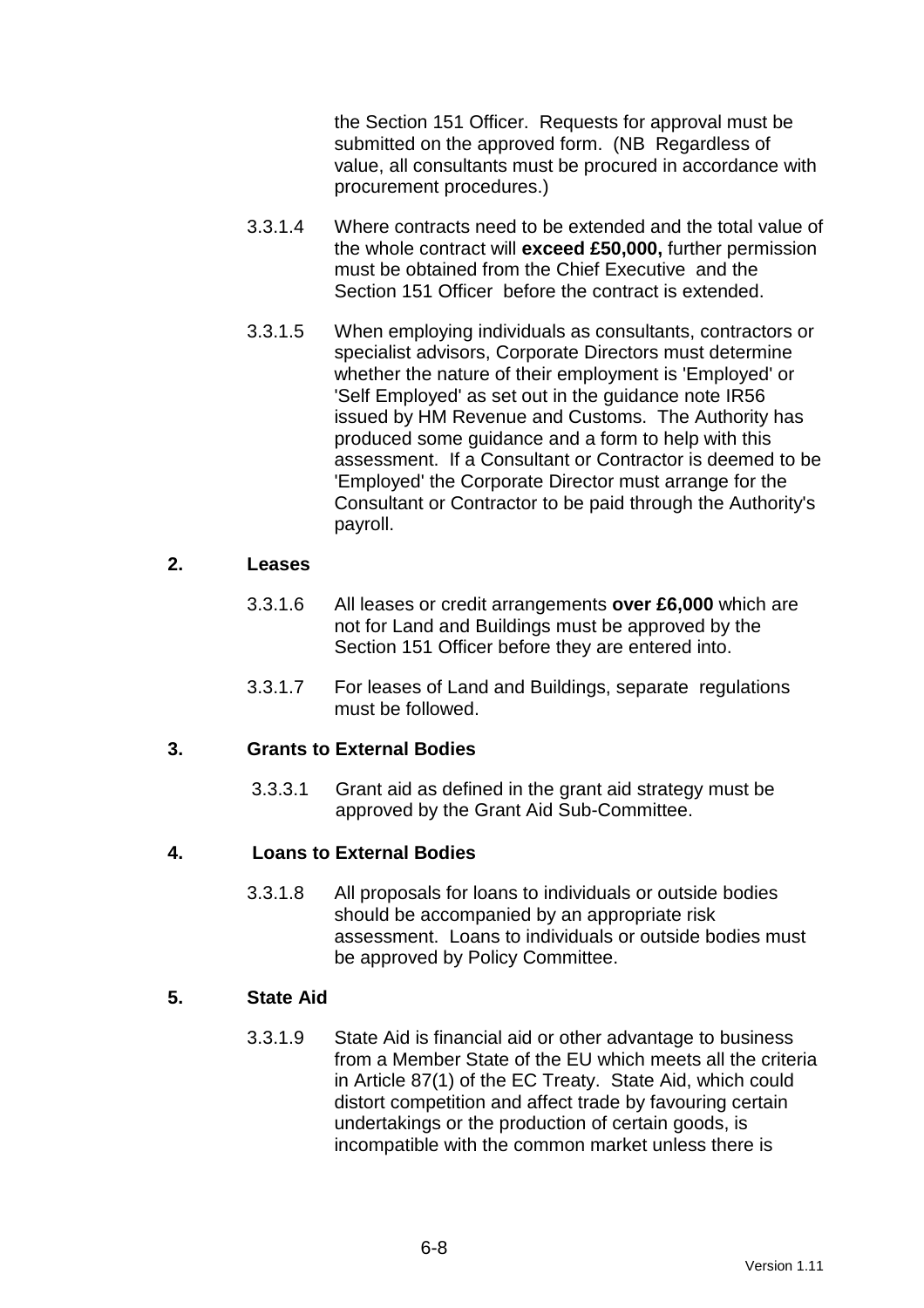special provision for it within the EC Treaty (usually through certain types of block exemption).

- 3.3.1.10 There are four characteristics of State Aid:
	- 3.3.1.10.1 **it is granted through the State or through State resources** (including public funds administered through Local Authorities);
	- 3.3.1.10.2 **it favours certain undertakings or production of certain goods** – ie by conferring an advantage to an entity engaged in economic activity (which can include voluntary and non-profit making public or private bodies when they engage in activities which have commercial competitors);
	- 3.3.1.10.3 **it distorts or threatens to distort competition** by actually or potentially strengthening the position of the recipient in relation to competitors. Virtually all selective aid will have this potential regardless of the scale of the potential distortion;
	- 3.3.1.10.4 **it affects trade between Member States.** Most products or services are traded between Member States, therefore, almost any selective aid for business activities is capable of affecting trade between States, even if the business itself does not trade directly with Member States.
- 3.3.1.11 State Aid can take many forms including grants, subsidies, preferential interest rates, loans with preferential terms, acquisition of land either gratuitously or on favourable terms, provision of goods or services on favourable terms, reimbursement of costs in the event of success, capital transfers and many other actions. Some forms of public private partnerships and contracts are not open to competitive tendering.
- 3.3.1.12 The rules on State Aid are lengthy and complex and therefore if there is any concern about activities or proposals possibly contravening these rules then specific advice on the circumstances should be sought from Legal and Democratic Services. See the state aid website.

### **3.4 Virement**

3.4.1 The transfer of budget provision from one budget head to another is permitted as follows: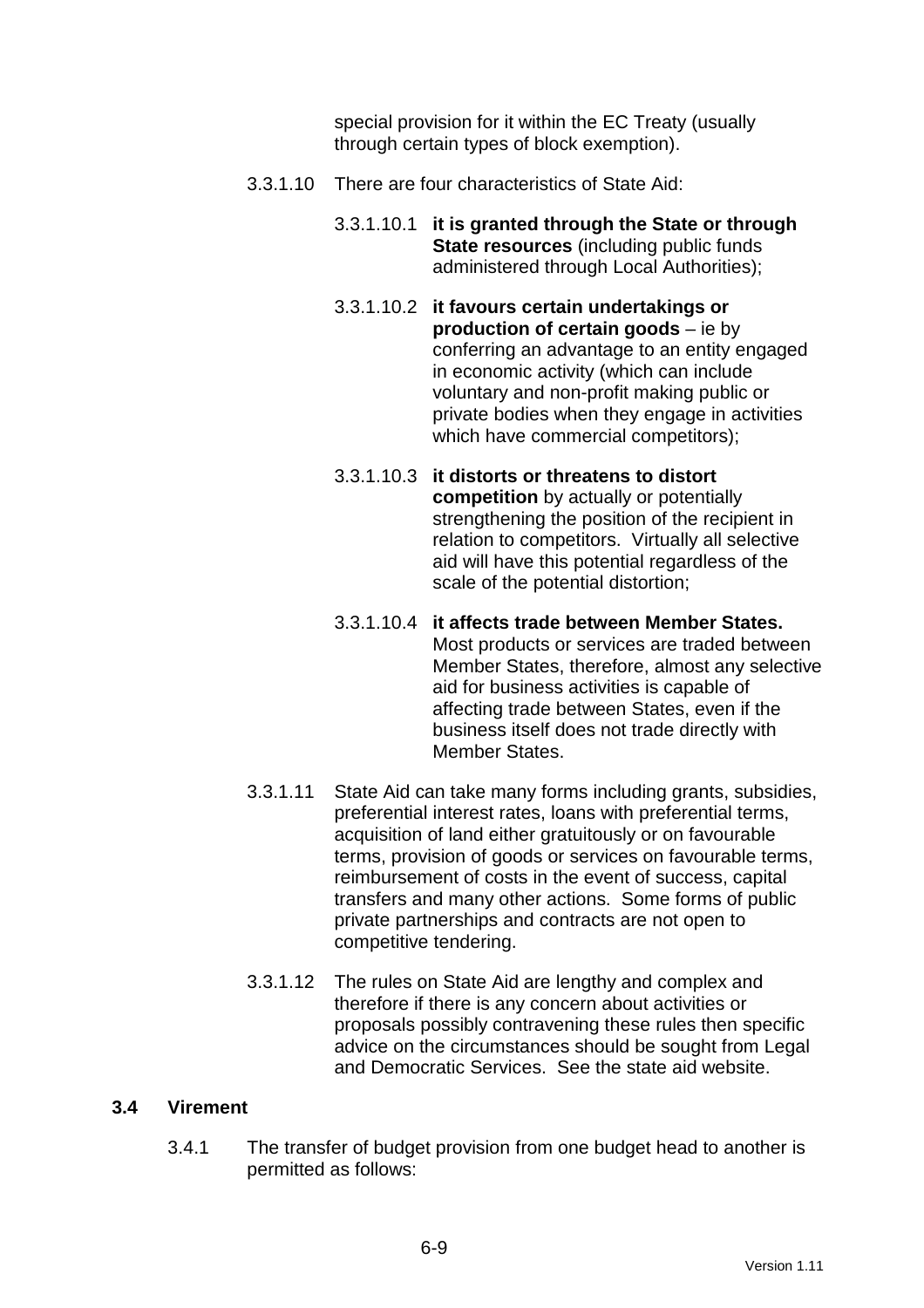- a. **up to £50,000** (£100,000 within the Highways Maintenance budget) within a Committee's revenue budget - by a Corporate Director and the Section 151 Officer;
- 3.4.1.1 **up to £200,000** within a Committee's revenue budget by the Finance and Property Committee;
- 3.4.1.2 **up to £200,000** between the revenue budgets of two or more committees - with the agreement of both or all the relevant committees and the Finance and Property Committee;
- 3.4.1.3 **over £200,000** within or between the revenue budgets of Committees - by the Finance and Property Committee.
- 3.4.2 Where the Section 151 Officer considers that any proposed virement causes a variation to existing policy, s/he may require the Corporate Director to present a report to Policy Committee setting out the reasons for the virement.
- 3.4.3 A Corporate Director may incur expenditure which is essential to meet any immediate needs created by a sudden emergency, subject to this action being reported immediately to the Chief Executive and the Section 151 Officer, and to the next Finance and Property Committee.
- 3.4.4 When a sudden emergency arises, Corporate Directors must keep a separate record of the essential expenditure incurred in connection with the emergency until advised by the Section 151 Officer that separate records are no longer required.

### **3.5 Monitoring of the Revenue Budget**

- 3.5.1 Corporate Directors must ensure that budgets are monitored via the Council's Business Management System. Corporate Directors will report at least quarterly to the relevant Committee and Finance and Property Committee regarding the actual income and expenditure compared with the budget. Explanations of significant variations must be made available to the Section 151 Officer when requested, together with proposals for avoiding any continuing budget problems.
- 3.5.2 Each Corporate Director, in conjunction with the Section 151 Officer, must prepare an annual report for the relevant Committee and Finance and Property Committee comparing actual expenditure for the year with the revenue budget. Explanations for significant variations must be provided by the Corporate Director.
- 3.5.3 The Section 151 Officer must prepare an annual report to Full Council for all budgets, comparing the actual expenditure for the year with the agreed revised estimate for the year and explanations of significant variations. Budgets may be carried forward to the following year after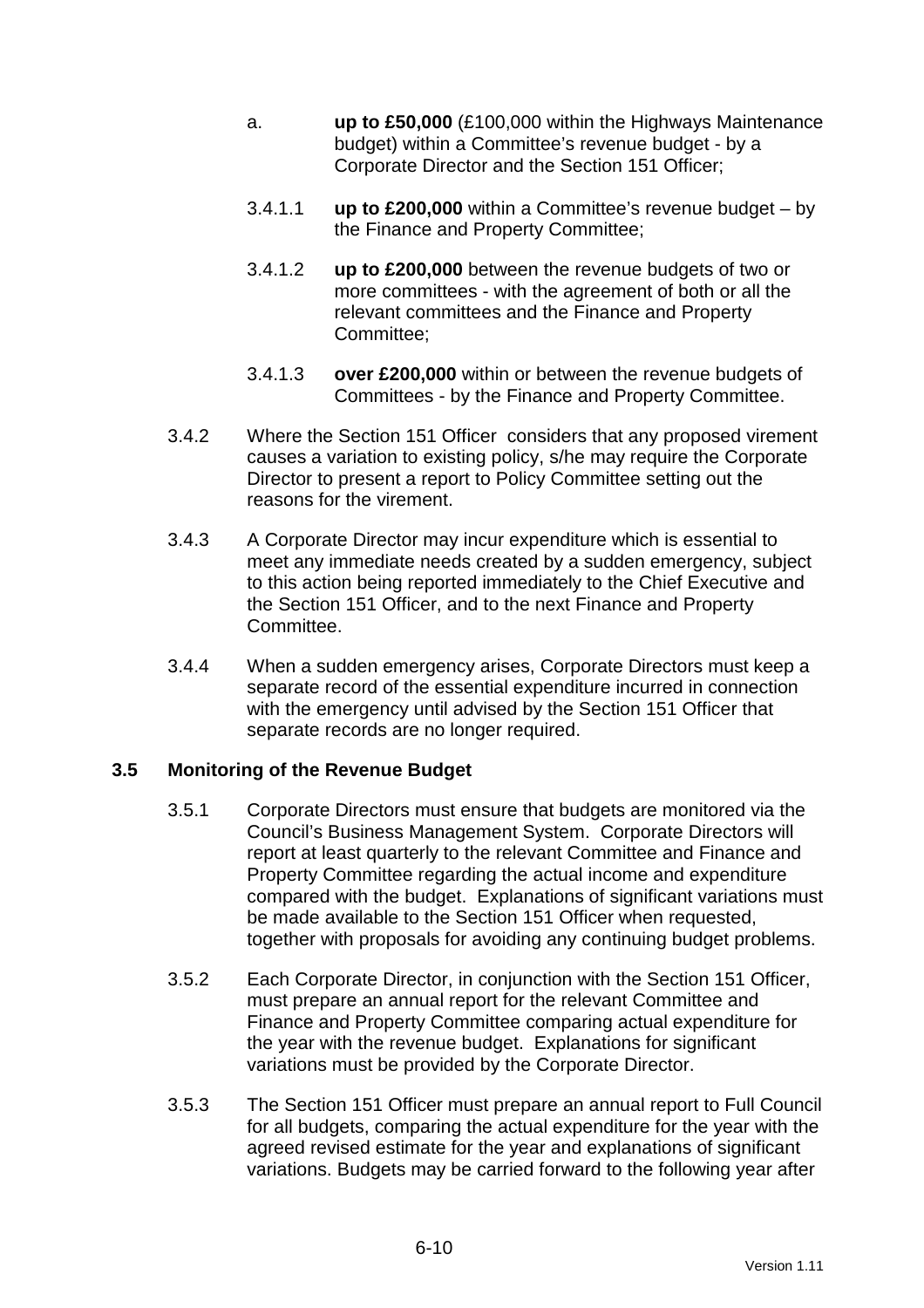consideration by Finance and Property Committee and approval by Council. Other reserves may be created from budget underspending for specific purposes, subject to approval by Finance and Property Committee.

3.5.4 The annual surpluses and deficits of Trading Organisations will be carried forward in an 'Earmarked Reserve'. The level of these reserves will be kept under review by the Section 151 Officer and reported annually to Finance and Property Committee.

### **4. CAPITAL EXPENDITURE AND OTHER MAJOR PROJECTS**

### **4.1 Management of Projects**

4.1.1 All projects will be managed using a best practice project management methodology eg PRINCE2 by suitably experienced project managers with project reviews at key milestones which meet Gateway Review standards.

### **4.2 Inclusion of schemes in the Capital Programme**

- 4.2.1 Schemes can be added to the Capital Programme by:
	- 4.2.1.1 the Annual Review Process that culminates in the approval of the County Council's budget each February; or
	- 4.2.1.2 decisions taken during the year on an ad-hoc basis where the schemes are fully funded from external sources; or
	- 4.2.1.3 decisions taken during the year on an ad-hoc basis where additional County Council funds are required.

The processes are shown schematically in the attached decision tree.

- 4.2.2 All proposed schemes, or programmes of work, should include a business case appraisal which has been carried out before detailed design work begins, and, where appropriate, the full lifecycle costs of the investment and the impact on future budgets.
- 4.2.3 The options appraisal report should include:
	- 4.2.3.1 how each scheme, or programme of work, relates to the approved Council objectives and what other options have been considered, what consultation has been undertaken and what the anticipated outcomes are;
	- 4.2.3.2 the estimated capital costs;
	- 4.2.3.3 the estimated revenue costs for each of the first three years of the scheme or programme of work, including the eventual revenue costs for a full year of operating the scheme or programme of work.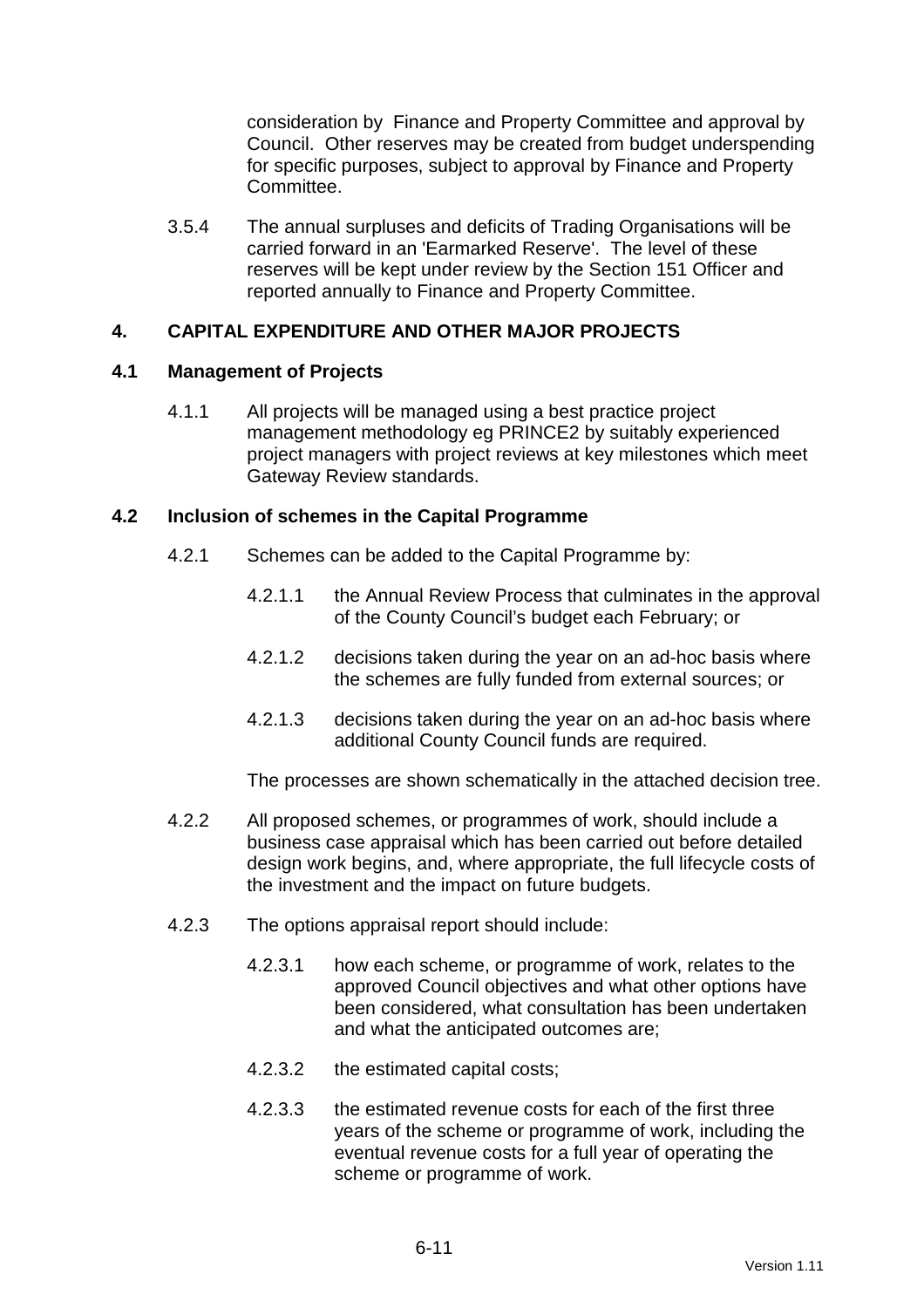- 4.2.4 All proposals for capital expenditure that require additional resources to be found by the County Council should be considered initially by the Corporate Asset Management Group (CAMG) who will advise on the relative priority of future capital schemes, in accordance with the agreed prioritisation criteria within the Capital Strategy. Approval must then be obtained as follows:
	- 4.2.4.1 for schemes being considered through the Annual Review process, CAMG will make recommendations to the Member Reference Group who, in turn, will make recommendations to the Corporate Leadership Team (CLT). CLT will then make their recommendations to Policy Committee for approval;
	- 4.2.4.2 for schemes arising during the budget year on an ad-hoc basis, CAMG will consider and advise the Member Reference Group who, in turn, will advise and seek approval from Policy Committee.
- 4.2.5 The outcome of the Annual Review process is the capital programme approved by Council which includes the schemes approved for the forthcoming financial year and the two following years.
- 4.2.6 Where proposals are made for additional schemes during the year, or for cost variations to existing schemes, decisions can be taken as follows:
	- 4.2.6.1 schemes, or variation increases, **up to £250,000** by the Section 151 Officer after consultation with the Chairman of the Finance and Property Committee;
	- 4.2.6.2 schemes, or variation increases, **over £250,000 and up to £2 million** by Finance and Property Committee;
	- 4.2.6.3 schemes, or variation increases, **over £2 million** by Council.
- 4.2.7 After approvals have been obtained, Latest Estimated Cost (LEC) reports should be prepared and presented before tenders are sought.
- 4.2.8 All schemes with an estimated cost **over £7.5 million** are subject to the following additional requirements:
	- 4.2.8.1 a report on alternative design proposals is taken to Finance and Property Committee;
	- 4.2.8.2 no detailed design work is undertaken prior to the report being approved.
- 4.2.9 Where major projects are being procured through a 'Private Finance Initiative' (PFI) or 'Public Private Partnership' (PPP), an options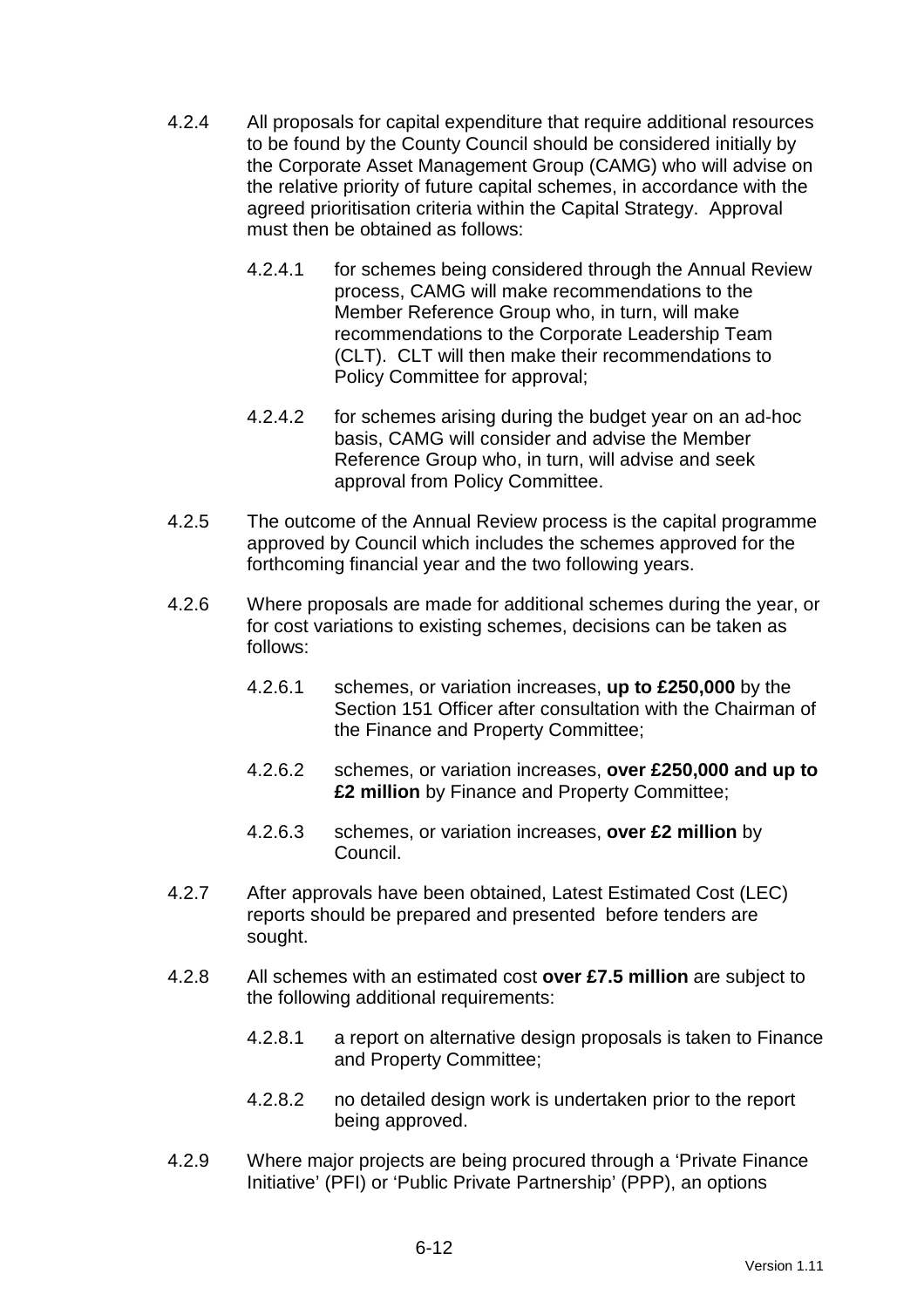appraisal report should be prepared and approval must be obtained from Council before bids are invited.

### **4.3 Content of Bids for Capital Expenditure**

- 4.3.1 All bids for capital expenditure must be prepared by Corporate Directors in the form laid down by the Section 151 Officer.
- 4.3.2 The advice of an appropriate technical officer must always be sought before a scheme is included in any capital programme. The appropriate technical officers are shown below:

| <b>Area of Activity</b>                   | <b>Technical Officer</b>                  |  |
|-------------------------------------------|-------------------------------------------|--|
| Building, Construction and associated     | Service Director, Transport, Property and |  |
| works                                     | Environment                               |  |
| <b>Civil Engineering works</b>            | Corporate Director, Environment and       |  |
|                                           | <b>Resources</b>                          |  |
| Computer technology                       | Service Director, ICT                     |  |
| Expenditure over £100,000 relating to the | Service Director, Transport, Property and |  |
| management of Council Land, Building      | Environment                               |  |
| and Property                              |                                           |  |
| Change of use of land, buildings or       | Service Director, Transport, Property and |  |
| property                                  | Environment                               |  |
| New or replacement land, buildings or     | Service Director, Transport, Property and |  |
| property                                  | Environment                               |  |

- 4.3.3 Construction schemes should not normally be included in the first year of a capital programme unless the following criteria have been considered and the risks evaluated:
	- 4.3.3.1 purchase, lease or lease option of the land or property has been completed. In the case of transportation and land reclamation projects, a right of entry should have been obtained;
	- 4.3.3.2 outline planning permission should have been obtained, where appropriate, especially if the development involves a change of use or is a new development;
	- 4.3.3.3 the sources of funding, including any grants or contributions from outside organisations, have been finalised - except for land reclamation projects where grant notification is not normally received until the year of the project;
	- 4.3.3.4 the service department has prepared a detailed brief for the project which has been agreed with the relevant technical officer who will carry out the design;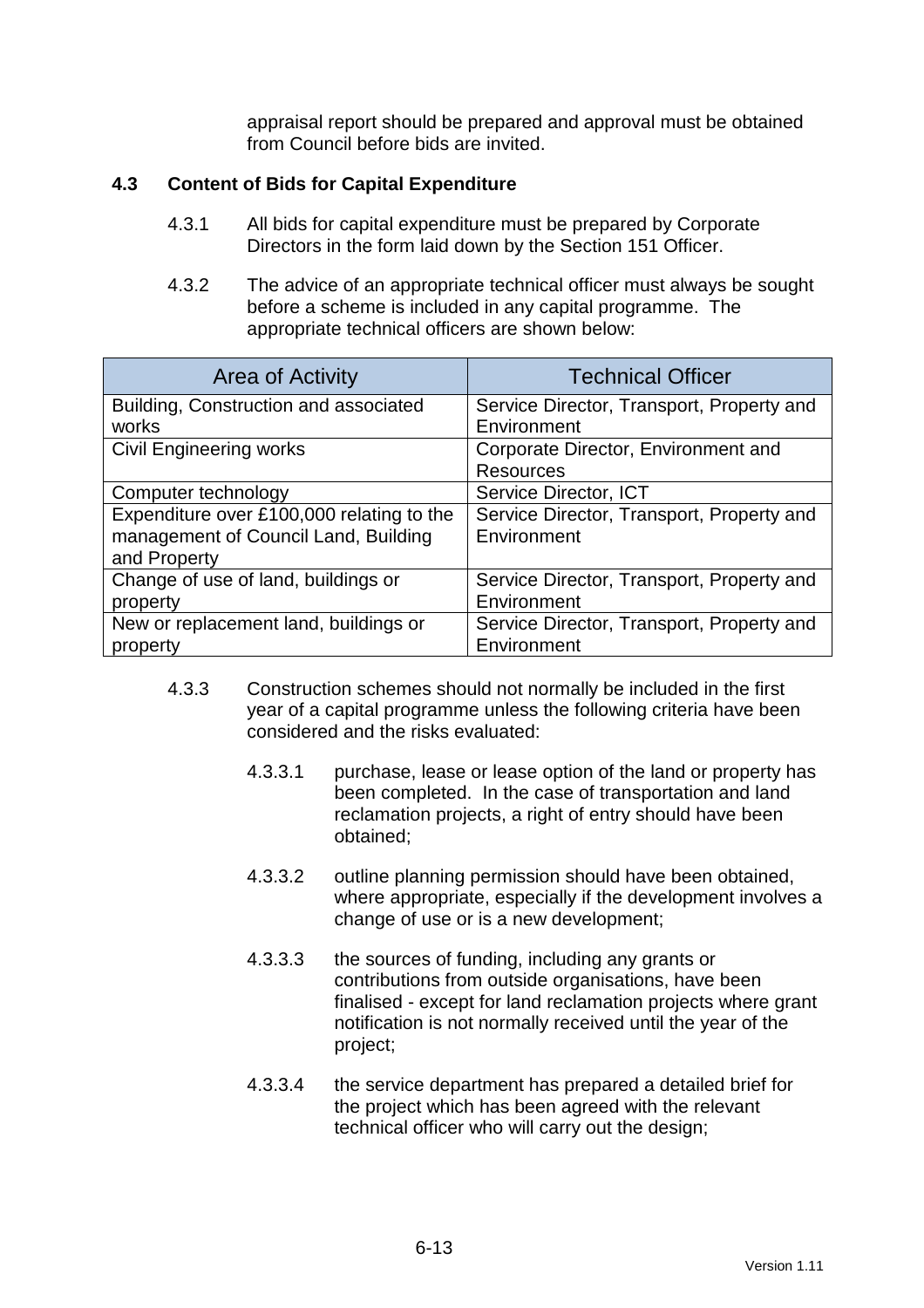- 4.3.3.5 the Service Director, Transport, Property and Environment has confirmed that the proposal complies with Corporate Property Policies;
- 4.3.3.6 a proper assessment of the time-scale required for the project has been made;
- 4.3.3.7 where existing property is affected by the proposed development, the service department has agreed proposals for dealing with staff or clients who might be temporarily displaced during construction; and
- 4.3.3.8 relevant sustainability issues.
- 4.3.4 The capital programme for each Committee must be prepared within the block allocation and individual scheme approvals approved by Finance and Property Committee. All costs should be at estimated out-turn prices, unless otherwise determined by the Section 151 Officer.
- 4.3.5 The revenue costs of all schemes in the capital programme must be assessed each year. The staffing, lifecycle maintenance and other running costs must be included in the revenue budget. The financing costs for expenditure funded by borrowing or leasing will be calculated by the Section 151 Officer and included within the overall revenue budget.

### **4.4 Feasibility Studies**

- 4.4.1 The appropriate technical officer can carry out preparatory work on any scheme included in the approved capital programme. The costs of this work must be charged to that scheme. If for any reason the scheme does not go ahead, then the costs of preparatory work undertaken must be charged to the revenue budget of the Committee concerned, which will need to make available sufficient budget cover for this. In practice, this means that the technical officer should not carry out preparatory work unless an undertaking has been secured for the funding of any abortive costs from the service department.
- 4.4.2 Design work must not take place on schemes which are not included within the approved capital programme unless written approval has been obtained from the Chief Executive and the Section 151 Officer.
- 4.4.3 The appropriate technical officer can carry out feasibility work on any other scheme not in the approved capital programme subject to:
	- 4.4.3.1 the Corporate Director agreeing to the cost being met from its revenue budget for the year; and
	- 4.4.3.2 prior approval from the Section 151 Officer has been obtained if the estimated cost of the feasibility study is **over £25,000.**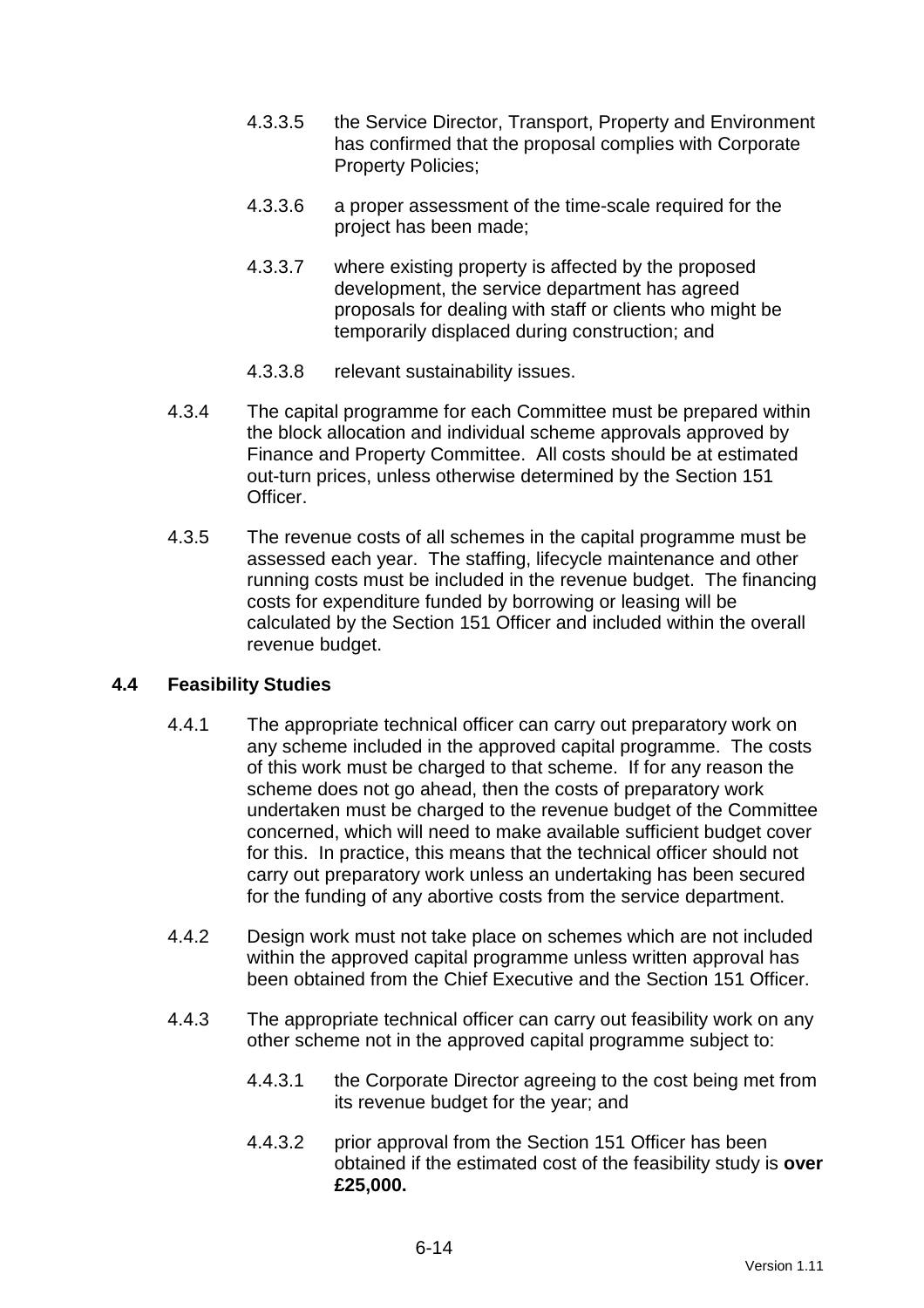## **4.5 Reports on "Latest Estimated Costs" of Proposed Schemes**

- 4.5.1 Corporate Directors must take a report to Finance and Property Committee setting out the latest estimated costs of all proposed capital schemes where the capital cost is over £1 million. The report must be made after detailed design work has been completed but before tenders are invited and should contain:
	- 4.5.1.1 Capital costs analysed into:
		- 4.5.1.1.1 land acquisition;
		- 4.5.1.1.2 construction costs;
		- 4.5.1.1.3 acquisition of plant, equipment and furniture;
		- 4.5.1.1.4 professional fees and project management costs;
		- 4.5.1.1.5 any other relevant costs.
	- 4.5.1.2 Revenue costs identified and analysed into:
		- 4.5.1.2.1 staffing costs;
		- 4.5.1.2.2 other running costs;
		- 4.5.1.2.3 financing costs;
		- 4.5.1.2.4 lifecycle maintenance costs.

In addition to total costs, the phasing of these costs over financial years should also be shown. If the costs exceed the existing capital programme provision for that scheme, the report must contain a statement on how these extra costs can be contained within the approved total capital programme or, if further capital funds are required, approval to increase the capital programme must be sought from the appropriate body within the Council.

- 4.5.2 For all schemes in the capital programme estimated to cost between £250,000 and £1 million**,** the Corporate Director, in conjunction with the appropriate technical officer, must submit a report on the latest estimated costs of the scheme to the Section 151 Officer and to the Finance and Property Committee.
- 4.5.3 Where the gross costs of an existing capital scheme exceed the approved budget, further approval for the increased costs (the capital variation) must be obtained. The requirement to submit an LEC report remains.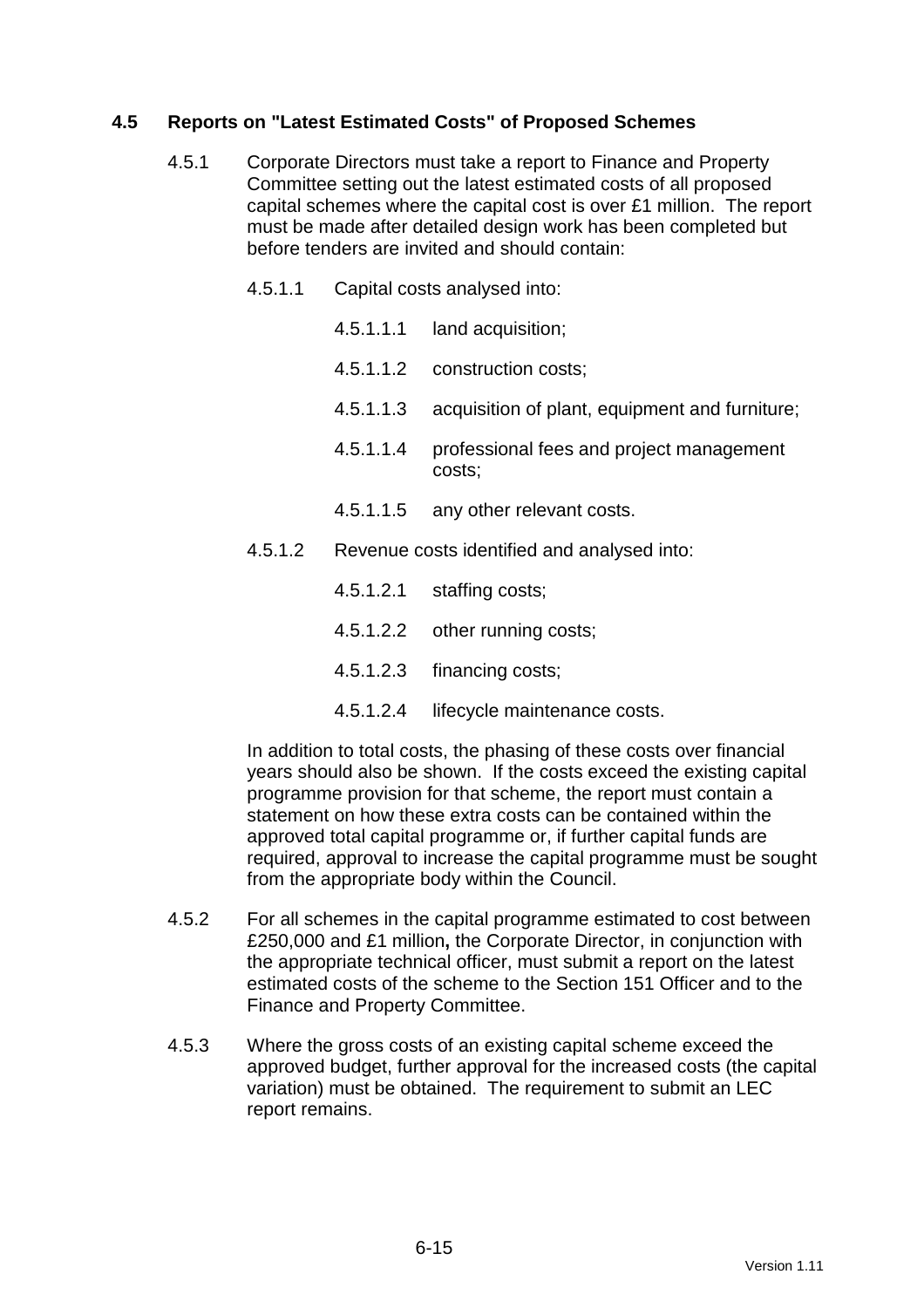#### **4.6 Budgetary approval prior to Contract Award**

 Where the preferred tender exceeds the LEC or Capital Programme estimate, Corporate Directors must submit a revised LEC report and obtain all necessary approvals for the additional expenditure needed before accepting the tender.

 Each Corporate Director must keep a record of the difference between accepted tenders and capital programme provisions.

 The accepted tender cost becomes the figure included in the capital programme. If this gives rise to a variation in professional fees, the Section 151 Officer should be informed so that an amendment can be made to the capital programme.

 The award of contracts must comply with the procedures for the procurement of Goods, Services and Works and the guidance in the Contracts Manual.

#### **4.7 Post-Project Evaluations**

- 4.7.1 For completed projects, post-project evaluations must be carried out by the Corporate Asset Management Group and a report submitted to Finance and Property Committee as follows:
	- 4.7.1.1 projects **up to £5 million** for a sample of projects selected by Corporate Asset Management Group;
	- 4.7.1.2 projects **over £5 million** all projects.
- 4.7.2 The post project evaluation should normally address the following matters:
	- 4.7.2.1 out-turn costs vs original cost estimates and the reasons for any cost increases;
	- 4.7.2.2 breakdown of the professional fees incurred;
	- 4.7.2.3 actual timetable achieved vs original planned timetable and the reasons for slippage and delays;
	- 4.7.2.4 overall project outcomes and quality of project management;
	- 4.7.2.5 achievement of service objectives and benefits;
	- 4.7.2.6 lessons to be learned for future projects.
- 4.7.3 Technical officers should carry out a post project review for all their projects and report to the Corporate Director and, where different, the client, regarding the achievement of projected benefits and lessons to be learned for future projects.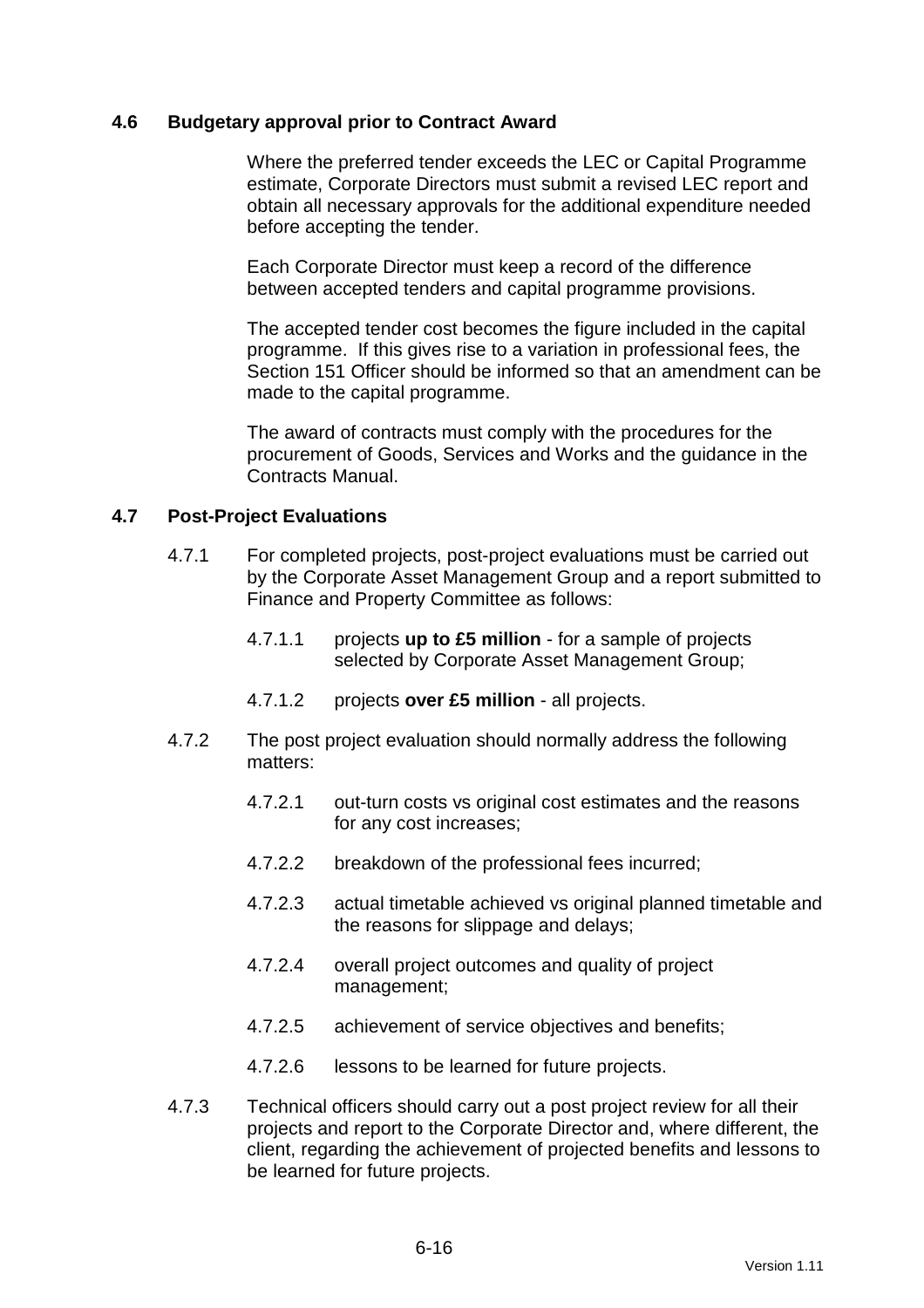## **4.8 Capital Financing**

- 4.8.1 The Section 151 Officer will make arrangements for the financing of capital expenditure in accordance with the CIPFA 'Prudential Code for Capital Finance' and the annual budget report approved by Council.
- 4.8.2 Decisions on leasing must be made by the Section 151 Officer, who will also determine whether proposed leases are 'finance leases' or 'operating leases'.

### **4.9 Capital Loans**

4.9.1 All proposals for loans to individuals or outside bodies should be accompanied by an appropriate risk assessment. Loans to individuals or outside bodies for regeneration purposes must be recommended by the Economic Development Committee for approval by the Finance and Property Committee or Policy Committee.

### **4.10 Investment in Equities**

- 4.10.1 Investment in equity stock must be recommended by the Economic Development Committee for approval by the Finance and Property Committee or Policy Committee.
- 4.10.2 These restrictions do not apply to pension fund investments.

# **5. ACCOUNTING SYSTEMS**

- 5.1 All staff must comply with accounting instructions issued from time to time by the Section 151 Officer. Accounting systems should provide information that is useful for both stewardship and management responsibilities. Any new accounting systems and retention of associated records, or records of assets and liabilities and any changes to such systems must be approved by the Section 151 Officer.
- 5.2 The Council accepts the CIPFA Accounting Codes of Practice and the supporting guidance statements. Standards of accounting must accord with these codes of best practice.
- 5.3 Corporate Directors and Committees are responsible for ensuring that all opportunities to obtain Government grants and other external funding towards the expenditure of their Department are exploited.
- 5.4 All interim or final claims in respect of Government grant and reimbursements or contributions from outside bodies, other than those recovered by Sundry Debtor accounts, must be signed by the Section 151 Officer. Corporate Directors must supply such information as the Section 151 Officer considers necessary to enable successful claims to be made promptly to ensure a satisfactory cash flow is achieved. The Section 151 Officer will provide guidance on the information required to support grant claims.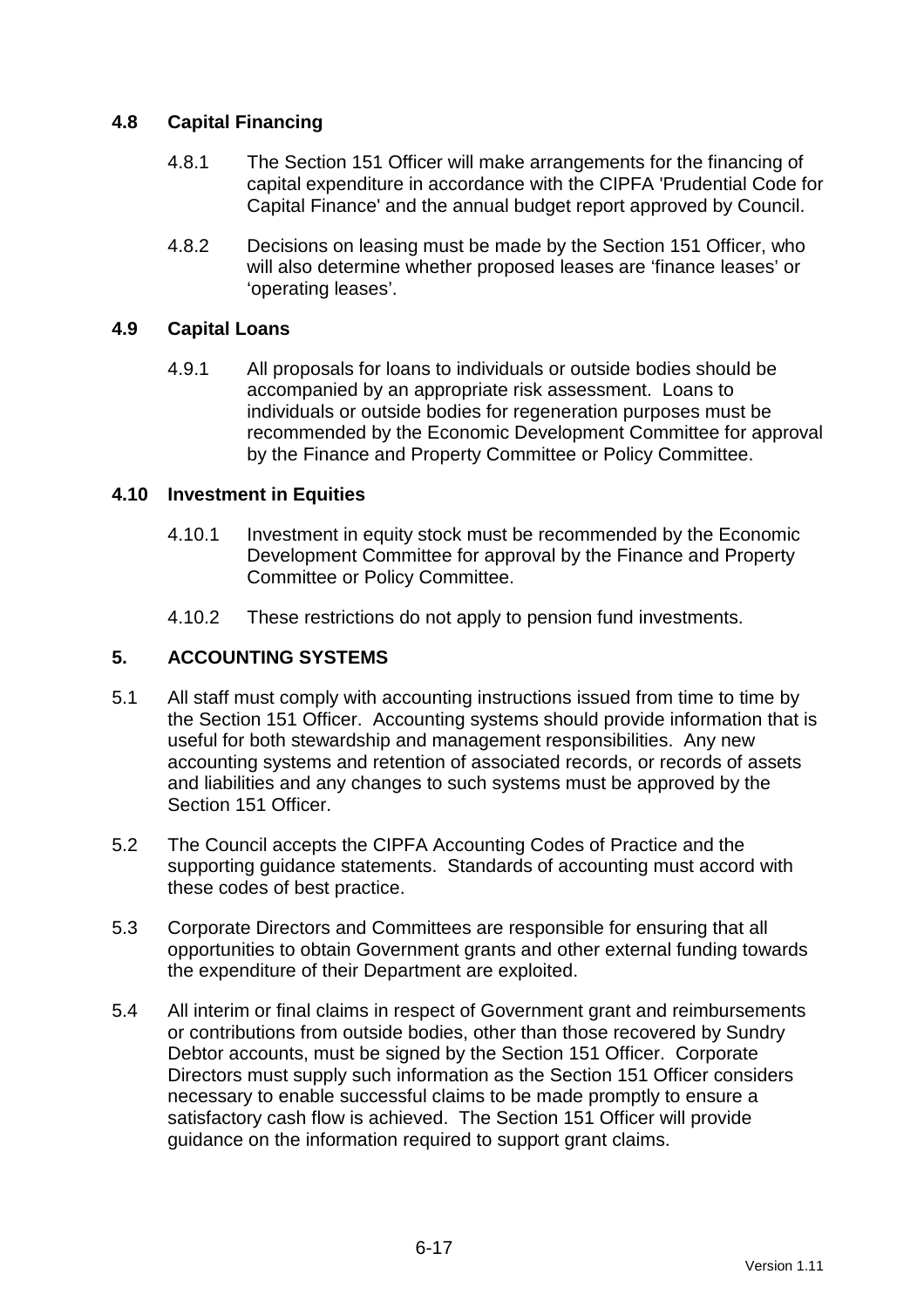- 5.5 Corporate Directors are responsible for ensuring that appropriate systems and procedures are in place for the proper transfer of all financial records and assets, eg stocks, stores, imprest accounts, inventories, valuables, cash, etc, when an officer ceases to be responsible for these items.
- 5.6 The accounting control systems must include:
	- 5.6.1 measures to ensure that the financial transactions of the Authority are recorded as soon as reasonably practicable and as accurately as reasonably possible;
	- 5.6.2 measures to enable the prevention and detection of inaccuracies and fraud, and the ability to reconstitute any lost records promptly and at reasonable cost;
	- 5.6.3 identification of the duties of officers dealing with financial transactions and division of responsibilities of those officers in relation to significant transactions.
- 5.7 At the end of each financial year, Corporate Directors must notify the Section 151 Officer of all outstanding expenditure relating to the previous financial year in such detail and by such date as may be required by the Section 151 Officer so that accounts can be prepared to meet statutory reporting requirements.

# **6. MANAGEMENT, RETENTION, SECURITY AND DISPOSAL OF RECORDS**

### **6.1 General**

- 6.1.1 All Nottinghamshire County Council records, whether electronic or paper-based, are subject to the Authority's Information Management Policy which establishes key principles for the management, retention, security and disposal of these records.
- 6.1.2 Corporate Directors are responsible for providing suitable storage for Departmental records and for ensuring compliance with corporate policies governing the management, retention, security and disposal of records within their Department.
- 6.1.3 All retained records must be held in a manner which allows speedy and efficient retrieval of information, having due regard for the appropriate security requirements.

### **6.2 Retention of Records**

- 6.2.1 All business records should be retained in accordance with the retention schedules contained in the Corporate Information Policy. .
- 6.2.2 Where uncertainty exists about individual documents or records, the nominated Departmental Information Officers should be consulted for guidance.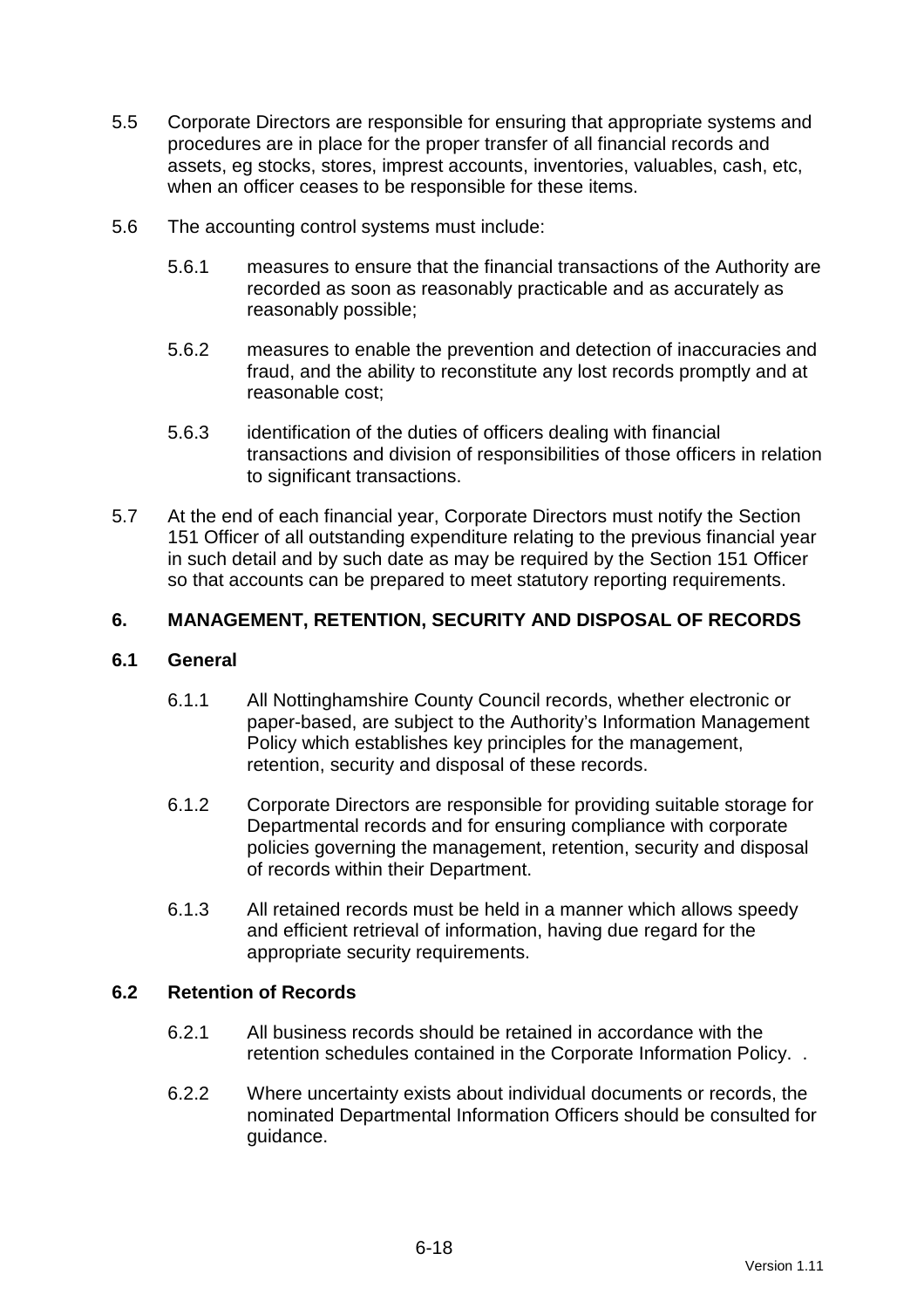# **6.3 Disposal of Records**

6.3.1 All records are subject to disposal policy standards which include the need to obtain prior authorisation and to maintain a record of the disposal. Officers seeking to dispose of business records must complete a records destruction form and follow the disposal guidance contained in the Information Management Policy.

### **6.4 Projects in receipt of European Grant Aid**

- 6.4.1 The European Commission has strict rules governing document retention periods and the format in which documents must be kept. All supporting documents for projects in receipt of European Grant Aid must be kept for the minimum retention period, and in the format, specified by the European Programme of which the project is part. Therefore, it is essential to check with the Managing Authority for the relevant Programme to confirm both the allowable format of documents to be retained and the retention period.
- 6.4.2 Before any original supporting documentation is destroyed, it is essential to confirm with the Managing Authority that the retention requirements have not been extended or changed.

### **7. ASSETS**

Assets include land and buildings, stocks and stores, cash, equipment and furniture, and electronic data.

### **7.1 Stocks and Stores**

- 7.1.1 Corporate Directors are responsible for ensuring that appropriate systems and procedures are in place for the safe custody and physical control of the stocks and stores in their Department. They must arrange for periodic stocktaking by an independent person to ensure that all items are checked at least once per annum or at such other frequency as the Section 151 Officer may agree. Test checks should be carried out from time to time.
- 7.1.2 Records relating to assets and the method and frequency of stores and inventory checks will be determined by the Section 151 Officer.
- 7.1.3 Departments should not hold excessive stocks and Corporate Directors must ensure that a periodic review of stock turnover and stock levels of all items is undertaken and that action is taken to dispose of excessive or obsolete stocks.
- 7.1.4 Corporate Directors must notify the Section 151 Officer each year of the value of stock held by their Department as at 31 March and must supply such other information relating to stocks and stores as may be required by the Section 151 Officer.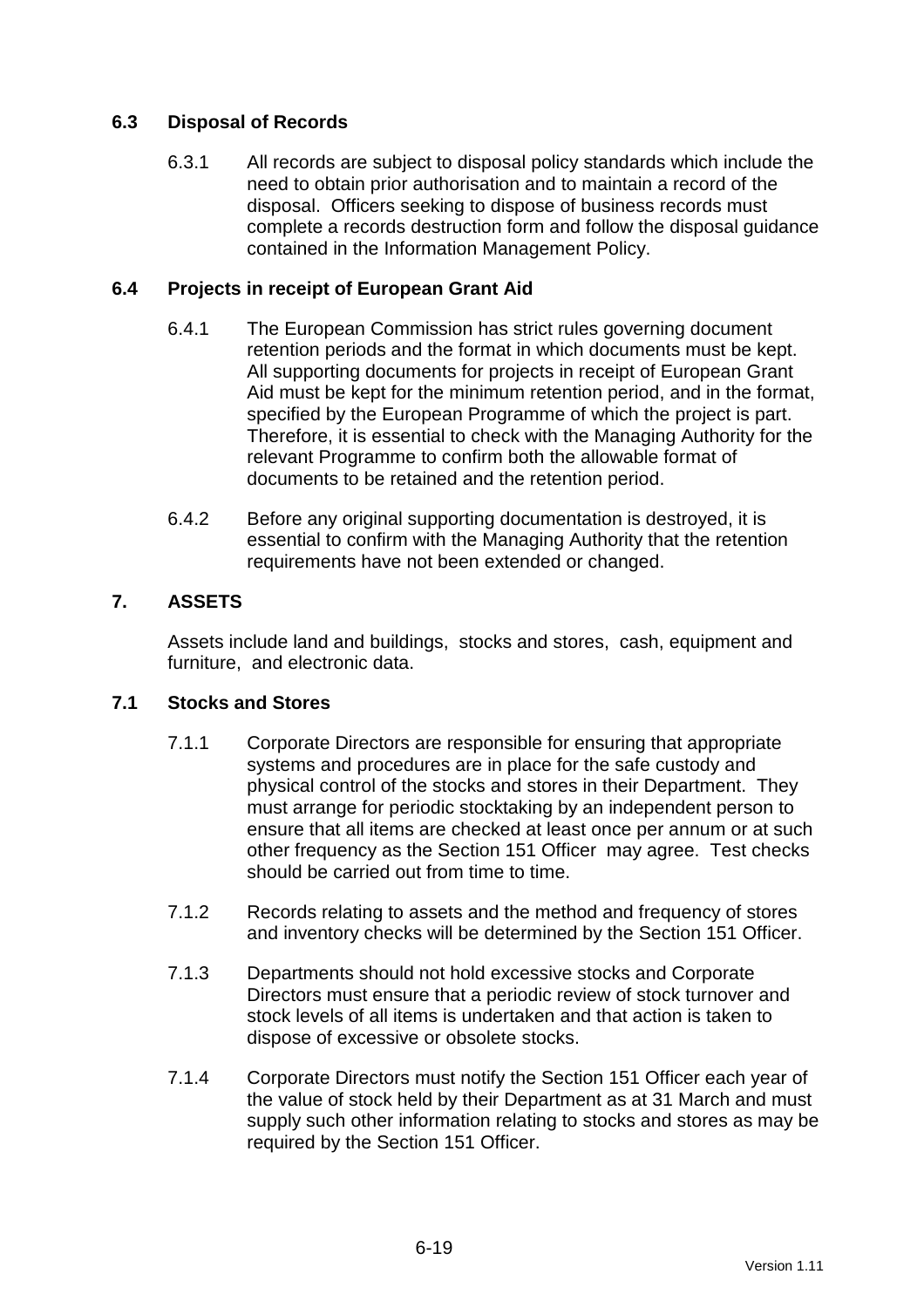- 7.1.5 Discrepancies revealed at a stock taking may be adjusted by the Corporate Director provided that it is under £1,000 in aggregate. Discrepancies over £1,000 must be reported to the Section 151 Officer who may authorise the necessary adjustment or refer any item to Internal Audit.
- 7.1.6 Surplus stocks, stores or materials must be disposed of in accordance with the procedures below:
	- 7.1.6.1 items estimated to realise **£500 or less** at the Corporate Directors' discretion;
	- 7.1.6.2 items estimated to realise **between £500 and £10,000** competitive quotations must be sought;
	- 7.1.6.3 items estimated to realise **more than £10,000** an appropriate number of tenders must be obtained (and retained) to demonstrate that best value has been obtained from the sale of the assets.

### **7.2 Cash, Equipment and Furniture**

- 7.2.1 Corporate Directors are responsible for maintaining appropriate security for all cash, furniture and equipment etc under their control.
- 7.2.2 Money held at premises must be placed in a cash box which must be kept locked and put in a secure place.
- 7.2.3 Safes must be kept locked and the key removed. Keys to safes, strong rooms and similar locked areas are to be stored securely at all times. The loss of such keys must be reported immediately. Master keys and spare safe keys should be stored securely at a separate location.
- 7.2.4 Where several officers use the same safe, each officer must use a separate lockable cash box for the monies they are responsible for.

### **7.3 Protection of Private Property**

- 7.3.1 Where an officer assumes responsibility for moveable property belonging to a private person, s/he must ensure that a formal itemised inventory is prepared promptly, and where possible, in the presence of two officers who must sign and date the inventory to certify its accuracy. The property must be held securely.
- 7.3.2 All valuables such as jewellery, watches and other small articles of a similar nature and documents of title must be kept in safe custody.
- 7.3.3 All reasonable steps must be taken to return the private property to its rightful owner. Where a significant cost has been incurred by the Council in providing safe custody, the cost should be recovered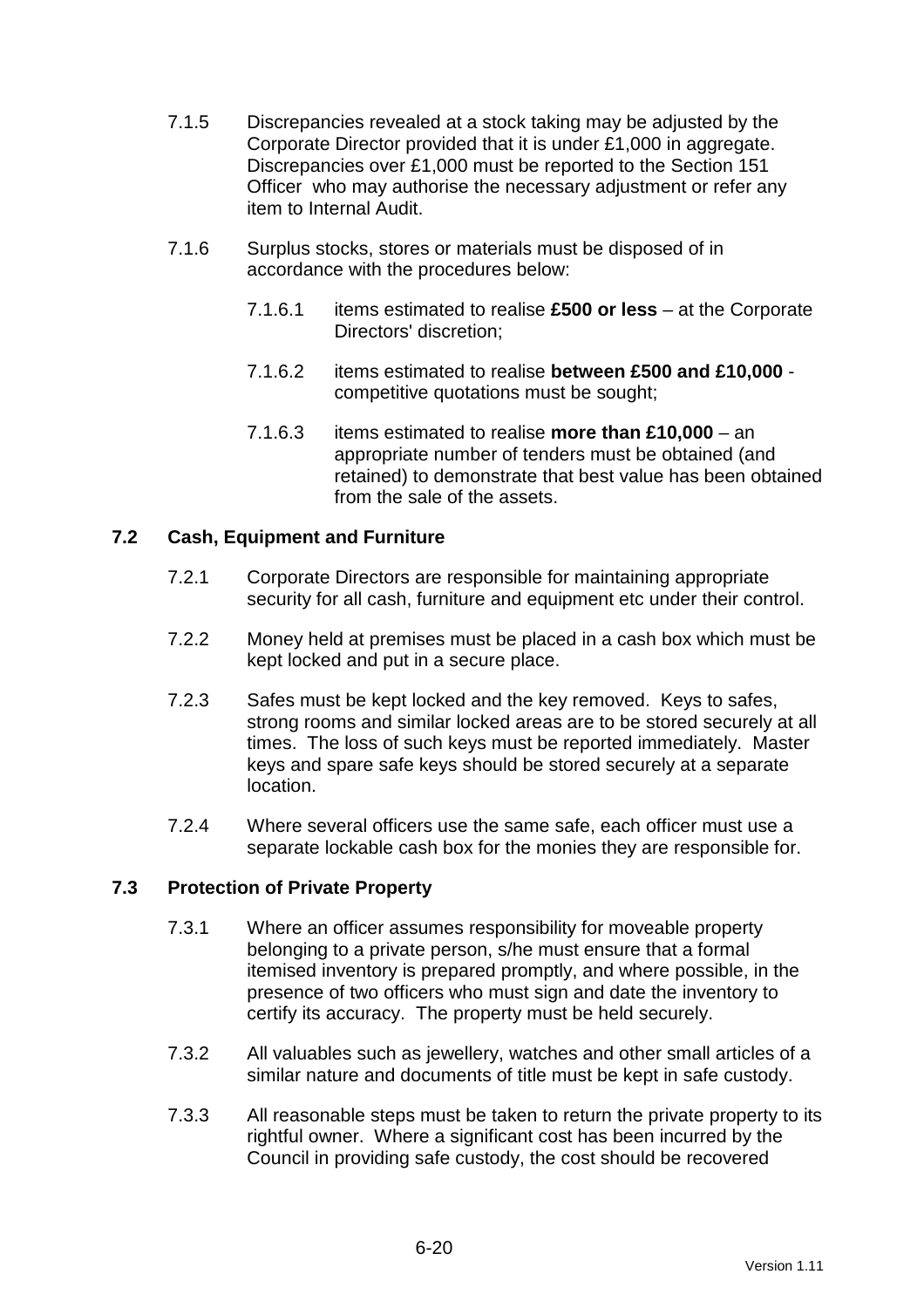before the property is returned and an official receipt provided for monies received.

#### **7.4 Disposal of Assets**

- 7.4.1 Where land or buildings are concerned, the Code of Procedures for the Disposal of Land and Buildings must be complied with.
- 7.4.2 Where ICT equipment is concerned, disposal must comply with the ICT disposal procedures.
- 7.4.3 Before disposing of an asset, officers should consult with the Section 151 Officer and must satisfy themselves that the asset has not been leased and cannot be economically re-used elsewhere in the Authority.
- 7.4.4 Surplus assets must be disposed of in accordance with the procedures below:
	- 7.4.4.1 items estimated to realise **less than £500** at the Corporate Directors' discretion;
	- 7.4.4.2 items estimated to realise **between £500 and £10,000** competitive quotations must be sought;
	- 7.4.4.3 items estimated to realise **more than £10,000** an appropriate number of tenders must be obtained (and retained) to demonstrate that best value has been obtained from the sale of the assets.
- 7.4.5 The Section 151 Officer will advise on the method of disposal to ensure that the most advantageous price is obtained. This will be subject to statutory requirements and any specific County Council policies.
- 7.4.6 Assets which have been sold may be released to the purchaser where payment has been made by cheque (covered by a valid guarantee card), debit card, credit card or by cash. Where payment is made by other means, the assets should not be released to the purchaser until the Section 151 Officer confirms that monies have been deposited in the Council's bank account.

#### **7.5 Inventories**

- 7.5.1 Inventories of the Council's property must be prepared and kept upto-date by each Corporate Director.
- 7.5.2 Inventories must be in a form agreed by the Section 151 Officer and the Corporate Director must arrange for the inventory to be checked with the physical assets at least annually and whenever an officer ceases to be the responsible officer.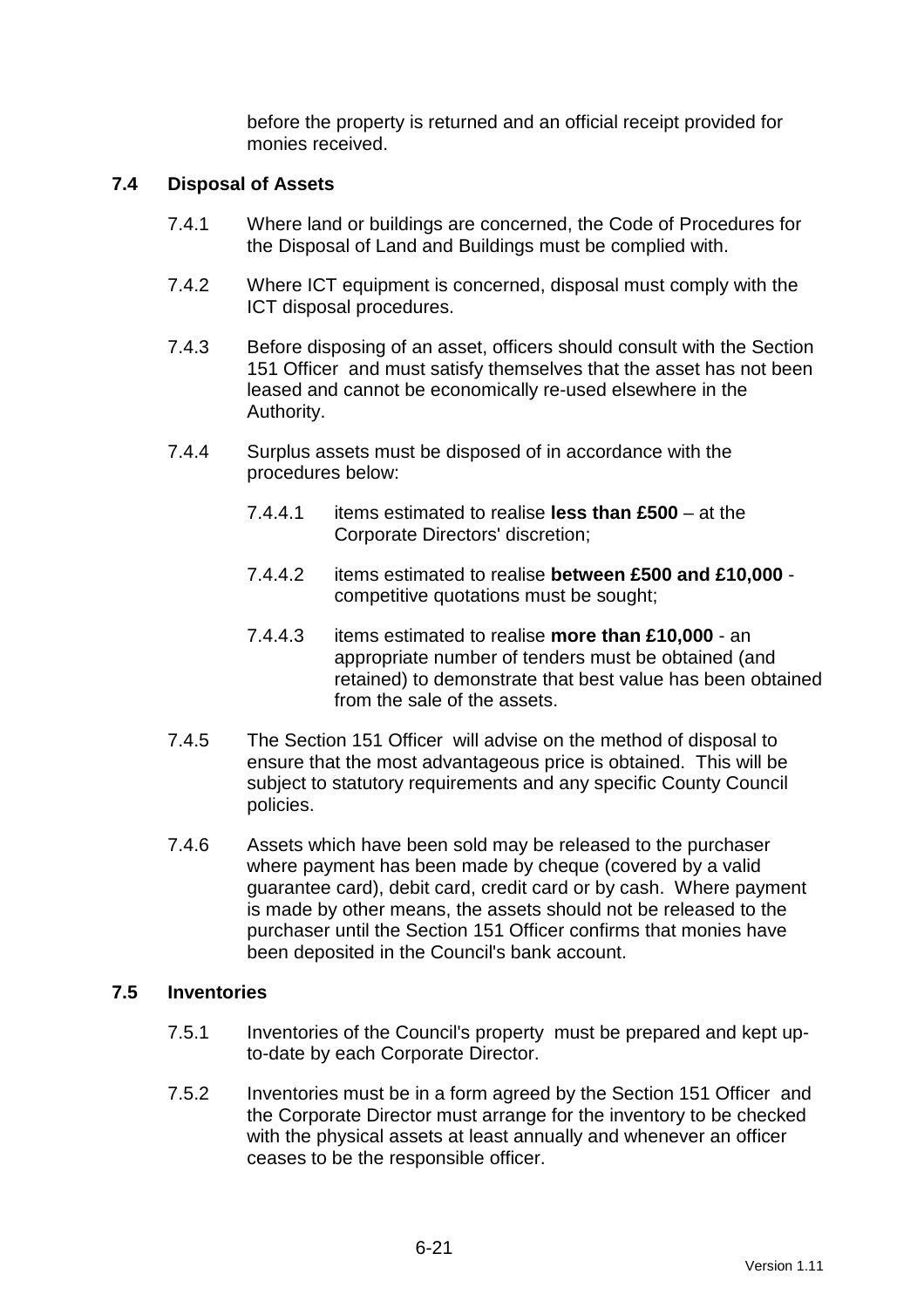- 7.5.3 An annual list of inventory items to be written-off must be submitted to the Corporate Director who may authorise the write-off of those items that have come to the end of their useful life due to fair wear and tear.
- 7.5.4 All other items for write-off must be reported by the Corporate Director to the Section 151 Officer who may authorise the write-off, inform Internal Audit and/or refer any item s/he considers appropriate to Finance and Property Committee.
- 7.5.5 The Council's property must not be removed from its usual location or used for unofficial purposes except with the express permission of the line manager.

### **8. SALARIES, WAGES AND PENSIONS**

- 8.1 The payment of salaries, wages, pensions or other emoluments will be made only by the Service Director, Human Resources and Customer Service. Each Corporate Director must notify the Service Director, Human Resources and Customer Service as soon as possible, and in the form prescribed, of all matters affecting an officer's pay. In particular this includes:
	- 8.1.1 all appointments, resignations, dismissals, suspensions, secondments and transfers;
	- 8.1.2 absences for sickness or other reason, apart from approved leave;
	- 8.1.3 changes in remuneration, other than normal increments and pay awards and agreements of general application;
	- 8.1.4 information necessary to maintain records of service for pension purposes, and other statutory requirements such as income tax and national insurance.
- 8.2 Appointments of all employees must be made in accordance with appropriate conditions of service and any approved establishments or employment procedure rules and staffing standing orders.
- 8.3 All time records or other pay input documents must be in a form prescribed or approved by the Service Director, Human Resources and Customer Service . Corporate Directors must formally nominate the officers authorised to approve pay input documents and maintain a list for reference. Officers authorised to approve pay input documents must comply with the relevant Employment Procedure Rules as set out in the Constitution.
- 8.4 Overtime claims must be submitted promptly. Where these claims are over three months in arrears they will only be paid with the approval of the Service Director, Human Resources and Customer Service.
- 8.5 No person should be paid by the Council unless they have a valid contract of service with the Council.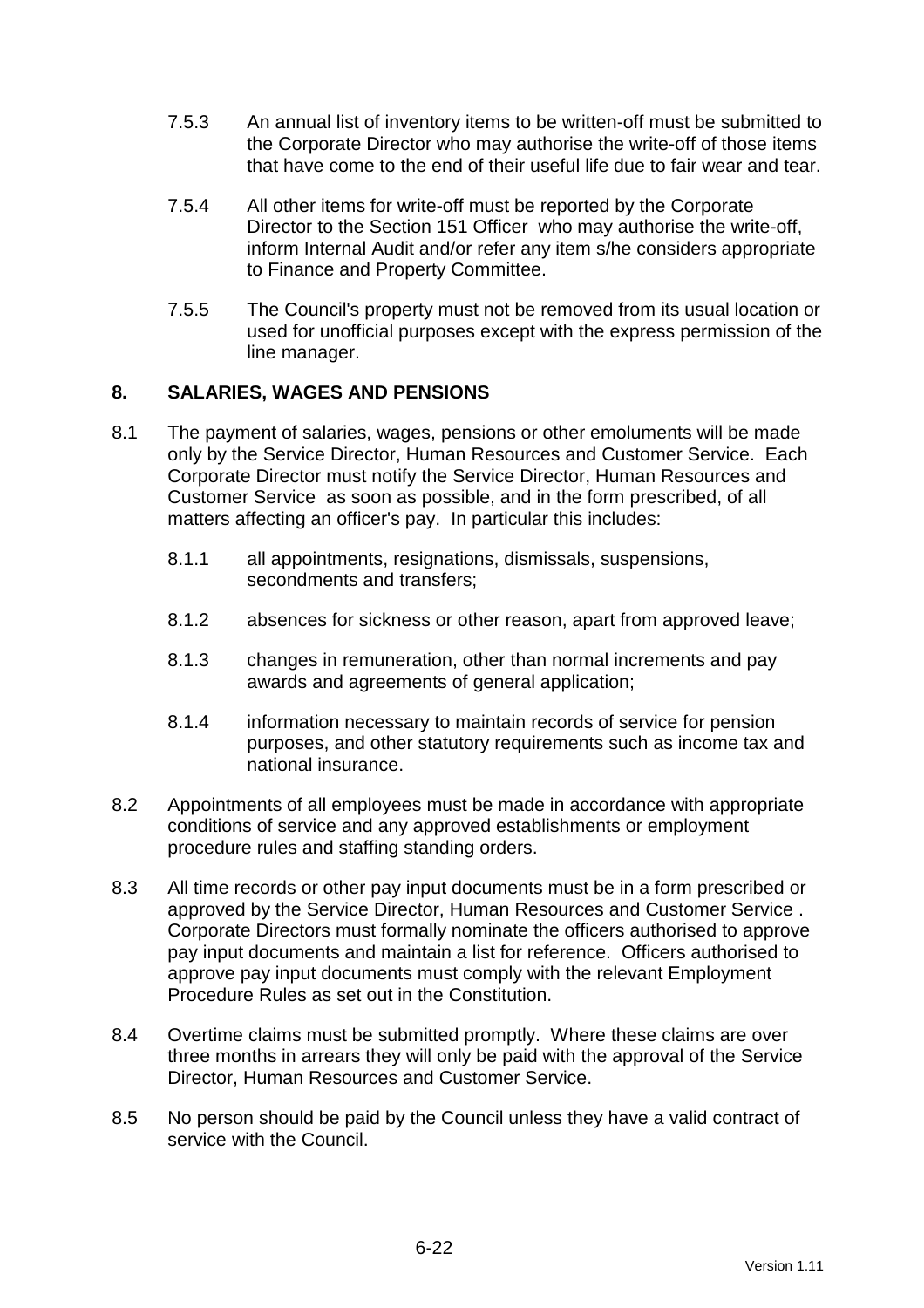8.6 For income tax purposes, temporary staff who are paid directly by the Council, whether describing themselves as self-employed or not, shall be treated as employees unless they provide acceptable documentary evidence from HM Revenue and Customs that they may be paid without deduction of income tax and national insurance.

### **9. PROCUREMENT OF GOODS, SERVICES AND WORKS**

#### **9.1 General**

- 9.1.1 All procurement undertaken by the Authority, of whatever value, is subject to EU rules. For the avoidance of doubt, where there is any conflict between UK and EU legislation and these regulations, UK and EU law shall prevail.
- 9.1.2 These procurement regulations are intended to ensure the following objectives are met:
	- 9.1.2.1 **Probity and Openness:** Honesty, integrity and openness in all dealings and the avoidance of corruption;
	- 9.1.2.2 **Best Value:** The optimum outcome for the Authority and the residents of Nottinghamshire;
	- 9.1.2.3 **Equal Treatment of Suppliers:** Fair and equitable treatment for all potential suppliers;
	- 9.1.2.4 **Officer Protection:** Avoidance of situations which may lead to accusations of officer impropriety.
- 9.1.3 To achieve this, the Authority has developed a Corporate Procurement Strategy and these regulations are designed to support this strategy.
- 9.1.4 The procurement of goods, services and works, including the employment of consultants and specialist advisors, must comply with these regulations and the guidance provided in the Contracts Manual. The guiding principle of this Code is that Corporate Directors must, in all cases, comply with the principles of the best value legislation using a combination of tendering, partnering and other innovative procurement methods. All procurement, contracts and related matters must comply with any legislation.
- 9.1.5 Councillors and officers who have a personal or prejudicial interest in a contract, or other procurement decision, which they could influence, must ensure they comply, as appropriate, with the Code of Conduct for Councillors and Co-opted Members or Code of Conduct for Officers and shall not be supplied with or given access to any tender documents, contracts or other relevant related information without the authority of the Group Manager for Legal and Democratic Services.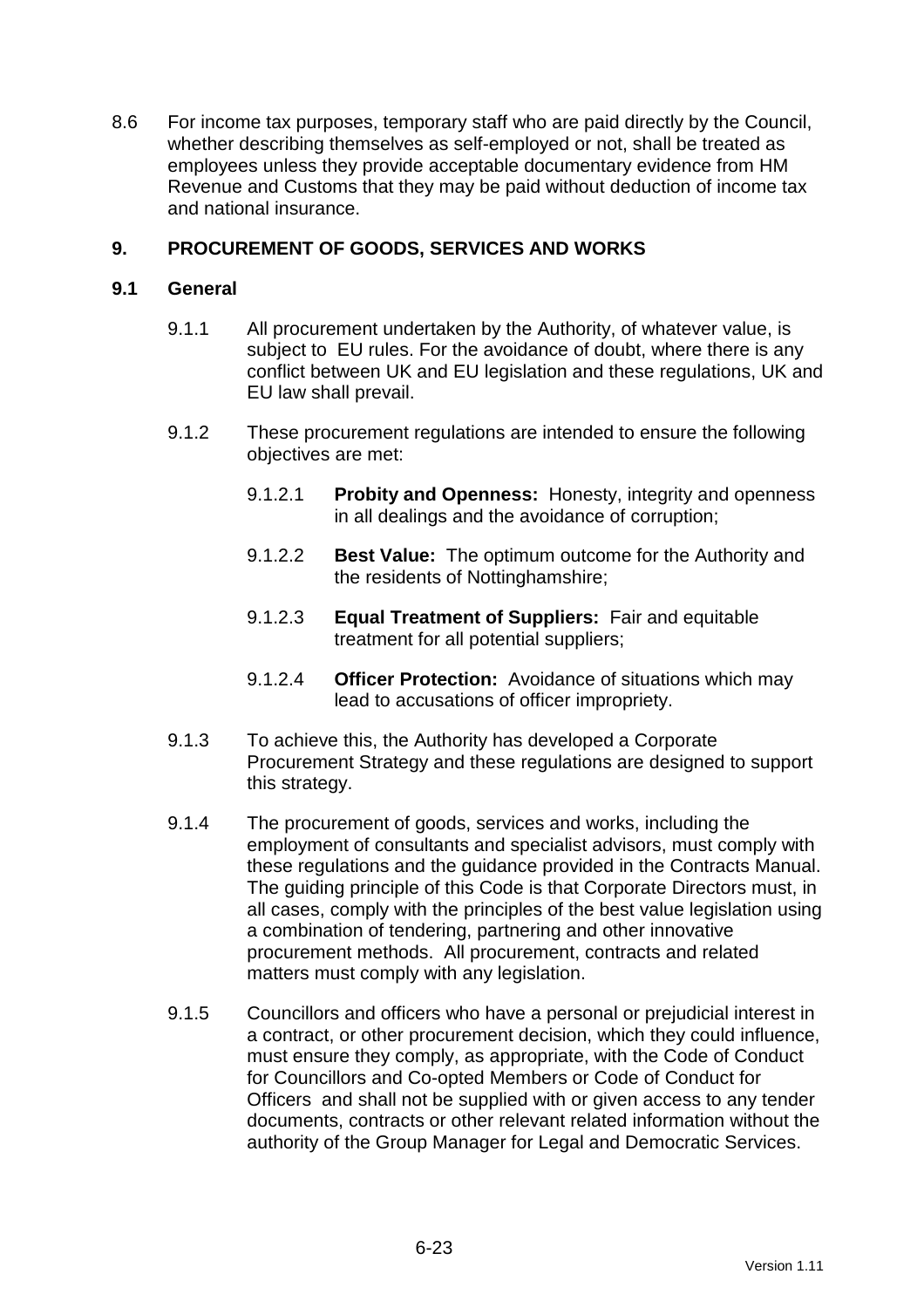### **9.2 Partnerships and Procurement**

- 9.2.1 Working in partnership with external organisations is widespread across the Authority. All partnership agreements should be subject to appropriate contractual arrangements which have been approved by the Group Manager for Legal and Democratic Services.
- 9.2.2 Partnerships are established for varying reasons and can take many different forms. It is important to ensure that the reasons for entering into a partnership are clear and remain under review. Appropriate accounting and audit arrangements must be put in place and the Authority's policy guidance on partnerships and work for outside bodies should be followed.
- 9.2.3 Partners must formally acknowledge and accept their respective roles and responsibilities within the partnership before the project commences, having assessed the risks and resources required to deliver the project.
- 9.2.4 The Council may procure goods, services and works through collaborative procurement exercises or joint commissioning in partnership with other public sector organisations. Where such joint procurement takes place the guidance in this section must be followed. In addition, the authorities involved in the exercise must decide which of them is to act as the lead authority for the purposes of the particular service, supplies or works being commissioned and the procurement procedures of the lead authority must be followed in the joint tendering exercise.
- 9.2.5 Where the County Council acts as lead authority it must carefully assess the risks involved, ensure that it does not take on liabilities of other public bodies by acting as lead and must follow any procedural safeguards as advised by Legal and Democratic Services to protect the Council's position.
- 9.2.6 Goods, services and works must be procured through corporate procurement arrangements wherever they exist. Corporate Directors must contact the Corporate Procurement Unit (CPU) to enquire whether such arrangements exist before commencing a new procurement exercise. When these arrangements are used, there is no requirement for Corporate Directors to obtain further tenders or quotations.
- 9.2.7 Where a Council department provides goods, services or works of a particular kind, and can demonstrate that it provides value for money, that department must be given the opportunity to provide the required goods, services or works. If the goods, services or works are obtained from in-house sources, there is no requirement to obtain quotations and tenders. Where external suppliers have been used to obtain goods, services or works that are available from in-house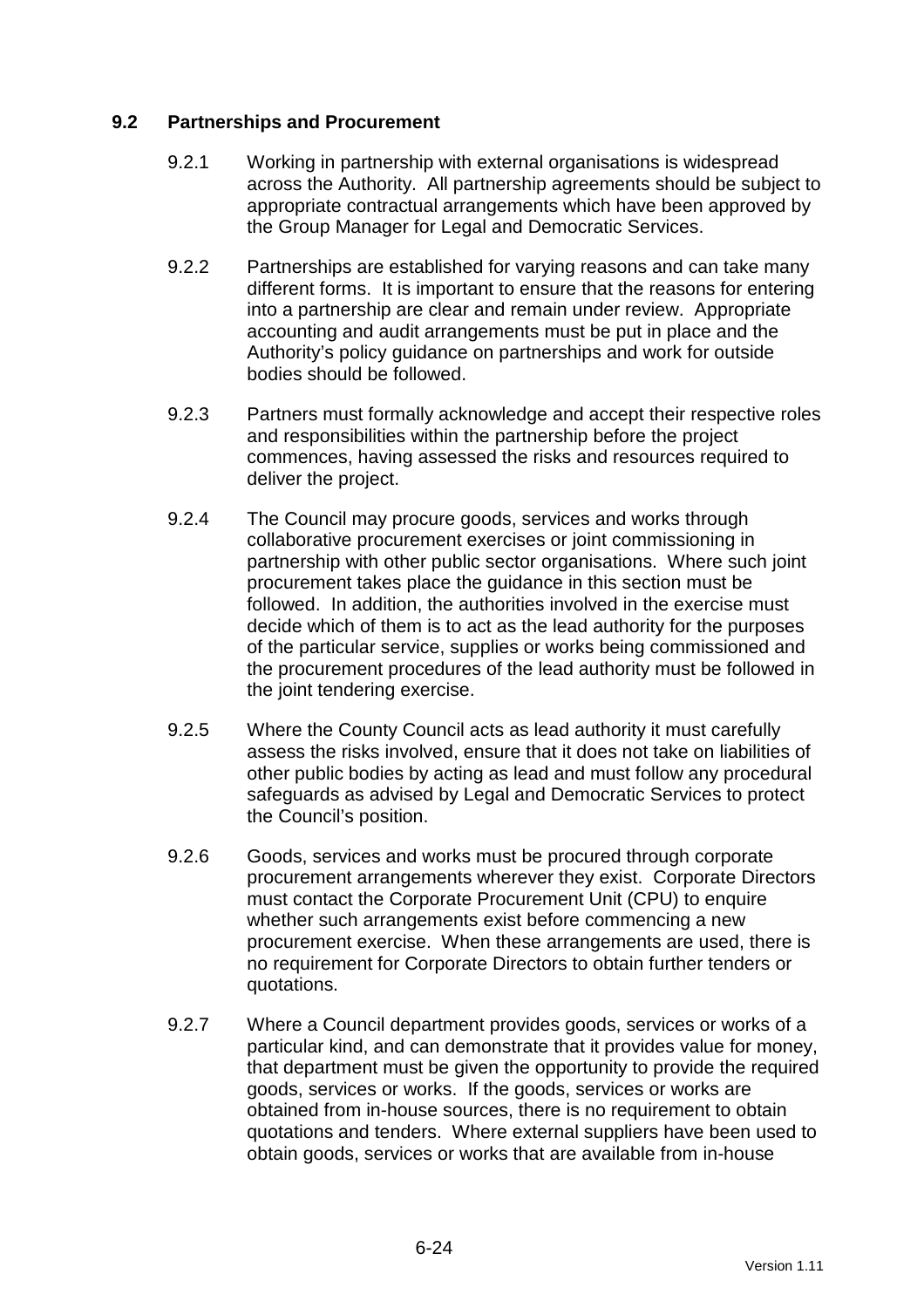providers, the reasons for not using the in-house provider should be retained on file.

9.2.8 Where in-house provision for goods, services or works exists, the decision of whether or not to expose this provision to alternative procurement arrangements, in accordance with the Authority's Procurement Strategy, should be reviewed periodically.

### **9.3 Use of External Suppliers**

- 9.3.1 The Council's Corporate Procurement Unit (CPU) shall be notified in advance of all procurement exercises with an estimated value greater than £10,000 and shall advise on areas for procurement efficiency to be achieved through central procurement arrangements, including framework agreements, partnerships and collaborative procurement. Contracts may be procured using arrangements put in place by Central Purchasing Bodies (such as the Government Procurement Service or the Pro5 Organisations) provided that certain safeguards are followed to minimise the risk to the Council. Guidance can be found in the Contracts Manual.
- 9.3.2 Where goods, services or works are NOT obtained through an existing, approved framework agreement, partnership or in-house provider, the procedure to be followed is dependent on whether the requirement is for 'Supplies and Services' or 'Works' and the estimated total value of the purchase over the full duration of the order or contract.
- 9.3.3 The current thresholds and a link to the procurement rules are set out in the table below, however, valuation of contracts is not always straightforward. The legislation requires the aggregation of contracts having similar characteristics within a particular period. This applies to all Council contracts of that type which exceed the threshold even if the total amount purchased is through lots of small contracts. (NB It is the Council's total purchases that count and not just each Department's total purchases.) Large contracts must not be split up to avoid applying the rules. Further guidance on these rules is available in the Contracts Manual.
- 9.3.4 Where any procurement exercise is undertaken which is backed by or involves the expenditure of European Regional Development Funds (ERDF) or other external funding then it must comply with the procurement requirements attached to that funding from time to time.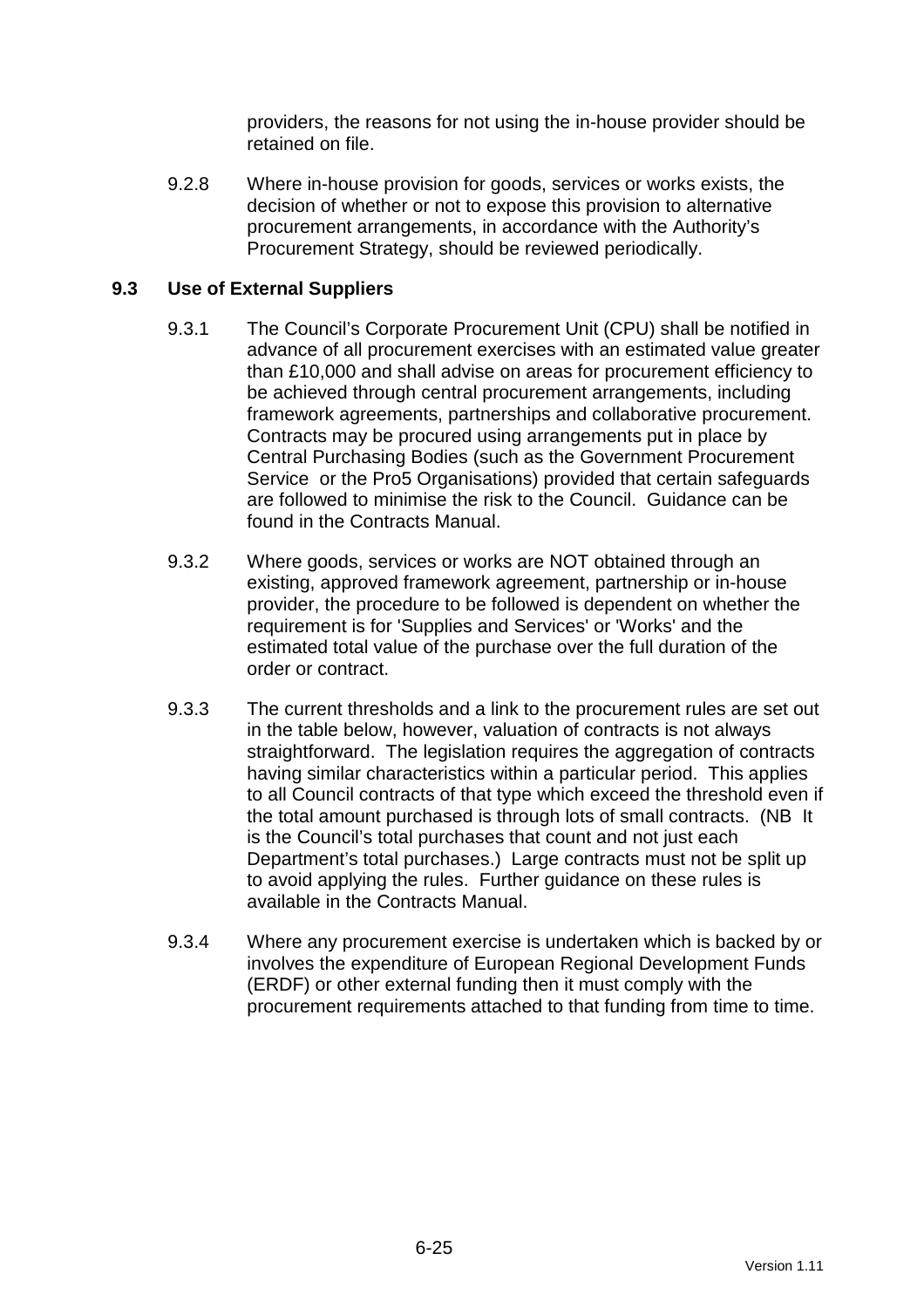#### A. CONTRACTS FOR SUPPLIES AND SERVICES **Estimated Total Contract Value Minimum Requirements** Up to £1,000  $\vert$  Quotations to be sought if deemed appropriate by the Corporate Director or his/her nominee. Details of the suppliers approached and prices quoted to be kept on file. £1,001 to £10,000 Quotations must be obtained from more than one supplier. Details of the suppliers approached and prices quoted to be kept on file. £10,001 to £25,000 Three written competitive quotations must be obtained. Details of all quotations sought and received to be kept on file. £25,001 to £50,000 Three tenders must be invited. Details of tenders sought and received to be kept on file. £50,001 to EU threshold\* for Supplies and Services (£173,934 as at January 2012) Five tenders must be invited. Details of all tenders sought and received to be kept on file. Above EU threshold\* for Supplies and **Services** EU procurement rules must be complied with. Details of all tenders sought and received to be kept on file. B. CONTRACTS FOR WORKS **Estimated Total Contract Value | Minimum Requirements** Up to £10,000 Prices must be obtained from more than one supplier. Details of the suppliers approached and prices quoted to be kept on file. £10,001 to £25,000 Three written competitive quotations must be obtained. Details of all quotations sought and received to be kept on file. £25,001 to £250,000 Three tenders must be invited. Details of all tenders sought and received to be kept on file. £250,001 to EU threshold\* for Works (£ 4,348,350 as at January 2012) Five tenders must be invited. Details of all tenders sought and received to be kept on file. Above EU threshold\* for Works **EU** procurement rules must be complied with. Details of all tenders sought and received to be kept on file.

\*NB The value of EU thresholds is published by OGC at www.ogc.gov.uk

For EU procurement thresholds, the County Council is categorised as 'Other public sector contracting authorities'.

Further guidance can be found in the Contracts Manual.

- 9.3.5 Except in cases of emergency, no work shall be carried out or goods, materials or services ordered or consultant appointed unless there is adequate budget available.
- 9.3.6 For goods, services or works valued up to £50,000 an official order should be raised before they are ordered.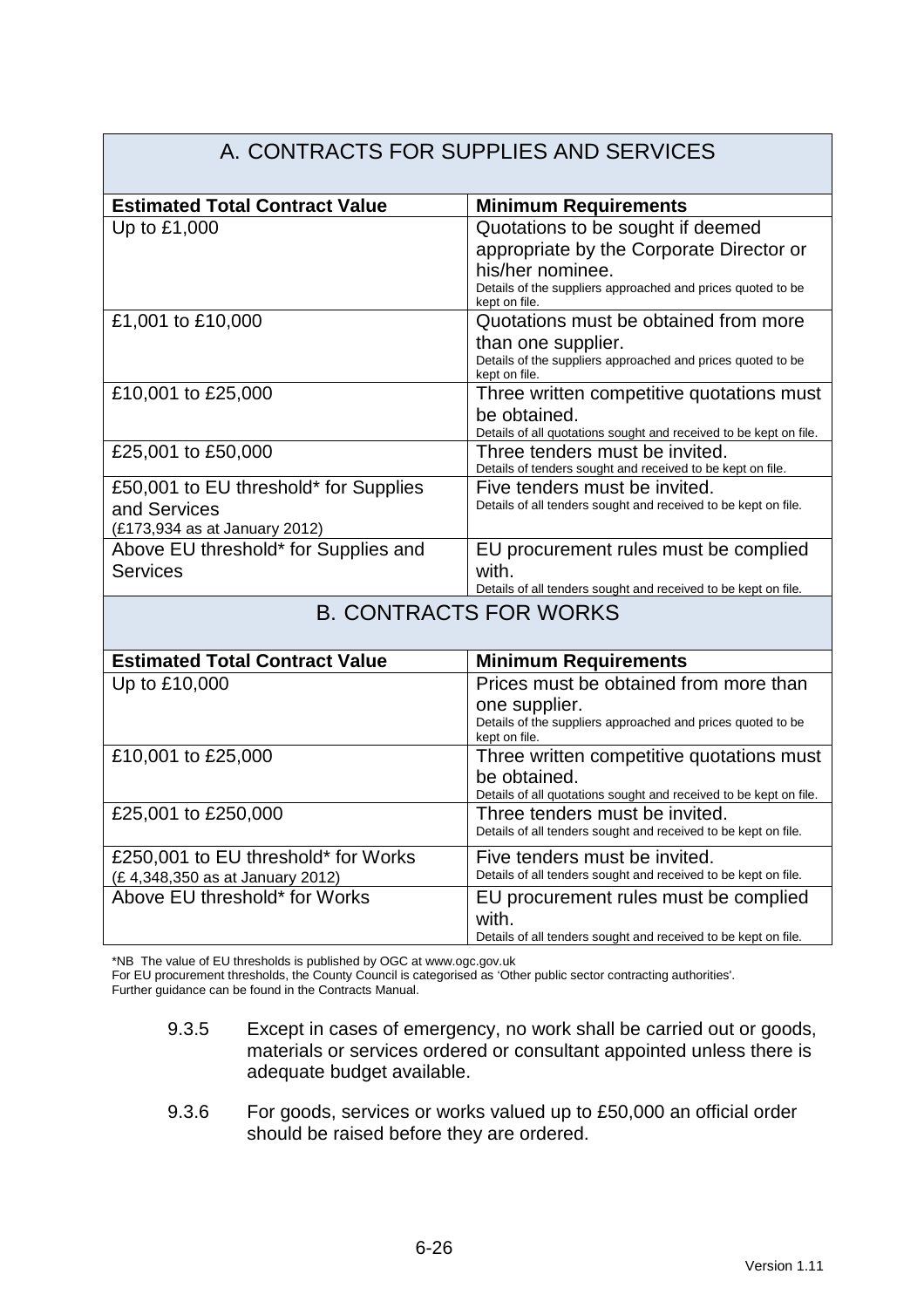- 9.3.7 For goods, services or materials where the total value is over £50,000, no work may be commenced on site or goods ordered, until a formal contract (and a completed bond if appropriate) approved by Legal and Democratic Services, has been duly executed by the contractor and returned to the Council.
- 9.3.8 No work shall be carried out, or goods, materials or services ordered until the relevant client Corporate Director, where appropriate, has been consulted. Where the procurement is delegated or subcontracted to an appropriate technical officer, the responsibility for complying with these procedures is assumed by that officer. All contracts must conform with any directions issued by the Group Manager for Legal and Democratic Services.
- 9.3.9 Where regular use of external contractors is envisaged, suitable framework or partnership arrangements should be established, using appropriate tendering procedures, to minimise the need to obtain quotations or tenders. The use of contractors must be in accordance with the terms of the framework agreement.
- 9.3.10 Where ICT equipment, software and services are to be purchased, separate rules must be complied with.
- 9.3.11 Where it is decided that a pilot scheme is required to test a particular product, services or works (eg due to the existence of a new funding stream or new technological developments that are best assessed through a pilot exercise) then the pilot scheme should be established in accordance with the rules on tendering.
- 9.3.12 If the specification for any tender is developed by or in conjunction with any consultant or supplier, then that consultant or supplier shall be excluded from a future tendering exercise for those services, supplies or works. It is important that no supplier has an unfair advantage over others by having an opportunity to develop the specification for the tender for which it will later be bidding. This does not prohibit the Council from openly consulting with industry to develop its specification and does not prohibit the Competitive Dialogue procedure permitted under the EU procurement rules.

### **9.4 Use of Electronic Procurement Systems**

9.4.1 The use of 'e-procurement' methods, such as 'e-auctions' or 'e-tendering' and dynamic purchasing systems to obtain prices is permissible provided regulation 21 of the Public Contracts Regulations 2006 AND the Authority's procedures for e-procurement are complied with. The Authority's procedures shall be determined jointly by Legal and Democratic Services and Internal Audit.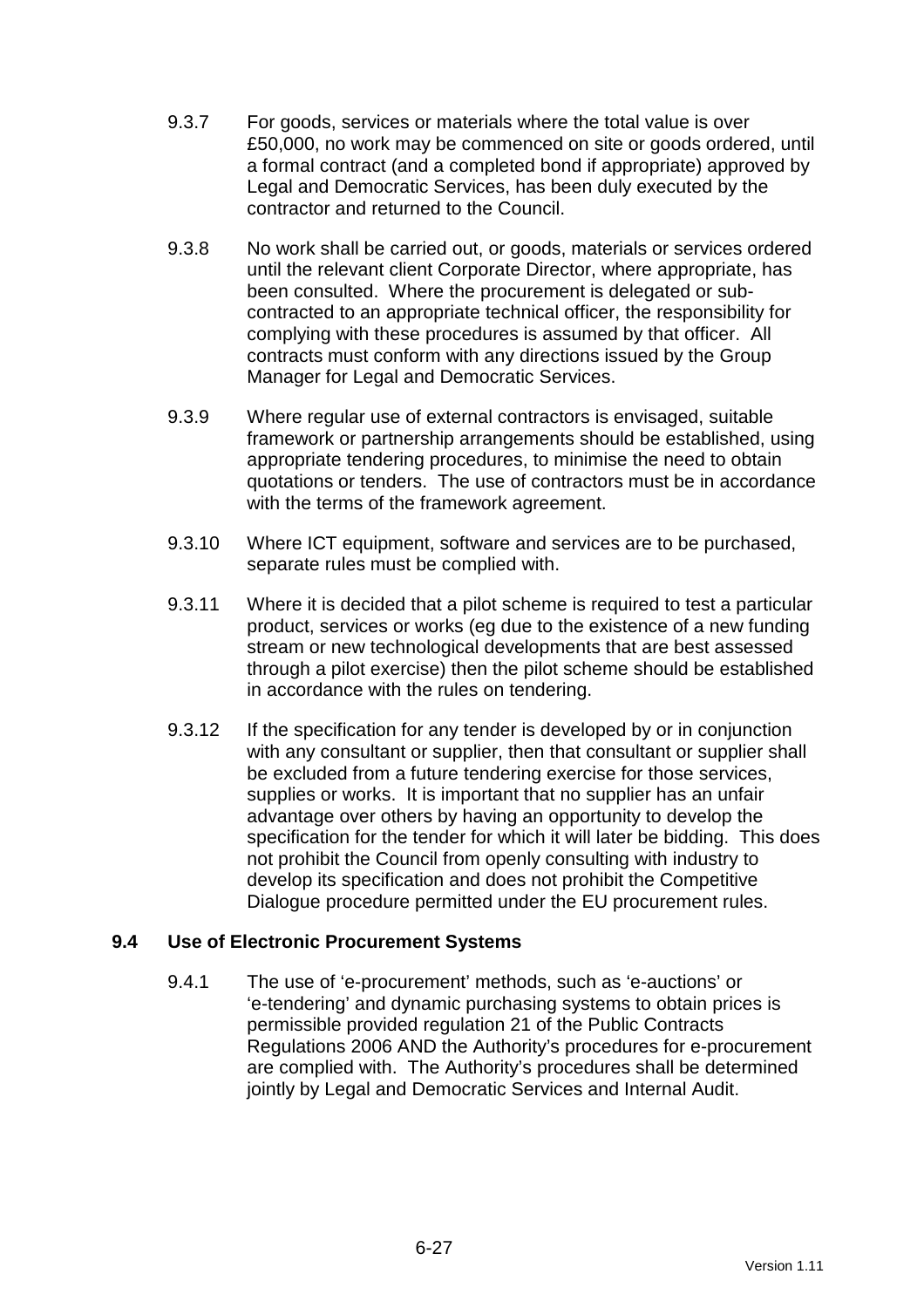## **9.5 Selection of Tenderers**

9.5.1 Contractors should be selected in accordance with the guidance provided in the Authority's Contracts Manual.

### **6. Allowed Exceptions**

- 9.5.1.1 There are a number of circumstances where obtaining quotations and tenders for amounts less than the EU threshold may not be possible or necessary. Subject to the EU rules and proper approval , tenders and quotations need not be sought if:
	- 9.5.1.1.1 the work to be executed or the goods or materials to be supplied constitute the first valid extension of an existing contract, which has been procured through a best value exercise, provided that such an extension has received the necessary budget approval and does not exceed the value of the original contract or the next value threshold . Contracts must not be extended where the total value will exceed the EU threshold. ;
	- 9.5.1.1.2 the Council is buying from a contract entered into following a proper tendering exercise by a consortium, collaboration, or similar central procurement body, of which the Council is a member and which the Council is authorised to buy from or through. Guidance on the use of Central Procurement Bodies is available in the Contracts Manual;
	- 9.5.1.1.3 the work to be executed or the goods or materials to be supplied consist of repairs to, or parts for, existing proprietary machinery, where such repairs or parts are specific to that machinery OR upgrades to existing software packages. For upgrades to software, the Service Director, ICT should also be consulted;
	- 9.5.1.1.4 works, supplies or services are urgently needed for the immediate protection of life or property, or to maintain the immediate functioning of a public service for which the Council is responsible. In such cases the contract must only last as long as is reasonably necessary to deal with the specific emergency;
	- 9.5.1.1.5 the Corporate Director decides that special circumstances make it appropriate and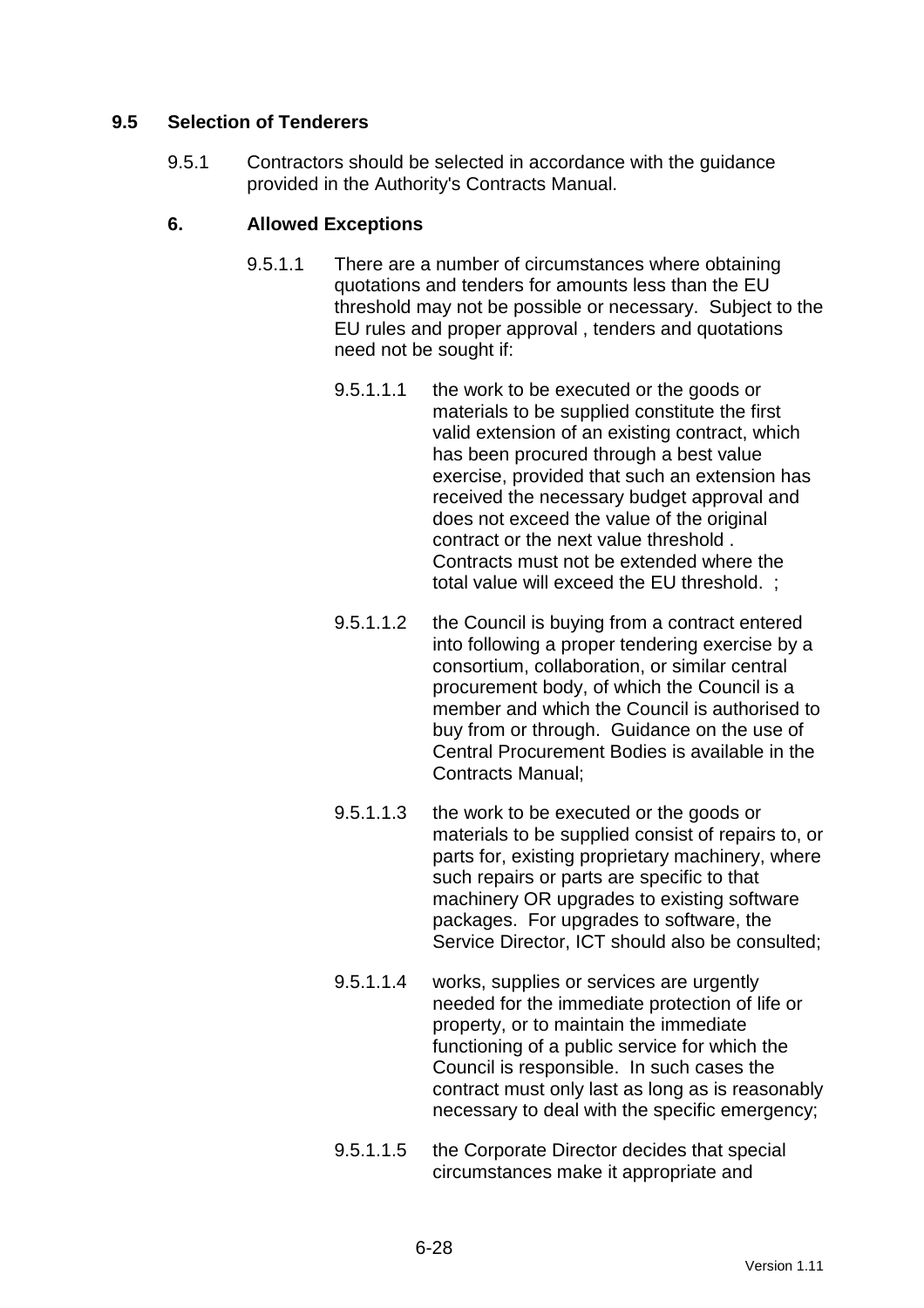beneficial to negotiate with a single firm or that a single tender be invited. This will include occasions when it can be established that there is only a single source available or where the Corporate Director or his/her designate can demonstrate that best value for the Authority can be better achieved by not tendering.

- 9.5.2 Prior approval from the Section 151 Officer must be obtained for all exceptions.
- 9.5.3 Where special circumstances lead to negotiation with a single firm and the expected expenditure is over £25,000, prior approval must be also obtained from the Section 151 Officer AND the Group Manager for Legal and Democratic Services. In all cases formal approval must be sought using the approved waiver request procedure.
- 9.5.4 Corporate Directors must ensure that, for all the above exceptions, there is documented justification for the waiver request and a copy of the formal approval in the relevant project file.

### **9.6 Tender Preparation**

- 9.6.1 Tenders may be invited for submission by any means jointly approved by the Section 151 Officer and the Group Manager for Legal and Democratic Services eg by physical means such as post, courier or hand delivery) OR by electronic means such as approved e-tendering. The invitation to tender (ITT) must clearly specify the means of submission to be used for each tender and any associated rules pertaining to the submission.
- 9.6.2 All invitations to tender must specify that the Council is not bound to accept the lowest or any quotation or tender.
- 9.6.3 Where prior advertisement has not specified the award criteria, the invitation to tender must state the award criteria in objective terms together with the weighting for each of the chosen criteria. (This does not apply to the sale of property.) Further guidance on evaluation and award criteria is available in the Contracts Manual.
- 9.6.4 Subject to the EU Procurement Rules, the invitation to tender should normally include the County Council's contract terms. All invitation documents for contracts above the EU threshold must contain information for tenderers about the way the standstill period will be applied – see Contracts Manual.
- 9.6.5 All invitations to tender must include such other information or instructions as the Section 151 Officer or Group Manager for Legal and Democratic Services may require.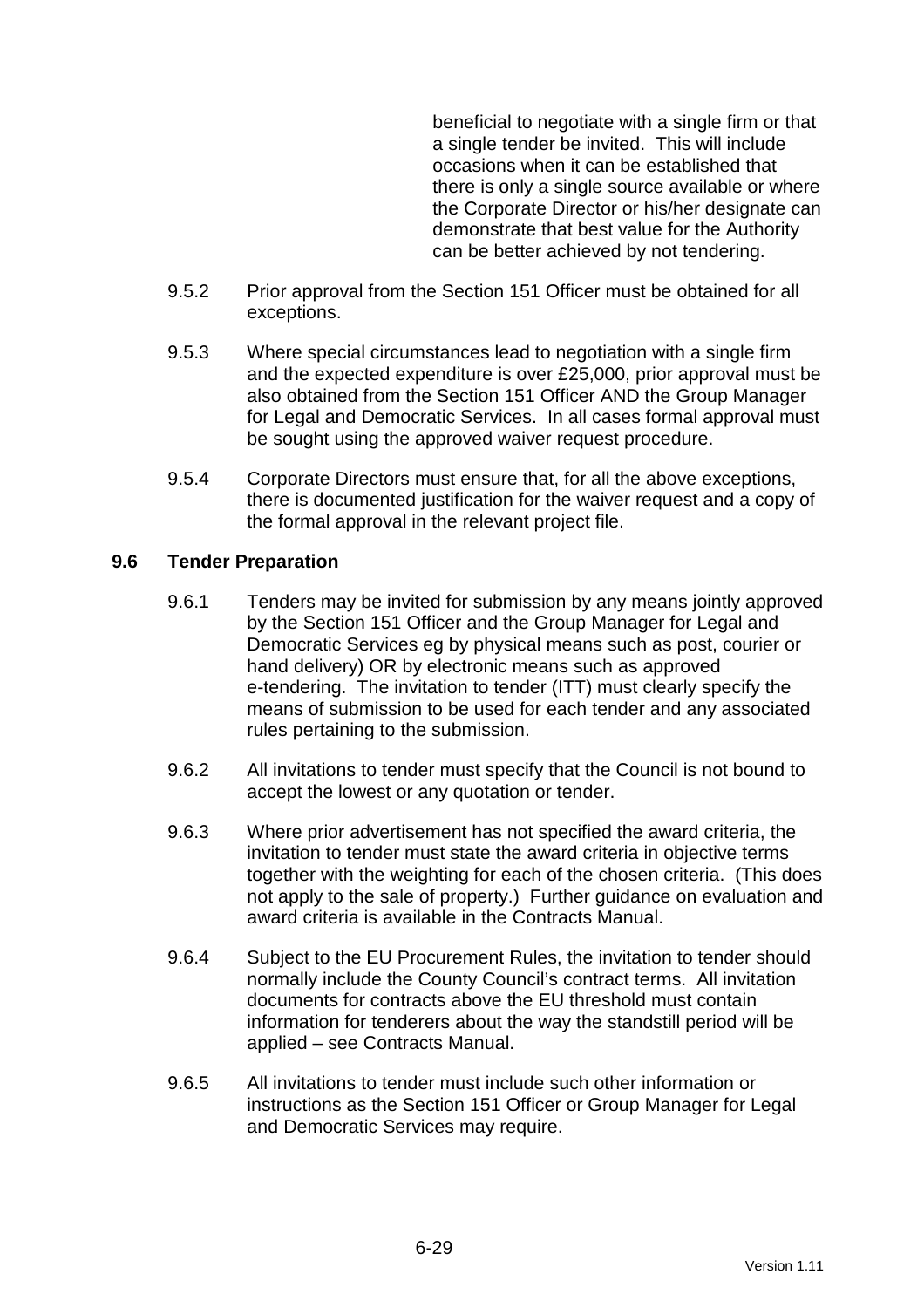- 9.6.6 All instructions to tenderers must include specific instructions on the application of the Freedom of Information Act 2000 and the Human Rights Act 1998. Further guidance on these matters is available in the Contracts Manual.
- 9.6.7 Pre-Tender enquiries may be carried out prior to the issue of an invitation to tender. The purpose is to ensure that an effective Invitation to Tender is prepared, for example, where the technical specification is so complex that it cannot be drawn up without information from prospective contractors. All potential contractors must be treated equally within this process.
- 9.6.8 If post-tender negotiations are anticipated, the tender documents must state that these may take place.
- 9.6.9 The invitation to tender should specify that, where examination of tenders reveals errors which would affect the tender figure in an otherwise successful tender, the tenderer must be notified of such errors and given the opportunity to clarify and confirm or withdraw their tender.
- 9.6.10 Tenders may be evaluated on the basis of price, or a mixture of price and quality criteria. The basis on which the tender will be evaluated must be determined before tenders are invited and included as part of the invitation to tender information.
- 9.6.11 Prospective tenderers must be informed that no work may start on site or goods or materials ordered until either:
	- 9.6.11.1 an official order has been issued; or
	- 9.6.11.2 a formal contract and a completed bond, has been duly executed by the contractor and returned to the Council.
- 9.6.12 If a performance bond is required, the nature and amount of the security to be given should be specified in the conditions of tender.
- 9.6.13 All tenders for the execution of works or the supply of goods or materials must be based on a clearly defined specification or bill of quantities.
- 9.6.14 All tenders shall require that, as a minimum, goods and materials used in their execution must be in accordance with relevant specifications issued by the British Standards Institute, or by the European Union, or its equivalent.
- 9.6.15 Tenders for capital works should include evaluation of the full lifecycle costs applicable to the works. This may also apply to other purchases such as ICT hardware and software where the cost of consumables or annual licences and support contracts can significantly increase costs over time.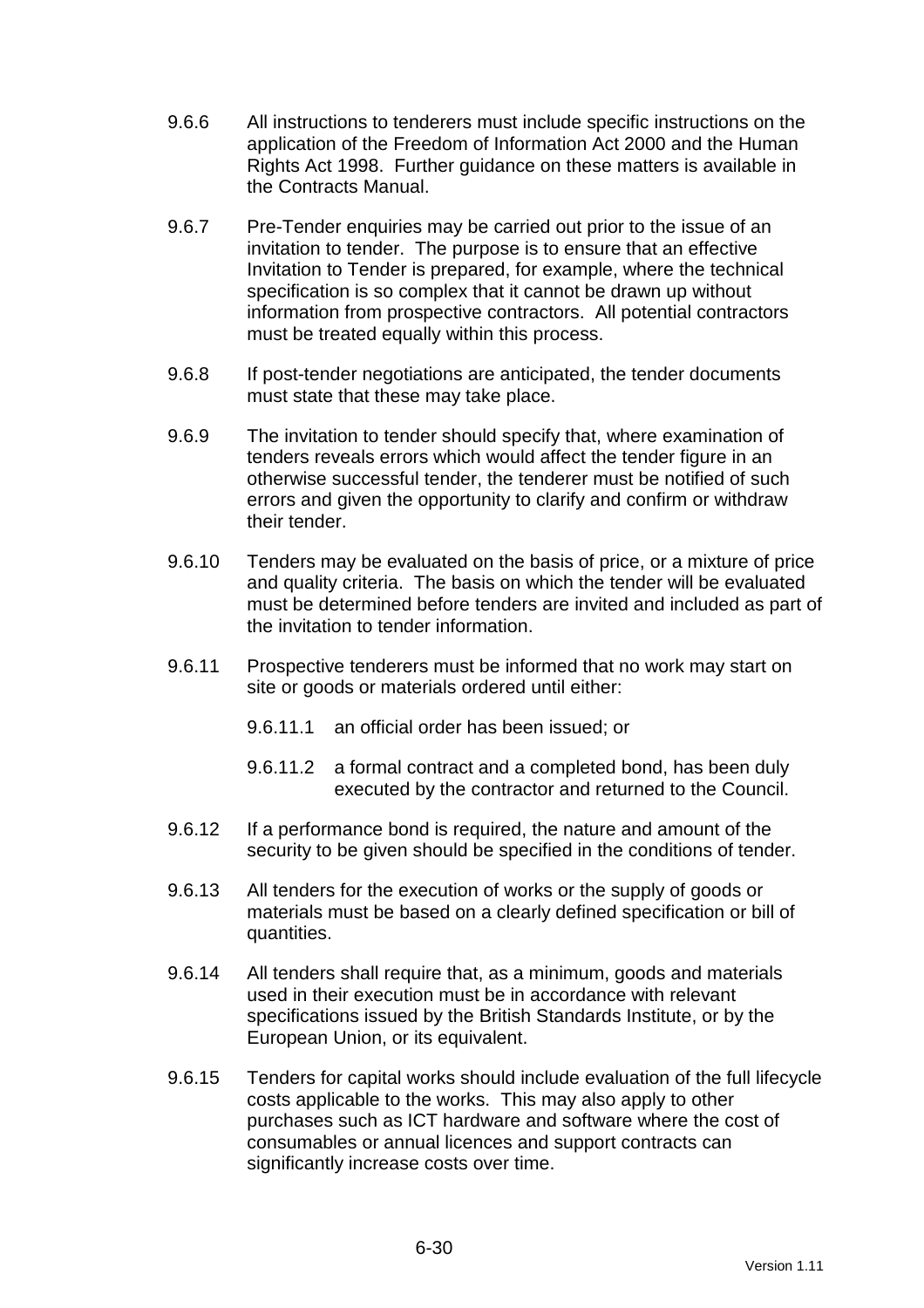### **9.7 Receipt and Opening of Tenders**

- 9.7.1 Every invitation to tender must state that a tender will only be considered if it is submitted in accordance with the instructions provided, and received by the date and time specified in the invitation to tender. The invitation to tender must also state that tenders which do not comply fully may be rejected.
- 9.7.2 Tenders submitted electronically must comply with, and be processed in accordance with the Authority's approved electronic tendering procedures.
- 9.7.3 Tenders submitted by physical means (eg by post or courier) must arrive in a sealed, plain envelope or package with the word "Tender" and the title of the contract clearly written on each envelope or package.
- 9.7.4 Such envelopes and packages must be addressed impersonally to:
	- 9.7.4.1 the appropriate Corporate Director, for tenders where the total expenditure over the duration of the contract is estimated to be **less than £100,000**; or
	- 9.7.4.2 the Group Manager for Legal and Democratic Services, for tenders where the total expenditure over the duration of the contract is estimated to **£100,000 or more.**
- 9.7.5 Until the time specified for opening tenders, tender envelopes or packages received must remain in the custody of the Group Manager for Legal and Democratic Services or the appropriate Corporate Director, as the case may be. Electronic tenders must be held securely in a manner approved by the Section 151 Officer.
- 9.7.6 The opening of tenders must comply with the following requirements:
	- 9.7.6.1 **Total estimated cost less than £100,000** tenders must be opened and recorded at one time in the presence of:
		- 9.7.6.1.1 the person responsible for letting the contract; and
		- 9.7.6.1.2 a supervising officer, with suitable seniority, training and experience in the role and responsibilities of a supervising officer, who must not have any direct involvement in the administration of the contract to be awarded.
	- 9.7.6.2 **Total estimated cost £100,000 or more** tenders must be opened and recorded at one time in the presence of:
		- 9.7.6.2.1 a representative of the Group Manager for Legal and Democratic Services;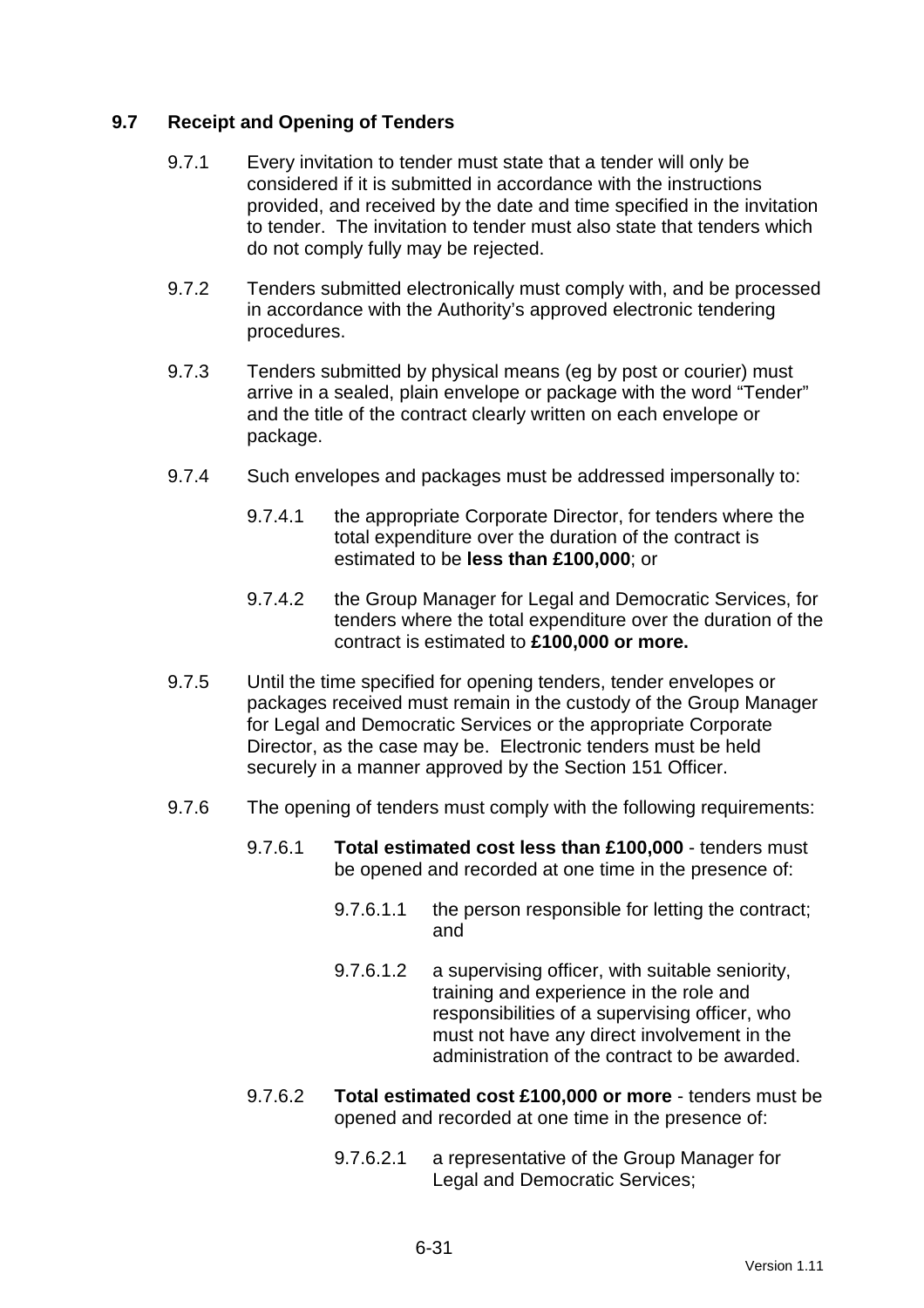- 9.7.6.2.2 a representative from the appropriate department;
- 9.7.6.2.3 a supervising officer of senior officer grade or above, provided by the Group Manager for Legal and Democratic Services or the Section 151 Officer.
- 9.7.7 A formal record of all tenders received for each contract must be retained and must include:
	- 9.7.7.1 description of the contract being let;
	- 9.7.7.2 the date and time set for receipt of tenders;
	- 9.7.7.3 the date and time tenders were opened;
	- 9.7.7.4 the supervising officer and other officers present;

And for each tender:

- 9.7.7.5 the tenderer's name;
- 9.7.7.6 the date received;
- 9.7.7.7 the tendered value (where applicable);
- 9.7.7.8 details of any noteworthy events (eg tender excluded with reasons).
- 9.7.8 The procedures to be followed when opening tenders will be determined by the Group Manager for Legal and Democratic Services and the Section 151 Officer. These procedures must include provision for dealing with late tenders and other complications that may arise – see the Guidance for Supervising Officers.

### **9.8 Clarification of Tenders**

- 9.8.1 If the examination of tenders and supporting documentation reveals errors, discrepancies or ambiguities which would affect an otherwise successful tender, such errors or discrepancies must be dealt with in accordance with the procedures set out in the invitation to tender.
- 9.8.2 Where the procedure for dealing with errors or discrepancies is not clearly specified by the invitation to tender, the tender must be referred to the Group Manager for Legal and Democratic Services and the Section 151 Officer for a decision on the appropriate action to be taken.
- 9.8.3 Under no circumstances must the clarification process be used to attempt to seek an adjustment of prices or other changes to the specification tendered. Nor must prices or other confidential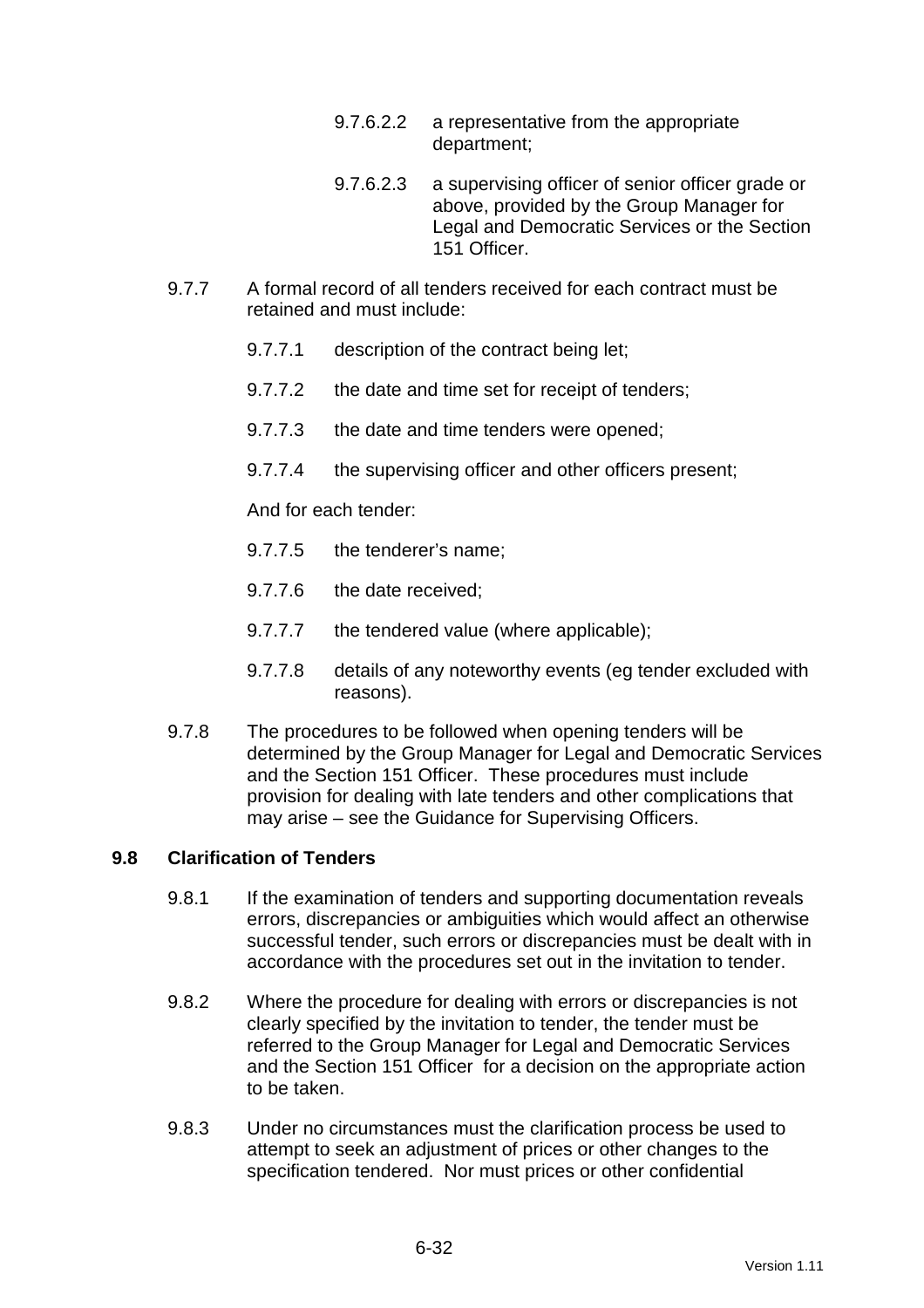information from any tender be divulged to other bidders, or individuals not properly connected with the evaluation of tenders.

9.8.4 Care should be taken to check that tenders submitted contain realistic prices and are not abnormally low. Where tenders are received that appear to be abnormally low they may be rejected but only if certain steps are followed (see Regulation 30(6) of Public Contracts Regulations 2006).

### **9.9 Post-Tender Negotiations**

- 9.9.1 The following rules only apply to tenders under the EU threshold. Where EU procurement regulations apply, negotiations may only be conducted in accordance with EU regulations after consultation with the Group Manager for Legal and Democratic Services and Section 151 Officer.
- 9.9.2 Post-tender negotiation constitutes discussion with tenderers after the submission of a tender, but before the award of the contract, including negotiations following the receipt of non-compliant bids. The purpose of post-tender discussion may be to obtain an adjustment to the price, delivery or content of the contract.
- 9.9.3 Post-tender negotiations may only be entered into if advanced notice is included in the tender documents.
- 9.9.4 The relevant Corporate Director must provide written approval before post tender negotiations are entered into.
- 9.9.5 Negotiations should be conducted by a team of at least three senior officers, one of whom must be from an independent division. A lead officer must be appointed with responsibility for ensuring that these procedures are adhered to. The team must observe the highest standards of integrity and fairness.
- 9.9.6 Negotiations must be conducted with all tenderers to ensure equality of treatment and opportunity, unless there are clear and objectively justifiable reasons for excluding one or more of them. All negotiations must be recorded and retained on file. In case of doubt, the lead officer should seek advice from the Group Manager for Legal and Democratic Services.
- 9.9.7 Comprehensive, written records of all negotiations must be retained to ensure that the requirements for accountability are met. The records must contain details of the officers involved, the name of the tenderer(s), reasons for entering negotiation and any exclusions from the negotiation, time, date, manner (eg meeting, email, telephone etc) and details of discussions and agreements reached. The record must be signed by the officers involved to confirm its accuracy.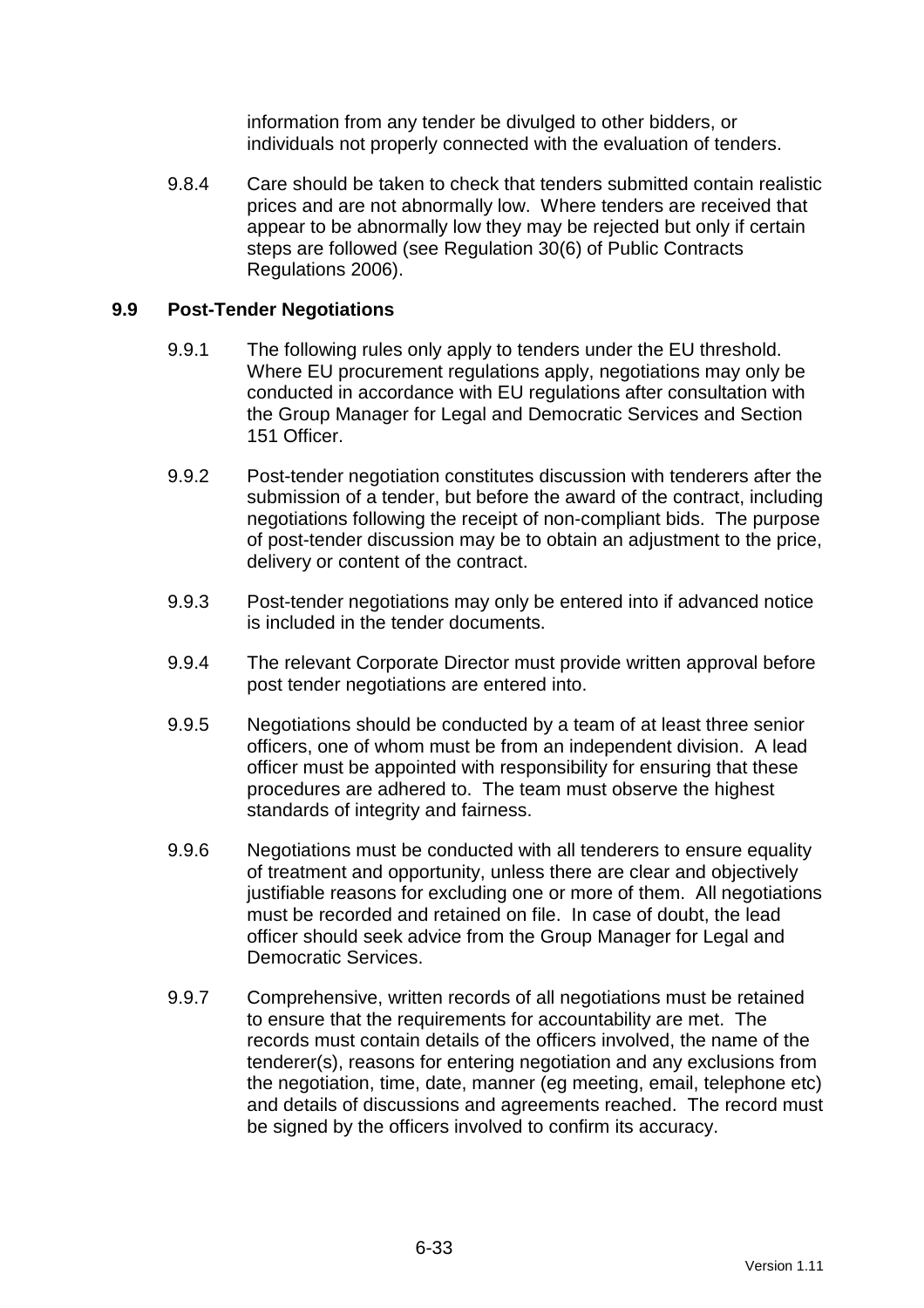9.9.8 Agreements reached during negotiations must be incorporated into the contract.

### **9.10 Acceptance of Tenders**

- 9.10.1 Subject to the relevant requirements a tender may be accepted as the winning tender by the appropriate Corporate Director using a form of acceptance letter approved by Legal and Democratic Services. Notification of acceptance must also be provided to the Corporate Procurement Unit giving the details they need to maintain their Contracts Database.
- 9.10.2 For capital contracts, where the winning tender exceeds the figure in the latest estimated cost (LEC) report, the following requirements apply:
	- 9.10.2.1 where the excess is over 20% of the LEC, the Corporate Director must reappraise the project to confirm it is still viable and must inform the Section 151 Officer about the reappraisal and the proposed methods of financing the additional cost. The Section 151 Officer may submit a report to Finance and Property Committee if considered necessary;
	- 9.10.2.2 approval for the additional funds required to proceed with the scheme must be obtained by the Corporate Director submitting a revised LEC report and obtaining all necessary approvals for the additional expenditure needed before accepting the tender.
- 9.10.3 Where the tender sum **exceeds £2 million** a tender must not be accepted until the Section 151 Officer has been consulted and approved it.
- 9.10.4 The successful tender(s) will be selected by applying the evaluation criteria to each bid received in accordance with the evaluation scheme set out in the invitation to tender (ITT). The selection will be either on the basis of the Most Economically Advantageous Tender to the Council or the lowest price offered. In most cases the Most Economically Advantageous Tender criteria will be applied by considering both price and relevant quality factors. Only in relatively few cases will price alone be capable of meeting the Council's duty to secure best value. Further guidance on tender evaluation is given in the Contracts Manual.
- 9.10.5 Subject to the requirement for a standstill period, all tenderers must be notified of the result of the procurement as soon as possible after the award decision. The notification must contain:

9.10.5.1 the award criteria;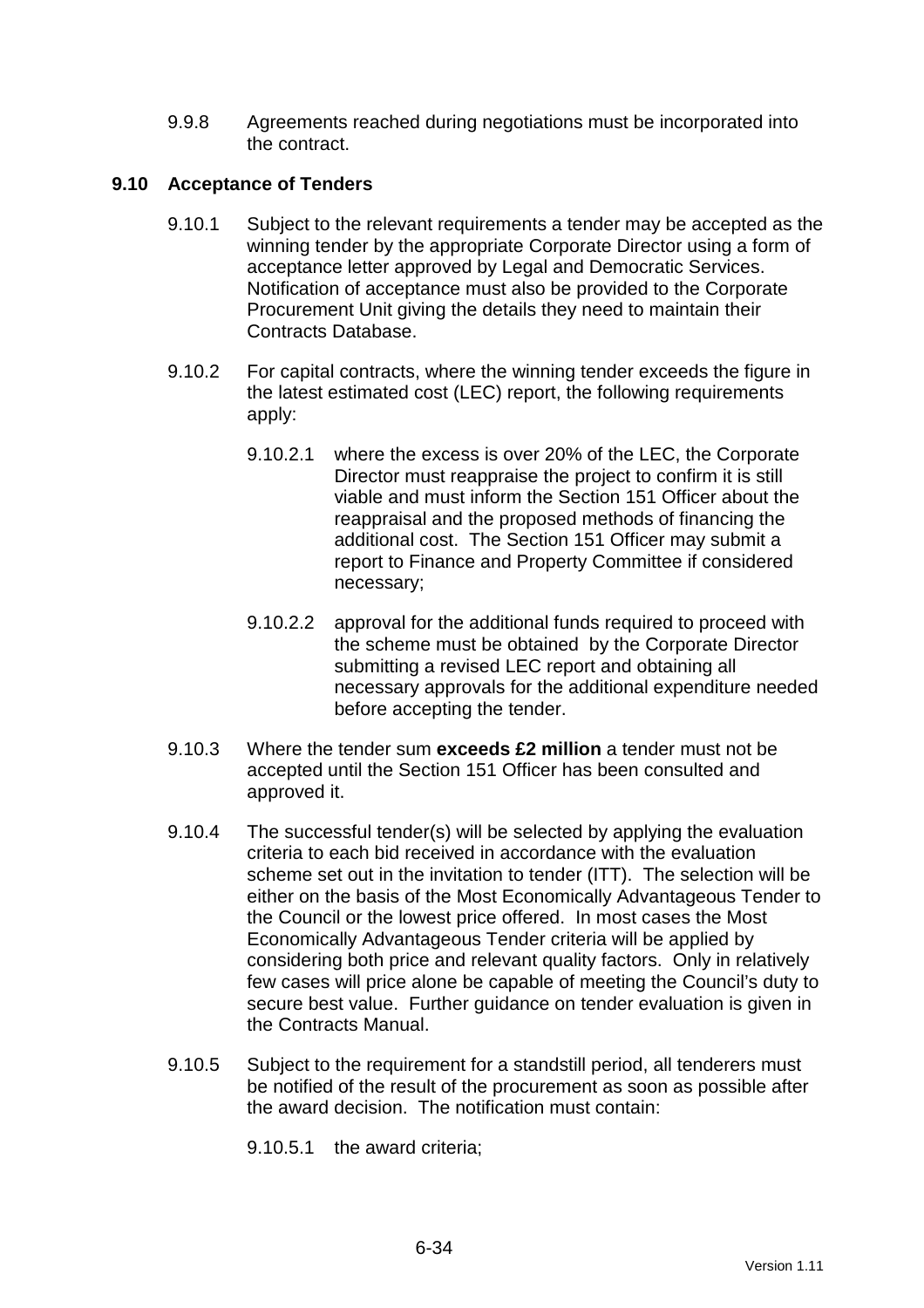- 9.10.5.2 where appropriate, the tenderer's score;
- 9.10.5.3 where appropriate, the winning tenderer's score;
- 9.10.5.4 the name of the winning tenderer.
- 9.10.6 Where a tenderer requests information on how the award decision was reached by midnight of the second working day of the standstill period (called a request for an "Accelerated Debrief") this information must be provided at least 3 days before the end of the standstill period or if necessary the standstill period must be extended accordingly. In all other cases detailed information must be provided within 15 calendar days of the request. (See also debriefing guidance in the Contracts manual.)
- 9.10.7 Within 48 days of awarding an EU contract, a Contract Award Notice, in the prescribed form, must be sent to the Official Journal of the European Union (OJEU).

#### **9.11 Contracts and Orders**

- 9.11.1 Except in cases of emergency no contract may be awarded, or order raised, unless the expenditure has been included in approved estimates or in capital or revenue accounts, or has been otherwise approved by, or on behalf of, the Council.
- 9.11.2 For contracts above the EU threshold, there must be a minimum standstill period of at least 10 calendar days between communicating the award decision to all tenderers and contract conclusion. This does not apply to procurement outside the full scope of EU procurement directives or where single tendering takes place under the extreme urgency provision of the negotiated process. (See guidance provided in the Contracts Manual.)
- 9.11.3 A 10 day standstill period is required before awarding a contract after a stand-alone e-auction is closed (ie an e-auction which is run outside a framework agreement) or at the end of an e-auction run within a Dynamic Purchasing System. E-auctions held within framework agreements are for specific call-offs so they do not need a standstill period. For e-auctions outside of a framework agreement the terms and conditions of contract will need to be amended prior to the e-auction to ensure that the contract is not automatically formed when the final bid is accepted, to ensure compliance with UK and EU legislation.
- 9.11.4 All contracts for construction and maintenance work must be executed as Deeds under Seal along with any other contracts or agreements as may be specified from time to time by the Group Manager for Legal and Democratic Services.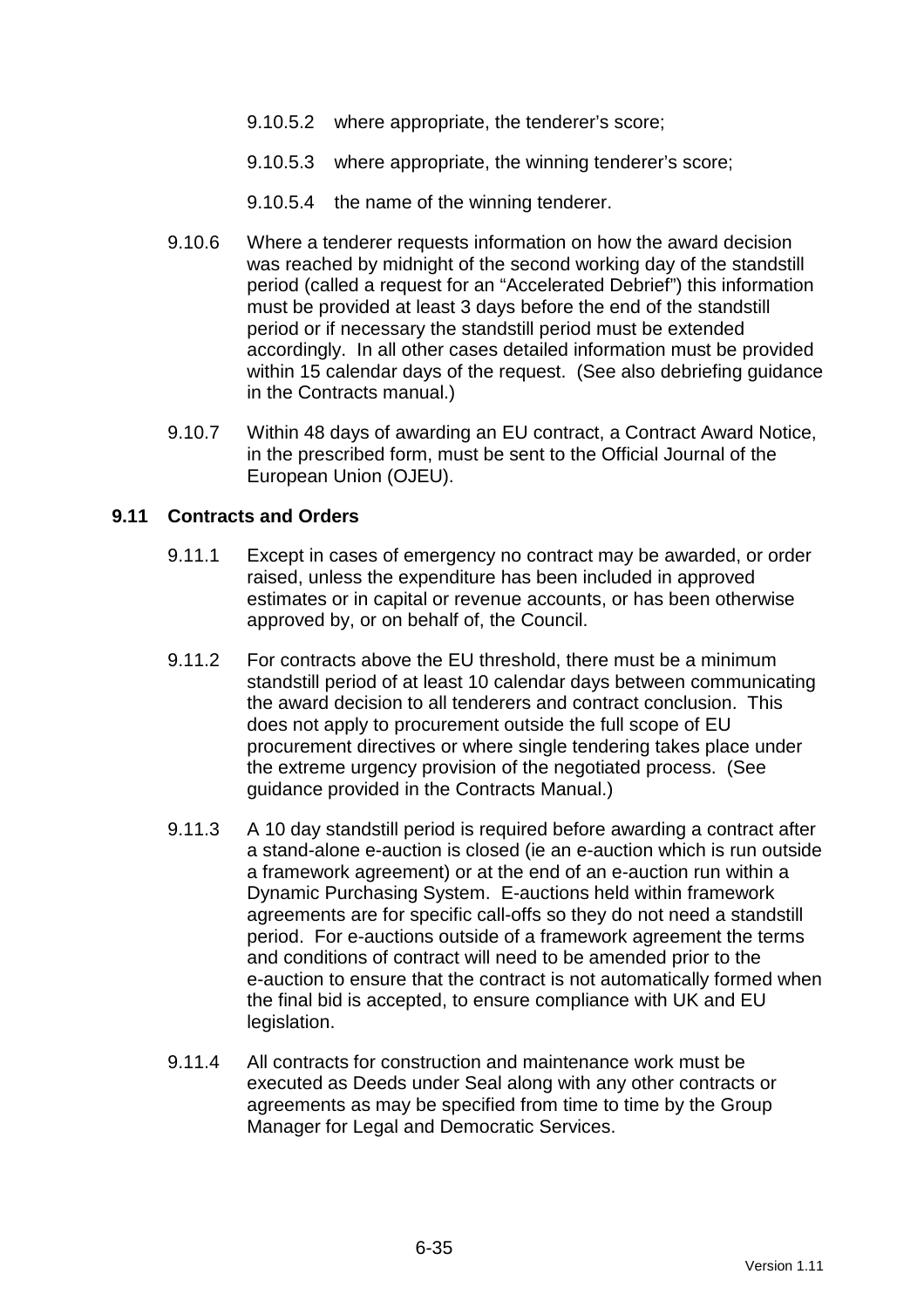9.11.5 Other orders and contracts must, as a minimum, be signed in accordance with the table below. (NB Officers authorised to sign higher value contracts may also sign the lower value orders and contracts):

| <b>Estimated Value</b> | <b>1st Signatory</b>                  | 2nd Signatory               |  |
|------------------------|---------------------------------------|-----------------------------|--|
| <b>Under £50,000</b>   | <b>Budget Holder*</b>                 | n/a                         |  |
| £50,000 - £250,000     | <b>Budget Holder</b>                  | Officer of equal or senior  |  |
|                        |                                       | status to the Budget Holder |  |
| £250,001 - £1m         | <b>Budget Holder</b>                  | 3rd tier officer or above   |  |
| Over £1m               | must be executed as a deed under seal |                             |  |

\* For orders under £50,000, the budget holder may set up a formal list of officers authorised to sign orders against his/her budget. This list must specify the value limit of the delegated authority for each officer.

- NB Where there is no relevant budget holder for an order or contract (eg where items are procured corporately on behalf of all Departments) the Budget Holder role may be undertaken by an appropriately authorised officer within the Corporate Procurement Unit.
	- 9.11.6 All tender and contract documents and orders must be in a form drawn up or approved by the Group Manager for Legal and Democratic Services and Group Manager Procurement.
	- 9.11.7 Corporate Directors are responsible for the control of all official orders issued from their Department. Order forms should be standardised wherever possible and approved by Legal and Democratic Services every three years to confirm that the terms and conditions in use are appropriate.
	- 9.11.8 Any contract in which the Council provides an indemnity or guarantee must have prior approval from the Group Manager for Legal and Democratic Services.
	- 9.11.9 Official orders are not required for metered supplies of utility services once a contract is in place; for periodic payments such as rents and rates; for petty cash purchases or for other exceptions approved by the Section 151 Officer.

### **9.12 Contract Provisions**

9.12.1 Contracts for the execution of work or for the supply of goods or materials by a particular date, or series of dates, must provide for liquidated and ascertained damages, unless deemed unnecessary by the appropriate technical officer after consultation with Group Manager for Legal and Democratic Services. The amount to be specified in each such contract will be determined by the appropriate technical officer in consultation with the Group Manager for Legal and Democratic Services.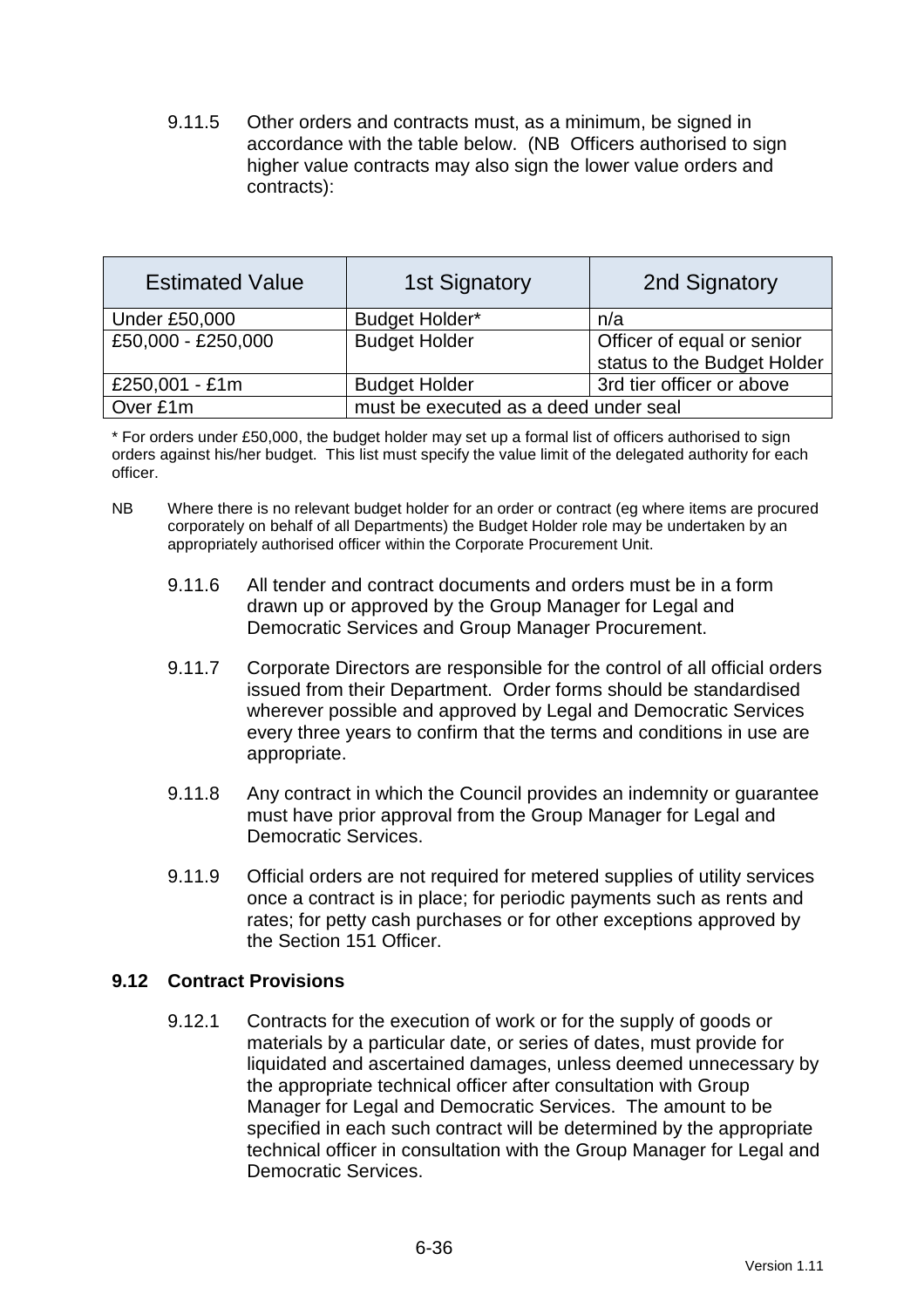- 9.12.2 Security in the form of a bond is required for the due performance of a contract, where:
	- 9.12.2.1 the total value of the contract **exceeds £1 million**; and
	- 9.12.2.2 the contract is for the execution of work or for the supply of goods or services by a particular date or series of dates.
- 9.12.3 The Corporate Director or appropriate technical officer may decide that a bond is required below £1 million if the Authority is at particular risk. This may arise where the contractor concerned has a number of other contracts with the Authority which in aggregate exceed £1 million or if the contract period is particularly long or if the contract is particularly complex.
- 9.12.4 Where a bond is required, the Corporate Director or appropriate technical officer, in consultation with the Group Manager for Legal and Democratic Services and the Section 151 Officer, must specify, as a provisional item in the conditions of tender, the nature and amount of the security to be given. The security must be in a form, and be obtained from an institution, approved by the Section 151 Officer.
- 9.12.5 All construction and maintenance contracts must provide for a payment retention to be withheld for an appropriate period to allow for the rectification of faults and defects. The retention should normally be 5% of the contract sum but technical officers may vary this rate if they consider it appropriate to do so. Justification for using a different retention rate must be retained on file.
- 9.12.6 The requirement for bonds and retentions does not apply when the Corporate Director or appropriate technical officer concerned is of the opinion that such security is unnecessary after consultation with the Group Manager for Legal and Democratic Services and the Section 151 Officer.
- 9.12.7 On satisfactory completion of the work, the release of any security must be authorised by the Corporate Director or appropriate technical officer in consultation with the Section 151 Officer.
- 9.12.8 All contracts for the execution of works or the supply of goods or materials must be based on a clearly defined specification or bill of quantities.
- 9.12.9 All contracts must require that, as a minimum, goods and materials used in their execution will be in accordance with relevant specifications issued by the British Standards Institute, or the European Union or its equivalent.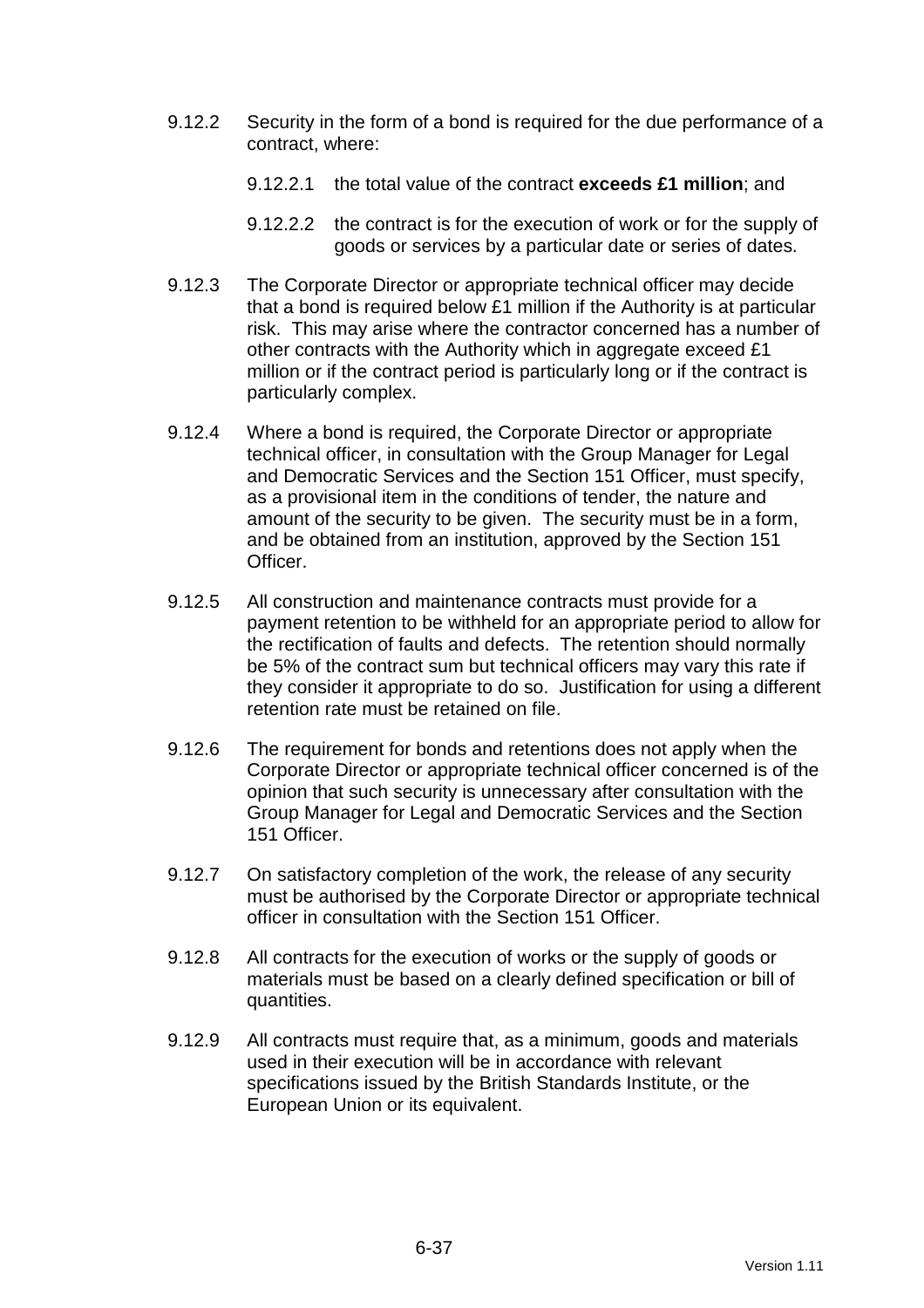### **9.13 Retention of Records and Information on Contracts and Tenders**

- 9.13.1 There are some specific issues to consider in respect of information management where contracts and tenders are concerned.
- 9.13.2 There is a general presumption in favour of disclosure of information and information can and should only be withheld if certain limited exceptions are met. Careful consideration of the issues will be required in accordance with the Council's Information Management Policy.
- 9.13.3 The most relevant exceptions in the context of procurement are:
	- 9.13.3.1 information provided in confidence (where the Council is contractually bound not to disclose certain information and to do so would be liable for breach of contract). Care should, therefore, be taken not to enter into blanket confidentiality clauses in contracts or tender documents;
	- 9.13.3.2 the public interest test (whereby the respective public interests in disclosure versus non-disclosure are weighed);
	- 9.13.3.3 commercial interest (such as trade secrets of information genuinely unique to a bidder or contractor which, if revealed, is likely to cause real or significant harm to that trade or business);
	- 9.13.3.4 timing (very often in a commercial environment the timing of any disclosure of information held will be critical. For example, information submitted during a tender process is more likely to be commercially sensitive whilst the tender process is ongoing compared to after the contract has been awarded, although some information may remain commercially confidential throughout the contract).
- 9.13.4 Due to the particular risks involved the following safeguards should be followed:
	- 9.13.4.1 all tender documents must make reference to the Council's statutory duty in respect of Freedom of Information (FOI) and the potential requirement to disclose information submitted unless the limited exceptions are satisfied;
	- 9.13.4.2 rules to be followed when information requests are received should be set out in the contract (especially larger more complex contracts);
	- 9.13.4.3 consultation with affected bidders is advisable before disclosing information, although ultimately the decision on whether or not to release any information held is a matter for the Council alone.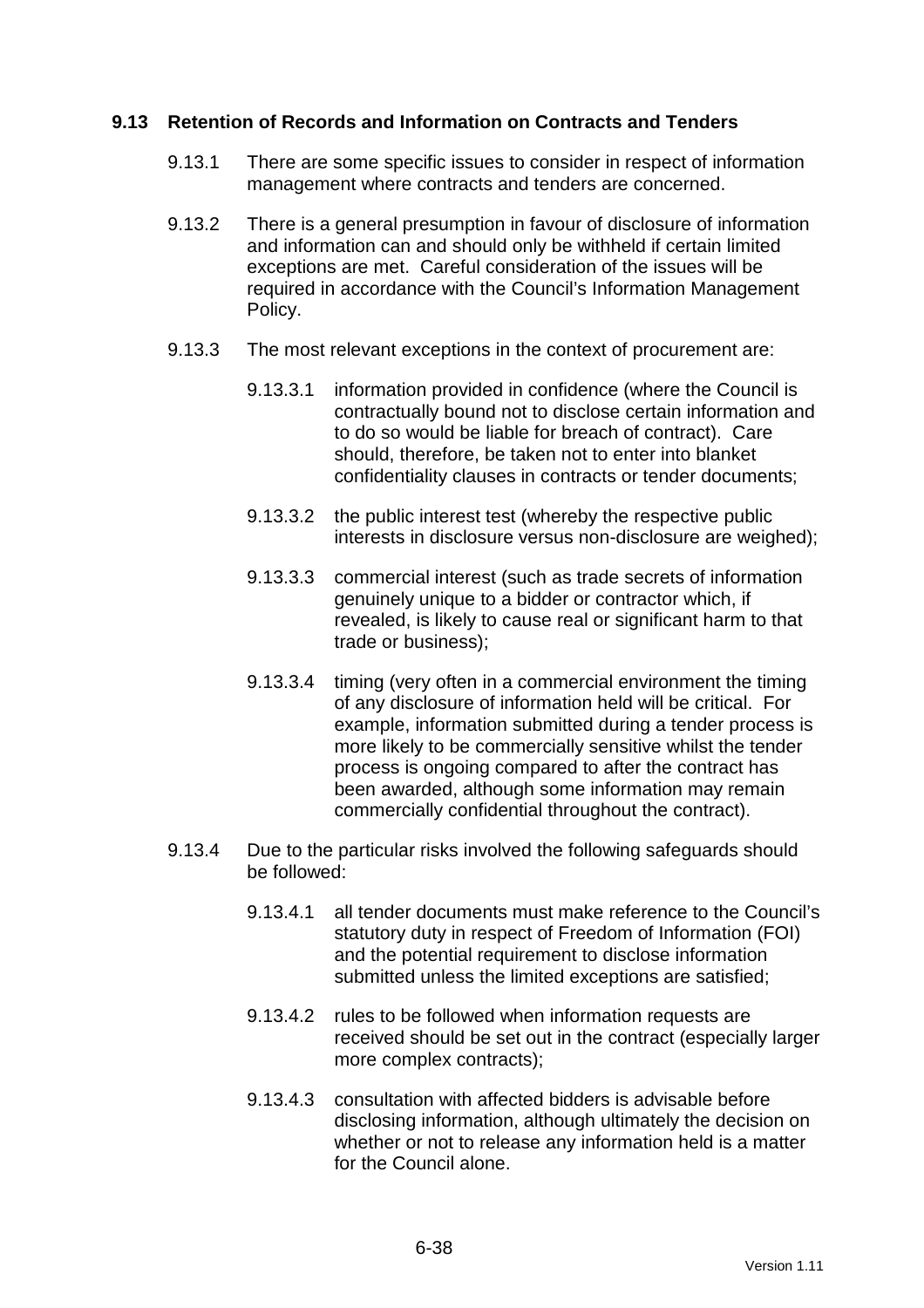9.13.5 Guidance on FOI and the Council's Information Management Policy is available on the Council's Intranet site. Detailed guidance about FOI and procurement is available on the OGC website, from the Information Commissioner's website, in the Contracts Manual and from Legal and Democratic Services.

### **9.14 Contract Payments**

- 9.14.1 Where contracts provide for payment to be made by instalments, the appropriate Corporate Director must maintain a record of the payments made on the project file. The record(s) must show the state of account on each contract between the Council and the contractor together with any other payments and the related professional fees.
- 9.14.2 Payments to contractors on account of such contracts must be made only on provision of a certificate showing the total amount of contract, the value of the work executed to date, retention monies, the amount paid to date and the amount now certified. These certificates should be issued by the appropriate Corporate Director or the Consultant responsible for the contract.
- 9.14.3 The approved sum payable to the contractor is the tender sum as accepted under the procedure plus such additional sums due under the contract as have also been properly approved.
- 9.14.4 Where certificates are submitted for amounts which exceed the approved sum, the Section 151 Officer only has authority to pay such certificates where the amounts can be justified and it is in the best interest of the Council to do so.
- 9.14.5 As soon as it becomes apparent that the approved sum will be exceeded, a report must be presented to the Section 151 Officer, who may also require a report to be submitted to the Finance and Property Committee.
- 9.14.6 In respect of variable price contracts, such as PFI or PPP contracts which have complex variation procedures, the appropriate Corporate Director must periodically review the cost and report to the Section 151 Officer if the contract sum is likely to be exceeded. These reports must be made whenever significant increases are identified and at least every six months up to completion of the contract.

#### **9.15 Contract Administration**

- 9.15.1 Corporate Directors or the appropriate technical officers must provide written guidelines on the minimum standards of record keeping required for supervising contracts.
- 9.15.2 Claims from contractors regarding matters which are not clearly within the terms of the contract must be referred to the Group Manager for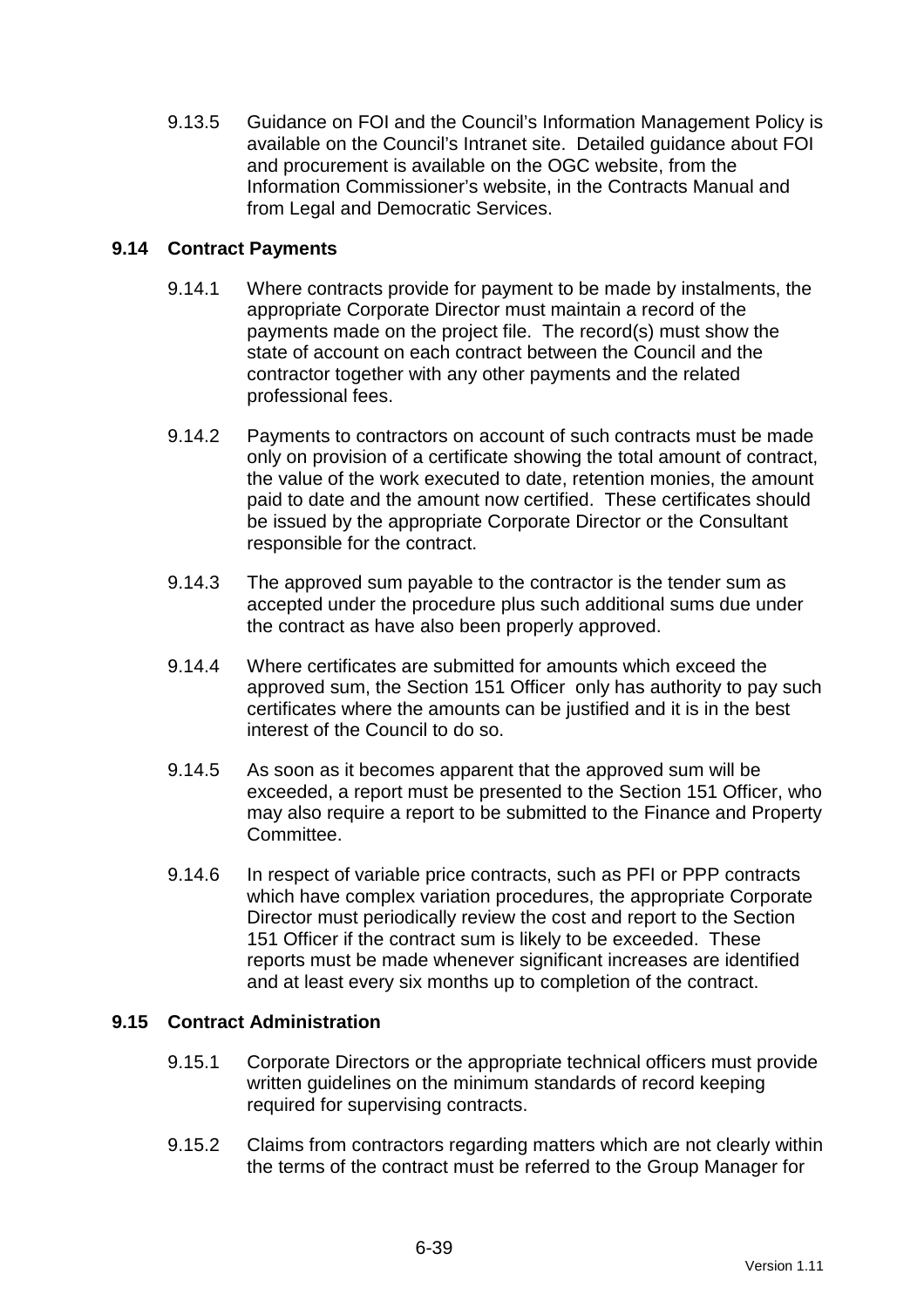Legal and Democratic Services for consideration of the Council's legal liability as soon as they are notified to the Council. Where the Group Manager for Legal and Democratic Services considers it necessary, these claims must also be referred to the Section 151 Officer for financial consideration before a settlement is reached.

- 9.15.3 Valid claims for loss and expense arising from delays and disruption must be notified to the Group Manager for Legal and Democratic Services where they are likely to exceed £100,000 or where there is a possibility of legal proceedings, including arbitration or alternative dispute resolution procedures provided by the contract.
- 9.15.4 Liquidated and ascertained damages, where allowed for, must be applied in respect of contracts which are not completed within the original contract period together with any extensions of time granted in accordance with the contract unless the Section 151 Officer and the Group Manager for Legal and Democratic Services agree otherwise.

#### **9.16 Final Accounts**

- 9.16.1 Final accounts for building and constructional works carried out under formal contract must be reported to the relevant Committee by the appropriate Corporate Director, if required by the Section 151 Officer.
- 9.16.2 The Section 151 Officer shall, where considered necessary, examine the contract final accounts and is entitled to make all such enquiries and receive such information and explanations as may be required to confirm the completeness and accuracy of the accounts.

#### **9.17 Administration of Contracts by Consultants**

- 9.17.1 Where a consultant (eg an architect, engineer, surveyor or other consultant) who is not an employee of the Council, is engaged to be responsible to the Council for the administration of a contract on its behalf, the consultant must:
	- 9.17.1.1 be notified of, and comply with, the Council's Financial Regulations as would a Corporate Director;
	- 9.17.1.2 be notified of, and comply with, the Code of Conduct for Officers;
	- 9.17.1.3 retain all relevant records regarding the contract for a period specified by the responsible Corporate Director;
	- 9.17.1.4 allow access to contract records and documentation upon request from the responsible Corporate Director or the Section 151 Officer: and
	- 9.17.1.5 hand over the appropriate "as-built" drawings promptly together with all project and contract documentation to the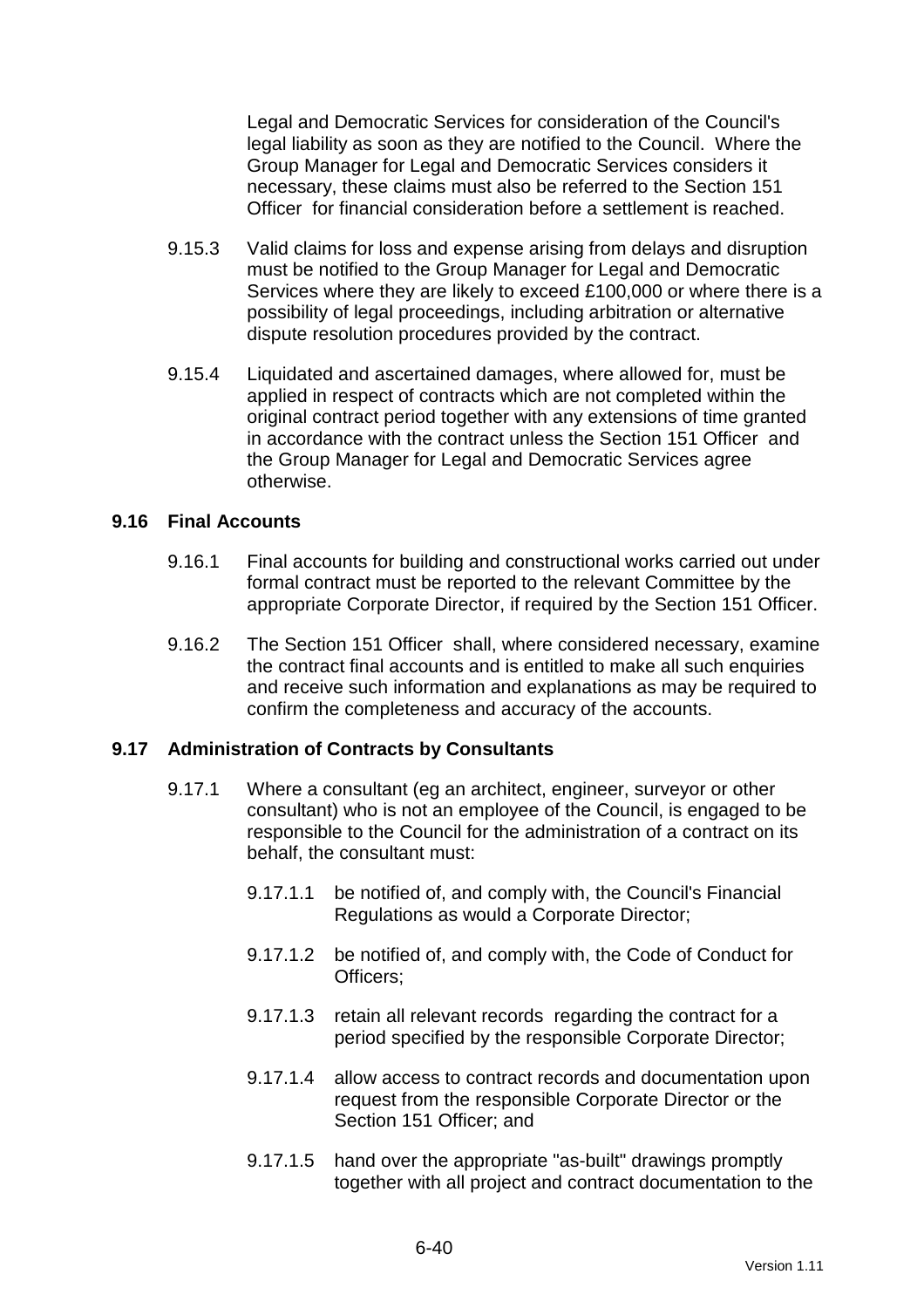Council, and in any case within six months of completion of the works.

#### **10. PAYMENT FOR GOODS, SERVICES AND WORKS**

- 10.1 Before authorising an official purchase invoice, or any process that may lead to a payment, officers must:
	- 10.1.1 ensure they are authorised to process the payment;
	- 10.1.2 satisfy themselves that the goods/services/works are a proper charge on the funds under their control;
	- 10.1.3 satisfy themselves that the goods/services/works have been received, conform in all respects with the official order and are acceptable in every way;
	- 10.1.4 ensure that amounts are correct and include all discounts due;
	- 10.1.5 where payment is made by purchase card, charge card or credit card, it may not be possible to be satisfied that goods/services/works have been received, conform and are acceptable, but officers must ensure compliance with the other procedures above and with the guidance for the use of purchase cards.
- 10.2 The Council's normal method of payment of monies owed is by BACS or cheque or purchase card.
- 10.3 Direct Debits must not be set up on any of the Authority's bank accounts, including imprest accounts, without the prior written approval of the Section 151 Officer.
- 10.4 Direct Debits must be cancelled promptly when the related goods or services are no longer being received. All Direct Debits must be reviewed annually to confirm they are still appropriate.
- 10.5 In addition to the responsibilities set out in Financial Regulations, an officer initiating payment should also ensure that the account has not previously been passed for payment and that it is coded to the correct accountancy code for which prior approval has been obtained from the budget holder.
- 10.6 The duties of ordering, receiving goods and certifying invoices for payment must not be performed by the same officer without prior agreement of the Section 151 Officer. Where electronic procurement systems have been approved, these systems may allow single officers to do this, provided that they have suitable security protocols to the satisfaction of the Section 151 Officer.
- 10.7 On no account can VAT invoices be amended. A credit note or replacement invoice must be obtained from the supplier.
- 10.8 Invoices must not be made out by officers of the Council except in the case of recurring or other items, eg rent where no invoice is normally receivable, when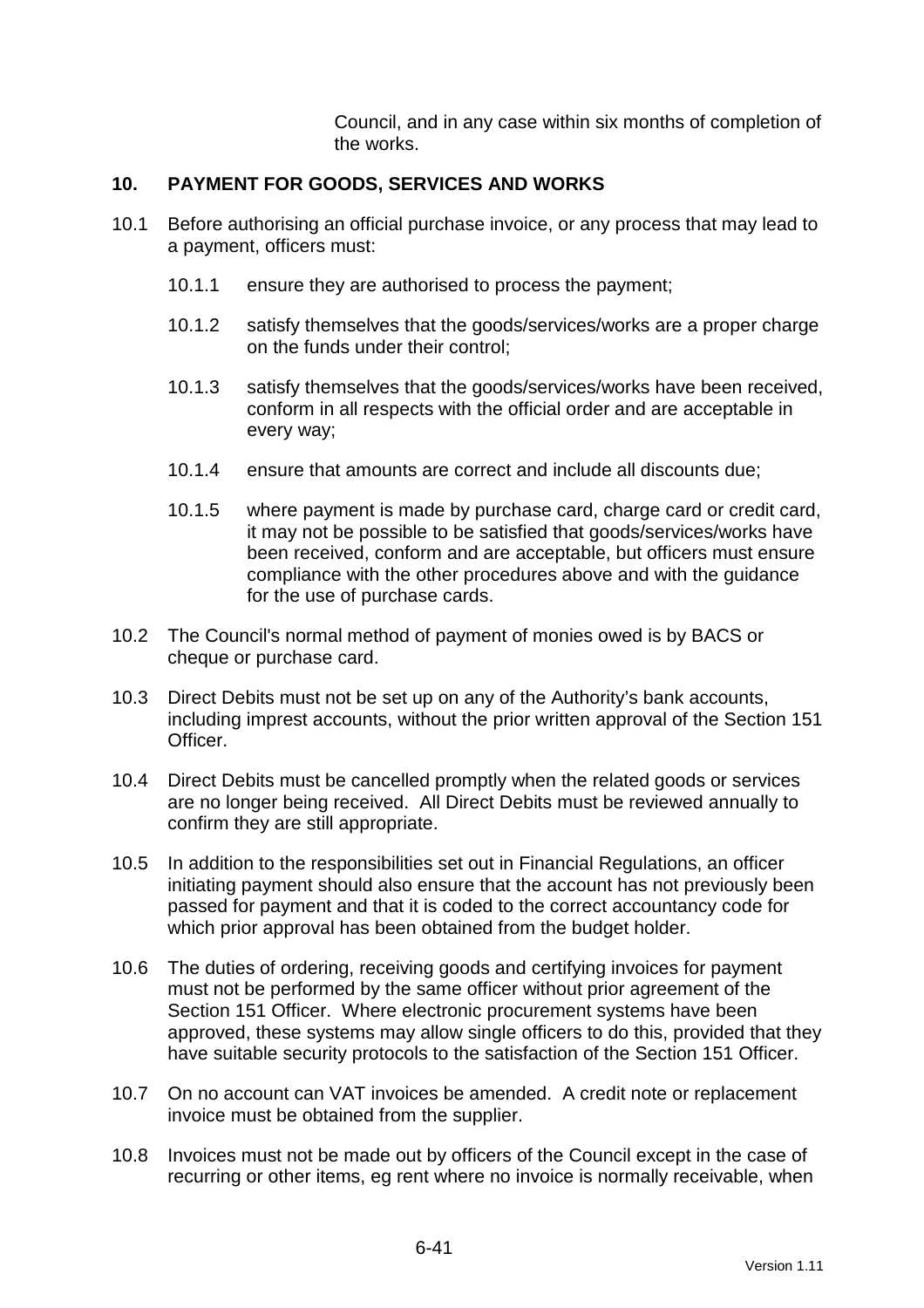a special form of internal invoice may be used. An officer must not add any additional item or items to an invoice received by the County Council.

10.9 The Section 151 Officer may carry out additional checks on high value payments as thought necessary.

### **11. INCOME, BANKING AND IMPREST ACCOUNTS**

#### **11.1 Income and Receipts**

- 11.1.1 To comply with anti money-laundering regulations, the Authority has nominated the Section 151 Officer as its anti money-laundering officer and introduced an anti money-laundering policy and an anti moneylaundering guidance note. Corporate Directors must ensure compliance with this policy.
- 11.1.2 Cash payments of more than £10,000 must not be accepted for a single transaction without the formal approval of the Section 151 Officer.
- 11.1.3 The following requirements apply to all income received:
	- 11.1.3.1 all income must be recorded and accounted for immediately it is received. Where appropriate, an official receipt must be provided;
	- 11.1.3.2 the transfer of money from one employee to another must be properly recorded and acknowledged;
	- 11.1.3.3 income must be banked intact and not used to finance expenditure;
	- 11.1.3.4 encashment of personal cheques is forbidden;
	- 11.1.3.5 income must be held securely until suitable arrangements for banking it are made.
- 11.1.4 All official receipt books relating to the collection of income are ordered, and issued by the Section 151 Officer unless otherwise agreed with the Section 151 Officer. The issue of all such documents must be acknowledged by signature of the officer to whom the issue was made.
- 11.1.5 Where income is received by cheque, it must be cross-referenced on the bank paying-in slip to the drawer, either by receipt number or name. In addition, the reverse of each cheque must show the department, office or establishment that paid the cheque into the bank.
- 11.1.6 All monies received must be banked intact, and as promptly as possible and at least weekly.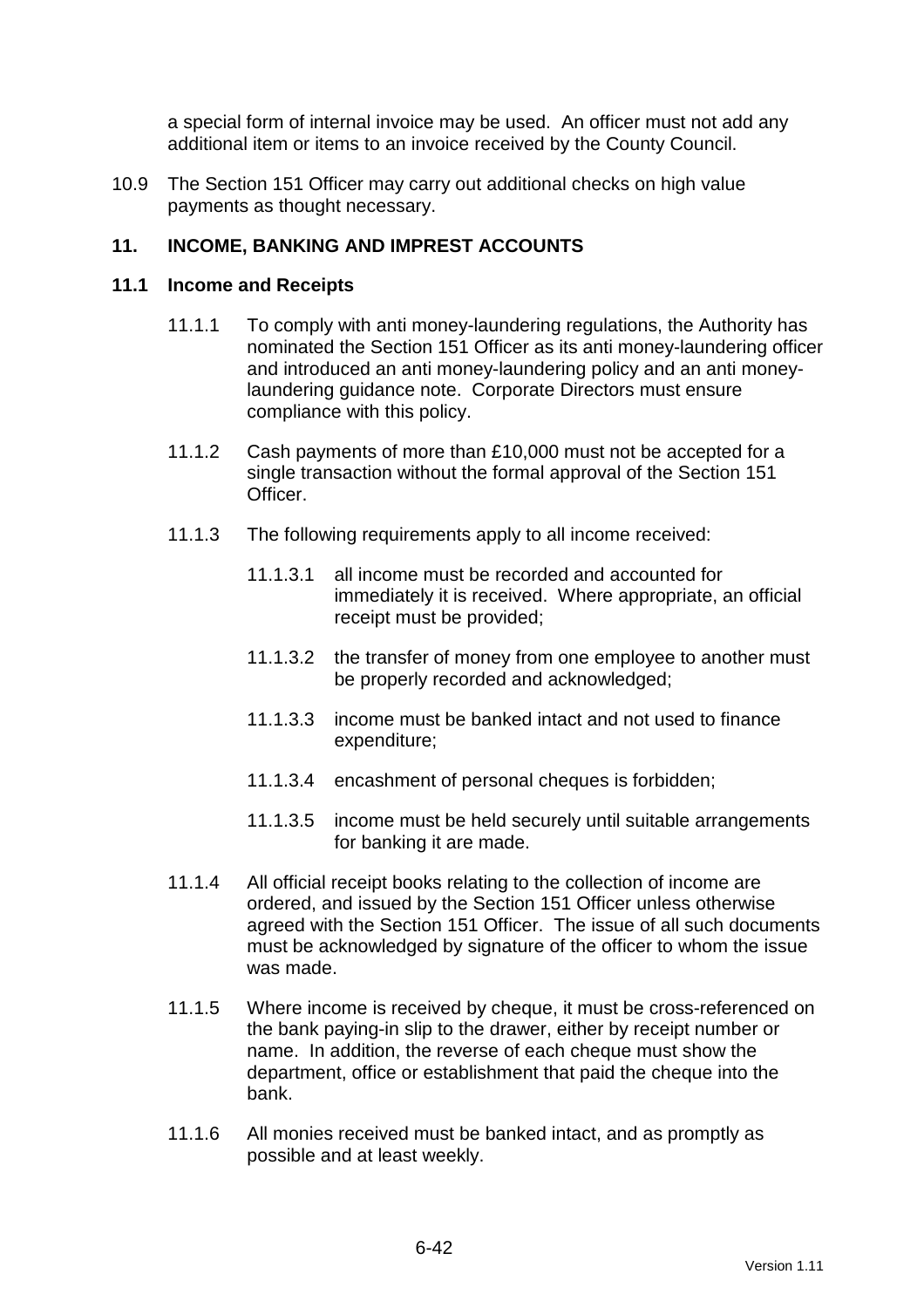- 11.1.7 Where there is a main collection eg school meals money, all monies must be banked, or lodged with the approved collector, on the day of the collection.
- 11.1.8 If an officer fails to comply with the above guidelines and a loss occurs, the Section 151 Officer may, where appropriate, seek restitution from the officer concerned in accordance with the Personnel Handbook.
- 11.1.9 Money received by officers which is held in trust but not being official Council money must be properly recorded in a form agreed by the Section 151 Officer
- 11.1.10 All arrangements to receive payments by Credit Card, Direct Debit, Standing Order, or other e-payment methods must be first approved by the Section 151 Officer.

### **11.2 Debtors**

- 11.2.1 It is the Council's policy to recover all collectable debt owed to it in accordance with the approved payment terms. Corporate Directors are responsible for ensuring that formal invoices, in respect of the goods and/or services being supplied on credit, are raised within 10 working days of the goods and/or services being provided unless all the necessary information to raise the invoice is not available. Guidance is provided on the Council's intranet.
- 11.2.2 Sales invoices should not normally be raised to cover sums due to the County of **less than £30**. Wherever possible small sums should be collected in cash or by cheque in advance. Accounts for sums due to the Council at fixed intervals eg rents, wayleaves, etc, will be issued by the Section 151 Officer and payment should be made to the Section 151 Officer. Corporate Directors must submit sufficient information for the Section 151 Officer to undertake these duties.

#### **11.3 Write-Offs**

- 11.3.1 The Section 151 Officer may agree to debts of **up to £1,000** being written-off by the Corporate Director. Amounts **over £1,000** may be written-off by the Section 151 Officer after consultation with the Group Manager for Legal and Democratic Services and appropriate Corporate Directors.
- 11.3.2 A summary of all write-offs must be included in the Final Accounts report to Finance and Property Committee.
- 11.3.3 Where a sales invoice requires cancellation a credit note must be raised, complete with a cross-reference to the original sales invoice. The credit note must be duly certified on behalf of the Corporate Director.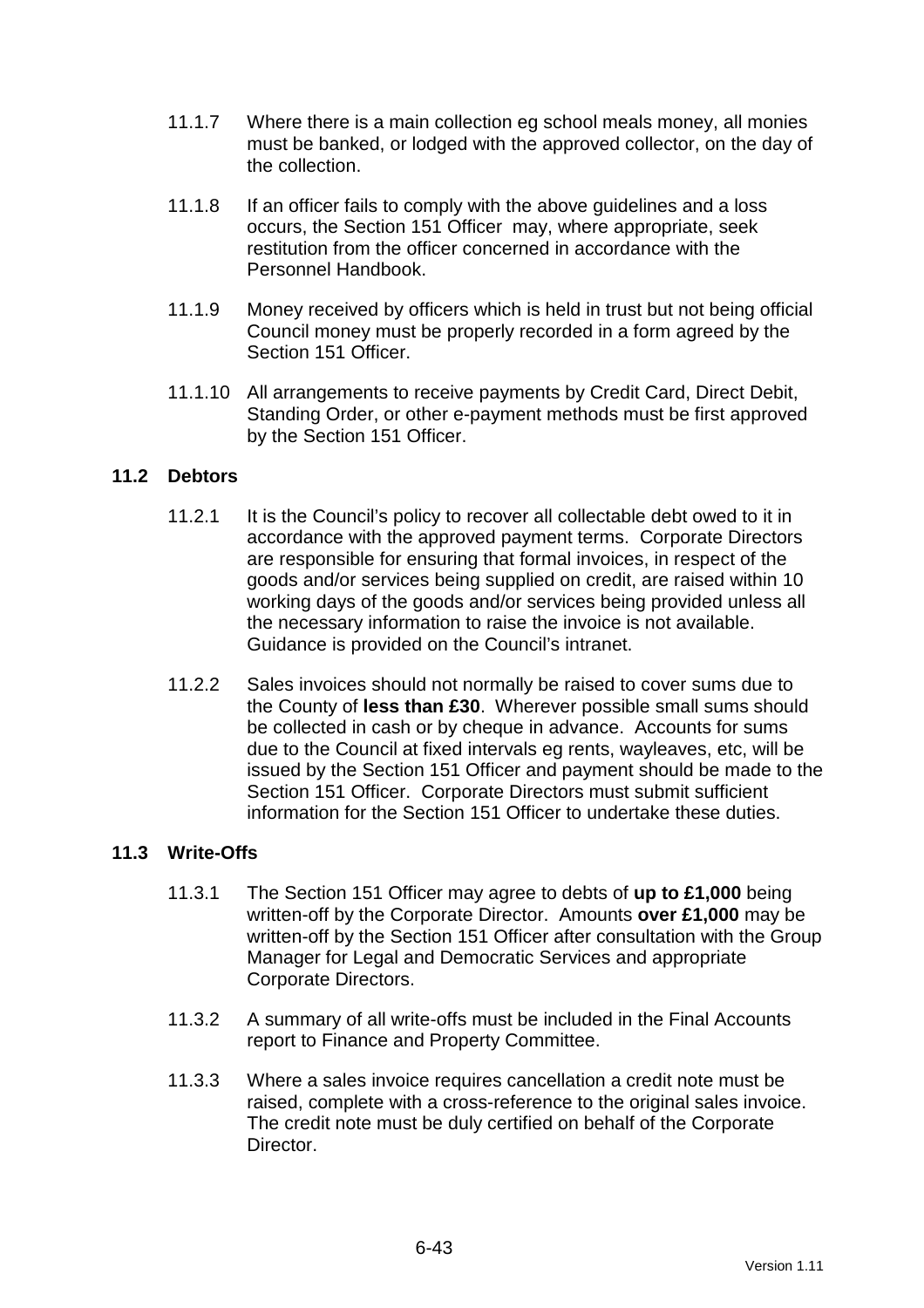### **11.4 Imprest Accounts**

- 11.4.1 Corporate Directors must operate imprest accounts in accordance with the guidance provided and arrangements between their department and the Section 151 Officer.
- 11.4.2 The Section 151 Officer will control the opening and closing of imprest accounts in line with overall banking arrangements at the request of the appropriate Corporate Director.
- 11.4.3 The Section 151 Officer will determine the appropriate level of the Imprest, based on the average monthly level of petty cash expenditure in the establishment concerned.
- 11.4.4 The nominated imprest holder must ensure that all transactions are recorded promptly and that monthly statements are submitted to the Section 151 Officer.
- 11.4.5 The nominated imprest holder must ensure that the imprest account is not overdrawn.
- 11.4.6 Income received on behalf of the Council must not be paid into an imprest account.
- 11.4.7 Payments from an imprest account should normally be limited to minor or urgent items of expenditure, or payments via charge cards. Each payment must be supported by a receipt which should be appended to the subsequent reimbursement claim.
- 11.4.8 All imprest accounts are subject to Council audit. The officer in charge of the account will be required to give to the Section 151 Officer a certificate as to the state of the imprest account upon request.
- 11.4.9 Where an officer responsible for an imprest account leaves the Authority, the Corporate Director concerned must notify the Section 151 Officer as soon as possible that the officer is no longer responsible for that account. On leaving the Authority or upon transfer to another post, the officer responsible must formally hand over responsibility to the new designated person.

#### **11.5 Banking**

- 11.5.1 The Section 151 Officer must operate banking accounts in accordance with the bank contract approved by the Finance and Property Committee.
- 11.5.2 All bank accounts must have a title which incorporates the Authority's name and in no circumstances should a bank account be opened or operated in the name of an individual.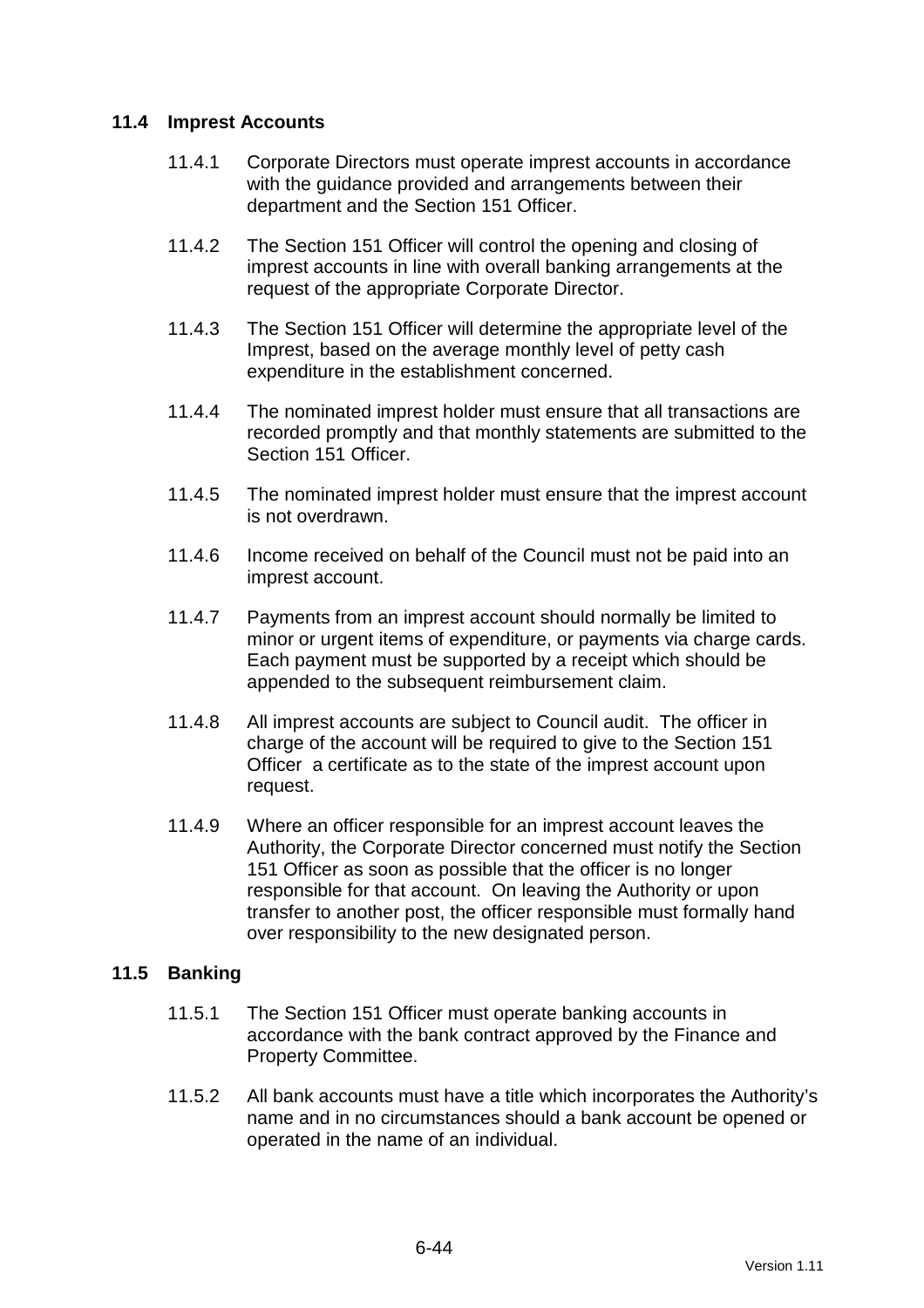- 11.5.3 All payments to and from Council bank accounts must be made under the direction of the Section 151 Officer.
- 11.5.4 All cheques drawn on the Council's main bank accounts must bear the printed signature of the Section 151 Officer. Where required by the Council's bank mandate, cheques must also be countersigned by a second officer who is authorised to do so by the Section 151 Officer. A register of authorised cheque signatories should be maintained.
- 11.5.5 All payments by CHAPS must be authorised by a senior officer nominated by the Section 151 Officer.

### **12. RISK MANAGEMENT AND INSURANCE**

- 12.1 The Authority's approach to risk management is detailed in its Risk Management Strategy and the Corporate Risk Register contains the key risks facing the Authority and how these risks will be managed. Corporate Directors are responsible for ensuring that risk management is applied appropriately within their Department and for notifying the holder of the Corporate Risk Register of all appropriate risks in accordance with the Risk Management Strategy.
- 12.2 The Section 151 Officer is responsible for arranging all necessary insurance cover and for reviewing the adequacy of this cover regularly, in consultation with Corporate Directors. The Section 151 Officer will also keep Corporate Directors informed of claims experience.
- 12.3 Corporate Directors are responsible for notifying the Section 151 Officer of all material changes in insurance risks and must submit insurance claims in accordance with the arrangements made by the Section 151 Officer.
- 12.4 In the event of buildings, contents, motor vehicles etc being damaged, contact must be made with the Risk and Insurance Section as soon as practicable.
- 12.5 Where there is death or very serious injury to an employee or other person arising from County Council operations (including the use of vehicles), the Risk and Insurance Section must be contacted as soon as possible for appropriate insurance advice.
- 12.6 Under no circumstances must liability be admitted in connection with accidents involving a third party.
- 12.7 The Risk and Insurance Manager may negotiate and agree settlements on any insured loss / claim up to the individual policy excess. Above this limit, the Risk and Insurance Manager must consult the Section 151 Officer and agree settlements as appropriate, in consultation with the Authority's Insurers and Loss Adjusters. Reports detailing all significant claims settled will be submitted to the Finance and Property Committee.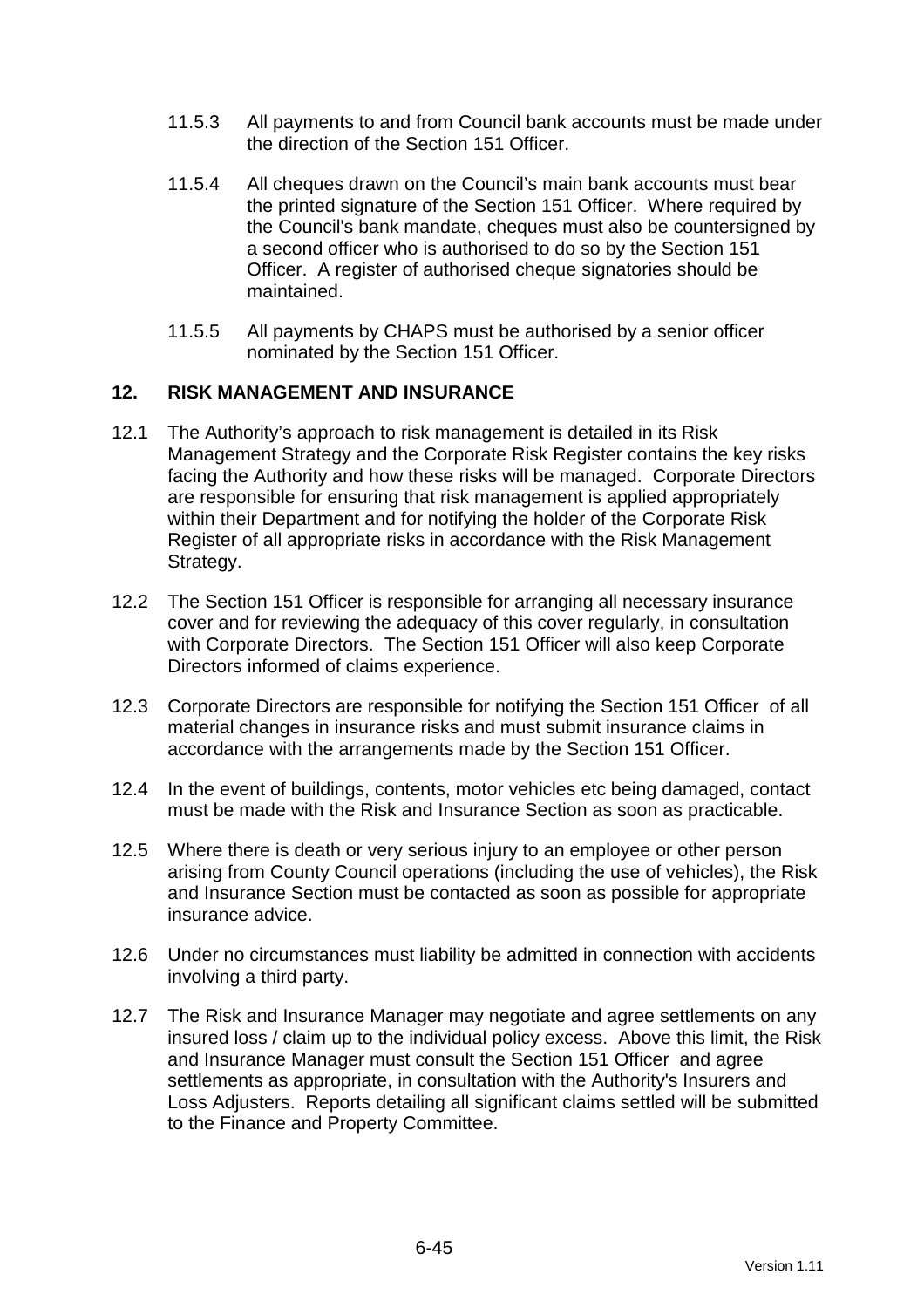# **13. TRAVEL AND SUBSISTENCE CLAIMS**

#### **13.1 Travel and Subsistence**

- 13.1.1 Travel and subsistence incurred by officers in connection with their duties is covered by the Authority's Travel and Accommodation Policy set out in the Constitution.
- 13.1.2 Travel, subsistence and incidental expense claims made by officers are governed by nationally agreed terms and conditions of service. These conditions are supplemented by the Council's local conditions laid down in the Personnel Handbook. The prevailing rates of allowances are available on the intranet.
- 13.1.3 All claims for officers' expenses should be submitted monthly in a form approved by the Section 151 Officer, and be authorised by a Corporate Director, or nominee, prior to payment. VAT receipts should be provided to support all claims, including fuel purchased for private cars where mileage is claimed.
- 13.1.4 The officer certifying claims for payment must be satisfied that the journeys undertaken were legitimate and that the expenses claimed were properly and necessarily incurred. Mileage claims should be verified wherever possible. Officers are responsible for ensuring that the costs claimed are kept to a minimum without unduly reducing the efficiency of the tasks carried out.
- 13.1.5 Where claims are submitted more than six months after the expenses were incurred, the claim will only be paid with the express approval of the relevant Corporate Director, and will be reduced in accordance with the Personnel Handbook.

#### **13.2 Taxation Implications**

13.2.1 HM Revenue and Customs regard certain travel expenses to be taxable payments and the Section 151 Officer is required to make appropriate arrangements to recover the sums due. Guidance on Taxable Benefits is available on the NCC Intranet and full details of taxation requirements are obtainable from Departmental Personnel **Officers** 

#### **14. WORK FOR EXTERNAL BODIES**

#### **14.1 General Requirements**

14.1.1 The Council has the power under the Local Authorities (Goods and Services) Act 1970 to undertake and tender for the work of other public bodies. Public Bodies are defined in the act or can be designated by Order of the secretary of State. Other powers introduced in the Local Government Act 2003 enable the Council to: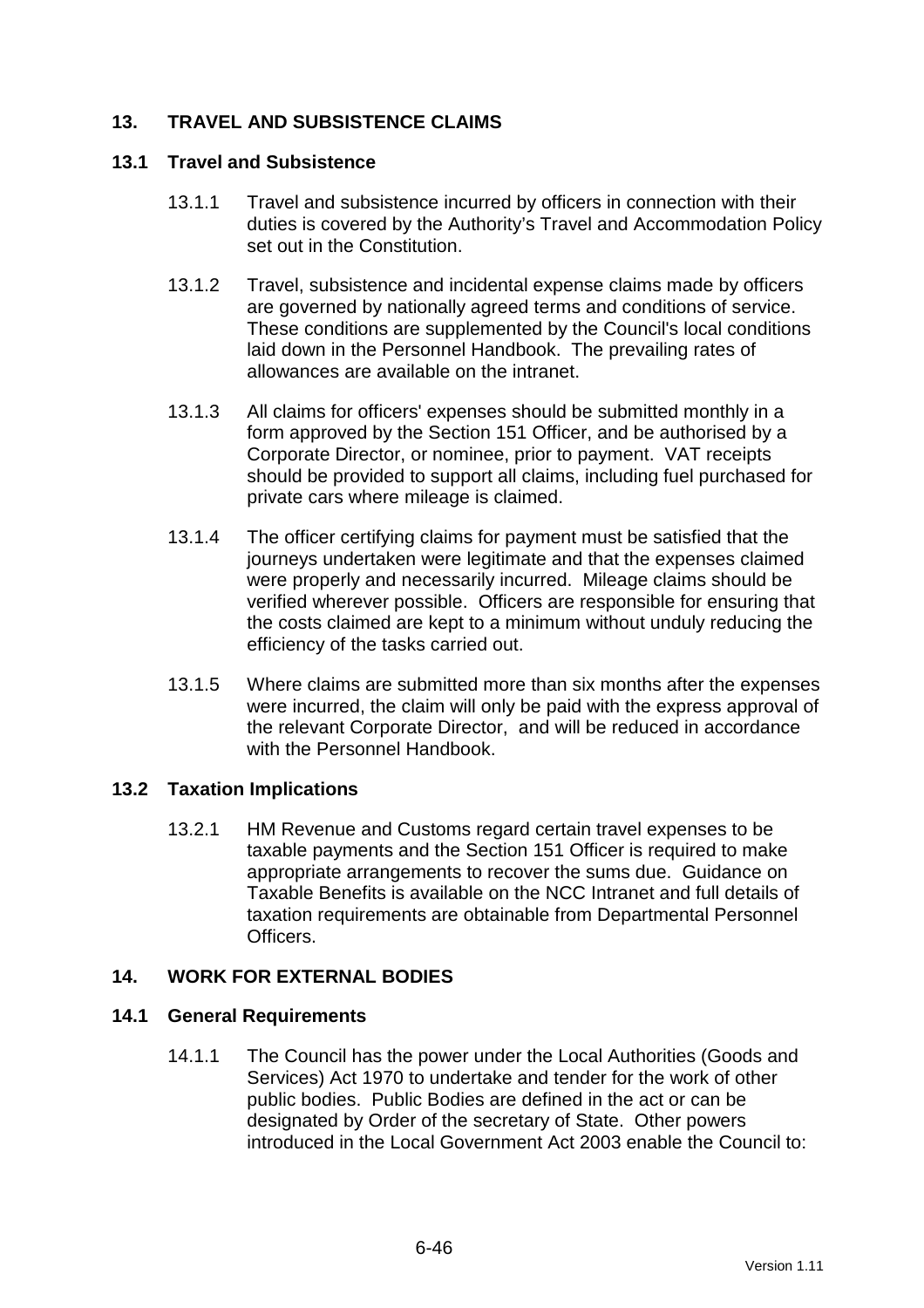- 14.1.1.1 charge for discretionary services subject to certain rules; and
- 14.1.1.2 trade for a profit provided that a separate company is set up.

(See below for further details regarding these powers.)

- 14.1.2 In all cases where a Department wishes to explore the possibility of working for, or trading with, external bodies, Corporate Directors must consult with the Group Manager for Legal and Democratic Services and the Section 151 Officer.
- 14.1.3 Where work is carried out for external bodies, officers must follow the guidance for such work which is available in the Contracts Manual.
- 14.1.4 Before entering into any contract or agreement to work for, or trade with, external bodies, Corporate Directors must present a report to, and obtain prior approval from the relevant Committee.
- 14.1.5 Where it is intended to trade for a profit, Corporate Directors must prepare a sound business case, based on a genuine risk-based approach, for the proposed trading activity. The business case must be a robust commercial assessment and explain why trading through a company is desirable and will provide best value for the Council.
- 14.1.6 The Group Manager for Legal and Democratic Services and the Section 151 Officer must be informed of all contracts to supply services governed by the 1970 Act or the 2003 Act and all new contracts must be approved by the Group Manager for Legal and Democratic Services.

#### **14.2 Background**

14.2.1 The powers for local authorities to work for, and trade with, external bodies are governed by the Local Authorities (Goods and Services) Act 1970, Local Government Act 2000 and the Local Government Act 2003.

# **a. Local Authorities (Goods and Services) Act 1970**

- 14.2.1.1.1 The Council has the power under the Local Authorities (Goods and Services) Act 1970 to undertake and tender for the work of other public bodies. Public bodies are defined in the Act or can be designated by order of the Secretary of State.
- 14.2.1.1.2 The Council has some discretion under the 1970 Act whether to charge for any work undertaken for another public body. However, as a general principle the charge for any work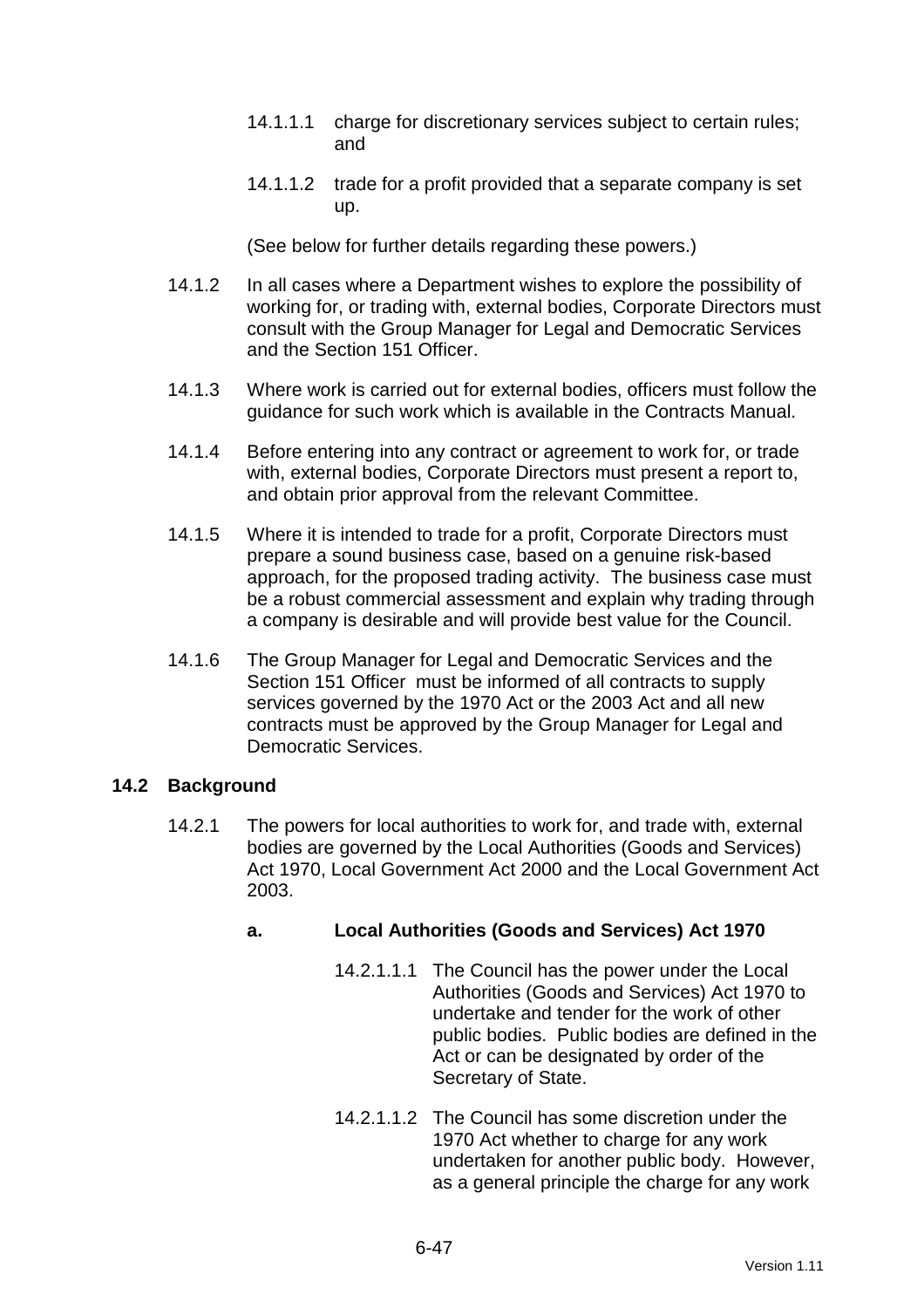should cover the estimated full cost of undertaking the work, including the direct cost eg staff time costs, travel and printing expenses and a contribution towards overheads eg office expenses and accommodation costs.

#### **b. Local Government Act 2003**

14.2.1.1.3 The Local Government Act 2003 provides best value authorities with new powers to trade for profit, and charge for discretionary services. This extends beyond the powers under the 1970 Act referred to above.

### **14.3 Charging for Discretionary Services**

- 14.3.1 The Council is able to charge for services which it has the power to provide, but is not obliged to provide to the public, ie discretionary services.
- 14.3.2 The Council is under a duty to ensure that, taking one year with another, the charges made do not exceed the cost of providing the services (ie the provision of the service should not amount to trading for a profit). Charges can be set so that different people are charged different amounts, or are not charged for the service at all.
- 14.3.3 The person receiving the service must have agreed to receive the service and pay for it.
- 14.3.4 The power does not override any other legislation which expressly prohibits the Council from charging for a discretionary service.
- 14.3.5 Where charges are made for discretionary services arrangements should be put in place, and fully documented in a form approved by Legal and Democratic Services, to provide the recipient of the service with:
	- 14.3.5.1 the terms and conditions for the provision of the service;
	- 14.3.5.2 information about charges, including discounts and annual increases;
	- 14.3.5.3 billing and payment arrangements.
- 14.3.6 Careful consideration should also be given by the relevant department to issues such as:
	- 14.3.6.1 the risks to the Council as a whole of engaging in such activity;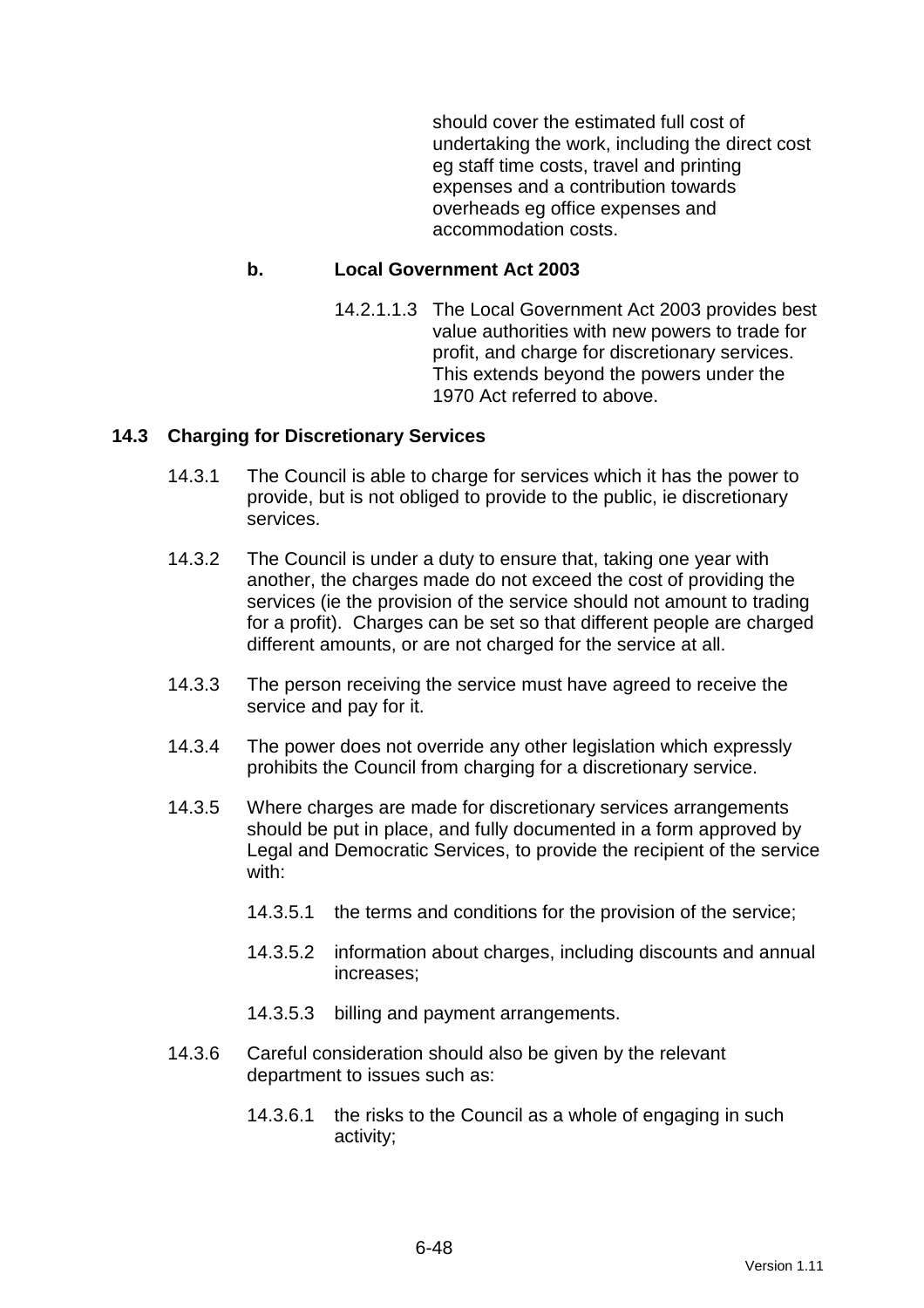- 14.3.6.2 the need to ensure appropriate skill and expertise is in place before offering to undertake work for external bodies;
- 14.3.6.3 the need to ensure that the proposals are properly costed before agreeing to supply the goods, works or services;
- 14.3.6.4 the type of warranties and/or indemnities that the external body may require from the Council regarding the quality of work/service provided (this is especially likely when tendering for work for other bodies);
- 14.3.6.5 the provision of adequate insurance arrangements to cover the Council for any liability in negligence or contract for the work undertaken;
- 14.3.6.6 due consideration being given to the impact of such arrangements on the Council's core duties, functions and obligations to prevent any adverse impact on them;
- 14.3.6.7 ensuring that the Council is not at risk from bad debts and to seek, where appropriate and possible, advance payment for goods, works or services to be supplied;
- 14.3.6.8 ensuring that no contracts for external bodies are subsidised by the Council from public funds.

#### **14.4 The power to trade**

- 14.4.1 This power allows the Council to trade in any of its ordinary functions for a commercial purpose (ie for profit) through a company.
- 14.4.2 Where it is intended to trade for profit, Corporate Directors must prepare a sound business case for the proposed activity, based on a genuine risk-based approach. The business case must be a robust commercial assessment which explains why trading through a company is desirable and will provide best value for the Council.
- 14.4.3 All work for, or trade with, external bodies for profit must be conducted through a separate incorporated company which has been formally set up for the purpose.
- 14.4.4 The approval of the County Council will need to be sought to exercise a power to trade and to set up the company. It should be noted that when the company has been established it will be a separate legal entity from the Council and consideration within the business case will be required for each of the matters set out above plus such issues as:
	- 14.4.4.1 the need to transfer staff and consideration of the Transfer of Undertakings (Protection of Employment) regulations (TUPE);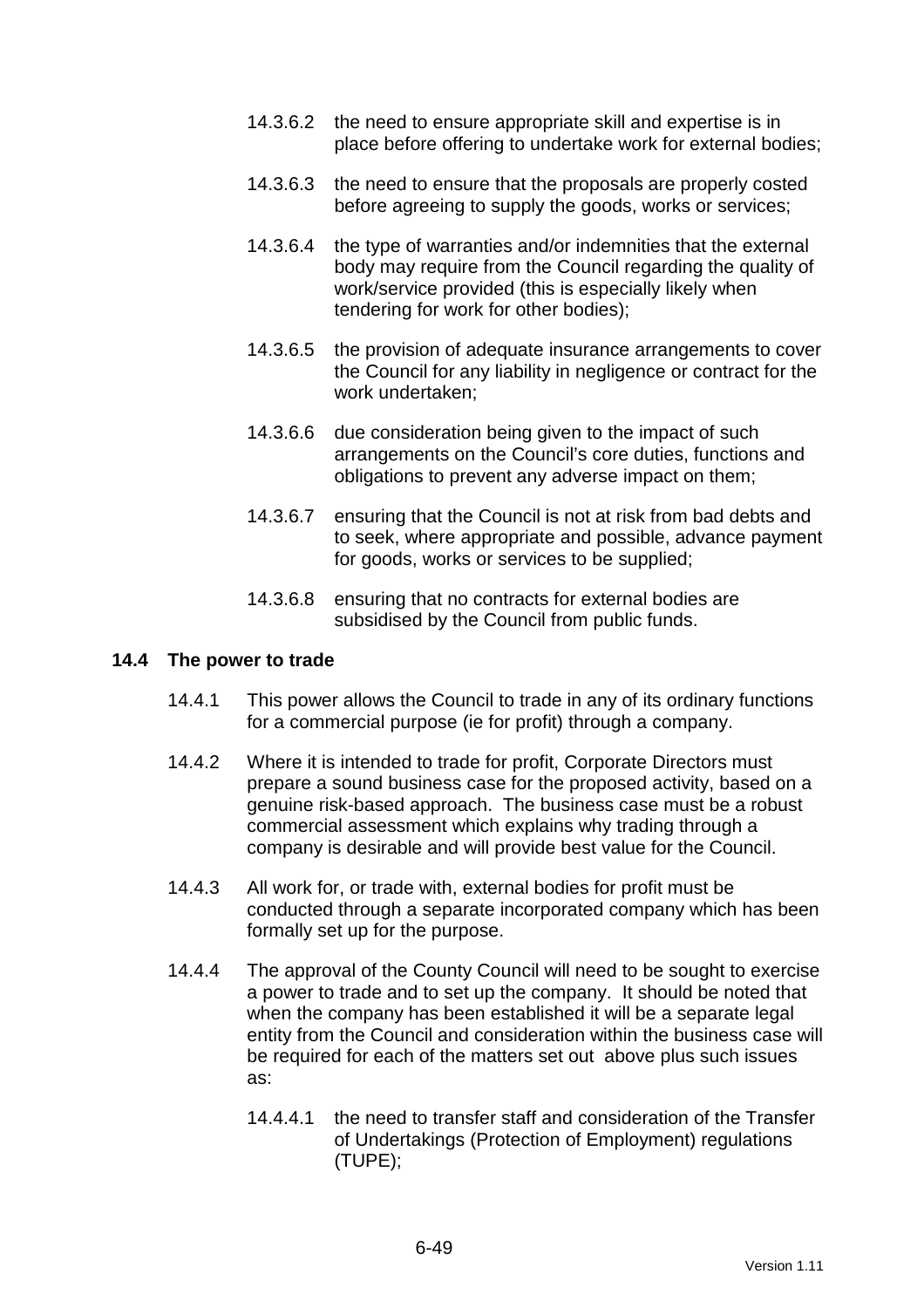- 14.4.4.2 the impact of the trading activities of the service, as it may no longer be possible to award work directly to the company – they may have to bid for it via a tender process and may not therefore win the work which they previously provided to the Council as an in-house service;
- 14.4.4.3 pensions implications;
- 14.4.4.4 premises requirements;
- 14.4.4.5 taxation implications.
- 14.4.5 More information about charging and trading, including the preparation of a business case, can be found in the Contracts Manual.

### **14.5 Pricing, Charging and Accounting Issues**

- 14.5.1 Under the 1970 Act and the 2003 Act in respect of charging for discretionary services, the Council has some discretion in terms of whether or not to charge for the services provided and how much. In the case of charging for discretionary services the Council is under a duty to secure that, taking one year with another, the income from charges does not exceed the costs of provision.
- 14.5.2 As a general principle, the charge for any work performed for an external organisation should cover the estimated full cost of undertaking the work. The full cost would include the direct cost of undertaking the work (eg based on the number of days of staff time the work is likely to take, any associated travelling expenses, printing costs etc) and a contribution towards overheads (eg office expenses, management overheads, accommodation costs etc). Any deviation from this principle must be approved by the Section 151 Officer.
- 14.5.3 Charging, accounting and monitoring arrangements should be as follows:
	- 14.5.3.1 income should be collected in accordance with the Council's Financial Regulations;
	- 14.5.3.2 invoices should be rendered promptly and normally within one month of supply or in accordance with the contractual arrangements;
	- 14.5.3.3 the income arising from the performance of work for external organisations must be identified separately within the relevant service's accounts and it should be possible to determine associated direct expenditure;
	- 14.5.3.4 appropriate arrangements should be devised to monitor resource inputs, eg if the contract price is based on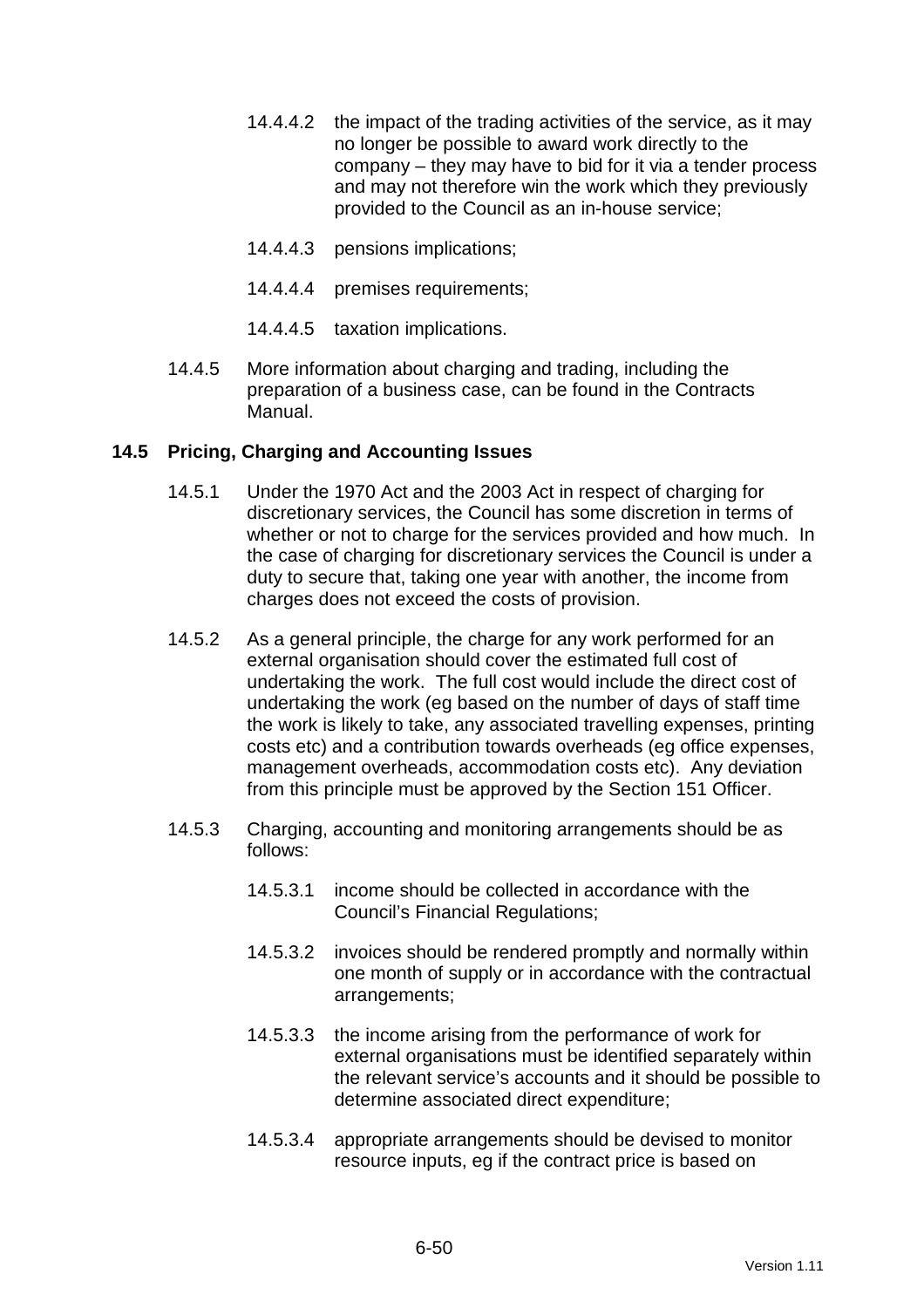person-days, the number of person-days actually taken should be monitored;

- 14.5.3.5 for External Audit requirements it is important to be able to identify work carried out for external organisations separately in the Authority's accounts.
- 14.5.4 Corporate Directors should produce an annual report on the work carried out for external organisations for the relevant Committee, providing the information outlined in the Guidance Note to the Code of Practice on Local Authority Accounting, but without breaking the Commercial Code.

### **15. INVESTMENT AND BORROWING**

- 15.1 The Section 151 Officer is responsible for arranging the investment of Council funds and the Pension Fund in accordance with approved Council policies.
- 15.2 The Section 151 Officer is responsible for arranging the borrowing and lending of money on the best available terms taking into account present and anticipated economic conditions and projected flow of funds.
- 15.3 The Council has accepted the CIPFA Prudential Code for Capital Finance, and the Code of Treasury Management. The Section 151 Officer must report any significant variations to the Prudential Indicators, with any necessary explanations to the Finance and Property Committee as soon as practical.

#### **16. LEGAL CLAIMS AND SETTLEMENTS**

- 16.1 Corporate Directors must inform the Group Manager for Legal and Democratic Services of all matters where the Council might have a legal claim against a third party and of all occasions where there is a likelihood that the Council will be sued by an outside body or individual.
- 16.2 Corporate Directors must inform the Section 151 Officer where the Council's finances might be affected and the Section 151 Officer should be involved in any resultant negotiations.
- 16.3 The Group Manager for Legal and Democratic Services, in consultation with the appropriate Corporate Director and the Section 151 Officer, have the power to settle such claims in order to avoid litigation and/or to achieve best value for the Authority.
- 16.4 Any financial settlements, including redundancy payments made in relation to the employment of any staff, must be reported on a quarterly basis to the Personnel Committee.

# **17. PROTECTING PUBLIC FUNDS AND ASSETS**

17.1 The Council has a responsibility to protect its public funds and assets and has developed a strategy to deter fraud and corruption whether attempted on the Council from outside or from within.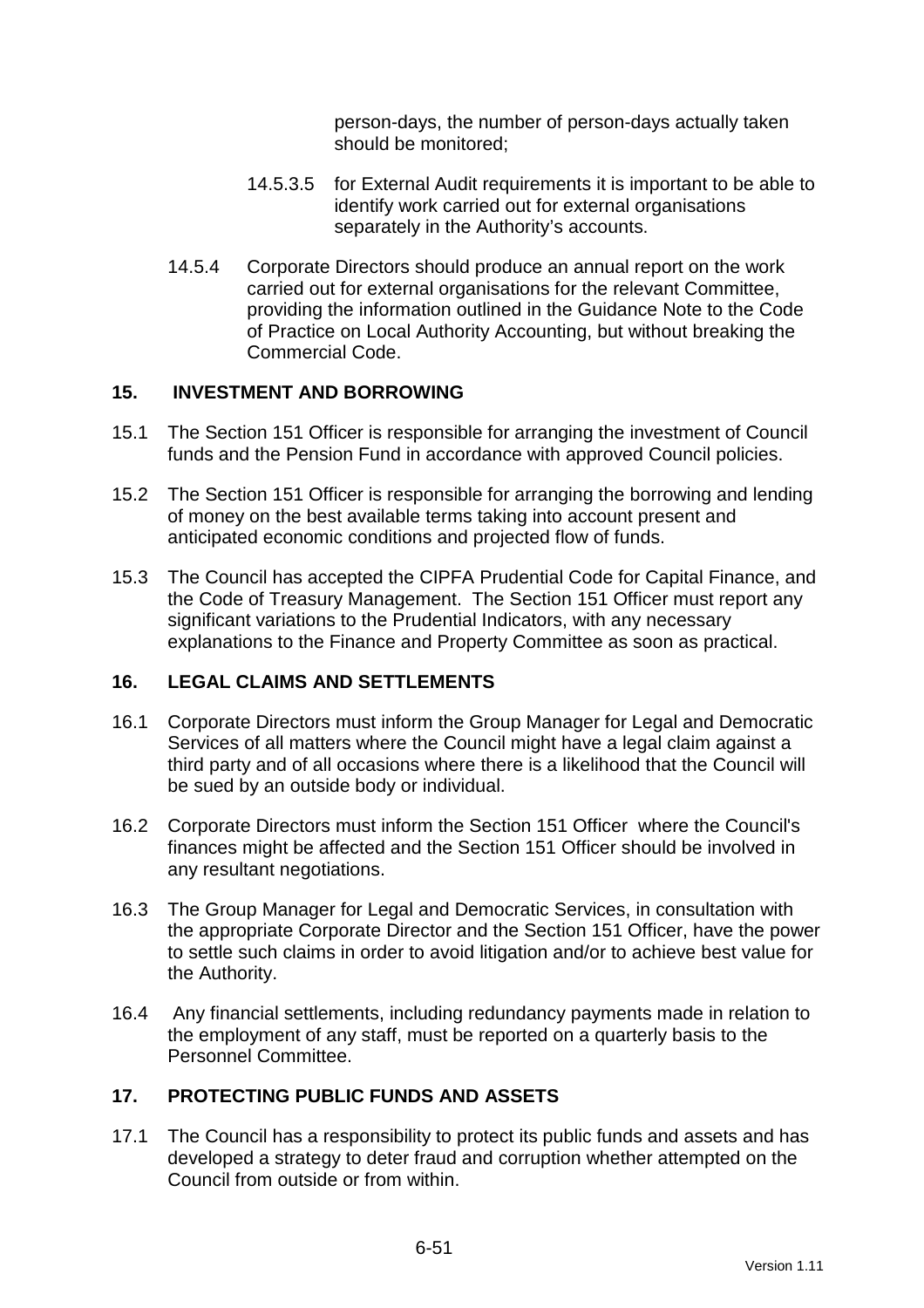17.2 The Council is committed to the highest possible standards of openness, probity and accountability. Part of meeting that commitment is to encourage employees and others who have serious concerns about any aspect of the Council's work to come forward and voice those concerns. To facilitate this, the Council has approved a Whistle Blowing Policy to allow these concerns to be raised in confidence and dealt with appropriately.

### **18. AUDIT**

- 18.1 The Section 151 Officer is responsible for arranging the continuous independent internal audit of the Council. The Internal Audit Service will be provided in accordance with its terms of reference and the CIPFA Code of Practice for Internal Audit in Local Government in the United Kingdom (2006).
- 18.2 Internal Audit focuses on the Authority's control environment and independently appraises the internal controls present in financial and other systems. The arrangements made by Corporate Directors to secure the economic, efficient and effective use of resources are also reviewed. Internal Audit reports are produced containing recommendations which should be responded to formally in writing. The results of Internal Audit work contribute to the Authority's Statement on Internal Control.
- 18.3 Internal Audit staff have the right of access to such records, assets, premises and personnel, and are entitled to receive such information and explanation, as they think necessary for the proper fulfilment of their duties.
- 18.4 If an irregularity occurs or is suspected, which may involve financial loss, it must be reported immediately to the Section 151 Officer who may investigate and report to the Group Manager for Legal and Democratic Services and the relevant Corporate Director. The Section 151 Officer and the Group Manager for Legal and Democratic Services will jointly determine what further action to take, in consultation with the Corporate Director and Chairman of the Finance and Property Committee.
- 18.5 The Internal Audit Service reports on relevant audit issues on a regular basis to the Authority's Audit Committee. Frequent liaison also occurs between Internal Audit and the Authority's External Auditors who rely upon the work of Internal Audit when forming their opinion on the Authority's key financial and other systems.

# **19. INFORMATION AND COMMUNICATIONS TECHNOLOGY (ICT)**

- 19.1 The Service Director, ICT is responsible for ICT services, and for advising on all ICT equipment, software and services acquired by the Council.
- 19.2 The acquisition, development, maintenance and use of ICT equipment, services and solutions must conform with the Council's ICT Strategy and Standards. Proposed ICT activity, which may contravene any of the ICT policies and standards, should be referred to the Service Director, ICT for prior approval. In all cases such approval must be sought using the approved ICT waiver request procedure.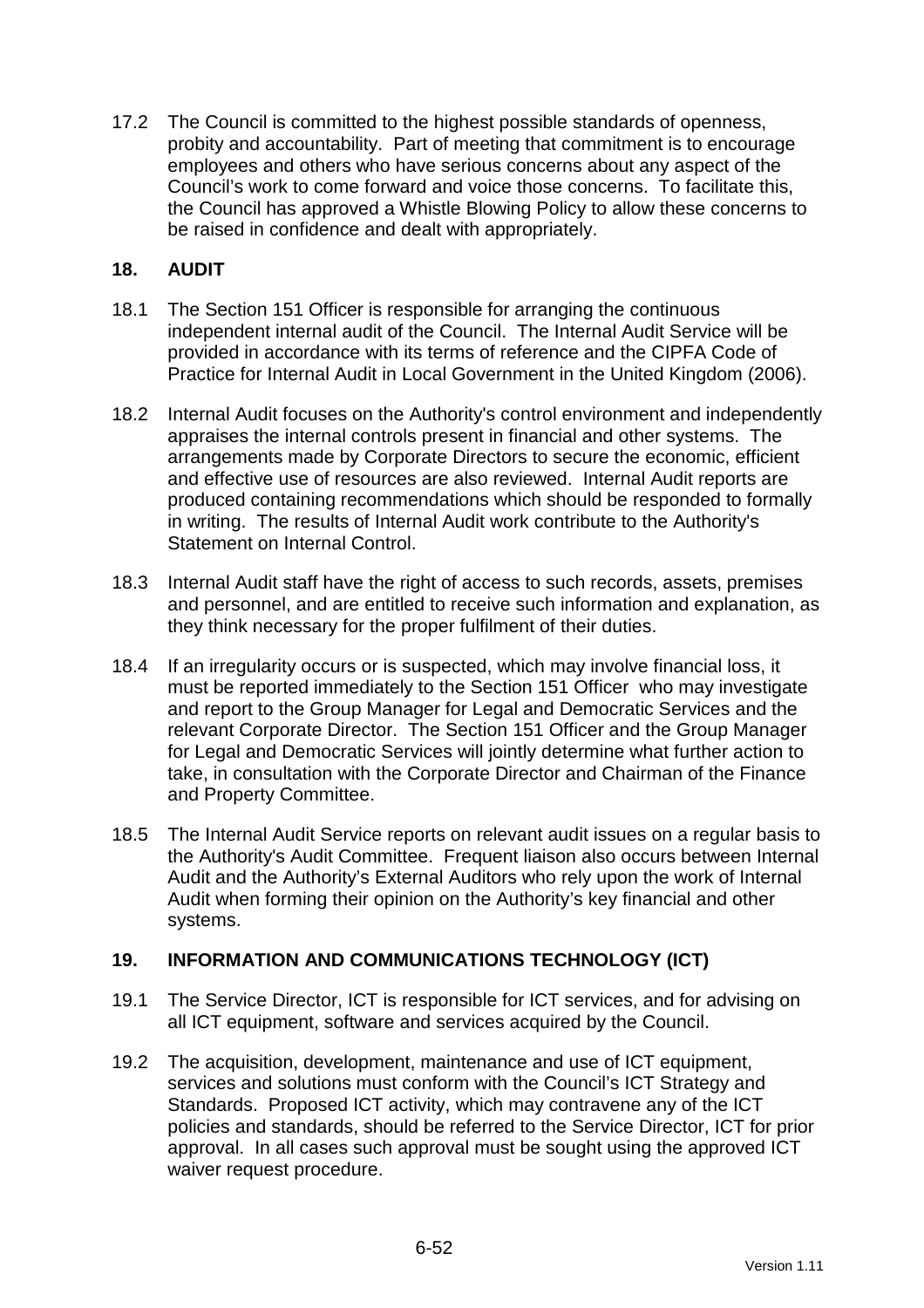- 19.3 The procurement of ICT equipment, software and services, must comply with the Procurement of Goods, Services and Works guidance within Financial Regulations.
- 19.4 All ICT equipment, software and facilities acquired by the Council must only be used in accordance with conditions and guidelines issued by the Council.
- 19.5 The development of new networked systems, or major enhancements to existing systems, should first be agreed with the Service Director, ICT, whether or not the services of the IT Division will be used.
- 19.6 Projects must demonstrate that value for money will be achieved through the application of ICT. Evidence of the justification, expected benefits and valuefor-money should accompany each request for approval. The level of supporting documentation to be submitted is given below:

| <b>Project Value</b>   | <b>Supporting Documentation</b>                                          |
|------------------------|--------------------------------------------------------------------------|
| Up to £10,000          | Reasoned justification and expected<br>timescales                        |
| £10,001 up to £50,000  | Above plus options appraisal and full Life-<br>cycle costing             |
| £50,001 up to £100,000 | Options appraisal, Risk assessment, full<br>Cost-benefit appraisal + PID |
| Over £100,000          | Full PRINCE2 business case                                               |

19.7 Formal approval must be obtained for all proposed projects and purchases before expenditure is committed. Approval should be sought as follows:

| <b>Project Value</b> | <b>Approval Required</b>  |
|----------------------|---------------------------|
| Up to $£50,000$      | Service Director, ICT     |
| Over £50,000         | <b>ICT Strategy Board</b> |

- 19.8 Projects presented to the ICT Strategy Board must follow the approved ICT governance arrangements and supporting procedures.
- 19.9 Maintenance, upgrade and replacement of central hardware, software and networks are the responsibility of the Service Director, ICT and will be undertaken in accordance with ICT standards and governance arrangements.
- 19.10 Where Departmental hardware, software, or networks need to be replaced or upgraded, Corporate Directors must consult the Service Director, ICT regarding the requirements and specifications before proceeding.
- 19.11 Where ICT equipment becomes surplus to requirements, it should be disposed of using the ICT disposal procedures. Data storage media, eg disks and tapes,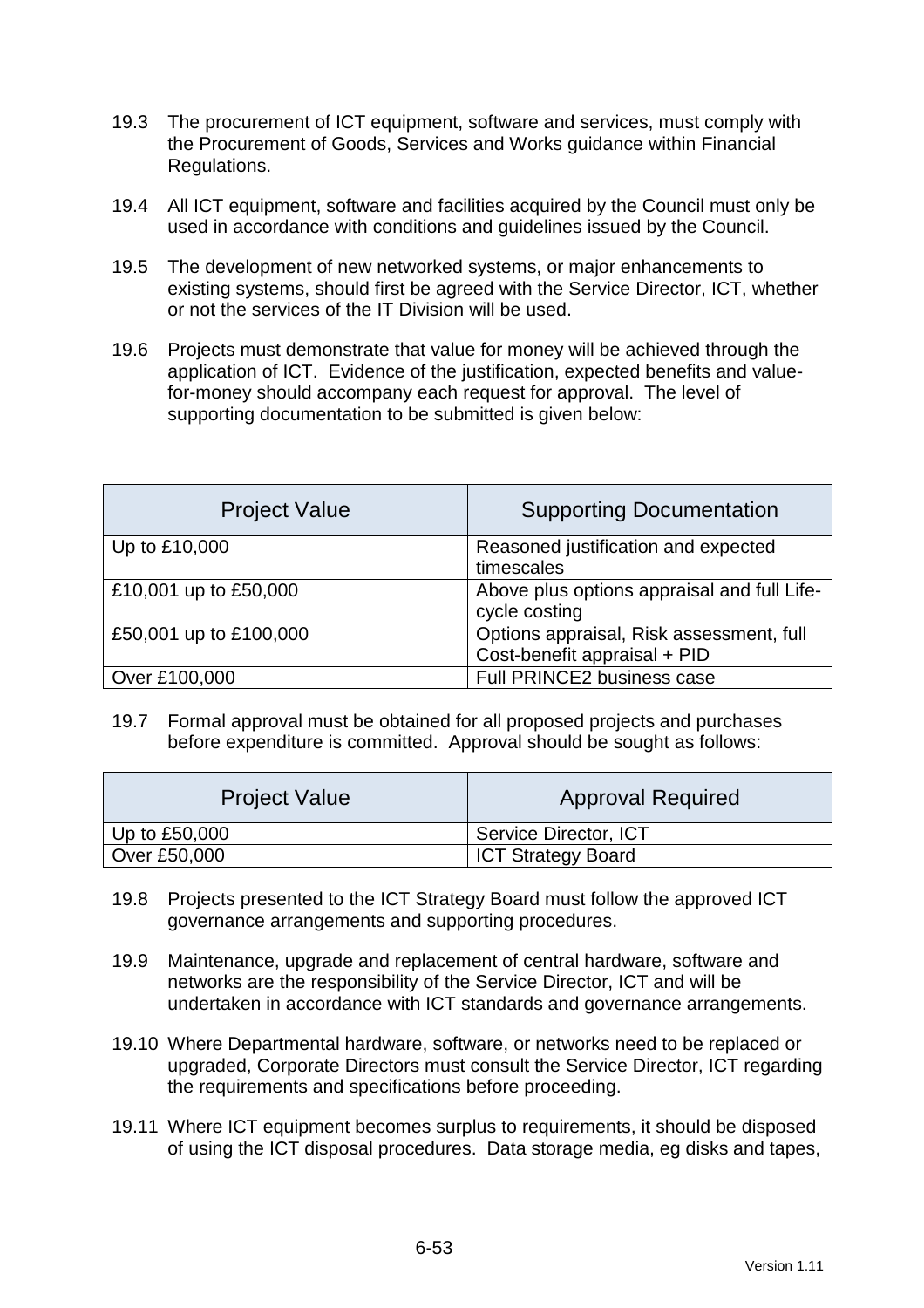should be disposed of in accordance with the procedures for disposal of storage media.

#### **19.12 IT Security Policy**

- 19.12.1 The Service Director, ICT and, where appropriate, the Group Manager for Legal and Democratic Services, and the relevant Corporate Director, are responsible for maintaining proper security and privacy of data in accordance with current legislation eg Data Protection Act 1998, Computer Misuse Act 1990, Freedom of Information Act 2000.
- 19.12.2 All users of the Council's ICT systems must comply with published ICT standards and codes of practice, including:
	- 19.12.2.1 the Council's Information Security Policy which is approved by Council; and
	- 19.12.2.2 the Information Security Standards which are published and maintained by the Service Director, ICT. The Information Security Standards incorporate guidance on legal requirements such as the Computer Misuse Act 1990 and the Data Protection Act 1998, and on codes of best practice such as the International Standard on Information Security Management (ISO 17799).
	- 19.12.2.3 the internet policy and internet code of practice;
	- 19.12.2.4 the email policy and email code of practice.
- 19.12.3 Compliance with the key principles outlined in the ICT Security Policies and Framework is mandatory, including the following:
	- 19.12.3.1 employees must access only those ICT systems and data in the prescribed manner, to which they have been granted authorisation;
	- 19.12.3.2 passwords relating to a personal user identity must never be divulged to another person;
	- 19.12.3.3 attempts to obtain unauthorised access to an ICT system may constitute a criminal offence punishable by a fine or imprisonment or both;
	- 19.12.3.4 unauthorised copying of software is forbidden and may contravene copyright legislation;
	- 19.12.3.5 use of the Internet can incur potentially serious security risks, and all guidance must be strictly observed;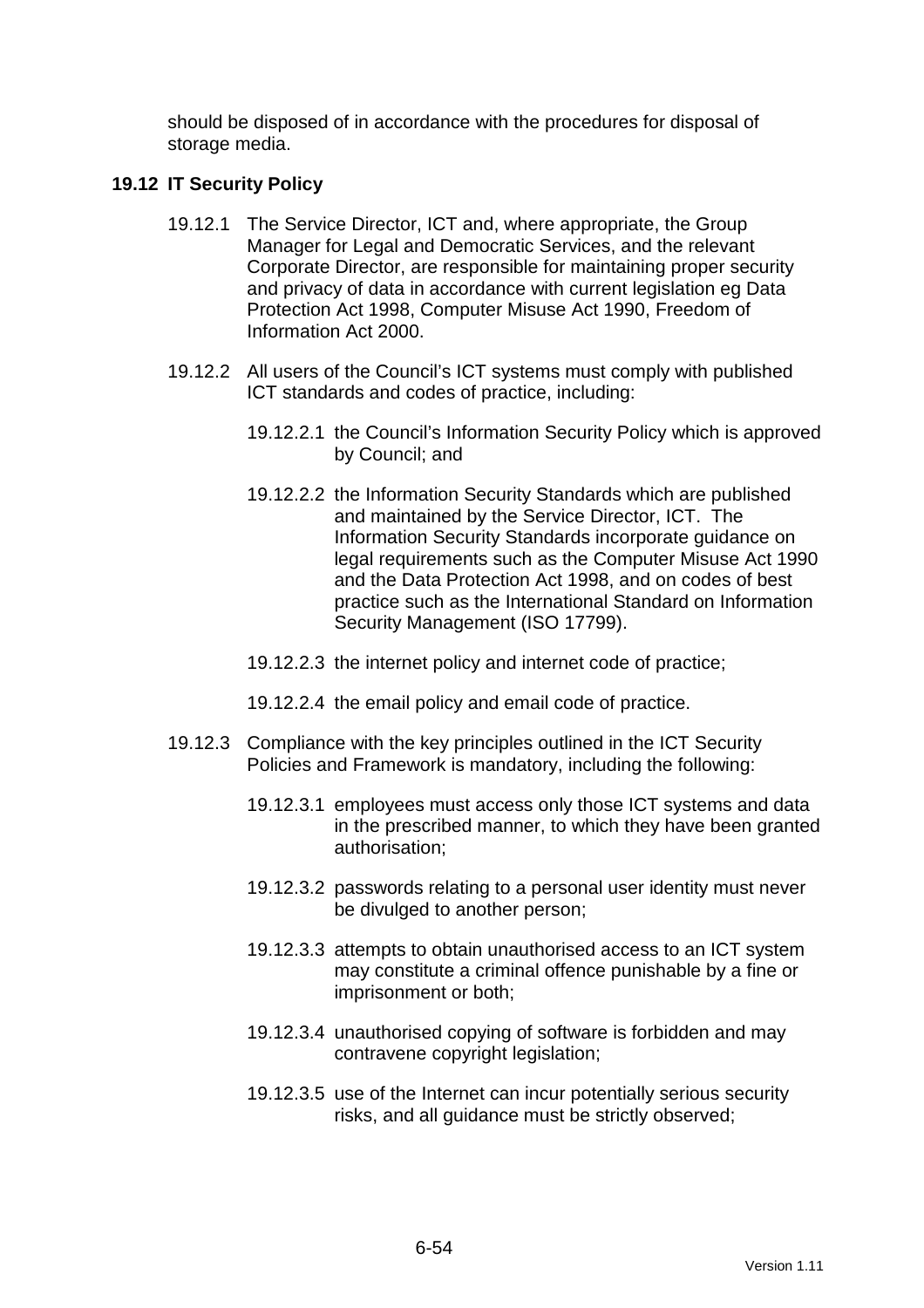- 19.12.3.6 the use of personal data relating to a living individual is regulated by the Data Protection Act 1998, contravention of which may lead to criminal prosecution.
- 19.12.4 Employees must report all suspected breaches of ICT security to the Service Director, ICT.

### **20. LAND AND BUILDINGS**

#### **20.1 INTRODUCTION**

- 20.1.1 The Finance and Property Committee is responsible for the acquisition and disposal of land and buildings. Where the proposed acquisition of land and buildings falls outside the capital programme, such acquisition may proceed only after the additional resources required have been identified and allocated.
- 20.1.2 The Service Director, Transport, Property and Environment must maintain the Corporate Asset Register for all land and buildings owned by the Council and a separate record of all leased property. If acquisition is by means of a lease of 10 years or more, then the best value implications of entering into the lease must be considered.
- 20.1.3 Details of all transfers of land and buildings must be notified to the Section 151 Officer in order that the transactions may be properly recorded in the financial records.

#### **20.2 GENERAL**

20.2.1 Councillors and officers who have any relevant interest in the acquisition or disposal of any Council land or buildings must ensure they comply, as appropriate, with the Code of Conduct for Councillors and Co-opted Members or Officer Code of Conduct, and shall not be supplied with or given access to any tender documents, contracts or other information relating thereto without the authority of the Group Manager for Legal and Democratic Services.

#### **20.3 DISPOSAL**

- 20.3.1 When disposing of its land the Council is required to obtain the best price reasonably obtainable on the open market. Every effort must therefore be made to maximise the consideration realised by the Council on the disposal of land and buildings, including any clawback, as appropriate. These efforts will include contacting major national and local purchasers and a list of such land purchasers will be maintained by the Service Director, Transport, Property and Environment. A suitable advertisement inviting interested parties to add their names to the list will be placed annually.
- 20.3.2 Where the Council provides public sector support to a third party in connection with any property transaction or project involving property, this could trigger the State Aid rules. In such circumstances the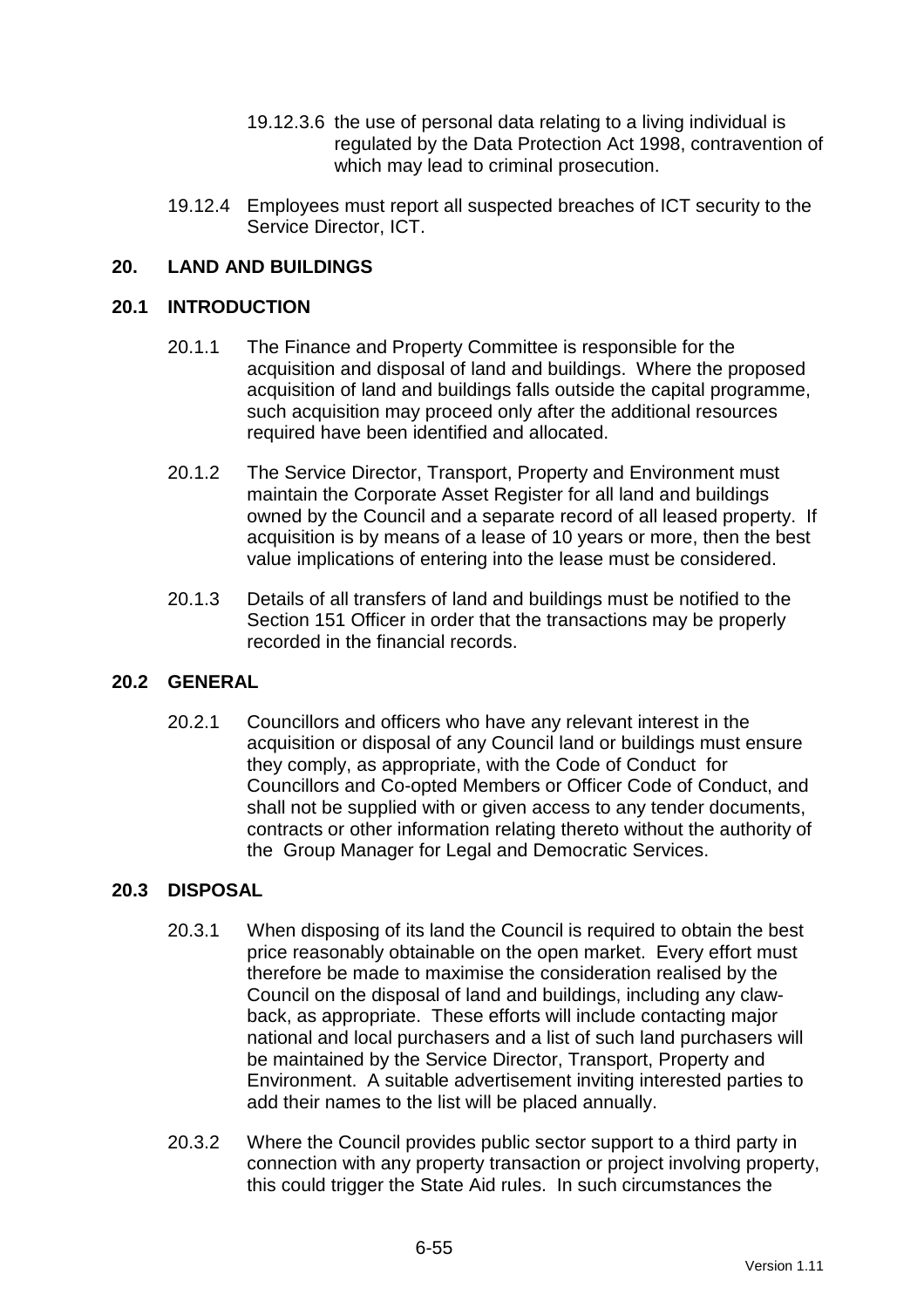guidance set out in the 'European Commission statement on State Aid elements in sales of land and buildings by public authorities' must be taken into account when disposing of land and buildings. Further advice should be sought from Legal and Democratic Services.

Disposal must be by one of the methods outlined below:

### **7. Open Binding Tender**

- 20.3.2.1 At least 28 days before the last date for the receipt of tenders, an initial public notice must be placed in one or more of the local newspapers and, dependent on the nature of the land or buildings to be sold, in national newspapers and in such other publications as the Service Director, Transport, Property and Environment considers desirable. The notice must describe the land to be sold, invite requests for tender documents and state the date and time by which tenders are to be returned.
- 20.3.2.2 The form of tender will be settled by the Service Director, Transport, Property and Environment after consultation with the Group Manager for Legal and Democratic Services and must be capable of acceptance as a binding contract.
- 20.3.2.3 The Service Director, Transport, Property and Environment, in consultation with the Chairman of Finance and Property Committee , will evaluate tenders and determine which, if any, is to be accepted.

#### **8. Limited Binding Tender**

- 20.3.2.4 At least 28 days before the last date for the receipt of tenders, selected tenderers will be issued with the appropriate form of tender.
- 20.3.2.5 The form of tender will be settled by the Service Director, Transport, Property and Environment after consultation with the Group Manager for Legal and Democratic Services and must be capable of acceptance as a binding contract.
- 20.3.2.6 The Service Director, Transport, Property and Environment, in consultation with the Chairman of Finance and Property Committee will evaluate tenders and determine which, if any, is to be accepted.

#### **9. Public Auction**

20.3.2.7 The Service Director, Transport, Property and Environment, in consultation with the Chairman of Finance and Property Committee, will decide which auctioneers are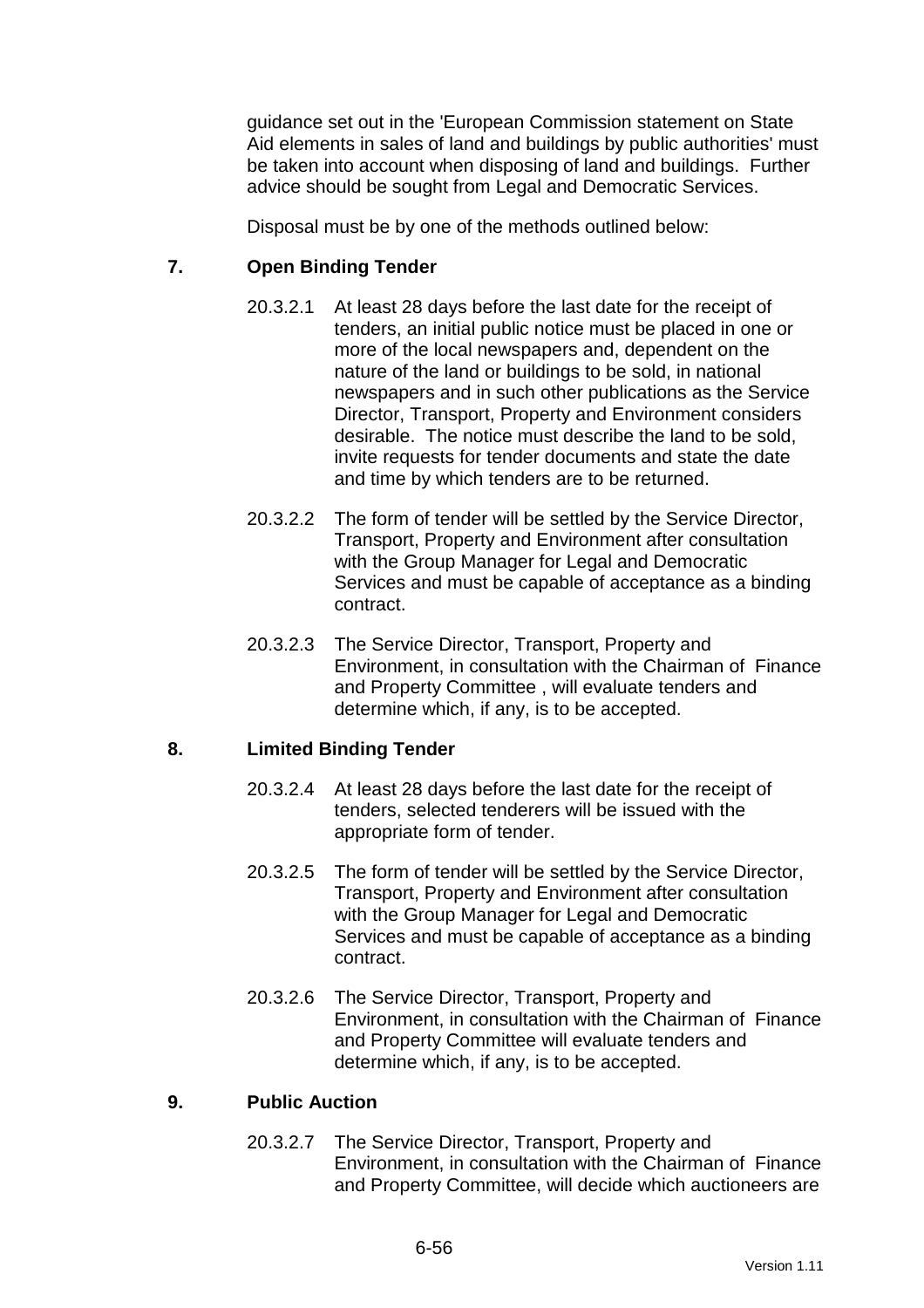to be used. The contract and conditions of sale should be prepared by the Group Manager for Legal and Democratic Services. Any reserve price will be agreed by the Service Director, Transport, Property and Environment, in consultation with the Chairman of Finance and Property Committee and with the chosen auctioneers.

#### **10. Private Treaty Sale to One Party**

20.3.2.8 Where only one party is interested or is to be invited to submit a signed contract, the Service Director, Transport, Property and Environment, in consultation with the Chairman of Finance and Property Committee shall take a decision after discussing the circumstances with the Group Manager for Legal and Democratic Services and the Section 151 Officer.

### **11. Open Informal Tender**

20.3.2.9 The Service Director, Transport, Property and Environment, in consultation with the Chairman of Finance and Property Committee, will make arrangements in appropriate cases for properties to be sold by Open Informal Tender which must be preceded by public advert subject to appropriate time limits.

### **20.4 TENDERS**

- 20.4.1 The invitation, receipt, opening and evaluation of tenders should be conducted in accordance with Financial Regulations Procurement of Goods, Services and Works section and the Contracts Manual.
- 20.4.2 The Service Director, Transport, Property and Environment will make available to the Group Manager for Legal and Democratic Services and the Section 151 Officer on request a copy of the register of accepted tenders, maintained in accordance with Procurement of Goods, Services and Works section and the Contracts Manual.
- 20.4.3 All parties submitting unsuccessful tenders must be notified promptly of the outcome to their offer.

#### **20.5 COMPLETION OF SALE**

- 20.5.1 Once a sale has been agreed a reasonable period (not exceeding six months) will be allowed for the completion, except where a longer period is agreed during the original negotiations. If completion has not taken place by the end of the agreed period the Service Director, Transport, Property and Environment should make a report to the Finance and Property Committee , recommending that either:
	- 20.5.1.1 the period for completion be extended; or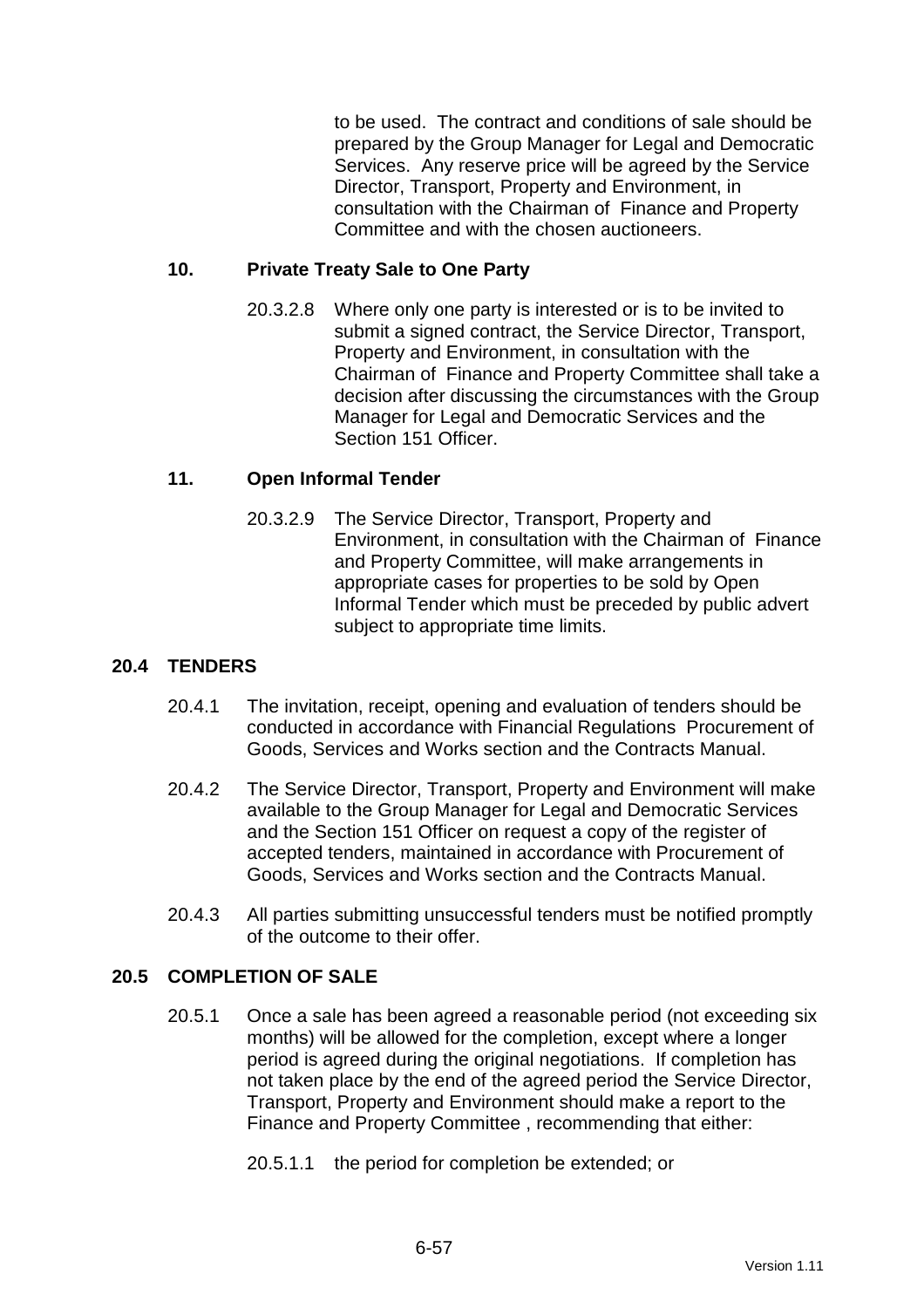- 20.5.1.2 sale proceedings should be started afresh.
- 20.5.2 The Group Manager for Legal and Democratic Services must be advised of all decisions to extend the completion date or to begin the sale proceedings afresh, so that they can inform all interested parties of the decision.

### **20.6 CANCELLATION**

- 20.6.1 Every contract for the disposal of land or property must include a clause to allow the Council to cancel the contract with the purchaser and to recover from them the amount of any loss resulting from the cancellation if:
	- 20.6.1.1 the person, firm or company has offered or given or agreed to give to any person a gift or consideration of any kind as an inducement or reward:
		- 20.6.1.1.1 for doing or refraining from doing or for having done or refrained from doing any action in relation to the contract or any other contract with the Council; or
		- 20.6.1.1.2 for showing or not showing favour or disfavour to any person in relation to the contract or any other contract with the Council; or
		- 20.6.1.1.3 such acts having been done by any person employed by them or acting on their behalf (whether with or without the knowledge of the purchaser).
	- 20.6.1.2 In relation to any contract with the Council the person, firm or company or any person employed by them or acting on their behalf shall have committed any offence under the Prevention of Corruption Acts 1889 to 1916, or any amendment of them, or shall have given any fee or reward the receipt of which is an offence under Section 117 of the Local Government Act 1972.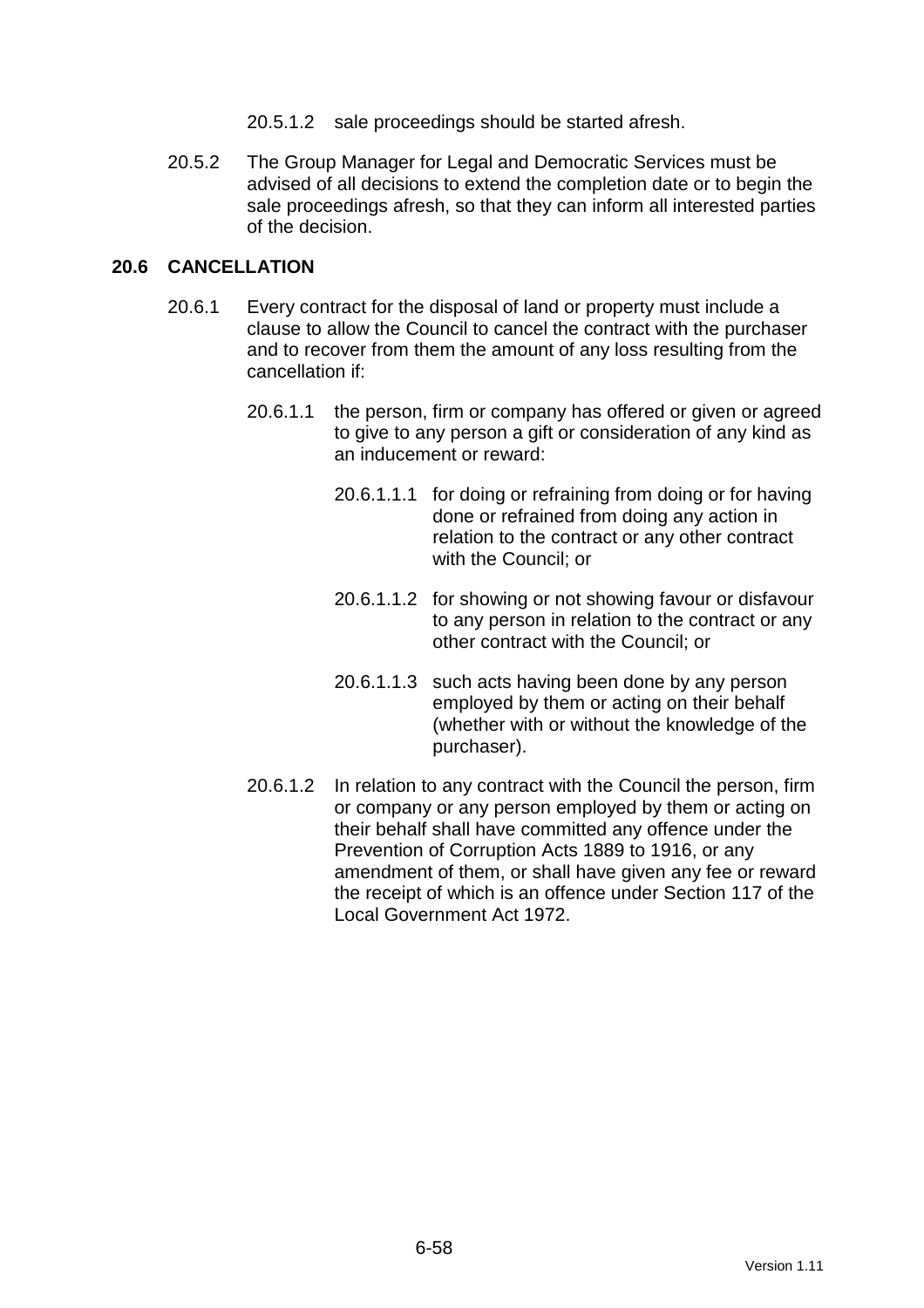#### 4.2.1 DECISION TREE - HOW TO GET A SCHEME INTO THE CAPITAL PROGRAMME

All capital expenditure requires approval by the relevant approval body. All County Council projects requiring County Council funds should be appraised and prioritised by<br>CAMG. Proposed expenditure on land acquisitions a

a. At the beginning of a Financial Year - The Annual Review Process.

LEC

= Latest Estimate Cost

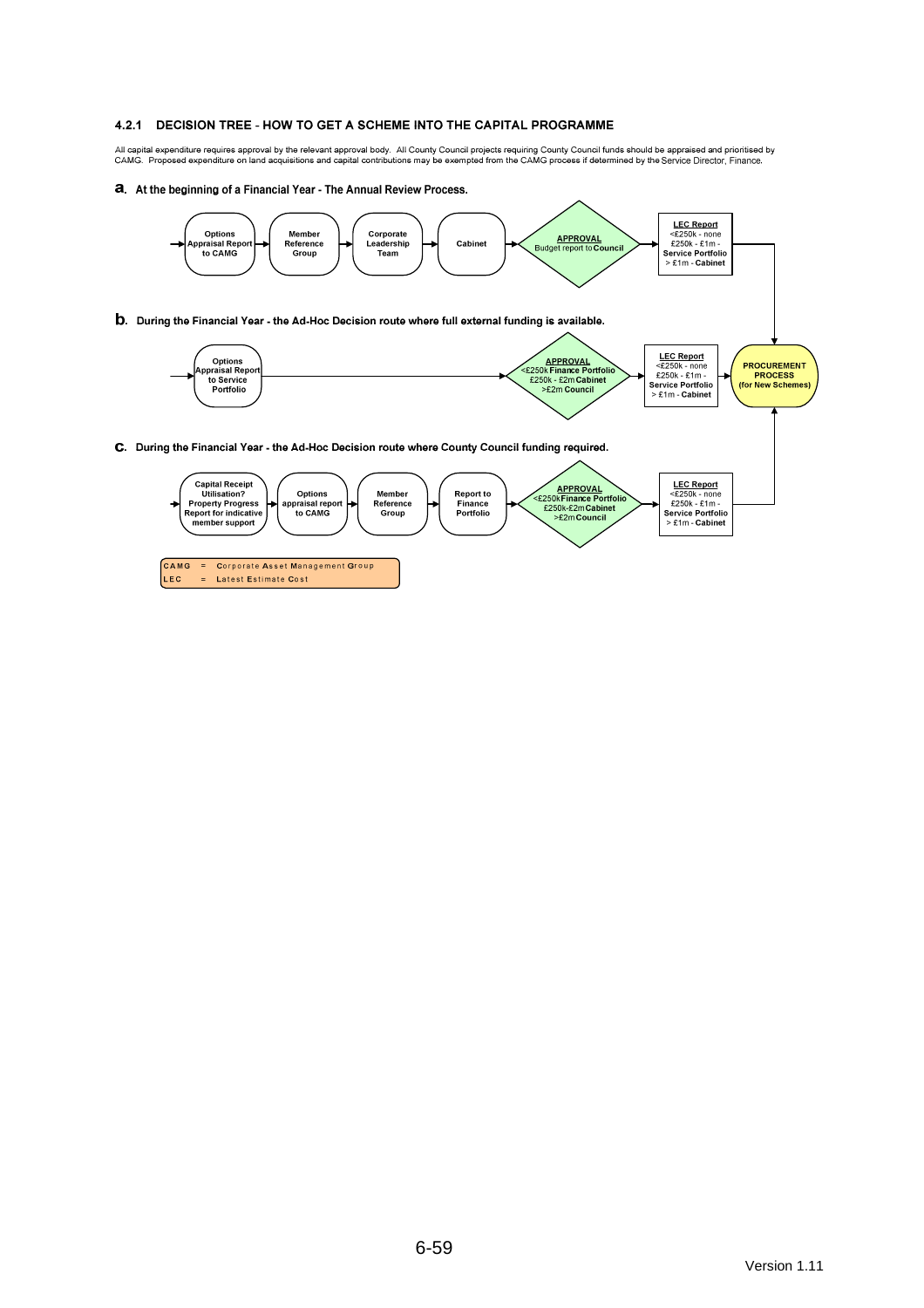### **COUNCILLOR'S ALLOWANCES SCHEME**

- 1. This scheme, which may be cited as the **Nottinghamshire County Council Members' Allowances Scheme**, was approved by Nottinghamshire County Council on 17 May 2012, in exercise of the powers conferred by the Local Authorities (Members' Allowances) (England) Regulations 2003 ("the Regulations").
- 2. This Scheme replaces all previous Members' Allowances Schemes.
- 3. The Allowances mentioned in this scheme:

be implemented with effect from 17 May 2012;

be uprated annually in line with the pay award for Local Authority staff. Each annual increase will be reported to the County Council for information at the earliest opportunity.

- 4. Any other amendments to the scheme will be determined solely by the County Council following receipt of recommendations from the Independent Remuneration Panel.
- 5. In this scheme:

"councillor" means a Member of Nottinghamshire County Council who is a councillor;

"Independent Person" means a person appointed by the Council to provide their views regarding complaints under the Code of Conduct for Councillors and Coopted Members;

"statutory Co-optee means a person (other than a councillor) who is statutorily appointed to membership of a Council committee or and independent member of the Nottinghamshire Police and Crime Panel;

"year" means the 12 months ending with 31 March.

- 6. The amounts of Basic, Special Responsibility and Statutory Co-optees' Allowances specified in this Scheme will be rounded to the nearest £3.00 in accordance with normal Local Government practice.
- 7. A Nottinghamshire county councillor who is in receipt of a Basic Allowance and/or Special Responsibility Allowance under this Scheme and who is under 70 years of age is eligible to join the Local Government Pension Scheme.

# **PART A – ALLOWANCES FOR COUNCILLORS**

#### **BASIC ALLOWANCE**

8. Subject to paragraphs 15, 16 and 21, for each year a Basic Allowance of £13,190.00 shall be paid to each councillor.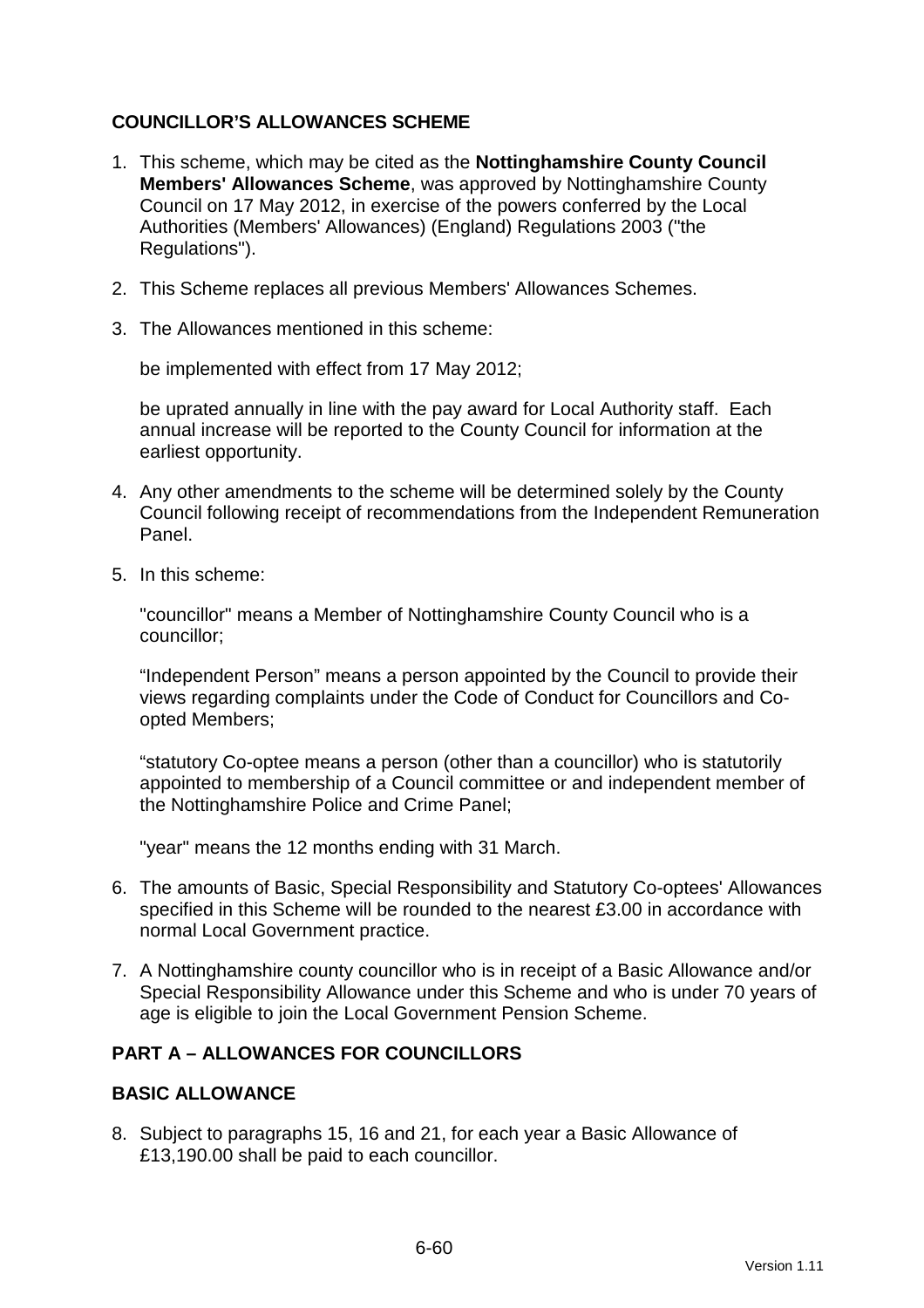9. Basic Allowance shall be eligible for pensionable purposes

#### **SPECIAL RESPONSIBILITY ALLOWANCES**

- 10. Subject to paragraphs 15, 16 and 21, for each year a Special Responsibility Allowance shall be paid to those councillors who have been appointed or recognised by the Council or have been notified to the Chief Executive by their Group as holding the special responsibilities in relation to the authority that are specified in Schedule 1 to this scheme.
- 11. Subject to paragraphs 15, 16 and 21, the amount of each such allowance shall be the amount specified against that special responsibility in Schedule 1.
- 12. Special Responsibility Allowances shall be eligible for pensionable purposes.
- 13. No councillor may receive more than one Special Responsibility Allowance. In the event that a councillor holds more than one position for which a Special Responsibility Allowance is payable then s/he shall receive whichever of the applicable Allowances which s/he selects.

# **ATTENDANCE ALLOWANCE**

14. No attendance allowance shall be payable under this scheme, either for Council duties per se, or in respect of appointments to outside bodies.

### **RENUNCIATION**

15. A councillor may by notice in writing given to the Chief Executive elect to forego any part of his/her entitlement to an allowance under this scheme.

#### **PART-YEAR ENTITLEMENTS**

- 16. In accordance with the requirements of the Regulations, pro-rata payments of Basic Allowance or Special Responsibility Allowances shall be payable to eligible councillors in any of the following circumstances:
	- a. if an amendment to this scheme changes the amount to which a councillor is entitled by way of a Basic Allowance or a Special Responsibility Allowance;
	- b. where the term of office of a councillor or their appointment to a role eligible for Special Responsibility Allowance begins or ends otherwise than at the beginning or end of a year.

#### **LONG-TERM SICKNESS**

- 17. Nothing in this section overrides the provisions of the Local Government Act 1972 relating to vacation of office by failure to attend meetings throughout a period of six months.
- 18. In the event of long-term sickness absence full Special Responsibility Allowance shall be payable to eligible councillors, reducing to 50% after six months and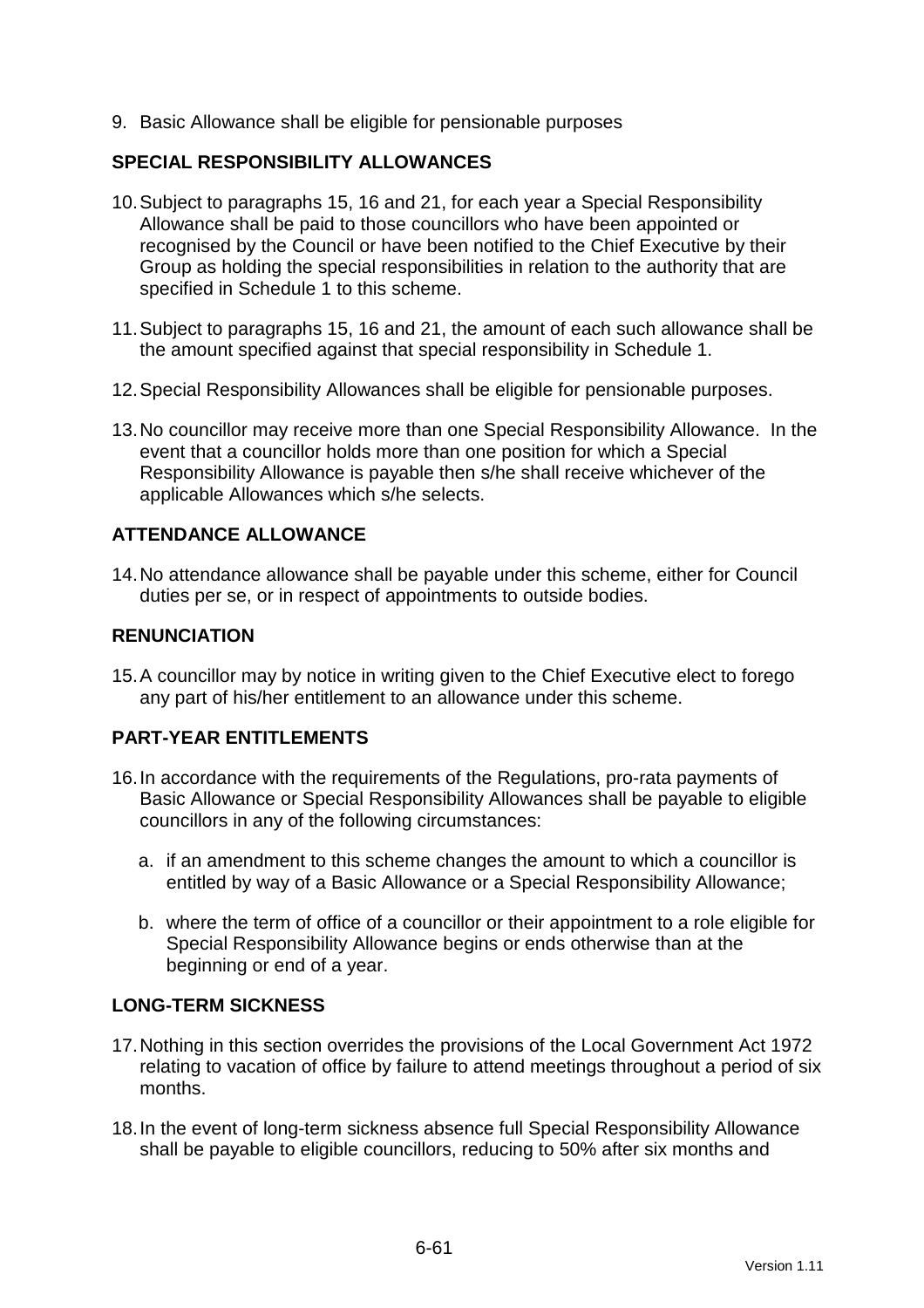ceasing after 12 months. The Council's Policy Committee may vary this in exceptional circumstances.

19. If a councillor is appointed to deputise for a councillor on long-term sickness the Policy Committee may create a deputising allowance payable after the first three months.

### **MATERNITY LEAVE AND ADOPTION LEAVE**

20. In the event of absence for maternity or adoption full Special Responsibility Allowance shall be payable to eligible councillors for a period of up to three months.

### **PAYMENT**

21. Payment of Basic and Special Responsibility Allowances shall be made in equal instalments. The frequency of those instalments shall be monthly in arrears.

### **TRAVEL AND SUBSISTENCE ALLOWANCES**

22. Travel and in some circumstances subsistence allowances may be claimed by councillors. The arrangements for these allowances are included in Part D of this scheme.

#### **DEPENDANTS' CARERS' ALLOWANCES**

- 23. Councillors may claim up to £5.84 per hour per child for child care and up to £11.58 per hour per dependant for other dependants in respect of expenses for the care of their children or other dependants when attending meetings of the Council, its subordinate bodies or other approved duty as described in Schedule 2 to this scheme.
- 24. Only one payment of Dependants' Carers' Allowance may be claimed in respect of the household of each councillor.
- 25. Payments, which will not be payable to a member of the claimant's own household, will be made only when supported by a receipt.
- 26. In circumstances of particular difficulty the Policy Committee is authorised to increase the allowance payable.

### **PART B – ALLOWANCES FOR STATUTORY CO-OPTEES**

27. That any statutory co-optee receives an allowance of £594.

#### **Attendance Allowance**

28. No attendance allowance shall be payable under this scheme, either for Council duties per se, or in respect of appointments to outside bodies.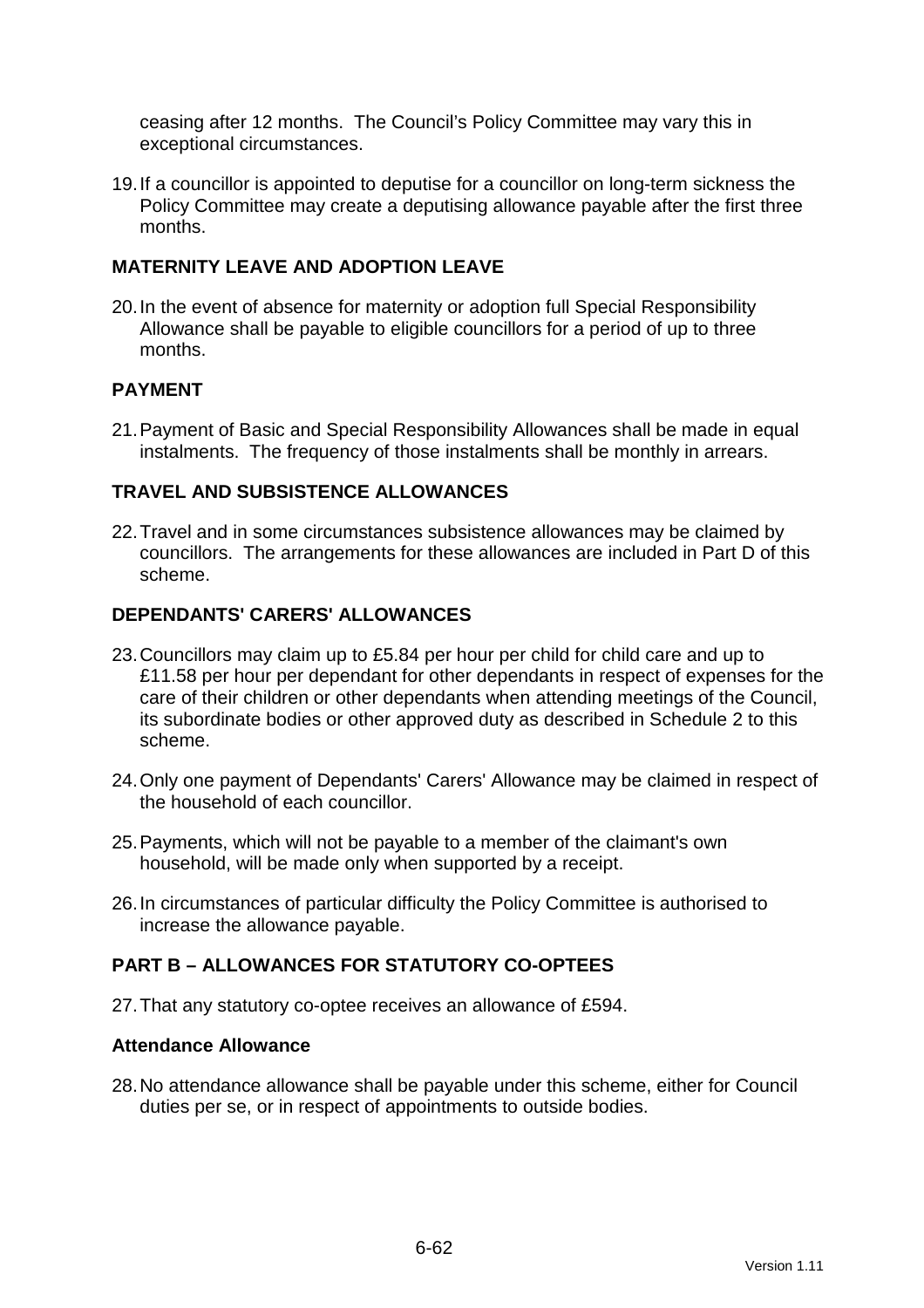# **Renunciation**

29. A Statutory Co-optee may by notice in writing given to the Chief Executive elect to forego any part of their entitlement to an allowance under this scheme.

#### **Part-Year entitlements**

- 30. Pro-rata payments of the Statutory Co-optees Allowance shall be paid in any of the following circumstances:
	- a. if an amendment to this scheme changes the amount to which a Statutory Cooptee is entitled;
	- b. where the term of office of a Statutory Co-optee begins or ends otherwise than at the beginning or end of a year.

### **Payment**

31. Payment of the allowance described in paragraphs 28 to 30 shall be made in equal instalments. The frequency of those instalments shall be monthly in arrears.

#### **Travel and subsistence allowances**

32. Travel and in some circumstances subsistence allowances may be claimed by Statutory Co-optees. The arrangements for those allowances are included in Part D of this Scheme and a description of the duties for which they may be claimed is shown at Schedule 2 to this scheme.

# **PART C – ALLOWANCES FOR EDUCATION APPEAL PANEL MEMBERS**

- 33. For the purposes of the payment of financial loss allowance under Section 173(4) of the Local Government Act 1972, members of Education Appeal Panels are to be treated as Members of the authority.
- 34. Subject to providing sufficient documentary evidence identifying actual financial loss, allowances up to a maximum of £226.00 per day may be claimed by Panel Members for attendance at Panel meetings.
- 35. Travel allowances may be claimed by Panel Members. The arrangements for those allowances are included at Part D of this scheme. Lunch will be provided by the Council at no charge for Panel meetings.

# **PART D – TRAVELLING AND SUBSISTENCE**

- 36. This part is in accordance with Sections 174-175 and Regulations made under the Local Government Act 1972. It applies to councillors, Statutory Co-optees, members of Education Appeals Panels, Independent Persons and other Co-opted members.
- 37. The provisions contained in this part are aligned with the terms and conditions for County Council employees and any future changes to employee terms and conditions will also be reflected by changes to this part.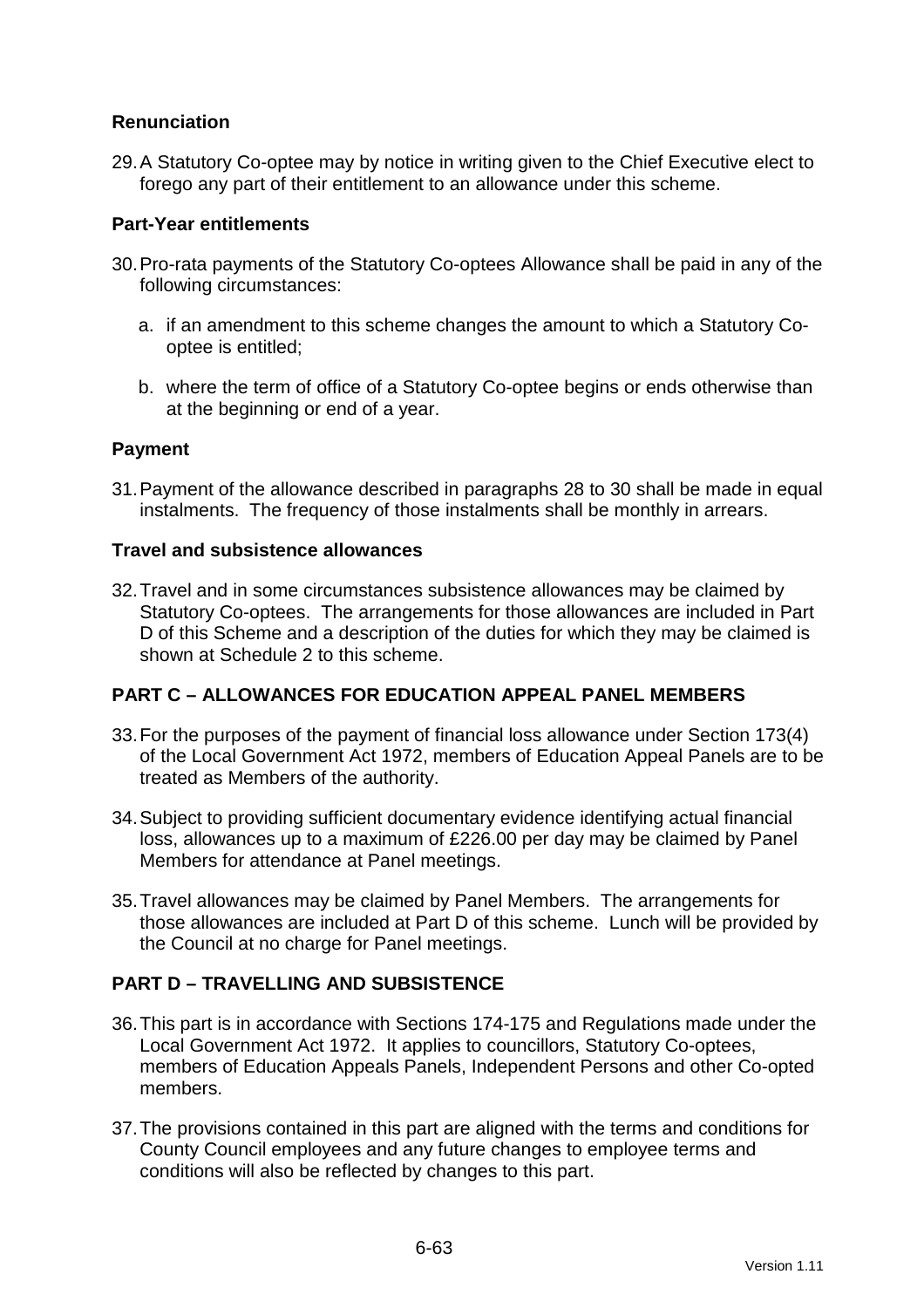### **TRAVELLING ALLOWANCE**

- 38. Travelling allowances may be claimed in respect of each occasion on which one of the persons described above carries out a duty as described in Schedule 2 to this Scheme.
- 39. All travel arrangements must be in accordance with the County Council's TRAVEL AND ACCOMMODATION POLICY, which is appended to this scheme.
- 40. If a claimant uses their own motor car or one belonging to a member of his/her family, or otherwise provided for their use and subject to the claimant having the appropriate insurance, the rate for travel, which is the same as for officers using their own vehicles on a casual basis, shall be as follows:

| up to 10,000<br>miles<br>45.0p | over 10,000<br>miles<br>25.0 <sub>p</sub> |       |
|--------------------------------|-------------------------------------------|-------|
| <b>Motor Cycles</b>            |                                           | 24.0p |
| Cycles                         |                                           | 20.0p |
| <b>Public Transport Rate</b>   |                                           | 22.6p |

- 41. The distance claimed for mileage should be the shortest most reasonable journey by road from the point of departure to the point at which the duty is performed, and similarly from the duty point to the place of return.
- 42. If a claimant travels by taxi, the claim must not exceed:
	- a. in cases of urgency or where no public transport is reasonably available, the amount of the actual fare and any reasonable gratuity actually paid;
	- b. in any other case, the amount of the fare for travel by appropriate public transport.
	- c. Any claims by members for travel costs where the Council has provided shared transport will only be payable in exceptional circumstance and subject to the agreement of the Team Manager (Democratic Services).

#### **SUBSISTENCE ALLOWANCES**

- 43. Subsistence allowances may be claimed only in exceptional circumstances such as overnight stays on occasions on which a person described in paragraph 63 above carries out a duty as specified in Schedule 2 to this scheme.
- 44. When carrying out approved duties within the UK and subsistence is payable due to exceptional circumstances, the amounts shown below may be claimed.
	- a. Breakfast where leave home before 7.00 am £4.48
	- b. Lunch where away from base for whole of lunch period (12.00 and 2.00 pm) - £6.17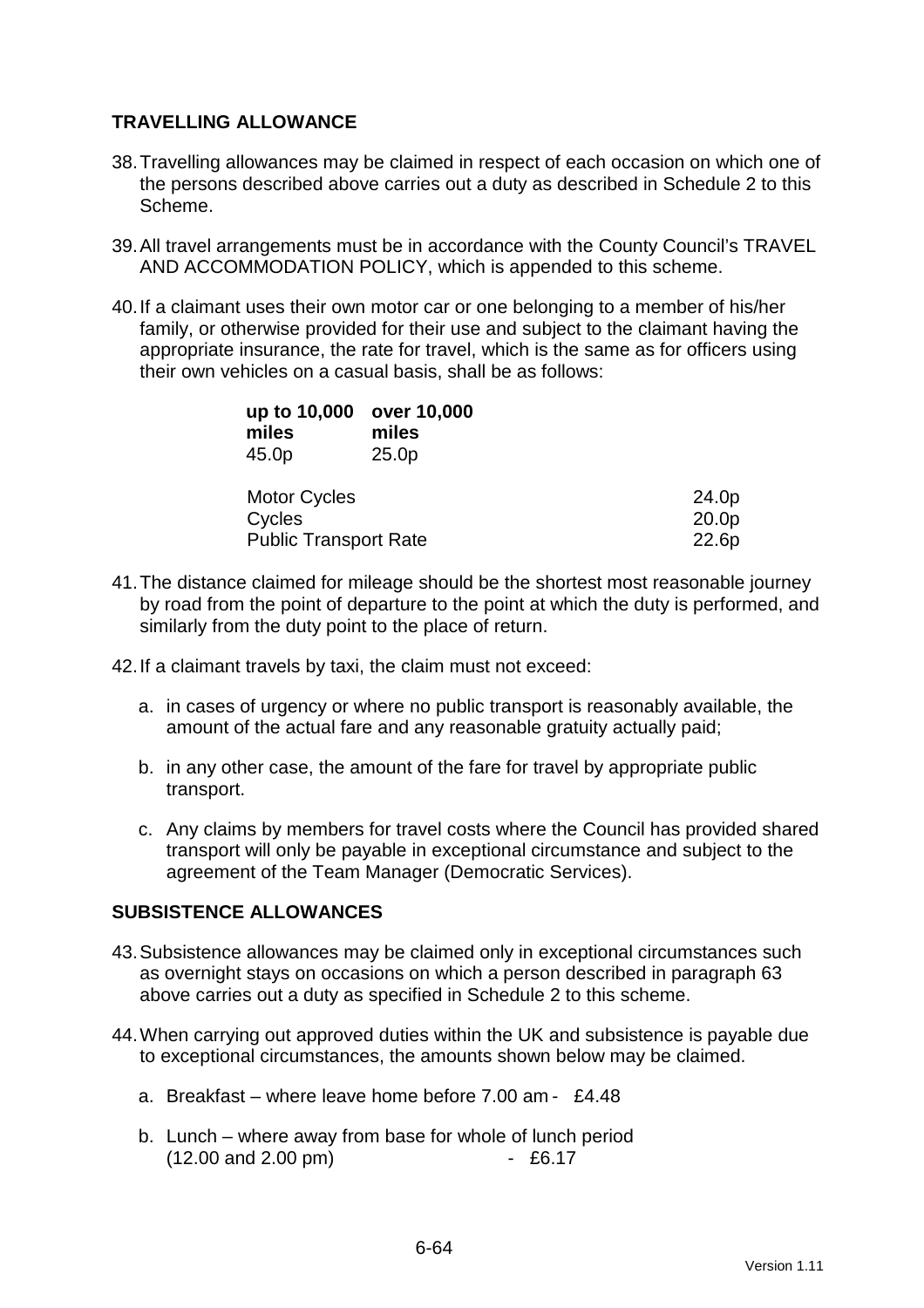- c. Tea if work continues after  $6.30 \text{ pm}$  £2.43
- d. Evening meal if work continues after 8.30 pm £7.64
- e. Tea and evening meal allowances are not normally payable on same day.
- f. Out of pocket expenses  $-$  single night  $-$  £3.63

 $-$  weekly rate  $-$  £14.55

- 45. Councillors, Statutory and other Co-optees may aggregate daily subsistence allowances.
- 46. Where a councillor, Statutory or other Co-optee attends a UK conference or other event which involves an overnight stay, hotel accommodation will be booked and paid for by Travel and Transport Services in accordance with the TRAVEL AND ACCOMMODATION POLICY. In exceptional circumstances where this has not been possible, the County Council will reimburse reasonable expenses, provided they are supported by receipts and subject to a maximum overnight expenditure on accommodation of £115.00 (including VAT).
- 47. Where a claimant attends a conference or other event which is held outside the UK, s/he may claim the amounts shown in the Council's TRAVEL AND ACCOMMODATION POLICY.

### **SPECIAL PROVISIONS**

48. In respect of full County Council meetings, councillors will have the choice of paying for the meals provided by the Council. The exercise of this option will be on an annual basis rather than for each individual County Council meeting.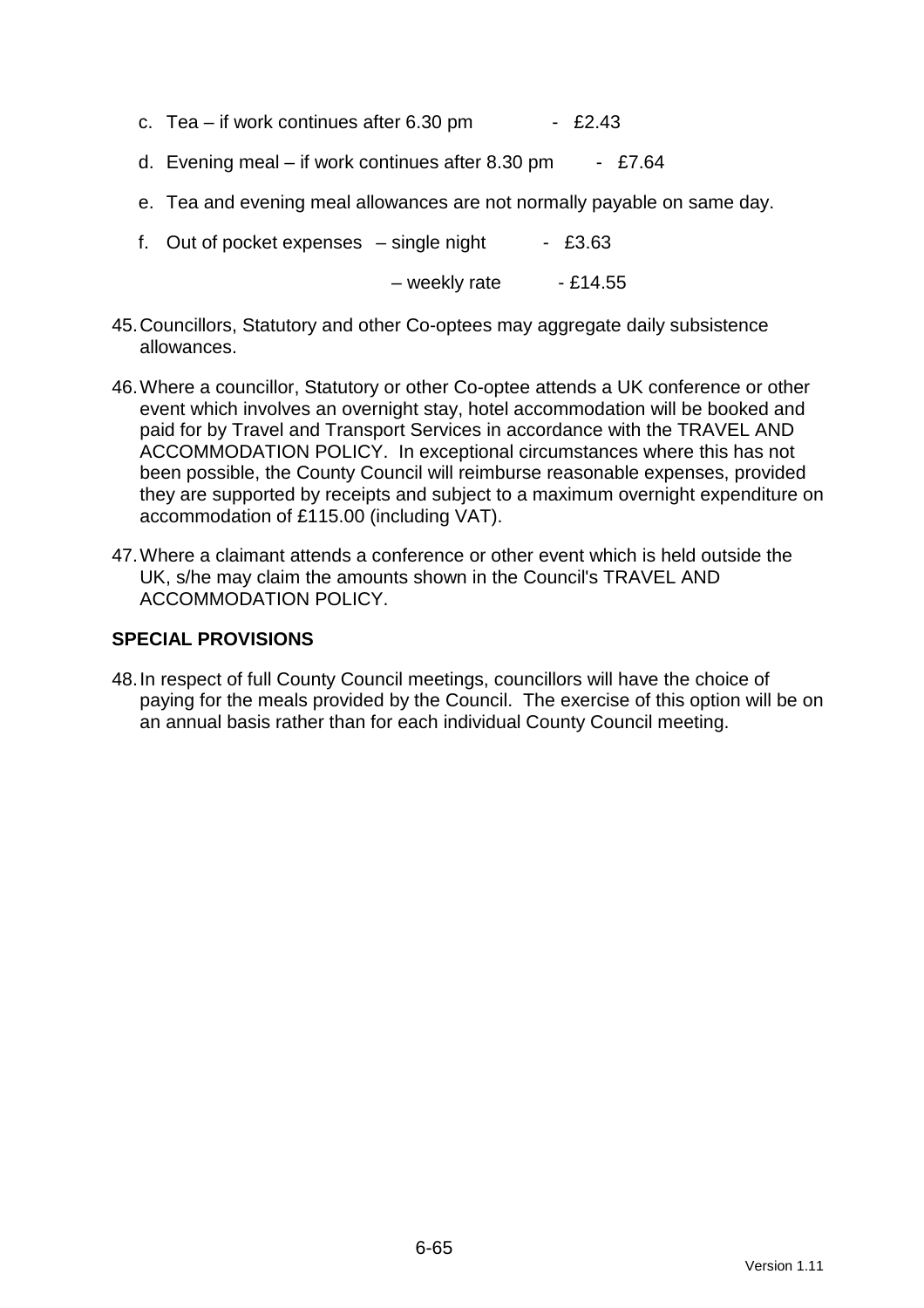### **SCHEDULE 1**

#### **SPECIAL RESPONSIBILITY ALLOWANCES**

| <b>Band</b>    | $%$ of<br>Leader's<br><b>SRA</b> | <b>Amount of</b><br><b>Allowance</b><br>(pa) | <b>Current role</b>                                                             |  |
|----------------|----------------------------------|----------------------------------------------|---------------------------------------------------------------------------------|--|
| $\mathbf{1}$   | 100                              | £32,608                                      | Leader of the Council<br>$\bullet$                                              |  |
| $\overline{2}$ | 70                               | £22,822                                      | Deputy Leader of the Council<br>$\bullet$                                       |  |
| $\overline{3}$ | 66                               | £21,739                                      | <b>Chairmen of Band A Committees</b><br>$\bullet$                               |  |
|                |                                  |                                              | <b>Business Manager of Majority Group</b><br>$\bullet$                          |  |
|                |                                  |                                              | Leader of the main Minority Group                                               |  |
| 4              | 50                               | £16,304                                      | Chairman of County Council*<br>$\bullet$                                        |  |
| 5              | 40                               | £13,043                                      | Chairman of Joint Health Committee (when<br>$\bullet$                           |  |
|                |                                  |                                              | chaired by a county councillor)                                                 |  |
|                |                                  |                                              | <b>Chairman of Pensions</b><br>$\bullet$                                        |  |
| 6              | 33                               | £10,869                                      | <b>Chairmen of Band B Committees:</b><br>$\bullet$                              |  |
|                |                                  |                                              | Vice-Chairmen of Band A Committees<br>$\bullet$                                 |  |
|                |                                  |                                              | Leader of smaller Minority Groups on the<br>$\bullet$                           |  |
|                |                                  |                                              | Council (provided the group has more than 10%<br>of the Members of the Council) |  |
| $\overline{7}$ | 25                               | £8,151                                       | Vice-Chairman of Joint Health Committee (when<br>$\bullet$                      |  |
|                |                                  |                                              | this position is occupied by a county councillor)                               |  |
| 8              | 24                               | £7,825                                       | Vice-Chairman of the County Council*<br>$\bullet$                               |  |
|                |                                  |                                              | Business Manager of the main Minority Group<br>$\bullet$                        |  |
| 9              | 22                               | £7,176                                       | Deputy Leader of the main Minority Group<br>$\bullet$                           |  |
|                |                                  |                                              | Vice-Chairmen of Band B Committees<br>$\bullet$                                 |  |
|                |                                  |                                              | Main Minority Group Spokesmen on Band A                                         |  |
|                |                                  |                                              | Committees                                                                      |  |
| 10             | $\overline{4}$                   | £1,304                                       | <b>Business Manager of any Minority Group</b><br>$\bullet$                      |  |
|                |                                  |                                              | consisting of more than 10% of the Members of<br>the Council                    |  |
|                |                                  |                                              | Ordinary Members of the Appeals Committee<br>$\bullet$                          |  |
|                |                                  |                                              | when undertaking work of exceptional frequency                                  |  |

#### Note

\* These SRAs include an element for clothing. Sections 3(5) and 5(4) (as appropriate) of Part 1 of the Local Government Act 1972, enables the County Council to make a reasonable payment to the Chairman and Vice-Chairman to enable them to meet the expenses of their office.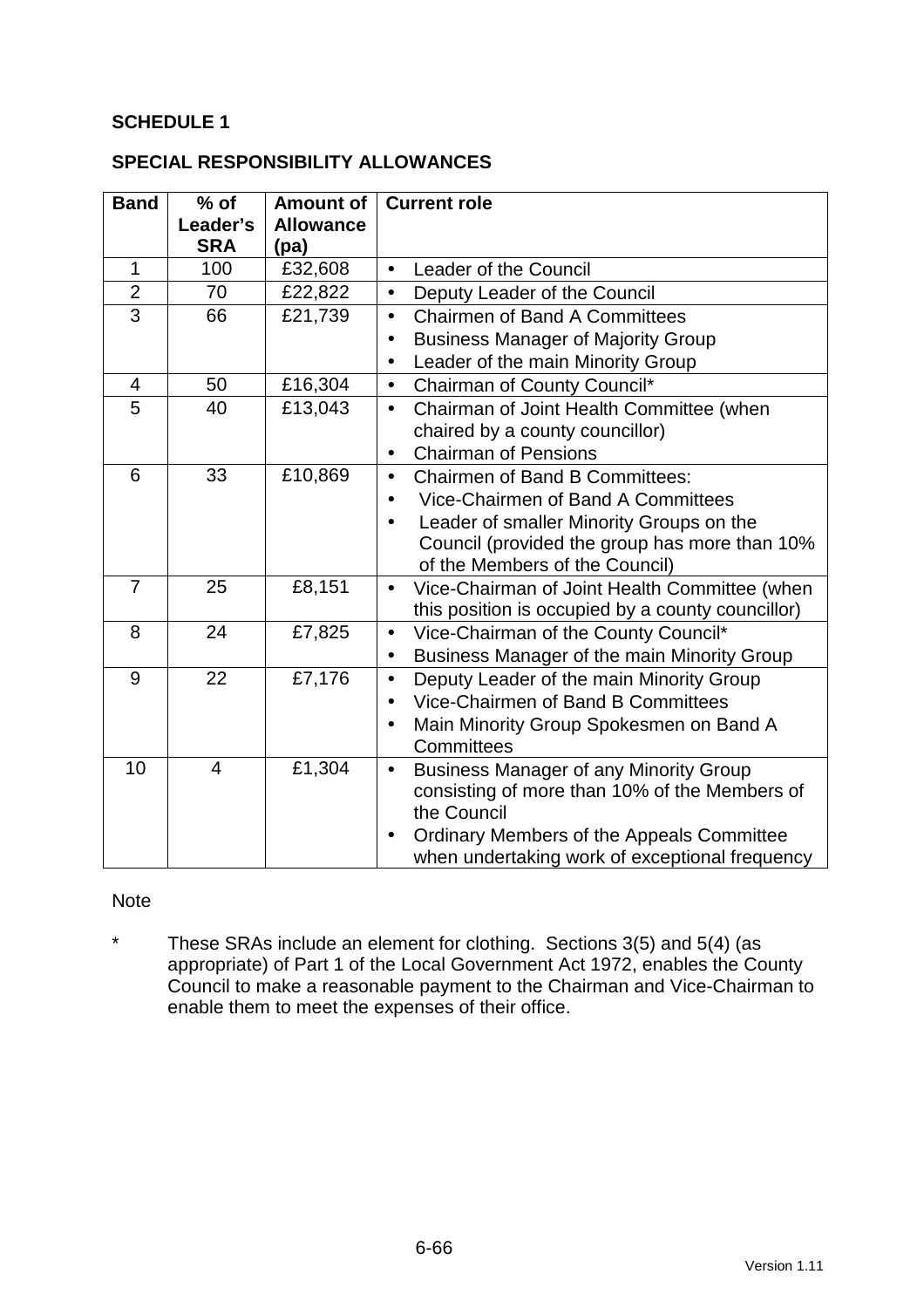### **BAND A COMMITTEES**

Children and Young People Finance and Property Community Safety **Personnel** Culture Culture Transport and Highways Economic Development

Adult Social Care and Health Environment and Sustainability

The Health and Wellbeing Board is a Band A Committee but it is assumed that it will always be chaired by the holder of an existing SRA

### **BAND B COMMITTEES**

Appeals Sub **Health Scrutiny** Audit **Audit** Planning and Licensing

Corporate Parenting Sub-Committee is a Band B committee but it is assumed that the Vice-Chairman of the Children and Young People Committee will chair it

Grant Aid Sub-Committee is a Band B committee but it is assumed that the Deputy Leader of the Council will chair the sub-committee

It is assumed that the Senior Staffing Committee and Local Joint Resolutions Committee will always be chaired either by named members or by councillors already in receipt of a special responsibility allowance.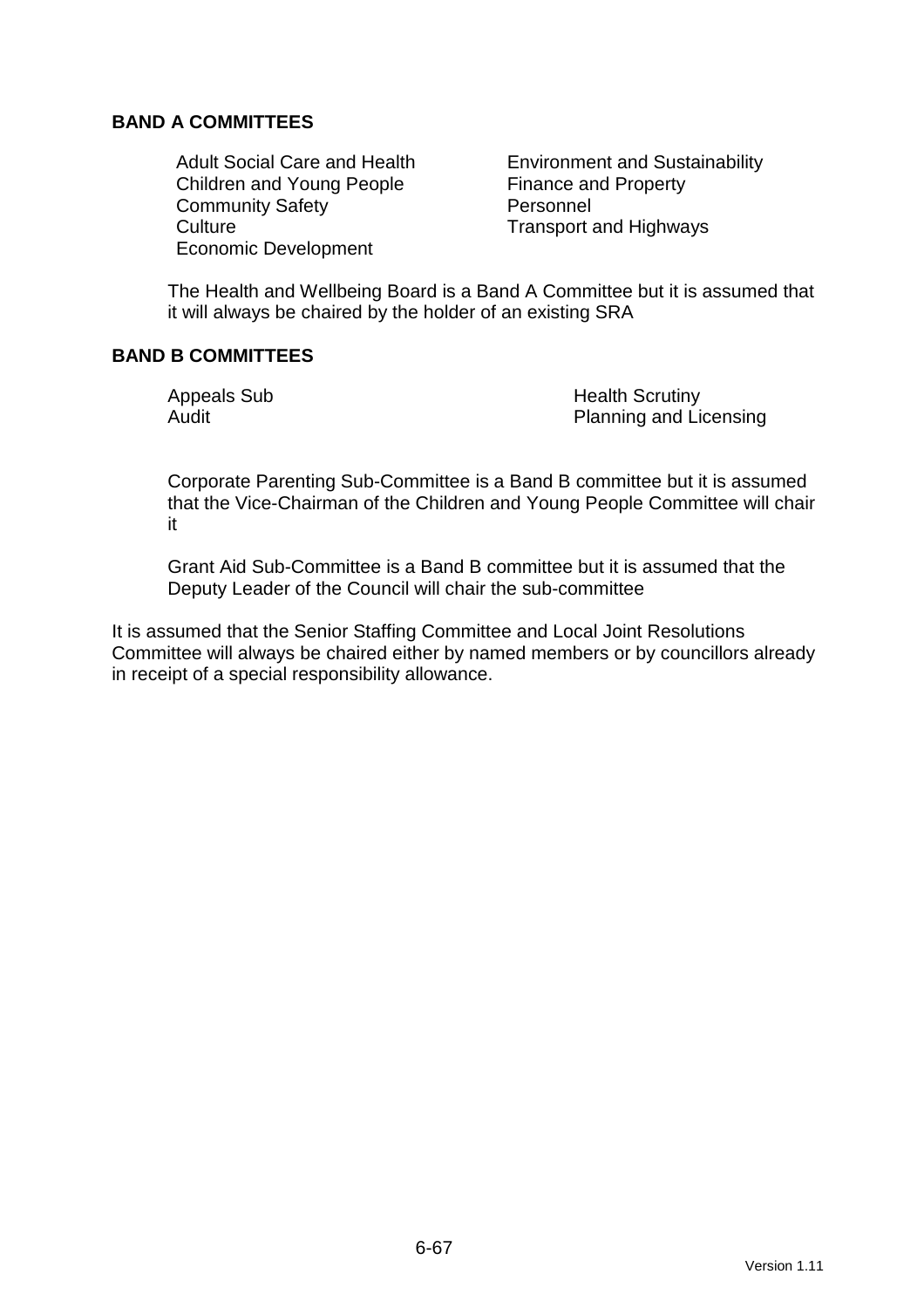### **SCHEDULE 2**

#### **APPROVED DUTIES (TRAVELLING AND SUBSISTENCE ALLOWANCES)**

#### **FOR COUNCILLORS**

- 1. Approved duties for the payment of travelling and/or subsistence allowances (the latter in exceptional circumstances only such as overnight stays) will include:
	- a. any attendance as a member or "observer" at meetings of the Council or its subordinate bodies (eg a committee, sub-committee, working party, panel, project steering group);
	- b. pre-agenda meetings of committees and sub-committees of the County Council or of any joint committee of local authorities covering the attendance of its Chair and Vice-Chair (and Opposition Spokesperson if appropriate, by invitation);
	- c. any attendance as a member of a joint committee of two or more local authorities or any sub-committee of that joint committee at a meeting of the joint committee or other body connected with the functions of that joint committee to which a Member is appointed by that joint committee;
	- d. any attendance at conferences, seminars and similar events, provided that attendance is approved in advance under the TRAVEL AND ACCOMMODATION POLICY;
	- e. rota visits to County Council establishments;
	- f. annual tour of inspection for any County Council service;
	- g. any attendance upon land or premises within the County area, for the purposes of, or in connection with, the discharge of any of the functions of the County Council, to include:
		- consultations with officers of the County Council;
		- visits to County Council premises to acquaint him/herself with conditions there;
		- visits to exhibitions relating to the functions of the County Council;
		- "surgeries" for constituents;
		- visits to sites and premises associated with actual or proposed projects of the Council;
		- visits to County Hall to deal with essential correspondence, paperwork, etc;
		- attendance by invitation at a Parish Council or Parish Meeting to participate in the discussion of a County Council function.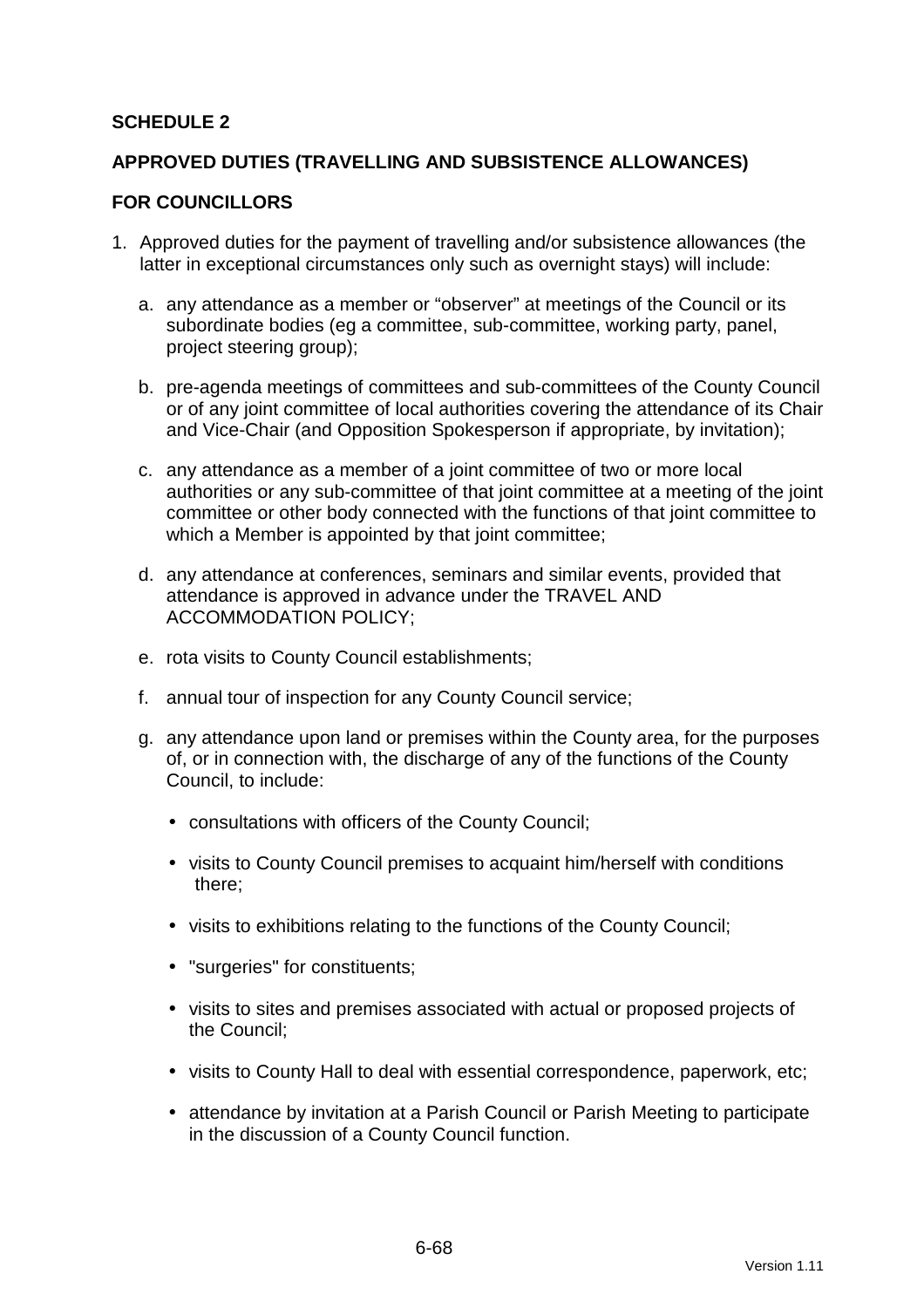- h. subject to (i.) below any attendance at a meeting of any outside body, external or partnership organisation to which the Councillor has been appointed by, or on the nomination of the Council or the Policy Committee;
- i. where an outside body has its own scheme for the payment of allowances, the Member should claim his/her travelling and subsistence allowances from the other body and not from the County Council.
- j. any attendance at a meeting of a Group (under Standing Orders) which is called by the Chief Executive for the sole purpose of discussing County Council business;
- k. Group Management meetings called for the sole purpose of discussing County Council business;
- l. visits and duties outside the County area but within Great Britain for a period not exceeding 72 hours in connection with the discharge of any the Council's functions made by committee Chairmen/Spokespersons of the main Minority Group/Group officers;
- m. attendance at seminars etc to address non-political bodies at national/regional level on subjects of which they have specialist knowledge by committee Chairmen/Spokespersons of the main Minority Group;
- n. any single Member duty undertaken on behalf of the County Council:
	- in pursuance of any Standing Order requiring an Elected Member(s) to be present while tender documents are opened;
	- in connection with the discharge of any function of the authority conferred by or under any enactment and empowering or requiring the authority to inspect or authorise the inspection of any premises; or
	- in connection with arrangements made by the authority for the attendance of pupils at a school approved for the purposes of Section 188 (Special Schools) of the Education Act 1993;
- o. attendance by formal invitation at a county hospitality function (eg Chairman's reception, county dinner);
- p. attendance as a representative of the County Council at a local function to present an award or cheque;

but shall not include:

- disciplinary matters within a Group;
- correspondence relating to a Group's policy:
- matters relating to the internal organisation of a Group;
- selection of candidates to stand at County Council elections;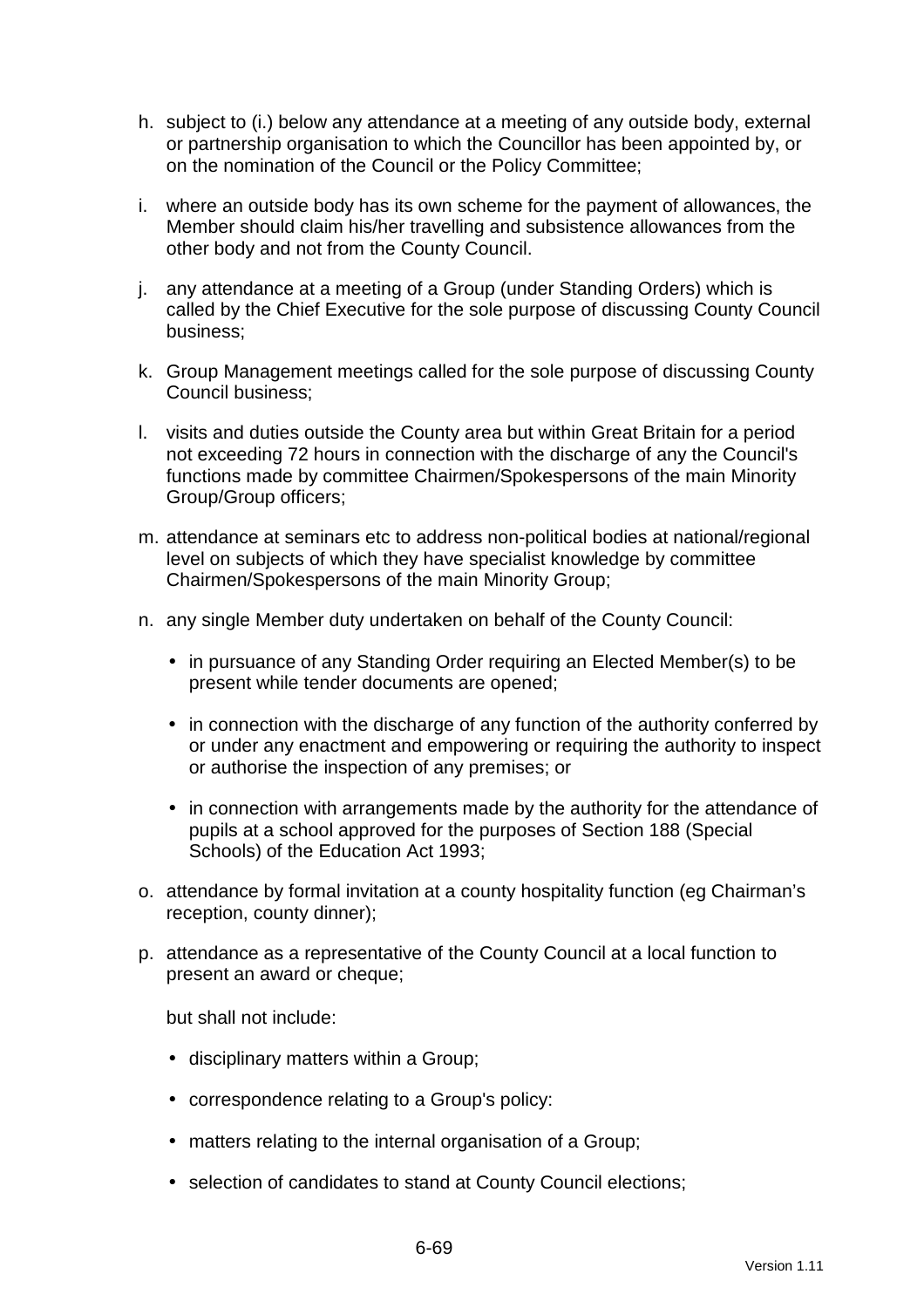- attendance at a Governing Body meeting of a school or college;
- taking up a constituent's grievance with anybody other than the County Council (eg following up a complaint against the services of a public body, private company or another council).

#### **FOR STATUTORY CO-OPTEES AND OTHER CO-OPTED MEMBERS OF THE COUNCIL'S COMMITTEES AND SUB-COMMITTEES**

- 2. Approved duties for the payment of travelling and/or subsistence allowances (the latter in exceptional circumstances only such as overnight stays) are as follows:
	- a. any attendance at a meeting of committee or a sub-committee of which the claimant is a properly appointed member;
	- b. any visit arranged and approved in advance under the TRAVEL AND ACCOMMODATION POLICY in connection with the business of the bodies shown in a above (including conferences, seminars, training events, tours or inspection, rota visits).

# **FOR MEMBERS OF EDUCATION APPEALS PANELS**

3. Members of Education Appeals Panels may claim travelling in respect of meetings of Panels.

# **FOR INDEPENDENT PERSONS**

4. Independent Persons may claim travelling in respect of their duties.

# **FOREIGN TRAVEL**

- 5. Councillors and Statutory or other Co-opted Members of committees etc are normally allowed to travel abroad on County Council business only with express approval as required by the TRAVEL AND ACCOMMODATION POLICY.
- 6. All arrangements for travel and hotel accommodation will be made by Travel and Transport Services in accordance with the TRAVEL AND ACCOMMODATION POLICY.
- 7. Expenses will be reimbursed in accordance with the TRAVEL AND ACCOMMODATION POLICY.
- 8. Councillors and others are required to provide receipts of actual expenses and details of meals provided when they submit claims for reimbursement.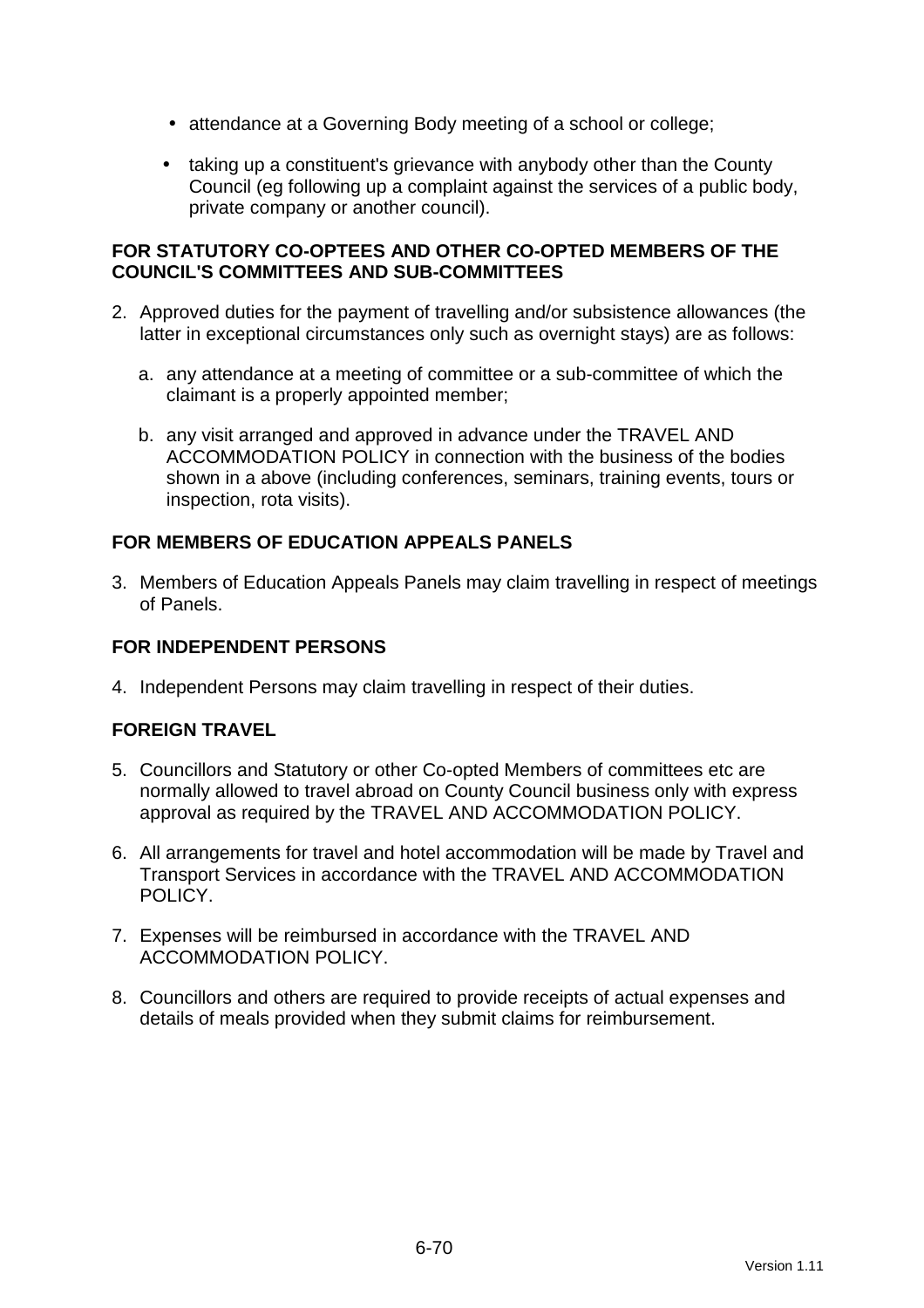### **APPENDIX**

#### **ADMINISTRATIVE MATTERS**

#### **SUBMISSION OF CLAIMS**

- 1. Claims are processed through Democratic Services and paid through the payroll system.
- 2. The following deductions will be applied to late claims:
	- a. up to 3 months' delay full payment
	- b.  $3 6$  months' delay  $-50\%$  reduction
	- c. after 6 months' delay no payment made, except in exceptional circumstance where the matter would be referred to the Policy Committee for determination.

#### **INCOME TAX**

- 3. Tax will be deducted from payments of Basic Allowance and Special Responsibility Allowances. This will be at the standard rate of tax unless a Member makes arrangements with his Tax Inspector for a tax code to be allotted and notified to the County Council.
- 4. The County Council deals with:

HM Inspector of Taxes (Nottingham 1) Castle Meadow Castle Meadow Road Nottingham NG2 1AB

- 5. A return of tax deducted from allowances is made to the Inland Revenue at the end of each financial year and a P60 is provided to each councillor.
- 6. Arrangements have been made with the Inspector of Taxes (Nottingham 1) whereby Councillors on application can obtain, where appropriate, tax relief on their expenses of office. Further guidance is available from the Chief Finance **Officer**

#### **SOCIAL SECURITY**

- 7. Contributions
	- a. National insurance contributions are payable on any payment of Basic Allowance and Special Responsibility Allowances provided the gross amount reaches a lower earnings limit in a certain period, unless a certificate of nonliability is produced (supplied by the Contributions Agency). The Chief Finance Officer will advise on the detailed operation of the scheme.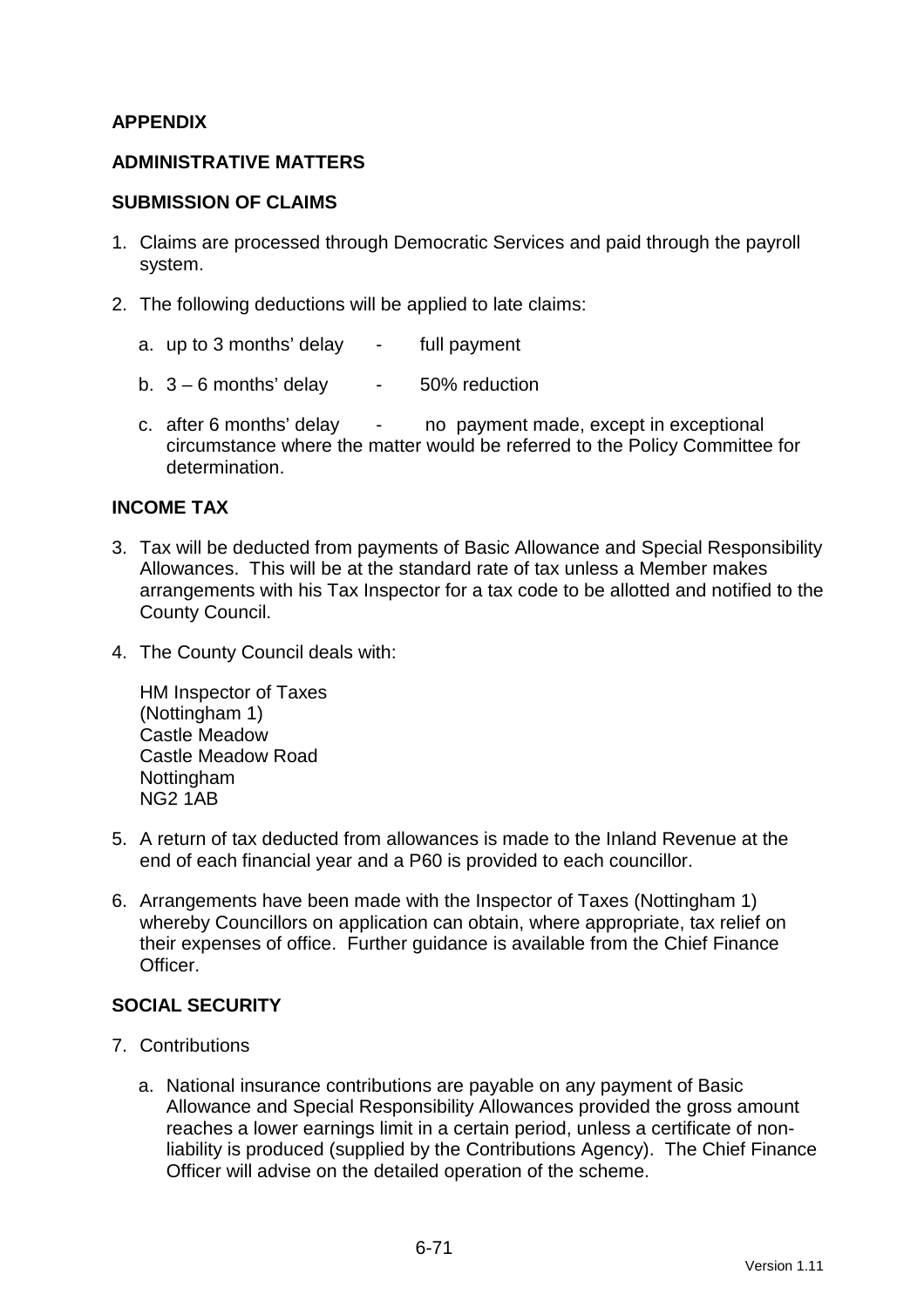### 8. Benefits

- a. The receipt of Basic and Special Responsibility Allowances affects benefits. Councillors should notify the Benefits Agency of amounts received.
- b. The contribution paid by Councillors counts toward the full range of contributory benefits.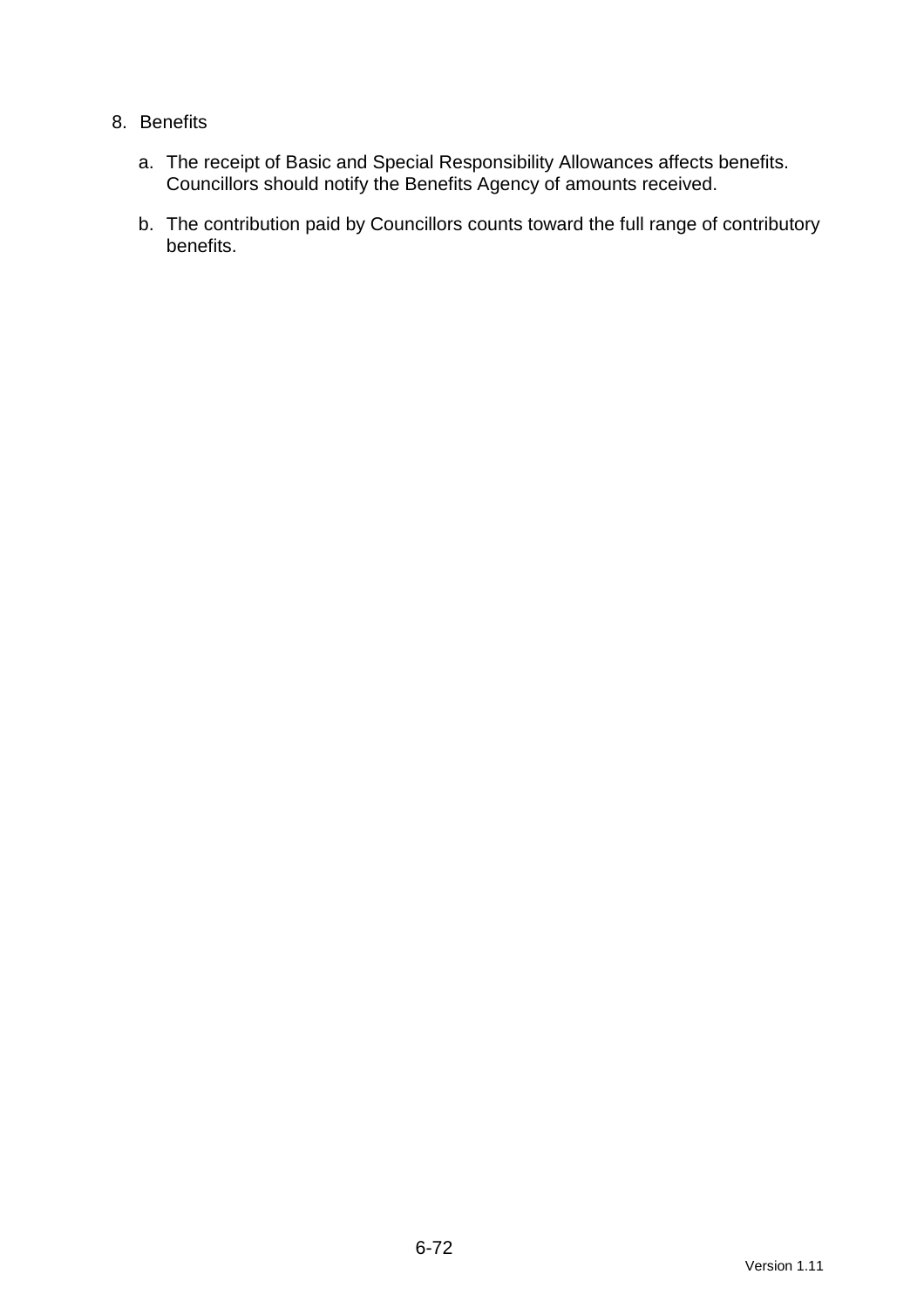# **TRAVEL AND ACCOMMODATION POLICY**

- 1. This policy (the Nottinghamshire County Council Travel Policy) covers the approval and booking arrangements for travel and accommodation required in connection with the Council's business. It does not apply to travel and accommodation required in connection with direct service delivery e.g. school, trips, service users' outings, where the relevant Departments will have their own procedures.
- 2. This policy replaces all previous policies, decisions and/or precedents relating to travel undertaken in connection with the business of the Council.
- 3. The power to amend this policy is reserved to the full Council.
- 4. The practices in this policy shall, as far as possible, reflect the contents of the County Council's Members' Allowances Scheme and the Terms and Conditions of Service for Employees (see paragraph 9 of the Financial Regulations and D7 and D10 of the Personnel Handbook).
- 5. In the event that a conflict arises between this Policy and the Members' Allowances Scheme the Monitoring Officer and the Chief Executive will mediate and determine the matter following consultation with the Leader.

#### **GENERAL PRINCIPLES**

- 6. The policy is based on the following principles:
	- a. the proper conduct of business, and the overall efficiency of the Council;
	- b. transparency and accountability;
	- c. achieving Best Value in the use of the Council's resources, benefiting the community, the Council and councillors;
	- d. meeting the needs of those with disabilities and/or health problems.

#### **APPROVAL PROCESSES**

- 7. The following travel may be undertaken without prior approval:
	- a. day to day travel within Nottinghamshire in connection with Nottinghamshire County Council business;
	- b. travel in connection with training and development events within the East Midlands which have been authorised in accordance with relevant policies.
- 8. All other travel must be approved in advance in accordance with the following: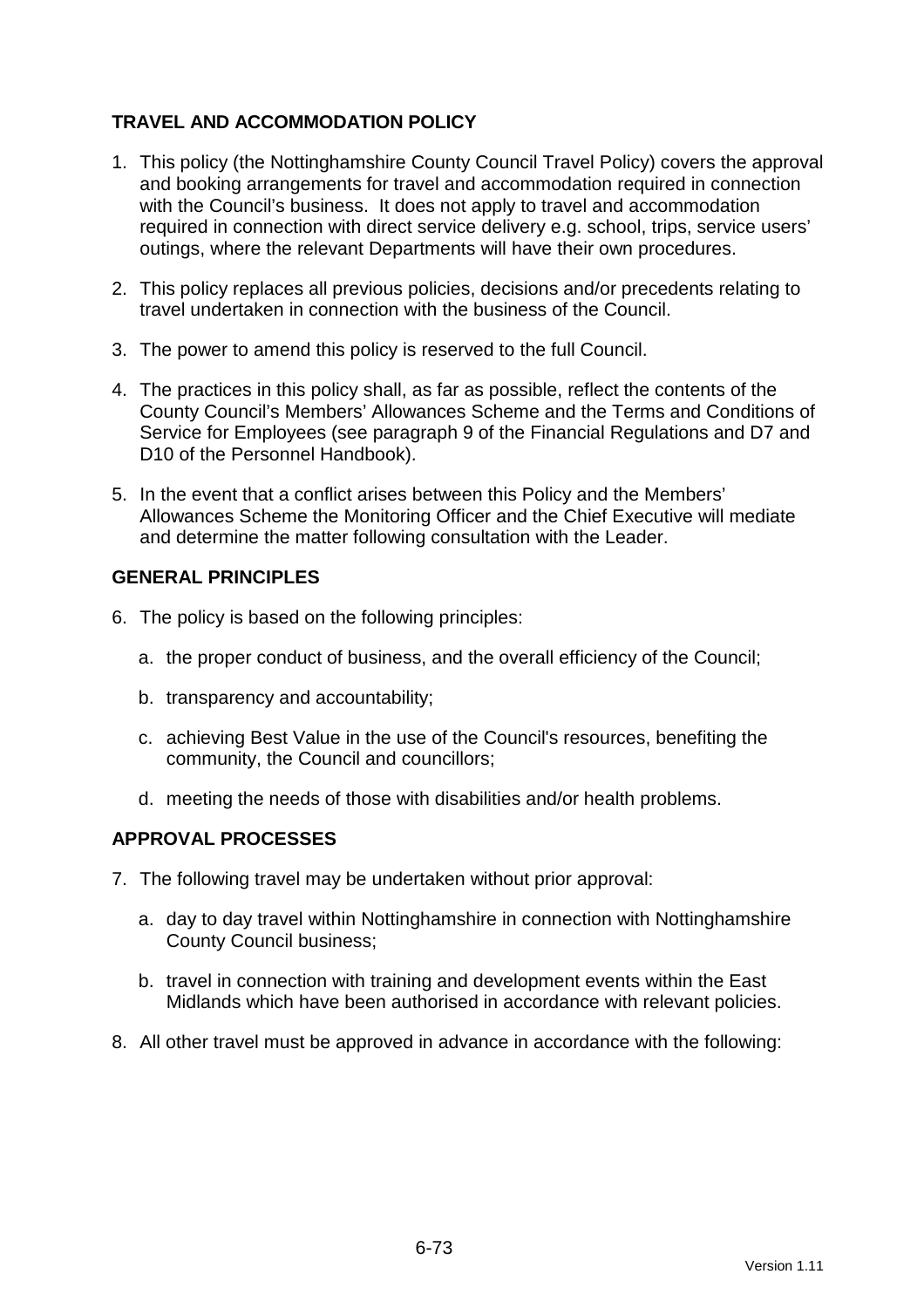| Participant                                             | <b>Description</b>                                                                                                     | Approval required from                                                                     |
|---------------------------------------------------------|------------------------------------------------------------------------------------------------------------------------|--------------------------------------------------------------------------------------------|
| Councillors, Statutory<br>and other co-opted<br>members | All travel within mainland<br>(a)<br>UK not described in<br>Schedule 2 of the<br><b>Members' Allowances</b><br>Scheme. | <b>Policy Committee</b>                                                                    |
|                                                         | Outside the UK<br>(b)                                                                                                  | <b>Policy Committee</b>                                                                    |
| <b>Officers</b>                                         | Within the UK<br>(a)                                                                                                   | Relevant chief or other<br>officer in accordance with<br>departmental procedures           |
|                                                         | Outside the UK<br>(b)                                                                                                  | <b>Relevant Corporate Director</b><br>with a quarterly report to the<br>relevant committee |

9. The County Council recognises that, in cases of genuine urgency, it may not be possible to obtain formal approval from the relevant committee prior to the expected date of travel. In these cases, the Urgency Procedure (Part Five of the Constitution) should be used.

# **BOOKING ARRANGEMENTS**

- 10. With the exception of travel by private car in connection with the day to day business of the Council, all arrangements and/or bookings for travel and accommodation approved under this policy must be made by Transport and Travel Services in the Environment and Resource Department.
- 11. Provisional bookings will not be made unless approval has been given in accordance with paragraph 73 of this policy.

# **METHOD OF TRAVEL**

12. At all times, the chosen method of travel must be the most cost-effective method, taking into account the value of time saved, anticipated subsistence and other expenses and any other relevant matters.

# **TRAVEL WITHIN THE UK (MAINLAND)**

- 13. Public transport should normally be used, unless the use of private/self-drive hire/civic cars is proved to be the most cost effective option, taking into account mileage charges, anticipated subsistence, other expenses and any other relevant consideration including but not limited to those at paragraph 74
- 14. The use of private cars to attend events out of the County area must be determined in relation to the following criteria:
	- a. cost in comparison to other options;
	- b. availability of public transport;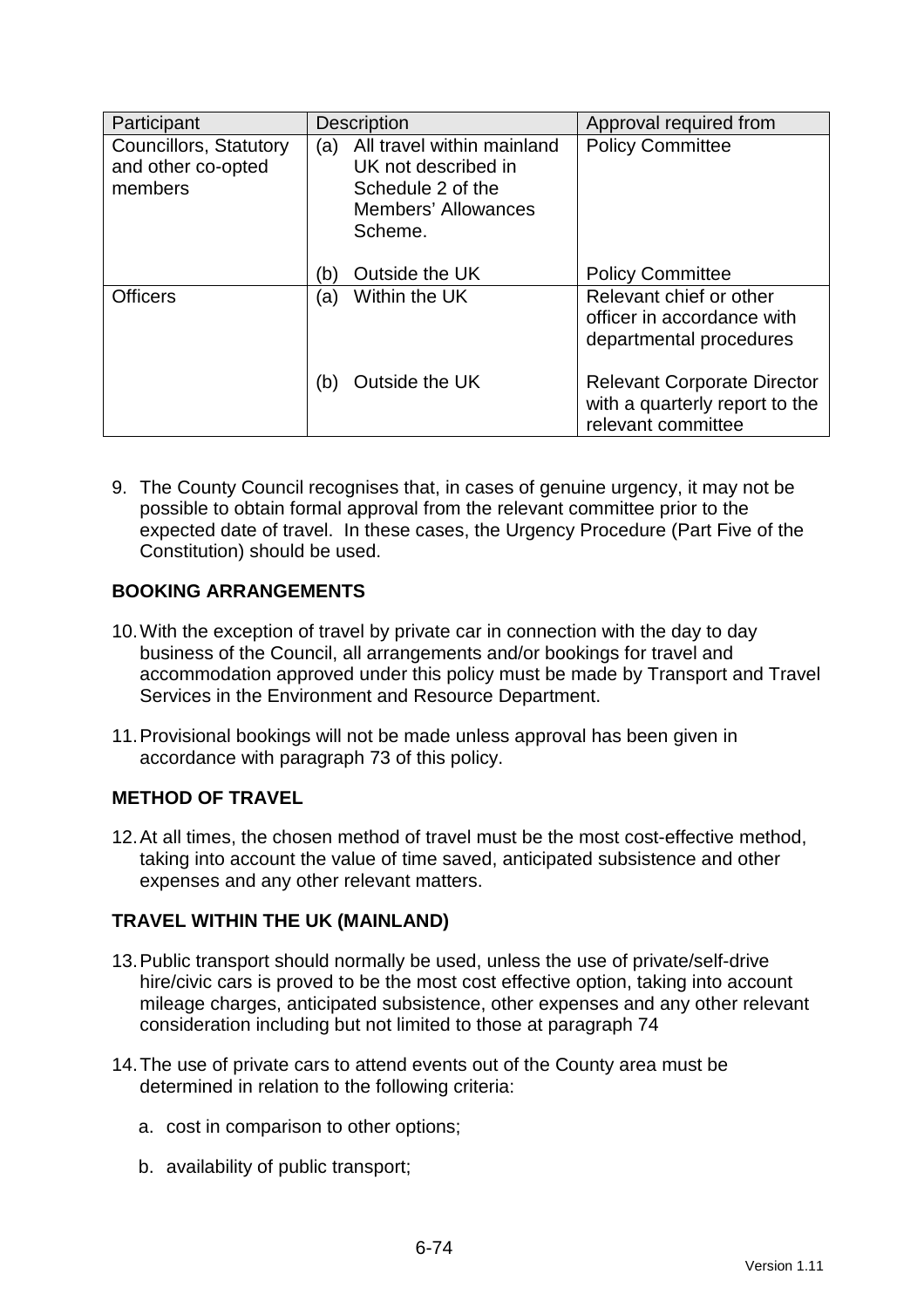- c. business requirements;
- d. disability or health considerations.
- 15. Other options which must be considered prior to approving the use of private cars are:
	- a. car sharing;
	- b. use of hire cars/pool cars;
	- c. use of civic cars.
- 16. Any travel by train within mainland UK will usually be standard class fare unless travel by other classes of ticket is cheaper overall.
- 17. Any councillor or officer requesting first class rail travel must give reasons which shall be recorded in the register referred to the section below.
- 18. Councillors are encouraged to purchase appropriate railcards if eligible, in which case the Council will reimburse two-thirds of the cost. Councillors should advise Transport and Travel Services that they have a railcard at the time of booking, to ensure that a reduced price ticket is obtained.
- 19. Air travel within mainland UK will be permitted only where the cost/convenience brings benefits to the Council.

#### **TRAVEL TO NORTHERN IRELAND/REPUBLIC OF IRELAND/OUTSIDE THE UK**

- 20. Where available, and subject as follows, economy class should be used for all air, sea or land (i.e. rail) travel where this the most cost effective.
- 21. The County Council recognises that there will be occasions where it is not appropriate to use economy class i.e. where there are health or disability issues to be considered. In these cases, a higher class of travel may be permitted, wherever possible, subject to prior approval being by Policy Committee.

### **ACCOMMODATION**

- 22. Mid-range hotels of good standard with appropriate business facilities will be chosen within safe and reasonable access to where the business of the visit is to take place.
- 23. For conferences, the added value of all-inclusive packages will be evaluated against making separate hotel arrangements.

## **SUBSISTENCE AND OTHER EXPENSES**

#### **WITHIN THE UK (INCLUDING NORTHERN IRELAND)**

24. All costs of the approved method of travel will be paid by the County Council.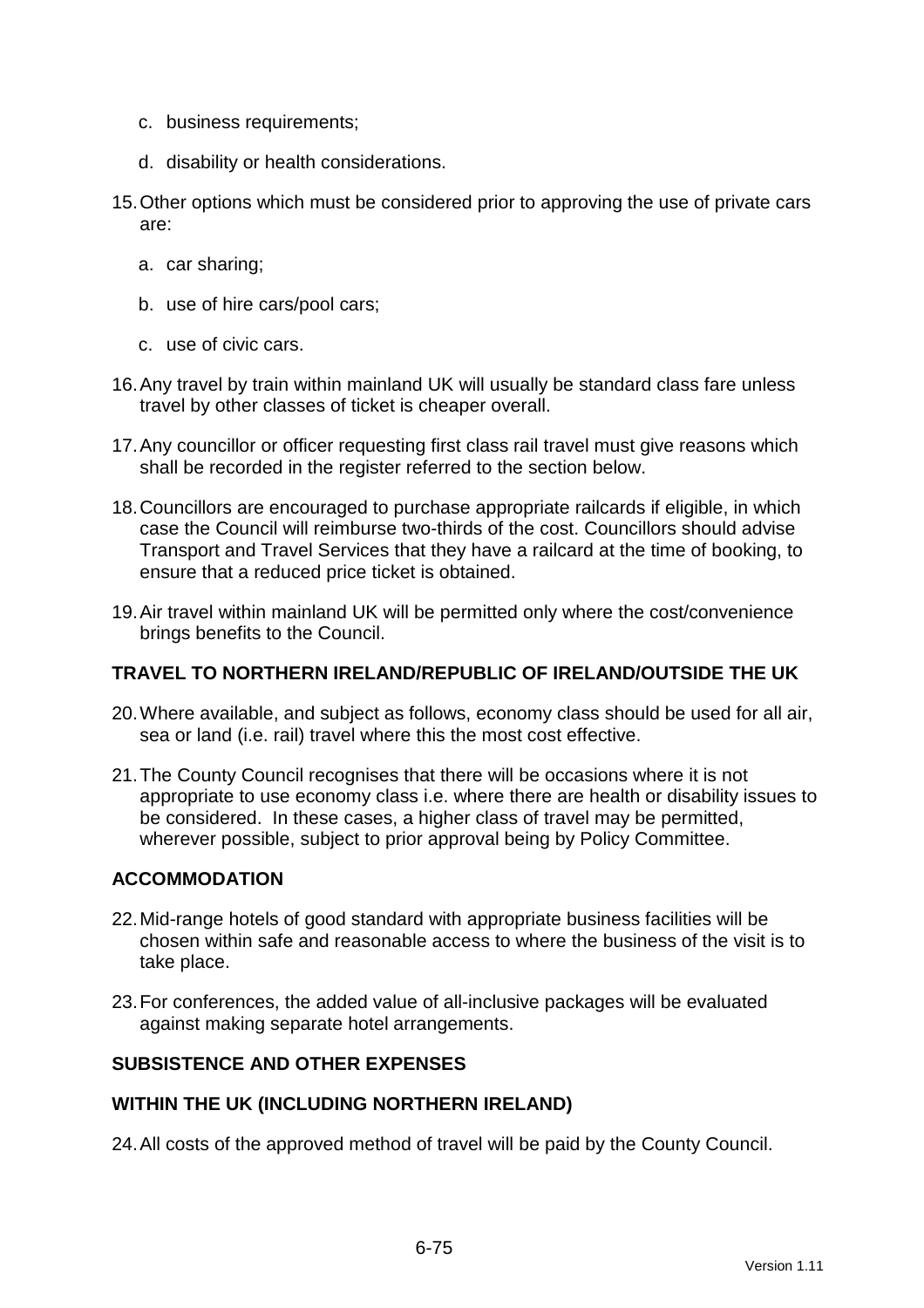- 25. Subsistence allowances may be claimed in exceptional circumstances. They will be the same for councillors, Statutory Co-optees, other co-opted Members and officers. Details of the amounts which may be claimed are in the Members' Allowances Scheme.
- 26. Claims should be made on the forms provided as follows:
	- a. officers from their Department;
	- b. councillors and others covered by the Members' Allowances Scheme from Democratic Services.
- 27. Receipts should be obtained for all expenditure incurred.

#### **OUTSIDE THE UK**

- 28. Accommodation will be booked and paid for by Transport and Travel Services in the Environment and Resource Department on behalf of the County Council.
- 29. Subsistence allowance may be claimed for actual reasonable expenses incurred on meals, beverages, transport within the foreign country, laundry, 'phone calls etc.
	- a. The current maximum amount for subsistence per 24 hours for countries within the European Union is £75.00 (plus £10 per day for unreceipted out of pocket expenses).
	- b. For travel to other destinations, Transport and Travel Services will calculate a maximum amount for subsistence per 24 hours. That amount will be notified to relevant committee when approval is sought for the travel to be undertaken.
- 30. The above rates assume that all meals (excluding breakfast) will have to be paid for from the subsistence allowance. If meals are provided as part of the visit and at no personal cost to the Council's representative(s) the daily allowance will be reduced by 20% for each meal provided.
- 31. Receipts must be obtained wherever practicable for all claimable expenditure. Where this is not possible, a written statement will be required from the person claiming allowances.

#### **ADMINISTRATION OF THE POLICY**

- 32. All travel tickets and/or accommodation required under this policy must be booked through Transport and Travel Services in the Environment and Resource Department.
- 33. Before any bookings are made, Transport and Travel Services will require written confirmation of approval. Where the cost is to be met by a Department, the appropriate budget code(s) for the expenditure will also be required.
- 34. Subject to normal formalities, Transport and Travel Services can arrange advances of cash, foreign currency and travellers' cheques. Any unspent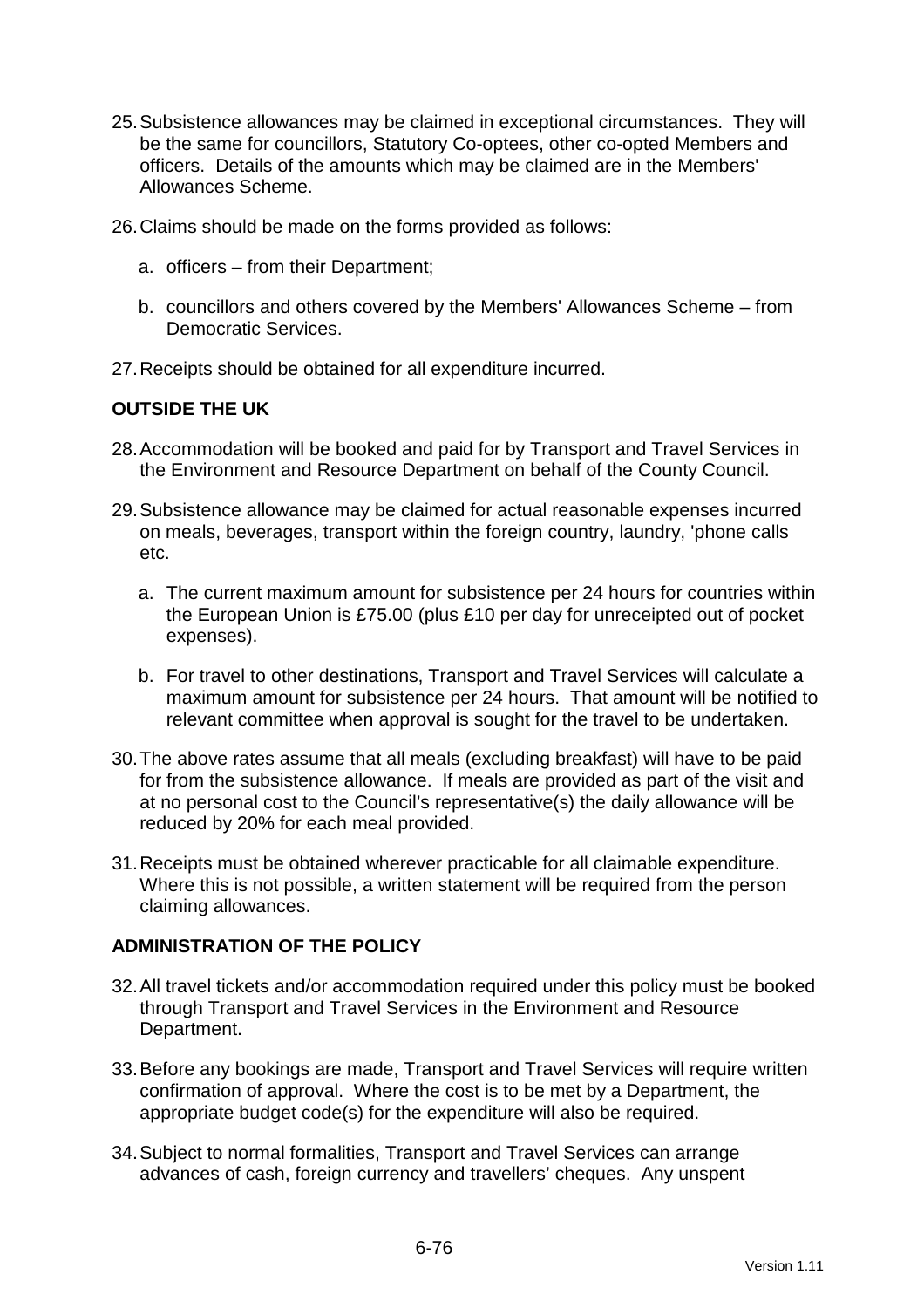cash/currency or travellers cheques must be returned to Transport and Travel Services within one month of return from the visit.

- 35. All claim forms, together with receipts and details of expenses incurred must be submitted within one month of return from the visit.
- 36. County Council credit cards must only be used for claimable expenses incurred in carrying out the County Council's business and all receipts/vouchers in respect of any expenditure met in this way must be passed to Financial Services within one month of return from the visit.
- 37. Where the Council's representative wishes, for personal reasons, to extend their stay at the destination to which they have travelled, this is permitted on the strict understanding that no additional cost falls to be met by the Council and that all expenses in connection with the extension of stay are reimbursed before the date of outward travel.
- 38. Where the Council's representative is accompanied by a partner, the Council must be reimbursed for all expenses to be incurred in respect of travel arrangements made by Transport and Travel Services in respect of the partner before the date of outward travel.

## **RECORD KEEPING**

- 39. Transport and Travel Services will maintain a public register of the following information in respect of each item or travel undertaken under this policy:
	- a. name of traveller/participant;
	- b. purpose of travel/visit;
	- c. dates of travel;
	- d. destination;
	- e. method/class/cost of travel and/or accommodation;
	- f. cost of insurance;
	- g. amount(s) of allowances paid;
	- h. details of the date approval was given and the identity of the decision maker (including details of specific additional approvals from time given in respect of, for instance, travel by other than standard class);
	- i. the date on which the Council's representative(s) submitted a report on the outcome/value of the visit, where appropriate.
- 40. The register shall be available for public inspection and shall be published on the Council's website.
- 41. Annual reports shall be made which shall give: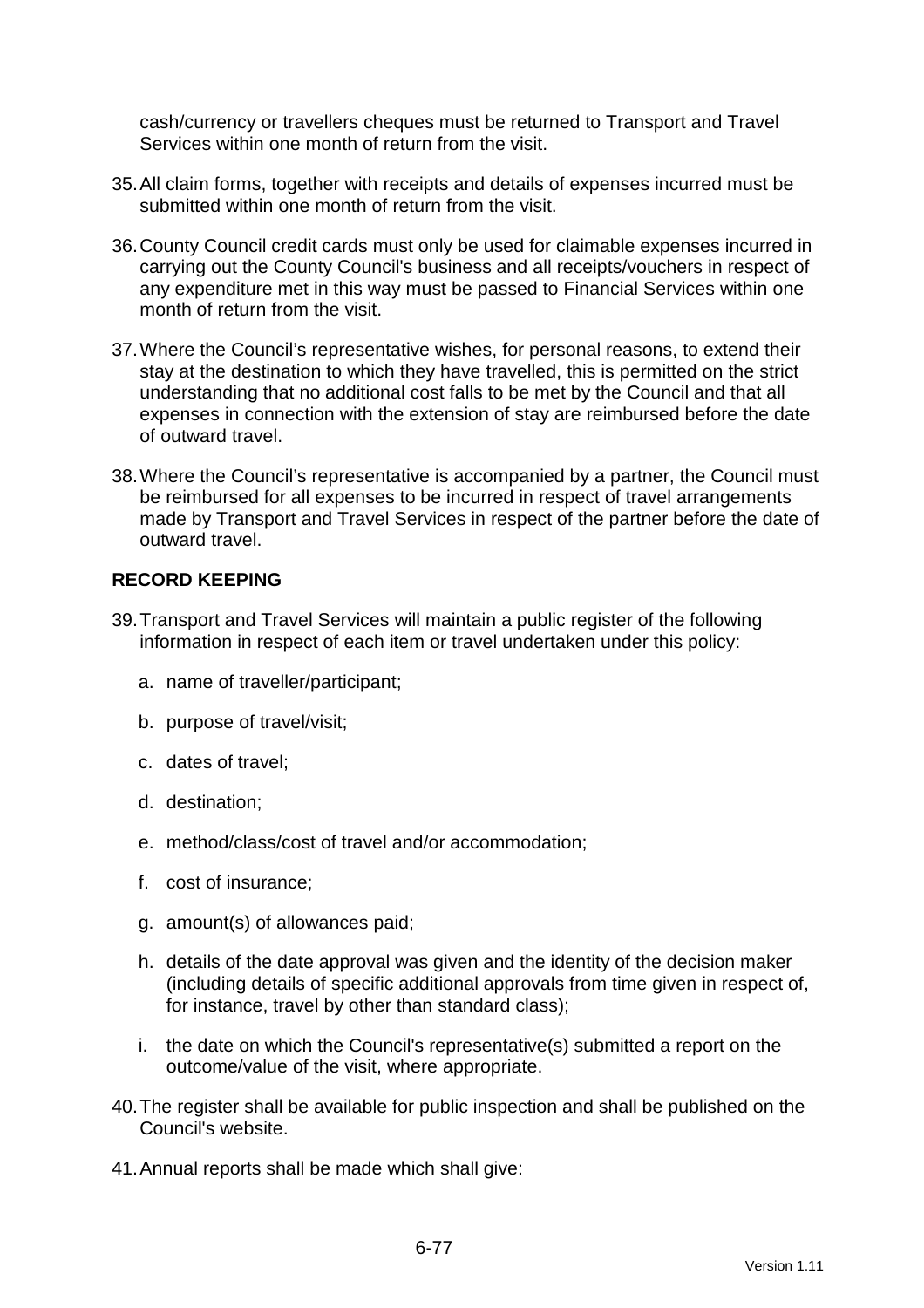- a. details of the totality of travel undertaken under this policy;
- b. information as to occasions upon which other than standard/economy class travel or its equivalent has been used.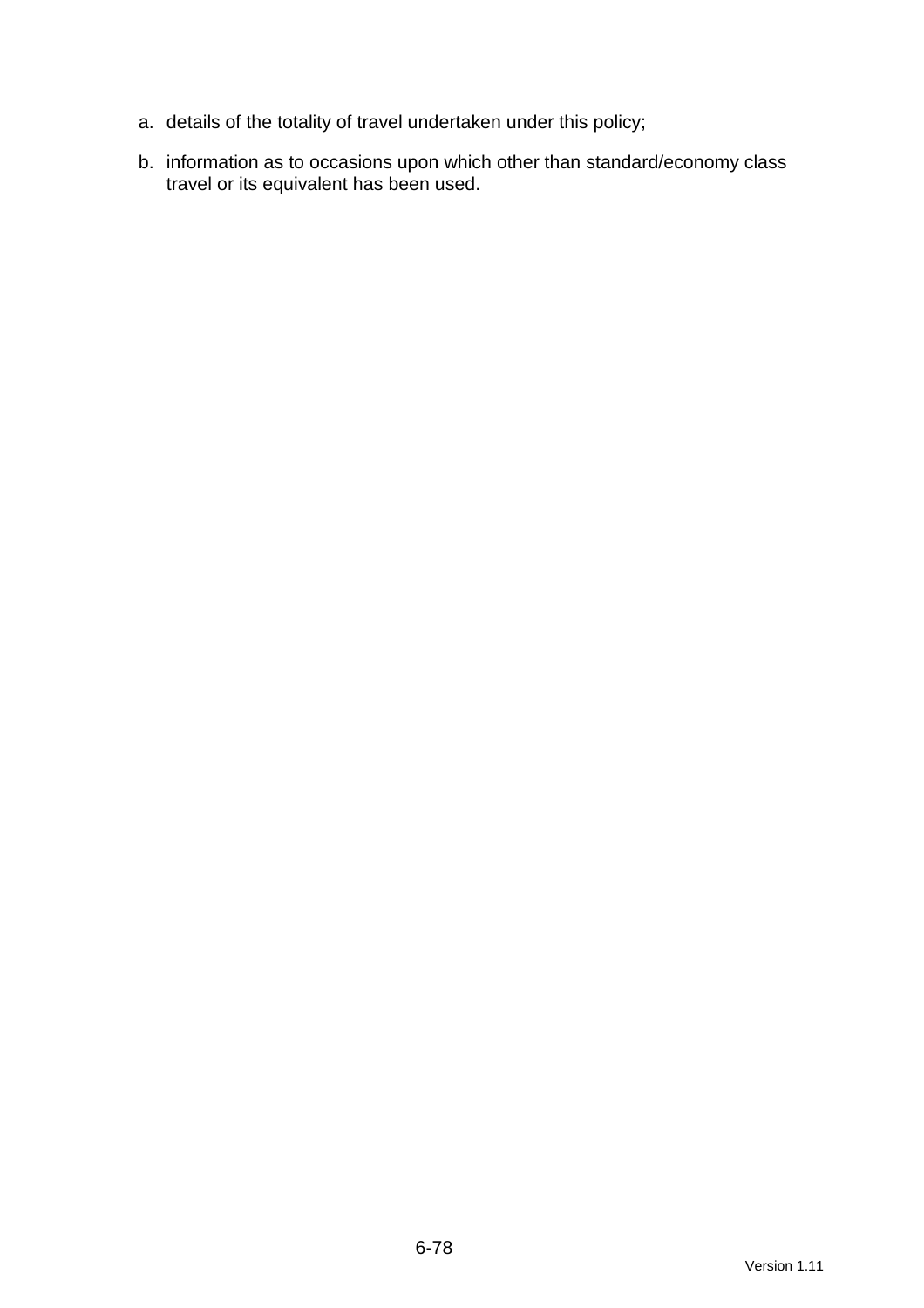#### **PART B – CODES OF CONDUCT AND GUIDANCE FOR COUNCILLORS AND OFFICERS**

### **CODE OF CONDUCT FOR COUNCILLORS AND CO-OPTED MEMBERS**

### **INTRODUCTION**

- 1. The public is entitled to expect the highest standards of conduct from all Councillors and co-opted members of the County Council.
- 2. The Code sets out the standards of service that are expected from Councillors and co-opted members of the Council. In particular, Councillors and co-opted members should act in an open and transparent manner and should not do anything which would prejudice the reputation of the Council.
- 3. It is important Councillors and co-opted members understand their position as regards standards of conduct, and if in any doubt should seek guidance. This is because in some circumstances a breach of the Code could be a criminal offence and because any person could make a complaint to the Council if they believe a Councillor or co-opted member has breached the Code.
- 4. This Code is adopted in accordance with Section 27(2) of the Localism Act 2011.

### **UNDERLYING PRINCIPLES**

5. As a Councillor or co-opted member of the Council you must have regard to the following principles – selflessness, integrity, objectivity, accountability, openness, honesty and leadership.

## **GENERAL CONDUCT**

- 6. Accordingly, when acting in your capacity as a Councillor or co-opted member:
	- a. You must act solely in the public interest and should never improperly confer an advantage or disadvantage on any person or act to gain financial or other material benefits for yourself, your family, a friend or close associate;
	- b. You must not place yourself under a financial or other obligation to outside individuals or organisations that might seek to influence you in the performance of your official duties;
	- c. When carrying out your public duties you must make all choices, such as making public appointments, awarding contracts or recommending individuals for rewards or benefits, on merit;
	- d. You are accountable for your decisions to the public and you must cooperate fully with whatever scrutiny is appropriate to your office;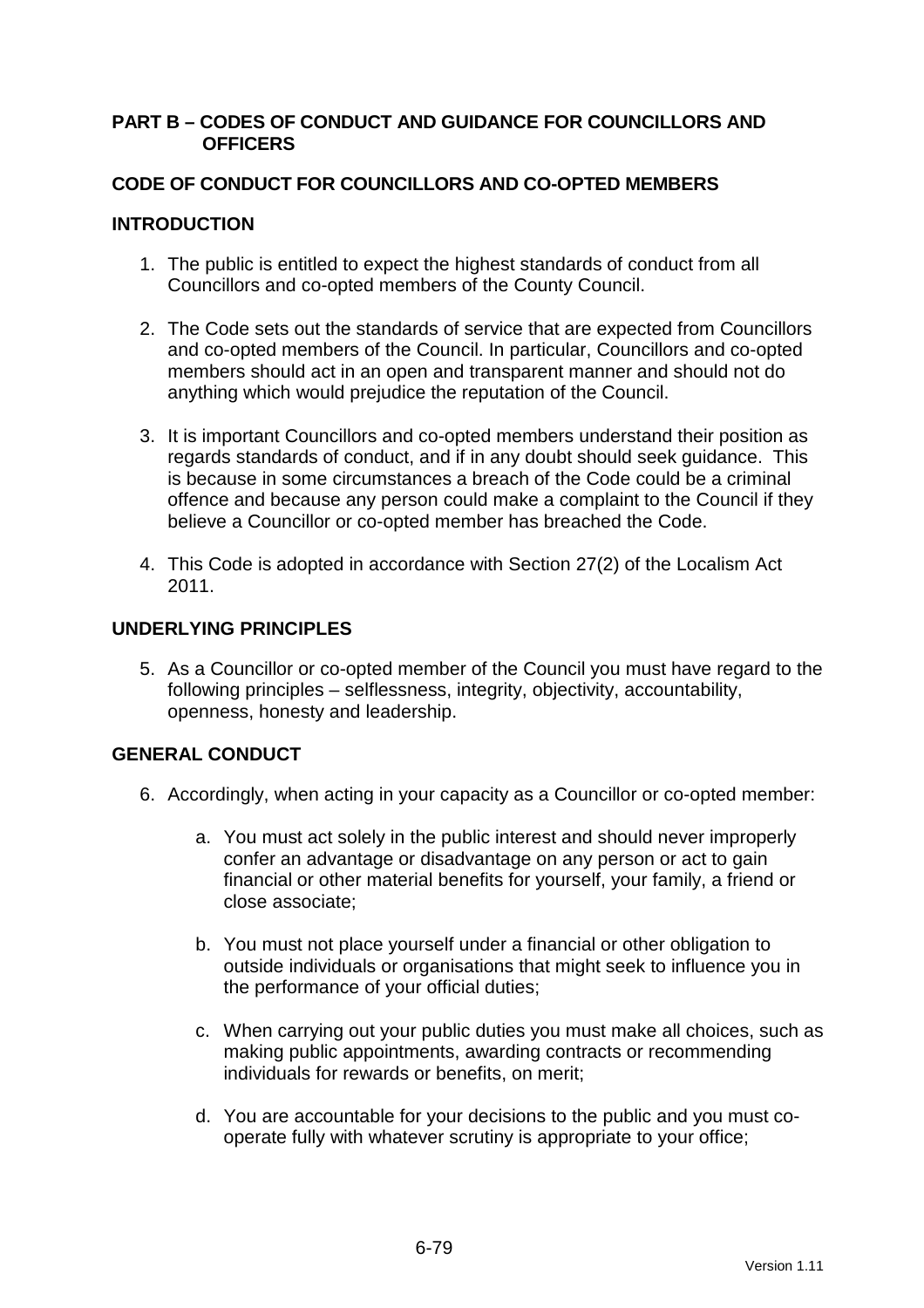- e. You must be as open as possible about your decisions and actions and the decisions and actions of the Council and should be prepared to give reasons for those decisions and actions;
- f. You must declare any private interests, both pecuniary and nonpecuniary, that relate to your public duties and must take steps to resolve any conflicts arising in a way that protects the public interest, including registering and declaring interests in a manner conforming with the procedures set out in the box below;
- g. You must, when using or authorising the use by others of the resources of the Council, ensure that such resources are not used improperly for political purposes (including party political purposes) and you must have regard to any applicable Local Authority Code of Publicity made under the Local Government Act 1986;
- h. You must promote and support high standards of conduct when serving in your public post, in particular as characterised by the above requirements, by leadership and example

### **REGISTERING AND DECLARING PECUNIARY AND NON-PECUNIARY INTERESTS**

- 7. You must, within 28 days of taking office as a Councillor or co-opted member, notify the Council's Monitoring Officer of any Disclosable Pecuniary Interest (we have set out the definition of a Disclosable Pecuniary Interest in the Appendix to this Code), where the pecuniary interest is yours, or that of your spouse, civil partner, or a person you are cohabiting with.
- 8. You must declare any Disclosable Pecuniary Interests and private interests, both pecuniary and non-pecuniary, to any meeting of the Council at which you are present and have an interest in any matter being considered.
- 9. If the interest being declared is a "sensitive interest" you only have to disclose the fact you have an interest but do not need to disclose the nature of the interest.
- 10. Following any disclosure of a Disclosable Pecuniary Interest not on the Council's register, you must notify the Monitoring Officer of the interest within 28 days of the date of disclosure.
- 11. Unless dispensation has been granted, you may not participate in any discussion of, vote on, or discharge any function related to any matter in which you have a Disclosable Pecuniary Interest.
- 12. Additionally, you are required to leave the room in which the meeting is being held whilst the matter is under consideration in accordance with the Council and Committee procedure rules, paragraphs 17 and 12 respectively.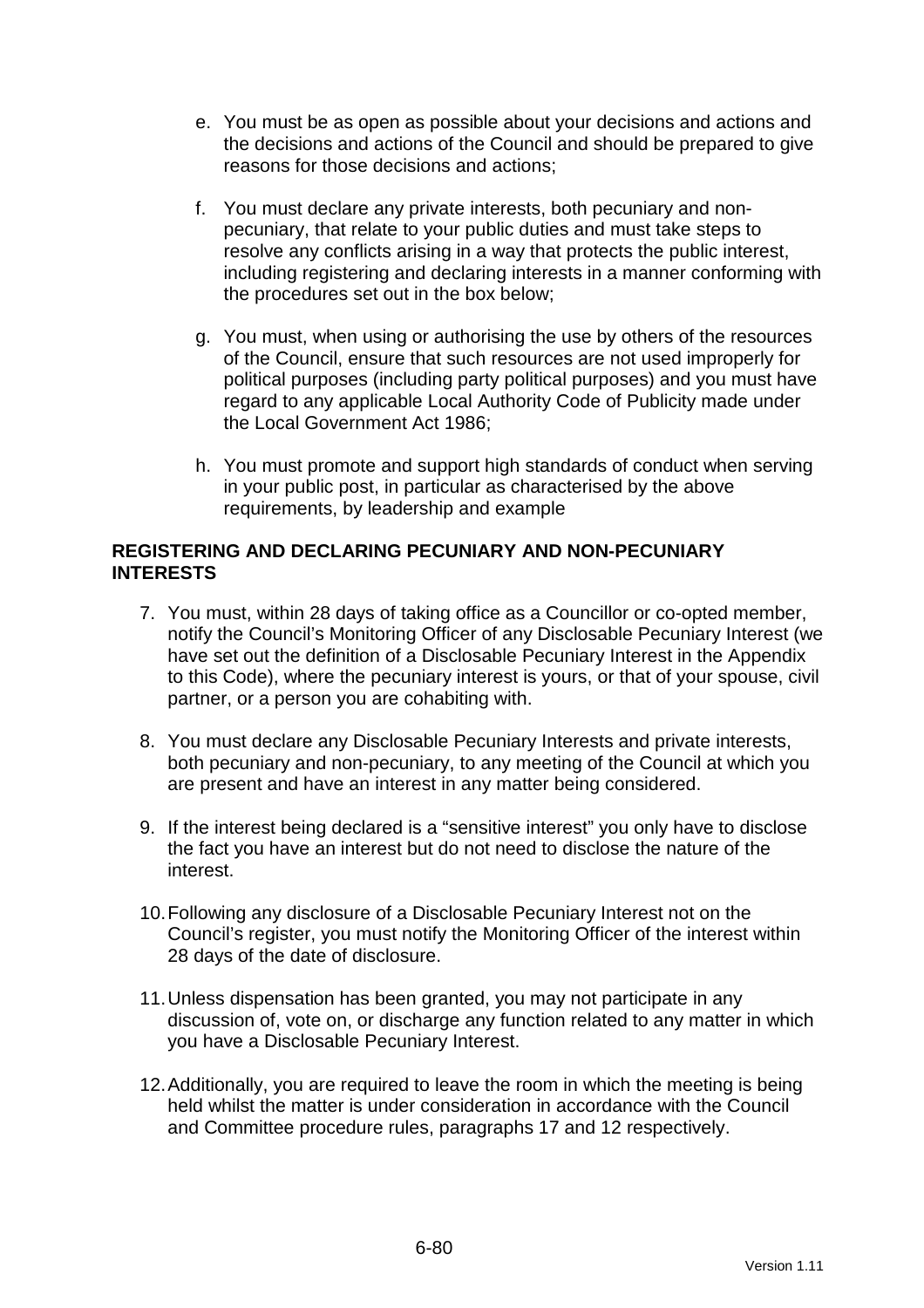## **SENSITIVE INTEREST**

- 13. Where you are concerned that the disclosure of an interest would lead to you or a person connected with you being subject to violence or intimidation, you may request the Monitoring Officer to agree that the interest is a "sensitive interest".
- 14. If the Monitoring Officer agrees, then you merely have to disclose the existence of the interest rather than the detail of it, at a meeting, and the Monitoring Officer can exclude the detail of the interest from the Council's publicly available version of the register.
- 15. You must, within 28 days of becoming aware of any change of circumstances which means that information excluded is no longer a "sensitive interest", notify the Council's Monitoring Officer in writing.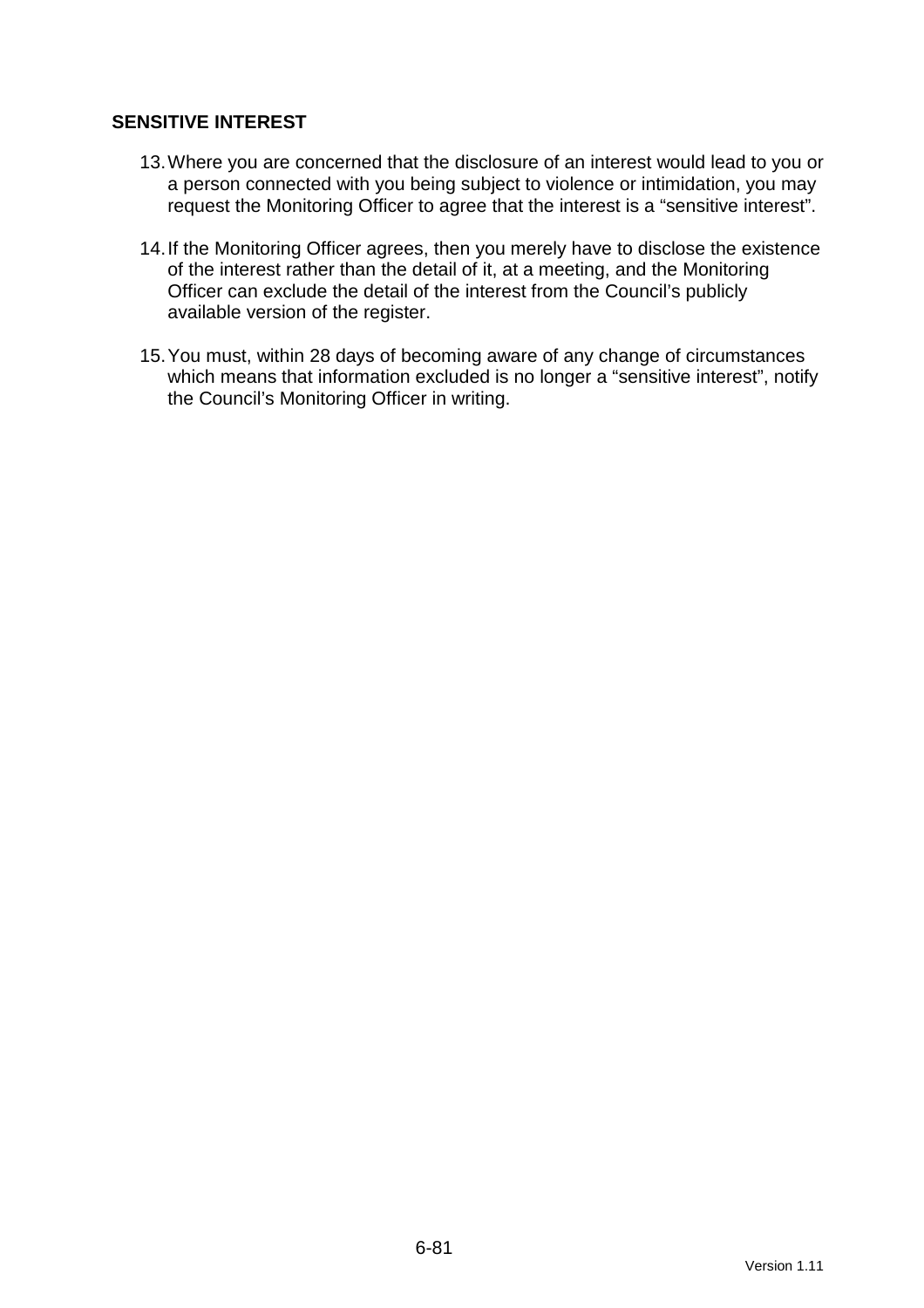# **APPENDIX**

## **DISCLOSABLE PECUNIARY INTERESTS**

| <b>Interest</b>                                      | <b>Prescribed description</b>                                                                                                                                                                                                                                                                                                                                                                               |
|------------------------------------------------------|-------------------------------------------------------------------------------------------------------------------------------------------------------------------------------------------------------------------------------------------------------------------------------------------------------------------------------------------------------------------------------------------------------------|
| Employment, office, trade, profession or<br>vocation | employment, office,<br>trade,<br>Any<br>profession or vocation carried on for<br>profit or gain.                                                                                                                                                                                                                                                                                                            |
| Sponsorship                                          | Any payment or provision of any other<br>financial benefit (other than from the<br>Council) made or provided within the<br>previous 12 months (up to and including<br>the date of notification of the interest) in<br>respect of any expenses incurred by you<br>carrying out duties as a member, or<br>towards your election expenses.                                                                     |
|                                                      | This includes any payment or financial<br>benefit from a trade union within the<br>meaning of the Trade Union and Labour<br>Relations (Consolidation) Act 1992.                                                                                                                                                                                                                                             |
| Contracts                                            | Any contract which is made between<br>you, your spouse or civil partner or<br>person with whom you are living as a<br>spouse or civil partner (or a body in<br>which you or they have a beneficial<br>interest) and the Council<br>(a) under which goods or services are<br>to be provided or works are to be<br>executed; and<br>(b) which<br>fully<br>has<br>been<br>not<br>discharged                    |
| Land                                                 | Any beneficial interest in land which is<br>within the Council's area.<br>For this purpose "land" includes an<br>easement, servitude, interest or right in<br>or over land which does not carry with it<br>a right for you, your spouse, civil partner<br>or person with whom you are living as a<br>spouse or civil partner (alone or jointly<br>with another) to occupy the land or to<br>receive income. |
| Licences                                             | Any licence (alone or jointly with others)<br>to occupy land in the Council's area for a<br>month or longer.                                                                                                                                                                                                                                                                                                |
| Corporate tenancies                                  | Any tenancy where (to your knowledge)<br>(a) the landlord is the Council; and                                                                                                                                                                                                                                                                                                                               |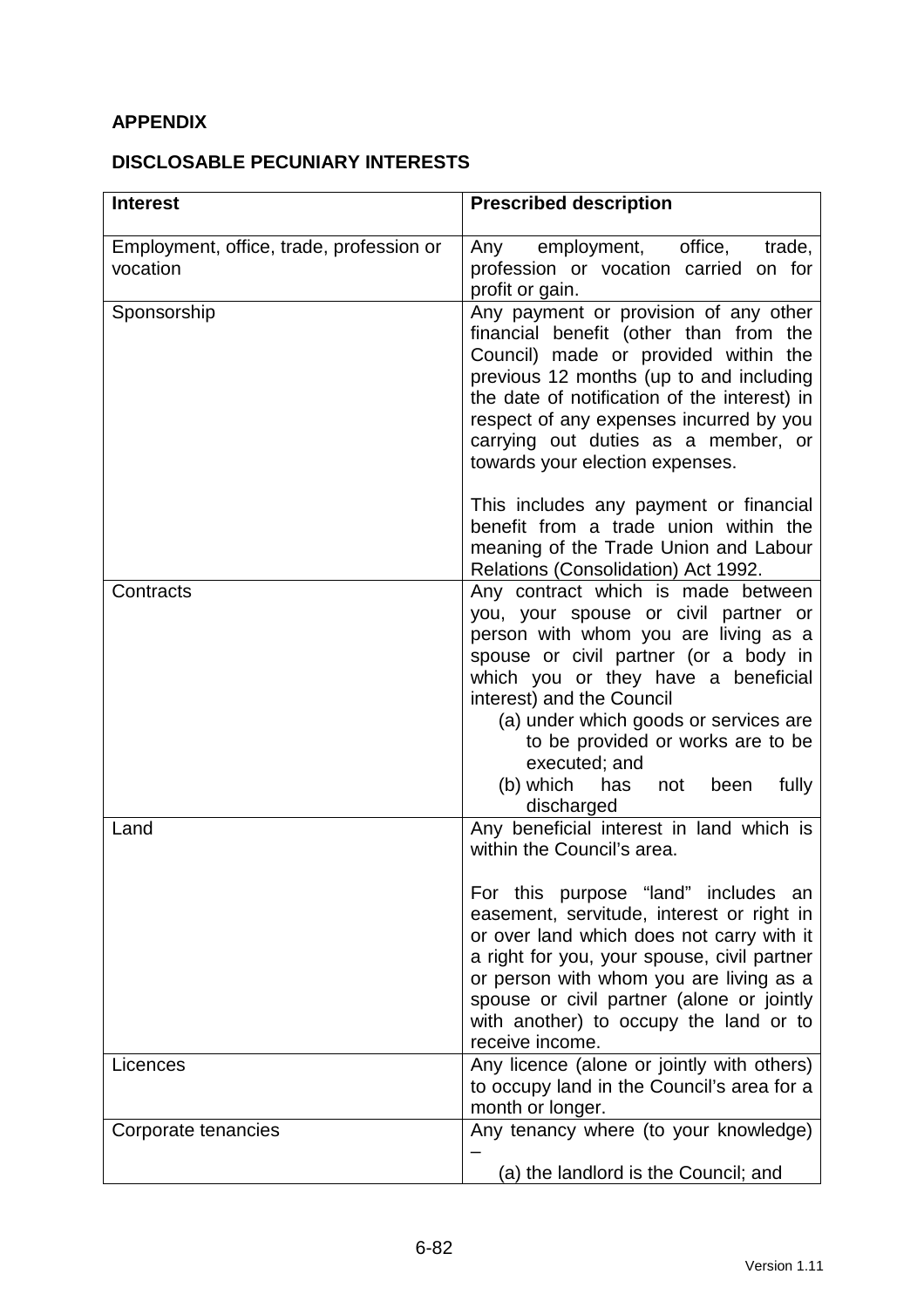| <b>Securities</b> | (b) the tenant is a body in which you,<br>your spouse or civil partner or a<br>person you are living with as a<br>spouse or civil partner has a<br>beneficial interest<br>Any beneficial interest in securities of a<br>body where -                                                                                                                                       |
|-------------------|----------------------------------------------------------------------------------------------------------------------------------------------------------------------------------------------------------------------------------------------------------------------------------------------------------------------------------------------------------------------------|
|                   | (a) that body (to your knowledge) has<br>a place of business or land in the<br>Council's area; and                                                                                                                                                                                                                                                                         |
|                   | (b) either $-$                                                                                                                                                                                                                                                                                                                                                             |
|                   | i.<br>The total nominal value of the<br>securities exceeds £25,000 or<br>one hundredth of the total<br>issued share capital of that<br>body; or                                                                                                                                                                                                                            |
|                   | ii.<br>If the share capital of that body<br>is of more than one class, the<br>nominal value<br>of the<br>total<br>shares of any one class in<br>which you, your spouse or civil<br>partner or person with whom<br>you are living as a spouse or<br>civil partner has a beneficial<br>interest exceeds one hundredth<br>of the total issued share capital<br>of that class. |
|                   | For this purpose, "securities"<br>means<br>shares, debentures, debenture stock,<br>loan stock, bonds, units of a collective<br>investment scheme within the meaning of<br>the Financial Services and Markets Act<br>2000<br>and other securities of<br>any<br>description, other than money deposited<br>with a building society.                                          |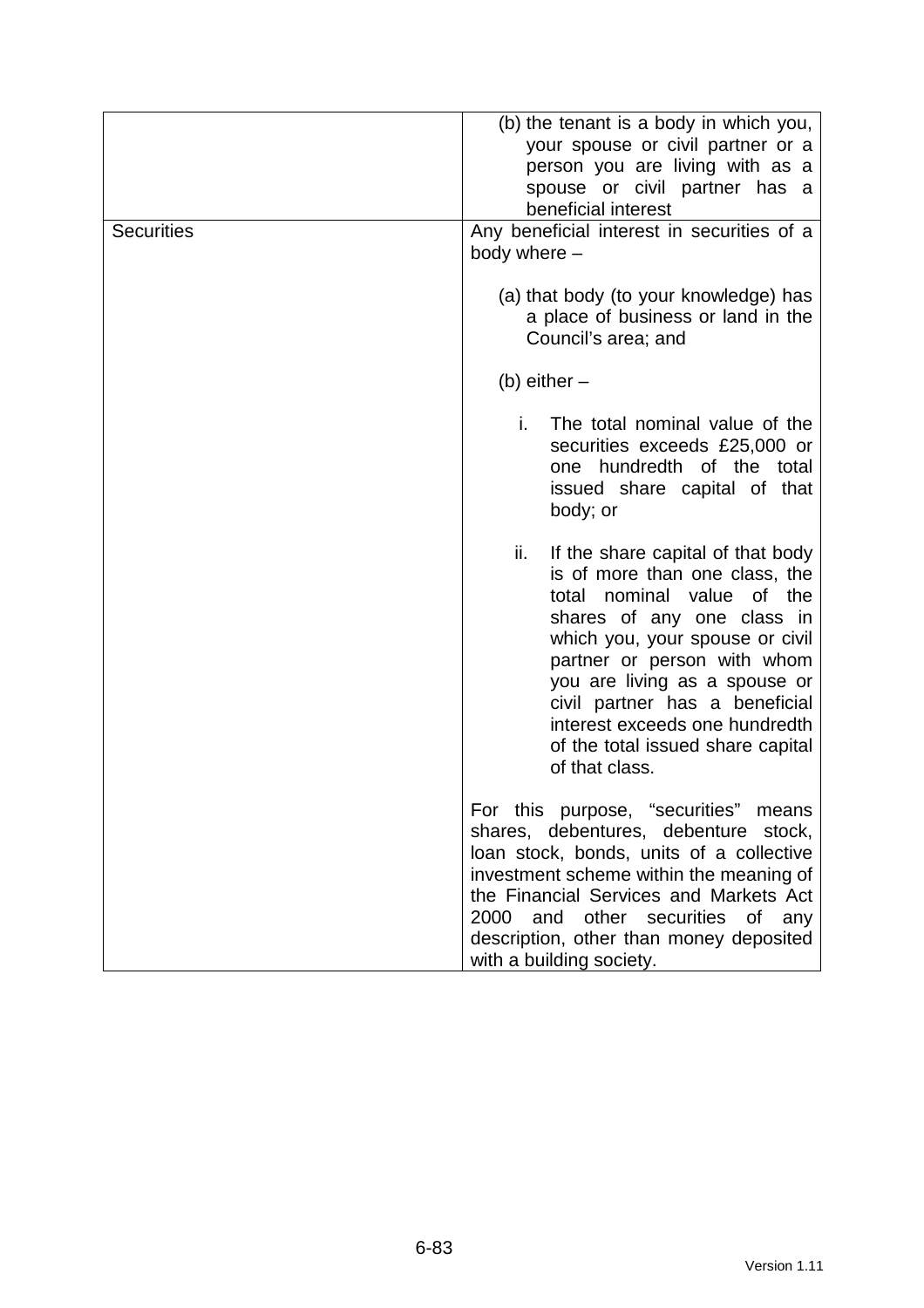## **OFFICER CODE OF CONDUCT**

### **INTRODUCTION**

- 1. The public is entitled to expect the highest standards of conduct from all officers of the County Council.
- 2. The Code sets out the standards of service that are expected from officers of the Council. In particular, officers should act in an open and transparent manner and should not do anything which would prejudice the reputation of the Council.
- 3. The Code should be read and operated in conjunction with the Council's Constitution and the Personnel Handbook. It is important officers understand their position as regards standards of conduct, and if in any doubt should seek guidance.

### **UNDERLYING PRINCIPLES**

- 4. All officers of the Council must at all times observe this Code. Failure to comply with the Code and the standards of service expected could result in disciplinary action.
- 5. All officers must act within the law whilst undertaking their official duties. Where an officer is a member of a professional body, the officer must also comply with any standards of conduct which are set by that body.
- 6. Officers are expected to:
	- a. Provide the highest possible standard of service to the public. Where officers are aware of any contraventions of this Code, illegality, misconduct or breach of procedure they should notify their line manager;
	- b. Provide appropriate advice to Councillors and other officers with impartiality.
- 7. Officers must consult the Monitoring Officer and the Chief Finance Officer if they have doubts about the legality of a decision, or suspect maladministration or financial impropriety.
- 8. The Code does not seek to address every possible circumstance, and simply because a particular action may not be addressed within the Code, this does not condone that action by omission.

#### **PERSONAL INTERESTS**

- 9. Officers must declare to their Corporate Director any financial interests or non-financial interests which could or could be perceived to conflict with their role with the Council.
- 10. A record of any such interests will be maintained by the relevant Corporate **Director**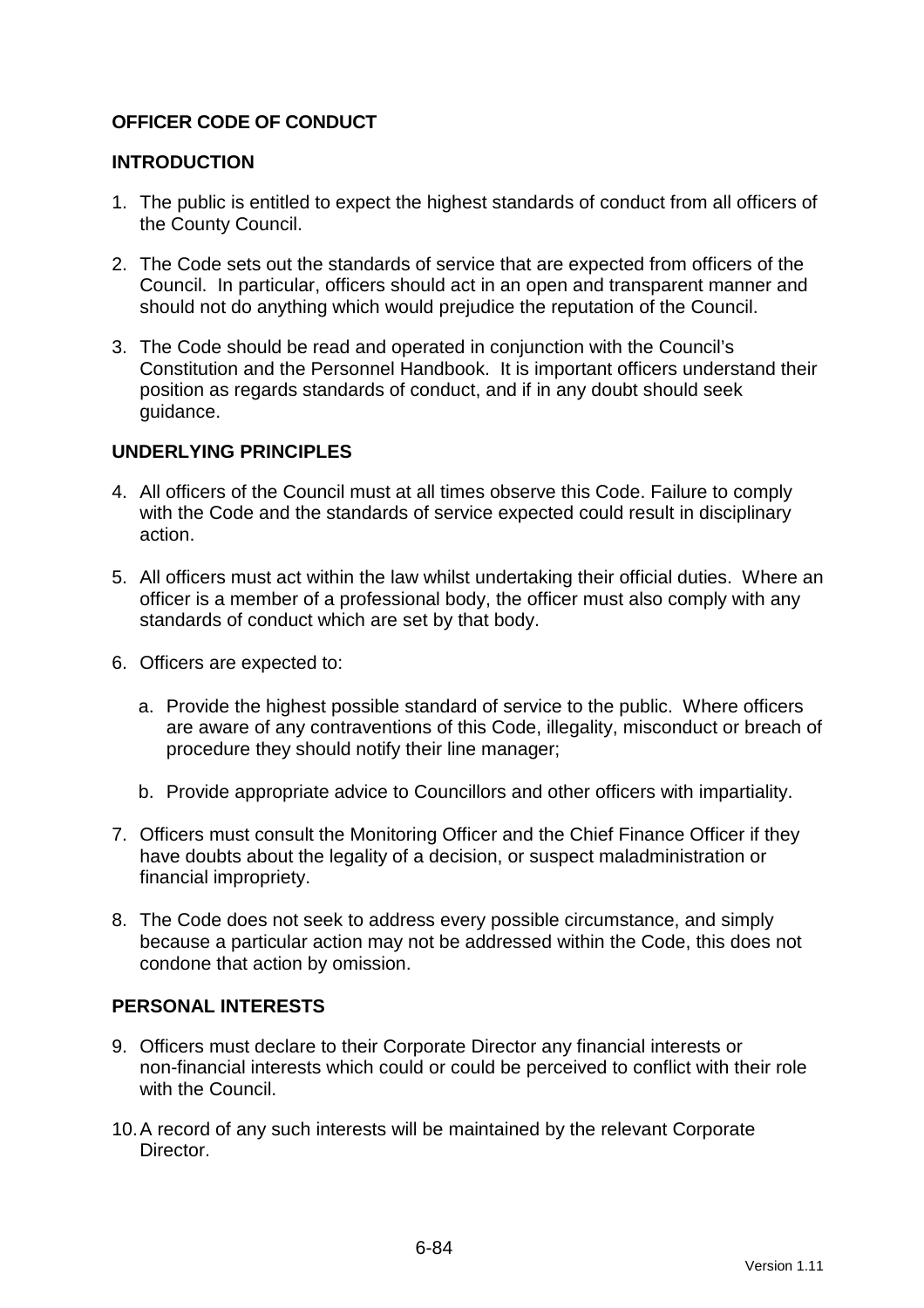- 11. Officers who have a direct or indirect financial interest in any contract must ensure that their Corporate Director is aware and should have no involvement with the award of or management of that contract.
- 12. If an officer is not sure about whether they have an interest, they should seek advice from the Monitoring Officer.

## **BRIBERY AND CORRUPTION**

- 13. Officers must be aware that it is a serious criminal offence for them to receive or give any gift, loan, fee, reward or advantage for doing or not doing anything or showing favour or disfavour to any person in their official capacity as a result of any such gift, etc.
- 14. It should be stressed that this covers all aspects of an officer's responsibilities. For example, showing favouritism to a client in the provision of a service in return for a favour or gift would be corrupt. As would awarding a contract to a contractor as a direct result of receiving a gift.
- 15. In particular:
	- a. Officers should not accept a gift or hospitality from a contractor or other person outside the Council if they know or suspect that it is offered or provided with the expectation that a commercial or contractual advantage will be provided in return;
	- b. Officers should not accept a payment from a contractor or other person outside the Council if they know or suspect that it is offered or provided with the expectation that they will obtain a commercial or contractual advantage in return;
	- c. Officers should not give, promise to give, or offer a payment, gift or hospitality with the expectation or hope that a commercial or contractual advantage will be received, or to reward a commercial or contractual advantage already given.

## **WHAT TO DO IF YOU ARE OFFERED A GIFT**

- 16. It is reasonable to accept a modest gift of a promotional character given to a wide range of people, and not uniquely to the officer, such as calendars, diaries, pens and other articles of use in the office or job. Modest gifts at the conclusion of any courtesy visit to a factory or firm of the sort normally given by that firm may also be accepted.
- 17. From time to time, officers may be offered other higher value or personal gifts. You need to consider why you have been offered the gift. If you are in doubt as to the motive behind the gift, you should seek advice from your Corporate Director as to whether it is appropriate to accept it. No gift worth over £25 should be accepted under any circumstances. Any gift offered, whether accepted or refused, should be recorded in the departmental gift and hospitality register.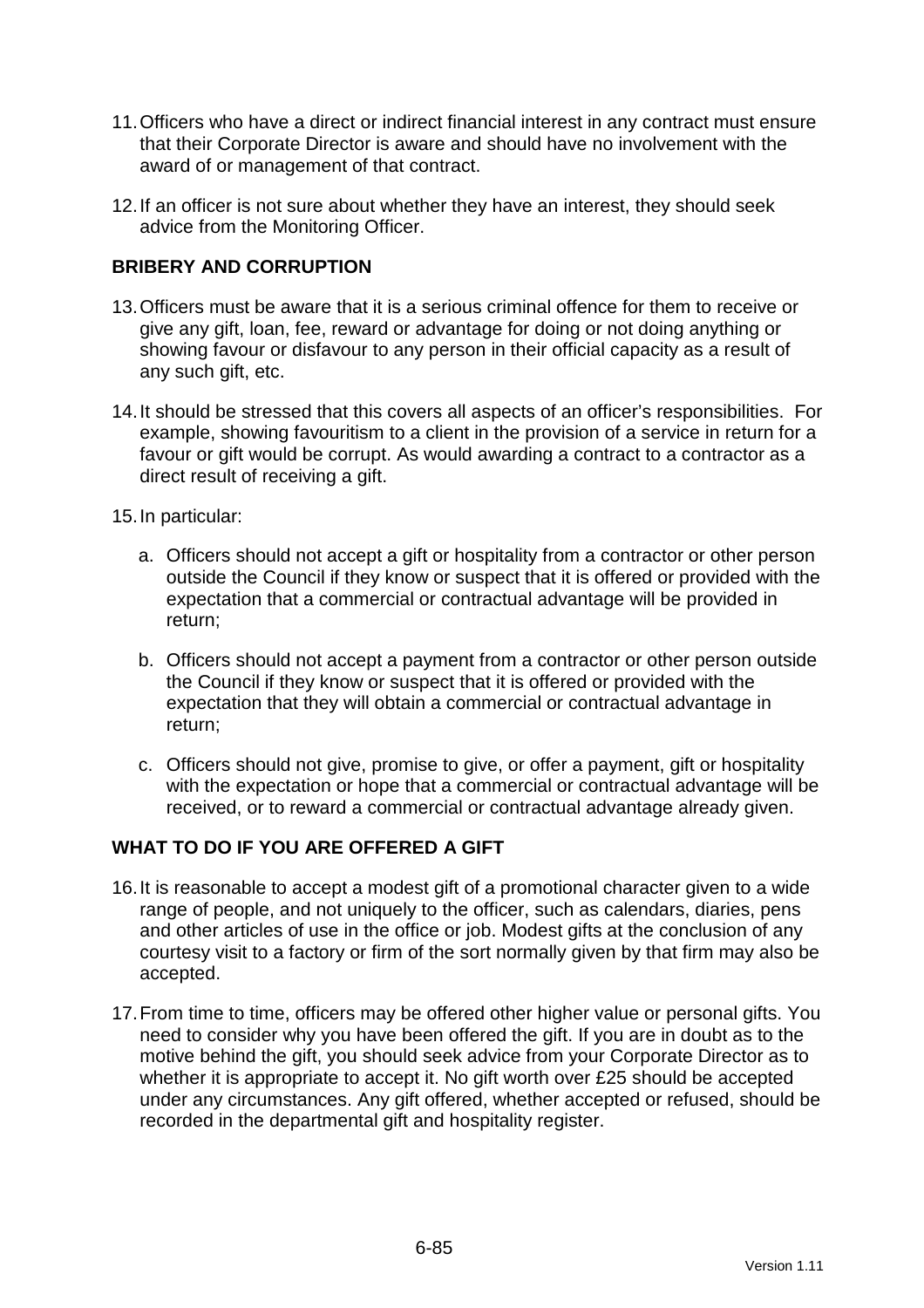## **WHAT TO DO IF YOU ARE OFFERED HOSPITALITY**

- 18. Officers of the Council should only accept offers of hospitality if they are invited in their role as a Council representative. Offers to attend purely social or sporting functions should be accepted only when these are significant for Nottinghamshire, or where the Council should be seen to be represented. Acceptance of such invitations should be cleared in advance with the relevant Corporate Director, and should be recorded in the departmental gift and hospitality register.
- 19. When hospitality has to be declined, the third party offering the hospitality should be courteously but firmly informed of the procedures and standards operating within the Council. When receiving hospitality, officers should be particularly sensitive as to its timing in relation to decisions which the Council may be taking affecting those providing the hospitality.
- 20. There may be circumstances where it will not always be possible, or even desirable, to reject offers of hospitality on a modest scale. Acceptable examples would include official hospitality at a function organised by a public authority; refreshments following a site visit; or a working lunch of a modest standard to enable the parties to continue to discuss business. The decision whether to accept or not must depend on the circumstances in each case. These circumstances will also determine whether the hospitality needs to be entered in the register of officers' interests. If in doubt officers should err on the side of caution and enter the appropriate details in the departmental register of officers' interests.

## **RECEIVING SPONSORSHIP OR GRANT AID**

21. Officers must provide details to their Corporate Director of any benefit they (or their partner, spouse or relative) may be likely to receive as a result of any proposed Council sponsorship or grant aid.

## **USE OF PUBLIC FUNDS**

22. Officers must ensure that they use public funds entrusted to them in a responsible and lawful manner. They should strive to ensure value for money to the local community and to avoid legal challenge to the Council.

## **POLITICAL NEUTRALITY**

- 23. Officers serve the Council as a whole. It follows they must serve all Councillors and not just those of the majority group, and must ensure that the individual rights of all Councillors are respected.
- 24. Officers may be required to advise political groups. They must do so in ways which do not compromise their political neutrality.
- 25. Officers must follow Council policies and must not allow their own personal or political opinions to interfere with their work.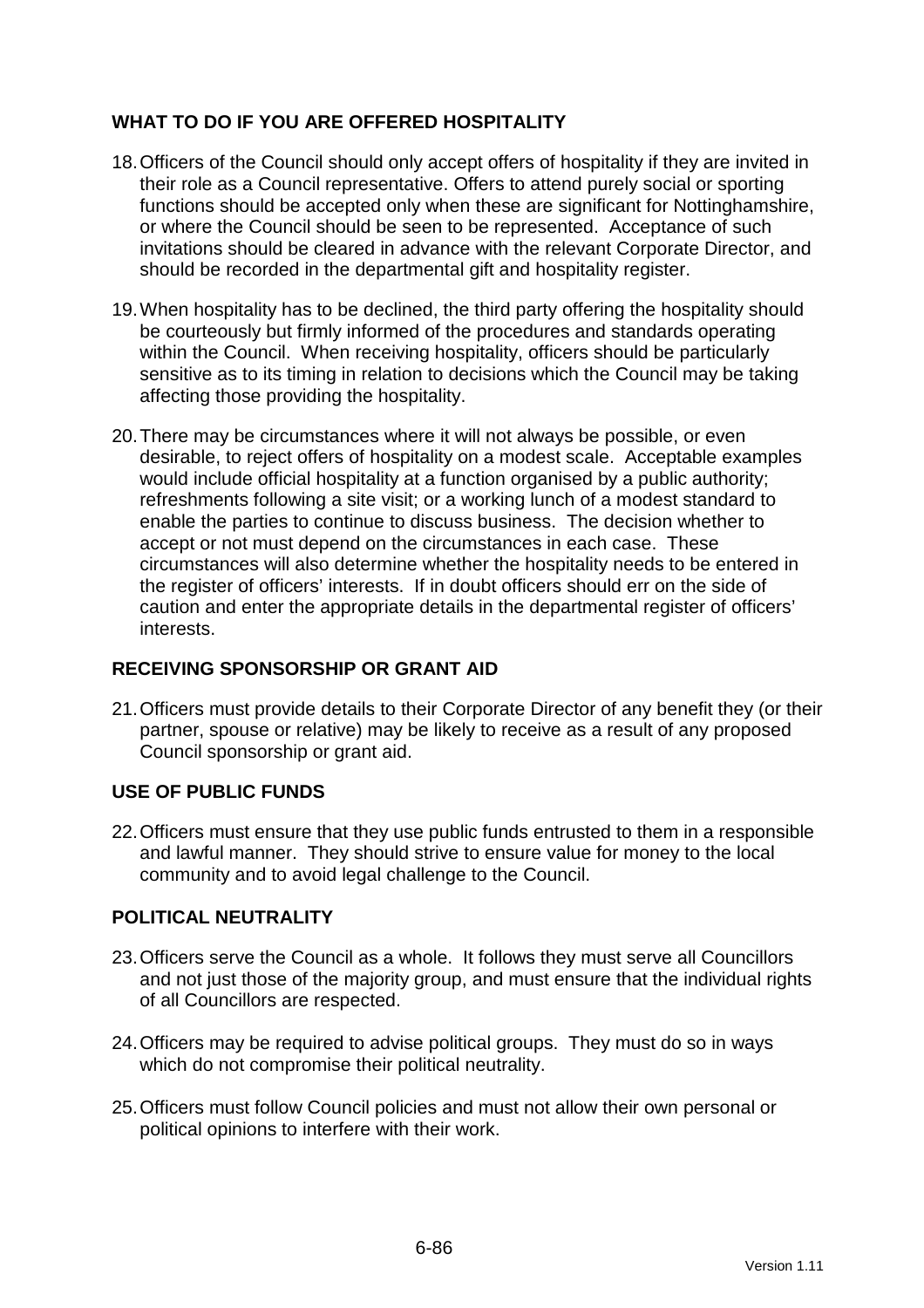## **EQUALITY ISSUES**

- 26. The Council believes in equality and will not tolerate any harassment, intimidation, unfair discrimination or victimisation, by officers.
- 27. The Council has a statutory duty to promote equality. Officers should not by their manner or speech be discriminatory with regards to a person's age, disability, gender reassignment, marriage and civil partnership, pregnancy and maternity, race, religion or belief, sex or sexual orientation.
- 28. Each officer has a duty to ensure that the appropriate standards of conduct are upheld both by themselves and by colleagues at all times.

### **THE RELATIONSHIP BETWEEN OFFICERS AND COUNCILLORS**

29. Officers should refer to the Protocol for Councillor/Officer Working Relations in Part Six of this Constitution.

## **THE RELATIONSHIP BETWEEN OFFICERS AND THE PUBLIC**

- 30. Officers should always remember their responsibilities to the community of Nottinghamshire and ensure courteous, efficient and impartial service delivery to all groups and individuals they have dealings with.
- 31. Officers should be cautious when blogging or using social networking sites outside of work and avoid publishing, or allowing to be published, any material, including comments or images, which could damage their professional reputation and/or bring the Council into disrepute.

### **THE RELATIONSHIP BETWEEN OFFICERS AND CONTRACTORS**

- 32. All relationships of a business or private nature with external contractors, or potential contractors, should be made known to an appropriate senior manager.
- 33. Officers must exercise fairness and impartiality when dealing with all customers, suppliers, other contractors and sub-contractors.
- 34. Officers who are privy to confidential information on tenders or costs for either internal or external contractors should not disclose that information to any unauthorised party or organisation.
- 35. Further guidance on the procedures to follow during the tendering process is contained in the Financial Regulations in Part Six of this Constitution.

#### **APPOINTMENT AND OTHER EMPLOYMENT MATTERS**

- 36. Officers involved in appointments should ensure that these are made on the basis of merit.
- 37. In order to avoid any possible accusation of bias, officers wherever possible should not be involved in an appointment where they are related to an applicant, or have a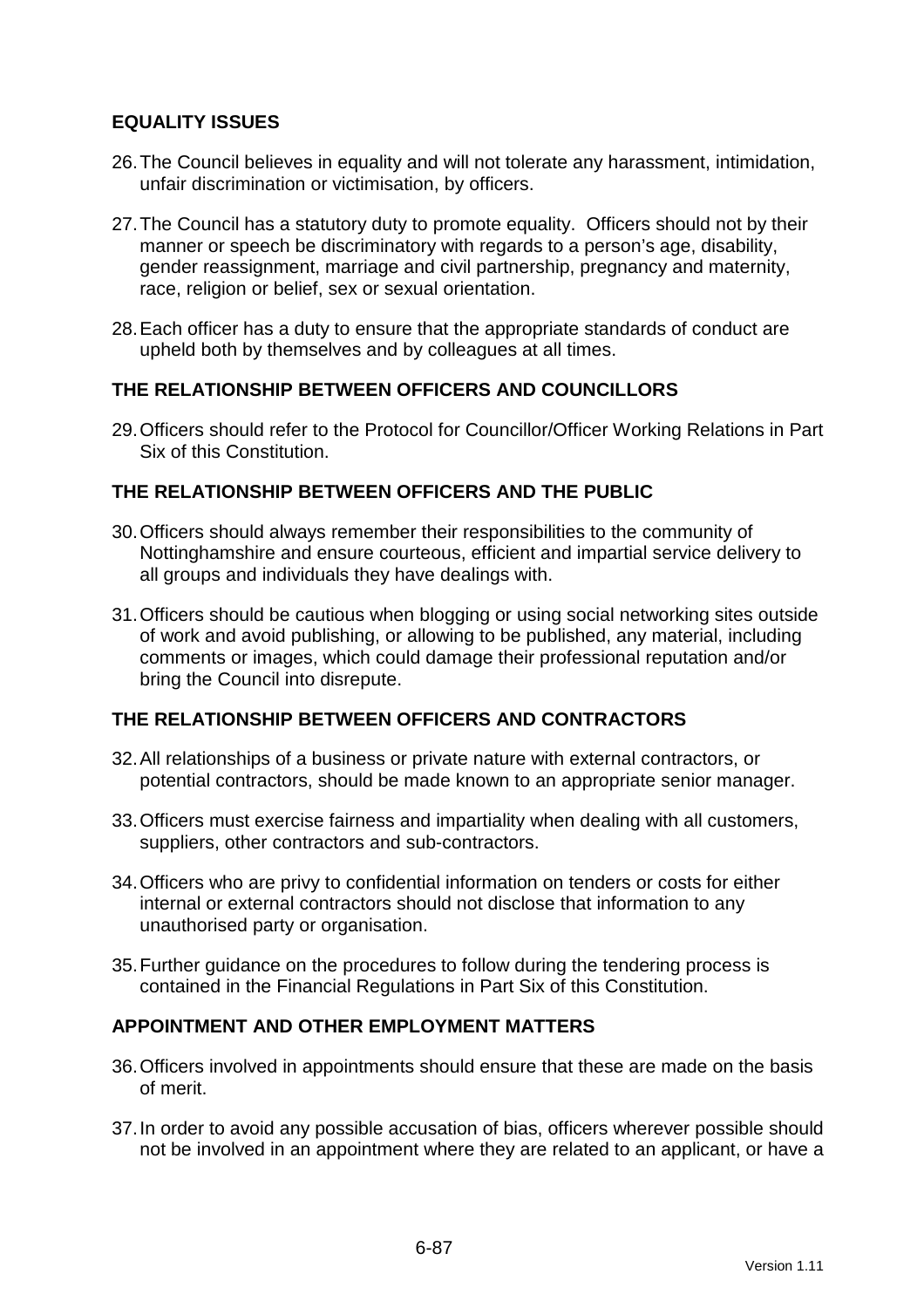close personal relationship outside work with him or her. If they must be involved, then the relationship must be disclosed to all the parties.

38. Similarly, officers should not be involved in decisions relating to discipline, promotion or pay adjustments for any officer who is a relative, partner etc.

### **WORKING FOR OUTSIDE ORGANISATIONS**

39. Officers working for outside organisations should refer to the Protocol for Involvement in Outside Bodies.

### **USE OF COUNCIL PREMISES OR FACILITIES FOR WORK NOT CONNECTED WITH THE COUNCIL**

40. Officers must not use the Council's premises or facilities for activities which are not connected with their employment with the Council, for instance the use of email, telephones, computers, photocopiers, typists, etc. A small amount of personal use may be acceptable.

### **PUBLIC SPEAKING**

- 41. Where officers are invited to address public meetings, undertake radio or television interviews etc, they will be acting as the representative of the Council, and as such should communicate the policies and procedures of the County Council in a factual and unbiased way. Officers must not express personal views in such situations.
- 42. If in a private capacity an officer is invited to comment publicly on Council policies, they should reflect upon the impact of this on the County Council's reputation and consider whether it is appropriate to comment.

### **OFFICERS FACING CRIMINAL CHARGES**

43. Any officer facing criminal charges must inform their line manager without delay.

#### **HEALTH AND SAFETY**

44. It is the responsibility of all officers to take reasonable care for the health and safety of themselves and others.

#### **DISCLOSURE OF INFORMATION**

- 45. Officers must not disclose information given to them in confidence without consent, unless the circumstances are exceptional. In this situation, advice should be sought from their line manager.
- 46. Officers disclosing personal information must comply with the Data Protection Act.
- 47. Officers should not use confidential information obtained in the course of their employment with the Council for personal use, nor should they pass it on to others who might use it for unauthorised purposes.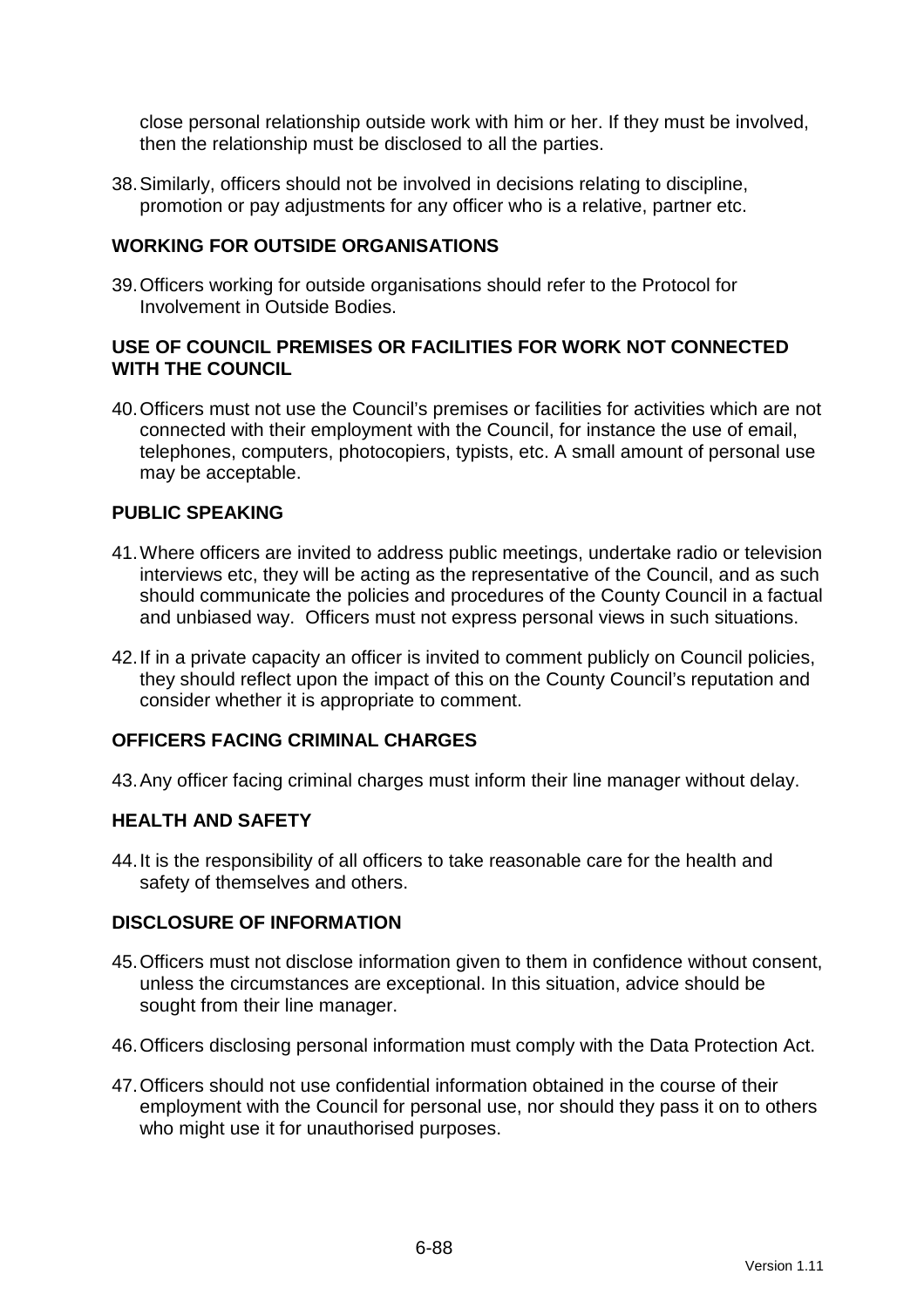48. Guidance about the information which Councillors and the public are entitled to is contained in Part Three of this Constitution.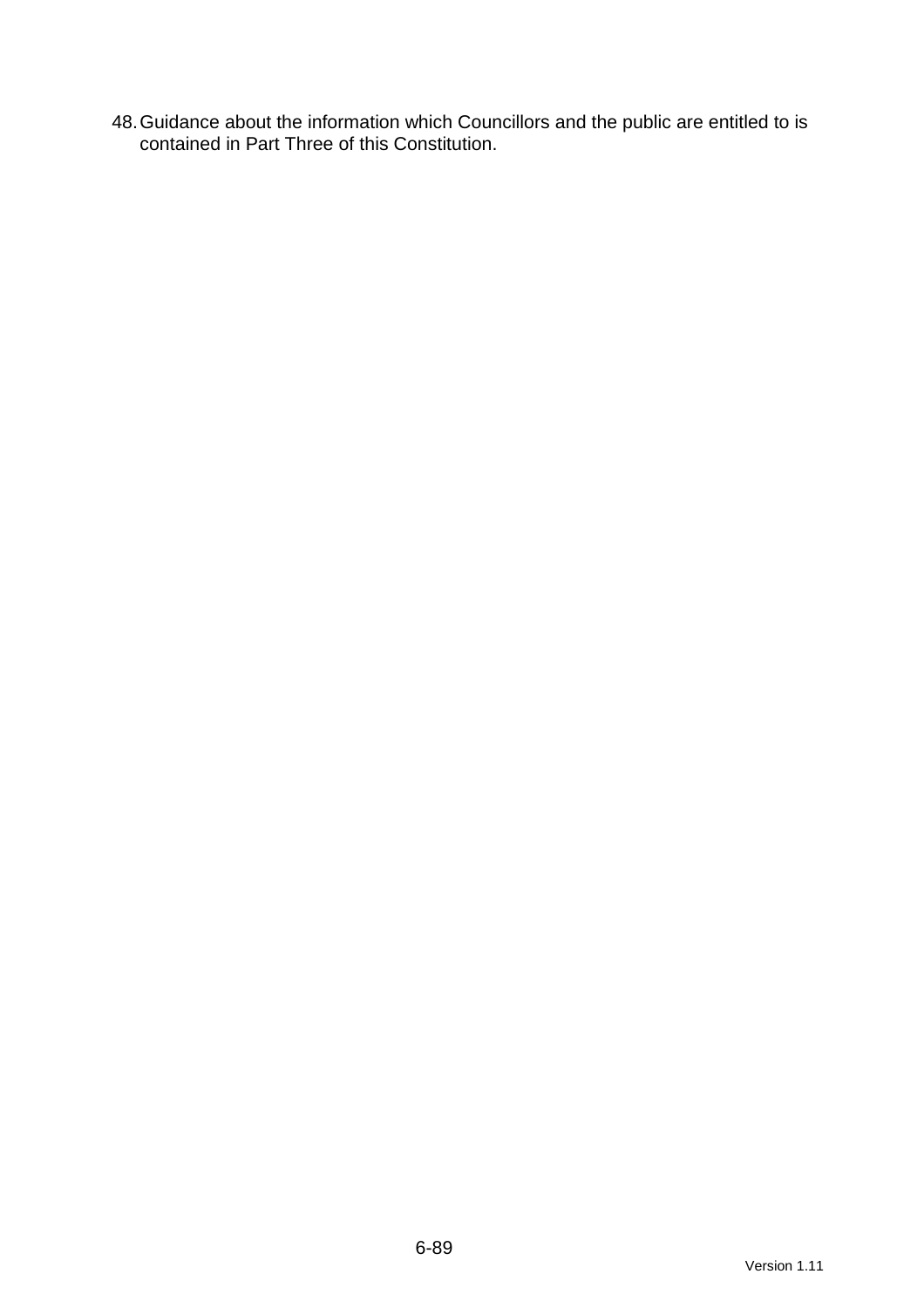## **PROTOCOL FOR COUNCILLOR AND OFFICER RELATIONSHIPS**

### **INTRODUCTION**

- 1. Mutual trust and respect between Councillors and employees is at the heart of good governance for councils. They are essential elements of the partnership necessary for the effective running of a local authority.
- 2. This protocol is a written guide to the basic elements of the relationships between Councillors and employees and seeks to:
	- a. promote trust, openness, fairness and honesty;
	- b. define roles to clarify responsibilities, avoid conflict, prevent duplication and secure compliance with the law and codes of conduct;
	- c. maintain and enhance the integrity of local government which demands the highest standards of personal conduct.
- 3. This protocol should be read and operated in conjunction with the Council's constitution, codes of conduct relating to Councillors and employees and relevant legislative requirements.
- 4. Unless the context otherwise requires, reference to a Councillor will include reference to a co-opted member.

## **UNDERLYING PRINCIPLES**

- 5. Councillors and employees must at all times observe this protocol.
- 6. Councillors and employees must always respect the roles and duties of each other as set out below.

#### **THE ROLE OF MEMBERS**

- 7. It is the role of Councillors:
	- a. To represent the people within their communities and bring their views into the Council's decision making process through working individually or in partnership
	- b. To promote the interests of the people of Nottinghamshire when acting collectively as the Council's decision-makers
	- c. To promote the social, economic and environmental wellbeing of the community.
	- d. Collectively to agree the policy of the County Council
	- e. To deal with individual casework and act as an advocate for constituents in resolving concerns or complaints.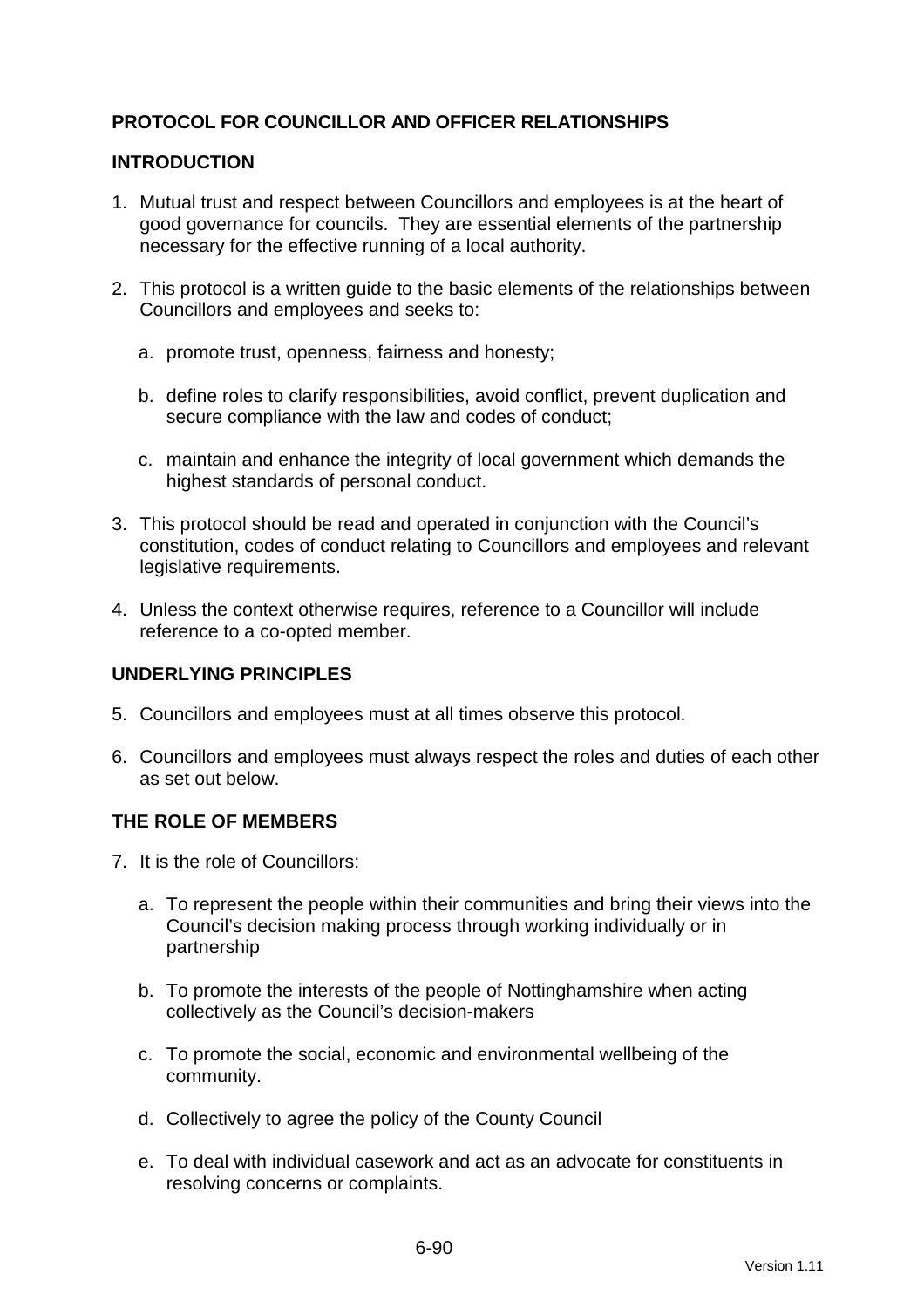- f. To balance different interests within their electoral division and represent the division as a whole.
- g. To represent the Council on external bodies as required.
- h. To promote the highest standards of conduct and ethics.

## **THE ROLE OF OFFICERS**

- 8. It is the role of officers:
	- a. To serve the community of Nottinghamshire and to deliver the highest standards of service in the most cost effective, efficient and professional manner.
	- b. To implement the policies and decisions made by Councillors.
	- c. To provide professional and technical advice.
	- d. To carry out the functions delegated to them, including the management of staff.
	- e. To provide help, support and advice to Councillors in respect of their duties and responsibilities
	- f. To report to Government departments, as required.
	- g. To represent the Council on external bodies as required.

#### **THE RELATIONSHIP BETWEEN EMPLOYEES AND COUNCILLORS**

- 9. The relationship between employees and Councillors should be characterised by mutual respect and courtesy and recognition of each other's roles and responsibilities.
- 10. Collaborative working between Councillors and employees is essential but close personal familiarity can lead to damaging assumptions by others. Councillors and employees should inform the Monitoring Officer of any relationship either personal or family, or business connection which might be seen as unduly influencing their work in their respective roles. The Monitoring Officer will consider what action, if any, should be taken.
- 11. With the exception of staff specially appointed to support political groups, employees work to the instructions of their managers not individual Councillors.
- 12. Councillors must not require employees to change their professional advice or take any action which the employee considers unlawful or illegal or which would amount to maladministration or breach of a statutory duty.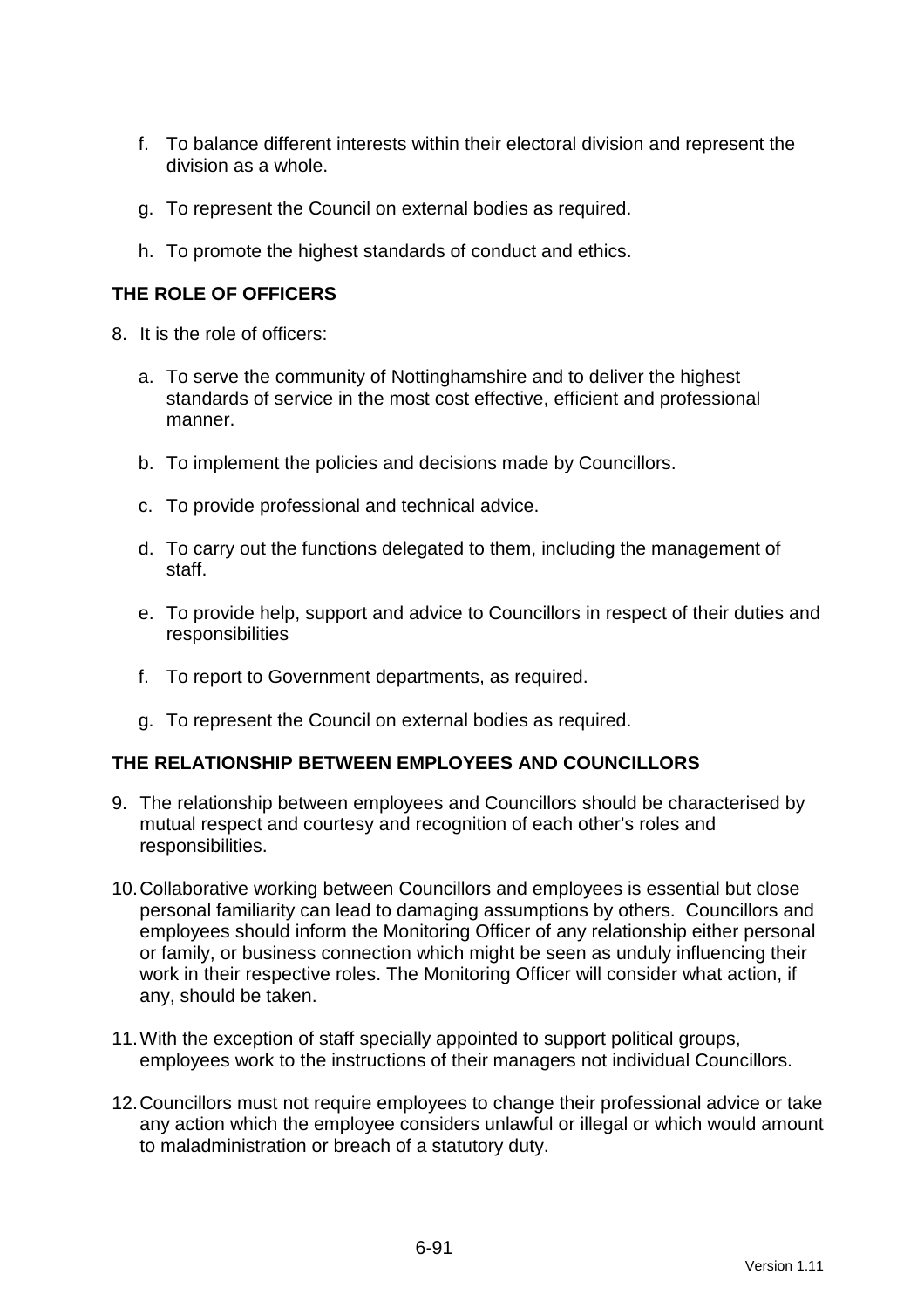- 13. Councillors should not raise matters relating to the conduct or capability of a Council employee or of employees collectively at meetings held in public or in the press. Any concerns should be raised using the procedure set out at paragraph 25 below.
- 14. The advice provided and actions taken by employees should be sensitive to the political nature of the organisation, but their advice should always be independent and unbiased.
- 15. Members must consult with the Monitoring Officer and the Chief Finance Officer about legality, maladministration and financial impropriety and if they have doubts as to whether a particular decision is or is likely to be contrary to the policy framework or budget.
- 16. The Council has a statutory duty to positively promote equality. Councillors and employees should not by their manner, speech, or in any written communication, be discriminatory with regards to a person's age, disability, gender reassignment, marriage and civil partnership, pregnancy and maternity, race, religion or belief, sex or sexual orientation.

## **OFFICER RELATIONSHIPS WITH PARTY GROUPS**

- 17. It must be recognised by all employees and Councillors that in discharging their duties employees serve the Council as a whole and not exclusively any political group, combination of groups or individual Councillors.
- 18. Employees may properly be called upon to provide advice and information to political groups but must at all times maintain political neutrality. All employees must, in their dealings with political groups and individual Councillors, treat them in a fair and even handed manner.
- 19. Employees must respect the confidentiality of any party group discussions at which they are present and unless they are requested to do so by that party group, must not relay the content of such discussions to another party group or to any other Councillor.
- 20. The only basis on which the Council can lawfully provide support services (eg stationery, typing, printing, photocopying) to Councillors is to assist them in discharging their role in their official capacity as Councillor. Such support services must therefore only be used for Council business. They must never be used for party political or campaigning activity or for private purposes.

## **EMPLOYEES TO KEEP COUNCILLORS INFORMED ABOUT LOCAL ISSUES**

21. To enable them to carry out their divisional role effectively, Councillors need to be fully informed about matters affecting their division. Corporate Directors must ensure that their staff are aware of the requirement to keep local Councillors informed.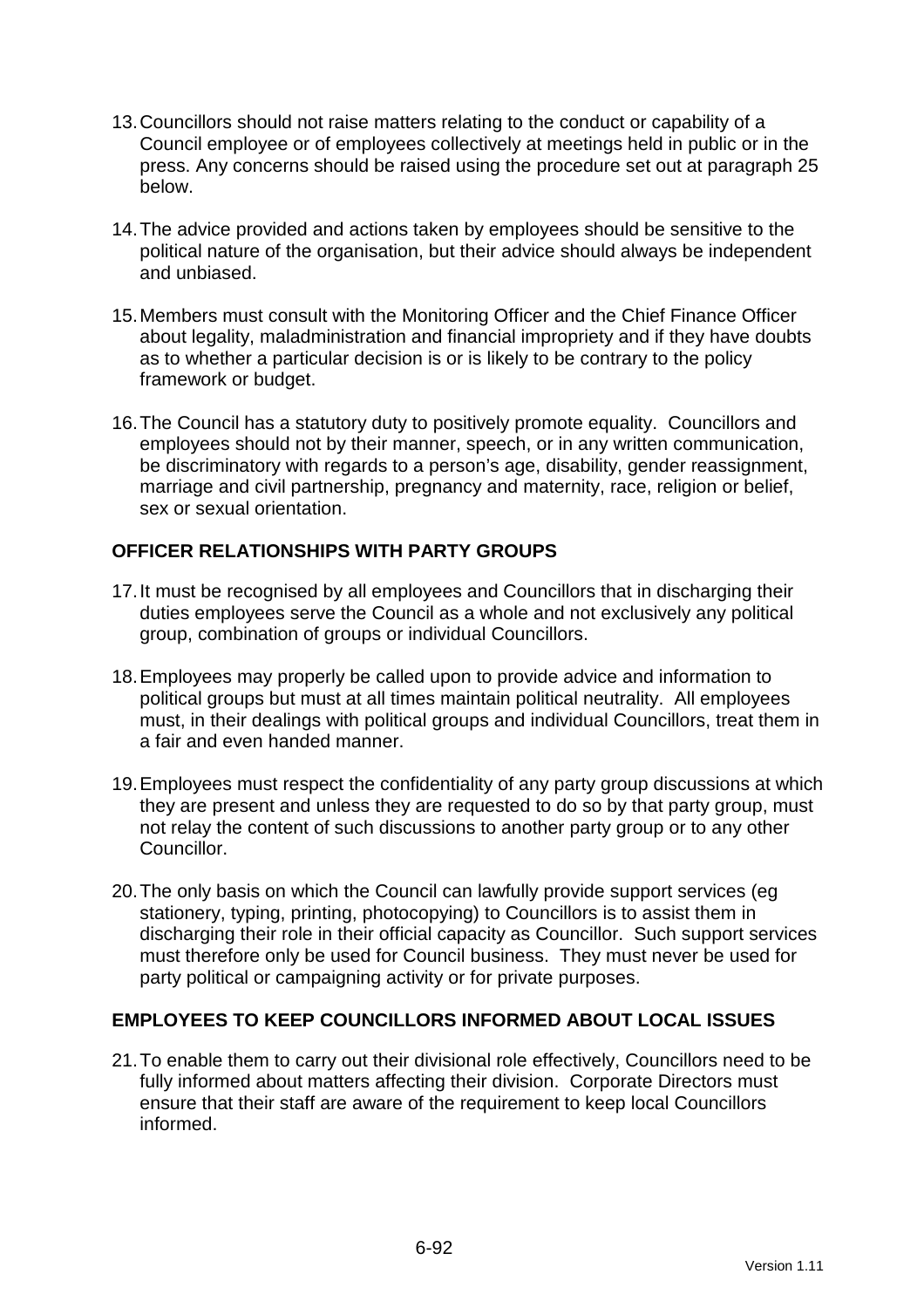22. Whenever a public meeting is organised by the Council to consider a local issue it is recommended that all Councillors representing the divisions affected should be invited to attend the meeting.

### **MEDIA RELATIONS**

- 23. All relations with the media must be conducted in accordance with the Council's agreed procedures and the law on Local Authority publicity.
- 24. Employees will make every effort to keep Councillors informed of media interest in Council activities relevant to their responsibilities and the electoral divisions they represent, especially regarding strategic or contentious matters.

#### **COMPLAINTS/CONCERNS**

### **PROCEDURE FOR COUNCILLORS**

25. If a Councillor is dissatisfied with the conduct, behaviour or performance of an officer they should raise the matter privately with the relevant Corporate Director. If their concerns relate to a Corporate Director the concern should be raised with the Chief Executive. If the concerns relates to the Chief Executive then the concern should be raised with the Monitoring Officer and Service Director responsible for Human Resources.

### **PROCEDURE FOR EMPLOYEES**

- 26. If an employee is unhappy with the conduct or behaviour of a Councillor they should seek to resolve the matter by appropriate discussion and involvement of their Corporate Director.
- 27. In the event that matters remain unresolved they should inform the Monitoring Officer who will consider what action should be taken.

#### **SUMMARY**

28. Councillors and employees can expect the following from each other:

- a. Respect and courtesy
- b. The highest standards of integrity
- c. A working partnership
- d. An understanding of and support for respective roles, work loads and pressures
- e. Confidentiality
- f. A commitment to the Council as a whole

29. In addition Councillors can expect from employees:

- a. Timely responses to enquiries
- b. Professional advice
- c. Regular up to date information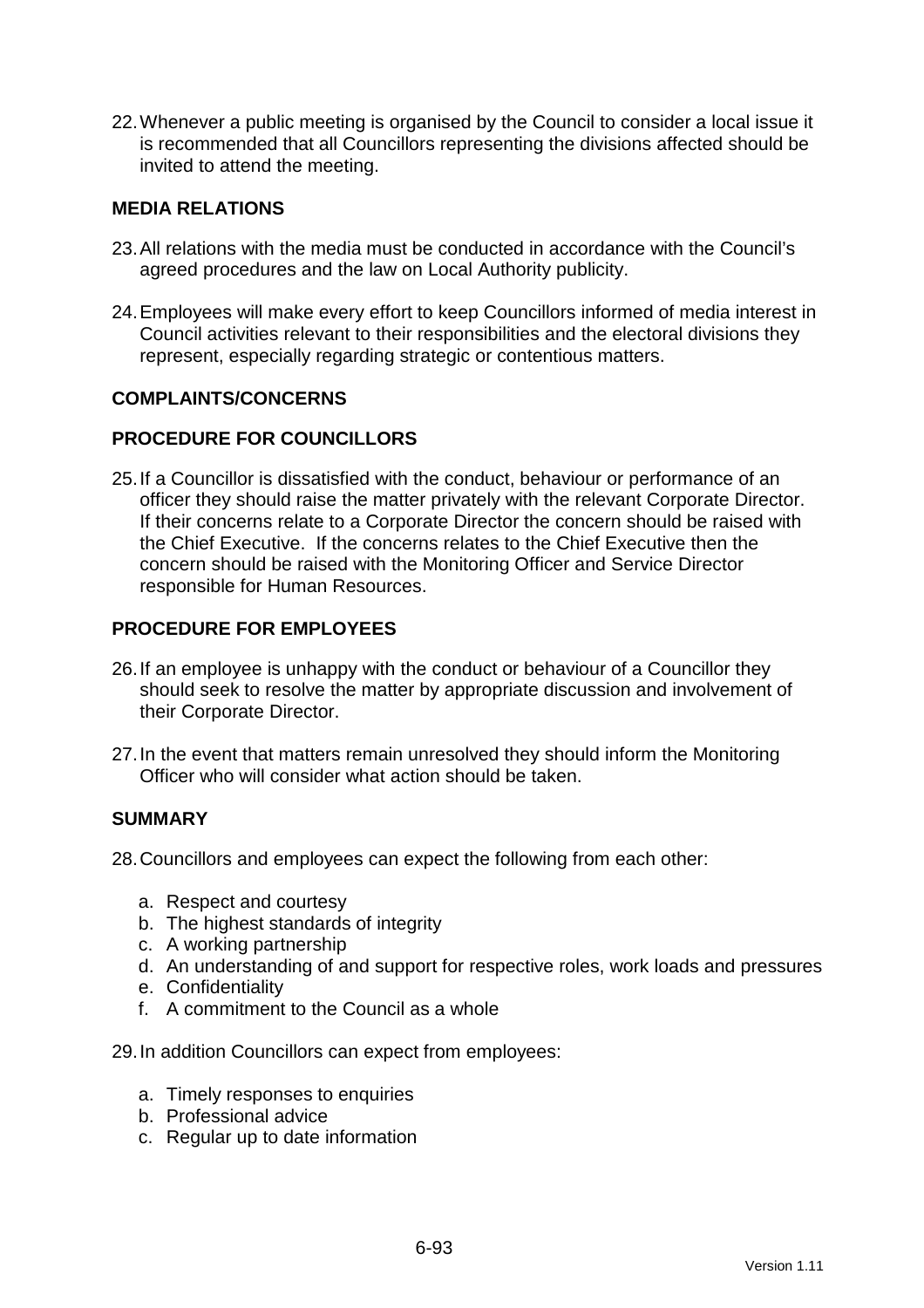## **PROTOCOL FOR INVOLVEMENT IN OUTSIDE BODIES**

1. The Council is committed to working with other local authorities, the private, voluntary and community sectors to deliver services in the most effective way. As a result Councillors and officers are often required to act as representatives on outside bodies. This document provides guidance for those acting as representatives.

### **APPOINTMENTS TO OUTSIDE BODIES**

2. The Council's Policy Committee is responsible for approving appointments to outside bodies and each committee will determine which outside bodies it should receive regular updates from.

### **SUPPORT FOR REPRESENTATIVES ON OUTSIDE BODIES**

- 3. The Council will provide indemnity insurance in appropriate circumstances.
- 4. The Council will make every effort to maintain a fact sheet on each outside body, stating the purpose of representation, the responsibilities of Council representatives on those bodies, and the insurance position.
- 5. The Council has produced guidance regarding representatives' specific responsibilities when sitting on different types of bodies, such as limited and local authority companies, statutory bodies and charities. Further support is available from Democratic Services.

### **RESPONSIBILITIES OF COUNTY COUNCIL REPRESENTATIVES ON OUTSIDE BODIES**

- 6. Representatives must ensure they understand the capacity in which they are appointed to the outside body. This is important for two reasons:
	- a. The terms of appointment could mean that the individual takes on formal responsibilities, such as those of a company director or charitable trustee, and in some cases, personal liability. Representatives need to understand the extent of their role and be satisfied that appropriate indemnity insurance cover is provided either by the Council or the outside body.
	- b. In some instances the primary purpose is to represent the interests of the County Council, and in some the main duty is to the outside body. This may affect the considerations that are taken into account when contributing to the outside body's decision-making. Also, it is possible that a conflict of interest will arise between the Council and the outside body, for example where there is a disagreement over a funding issue. In the event this happens the representative must be clear in whose interests they are acting. If a conflict does arise the representative must seek advice from the Council's Monitoring Officer.
- 7. Representatives must follow the Council's Code of Conduct for Councillors and Co-opted Members or the Code of Conduct for Officers when they are acting in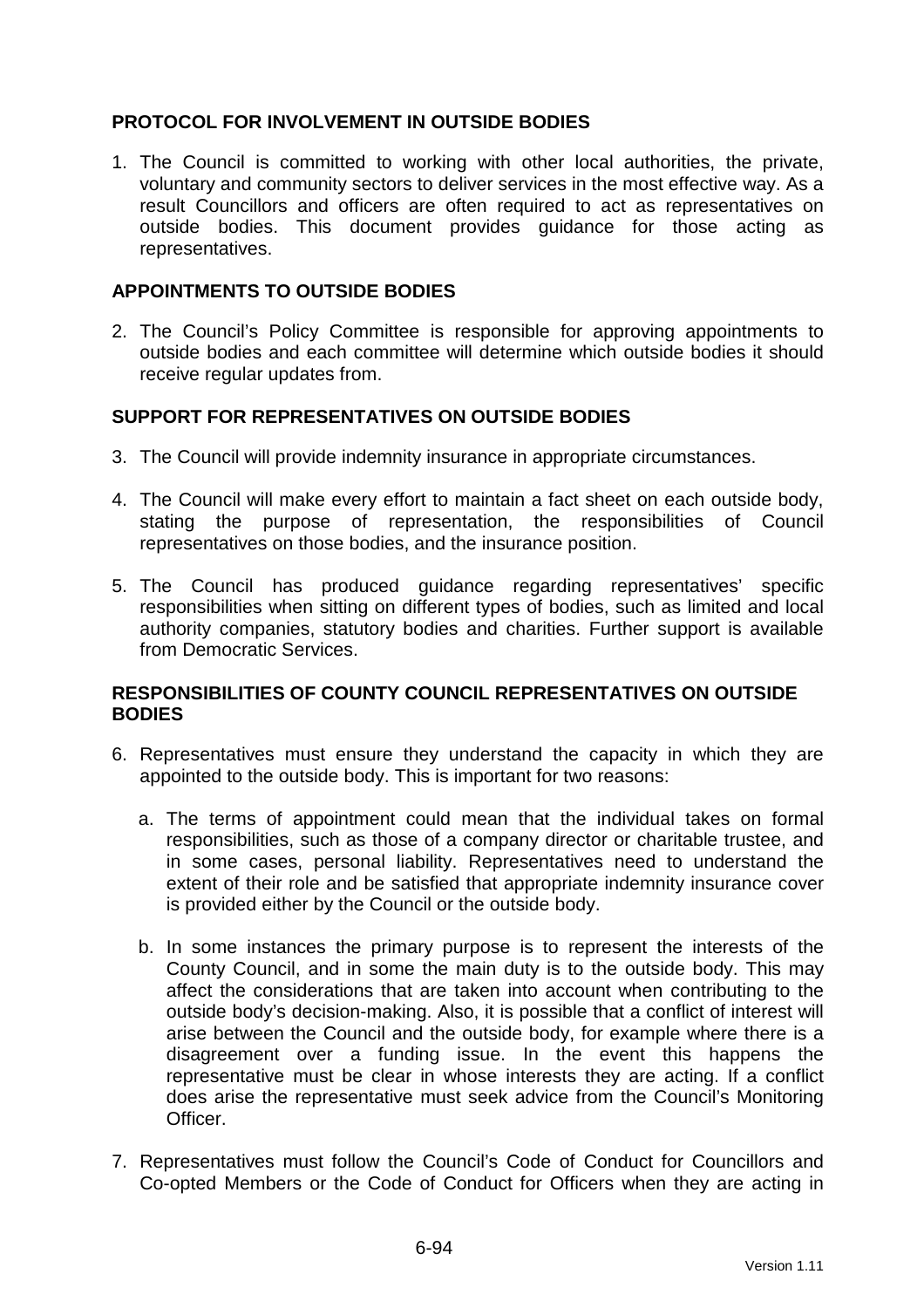that capacity, including where they are representing the Council on an outside body. They must also ensure they follow any separate code of conduct that applies to the outside body. In the unlikely event there is a conflict they must seek advice from the Council's Monitoring Officer.

- 8. Representatives should always consider their duty of confidentiality to the Council, and where appropriate, to the outside body.
- 9. Representatives must report back to the relevant County Council committee as required.
- 10. It is good practice to check when first appointed whether expenses for travel and/or subsistence should be claimed from the County Council or the outside body.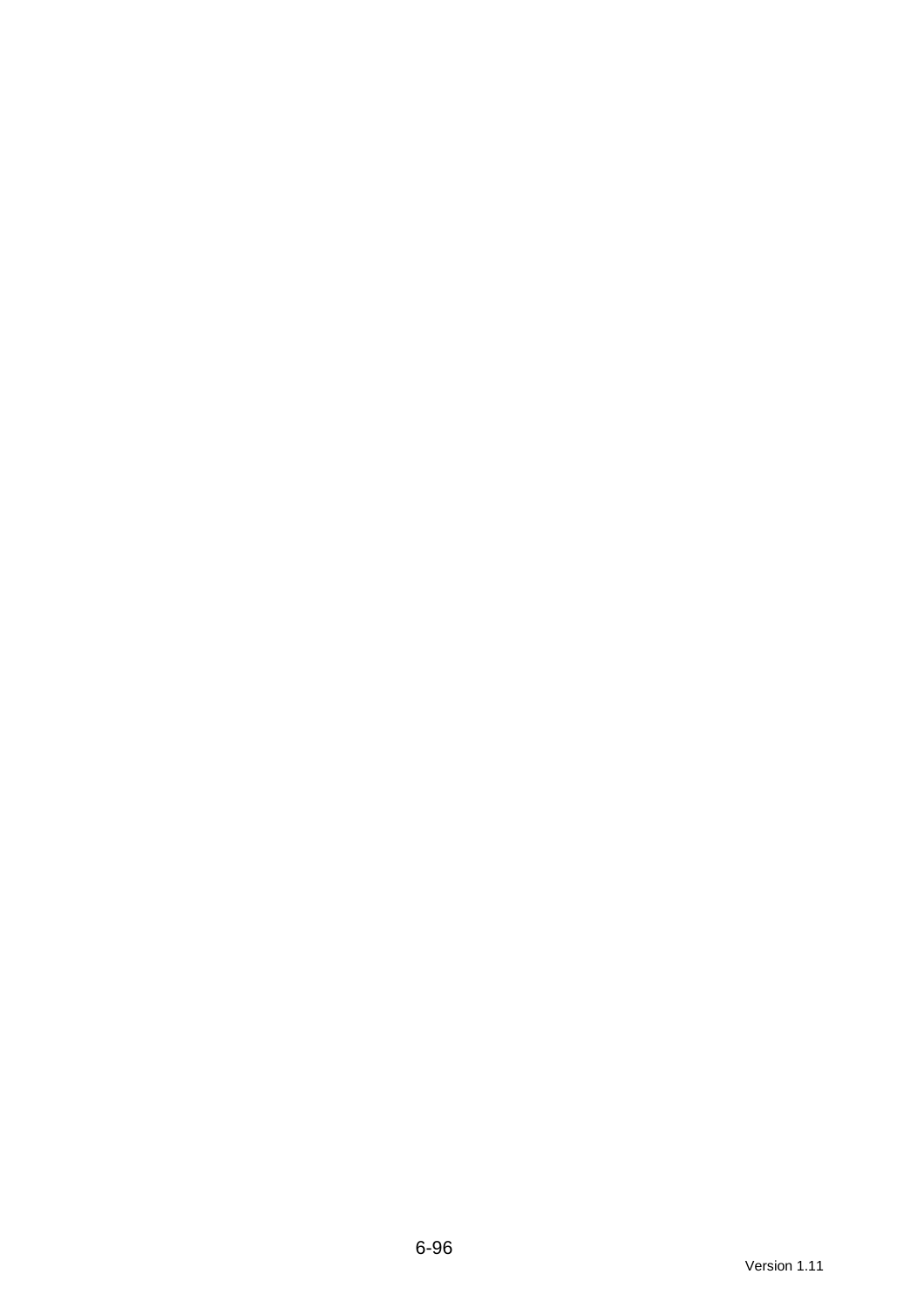## **PART C – EMPLOYMENT PROCEDURE RULES**

#### **INTRODUCTION**

- 1. The Council has developed these regulations in order to outline the process to be followed when appointing or dismissing employees or taking disciplinary action against employees.
- 2. These regulations also deal with who has responsibility for changes to staffing structures. Staffing structures specify the number and types of posts that exist in each department.

### **APPOINTMENT AND DISMISSAL - SENIOR EMPLOYEES**

- 3. The Senior Staffing Sub-Committee is responsible for the appointment and dismissal of, and the taking of disciplinary action against, the following employees (who will be known as "Senior Employees" for the purposes of these regulations):
	- a. Chief Executive;
	- b. Corporate Directors;
	- c. Service Directors;
	- d. where the statutory role of the Head of Paid Service, Chief Finance Officer or Monitoring Officer is held by another post holder, that post holder.
- 4. The Senior Staffing Sub-Committee will meet as and when required.
- 5. The appropriate committee Chairman for the post being considered will always be present as a member of the Senior Staffing Sub-Committee. Where the issue being considered relates to the Chief Executive or a Corporate Director, the Senior Staffing Sub-Committee will have a membership of nine; otherwise the Senior Staffing Sub-Committee will have a membership of five.
- 6. The Senior Staffing Sub-Committee will be required to follow the Council's Recruitment and Selection Policy.

## **APPOINTMENTS**

- 7. The Council may choose to appoint any of the Senior Employees from an internal pool of candidates or by externally advertising.
- 8. The Council will draw up a job description and person specification which will be sent to any person on request.
- 9. The Senior Staffing Sub-Committee will draw up a shortlist of candidates for interview and assessment and will interview all short-listed candidates in accordance with:
	- a. the Recruitment and Selection Policy; and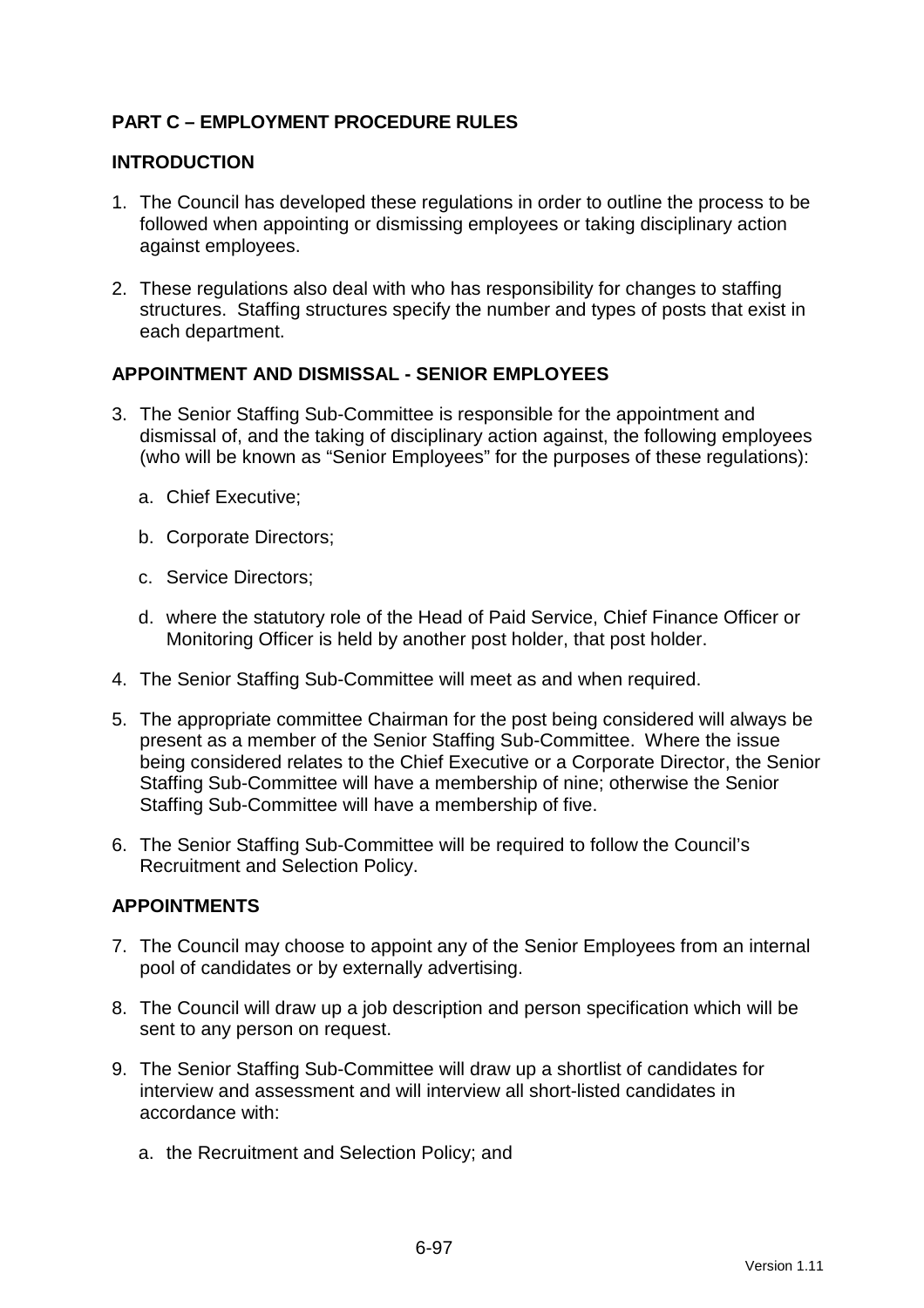- b. the advice of an appropriate HR advisor.
- 10. The preferred candidate will be offered the post subject to satisfactory references and pre-employment checks.
- 11. A final decision in respect of the appointment of the Head of Paid Service, Chief Finance Officer and Monitoring Officer rests with Full Council.
- 12. Where a reorganisation affects the structure/numbers of Senior Employee posts, posts in the new structure will be filled in line with the enabling process agreed at the time. Any competitive interviews will be carried out by the Senior Staffing Sub-Committee in accordance with the enabling process.

#### **DISMISSALS AND DISCIPLINARY ACTION**

- 13. In the case of dismissals, the Senior Staffing Sub-Committee will hear the case against the Senior Employee concerned and the hearing will be conducted in accordance with the Council's Disciplinary Procedure.
- 14. A final decision in respect of the dismissal of the Head of Paid Service, the Chief Finance Officer and the Monitoring Officer rests with full Council. Full Council will approve such dismissal before the notice of dismissal is issued.
- 15. The Senior Employee (unless the employee is the Head of Paid Service, the Chief Finance Officer or the Monitoring Officer) will have a right of appeal to the Appeals Sub-Committee in accordance with the appeals process set out in the Personnel Handbook. The Appeals Sub-Committee will be advised by an appropriate HR adviser who has had no previous dealings with the matter.
- 16. In the case of the Head of Paid Service, the Chief Finance Officer and the Monitoring Officer, no disciplinary action may be taken until a recommendation has been made following an investigation by a designated independent person. The neutral act of suspension for the purpose of investigating the alleged misconduct can be made by:
	- a. the Monitoring Officer in relation to the Head of Paid Service; or
	- b. the Head of Paid Service in relation to the Chief Finance Officer or the Monitoring Officer,

in consultation with the Council Leader and Chairman of the Personnel Committee and any suspension will be on full pay and for a period of no longer than two months.

### **APPOINTMENT OF ASSISTANTS TO POLITICAL GROUPS**

17. The appointment of any person as a political assistant must be done in accordance with legislative requirements.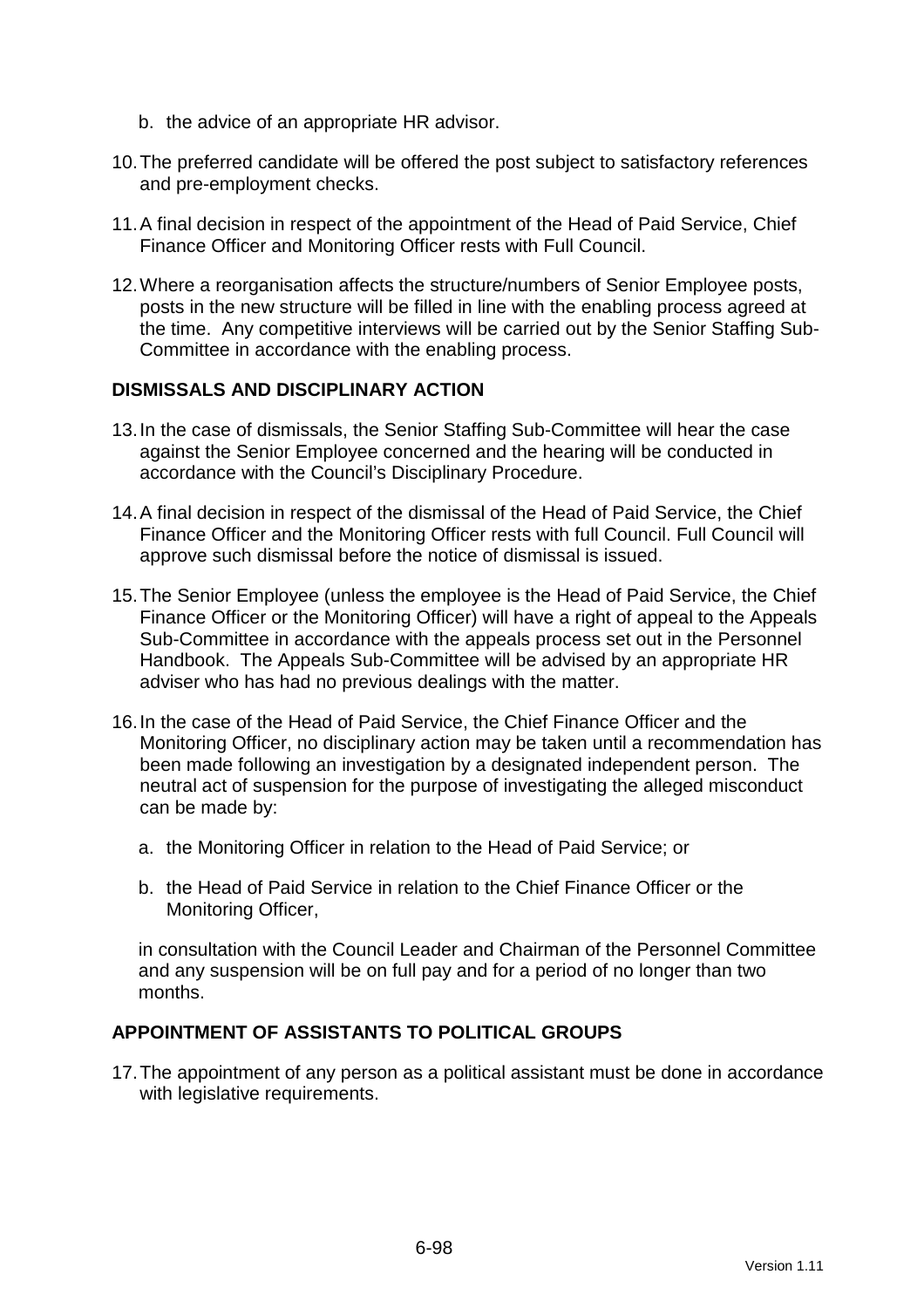## **APPOINTMENT, DISMISSAL AND MANAGEMENT OF ALL OTHER EMPLOYEES**

18. The appointment, dismissal and management of employees (except Senior Employees) including disciplinary action will be carried out by properly authorised officers of the Council in line with the Recruitment and Selection Policy, other employment policy and procedures agreed by the Council and in compliance with statutory obligations.

## **EMPLOYMENT POLICIES AND PROCEDURES**

- 19. The Council recognises national collective bargaining and acknowledges the role of national negotiating bodies in agreeing a framework of terms and conditions for local government employees.
- 20. Regular information will be provided to committees as and when required and requested regarding staffing.
- 21. The Council will develop and amend employment policies as required.
- 22. Proposals for new initiatives, for changes to existing employment policies and the development of management guidance will be developed by Personnel Committee.
- 23. Proposals for new employment policies or changes to existing policies will be subject to consultation and negotiation with the recognised trade unions through the agreed mechanisms as set out in the Employment Relations Agreement as amended from time to time. Following consultation changes to existing employment policies and new policy matters will be considered by Personnel Committee and recommended to Policy Committee for approval.
- 24. Details of approved employment policies and procedures and any changes will be set out in the Personnel Handbook, policy documents or guidelines as appropriate.
- 25. The Council will recommend that community schools adopt the Council's approved employment policies and procedures; however the adoption or otherwise of such policies will be a matter for the school governing body, if such responsibility rests with them.

## **CHANGES TO STAFFING STRUCTURES**

- 26. Changes to staffing structures must be made by the relevant committees unless the post is temporary for less than 3 months. In such cases, the relevant Corporate Director can authorise the appointment (provided that, if the requirement for the temporary appointment continues after this time, the relevant committee's approval will be required).
- 27. A formal report will need to be presented to the relevant committee and will include the required advice and HR comments.
- 28. The recognised trade unions will be consulted on all proposed changes to staffing structures and any views given should be fully considered prior to a decision being made.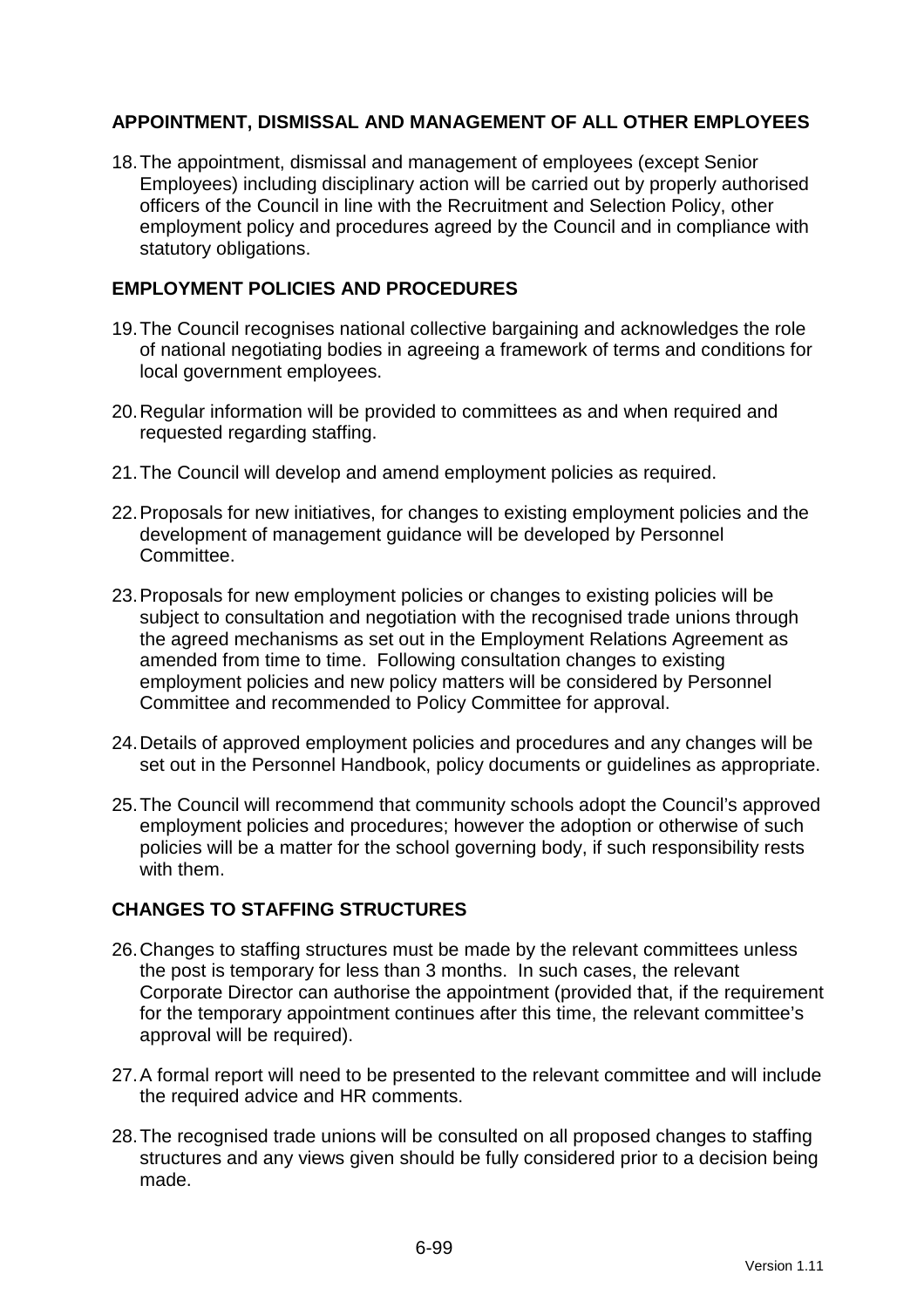## **CHANGES TO STAFFING AND STRUCTURE RECORDS**

29. The Business Services Centre (BSC) will maintain staffing and structure records. The Chief Executive and his/her nominees must ensure that any changes to the staffing structures within their departments are notified to the BSC immediately after authorisation via the established procedures.

## **PAY AND GRADINGS**

- 30. Full Council will approve the Council's annual Pay Policy Statement.
- 31. For posts occupied by staff employed under the NJC for Local Government Services Agreement, the initial grading and any subsequent re-grading will be determined by the application of either the NJC or Hay Job Evaluation Schemes.
- 32. The re-grading of existing posts following evaluation using the Hay or National Job Evaluation Schemes will be automatically incorporated into contracts of employment.
- 33. The grading of new posts needs to be detailed in the reports to the relevant Committee regarding establishing those posts.
- 34. The re-grading of posts for those employee groups where job evaluation is not applied will require authorisation by the relevant Corporate Director (or their nominee) and will be reported back periodically to the relevant Committee for information.
- 35. With the exception of honoraria and market factor supplement payments that have been considered through the approved process set out in the Personnel Handbook, there is no discretion to apply extensions of pay above or outside of authorised pay bands. All honoraria and market supplement payments will be reported back to the relevant Committee periodically.
- 36. As a result of national collective bargaining, the Council will implement national pay awards as agreed by the various national joint negotiating bodies from time to time. The Council will determine a local pay structure comprising a number of salary bands, based on the National Pay Spine, extended as appropriate.

## **RESOLUTION OF DISPUTES UNDER THE EMPLOYMENT RELATIONS AGREEMENT**

- 37. Arrangements for the conduct of relationships with the recognised trade unions will be set out in the Employment Relations Agreement which is agreed between the parties.
- 38. The Employment Relations Agreement will incorporate the structure and mechanisms for dialogue, consultation and negotiation with recognised trade unions at both corporate and departmental level and will include joint arrangements for the resolution of disputes including the establishment of a Local Joint Resolutions Committee.